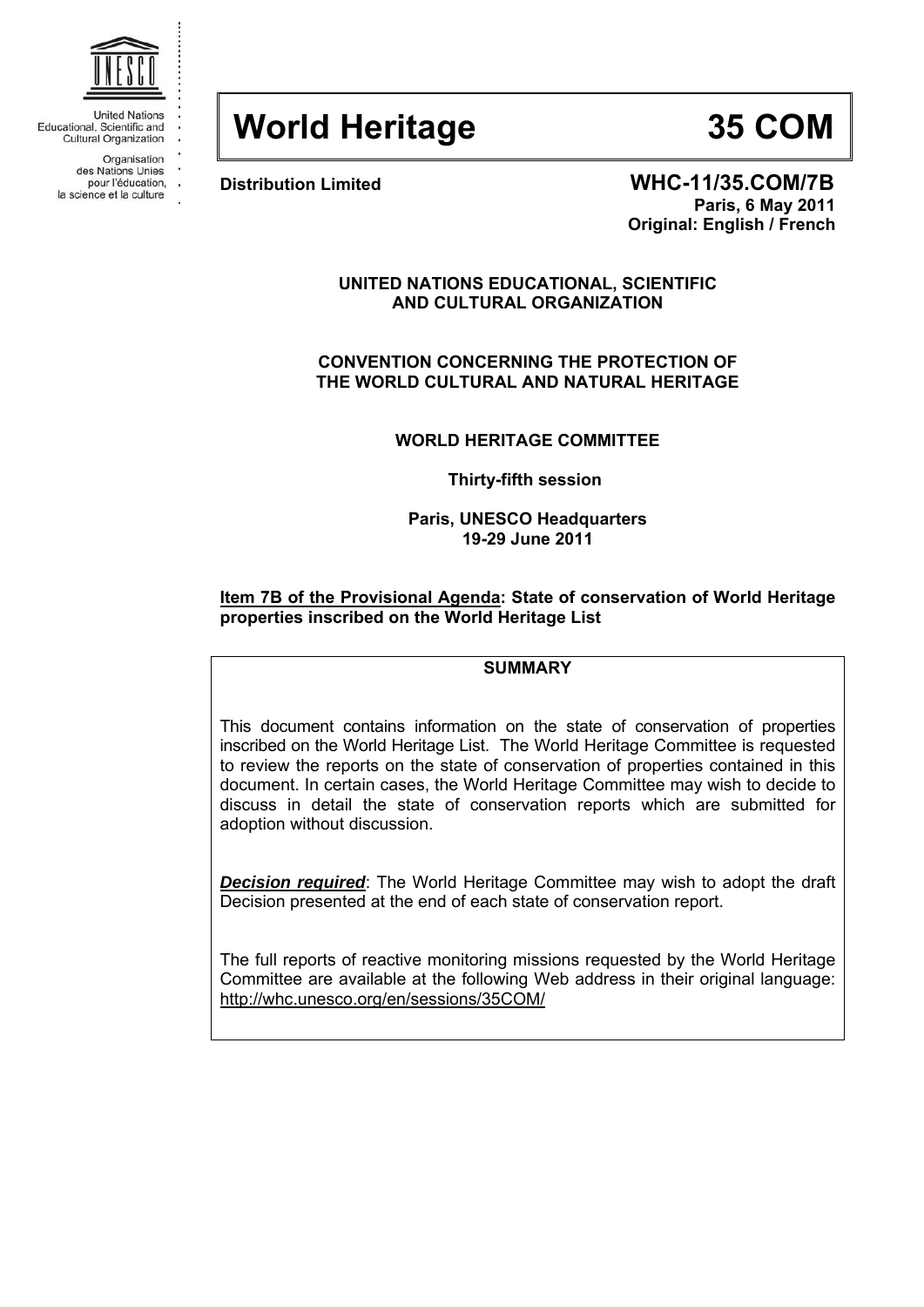# **Table of content**

| I. |                |                                                                            |  |
|----|----------------|----------------------------------------------------------------------------|--|
|    |                |                                                                            |  |
|    |                |                                                                            |  |
|    |                |                                                                            |  |
| Н. |                | REPORTS ON THE STATE OF CONSERVATION OF PROPERTIES INSCRIBED ON            |  |
|    |                |                                                                            |  |
|    |                |                                                                            |  |
|    | 1 <sub>1</sub> |                                                                            |  |
|    | 2.             |                                                                            |  |
|    | 3.             |                                                                            |  |
|    | 4.             |                                                                            |  |
|    | 5.             |                                                                            |  |
|    | 6.             | Selous Game Reserve (United Republic of Tanzania) (N 199)25                |  |
|    | 7.             | Serengeti National Park (United Republic of Tanzania) (N 156) 30           |  |
|    | 8.             | Mana Pools National Park, Sapi and Chewore Safari Areas (Zimbabwe) (N 302) |  |
|    |                |                                                                            |  |
|    | 9.             |                                                                            |  |
|    | 10.            |                                                                            |  |
|    | 11.            |                                                                            |  |
|    | 12.            | Three Parallel Rivers of Yunnan Protected Area (China) (N 1083 bis) 34     |  |
|    | 13.            |                                                                            |  |
|    | 14.            |                                                                            |  |
|    | 15.            |                                                                            |  |
|    | 16.            | Tropical Rainforest Heritage of Sumatra (Indonesia) (N 1167) 37            |  |
|    | 17.            |                                                                            |  |
|    | 18.            |                                                                            |  |
|    | 19.            | Dong Phayayen-Khao Yai Forest Complex (Thailand) (N 590)41                 |  |
|    | 20.            |                                                                            |  |
|    |                |                                                                            |  |
|    | 21.            |                                                                            |  |
|    | 22.            | Lagoons of New Caledonia: Reef Diversity and Associated Ecosystems         |  |
|    | 23.            |                                                                            |  |
|    | 24.            |                                                                            |  |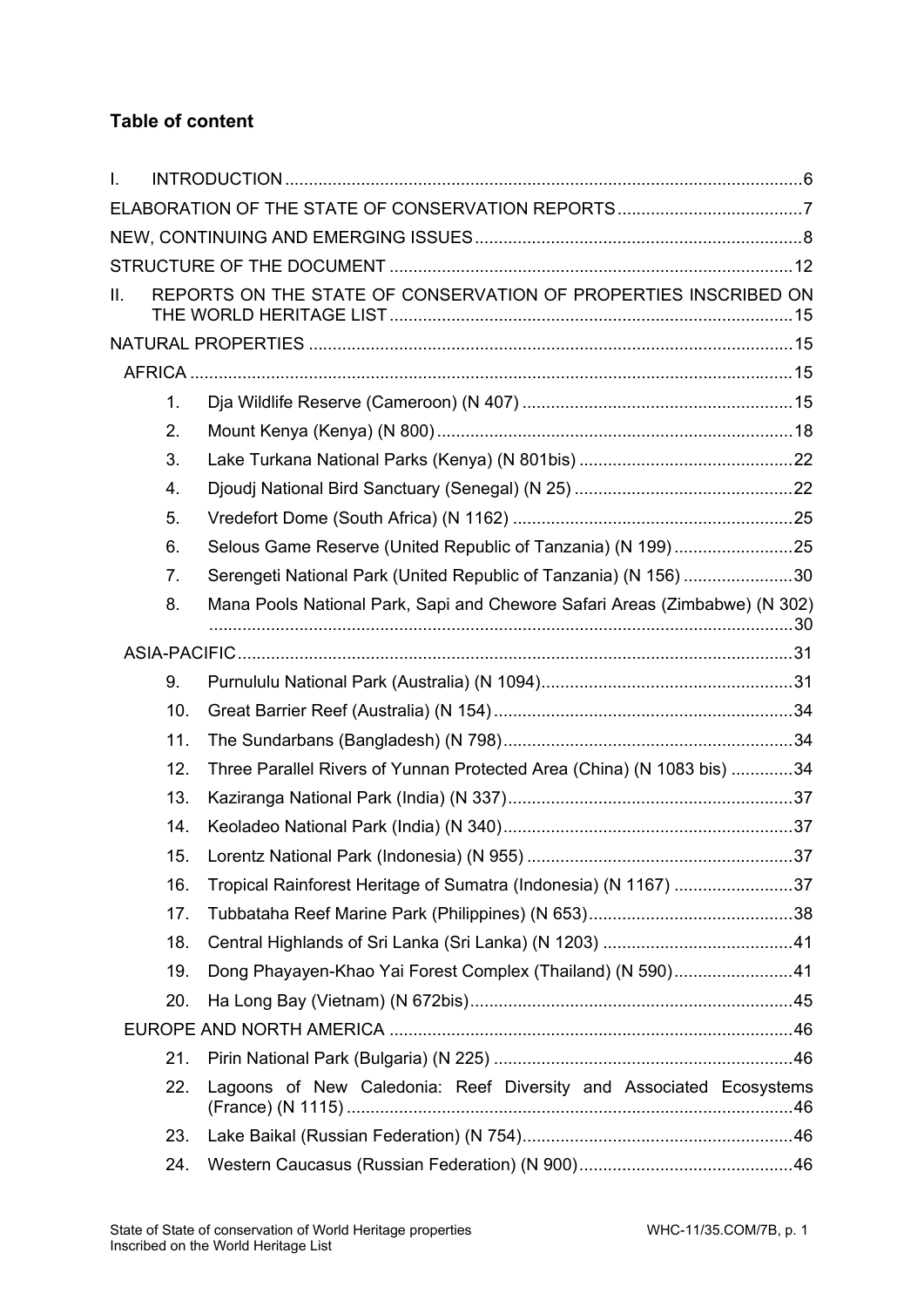| 25. |                                                                          |  |
|-----|--------------------------------------------------------------------------|--|
| 26. | Golden Mountains of Altai (Russian Federation (N 768rev) 54              |  |
| 27. |                                                                          |  |
|     |                                                                          |  |
| 28. | Cerrado Protected Areas: Chapada dos Veadeiros and Emas National Parks   |  |
| 29. | Talamanca Range-La Amistad Reserves / La Amistad National Park (Costa    |  |
| 30. |                                                                          |  |
| 31. |                                                                          |  |
| 32. | Monarch Butterfly Biosphere Reserve (Mexico) (N 1290) 56                 |  |
| 33. | Coiba National Park and its Special Zone of Marine Protection (Panama) N |  |
| 34. |                                                                          |  |
| 35. |                                                                          |  |
|     |                                                                          |  |
|     |                                                                          |  |
| 36. | Ngorongoro Conservation Area (United Republic of Tanzania) (C/N 39)64    |  |
|     |                                                                          |  |
| 37. |                                                                          |  |
|     |                                                                          |  |
| 38. |                                                                          |  |
|     |                                                                          |  |
|     |                                                                          |  |
|     |                                                                          |  |
| 40. |                                                                          |  |
| 41. |                                                                          |  |
| 42. |                                                                          |  |
| 43. |                                                                          |  |
| 44. |                                                                          |  |
| 45. | Stone Town of Zanzibar (United Republic of Tanzania) (C 173rev) 98       |  |
|     |                                                                          |  |
| 46. |                                                                          |  |
| 47. |                                                                          |  |
| 48. |                                                                          |  |
| 49. |                                                                          |  |
| 50. |                                                                          |  |
| 51. |                                                                          |  |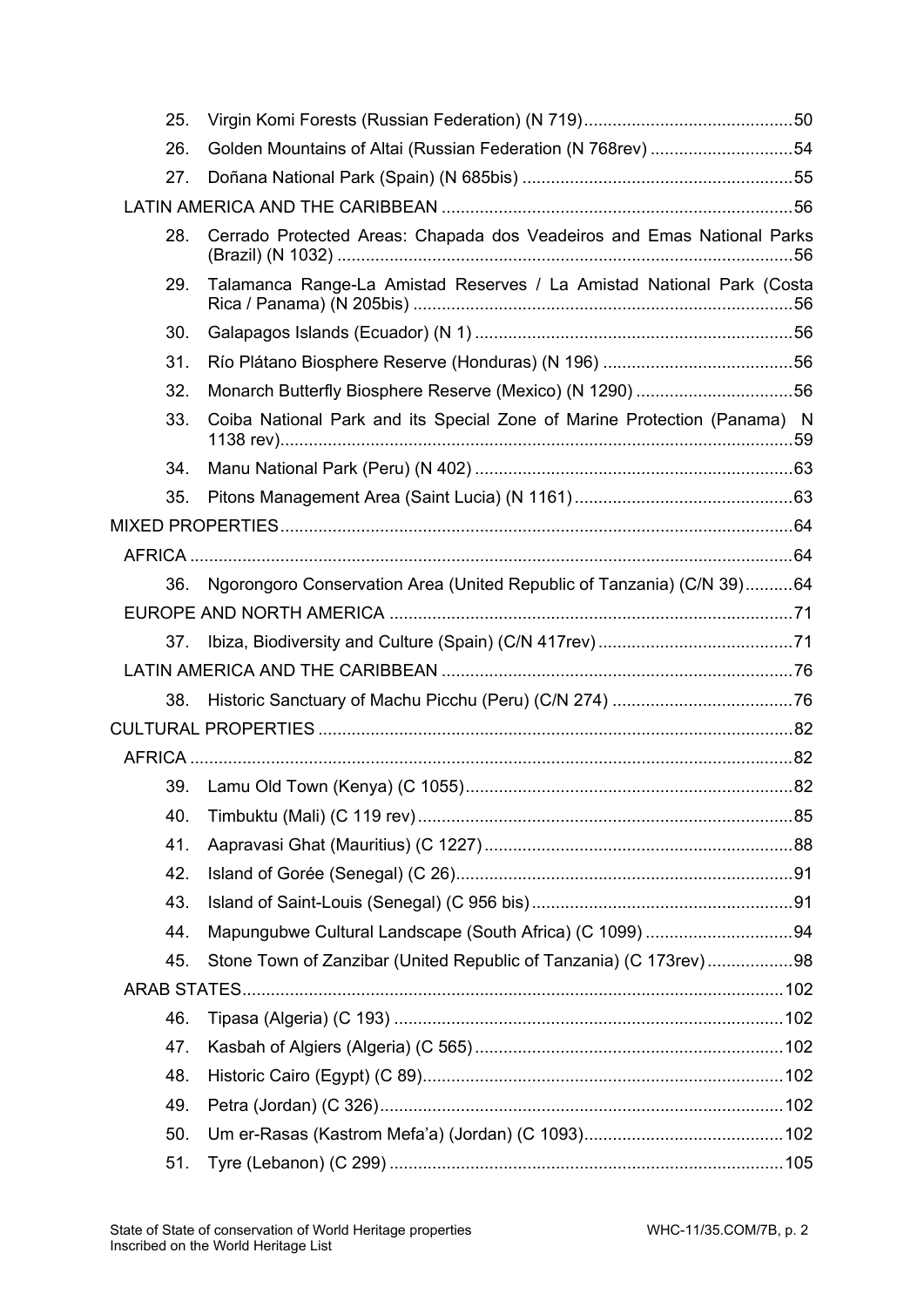| 52. | Ouadi Qadisha (the Holy Valley) and the Forest of the Cedars of God (Horsh   |  |
|-----|------------------------------------------------------------------------------|--|
| 53. | Archaeological Site of Cyrene (Libyan Arab Jamahiriya) (C 190)  105          |  |
| 54. | Rock-Art Sites of Tadrart Acacus (Libyan Arab Jamahiriya) (C 287) 105        |  |
| 55. |                                                                              |  |
| 56. |                                                                              |  |
| 57. | Gebel Barkal and the Sites of the Napatan Region (Sudan) (C 1073) 110        |  |
| 58. | Ancient City of Damascus (Syrian Arab Republic) (C 20) 110                   |  |
| 59. |                                                                              |  |
| 60. |                                                                              |  |
|     |                                                                              |  |
| 61. | The Ruins of the Buddhist Vihara at Paharpur (Bangladesh) (C 322)116         |  |
| 62. |                                                                              |  |
| 63. |                                                                              |  |
| 64. |                                                                              |  |
| 65. | Historic Ensemble of the Potala Palace, Lhasa (China) (C 707 ter)121         |  |
| 66. |                                                                              |  |
| 67. | Taj Mahal, Agra Fort and Fatehpur Sikri (India) (C 252; C 251; C 255) 126    |  |
| 68. | Champaner-Pavagadh Archaeological Park (India) (C 1101) 129                  |  |
| 69. |                                                                              |  |
| 70. |                                                                              |  |
| 71. |                                                                              |  |
| 72. | Vat Phou and Associated Ancient Settlements within the Champasak Cultural    |  |
| 73. | Melaka and George Town, Historic Cities of the Straits of Malacca (Malaysia) |  |
| 74. | Lumbini, the Birthplace of the Lord Buddha (Nepal) (C 666 rev) 136           |  |
| 75. |                                                                              |  |
| 76. | Historical Monuments at Makli, Thatta (Pakistan) (C 143)  142                |  |
| 77. | Archaeological Ruins at Moenjodaro (Pakistan) (C 138)145                     |  |
| 78. | Old Town of Galle and its Fortifications (Sri Lanka) (C 451)  148            |  |
| 79. |                                                                              |  |
| 80. | Samarkand - Crossroads of Cultures (Uzbekistan) (C 603 rev) 148              |  |
| 81. |                                                                              |  |
|     |                                                                              |  |
| 82. | Historic Centres of Berat and Gjirokastra (Albania) (C 569 bis)  152         |  |
| 83. | Historic Centre of the City of Salzburg (Austria) (C 784)155                 |  |
| 84. |                                                                              |  |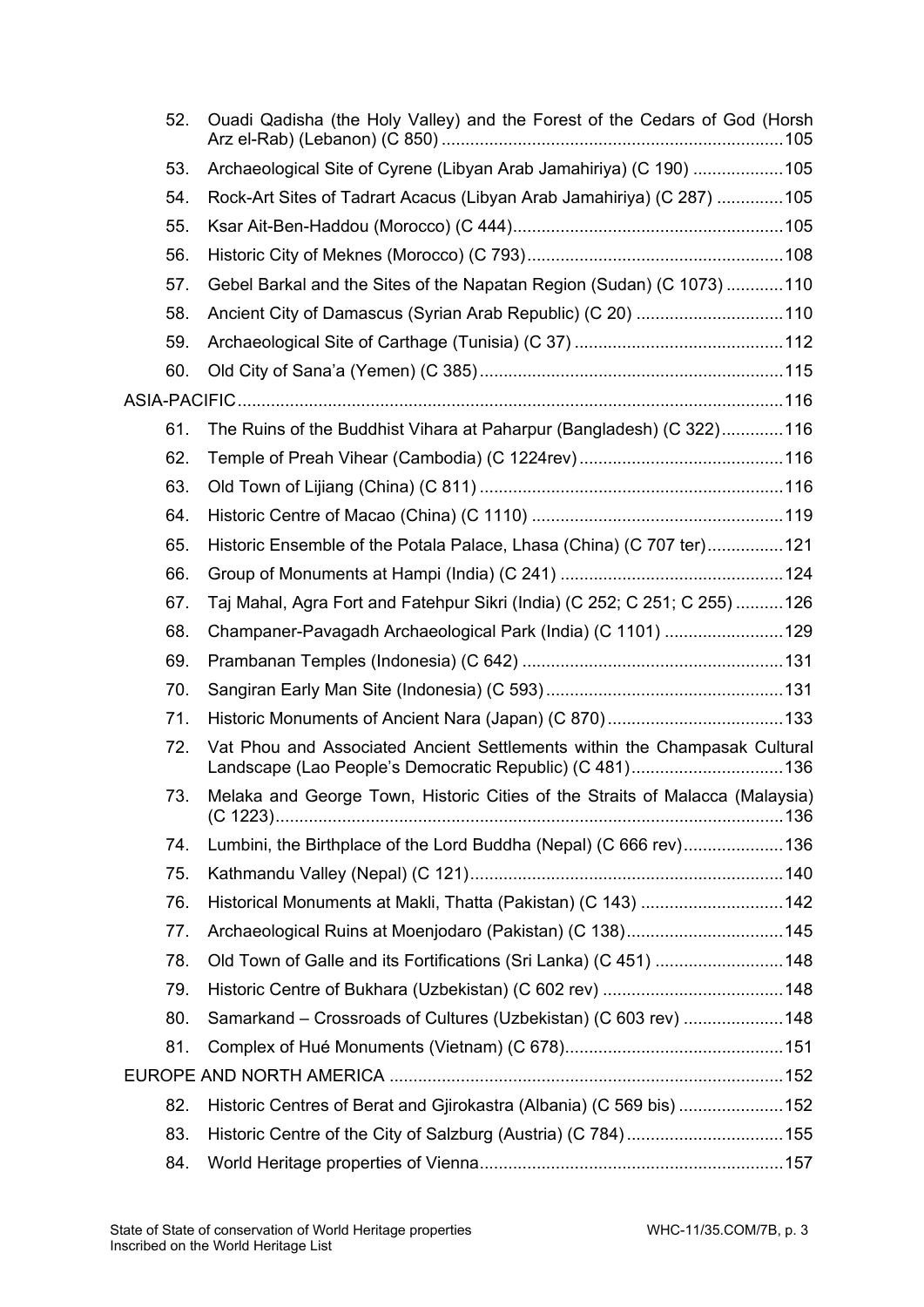| 85. | Architectural, Residential and Cultural Complex of the Radziwill Family at         |
|-----|------------------------------------------------------------------------------------|
| 86. | Old Bridge Area of the Old City of Mostar (Bosnia and Herzegovina) (C 946 rev)     |
| 87. |                                                                                    |
| 88. | Historic Centre of Český Krumlov (Czech Republic) (C 617)  166                     |
| 89. |                                                                                    |
| 90. | Historic Centre (Old Town) of Tallinn (Estonia) (C 822) 171                        |
| 91. |                                                                                    |
| 92. | Prehistoric Sites and Decorated Caves of the Vézère Valley (France) (C 85) 178     |
| 93. |                                                                                    |
| 94. | Tokaj Wine Region Historic Cultural Landscape (Hungary) (C 1063) 185               |
| 95. | Budapest, including the Banks of the Danube, the Buda Castle Quarter and           |
| 96. | Archaeological Areas of Pompei, Herculaneum and Torre Annunziata (Italy) (C        |
| 97. |                                                                                    |
| 98. |                                                                                    |
| 99. | Curonian Spit (Lithuania / Russian Federation) (C 994) 199                         |
|     | 100. Seventeenth-century canal ring area of Amsterdam inside the Singelgracht      |
|     |                                                                                    |
|     |                                                                                    |
|     | 103. Historic Centre of the City of Yaroslav (Russian Federation) (C 544) 207      |
|     | 104. Historic Centre of Saint Petersburg and Related Groups of Monuments           |
|     | 105. Kremlin and Red Square, Moscow (Russian Federation) (C 545)207                |
|     | 106. Ensemble of the Ferrapontov Monastery (Russian Federation) (C 982)211         |
|     | 107. Cultural and Historic Ensemble of the Solovetsky Islands (Russian Federation) |
|     |                                                                                    |
|     |                                                                                    |
|     | 110. Cathedral, Alcázar and Archivo de Indias in Seville (Spain) (C 383 rev)221    |
|     |                                                                                    |
|     | 112. Kiev: Saint-Sophia Cathedral, Kiev Pechersk Lavra and Related Monastic        |
|     | 113. L'viv - the Ensemble of the Historic Centre (Ukraine) (C 865)227              |
|     |                                                                                    |
|     | 115. Westminster Palace, Westminster Abbey and Saint Margaret's Church (United     |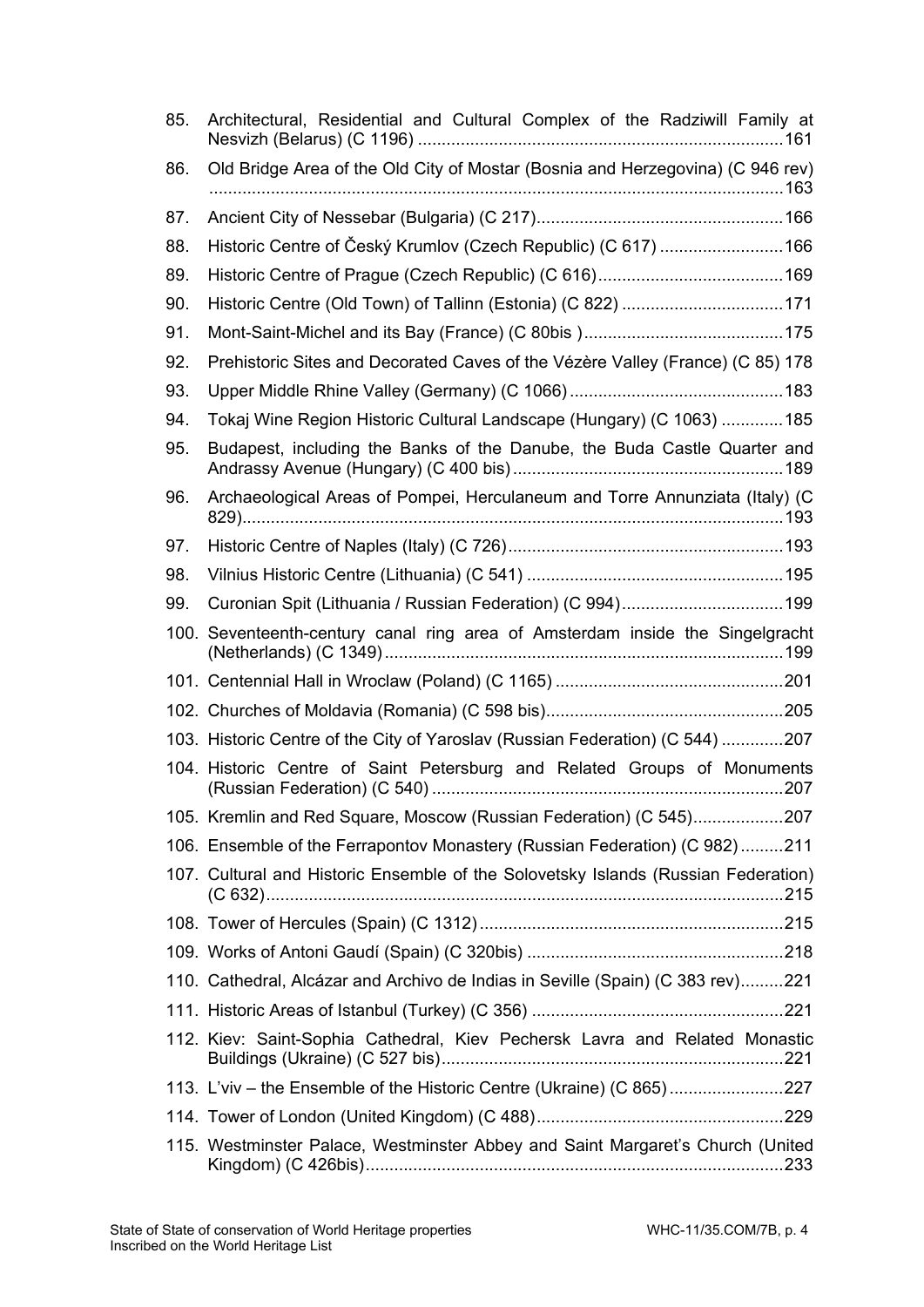|  | 116. Stonehenge, Avebury and Associated Sites (United Kingdom) (C 373bis)237           |  |
|--|----------------------------------------------------------------------------------------|--|
|  | 117. Old and New Towns of Edinburgh (United Kingdom) (C 728)239                        |  |
|  | 118. Liverpool - Maritime Mercantile City (United Kingdom) (C 1150)242                 |  |
|  |                                                                                        |  |
|  | 119. Tiwanaku: Spiritual and Political Centre of the Tiwanaku Culture (Bolivia) (C 567 |  |
|  |                                                                                        |  |
|  |                                                                                        |  |
|  |                                                                                        |  |
|  | 123. Colonial City of Santo Domingo (Dominican Republic) (C 526) 249                   |  |
|  |                                                                                        |  |
|  | 125. National History Park - Citadel, Sans Souci, Ramiers (Haiti) (C 180)255           |  |
|  |                                                                                        |  |
|  | 127. Historic Centre of Mexico City and Xochimilco (Mexico) (C 412) 258                |  |
|  |                                                                                        |  |
|  | 129. Fortifications on the Caribbean Side of Panama: Portobello-San Lorenzo            |  |
|  | 130. Archaeological Site of Panamá Viejo and Historic District of Panamá (Panamá)      |  |
|  | 131. Lines and Geoglyphs of Nasca and Pampas de Jumana (Peru) (C 700)273               |  |
|  | 132. Historic Centre of the City of Arequipa (Peru) (C 1016) 276                       |  |
|  |                                                                                        |  |
|  |                                                                                        |  |
|  | 135. Historic Quarter of the City of Colonia del Sacramento (Uruguay) (C 747) 282      |  |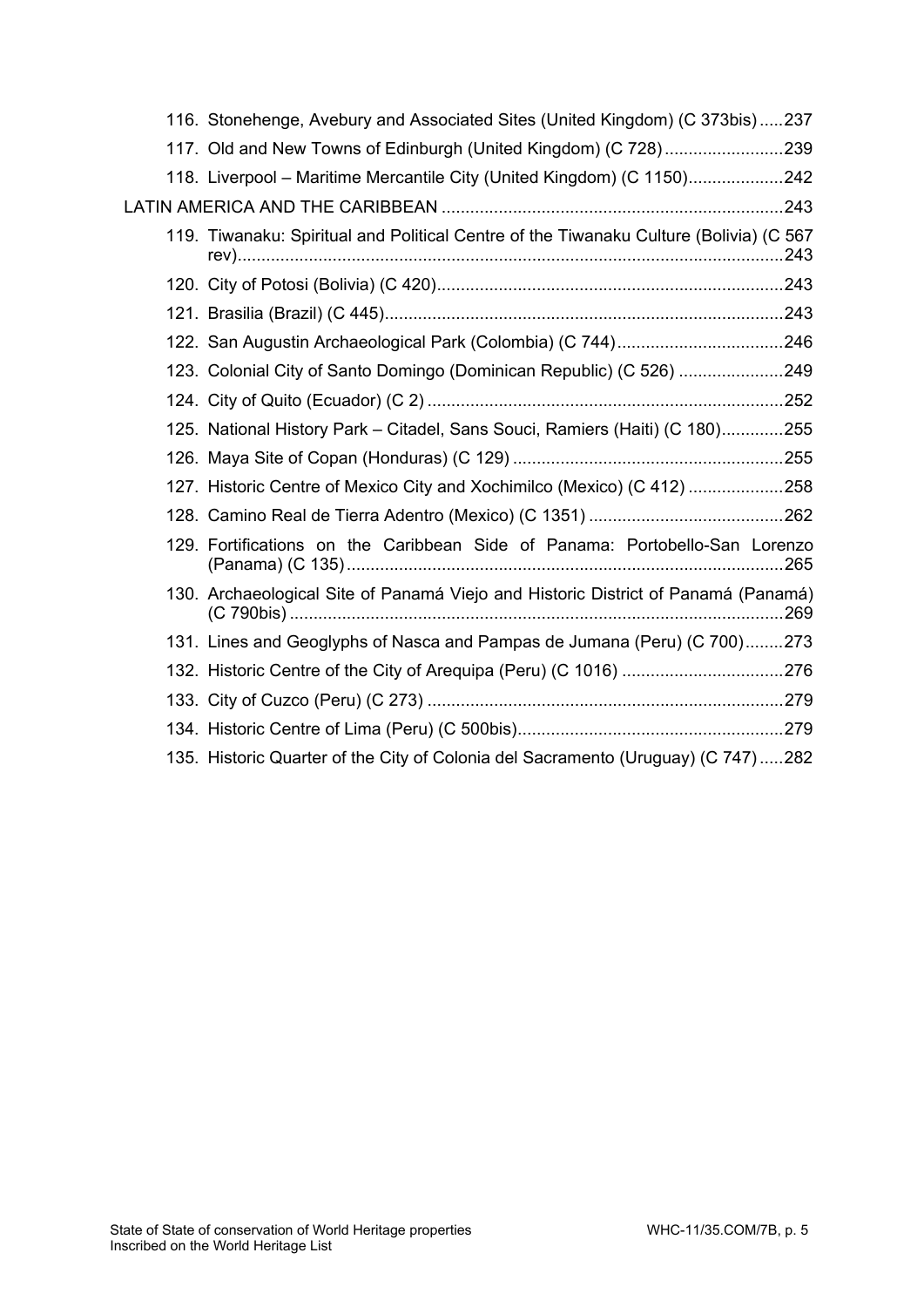# **I. INTRODUCTION**

This document deals with reactive monitoring as it is defined in Paragraph 169 of the *Operational Guidelines*: "The reporting by the World Heritage Centre, other sectors of UNESCO and the Advisory Bodies to the World Heritage Committee on the state of conservation of specific World Heritage properties that are under threat". Reactive monitoring is foreseen in the procedures for the inclusion of properties in the List of World Heritage in Danger (Paragraphs 177-191 of the *Operational Guidelines*) and for the removal of properties from the World Heritage List (Paragraphs 192-198 of the *Operational Guidelines*).

The properties to be reported on have been selected, among all those inscribed on the World Heritage List, in consultation between the World Heritage Centre and the Advisory Bodies. In making the selection, the following have been considered:

- Properties inscribed on the World Heritage List in Danger (see Documents WHC-11/35.COM/7A and WHC-11/35.COM/7A.Add);
- Properties for which state-of-conservation reports and/or reactive monitoring missions were requested by the World Heritage Committee at previous sessions;
- Properties which have come under serious threat since the last session of the World Heritage Committee and which require urgent actions;
- Properties where, upon inscription, follow-up was requested by the World Heritage Committee.

As since the 31st session of the World Heritage Committee (Christchurch, 2007), the draft decisions prepared by the World Heritage Centre, jointly with the Advisory Bodies, reflect an attempt, wherever possible, to establish a two-yearly reporting cycle for most of the World Heritage properties under consideration. This would reduce the number of state of conservation reports to be examined by the World Heritage Committee (which this year number 169 in total, including 34 on the List of World Heritage in Danger), providing States Parties, among other things, a more realistic timeframe to report on progress achieved on the Decisions by the World Heritage Committee. Exceptions to this approach have been made when special circumstances demanded an annual review. This approach for a 2-year cycle has also been strongly recommended by the experts meeting on the decision-making procedures of the statutory organs of the *World Heritage Convention* (Manama, Bahrain, 15- 17 December 2010), presented in Document WHC-11/35.COM/12B.

The World Heritage Centre and the Advisory Bodies have also studied the possibility of setting-up a regional review of the state of conservation of World Heritage properties on a regular basis (taking into account the Periodic Reporting process). This would allow the identification and consideration of properties which have never been subject to the reporting process, or which have not been considered for many years, and the possible "phasing-out" of others, as appropriate.

The World Heritage Centre (often in collaboration with UNESCO Field offices and other Sectors) and the Advisory Bodies review throughout the year a considerable amount of information on the state of conservation of World Heritage properties. At their bi-annual meetings (September and January) critical cases are reviewed and a decision is taken as to whether a report should be provided to the World Heritage Committee. In many cases a report is not required, as issues can be reviewed with the State Party concerned, or through expert advice provided on a specific project, following the submission of material in accordance with Paragraph 172 of the *Operational Guidelines*. In some cases States Parties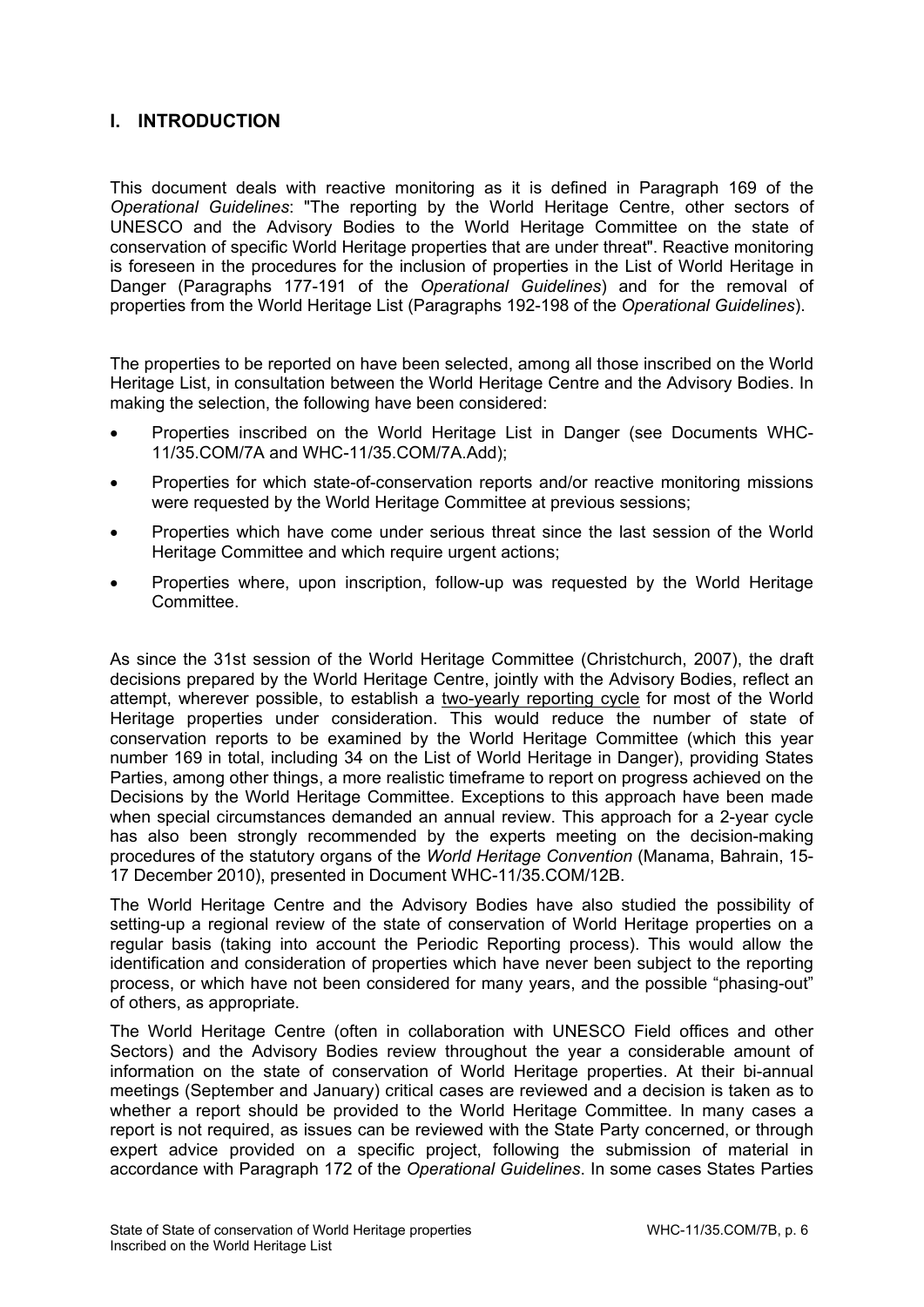request that experts visit the properties to review a specific issue through an advisory mission.

It is important that States Parties are provided with adequate and timely advice on the implementation of the *World Heritage Convention*. To ensure that the conservation of World Heritage properties for future generations is a core activity under the 1972 *Convention* and plays a key role in its implementation, the World Heritage Centre and the Advisory Bodies are at the disposal of States Parties, and their local authorities and site managers, to assist in protection and conservation processes through all means at their disposal, including written advice, advisory missions (missions at the request of States Parties and financed by them) and international cooperation projects.

Finally, it is important to clarify the nature of the different types of missions referred to in the state of conservation reports. Whereas all missions conducted to World Heritage properties and mentioned in the reports should be considered as "official" UNESCO missions, they can be grouped in various categories as follows:

- Reactive monitoring missions requested by the World Heritage Committee, which are carried out jointly by World Heritage Centre or UNESCO staff and representatives of the Advisory Bodies;
- Missions conducted within the framework of the Reinforced monitoring mechanism on selected properties;
- Monitoring or advisory missions carried out by UNESCO staff, consultants or experts from the Advisory Bodies in the framework of projects or requested by States Parties;
- Visits to World Heritage properties by UNESCO staff on the occasion of workshops, conferences or other events.

# **ELABORATION OF THE STATE OF CONSERVATION REPORTS**

Once the list of properties subject to a state of conservation report for examination by the World Heritage Committee at its next session has been decided, the World Heritage Centre and the Advisory Bodies start compiling all information available: state of conservation report submitted by the State Party, information received by NGOs, individuals, press articles, replies by the State Party, mission reports, comments on these by the State Party, etc…

The major source of information are the state of conservation reports submitted by the concerned States Parties, before the statutory deadline of **1 February** of any given year, following a request by the World Heritage Committee (Paragraph 169 of the *Operational Guidelines*) or a request for information on specific issues by the World Heritage Centre (in the case the property was not subject to a report to the World Heritage Committee previously). This report is the opportunity for a State Party to bring all relevant information to the attention of the World Heritage Centre and the Advisory Bodies, in reply to specific requests by the Committee. States Parties can also (and are encouraged to do so) submit detailed information on development projects to inform the World Heritage Centre, in conformity with Paragraph 172 of the *Operational Guidelines*.

The World Heritage Centre and the Advisory Bodies also receive information from other sources than the State Party (NGOs, individuals, press articles, etc.). In such case, they communicate with the State Party to ascertain the information and get clarification on the specific issue.

The World Heritage Committee also, in some cases, requests a reactive monitoring mission to assess the state of conservation of the property and the status of the threats. Such missions are usually conducted by representatives of both the Advisory Bodies and the World Heritage Centre. Following completion of the fact finding mission, the mission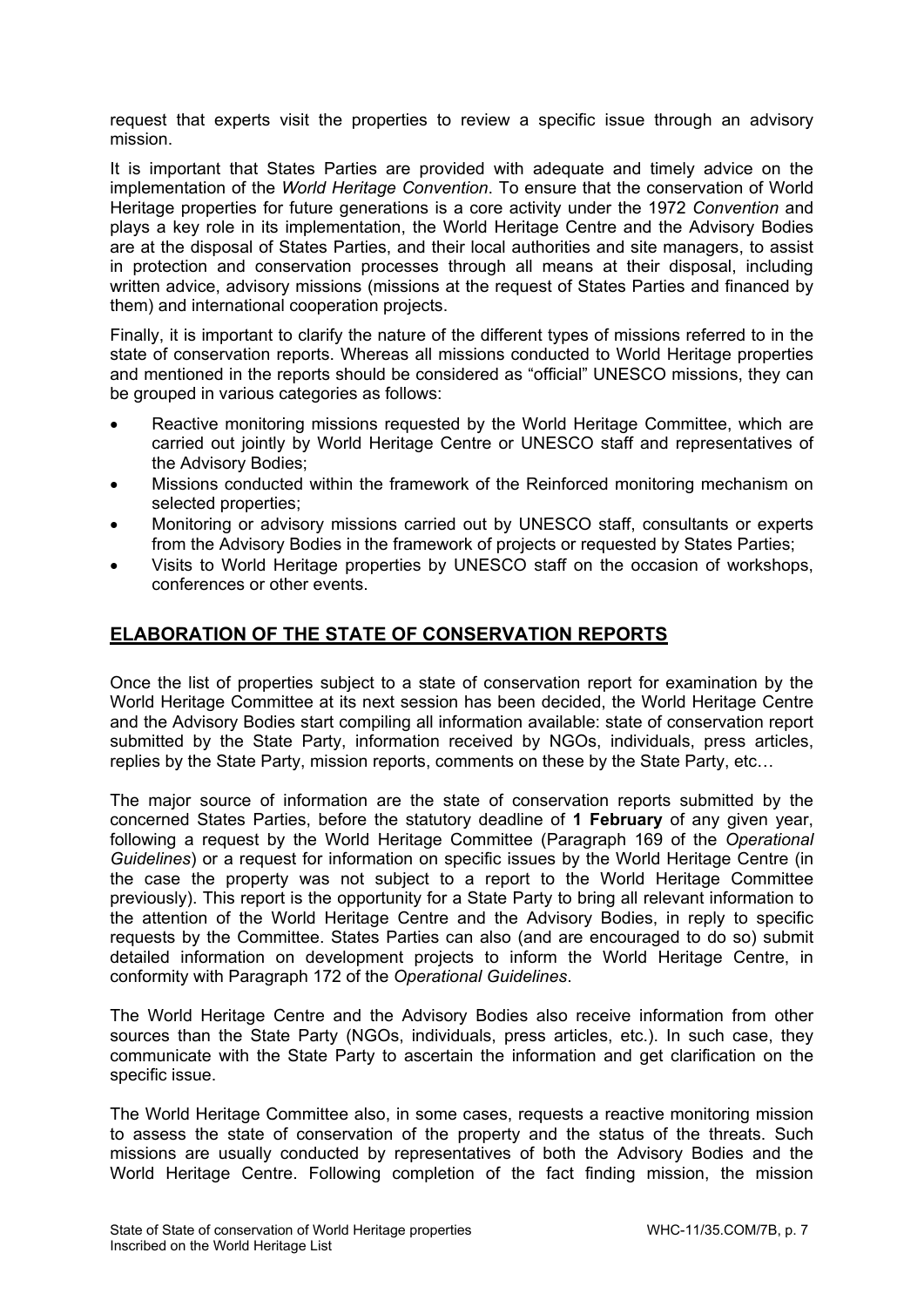members prepare jointly a report, which is sent to the State Party for comment and correction of eventual factual errors, hence, improving the accuracy of the final state of conservation report.

The preparation of the first drafts of the state of conservation reports should normally be carried out by the Advisory Bodies. However, when the World Heritage Centre has a strong technical engagement with a particular property, or has recently been on mission, it often takes the lead on drafting. The World Heritage Centre also revises all the reports to integrate elements from projects, international assistance and ensure consistency in the drafting.

The first draft is then circulated several times between the relevant Advisory Bodies and the World Heritage Centre until the report is agreed upon and reflects a joint position. It is then integrated into the main document on the state of conservation of World Heritage properties (Documents WHC-11/35.COM/7A, WHC-11/35.COM/7A.Add, WHC-11/35.COM/7B and WHC-11/35.COM/7B.Add), for examination by the World Heritage Committee.

Therefore, in order to ensure accuracy of the state of conservation reports, States Parties have already several "entry points":

- the State Party's report on the state of conservation to be submitted by 1 February to the World Heritage Centre,
- the State Party's reply to World Heritage Centre's letter(s) regarding specific information received through other sources,
- the information submitted by the State Party in application of Paragraph 172 of the *Operational Guidelines,*
- the information provided by the State Party during a reactive monitoring mission,
- the reply by the State Party to the reactive monitoring mission report.

# **NEW, CONTINUING AND EMERGING ISSUES**

There remain a wide range of challenges facing World Heritage properties that result from diverse pressures. The World Heritage Centre and the Advisory Bodies note a number of specific points that require additional consideration by the World Heritage Committee.

# **Mining and mineral exploration, and oil exploration and exploitation**

The World Heritage Centre and the Advisory Bodies note the increased number of cases where properties are threatened by planned or existing mining as well as oil exploration and exploitation projects. This trend appears to be especially notable with regard to natural properties in Africa. In this report, mining and oil related issues are considered in a large number of properties (including Mount Nimba (Côte d'Ivoire/Guinea); Virunga National Park (DRC); Lagoons of New Caledonia (France), Virgin Komi Forest (Russian Federation) and Belize Barrier Reef (Belize)). While some concerns are raised because of mining or oil projects in the vicinity of the properties, which might impact on their Outstanding Universal Value, a range of projects are located within the boundaries of World Heritage properties. The World Heritage Centre and the Advisory Bodies note that the World Heritage Committee has established a clear practice and considers that these activities are not compatible with the World Heritage status and therefore, should not take place inside properties. When such activities are planned in areas adjoining to World Heritage properties, it should be ensured that the Outstanding Universal Value is not impacted. The World Heritage Centre and the Advisory Bodies recall that this policy approach has been endorsed by leaders in the respective industries, such as the International Council on Mining and Metals (ICMM) (see World Heritage and Mining workshop, 2000 and ICMM Position Statement on Mining and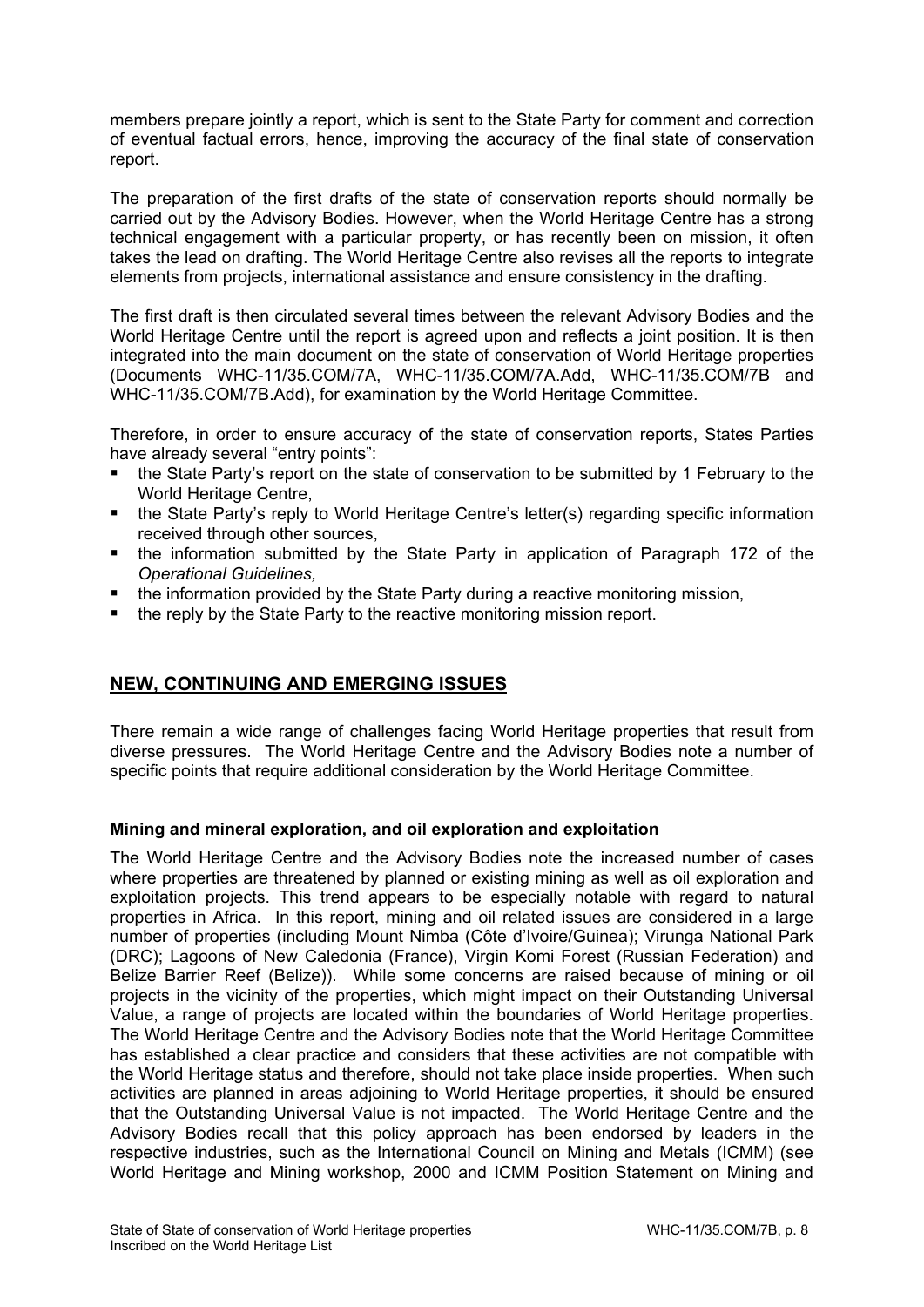Protected Areas 2003 available at http://www.icmm.com) or Shell and that these industry statements represent a benchmark of practice for all actors in the public and private sectors. Their support for the position of the World Heritage Committee represents a very significant achievement of the *World Heritage Convention*. IUCN will be coordinating, with a range of industry partners, and with the support of the World Heritage Centre, a project to review the current industry commitments, and to recommend how to move forward to strengthen conservation actions. The results of this review will be reported to the 36th session of the World Heritage Committee.

The World Heritage Centre and the Advisory Bodies consider that the increasing trend shown above should be a matter of the utmost concern for the World Heritage Committee. They note that States Parties appear to continue to pursue these projects, in spite of the position of the World Heritage Committee and considering the impacts that such projects have on the Outstanding Universal Value of World Heritage properties. They note that experience shows that, often, licenses have been attributed by Ministries in charge of oil or mining, without the Ministry in charge of the properties being informed, and sometimes in spite of the conservation legislation governing the property. There appear to be serious issues of policy, capacity and governance that need to be addressed in many States Parties. The approach taken by the World Heritage Committee and by States Parties also needs to take full account of the lessons that have been learned by the most responsible private sector operators. Those companies making conservation commitments to World Heritage properties need to be supported, and that by supporting World Heritage properties, they do not find that States Parties allow other companies with lower standards to operate in World Heritage areas.

In addition to mining or oil operations, some properties are confronted with planned oil or gas pipelines (e.g. Donana National Park (Spain), Golden Mountains of Altai (Russian Federation)) or other related developments (such as a liquefied natural gas plant in the case of Great Barrier Reef (Australia)).

The potential disastrous impacts related to industrial activities were again recently demonstrated by a toxic spill of waste from a chemical plant in Hungary in October 2010, which affected World Heritage properties along the Danube, including the Danube Delta (Romania). The Hungarian authorities worked closely with UNESCO (both Science and Culture Sectors) to ensure transparency of information. In April 2010, an explosion on an offshore oil drilling platform led to a devastating oil spill in the Gulf of Mexico, further illustrating the widespread impacts that can result from such developments.

The issue of shipping routes close to terrestrial or marine sites is also of concern. In March 2011, a cargo vessel ran aground in the vicinity of the World Heritage property of Gough and Inaccessible Islands (United Kingdom) causing an oil spill with potential impacts on the marine ecosystem in the area. A number of major shipping routes pass close to marine or terrestrial sites. The World Heritage Centre and IUCN note that in several cases, the World Heritage Committee requested the application of "particularly sensitive sea area" (PSSA) status from the International Maritime Organization for the seascape close to the property. They also note the importance of oil and chemical pollution preparedness as a key issue for marine, and other World Heritage properties, and consider capacities should be increased in this area.

# **Dams and other energy related megaprojects**

The World Heritage Centre and IUCN also note an apparent increase in the number of properties which could be potentially affected by major dam projects: Ashur (Irak), Niokolo Koba National Park (Senegal), Selous Game Reserve (Tanzania), Durmitor National Park (Montenegro), Rio Platano (Honduras), Three Parallel Rivers of Yunnan Protected Areas (China), Talamanca/La Amistad (Costa Rica and Panama), Dong Phayayen (Thailand), Lake Turkana (Kenya) and others. While in many cases, the proposed dams are outside the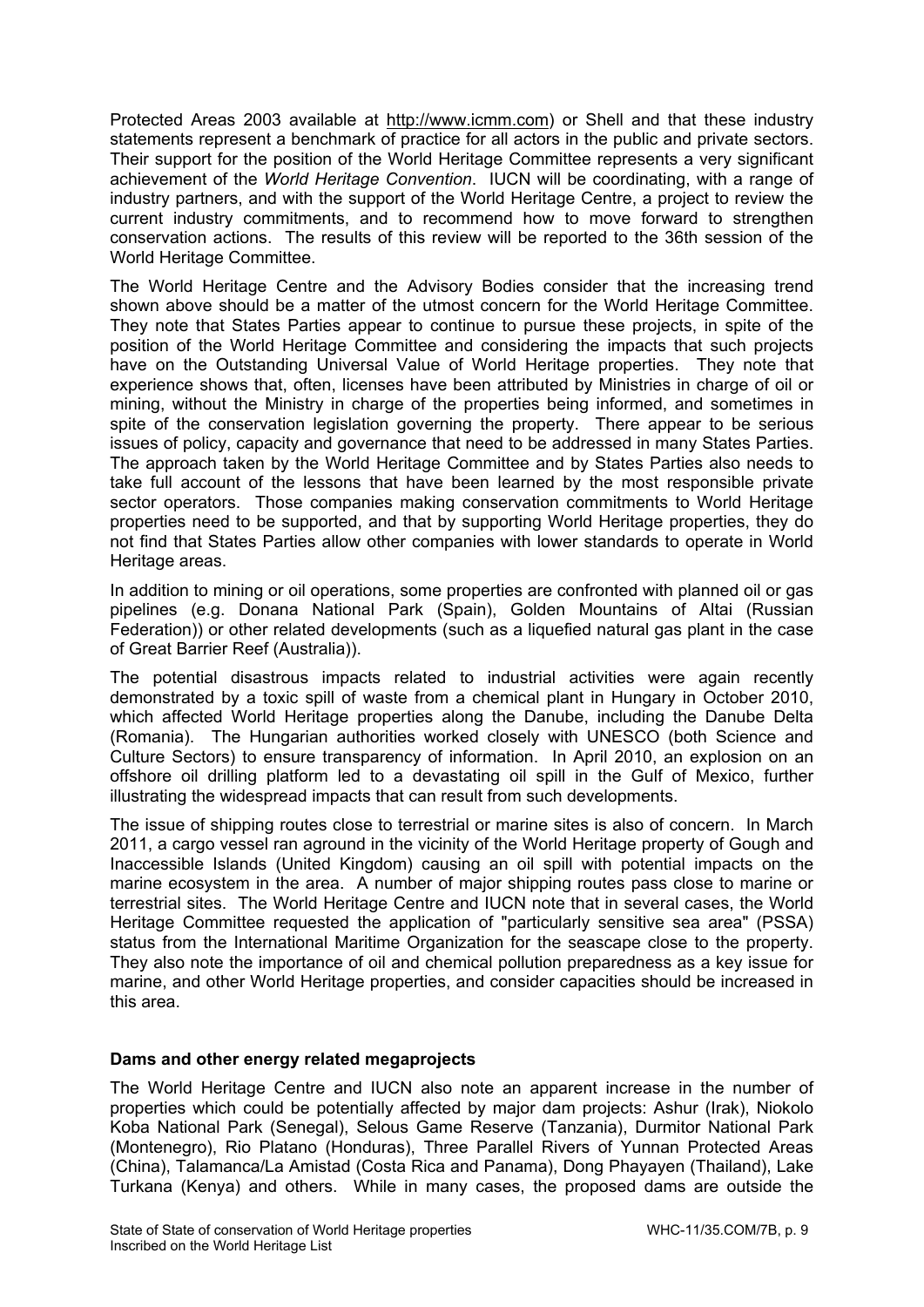property and sometimes situated at considerable distance, even in neighbouring countries (for instance the Gibe III Dam in Ethiopia which might affect Lake Turkana in Kenya), downstream and upstream effects on the watersheds can be highly significant, causing flooding or water scarcity and resulting in significant impacts in World Heritage properties situated in these watersheds. The World Heritage Centre and the Advisory Bodies note that dam projects in the past have had major effects on some properties (Djoudj in Senegal or Ichkeul in Tunisia) and led to the inscription of these properties on the List of World Heritage in Danger. Costly infrastructure interventions were needed to artificially bring back the former hydrological regimes. They note that the impacts of some of the megadam projects currently under discussion would be difficult, or impossible, to mitigate and would lead to irreversible losses of the Outstanding Universal Value of these properties. The World Heritage Centre and IUCN recommend that the World Heritage Committee establish a clear policy on dams, as was done with mining and oil development, highlighting the clear criteria to be used for financing, impact assessments and follow-up of megaprojects. In this respect, the existing guidance developed by the World Commission on Dams (www.dams.org) may be taken note of.

# **Impact Assessments**

The above types of development illustrate a broader issue regarding the need to make effective use of Environmental and Heritage Impact Assessments, in relation to projects that could affect World Heritage properties. The World Heritage Centre and the Advisory Bodies note that while impact assessments are usually conducted for these projects, they frequently do not consider the Outstanding Universal Value of the affected properties nor the provisions of the *World Heritage Convention*. Furthermore, States Parties are requested to submit impact assessment reports to the World Heritage Centre for review, normally undertaken by the Advisory Bodies, before a decision on the project is taken, in line with Paragraph 172 of the *Operational Guidelines*. National legislation often allows only a limited time of public consultation and do not foresee the timelines needed for such a procedure. The increased number and complexity of projects and the impact assessment reports also puts forward a critical question of the capacity in the World Heritage Centre and the Advisory Bodies to review these assessments. This issue was also discussed during the expert meeting on the global state of conservation of World Heritage properties held in Dakar in April 2011 (see Document WHC-11/35.COM/INF.7C) and will need further reflection by the World Heritage Committee in the future. In 2010, ICOMOS prepared a *Guidance on Heritage Impact Assessments for Cultural World Heritage Properties*. This publication is accessible on-line at: http://openarchive.icomos.org/266/1/ICOMOS\_Heritage\_Impact\_Assessment\_2010.pdf

IUCN is developing good practice advice in this area and recalls that all environmental assessments of proposals affecting World Heritage properties should, at a minimum: i) assess the likely impacts of the proposal on the property's Outstanding Universal Value and integrity, based on the Statement of Outstanding Universal Value; ii) consider and assess feasible and less environmentally damaging alternatives to the proposal and may include alternative energy production/efficiency options at national level and iii) undertake adequate stakeholder consultation in line with international best-practice principles. Best practice Environmental Impact Assessment (EIA) principles and assessments can be accessed at http://www.iaia.org/publications/.

# **Natural disasters and impacts on World Heritage properties**

Natural disasters have a tremendous detrimental impact on efforts at all levels to protect and manage World Heritage properties. The impact of disasters remains a significant challenge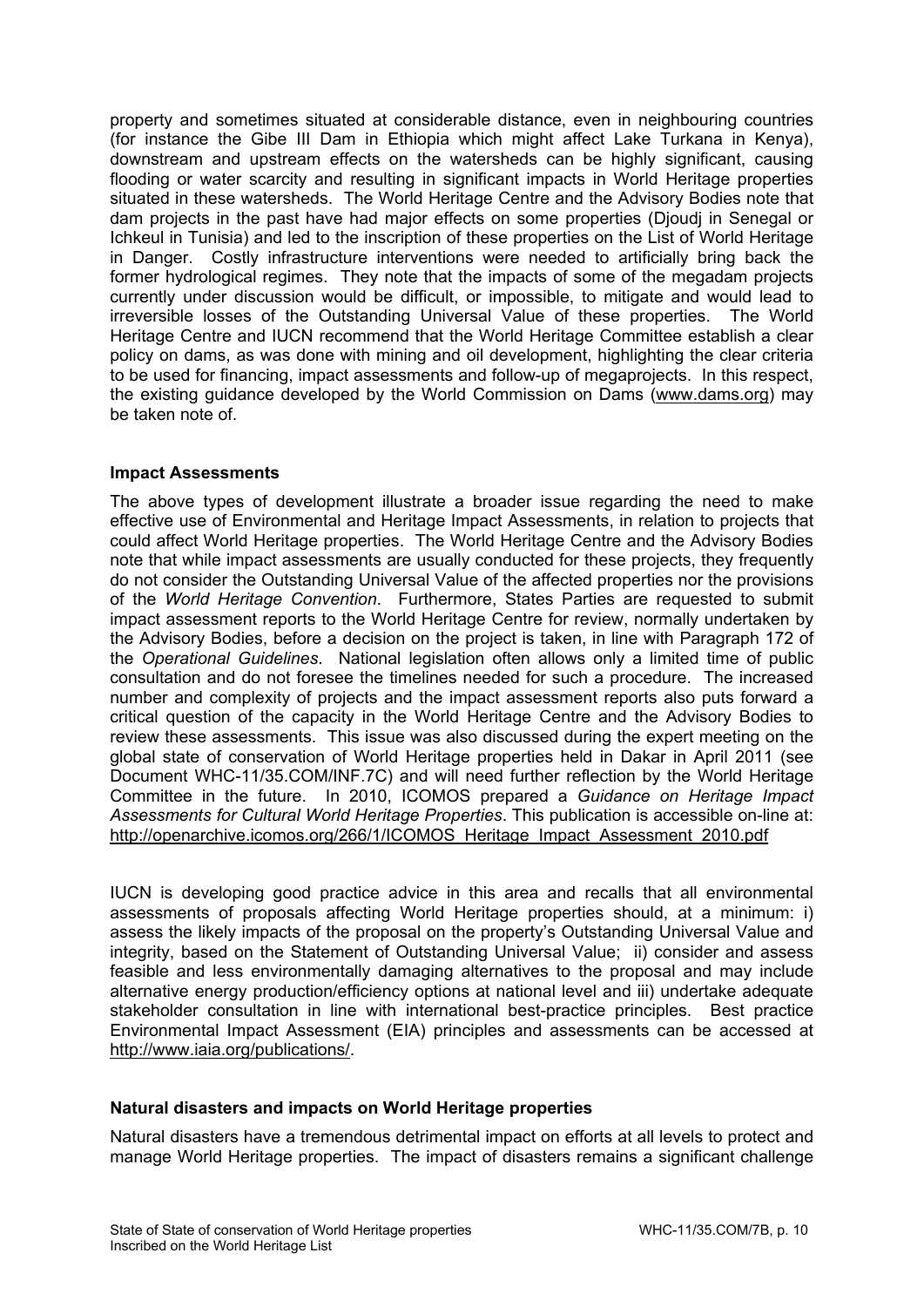to sustainable development, more specifically, protection and preservation of the built and natural environment, including the World Heritage properties.

During 2010 and 2011, a number of natural disasters occurred. These include: flooding in Pakistan (August 2010) affecting the Moenjodaro and Thatta World Heritage properties, a major volcanic eruption of Mt. Merapi in Java, Indonesia (October 2010) affecting Borobudur Temple Compounds and Prambanan Temple, recurring typhoons affecting the Great Barrier Reef (Australia) and also causing extensive landslides in the Philippines (October 2010: extensive damages to the Rice Terraces of the Philippine Cordilleras) and the most recent devastating earthquake and tsunami that hit northeast and east Japan, causing human losses and material damages.

In this context, the World Heritage Committee approved in its Decision **31 COM 7.2** "*a Strategy for Risk Reduction at World Heritage properties" with its prioritized list of actions*". It also "*encouraged States Parties, the Advisory Bodies and the World Heritage Centre to implement the Strategy for Risk Reduction within their spheres of activities*". Further, the World Heritage Committee also recommended that a risk management component be incorporated in the Management Plan for World Heritage properties in accordance with Paragraph 118 of the *Operational Guidelines*.

The World Heritage Centre has been dealing with this emergency situation more frequently with very limited human and financial resources. To further implement the Strategy adopted by the World Heritage Committee, there is an urgent need to enhance the capacity so as to respond to the emergency situation of disaster-prone developing countries, the least developed countries and Small Island Developing States (SIDS) in particular, to reduce the impact of natural disasters through strengthened national efforts and enhanced bilateral, regional and international cooperation, including through technical and financial assistance.

During 2010, several natural disasters also occurred in the Latin America and the Caribbean Region. In addition to the unfortunate loss of lives and damages in several countries, some World Heritage properties where severely affected. The World Heritage Centre undertook missions and coordinated emergency actions with the States Parties concerned to address the conservation actions needed. Three Emergency Assistance requests related to the natural disasters were approved, one of them (Chile) during the 34th session of the World Heritage Committee (Brasilia, 2010). The total amount provided by the World Heritage Fund was USD 236 592. The three International Assistance requests approved are: USD 49 300 for the Post Earthquake Technical Assistance of the National History Park-Citadelle, Sans Souci, Ramiers (Haiti) as a response to the earthquake on 12 January 2010; USD 140 688 for the Emergency repairs of the Matriz Church and other Buildings in Valparaiso (Chile) due to the earthquake that occurred on 27 February 2010 and USD 46 604 for the impact of the Agatha Tropical Storm in Quirigua (Guatemala) on 29 May 2010. Besides, other coordination activities and fund raising was undertaken to the address the impact of the torrential rains that affected Machu Picchu (Peru) in January 2010, flooding and torrential rains in Tlacotalpan (Mexico) during September 2010 and Mompox (Colombia) in December 2010.

# **Space technology**

Following Decision **34 COM 7C,** UNESCO inter-sectorial cooperation on the use of space technologies for World Heritage continued. With over 50 space partners, the UNESCO "Space for Heritage" programme located at the Natural Sciences Sector supports World Heritage activities. With the assistance of Belgium funds, a project to assess the state of conservation of all "tropical forest" World Heritage properties is starting. Support to the Silk Road nomination for Central Asia is being provided. A successful exhibition "Satellites and World Heritage sites, partners to understand climate change" was shown to the public during the UN Conference on Climate Change (COP-16). The establishment of a dedicated Category-2 Centre in China is now finalized.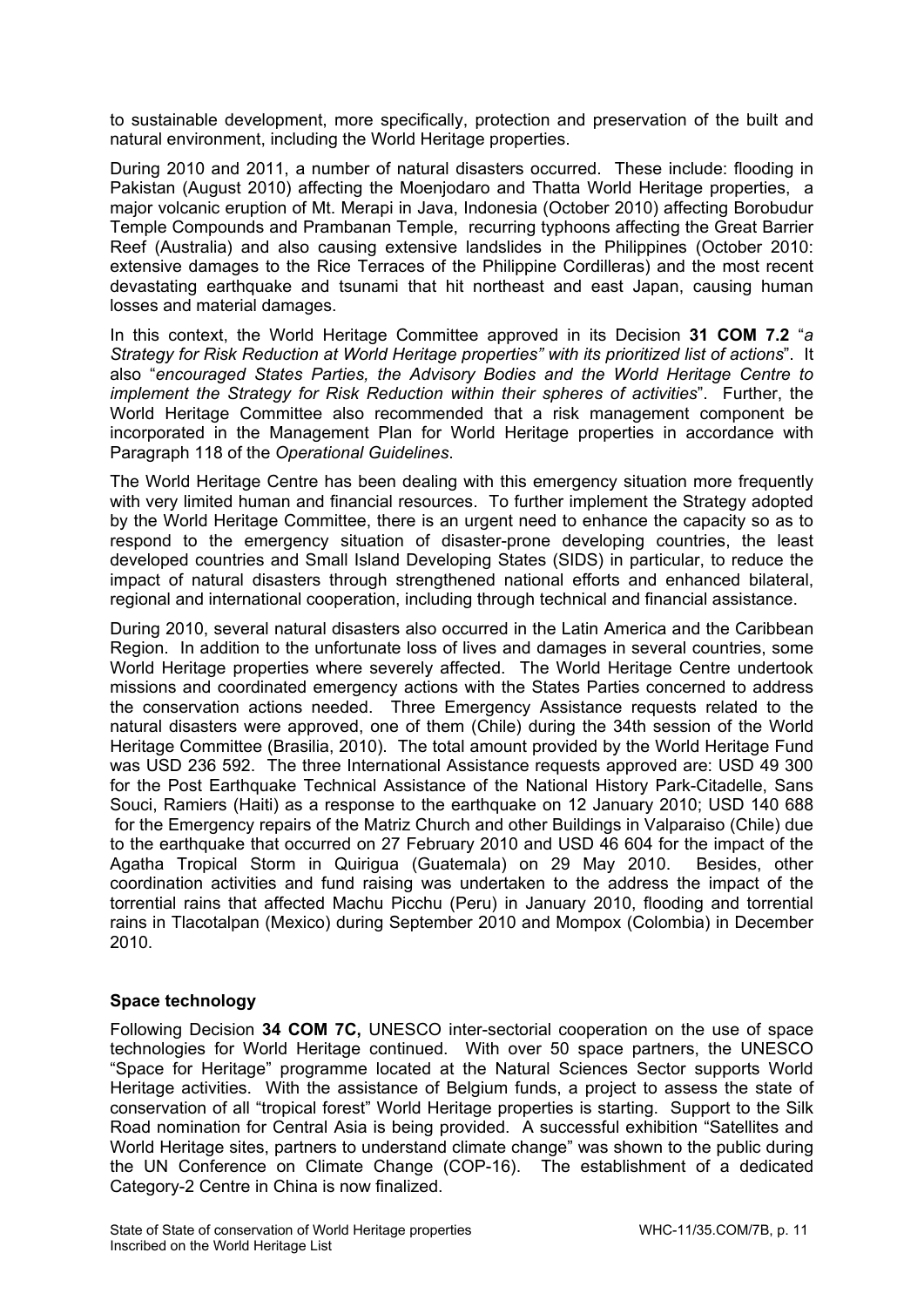### **Buffer zones**

Buffer zones are an important tool in the protection and management of World Heritage properties. At the request of the World Heritage Committee a document (see Document WHC-11/35.COM/7.1) has been prepared concerning the follow-up to the Expert Meeting on Buffer Zones (Davos, 2008).

## **Capacity Building**

An analysis and summary of annual state of conservation reports provides a quick snapshot of the state of conservation of World Heritage properties across the globe. They illustrate both the issues faced by site managers, as well as the requests made by the World Heritage Committee. The results of this analysis highlight the need for improving the capacities of States Parties to undertake the required measures, not just at the professional level, but also at the institutional level and for a variety of other stakeholders.

Furthermore, the analysis of state of conservation reports reveals new themes which are emerging as key areas for the future. For example, at the state of conservation reports this year show that the theme of Heritage Impact Assessment is becoming important for the work of the World Heritage Committee. There is a need to identify this and other key themes and ensure that the capacity exists in States Parties to be able to deal with them properly. The World Heritage Capacity Building Strategy (see Document WHC-11/35.COM/9B) proposes using the state of conservation process as one means of identifying key capacity building needs, with the aim of proposing activities and workshops to help increase the capacity of States Parties to carry out the necessary work as required by the World Heritage Committee.

# **STRUCTURE OF THE DOCUMENT**

# Decision **27 COM 7B.106.3** requested

"…that the reports are categorized as follows:

- a) Reports with recommended decisions which, in the judgment of the World Heritage Centre in consultation with the Advisory Bodies, require discussion by the World Heritage Committee,
- b) Reports which, in the judgment of the World Heritage Centre in consultation with the Advisory Bodies, can be noted without discussion"

During the coordination meeting between the World Heritage Centre and the Advisory Bodies (UNESCO Headquarters, 17-19 January 2011), the selection process for the properties to be discussed by the World Heritage Committee has been refined taking into account the procedures and statutory deadlines as set out in the *Operational Guidelines*, the different monitoring tools at the disposal of the Committee and the ever growing number of properties to report on at World Heritage Committee sessions within Agenda item 7B (147 in 2009, 116 in 2010, 135 in 2011).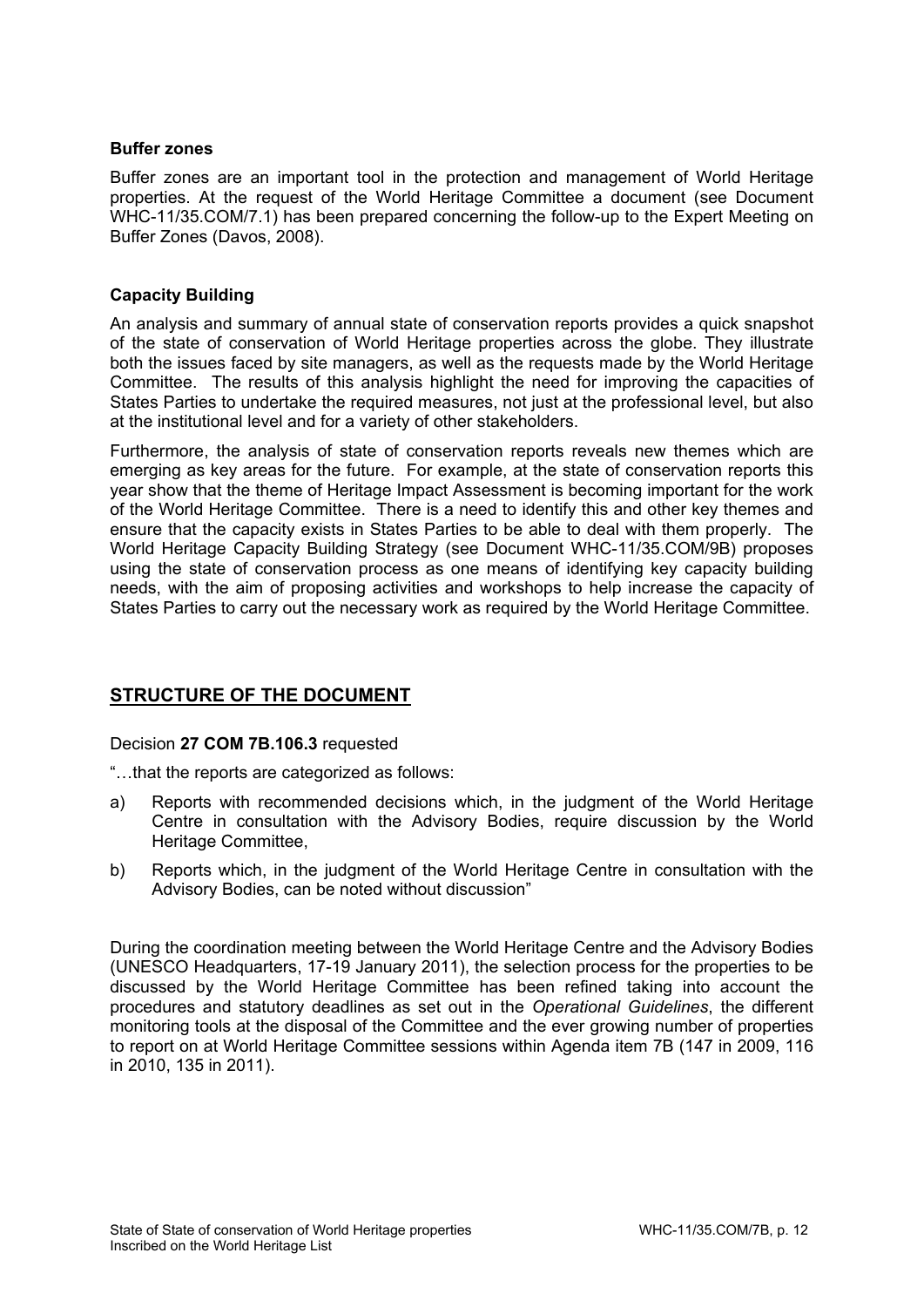The World Heritage Centre and the Advisory Bodies have agreed that the following properties would be brought to the Committee's attention for discussion:

- **if the inscription of the property on the List of World Heritage in Danger is proposed,**
- **if the property is subject to the Reinforced monitoring mechanism,**
- **if significant new information regarding the property has been received after the document was issued, requiring a revision of the draft Decision,**

World Heritage Committee members can still decide to discuss in detail a state of conservation report which is submitted for adoption without discussion, providing a written request is made to the Chairperson of the World Heritage Committee **strictly prior to 5 June 2011**. In agreement with the Chairperson, it will not be possible to request the opening of new items after this deadline.

To facilitate the work of the World Heritage Committee, a standard format has been used for all state of conservation reports. This format has been adapted taking into account Decision **29 COM 7C** as well as Decision **27 COM 7B.106** para 4:

"Invites the World Heritage Centre to present all information on the state of conservation of properties inscribed on the World Heritage List in the following manner:

- a) the report on each property should start on a new page,
- b) the identification number of the property allocated at the time of its nomination should be used in the document,
- c) an index of all properties should also be included,
- d) the decisions should have a standard layout, draft recommendation, and should be concise and operational; "

Therefore, the standard format includes:

- a) Name of the property (State Party) (ID number);
- b) Year of inscription on the World Heritage List;
- c) Inscription criteria;
- d) Year(s) of inscription on the List of World Heritage in Danger ;
- e) Previous Committee Decisions;
- f) International Assistance;
- g) UNESCO Extra budgetary Funds ;
- h) Previous monitoring missions ;
- i) Factors affecting the property identified in previous reports ;
- j) Illustrative material;
- k) Current conservation issues;
- l) Conclusions;
- m) Draft Decision.

As indicated above, the most important source of information is the state of conservation report submitted by the concerned States Parties, which according to the *Operational guidelines* need to be submitted before the statutory deadline of **1 February**. The World Heritage Centre and the Advisory Bodies point out that the respect of this deadline is important to allow for a professional assessment of the reports by the Advisory Bodies and the World Heritage Centre and avoid delays in the preparation of working documents for the World Heritage Committee. Delayed reports inevitably will lead to more properties being included in the Addendum documents.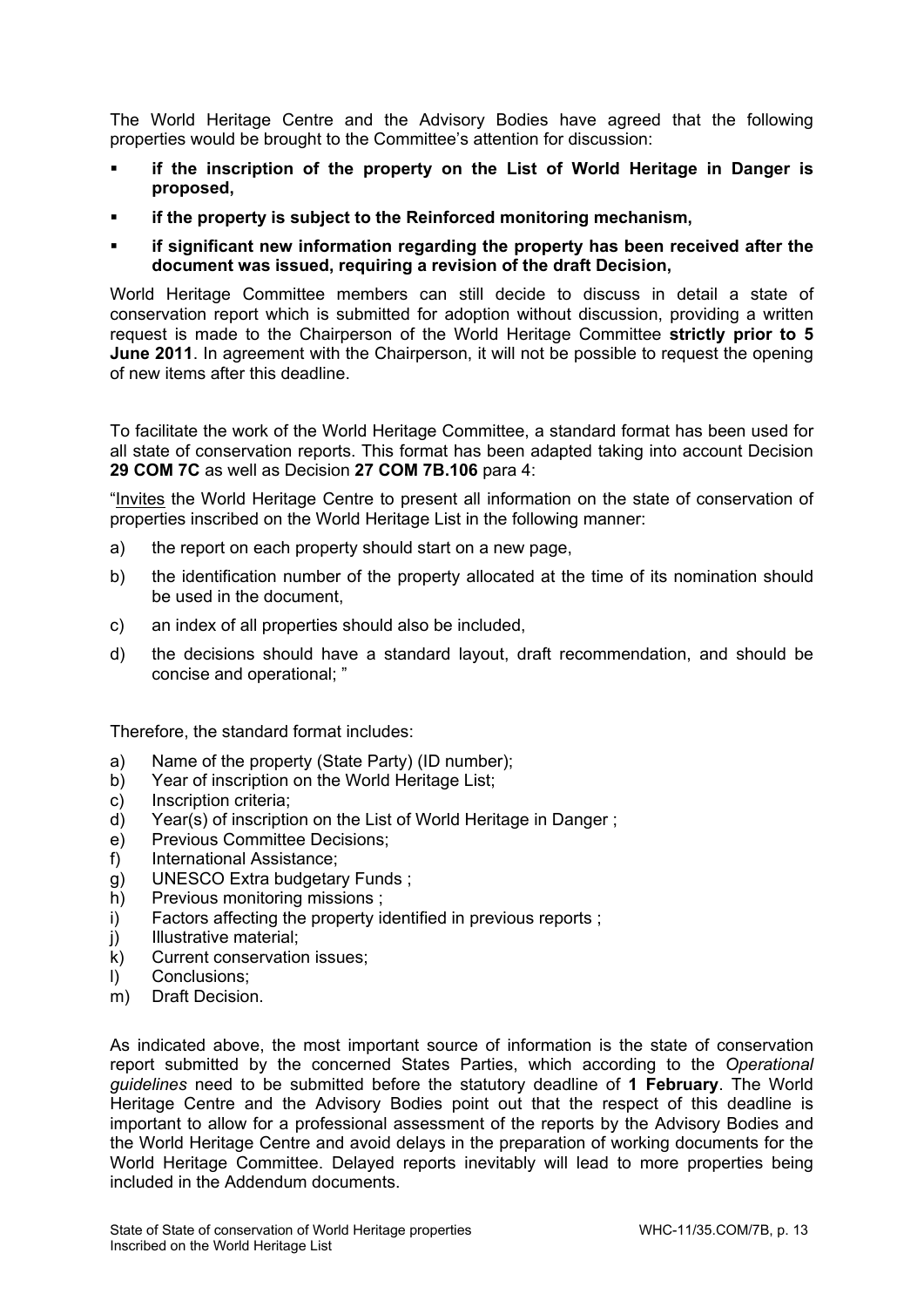Therefore, in spite of the major efforts made this year to include even reports which were delayed in documents WHC-11/35.COM/7A and WHC-11/35.COM/7B, and considering the further delays due to late missions or late receipt of complementary information, an important number of reports (77) are included in the Addendum documents (7A.Add and 7B.Add).

In this document, the state of conservation reports of World Heritage properties will be presented in English alphabetical order by region, as follows: Africa, Arab States, Asia-Pacific, Europe and North America, and finally Latin America and the Caribbean. For practical and environmental reasons, as in previous years, each report will not start on a new page. However, each region will start on a new page.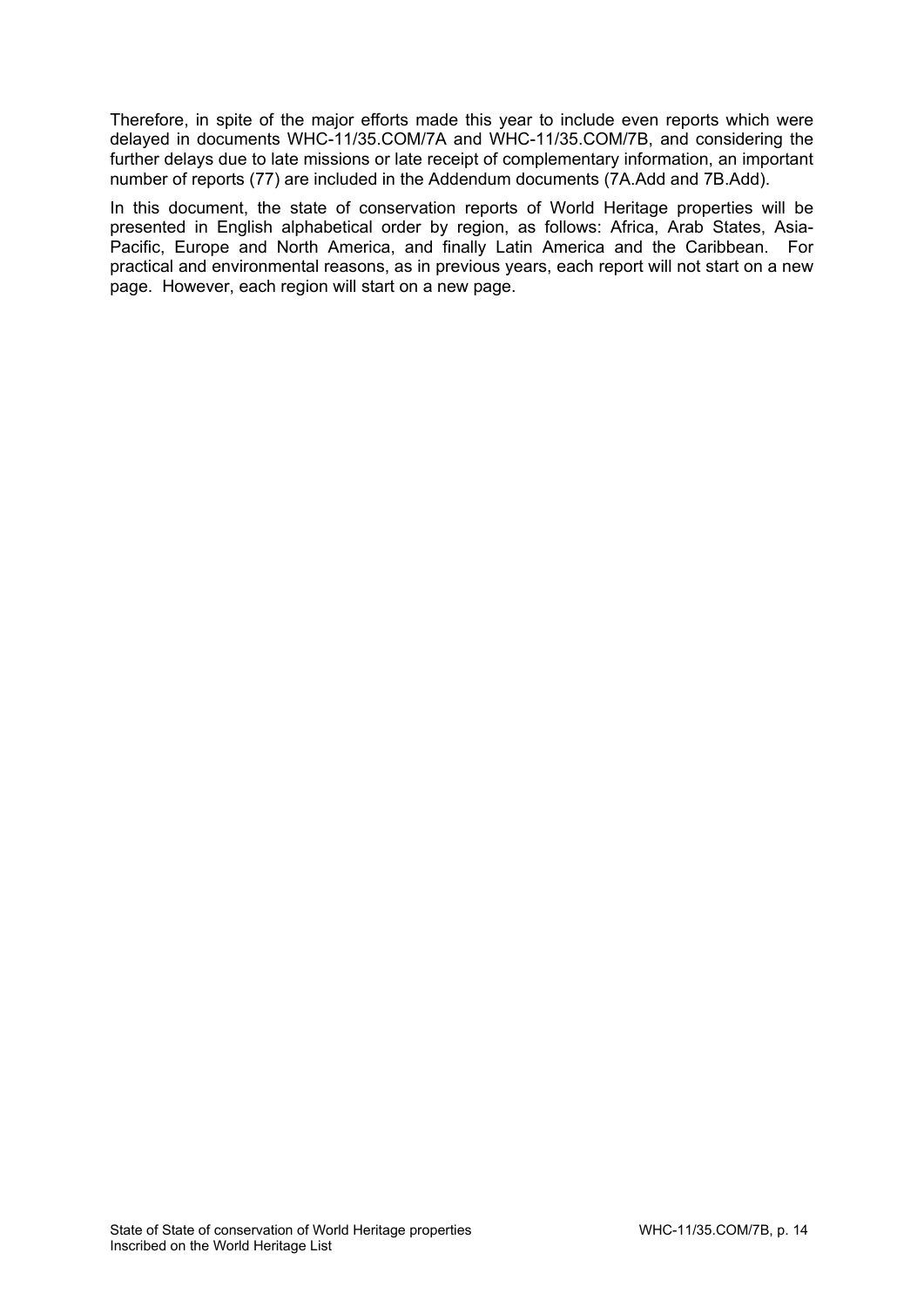# **II. REPORTS ON THE STATE OF CONSERVATION OF PROPERTIES INSCRIBED ON THE WORLD HERITAGE LIST**

# **NATURAL PROPERTIES**

### **AFRICA**

### **1. Dja Wildlife Reserve (Cameroon) (N 407)**

*Year of inscription on the World Heritage List*  1987

*Criteria*  (ix) (x)

*Year(s) of inscription on the List of World Heritage in Danger*  N/A

*Previous Committee Decisions*  **31 COM 7B.5 ; 33 COM 7B.1; 34 COM 7B.1** 

#### *International Assistance*

Total amount provided to the property: USD 112.200 for 6 international assistances : 1999: USD 5.000, conservation, workshop for World Heritage and Biosphere Reserves site managers (1134) ; 1997: USD 29.900, conservation, sub-regional workshop conservation (820) ; 1996: USD 22.500, conservation, individual grants for fauna and flora specialists (992) ; 1992: USD 20.000, conservation, training workshop on site management (2248) ; 1989: USD 4.800, conservation, contribution to field training (397) ; 1987: USD 30.000, conservation, contribution to the draft of a management plan (320)

#### *UNESCO extra-budgetary funds*

Total amount provided to the property: USD 60.000, UNESCO FIT Netherlands. USD 193.275 and USD 118.725, respectively in 2008 and 2009, in the frame of the Central Africa World Heritage Forest Initiative (CAWHFI).

#### *Previous monitoring missions*

March 1998 : UNESCO monitoring mission ; June 2006 and December 2009: joint World Heritage Centre/IUCN reactive monitoring missions.

### *Factors affecting the property identified in previous reports*

- a) Lack of entire approval and implementation of management plan<br>b) Mining exploitation project close to the property
- b) Mining exploitation project close to the property
- c) Industrial agriculture in the buffer zone
- d) Threats exerted by bushmeat and deforestation around the park

*Illustrative material* 

http://whc.unesco.org/en/list/407

### *Current conservation issues*

On 1 February 2011, a report on the state of conservation of the property was submitted by the State Party. The report consists of a logical framework for conservation activities in the property, but it is unclear if this logical framework was developed as an emergency plan, which was requested by the World Heritage Committee at its 34th session (Decision **34 COM 7B.1)**. It provides information on measures taken to define a zoning system and develop ecotourism activities, in order to support the development of local communities as well as on measures put in place to establish a monitoring system for the property, and develop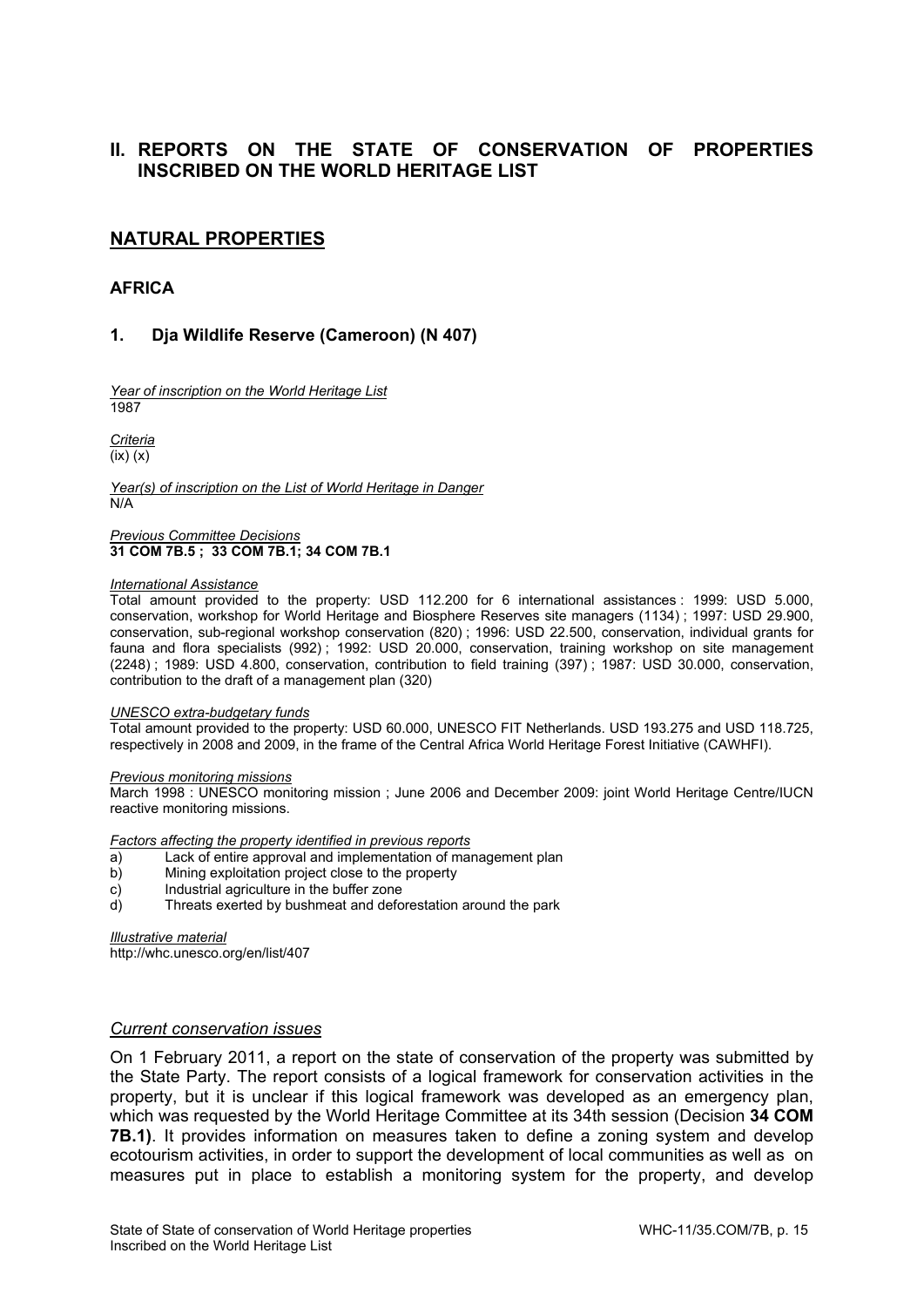research in order to assist its management, installing a surveillance system. It also provides information on the development of partnerships between the managers of the larger transboundary forest landscape called TRIDOM protected areas (covering Dja, Boumba Bek, and Nki protected areas in Cameroun, Odzala National Park in Congo and Minkébé/Ivindo National Parks in Gabon as well as their forested interzones), as a part of the WWF Tri-National Dja-Odzala-Minkebe Project, to support the development of an environmental monitoring system and research necessary for the management of the property. The World Heritage Centre and IUCN note the State Party's efforts to implement these measures. The report does not provide information on the current status of the major threats to the property, in particular the mining project and poaching.

# a) *Mining activities by the GEOVIC Company on the periphery of the property*

The mining concession for the cobalt mining company GEOVIC Cameroon PLC covers an area of more than 150,000 ha, some 40 km east of the property. The 2009 joint World Heritage Centre/IUCN reactive monitoring mission concluded that the mining project could result in negative direct impacts on the Oustanding Universal Value (OUV) and therefore the Committee at its 34th session (Brasilia, 2010) urged the State Party to suspend the implementation work for the GEOVIC mining activities until the conclusion of a new Environmental and Social Impact Assessment (ESIA), and to inform the World Heritage Centre prior to 1 December 2010. No new ESIA was transmitted to the World Heritage Centre but the State Party report notes that a document on the potential impacts of the mine on biodiversity has been completed and validated.

The World Heritage Centre and IUCN are concerned about reports which state the mining preparation activities appear to continue in spite of the fact that no new ESIA was submitted to the World Heritage Centre for review and reiterate that all mining activities should be immediately halted until a new ESIA documents the potential impact on the OUV and integrity of the property and define the mitigation measures that should be taken.

# b) *Poaching to supply the bushmeat and ivory markets*

The State Party notes that an anti-poaching strategy has been developed and is supported by supplementary patrols of surveillance inside the property. The State Party reports that 95% of the area of the property has been covered during 4 campaigns and that collection of biological data for ape's, bongo and bat populations are either completed or ongoing. The report notes that analysis of these data suggest that the current populations densities of flagship species are comparable to population densities at the time of property's inscription, but does not provide any data to support this statement. The 2009 joint World Heritage Centre/IUCN monitoring mission noted that there were many indications of an important decline in wildlife populations and a significant increase in bushmeat and ivory trade. They also recall that the 2009 mission noted poaching would probably further increase as a result of the human population explosion following the installation of the GEOVIC mine.

The World Heritage Centre and IUCN therefore consider that there is no sufficient detailed information for accurate comparison with the time of inscription. They welcome the introduction of a biological monitoring system and the realization of surveys and consider the State Party should provide detailed information on the results of these surveys, on the design of the monitoring system implemented, including relevant wildlife indicators to be used. An International Assistance request was submitted by the State Party on 5 April 2001. The request proposes the reinforcement of institutional stakeholders and civil society capacities (local NGOs) in the co-management of fauna and flora resources protection in the North and the East of the reserve. The main objective of this International Assistance is to maintain the density of the reserve flagship species by increasing the control and the repression in areas highly subjected to poaching activities. The main proposed activities are to maintain the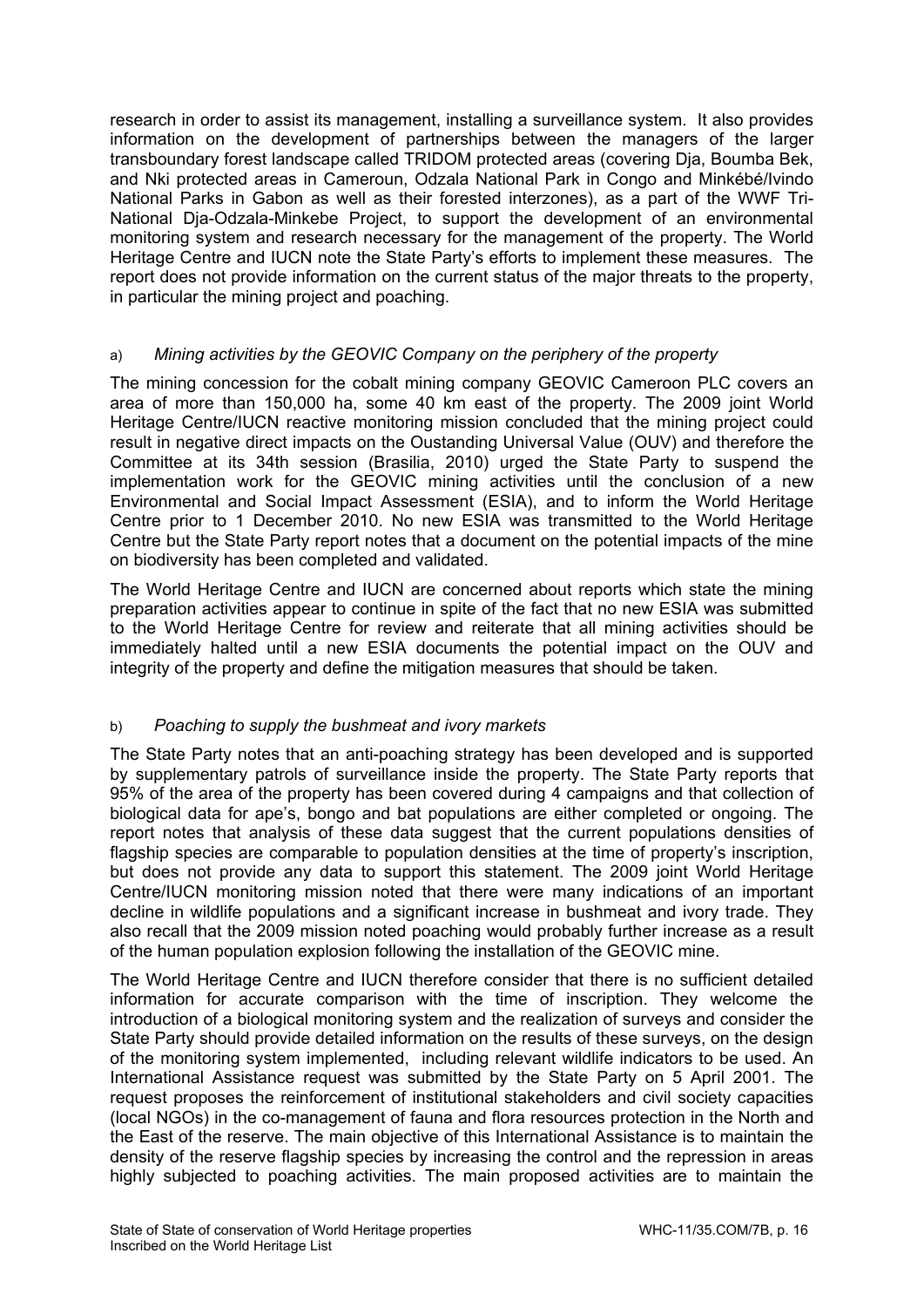density of Gorillas, Chimpanzees, and Elephants, to harmonize the level of information on methodology and procedures of anti-poaching activities, to establish co-management antipoaching platforms and conduct anti-poaching patrols, to realize maps of pressures on natural resources, and to improve the biological knowledge of the reserve fauna.

# c) *Industrial agriculture and forestry exploitation in the periphery of the property*

The State Party notes that the boundaries of the property will be demarcated through the implementation of signs in areas for which natural features cannot be used. The formalization and effective control and patrolling of the property's limits is an important step to monitor and prevent agricultural encroachment and illegal logging in the property.

# *Conclusion*

The World Heritage Centre and IUCN take note of the logical framework submitted as the State Party report. They welcome that certain activities target some of the issues requested by the Committee in its Decision **34 COM 7B.1** but note that many other important issues are not reflected. They reiterate the need for an emergency plan, which addresses all issues highlighted in the above mentioned decision.

The World Heritage Centre and IUCN also take note that a request for International Assistance has been submitted by the Sate Party for the reinforcement of institutional stakeholders and civil society capacities (local NGOs) in the co-management of fauna and flora resources protection in the North and the East of the reserve.

The World Heritage Centre and IUCN remain concerned about the ongoing mining activities in the GEOVIC concession area and the fact that no new ESIA was submitted, including an assessment of the potential direct, indirect and cumulative impacts of the proposed mining activities on the property's OUV. The World Heritage Centre and IUCN note that the information provided in the report stating that populations of flagship species are comparable to the time of property's inscription is in contradiction with the 2009 mission report which mentioned that large mammals species are severely threatened by poaching activities, also note that not enough detailed information has been provided to support this statement, and consider that the State Party should submit the data on which this affirmation is based. The World Heritage Centre and IUCN note that threats from mining and poaching could represent an ascertained danger to the property's OUV, in line with Paragraph 180 of the *Operational Guidelines* .and consider that the follow-up monitoring mission to be conducted in 2011, as requested by the Committee in Decision **34 COM 7B.1**, should assess the current status of the threats mentioned above, and make a recommendation in regards to a possible inscription of the property on the List of World Heritage in Danger.

# *Draft Decision: 35 COM 7B.1*

*The World Heritage Committee,* 

- *1. Having examined Document WHC-11/35.COM/7B,*
- *2. Recalling Decision 34 COM 7B.1, adopted at its 34th session (Brasilia, 2010),*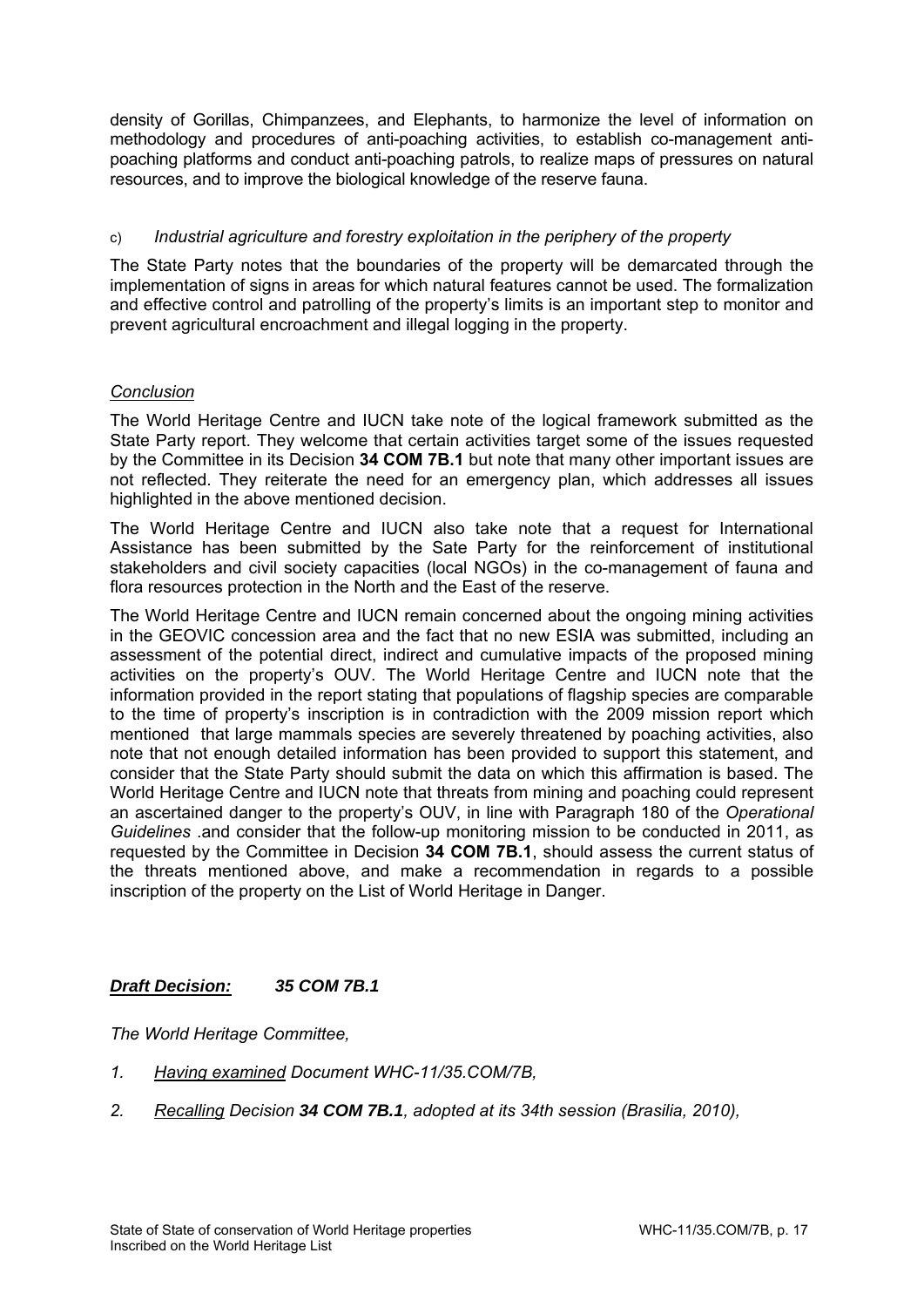- *3. Welcomes the development of activities which target some of the identified objectives by the World Heritage Committee at its 34th session (Brasilia, 2010), but regrets that many other important issues are not taken into account;*
- *4. Takes note of the affirmation by the State Party that populations of flagship species have not declined since the time of property's inscription and requests that the State Party should submit the supporting data for this statement before the joint World Heritage Centre/IUCN monitoring mission;*
- *5. Expresses its utmost concern about reports that mining preparation activities in the GEOVIC concession area appear to be ongoing and that no new Environmental and Social Impact Assessment was submitted to the World Heritage Centre, as requested at its 34th session in 2010 ;*
- *6. Urges the State Party to immediately halt all mining activities until a new Environmental and Social Impact Assessment including an assessment of the potential direct, indirect and cumulative impacts of the proposed mine on the outstanding universal value and integrity of the property is conducted and validated by all relevant stakeholders;*
- *7. Reiterates its request to the State Party to develop an emergency plan based on the management plan, which addresses all objectives highlighted in Decision 34 COM 7B.1 in order to address the urgent threats to the outstanding universal value of the property;*
- *8. Recalls that in the absence of urgent and decisive responses to these threats, the property could meet the criteria for inscription on the List of World Heritage in Danger in accordance with Paragraph 180 of the* Operational Guidelines*;*
- *9. Requests the forthcoming joint World Heritage Centre/IUCN monitoring mission to assess the current status of threats from mining, poaching, industrial agriculture and forestry exploitation and evaluate the status of the outstanding universal value and integrity of the property;*
- *10. Also requests the State Party to submit to the World Heritage Centre, by 1 February 2012, a report on the state of conservation of the property, including a copy of the new Environmental and Social Impact Assessment for the proposed GEOVIC mine, as well as progress achieved in the definition and implementation of the emergency plan as well as available data on wildlife populations, for examination by the World Heritage Committee at its 36th session in 2012, with a view, in the absence of substantial progress, to considering the possible inscription of the property on the List of World Heritage in Danger.*

# **2. Mount Kenya (Kenya) (N 800)**

*Year of inscription on the World Heritage List*  1997

*Criteria*  (vii) (ix)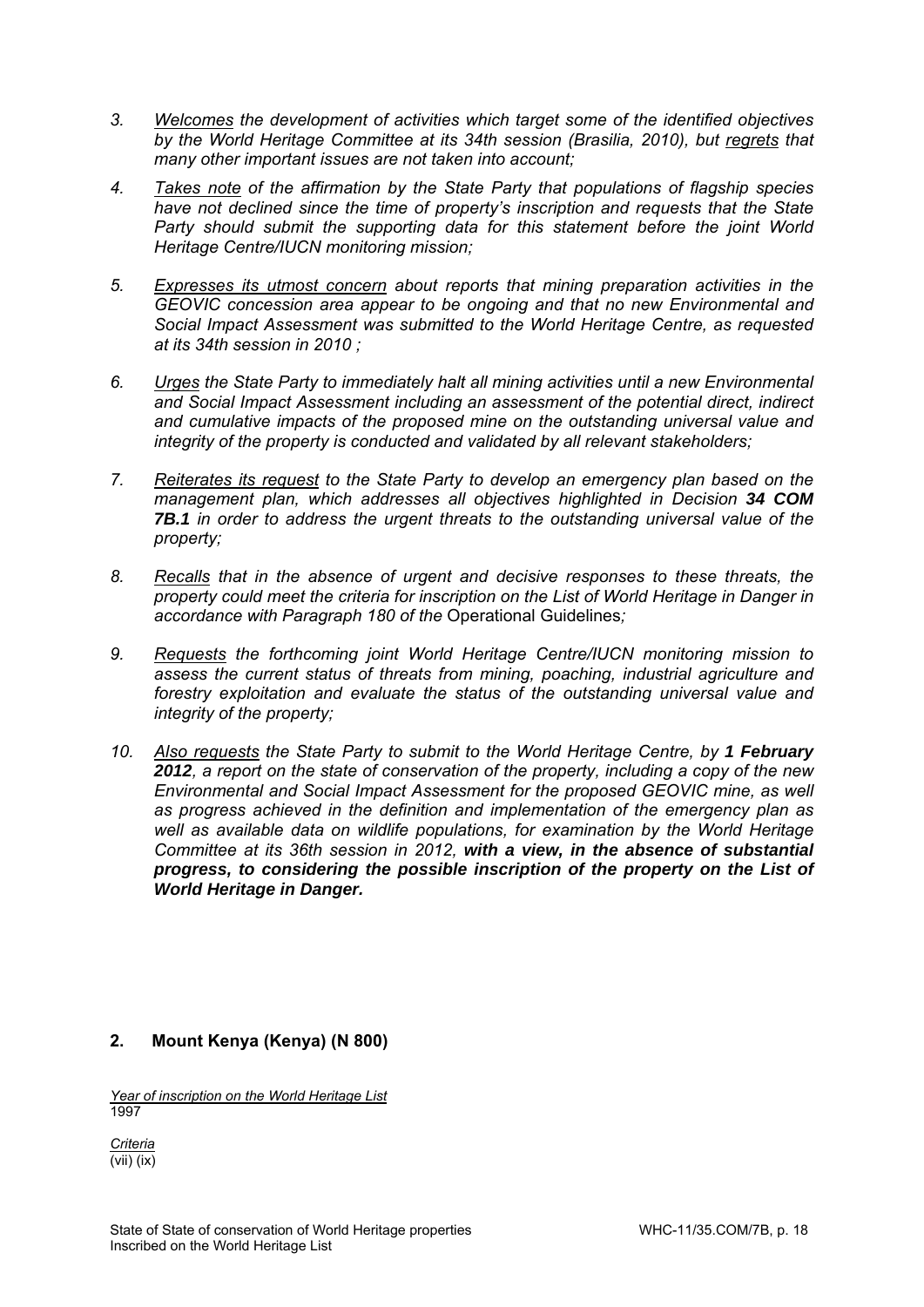*Year(s) of inscription on the List of World Heritage in Danger*  N/A

#### *Previous Committee Decisions*  **28 COM 15B.4; 32 COM 7B.1; 33 COM 7B.3**

#### *International Assistance*

Total amount provided to the property: USD 25,000 for Technical cooperation to prepare a management plan

# *UNESCO Extra-budgetary Funds*

N/A

### *Previous monitoring missions*

January 2003: joint UNESCO / IUCN monitoring mission ; October 2008: joint UNESCO/ IUCN monitoring mission

#### *Factors affecting the property identified in previous reports*

- a) Illegal forest resource extraction:
- b) Community-wildlife conflict;
- c) Poaching;
- d) Excisions from the property.

*Illustrative material*  http://whc.unesco.org/en/list/800

### *Current conservation issues*

On 28 January 2010, the State Party submitted a report on the state of conservation of the property together with a copy of the management plan 2010-2020 for the Mount Kenya ecosystem, the EIA for the proposed electric fence and associated civil works, the survey of the boundary delineation of plantation and indigenous forests and a draft Statement of Outstanding Universal Value (OUV). This report provides an update on the implementation of the key recommendations made by the 2008 World Heritage Centre/IUCN joint reactive monitoring mission, namely: i) completing the EIA for the fence between local community cropland and the property; ii) formalising management arrangements between the Kenya Wildlife Service (KWS) and the Kenya Forest Service (KFS); iii) finalising the alignment, documentation and on-the-ground demarcation of the proposed internal boundary between forestry plantation zones and natural forest; iv) finalising the Mount Kenya Management Plan; and v) maintaining and enhancing protection activities to address poaching, logging and forest fires within the property. However, no information is provided on the implementation of the other 2008 mission recommendations, as requested in Decision **33 COM 7B.3.** 

### a) *Fencing of the property to address the community-wildlife conflict*

The State Party reports that the EIA for the fence between local community cropland and the forest reserve was undertaken in March 2009. This proposal aims at establishing 397 km of additional electric fence to mitigate human-wildlife conflict. A fencing work plan, sponsored by IFAD/ GEF through the Mount Kenya East Pilot Project for Natural Resources Management (MKEPP), was jointly developed by the fence management committee, comprising KWS, KFS, the National Environment Management Authority (NEMA), and local and other stakeholders. The State Party reports that a total of 305 km have already been built. The fencing EIA, for the first phase of additional fence construction of 50 km, concludes that the fence should be aligned along the forest reserve boundary, and that a combination of comprehensive fence (6 strand) along community farm borders and semi-comprehensive elephant-barrier (2 strand) along plantation boundaries should be built. However, the EIA does not specifically assess the likely impacts of this proposal on the OUV of the property. The State Party also notes that an elephant corridor connecting Mt. Kenya and the northern rangeland through the Lewa Wildlife Conservancy (LWC) has been marked and. completed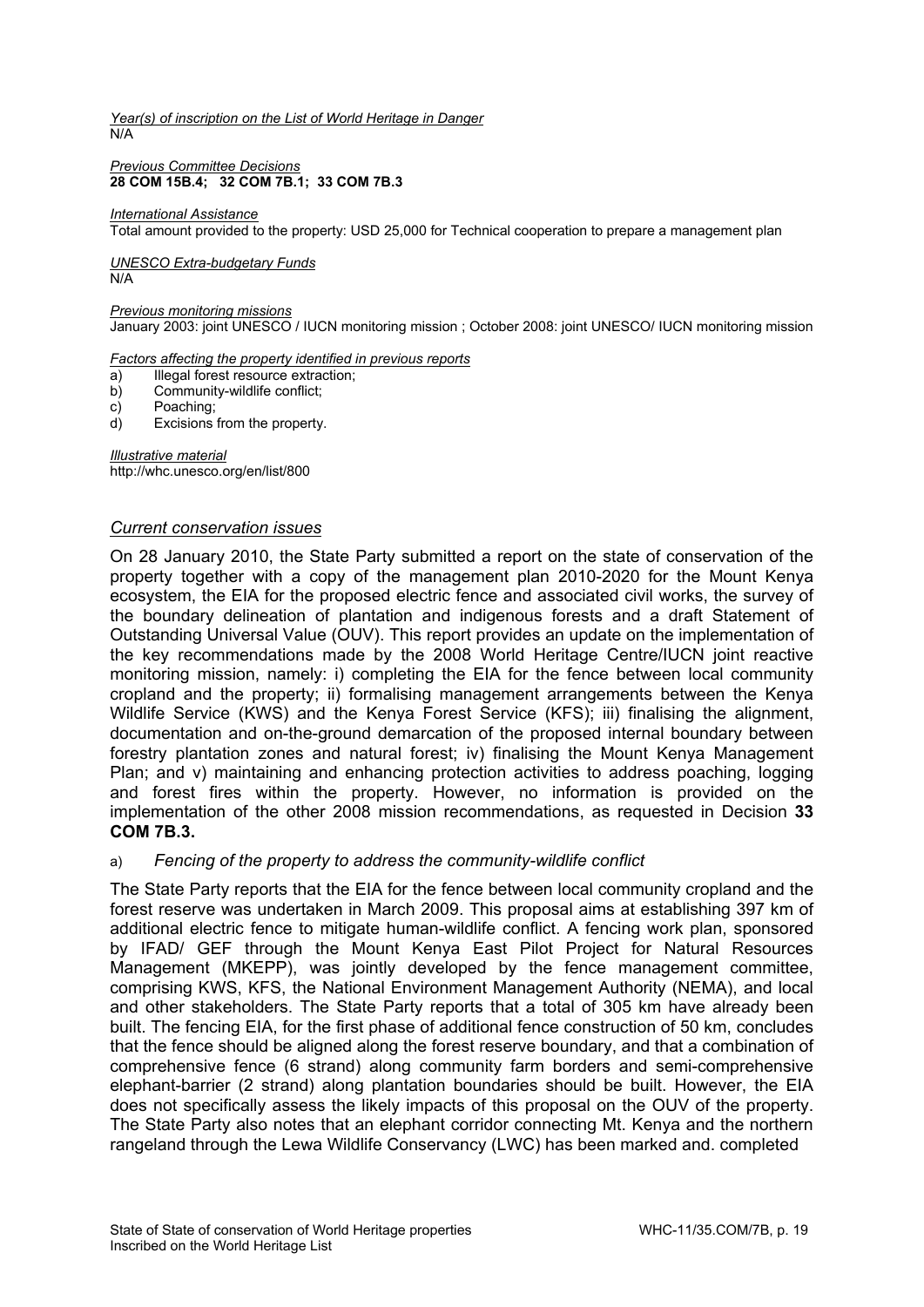The World Heritage Centre and IUCN welcome the finalisation of the EIA for the fence, as requested in Decision **33 COM 7B**.**3** and, support its conclusion that future fencing phases should be reassessed in separate EIAs. They stress that any future EIAs should specifically consider the likely impacts of additional fencing on the property's OUV, and note that the long term effectiveness of fencing as a deterrent to wildlife, particularly elephants, is contingent on ensuring meticulous routine maintenance. The World Heritage Centre and IUCN further welcome the completion of the elephant corridor LWC but also support the EIA's recommendation that additional wildlife corridors should be developed in order to mitigate any likely adverse impacts of the fence on wildlife populations.

## b) *Other conservation issues – poaching, logging and forest fires*

The State Party reports on its progress in addressing poaching, illegal logging and forest fires within the property and adjacent reserves. With regards to poaching, quarterly joint patrols and ongoing surveillance (by KWS, KFS, community scouts and other stakeholders) have reportedly resulted in more arrests and reduced poaching incidents. However, no data on this is provided. The State Party also reports that additional surveillance equipment and infrastructure was acquired and training provided to over 60 rangers in their use. The MKEPP, through the KFS, has continued to address illegal logging by sensitizing community forest associations (CFAs) through the development of participatory forest management plans. The State Party notes that 6 KWS officers were trained in Austria on mountain rescue and fire management techniques, and a scoping workshop is planned in the near future on fire fighting in the property.

The World Heritage Centre and IUCN welcome the State Party's efforts to maintain and enhance protection activities, as requested by Decision **33 COM 7B.3**. However, IUCN has received reports that the levels of illegal logging and poaching within the property have increased and are under-reported, partly due to the relatively low number of rangers patrolling Mount Kenya. The World Heritage Centre and IUCN note that the ecological monitoring programme established by the new Management Plan should provide data on this and recommend that these data should be submitted as part of the next report.

# c) *Management Planning*

The State Party reports that the Mount Kenya Management Plan 2010-2020 was finalised and approved in August 2010, in consultation with key stakeholders. This plan also mentions that Memorandums of Understanding (MoUs) are planned between KWS, KFS and LWC, which will define their roles and responsibilities with regards to the management of the property, as recommended by the 2008 mission. The State Party considers that plantations and indigenous forests are clearly documented, and reports that all forestry plantation zones have now been mapped in relation to indigenous forests and plantations. However, the World Heritage Centre and IUCN note that the replacement of the physical boundary signs has yet to be addressed, as recommended by the 2008 mission.

The World Heritage Centre and IUCN note that while the management plan identifies climate change as a major threat to the property, no clear strategy to address the issue is included. They recall that the 2003 and 2008 mission recommendations concerning the extension of the property to include as much lower altitude undisturbed forest and wildlife corridors as possible in order to increase its resilience to climate change. In line with the mission recommendations, the State Party submitted in 2010 a proposed extension for the property to include the Ngare Ndare Forest and Lewa Conservancy. This dossier was incomplete and did not proceed to evaluation by IUCN. They recommend that the Committee encourage the State Party to resubmit an extension proposal as early as possible, and invite the State Party to seek support from the World Heritage Centre and IUCN in advance of any future submission to ensure that the dossier is complete and can be evaluated.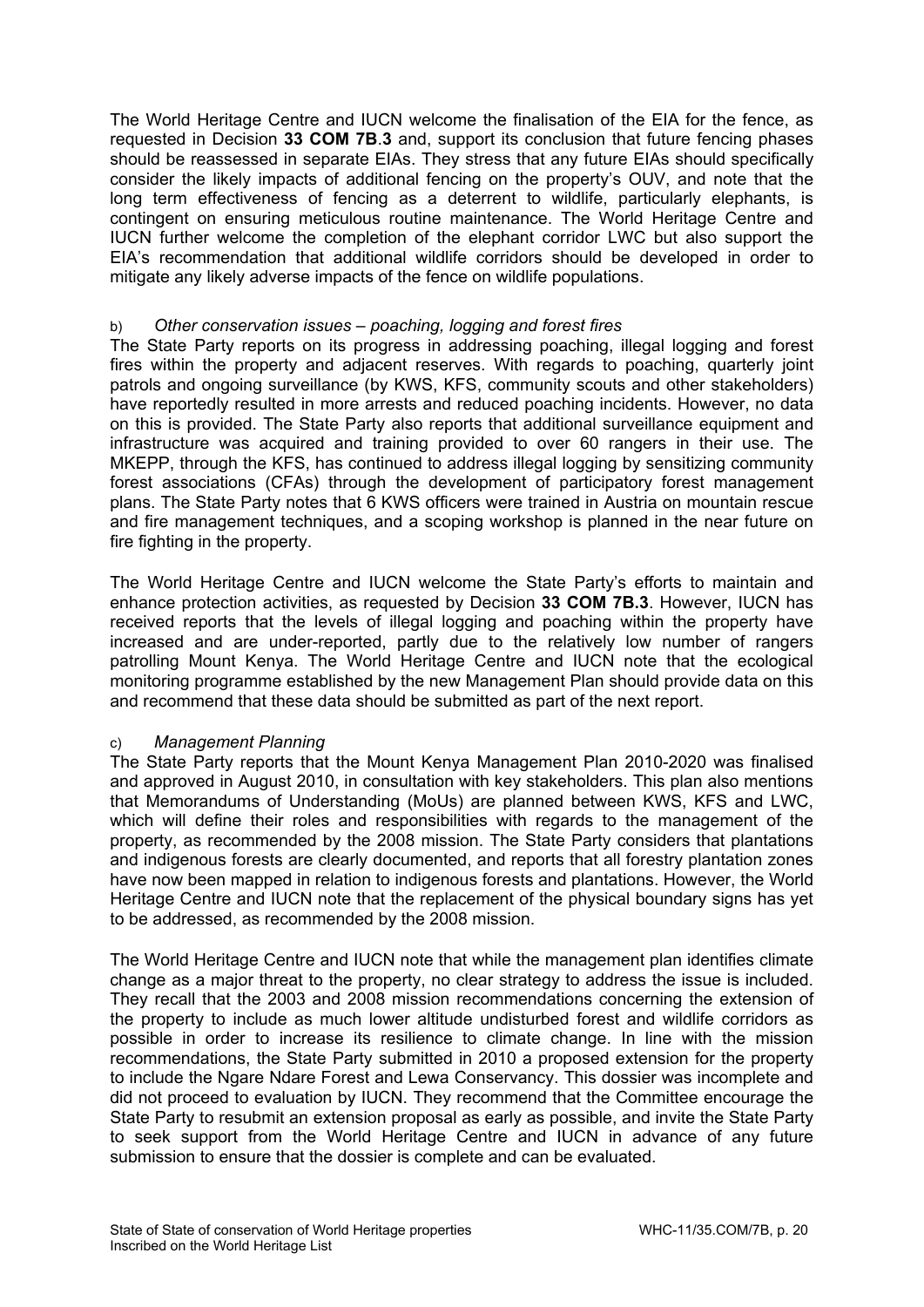The World Heritage Centre and IUCN welcome the completion of the management planning process as requested by Decision **33 COM 7B.3**, which began in 1999 with support from the World Heritage Fund. While there has clearly been considerable progress in implementing effective management, the World Heritage Centre and IUCN remain concerned about reports received from local stakeholders concerning the inadequacy of KWS's management budget, the relatively small number of rangers patrolling the property and the rising threats of illegal logging and poaching. They note that efficient cooperation between KWS and KFS will be crucial to ensure the conservation of Mount Kenya, and request the State Party to clarify KWS's management budget and its plans to secure sustainable funding for the property in light of the fact that the MKEPP will end in 2012. The World Heritage Centre and IUCN note the ongoing collaboration between Parks Canada and the Kenya Wildlife Service on training in support of Kenya's conservation efforts, and recommend that the Committee encourage both State Parties to explore opportunities for capacity building initiatives in Mount Kenya, including with regards to the proposed extension.

# *Conclusion*

The World Heritage Centre and IUCN welcome the State Party's progress in addressing the key recommendations of the 2008 mission, and in particular the adoption of the Management Plan and the completion of the EIA for the first construction phase of the fence intended to minimise community-wildlife conflict. However, they note that the boundary between plantation zones and natural forest has not yet been fully demarcated and that the management agreement between the KWS and KFS has vet to be formalised. They therefore recommend that the State Party prioritise the implementation of these two actions.

The World Heritage Centre and IUCN also note the reports received about illegal logging and poaching, the challenges faced by the Kenya Wildlife Service with regards to management financing, and the relatively small number of rangers patrolling the property. They remain concerned about Mount Kenya's long-term viability in a rapidly changing climate and reiterate the importance of the extension of the property to include lower altitude undisturbed forest and wildlife corridors in order to increase its resilience.

# *Draft Decision: 35 COM 7B.2*

*The World Heritage Committee,* 

- *1. Having examined Document WHC-11/35.COM/7B,*
- *2. Recalling Decision 33 COM 7B.3, adopted at its 33rd session (Seville, 2009),*
- *3. Commends the State Party's progress in addressing the key recommendations of the 2008 mission, and in particular the adoption and implementation of the Mount Kenya Management Plan 2010-2020 and the completion of the Environmental Impact Assessment for the first construction phase of the fence intended to minimise community-wildlife conflict;*
- *4. Requests the State Party to fully implement the remaining recommendations including the demarcation of the boundary between forestry plantation zones and natural forest, the establishment of wildlife corridors in order to mitigate any potential adverse impacts from the fence on the property's wildlife populations and the adoption of a management agreement between the Kenya Wildlife Service and the Kenya Forestry Service;*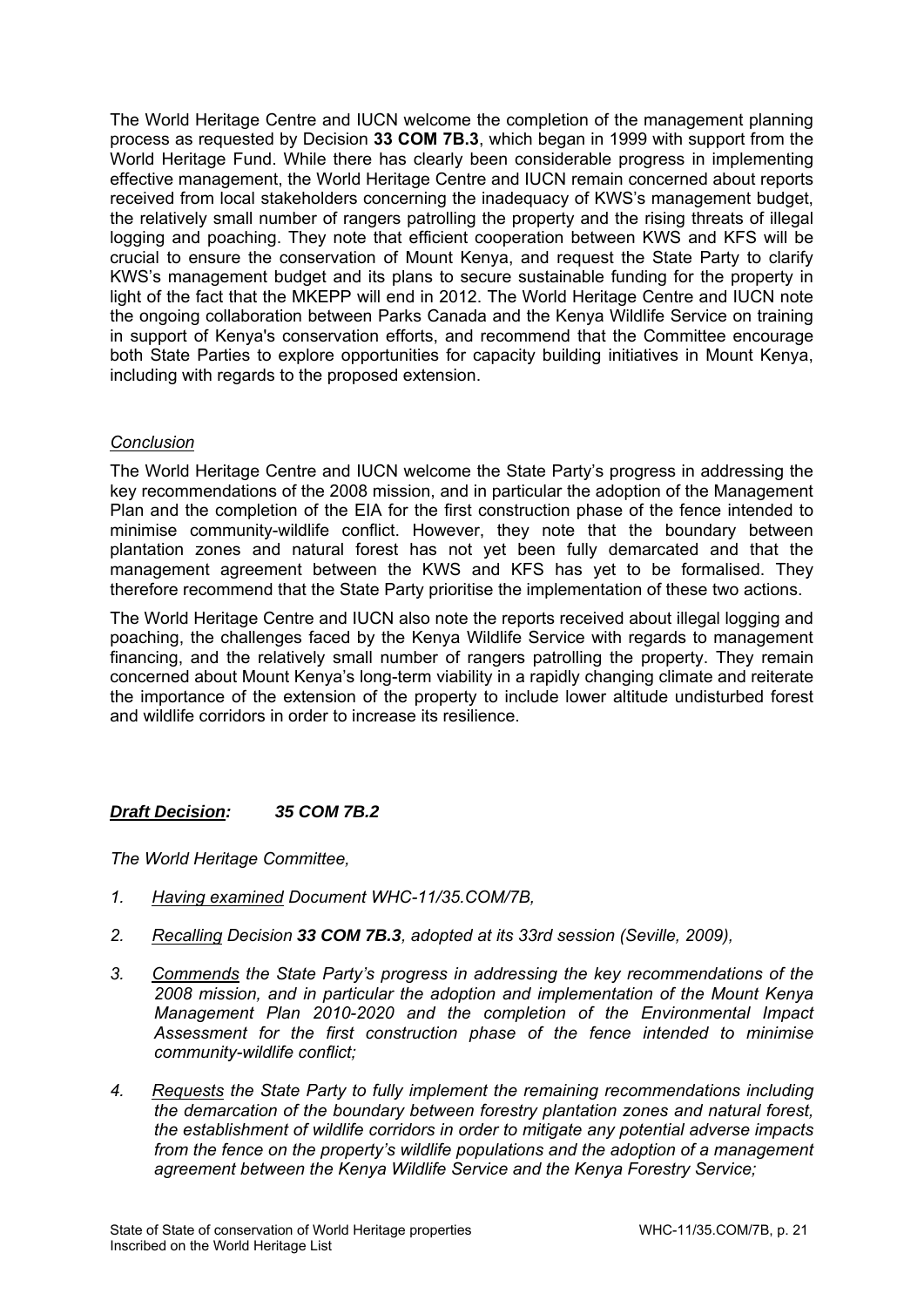- *5. Notes with concern the reports on rising levels of illegal logging and poaching within the property, and the challenges faced by the Kenya Wildlife Service with regards to management financing and the relatively small number of rangers patrolling the property;*
- *6. Remains concerned about the long-term impacts of climate change on the property, and encourages the State Party to resubmit a proposal for its extension in order to preserve as much lower altitude undisturbed forest and wildlife corridors as possible, and increase its resilience to climate change;*
- *7. Notes the ongoing collaboration between Parks Canada and the Kenya Wildlife Service on training in support of Kenya's conservation efforts, and also encourages both State Parties to explore opportunities for capacity building initiatives in Mount Kenya, including with regards to the proposed extension;*
- *8. Also requests the State Party to submit to the World Heritage Centre, by 1 February 2013, a report on the state of conservation of the property and on the progress made in implementing the recommendations of the 2008 mission, developing wildlife corridors, and the status of poaching, logging, and management financing, for examination by the World Heritage Committee at its 37th session in 2013.*

# **3. Lake Turkana National Parks (Kenya) (N 801bis)**

See Document WHC-11/35.COM/7B.Add (Late State Party's report on the state of conservation)

# **4. Djoudj National Bird Sanctuary (Senegal) (N 25)**

*Year of inscription on the World Heritage List*  1981

*Criteria*  (vii) (x)

*Year(s) of inscription on the List of World Heritage in Danger*  1985-1988 and 2000-2006

#### *Previous Committee Decisions*  **30 COM 7A.11; 31 COM 7B.7; 33 COM 7B.4**

### *International Assistance*

Total amount provided to the property: USD 278,567 for Emergency Assistance, Technical Assistance and Training. 2001: USD 20,000 for conservation, regional workshop on invasive species; 2000: USD 130,475 for Emergency Assistance, fight against Salvinia molesta in the river delta; 1998: USD 20,000 for conservation, Second International Conference on Wetlands and Development ; 1992: USD 10,000 for Emergency Assistance, purchase of wood and material to repair the park fences; 1988: USD 20,000 for conservation and contribution to repair work; 1982: USD 29,132 for conservation, and equipment for biological research.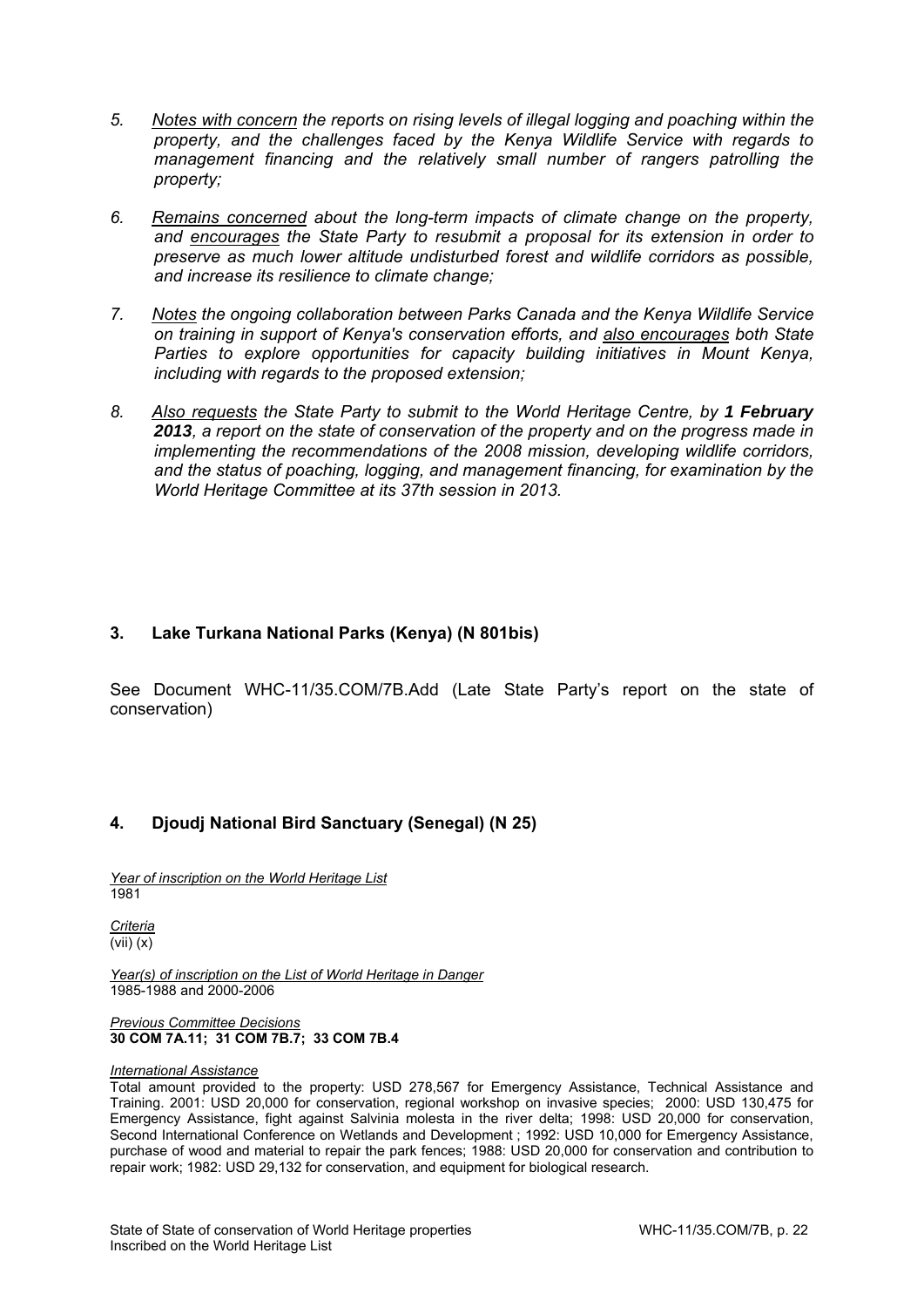#### *UNESCO Extra-budgetary Funds*  N/A

#### *Previous monitoring missions*

September 2000: UNESCO/IUCN/Ramsar mission; April 2004: UNESCO and IUCN participation in a multistakeholder workshop; May 2005: UNESCO/IUCN monitoring mission

### *Factors affecting the property identified in previous reports*

- a) Invasive species;<br>b) Integrated water r
- Integrated water management system not operational;
- c) Lack of hydrological monitoring;
- d) Soils salinity;
- e) Cattle grazing;
- f) Hunting;
- g) Lack of management plan and sustained funding;
- h) Poor management capacity and constant changes in staff;
- i) Poor visitor management.

*Illustrative material*  http://whc.unesco.org/en/list/25

### *Current conservation issues*

On 31 January 2011, the State Party submitted a report on the state of conservation of the property. The report provides general guidelines relating to the populations of migratory and resident birds, the hydrological condition of the Park, the improved performance of management tools, the control of invasive plant species, the development of technical and tourist facilities, the sustainable management of natural resources, and the promotion of income-generating activities.

The World Heritage Centre and IUCN recall that the property was inscribed on the List of World Heritage in Danger in 2000 because of increasing problems with the invasive *Salvinia molesta* species blocking the open water channels in the property, thereby threatening the waterfowl populations. In addition, the construction of the Dama dam had permanently halted infiltration of salt water into the property, thus altering the hydrology. This further enabled the spread of invasive species and reduced food availability for birdlife. Hydrological changes led to the soils salinity due to the lack of flushing, reduced water levels, decrease in colonies of certain species of birds and the disappearance of some others. The property was removed from the List of World Heritage in Danger in 2006, as the *Salvinia molesta* problem was mastered by biological control, and following the establishment of a water management system and a conservation action plan and the restoration of the ecological characteristics of the property.

### *a) Trends of the resident and migratory bird populations*

The State Party recalls that the Senegal River Delta is a site where the annual international count of waterfowl has been regularly performed from 1989 to 2010 (last count was held 15 January 2010). It reports that: (i) the colony of white pelicans remains stable and reproduction has been relatively successful due to improvements made to the nesting site, and to the surveillance and proper management of water bodies, (ii) 17 species of *anatidae* are regularly counted during the winter season, totalling more than 500,000 individuals (2000), mainly concentrated in the Djoudj National Park Bird Sanctuary, and (iii) the most abundant wintering waterfowl are the Summer Teal, Pintails and Whistling Ducks. The State Party also recalls that the Sanctuary works in tandem with the Diawling National Park in Mauritania, which is contiguous with the property, and that periodic fluctuations noted in one of the sites are thus partially offset by increased numbers in the other.

The World Heritage Centre and IUCN consider that the report of the State Party does not provide information on trends of resident and migratory bird populations, as requested by the Committee in its Decision **33 COM 7B.4**. The data provided dates from 2000. They encourage the State Party to provide the World Heritage Centre with detailed data on bird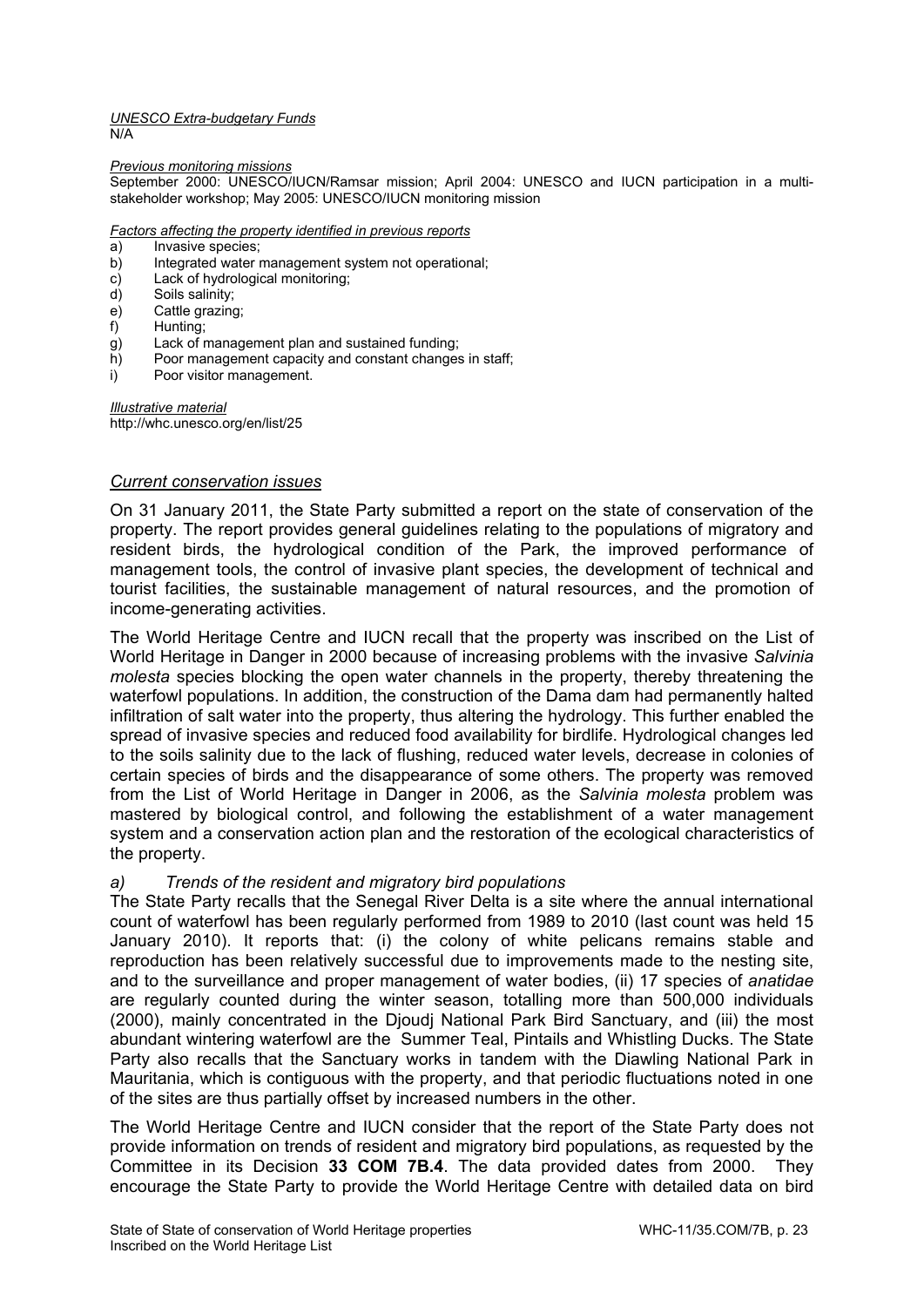population trends in the Sanctuary between 1989 and 2010, and to ensure that the monitoring programme for birds and other wildlife take account of the conservation status of the outstanding universal value of the property.

# *b) The hydrological status of the property*

The State Party notes that during the 2009-2010 season, the water level in the bodies of water was relatively sufficient, allowing for the stationing of migratory birds, especially ducks. The report indicates that the water level is regularly monitored by gauge scales, and that the proliferation of aquatic plants in the Park is controlled via a system for lowering and raising the water level of the water bodies, which increases the salinity, thereby periodically eliminating this vegetation. In addition, some channels are cleaned manually with the help of the local population. The Programme for the Integrated Management of Coastal and Marine Resources (GIRMAC) also participated in the clean-up operations of the hydraulic channels, which has improved the water flow of the Park.

*c) Progress in implementing the Action Plan, including ongoing ecological activities of restoration and monitoring* 

The World Heritage Centre and IUCN note that the report does not provide a detailed assessment of progress made in implementing the 2006-2008 Action Plan. However, the report notes some progress in the strengthening of management tools, controlling invasive plant species, the development of technical and tourist facilities, the sustainable management of natural resources and the promotion of income-generating activities. Some important results are the finalization and validation of the 2010-2014 Management Plan, the ongoing work of controlling *Tamarix senegalensis* and *Typha autralis*, regular maintenance of the nesting sites of the white pelican, reinforcement of the dams on the Gorom River and the efforts towards better management of the flow of water into this part of the Park.

The World Heritage Centre and IUCN regret that the State Party's report does not provide a detailed evaluation and accurate information on the evolution trends of the bird populations, and on progress made in the implementation of the 2006-2008 Action Plan and its impact on the rehabilitation of the outstanding universal value. In addition, pressures on the property, especially livestock grazing within the property, and threats posed by invasive plant species will require ongoing management.

# *Conclusions*

In the absence of a detailed assessment of progress in implementing the 2006-2008 Action Plan and the lack of data on trends of resident and migratory bird populations, the World Heritage Centre and IUCN consider that it is not possible to assess the rehabilitation of the property's outstanding universal value. They consider that the State Party should submit this information to the World Heritage Centre before its 36th session. The World Heritage Centre and IUCN also note that the property was removed from the Montreux Record of the Ramsar Convention on Wetlands in September 2009. They recommend that the Committee welcomes the ongoing work by the State Party and its partners to restore and rehabilitate the property and improve its management.

# *Draft Decision: 35 COM 7B.3*

*The World Heritage Committee,* 

*1. Having examined Document WHC-11/35.COM/7B,*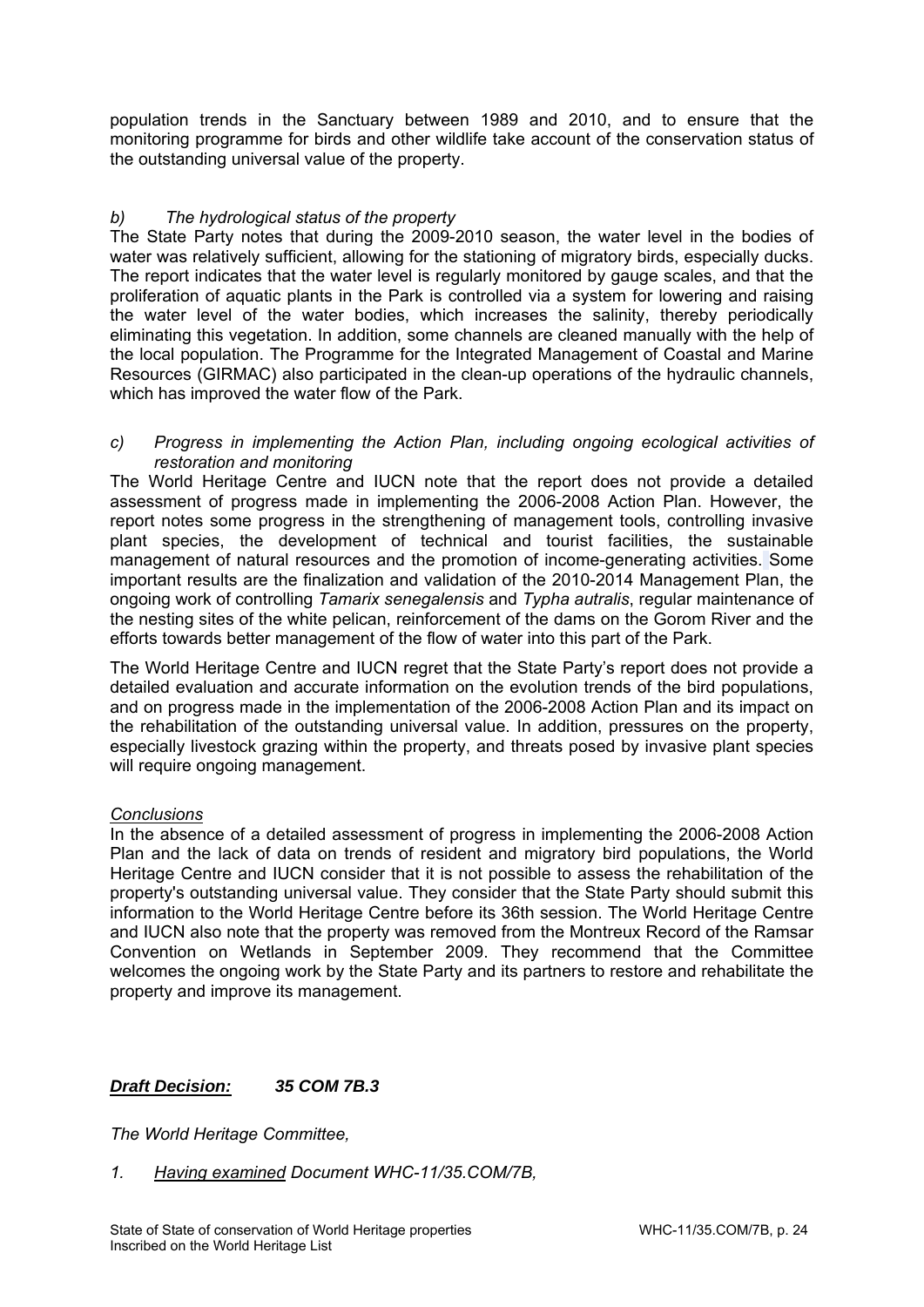- *2. Recalling Decision 33 COM 7B.4, adopted at its 33rd session (Seville, 2010),*
- *3. Recognizes the efforts made by the State Party and its partners to restore the property's outstanding universal value and improve its management, and notes that the Djoudj National Park Bird Sanctuary has been removed from the Montreux List of the Ramsar Convention on Wetlands in September 2009;*
- *4. Considers that without detailed data on the trends of resident and migratory bird populations, it is not possible to assess the rehabilitation of the Outstanding Universal Value of the property, and urges the State Party to provide such data and submit this information to the World Heritage Centre by 1 February 2012;*
- *5. Regrets that the State Party has not submitted a detailed assessment of progress made in implementing the 2006-2008 Action Plan, as requested at its 33rd session (Seville, 2009);*
- *6. Requests the State Party to provide three printed and electronic copies of the 2010- 2014 Management Plan for consideration by the World Heritage Centre and the Advisory Bodies;*
- *7. Also requests the State Party to submit to the World Heritage Centre, by 1 February 2012, a report on the status of outstanding universal value of the property, particularly on trends of resident and migratory bird populations, and the results of the implementation of the Action Plan on the rehabilitation of the Outstanding Universal Value and especially the integrity of the property.*

# **5. Vredefort Dome (South Africa) (N 1162)**

See Document WHC-11/35.COM/7B.Add (Late State Party's report on the state of conservation)

# **6. Selous Game Reserve (United Republic of Tanzania) (N 199)**

*Year of inscription on the World Heritage List*  1982

*Criteria*  (ix) (x)

*Year(s) of inscription on the List of World Heritage in Danger*  N/A

*Previous Committee Decisions*  **32 COM 7B.3; 33 COM 7B.8; 34 COM 7B.3**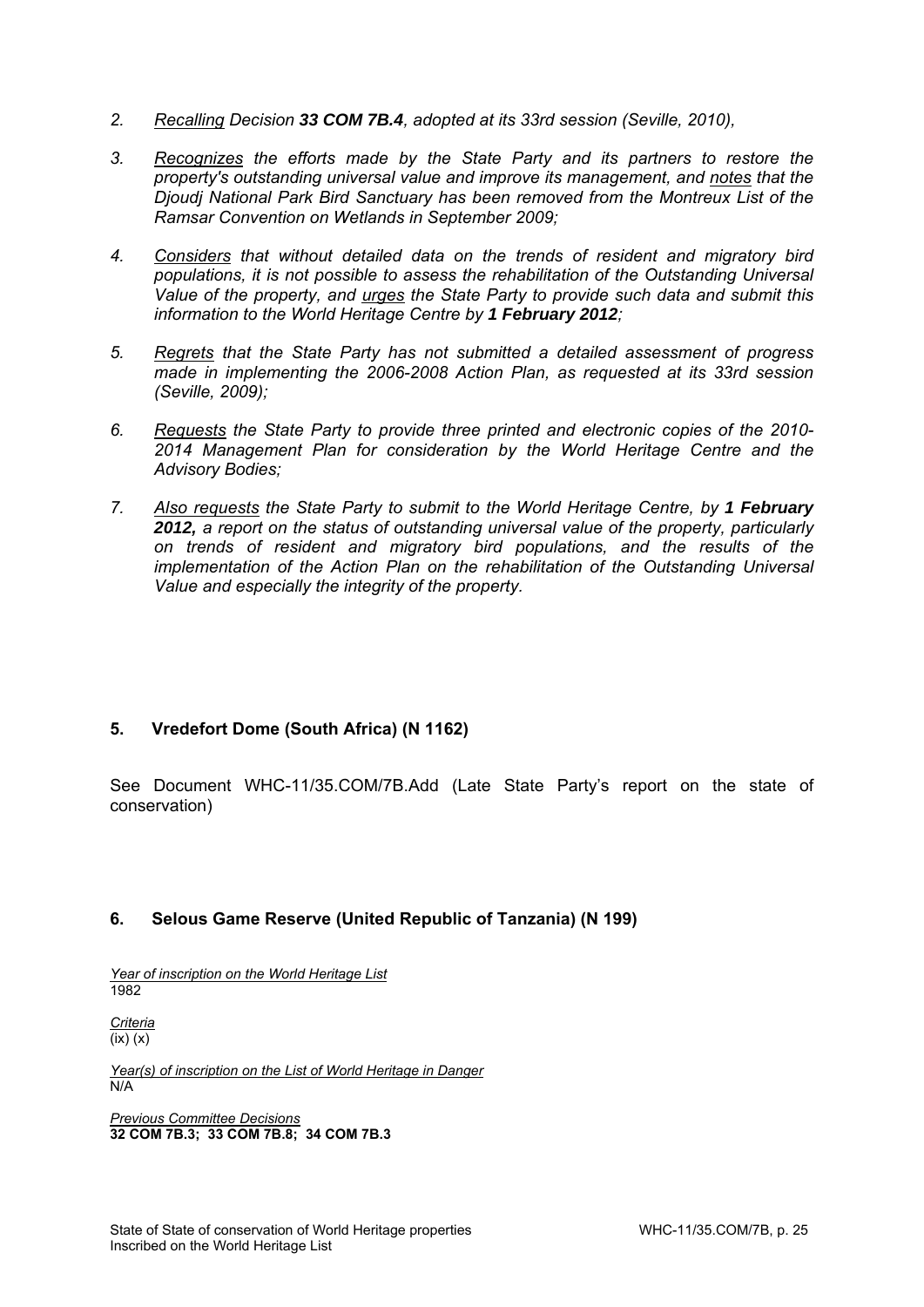#### *International Assistance*

Total amount provided to the property: USD 60.480: 1987: USD 50.000, conservation, equipment for antipoaching activities; 1984: USD 10.480, conservation, purchase of a vehicle.

*UNESCO extra-budgetary funds*  N/A

*Previous monitoring missions*  November 2007 and November 2008: World Heritage Centre / IUCN monitoring missions

*Factors affecting the property identified in previous reports* 

- a) Poaching;
- b) Reduction of elephant populations;
- c) Insufficient funding;
- d) Mineral and hydrocarbon prospecting and mining;
- e) Tourism management and development;
- f) Potential and proposed dam development.

*Illustrative material*  http://whc.unesco.org/en/list/199

### *Current conservation issues*

On 2 February 2011, the State Party submitted a comprehensive report on the state of conservation of the property. This report provides an overview of the status of various proposed developments, including the Stiegler's Gorge/ Kidunda dams and the Mukuju River uranium mine, as well as the implementation of the 2007/2008 mission recommendations. The key conservation issues currently affecting the property are discussed below.

### a) *Proposed dams – Stiegler's Gorge and Kidunda*

The State Party report acknowledges that while no decision of building a dam in Stiegler's Gorge has been taken, the feasibility of the project is being assessed. The State Party notes that a Strategic Environmental Assessment (SEA) has been recommended for this project and that the World Heritage Centre will be informed about any project developments. The World Heritage Centre and IUCN reiterate the 2008 mission's conclusion that a dam at Stiegler's Gorge, which is situated in the middle of the property, would have serious impacts on the Outstanding Universal Value (OUV), and in particular the integrity of the property. The World Heritage Centre and IUCN consider that major dam projects are not appropriate developments inside natural World Heritage properties. Flooding, as a result of dams, is specifically noted as an example of ascertained danger to OUV of such properties in paragraph 180 of the *Operational Guidelines*. They therefore consider that the State Party should reconsider this project in line with its commitments under the *Convention*. They further recommend that the Stiegler Gorge dam SEA consider using past data and research on this proposal, including the detailed feasibility study funded by the Norwegian government in the 1980's, which could provide important baseline data and information.

The State Party report notes that a new Environmental Impact Assesment is underway for the re-designed Kidunda Dam, planned at the edge of the property. However, no information is provided if the new design will flood part of the property or affect the Gonabis wetland, an important area for many of Selous' large mammals on its boundary. They recall that the 2008 mission recommended that any review of the Kidunda dam design should prioritise alternatives outside the property.

The World Heritage Centre and IUCN recall that all environmental assessments for proposals affecting World Heritage properties should meet international best-practice standards and at minimum: i) assess the likely impacts of the proposal on the property's OUV and integrity, based on the Statement of Outstanding Universal Value (SoOUV); ii) consider and assess feasible and less environmentally damaging alternatives to the proposal, which in the case of the Stiegler Gorge dam may include alternative energy production/ efficiency options at national level; and iii) undertake adequate stakeholder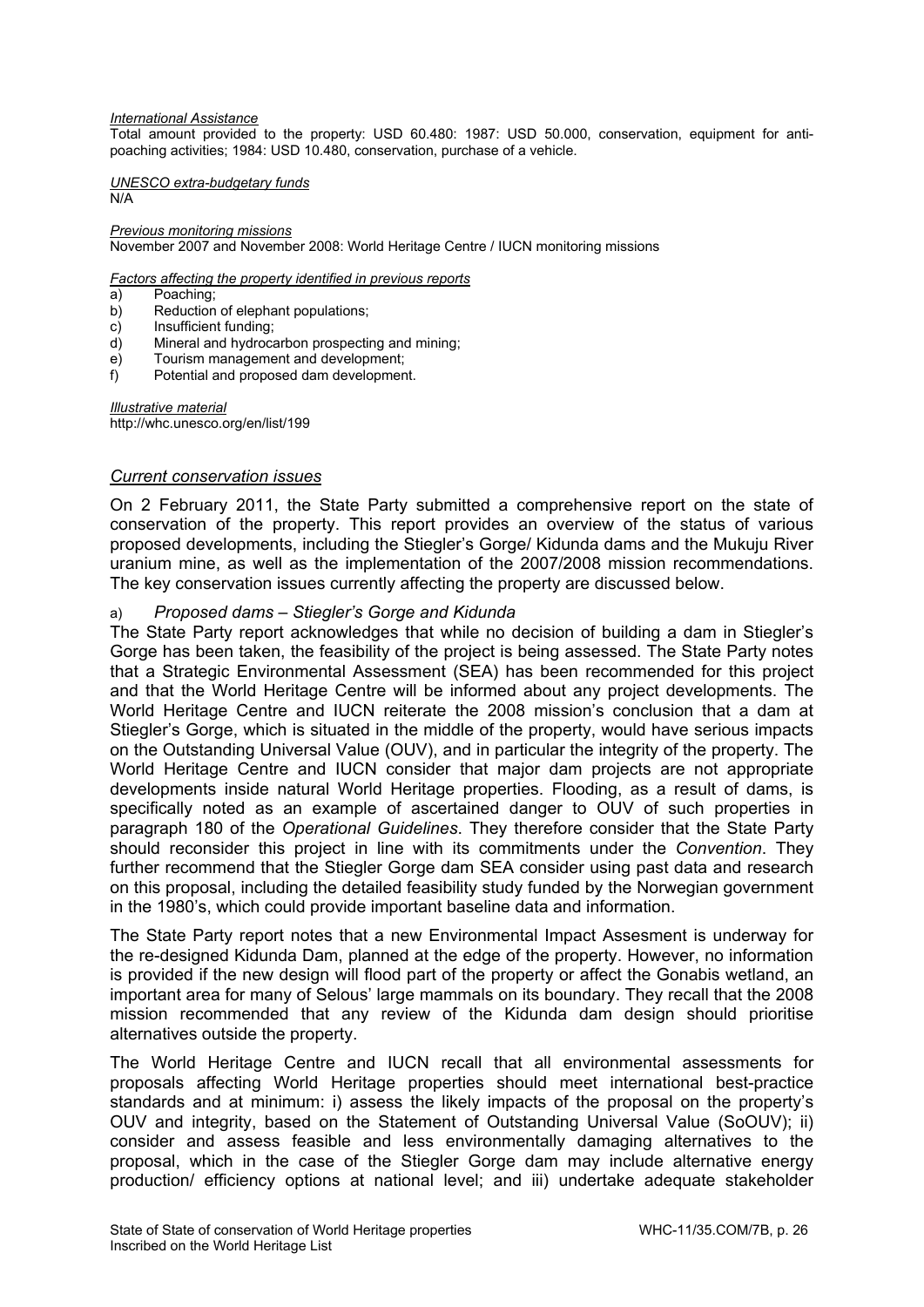consultation at both the scoping and environmental report stage in line with international best-practice principles. The State Party should also consider using recommendations from the World Commission on Dams available at http://www.internationalrivers.org/dams-anddevelopment-new-framework-decision

# b) *Proposed Mukuju River uranium mine*

The World Heritage Centre and IUCN note that the State Party submitted a minor boundary modification request to exclude the Mukuju River uranium mine concession area from the property, which will be considered separately under item 8B at its 35th session.

The State Party submitted the ESIA (Environmental and Social Impact Assessment) for the proposed Mukuju River uranium mine to the World Heritage Centre for review. The World Heritage Centre and IUCN reviewed the ESIA and provided their assessment to the State Party on 8 March 2010. In their assessment, the World Heritage Centre and IUCN noted that in its current design the uranium mine would be partly located within the property and reiterated that this would be a clear basis for recommending the inscription of Selous Game Reserve on the List of World Heritage in Danger, in line with the Committee's position that mineral exploration, mining, oil exploration and exploitation are incompatible with World Heritage status, as well past Committee decisions and the findings of the 2007 and 2008 World Heritage Centre/IUCN reactive monitoring missions.

They further noted that the ESIA does not assess the likely impacts of the proposal on the property's OUV and integrity, and therefore cannot form the basis of a decision on whether or not to grant a license for uranium mining even if the mine would be adjacent to the property. The World Heritage Centre and IUCN recommend that the Government of Tanzania revise the assessment and resubmit the ESIA taking into account World Heritage Centre/IUCN's comments. In the meantime, they consider that the State Party should not grant the exploitation permit.

# c) *Weakening of the property's legal protection and mineral / oil exploration*

At the 34th session of the World Heritage Committee (Brasilia, 2010), the World Heritage Centre and IUCN highlighted that the 2009 revision of the Wildlife Act significantly weakened the legal provisions for protection that were in place at the time of inscription of the property by legalizing mineral and oil exploration and exploitation within game reserves. In its report, the State Party acknowledges that mineral and oil exploration and exploitation may undermine the OUV of World Heritage properties but considers that the revised Act addresses this issue by requiring that any development in Game Reserves undergo an EIA; and developments commence only once an EIA certificate is issued by the Ministry responsible for Environment. The World Heritage Centre and IUCN point out that the legal protection regime of Selous Game Reserve at the time of inscription did not allow for oil exploration or exploitation, which is no longer the case as a result of the 2009 Act. They therefore consider that the current legal protection is insufficient for a World Heritage property. The report did not provide details on the current status of the oil exploration project. The World Heritage Centre and IUCN wish to highlight that there exist proposals for hydrocarbon prospecting within the property, and recall the clear policy position of the World Heritage Committee oil exploration are incompatible with World Heritage status.

### d) *Poaching*

The State Party notes that it shares the Committee's concern about the estimated 44% decline in the property's elephant population between 2006 and 2009. The Tanzanian Wildlife Research Institute is in the process of establishing the cause of this decline, which in the State Party's view may be due to a number of causes aside from illegal killing. Moreover, the State Party considers that a trans-boundary census including the Niassa Game Reserve is needed given the link between its elephant population and Selous'.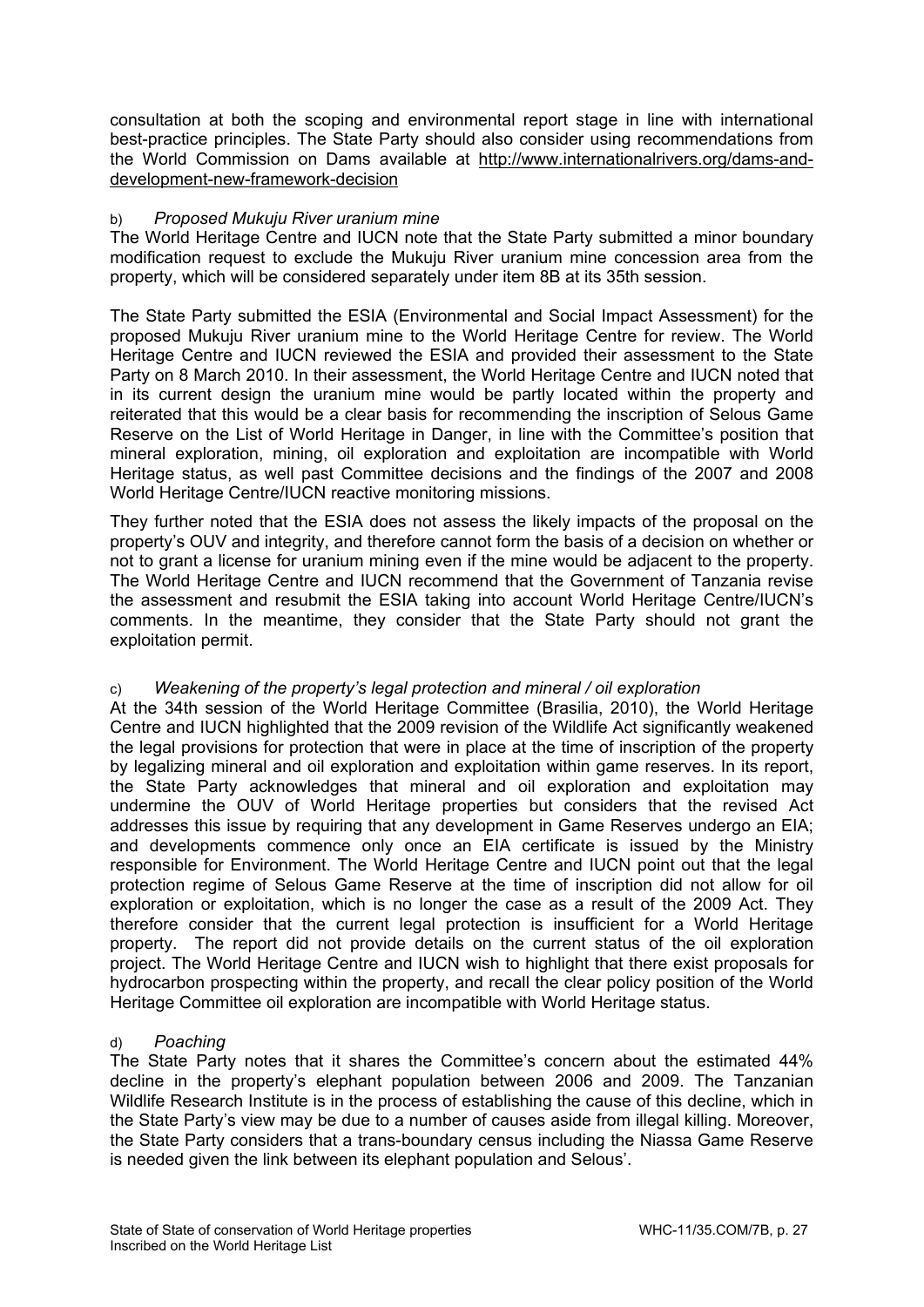IUCN notes that it has received reports of ongoing poaching in the northern sector and along the Mozambique boundary, including in the area of the Mukuju River uranium exploration concession. IUCN has also received reports that field rangers and game scouts have insufficient funds to conduct regular patrols within Selous Game Reserve (SGR) to address the increase in poaching. The World Heritage Centre and IUCN consider that the severe poaching problem in Selous can only be addressed by urgently restoring its management capacity, as discussed below. They emphasize that the maintenance of the Selous-Niassa wildlife corridor is important to preserve the integrity of the property over the long-term. They remain concerned about the fragmentation of this corridor due to encroachment from subsistence agriculture fields and development pressures including uranium exploration, and strongly encourage the Government of Tanzania to consider including this strategic corridor within the property.

### e) *Deterioration in management capacity*

The State Party reports on the progress achieved in implementing the 2007/ 2008 mission recommendations, in particular through the on-going establishment of a new Wildlife Authority, the establishment of 8 Wildlife Management Areas around the property, the recruitment of 40 additional employees in February 2010, and that the procurement of 4 new vehicles. However, the State Party also acknowledges that several recommendations so far have not been implemented as a result of limited financial means. The World Heritage Centre and IUCN note that while some progress has been made, it has been insufficient to restore SGR's management capacity. IUCN notes that it has received a number of reports concerning the property's deteriorating management standards and increasing corruption, including insufficient capacity and funding for anti-poaching activities as noted in point d) above. IUCN also has received reports that the spread of invasive alien species is accelerating, including *Mimosa pigra, Lantana camara* and *Pistia stratiotes*.

The World Heritage Centre and IUCN recall that Decision **34 COM 7B.3** welcomed the State Party's intention to create an autonomous Wildlife Authority which will automatically reinstate revenue accrual and significantly increase the property's human and financial resources. They wish to point out that the Authority has not yet been created and consider that in the mean time the Revenue Retention Scheme should be reinstated.

Given the State Party's request for technical and financial management support, they recommend that the Government of Tanzania undertake a Management Effectiveness Evaluation for Selous Game Reserve, in line with the "Enhancing Our Heritage" methodology, with technical support from IUCN and encourage the State Party to request International Assistance from the World Heritage Fund to do so. This would also be an opportunity to convene a workshop to address the implementation of the 2007/ 2008 missions, as repeatedly requested by the Committee at its 33rd and 34th sessions.

# *Conclusion*

The World Heritage Centre and IUCN wish to highlight the weakening of SGR's legal protection status and the different development projects (Stiegler's Gorge dam, Kidunda dam and Mukuju River uranium mine and oil exploration) which are being considered but are incompatible with the World Heritage Status of the property and could potentially endanger the property's OUV. They consider that a decision to go forward with these projects would create the conditions for inscription of the property on the List of World Heritage in Danger. Deteriorating management standards, escalating poaching, and potential hydrocarbon prospecting are also of serious concern. The World Heritage Centre and IUCN consider that decisive action is urgently needed to address these issues, in line with the actions listed in Paragraph 4 of the draft Decision below.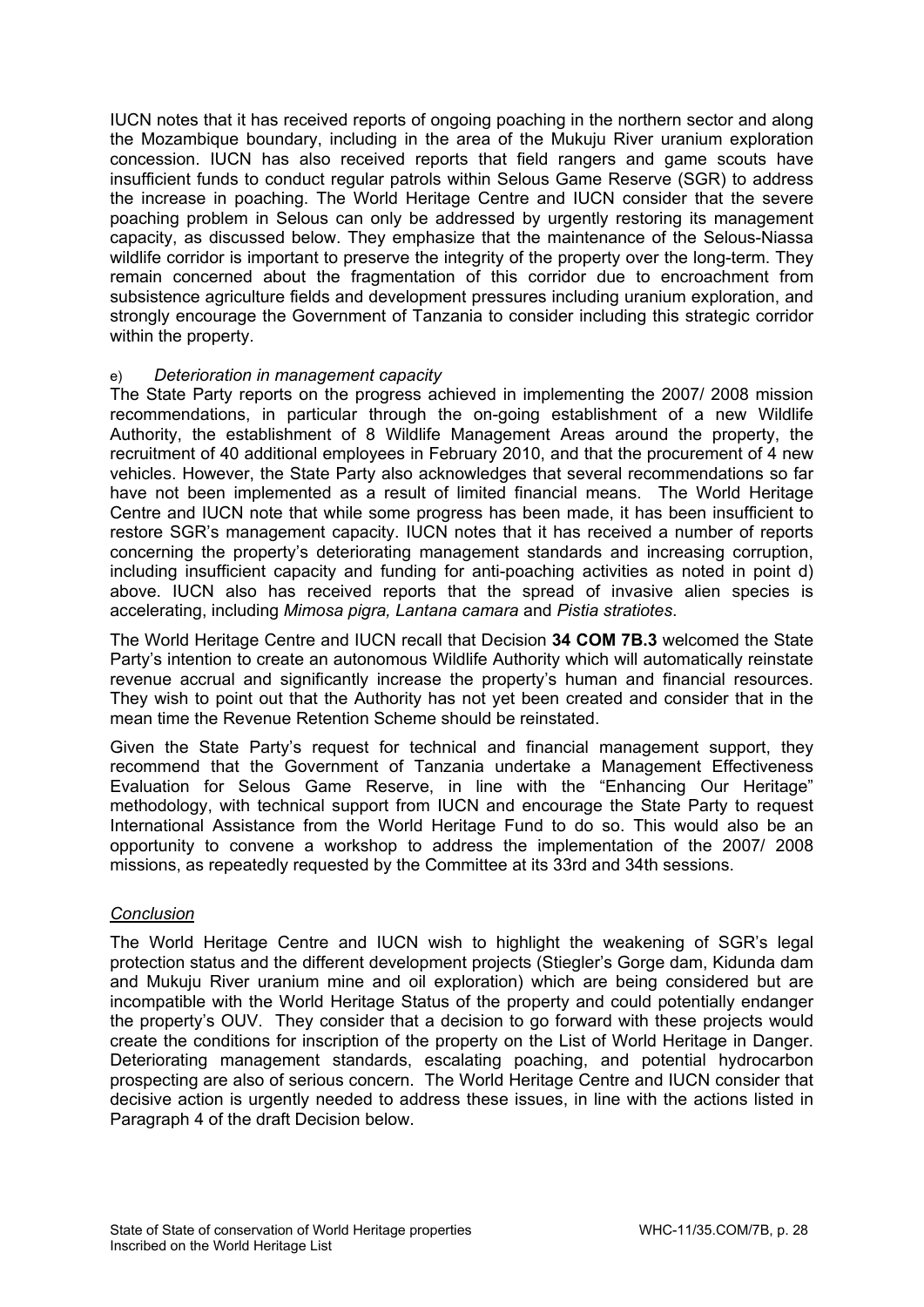# *Draft Decision : 35 COM 7B.5*

*The World Heritage Committee,* 

- *1. Having examined Document WHC-11/35.COM/7B,*
- *2. Recalling Decision 34 COM 7B.3, adopted at its 34th session (Brasilia, 2010),*
- *3. Reiterates its utmost concern about the weakening of the legal protection status of the property, the different development projects (Stiegler's Gorge dam, Kidunda dam and Mukuju River uranium mine and oil exploration) which are being considered, ongoing wildlife poaching and the evident deterioration in the management of the property;*
- *4. Urges the State Party to implement the following actions in order to protect the property's outstanding universal value:* 
	- *a) Finalize the creation of the autonomous Wildlife Authority and reinstate the Revenue Retention Scheme,*
	- *b) Abandon plans for the different development projects which are incompatible with the World Heritage Status of the property, in particular the Stiegler's Gorge dam, uranium mining and oil exploration inside the property, in line with its commitments under the* Convention*,*
	- *c) Ensure that the design of the Kidunda dam will not affect the outstanding universal value and integrity of the property and avoid flooding part of the property or key wildlife areas on its boundaries,*
	- *d) Enact specific legislation to prohibit prospecting and mining within Selous Game Reserve on the basis of its World Heritage status,*
	- *e) Develop and implement an emergency plan to strengthen anti-poaching activities in the property in order to cope with the alarming increase in poaching,*
	- *f) Revise and resubmit the Environmental Impact Assesment for the proposed Mukuju River uranium mine in line with the World Heritage Centre and IUCN recommendations prior to granting exploitation permits;*
- *5. Reiterates that any decision to go forward with oil exploration, mining or dam construction inside the property would constitute a clear case for inscribing the property on the List of World Heritage in Danger;*
- *6. Strongly encourages the State Party to provide an appropriate protection status to the Selous-Niassa corridor for inclusion as this corridor within the property is vital to the long-term integrity of the property and is progressively fragmented;*
- *7. Recommends that the State Party undertakes a Management Effectiveness Evaluation for Selous Game Reserve, with the assistance of IUCN, and to convene a workshop to address the implementation of the 2007/2008 mission recommendations to develop a plan to implement a full and effective set of conservation actions, and also encourages the State Party to request International Assistance from the World Heritage Fund for these activities;*
- 8. Requests the State Party to submit to the World Heritage Centre, by 1 February 2012. *a report on the state of conservation of the property and on the steps taken to implement the requests set out in Paragraph 4 above, for examination by the World Heritage Committee at its 36th session in 2012.*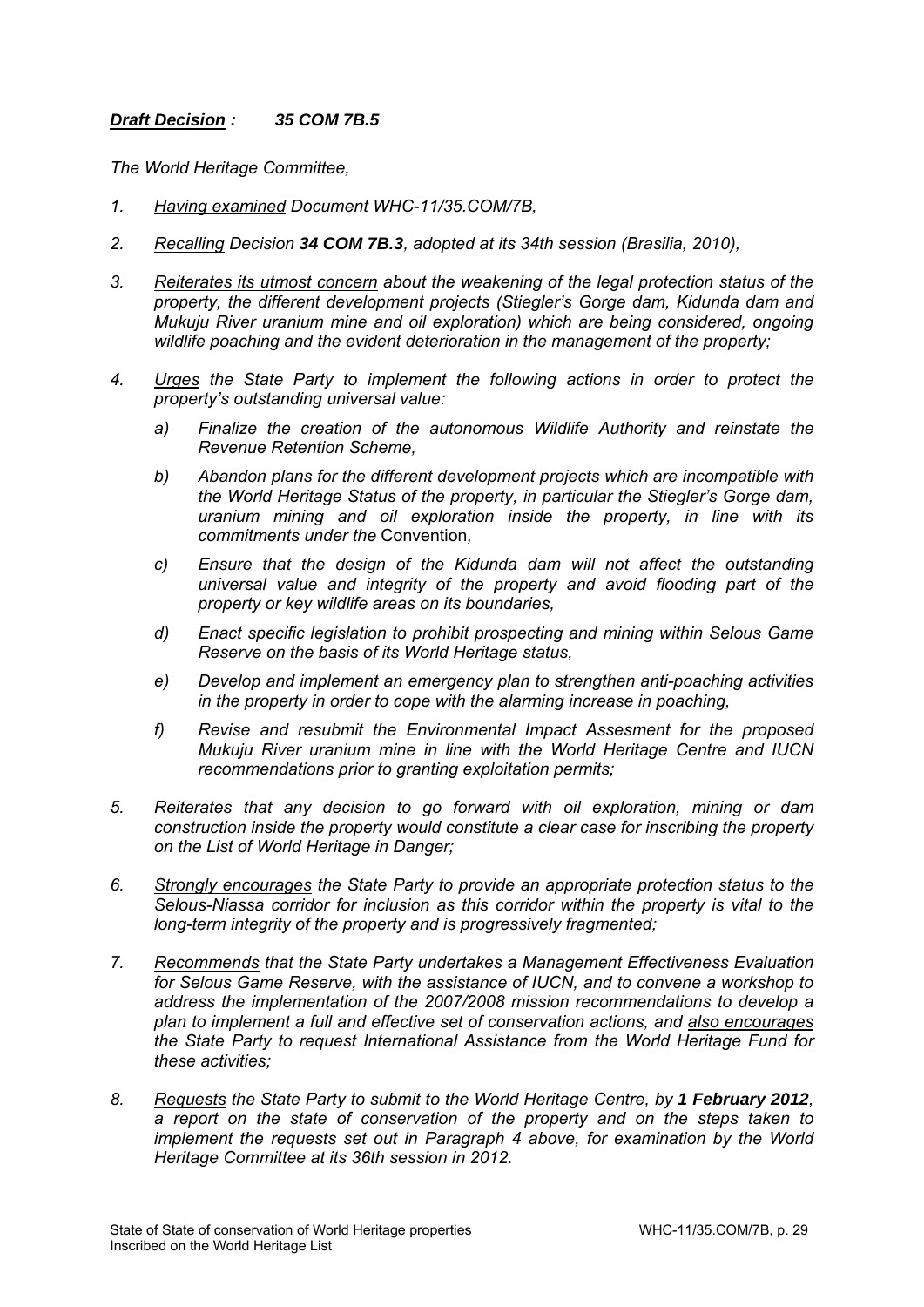# **7. Serengeti National Park (United Republic of Tanzania) (N 156)**

See Document WHC-11/35.COM/7B.Add (Late receipt of the Environmental Impact Assessment)

# **8. Mana Pools National Park, Sapi and Chewore Safari Areas (Zimbabwe) (N 302)**

See Document WHC-11/35.COM/7B.Add (Late State Party's report on the state of conservation)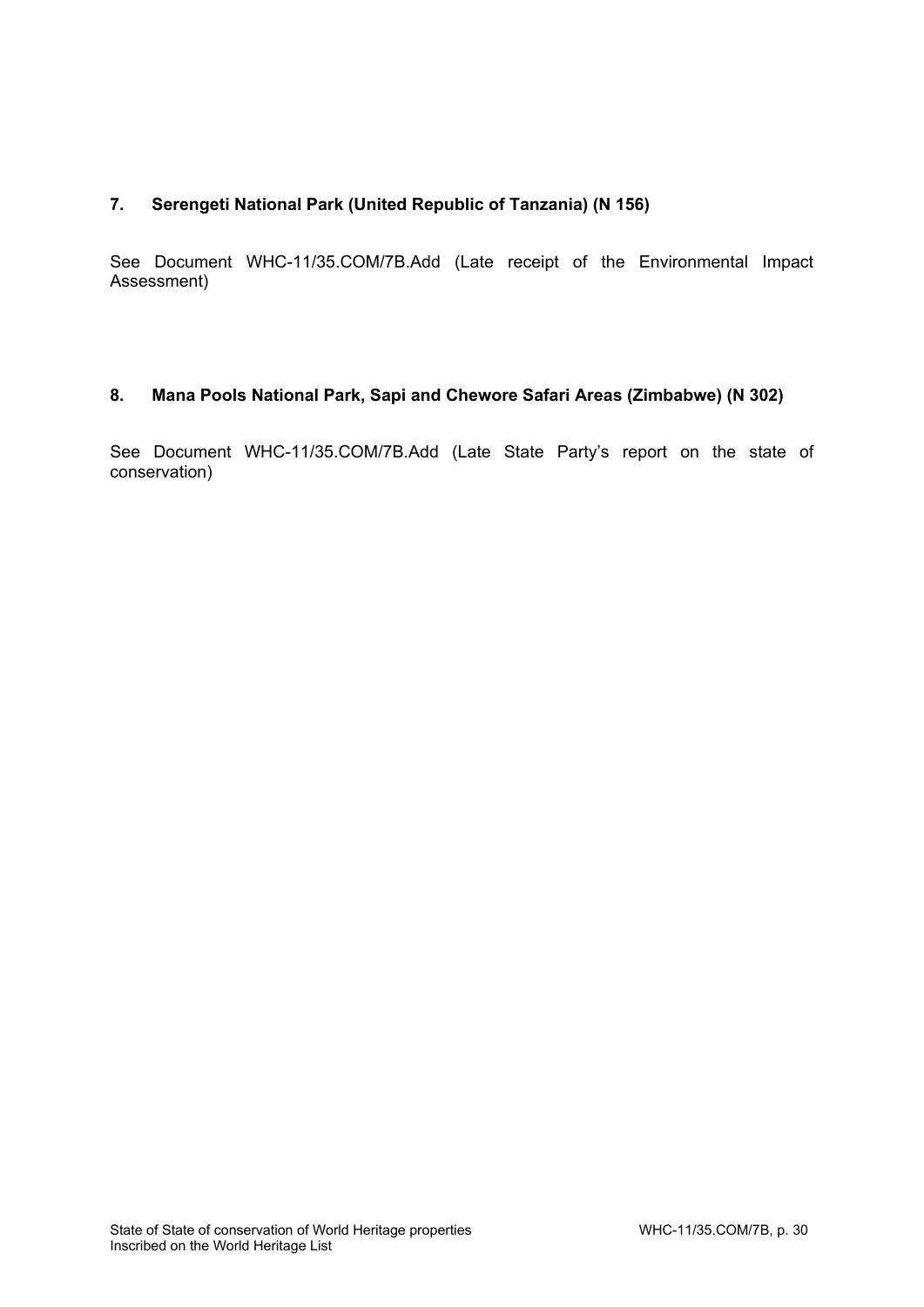# **ASIA-PACIFIC**

# **9. Purnululu National Park (Australia) (N 1094)**

*Year of inscription on the World Heritage List*  2003

*Criteria*  (vii) (viii)

*Year(s) of inscription on the List of World Heritage in Danger*   $N/A$ 

*Previous Committee Decisions*  **27 COM 8C.11; 29 COM 7B.11; 32 COM 7B.8** 

*International Assistance*  N/A

*UNESCO Extra-budgetary Funds*   $N/A$ 

*Previous monitoring missions N/A*

*Factors affecting the property identified in previous reports* 

a) Mining,

b) Adequacy of funding and staff,

c) Land tenure.

*Illustrative material*  http://whc.unesco.org/en/list/1094

### *Current conservation issues*

On 28 January 2011, a report on the state of conservation of the property was submitted by the State Party. The report provides information on land tenure and management issues raised during previous reporting cycles, and refers to correspondence between the World Heritage Centre and the State Party regarding the threat of Cane Toad to the property.

a) *Land tenure and cultural values* 

The State Party, in 2005 and 2008, reported its commitment to extend the Purnululu Conservation Reserve (PCR), to the north and west of the property, by adding 61,817 ha of pastoral lands upon expiration of pastoral leases in 2015. In its current report, the State Party confirms that 46,875 ha have been incorporated and are now managed by the Western Australian Department of Environment and Conservation (DEC) in line with the objectives of the PCR. Another 15,583 ha of pastoral lands are scheduled to be incorporated in 2015. Hence, a total of 62,458 ha will be added to the PCR. The State Party also reports that 1,318.8 ha were excised from the Ord River Regeneration Reserve (ORRR) to serve as living areas for local Aboriginal communities.

The State Party reports that the indigenous cultural values of the property will be an important part of its new management plan. Completion of the new management plan is taking longer than expected due to the complexity of the property's values, its remoteness, and the legal and administrative requirements of an on-going native title case, as part of which the property's indigenous cultural values are documented. The State Party emphasizes that native title cases in Australia can extend for many years, due to the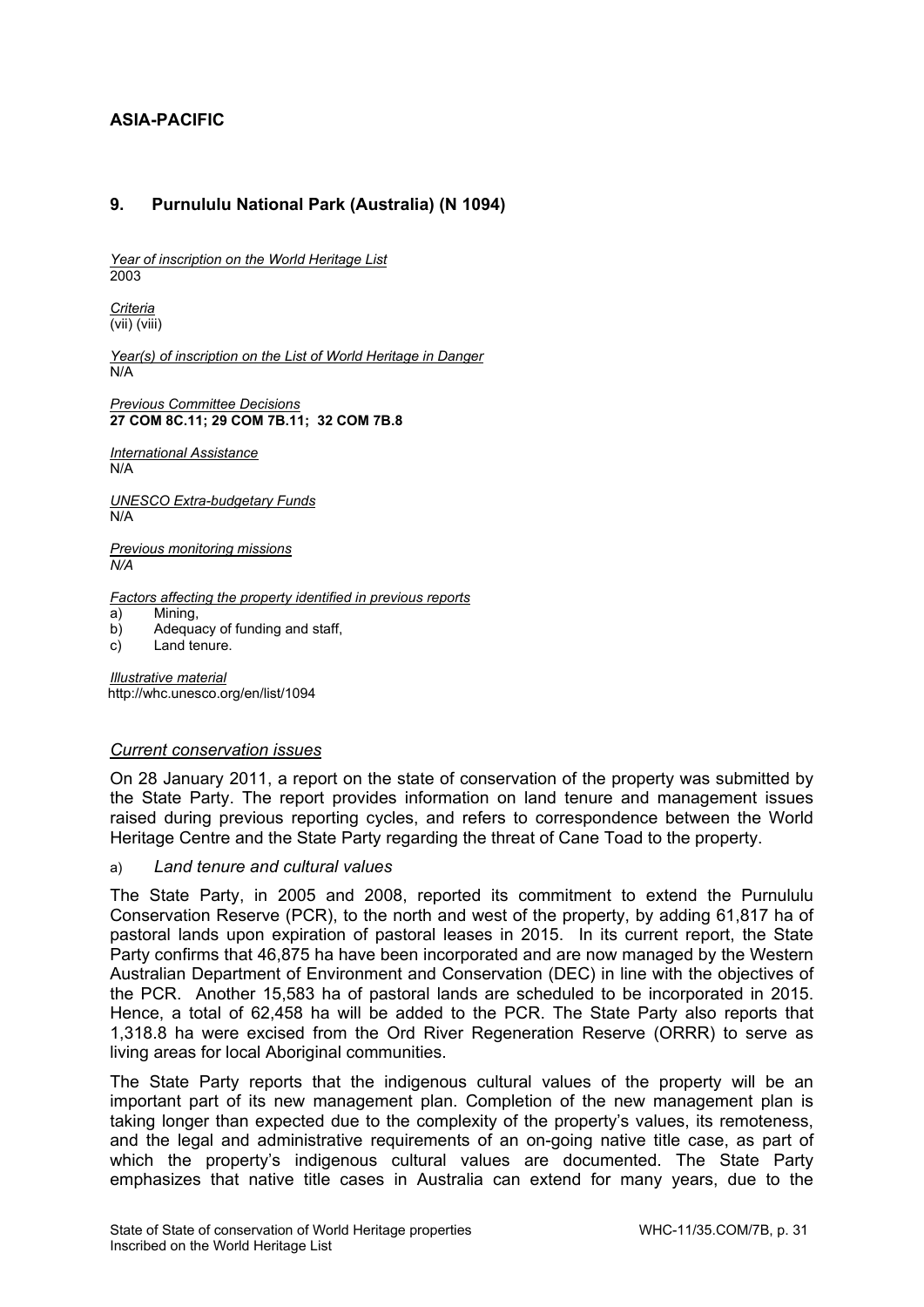complexity of issues involved. It reports that the timeframe for the property's native title case is uncertain, and expresses its intention to report to the World Heritage Centre when the case is resolved.

# b) *Adequacy of funding*

The State Party acknowledges that Purnululu National Park is not funded to the same level as other World Heritage properties on its territory. This is attributed to the resilience of the geological and aesthetic values of the property and the low level of visitation. In line with Committee's Decision **32 COM 7B.8,** the State Party considers that in the above context, the sustainable finance for the management of the property and its surrounding areas is adequate. The World Heritage Centre and IUCN consider that it is not possible to assess the adequacy of funds allocated to the property in the absence of information on the budget.

# c) *Other conservation issues*

The World Heritage Centre and IUCN note with concern the statement on Tusk Mining's website (http://www.tuskmining.co.za) that the company has applied for mining rights near Purnululu, and proposed to develop an opencast coal mine only six kilometres from the property. The World Heritage Centre and IUCN urge the State Party to ensure that any proposed mining activities within or adjacent to the property are subject to the application of the Environmental Protection and Biodiversity Conservation Act and the highest standards of environmental assessment. They highlight the need to ensure that any mining operations adjacent to a World Heritage property should not impact its Outstanding Universal Value (OUV).

They welcome reports from the State Party that the DEC, since taking over management of the ORRR in 2006, has taken action to reduce threats to the property's integrity by applying prescribed fires to reduce hot fires at the end of the dry season, and has been actively reducing the population of feral cattle.

The World Heritage Centre and IUCN have received reports that the property's traditional owners are increasingly concerned about a lack of regulation of tourist access to culturally significant sites, and that tour operators do not always seek appropriate permission to enter such sites. The State Party is urged to address traditional landowners' concerns by considering potential stricter regulations on tourism access to these sites in the new management plan.

They have also received reports that the threat of invasion of Cane Toad is imminent. They note that Cane Toad invasions have already affected other World Heritage properties in Australia, including Kakadu National Park, and that this invasive species is increasing its range towards western Australia. The World Heritage Centre sent a letter to the State Party, dated 26 October 2010, requesting more information, to which the State Party responded in a letter dated 3 November 2010, noting that the Australian Government Department of Sustainability, Environment, Water, Population and Communities is developing a national threat abatement plan for Cane Toad. Furthermore, the Western Australian Government is implementing a strategy to minimise the impact of cane toads and provide long term management solutions.

The World Heritage Centre and IUCN consider that fire, tourism and Cane Toad invasion could affect the wilderness values that are relevant to the property's OUV in relation to criterion (vii). They welcome the State Party's efforts to manage fire, and encourage the State Party to address traditional landowners' concerns regarding inappropriate tourism access to culturally significant sites. They note that NGOs have expressed their interest in collaborating with the State Party to explore and enhance Cane Toad response strategies, and encourage the State Party to seek this collaboration.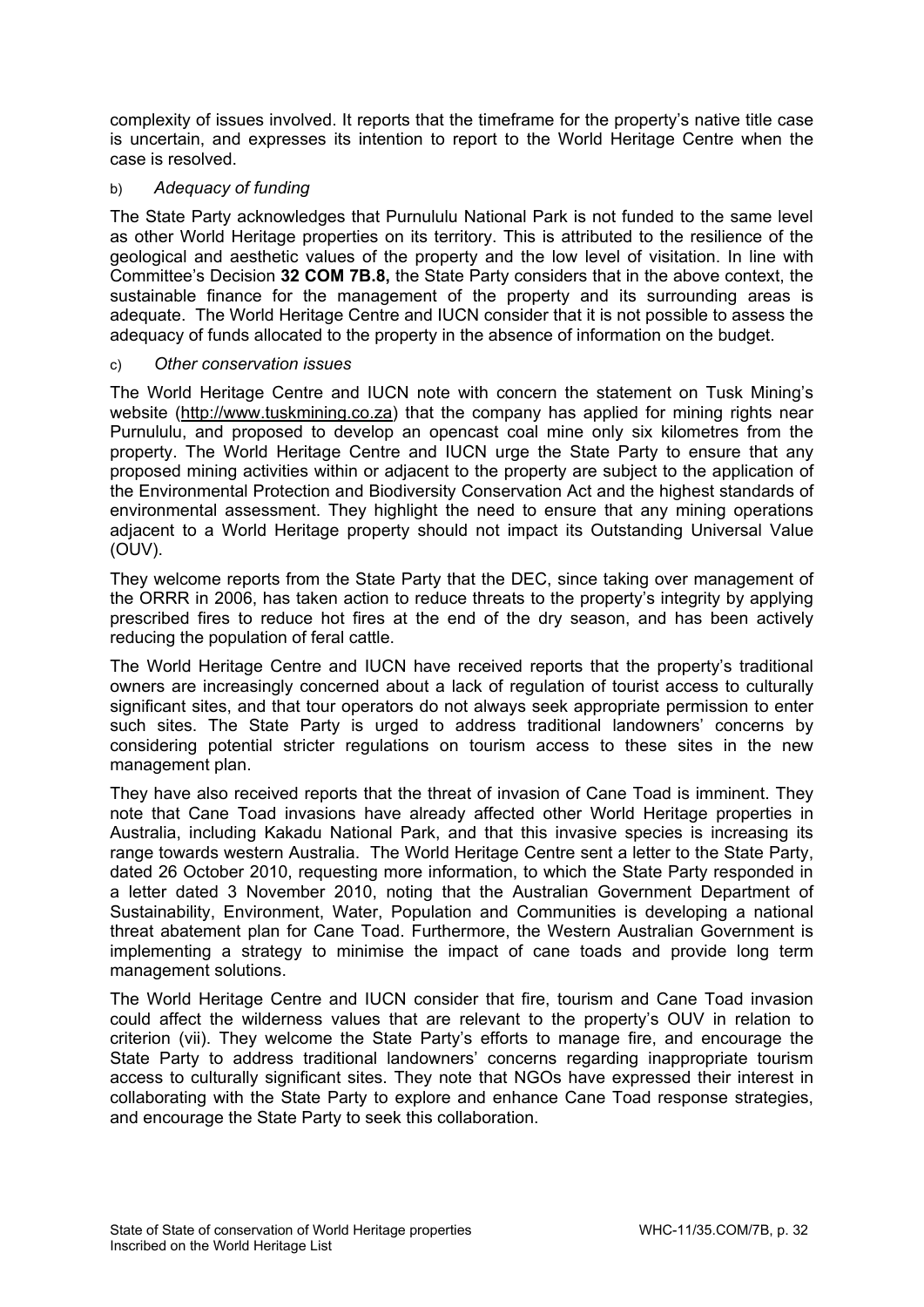## *Conclusions*

The World Heritage Centre and IUCN consider that the World Heritage Committee should commend the State Party for its progress in addressing land tenure issues by extending the Purnululu Conservation Reserve with 46,875 ha of pastoral lands, thereby increasing the size of the property's buffer zone. They also note that the State Party has taken steps to support traditional Aboriginal communities in this buffer zone. Despite the complexity of the issues involved in native title cases, the World Heritage Centre and IUCN note that the finalization of the new management plan should be a priority, in order to give due consideration to the property's indigenous cultural values. Traditional landowners' concerns could be addressed by imposing strict regulations on tourism access to culturally significant sites. The World Heritage Centre and IUCN recommend that the World Heritage Committee welcome the State Party's efforts to manage fire and feral cattle populations and also urge the State Party to collaborate with local NGOs in identifying Cane Toad response strategies. Furthermore, they note that any mining proposals adjacent to the property should be subject to the highest standards of environmental assessment, including consideration of the likely impacts of these activities on the Outstanding Universal Value of the property.

# *Draft Decision: 35 COM 7B.9*

*The World Heritage Committee,* 

- *1. Having examined Document WHC-11/35.COM/7B*,
- *2. Recalling Decision 32 COM 7B.8, adopted at its 32nd session (Quebec City, 2008),*
- *3. Commends the State Party for the progress made in addressing land tenure issues by integrating pastoral lands into the buffer zone, thereby enlarging it and increasing the protection of the property, and notes the steps taken to support traditional Aboriginal communities within this buffer zone;*
- *4. Encourages the State Party to develop an interim management plan, in order to give due consideration to the property's indigenous cultural values while the native title case is ongoing, and to address traditional landowners' concerns, by considering potential stricter regulations on tourism access to culturally significant sites;*
- *5. Also notes that there are a number of threats, including fire, feral cattle and invasive species, that could potentially impact wilderness values that are relevant to the property's Outstanding Universal Value in relation to criterion (vii), and requests the State Party to address these issues by continuing the application of prescribed fires to*  reduce hot fires at the end of the dry season, continuing to actively reduce the *population of feral cattle, and collaborating with NGOs to explore and enhance invasive species response strategies;*
- *6. Further requests the State Party to ensure that only mining operations adjacent to the property should be subject to the highest standards of environmental assessment, including consideration of the likely impacts of these activities on the Outstanding Universal Value of the property.*
- *7. Also requests the State Party to keep the World Heritage Centre informed on the progress made in implementing the above.*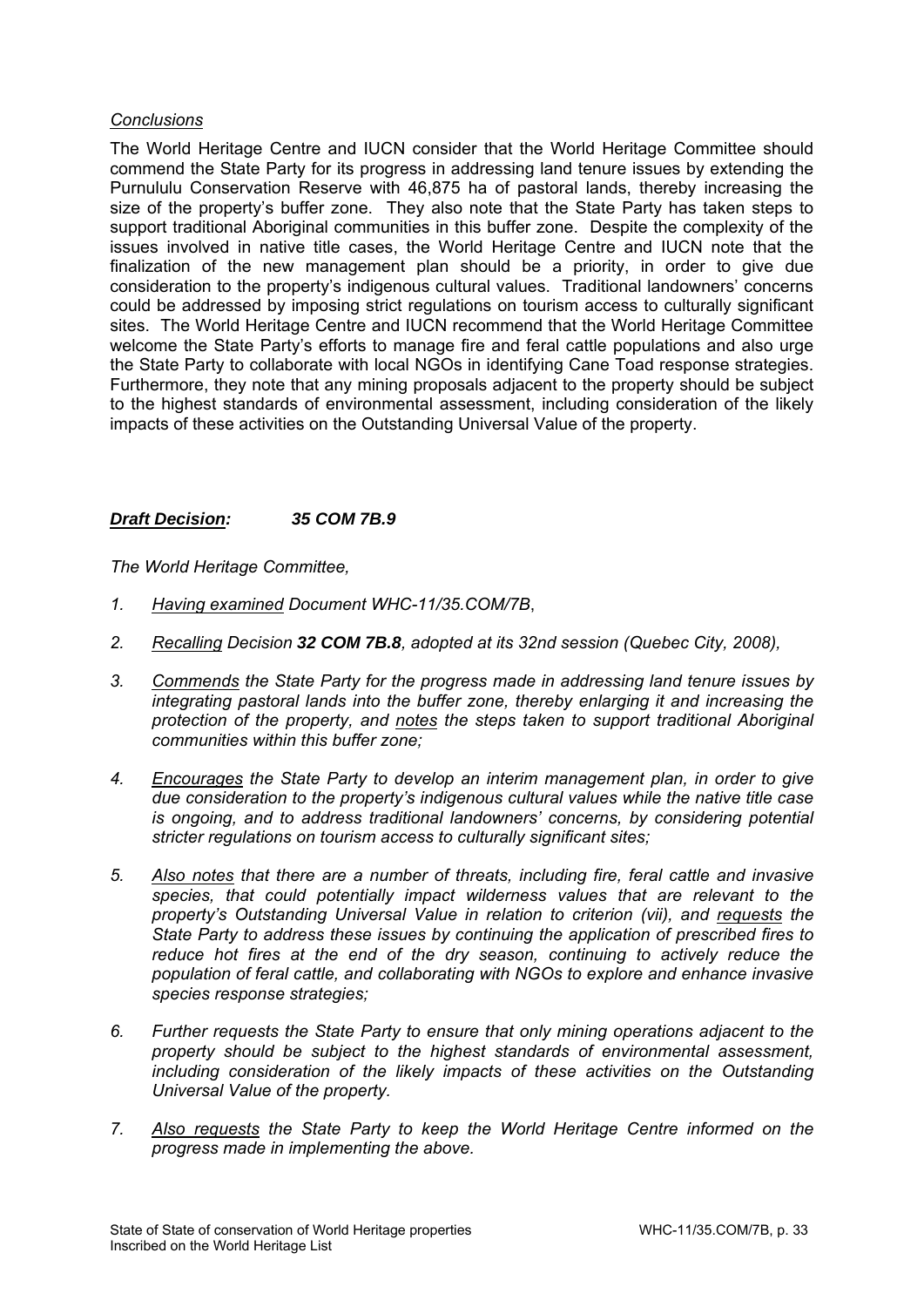# **10. Great Barrier Reef (Australia) (N 154)**

See Document WHC-11/35.COM/7B.Add (Late receipt of complementary information from the State Party)

### **11. The Sundarbans (Bangladesh) (N 798)**

See Document WHC-11/35.COM/7B.Add (Late State Party's report on the state of conservation)

### **12. Three Parallel Rivers of Yunnan Protected Area (China) (N 1083 bis)**

*Year of inscription on the World Heritage List 2003*

*Criteria*   $\overline{(vii)(viii)}(ix)(x)$ 

*Year(s) of inscription on the List of World Heritage in Danger*  N/A

*Previous Committee Decisions*  **30 COM 7B.11; 32 COM 7B.11; 34 COM 8B.44** 

*International Assistance*  N/A

*UNESCO Extra-budgetary Funds*   $N/A$ 

*Previous monitoring missions*  2006 UNESCO/IUCN joint mission

*Factors affecting the property identified in previous reports* 

- a) Dams;
- b) Boundary modifications;
- c) Mining;
- d) Signage.

*Illustrative material*  http://whc.unesco.org/en/list/1083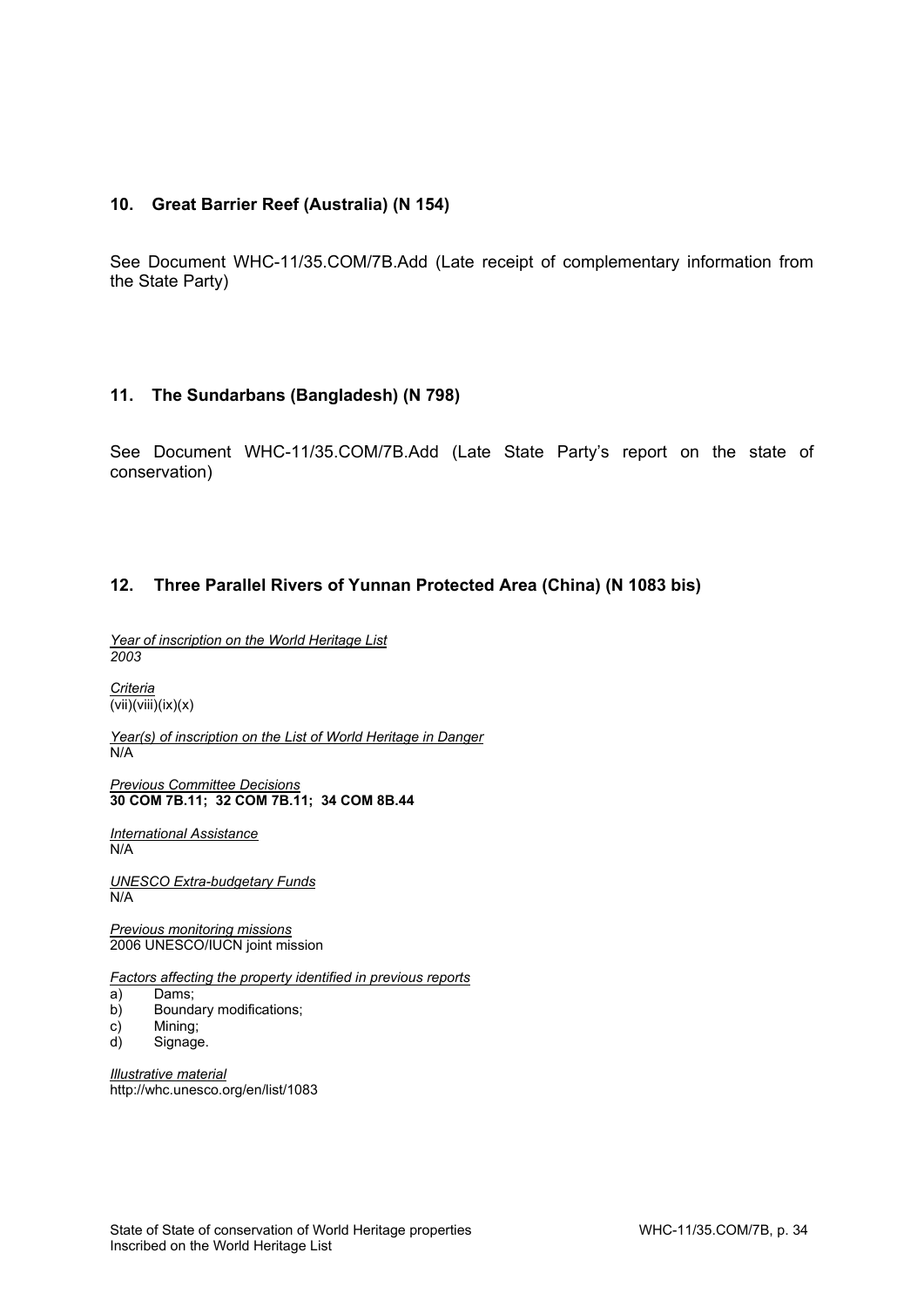# *Current conservation problems*

On 31 January 2011, the State Party submitted a report on the state of conservation of the property. This report provides an overview of the status of dam related projects and the removal of mining threats from the property, as requested in Committee Decision **32 COM 7B.11**.

# a) *Issues related to planned dam building*

The State Party reports that the planning and approval of dams and hydropower plants on the Nujiang, Jinsha and Lancang river basins was suspended in 2008. However, a dam was approved outside the property in the middle reaches of the Jinsha River, between Yulong County and Ninglang County, about 30 km from the buffer zone of the Haba Snow Mountain sub-unit of the property. The Government of China emphasizes that plans and Environmental Impact Assessments (EIA) for approved dams will be submitted to the World Heritage Committee for review and evaluation.

The World Heritage Centre and IUCN reiterate the potential serious cumulative impact of the many proposed dams on the property, and recall that 9 of the 13 dams proposed for the Nu River are located close to its boundaries. IUCN notes that there are serious seismic risks in this region: the Nu River itself sits on an active fault line which could experience severe earthquakes. The construction of dams in this area could also lead to more frequent mudslides, which could have negative impacts on the property's Outstanding Universal Value (OUV), as noted in the report on the '*Risks of intensification of hydropower development in south-western China: urgent issues to be addressed'* submitted. Moreover, the relocation of villages uphill from dam sites could also increase human pressures on the property's biodiversity values.

The World Heritage Centre and IUCN note that in January 2011, the Deputy Head of the New Energy and Renewal Energy Division of China's national energy administration publicly declared dam development on the Nu River "a must", which strongly suggests that these dams are likely to go ahead. IUCN has received reports concerning unapproved construction at the Liuku dam on the Nu River (outside the property), which appears to have resulted in the displacement of the Lisu people and the construction of new roads adjacent to the property. Media reports also indicate that surveying for four projects - Maji, Yabilou, Liuku and Saige – is underway, including drilling and road construction. IUCN has also received reports that there are active applications for dams at Ludila and Longkiakou on the Jinsha River. To date, the World Heritage Centre has not received notification from the State Party on any dam related projects and no Environmental Impact Assessments (EIAs) have been submitted. The Wold Heritage Centre sent a letter to the State party on 15 April 2011 requesting further information on the above. The World Heritage Centre and IUCN strongly recommend that a Strategic Environmental Assessment be carried out of all proposed dams, and ancillary development, which could affect the property in order to inform decision-making and identify and avoid any adverse effects on the property's OUV.

# b) *Mining*

The State Party reports that following the World Heritage Committee's approval of a minor boundary modification in Decision **34 COM 8B.44**, the mining areas in the Hongshan subunit have been excluded from the property and that, at present, there are no existing mining operations within the property. The State Party commits to not approving any new mining operations within the property or its buffer zone, and to enforcing strict control of existing mining operations in areas adjacent to the property and in its buffer zones. The World Heritage Centre and IUCN consider that mining operations adjacent to the property remain a significant threat to its OUV and recommend the same level of assessment for mining projects as for the proposed dams.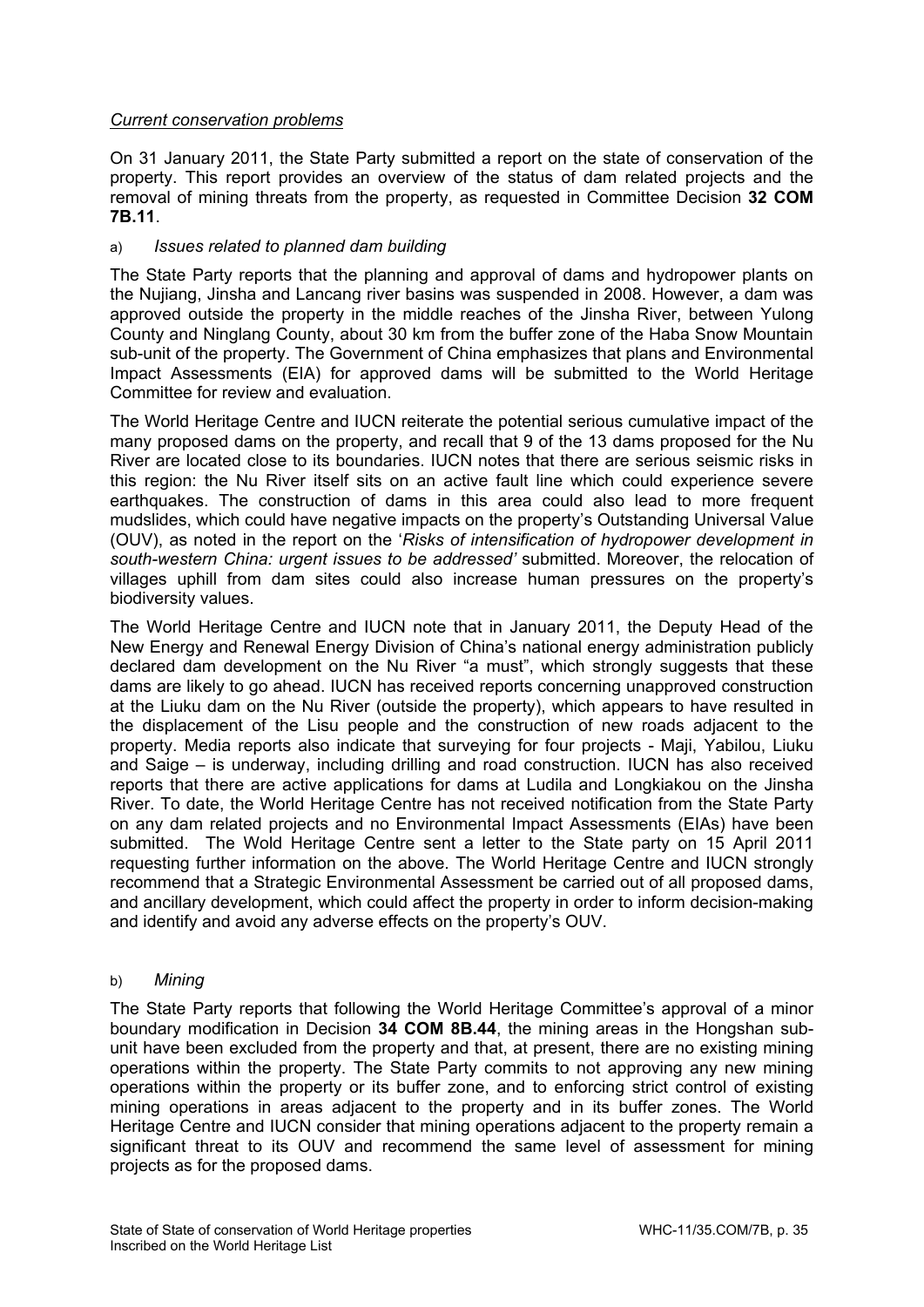## c) *Management Planning*

The State Party reports that it is securing funding to revise the master plan for the property in order to better coordinate the protection and management of its serial components, which include both national scenic areas and nature reserves. It is also currently reviewing and approving a number of management plans for subunits whose boundaries were adjusted. The State Party in its report clearly notes its intention to scientifically assess the proposed dam projects adjacent to the property in order to ensure that they do not have a negative impact on the property. The World Heritage Centre and IUCN commend this intention and recommend that this assessment take the form of a Strategic Environmental Assessment and consider the potential cumulative impacts of the proposed dams, and any ancillary development, on the property, as noted in section a) above.

# *Conclusions*

The World Heritage Centre and IUCN conclude that the key issue affecting the property remains the potential impacts of the many proposed dams adjacent to the property. They recall that 9 of the 13 dams proposed for the Nu River are located adjacent to the property. Cumulatively, these dams could constitute a potential danger to the property's OUV as defined in Paragraph 180(b)(ii) of the *Operational Guidelines*. Though a holistic approach to assessing dam proposals in the Three Parallel Rivers area is welcome, they reiterate their recommendation that this assessment take the form of Strategic Environmental Assessment of all planned and potential dams, including an evaluation of the potential cumulative impacts of these dams and any ancillary development on the property's OUV. The World Heritage Centre and IUCN underline the importance of obtaining a detailed list and map of all proposed dams that could affect the property, and to promptly submit EIAs on active proposals prior to their approval, in line with Paragraph 172 of the *Operational Guidelines*.

# *Draft Decision: 35 COM 7B.12*

*The World Heritage Committee,* 

- *1. Having examined Document WHC-11/35.COM/7B,*
- *2. Recalling Decision 32COM 7B.11, adopted at its 32nd session (Quebec City, 2008),*
- *3. Notes with concern reports that unapproved construction has begun at the Liuku dam on the Nu River outside the property, which appears to have resulted in the displacement of the Lisu people and the construction of new roads adjacent to its boundaries, and notes reports that surveying for four projects - Maji, Yabilou, Liuku and Saige, outside the boundary – is underway, including drilling and road construction;*
- *4. Also notes the State Party's report that a dam has been approved outside the property on the Jinsha River, 30 km from the buffer zone of the Haba Snow Mountain sub-unit, as well as reports of active applications for dams at Ludila and Longkiakou on the Jinsha River, and regrets that no Environmental Impact Assessment has been submitted to the World Heritage Centre, in conformity with Paragraph 172 of the*  Operational Guidelines*;*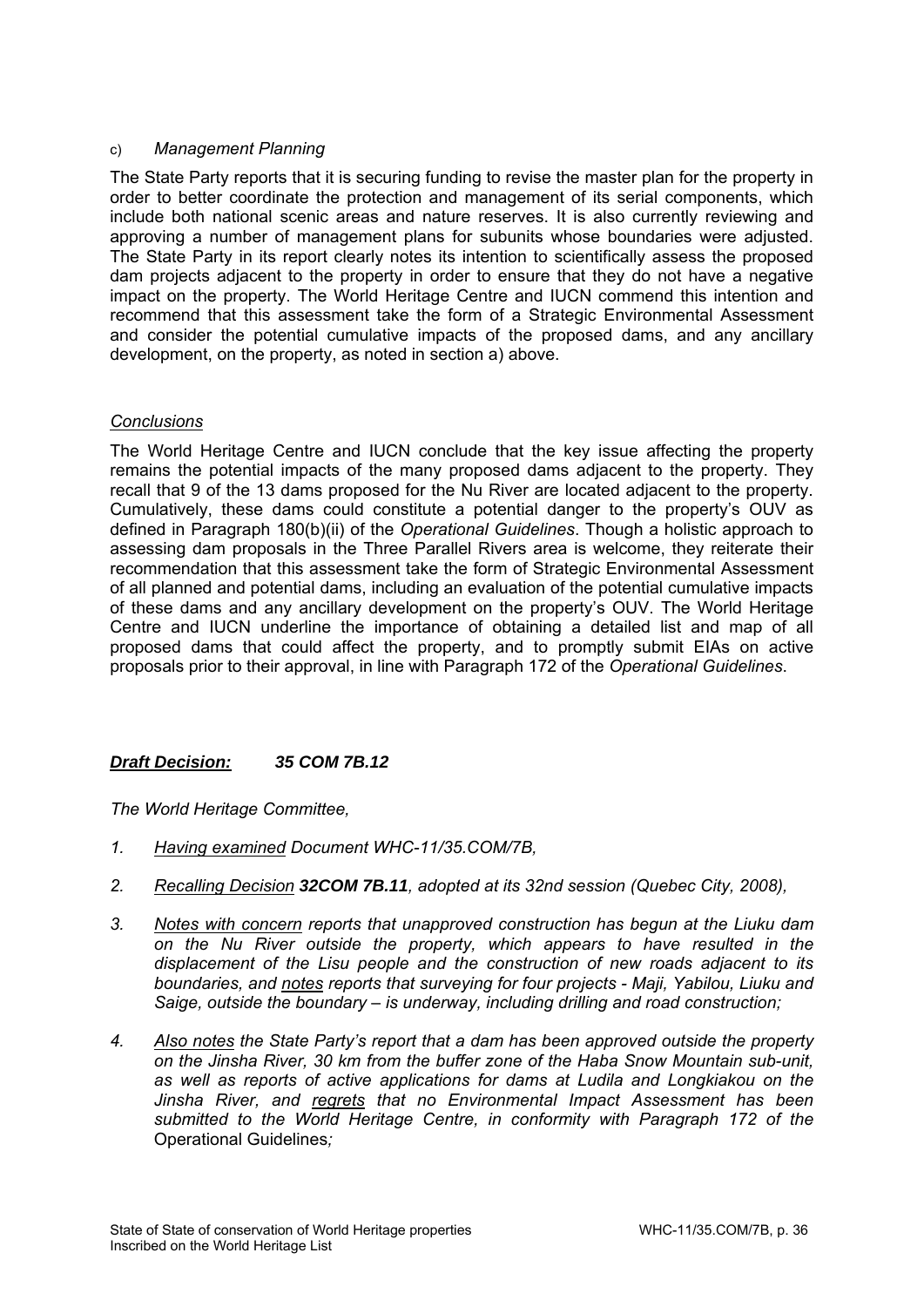- *5. Considers that the many proposed dams could cumulatively constitute a potential danger to the property's Outstanding Universal Value, as defined in Paragraph 180(b)(ii) of the* Operational Guidelines*;*
- *6. Requests the State Party to submit a detailed list and map of all proposed dams and mines that could affect the property to the World Heritage Centre by 1 February 2012, and to submit to the World Heritage Centre the Environmental Impact Assessments for any such dam and mining proposals, prior to their approval, in conformity with Paragraph 172 of the* Operational Guidelines*;*
- *7. Also requests the State Party to submit to the World Heritage Centre, by 1 February 2012, a report on the state of conservation of the property and on the progress made in undertaking a Strategic Environmental Assessment of all the proposed dams and ancillary development that could potentially affect the property's Outstanding Universal Value, for examination by the World Heritage Committee at its 36th session in 2012.*

# **13. Kaziranga National Park (India) (N 337)**

See Document WHC-11/35.COM/7B.Add (No State Party's report received on the state of conservation)

# **14. Keoladeo National Park (India) (N 340)**

See Document WHC-11/35.COM/7B.Add (Late State Party's report on the state of conservation)

# **15. Lorentz National Park (Indonesia) (N 955)**

See Document WHC-11/35.COM/7B.Add (Late finalization of the mission report)

# **16. Tropical Rainforest Heritage of Sumatra (Indonesia) (N 1167)**

See Document WHC-11/35.COM/7B.Add (Late mission)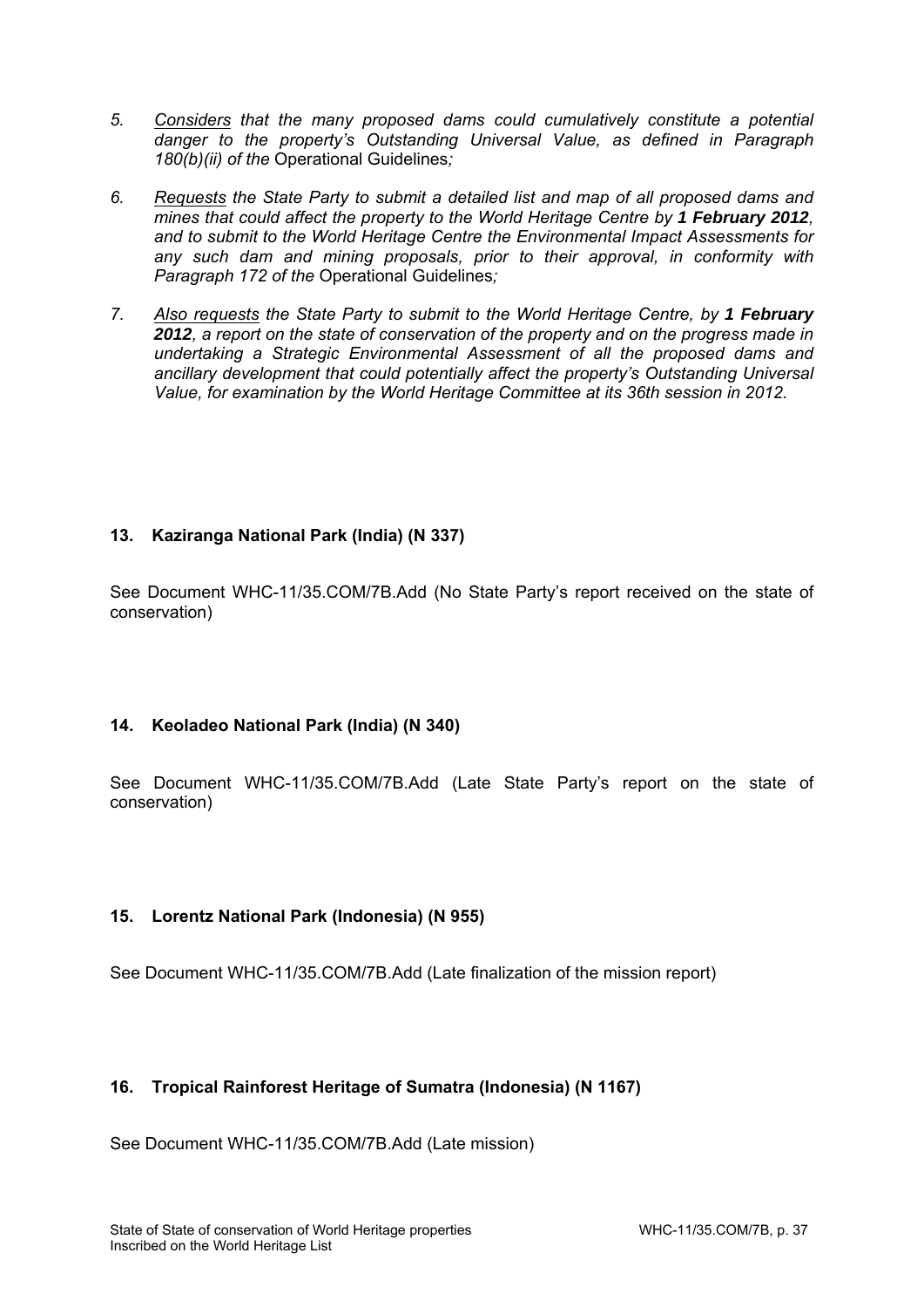# **17. Tubbataha Reef Marine Park (Philippines) (N 653)**

*Year of inscription on the World Heritage List*  1993

*Criteria*  (vii) (ix) (x)

*Year(s) of inscription on the List of World Heritage in Danger*  N/A

*Previous Committee Decisions*  **30 COM 7B.16; 31 COM 7B.20; 33 COM 7B.18** 

*International Assistance*  Total amount provided to the property: USD 148,484 for Preparatory, Training and Technical Assistance.

*UNESCO Extra-budgetary Funds*  N/A

*Previous monitoring missions*  December 2007: World Heritage Centre mission.

*Factors affecting the property identified in previous reports* 

- a) Over-exploitation of marine resources;
- b) Illegal and destructive fishing;
- c) Oil exploration

*Illustrative material*  http://whc.unesco.org/en/list/653

### *Current conservation issues*

On 20 January 2011, a report on the state of conservation of the property was submitted by the State Party. The report gives a detailed overview of the implementation of the recommendations adopted by the World Heritage Committee at the time of the property's extension at its 33rd session (Seville, 2009).

### a) *Illegal fishing*

The State Party reports that the Tubbataha Management Office (TMO) has increased cooperation with government authorities in adjacent provinces, in order to more effectively reduce the use of fish aggregation devices located in the buffer zone of the property, which currently falls outside the jurisdiction of the TMO. The Tubbataha Reefs Natural Park Act of 2009 was enacted in April 2010, addressing issues relating to law enforcement, including prosecution of illegal fishing cases. The State Party notes that the prosecution process and the decision timeframe of environmental cases throughout its territory, including illegal fishing within the property, has shortened since the New Rules on Procedures of Environmental Cases took effect in April 2010. It also notes that intensive Information, Education and Communication (IEC) campaigns implemented in the local communities, where most apprehended illegal fishers are based, have greatly contributed to enhancing compliance with the 'no-take' status of the property, as the low number of illegal fishing related arrests made in 2010 shows.

Though the reported progress is encouraging, the World Heritage Centre and IUCN note that the TMO's budget for patrols is small in relation to the property's area. Without an adequate, stable patrolling budget, it will remain difficult to effectively protect the property from those illegal fishers that cannot be deterred by IEC campaigns.

b) *Designation of the Sulu Sea as a Particularly Sensitive Sea Area (PSSA)*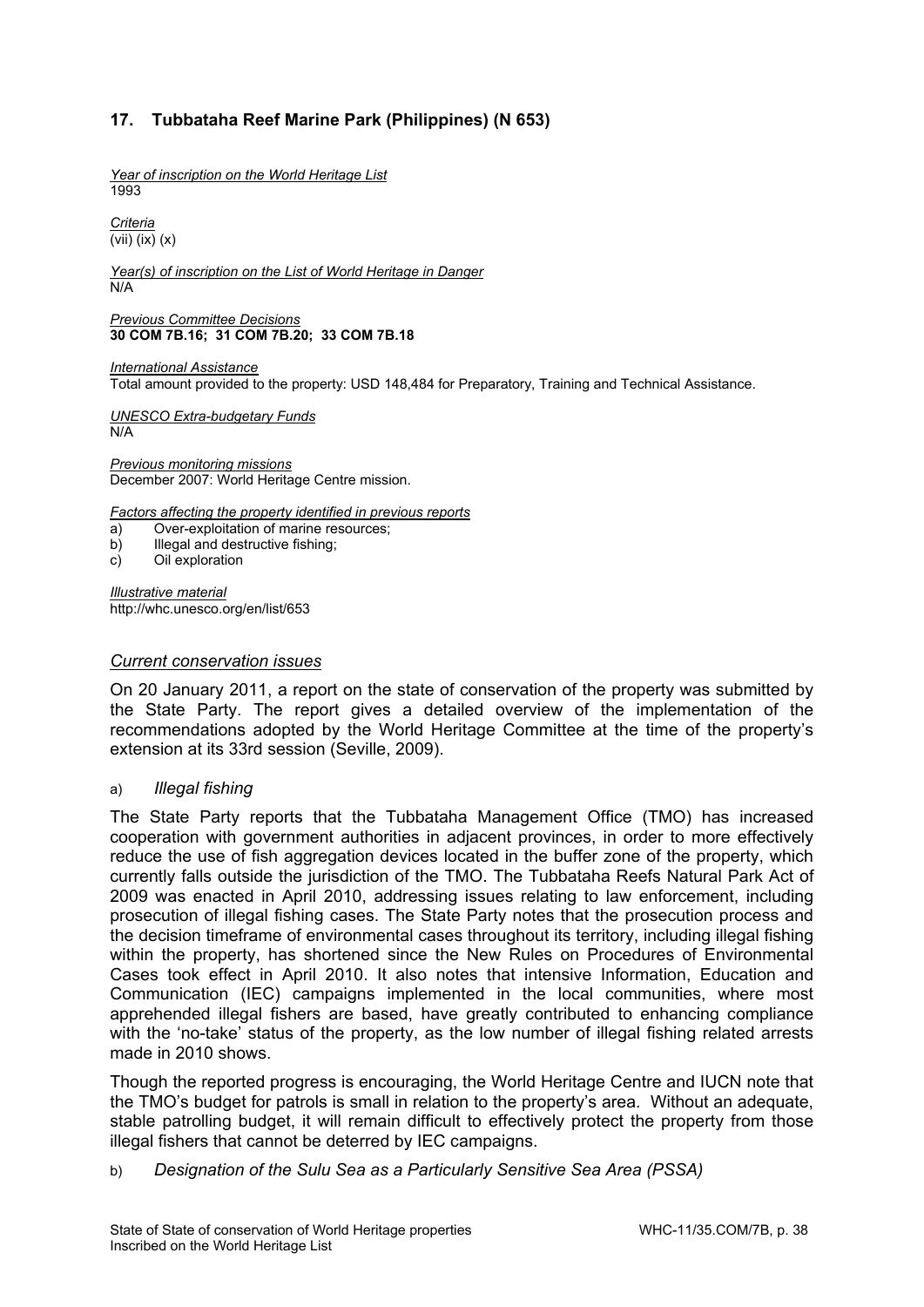The State Party reports that two proposed Archipelagic Sea Lanes overlap with approximately 70% of the property and notes that the designation of the Sulu Sea as a PSSA would enhance the protection of the property. However, the State Party also notes that the lack of information on the volume, origin and destination of ships passing the property, as well as the nature of their cargo, has been a major obstacle to applying for this designation. While the TMO has undertaken efforts to obtain this information, it has encountered a lack of cooperation from the captains and crews of passing vessels.

The World Heritage Centre and IUCN note the apparent blockage of PSSA status over what appears to be a resolvable technical issue. Advice from the International Maritime Organization's Marine Environment Division should be sought, and if necessary, request International Assistance from the World Heritage Fund to help overcome the blockage.

# c) *Ecological monitoring, particularly related to climate change*

The State Party reports that the Technical Working Group of the Tubbataha Protected Area Management Board (TPAMB) drafted a research plan for the property in 2006, which included research to assess the condition of the marine ecosystem as well as evaluate management effectiveness. This plan was recently updated to include research on divers' impacts, potential impacts of future tourism products, climate change impacts, and impacts of solid and other waste on the property. The World Heritage Centre and IUCN reiterate the Committee's request that the State Party put in place a programme of ecological monitoring of the property, with an emphasis on the effects of climate change on sea surface temperature, coral bleaching, storm frequency and other factors that could be related to climate change. They regret that the State Party did not report on progress achieved in this regard, and urge the State Party to put in place a programme for ecological monitoring, with an emphasis on climate change.

# d) *Tourism management*

The State Party and other stakeholders recognize the lack of tourism impact monitoring on the property's Outstanding Universal Value (OUV) as a management gap that needs to be filled. The State Party reports that it has included studies on tourism impacts in the revised research plan as a response to this need. In addition, the State Party notes the intention of TPAMB and TMO to put in place an accreditation system to regulate dive masters, crew and boat operators, in order to promote conservation awareness among tourism businesses. The World Heritage Centre and IUCN consider the establishment of an accreditation system a positive step, but suggest that this system alone will not fill the management gap, and that a comprehensive tourism management plan is urgently needed to ensure that tourism pressures are addressed.

# e) *Need for sustainable financing*

The State Party reports that the amount of unfunded activities and unmet target deliverables has been reduced in 2010, as a result of financial contributions from a number of agencies, including the National and Provincial Governments, NGOs and other external grants. In an effort to further ensure sustainable funding for TPAMB operations, the State Party has identified three strategies, namely i) establishing a fund for online donations; ii) exploring alternative tourism activities, and iii) local, national and international marketing through the tourism network. The State Party further reports that the 2011 Management Plan for the property strongly invokes Section 16 of the Tubbataha Reefs Natural Park Act (2009), which states that the Department of Environment and Natural Resources (DENR) and the Palawan Council for Sustainable Development should cooperate to provide technical and financial assistance to the property, and that the DENR has already taken steps to allocate funds to the property in their 2012 budget.

# f) *Other conservation issues*

The State Party reports increasing population trends amongst certain species of sea-birds and starfish that may be a cause for alarm, as the species in question have the potential to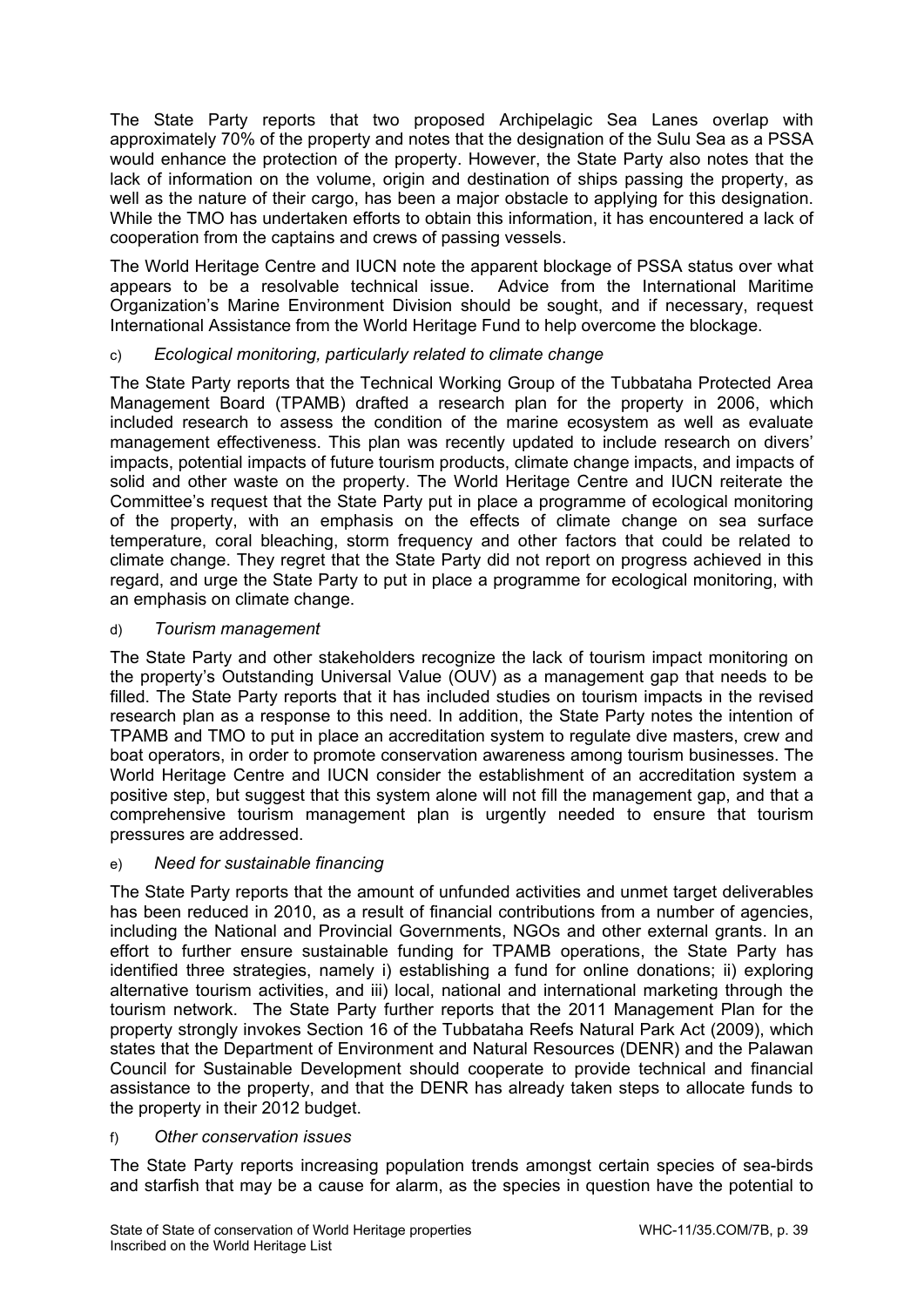displace others. The State Party notes that it is taking all possible precaution to avoid adverse impacts from these species on the property's OUV.

Under the recently enacted Tubbataha Reefs Natural Park Act (2009), a 10-nautical mile buffer zone was established around the property, which by law is defined outside its boundaries. However, the jurisdiction of the TPAMB and TMO is limited to the property, which makes their jurisdiction over the buffer zone unclear. The State Party notes that various national agencies with authority over the rest of the Sulu Sea can continue to enforce environmental laws in the property's buffer zone, until the issue has been clarified. The current jurisdictional ambiguities within the newly declared buffer zone should be resolved to the satisfaction of World Heritage interests, either by extending the mandate of the TMO to this area, or by finding other suitable arrangements.

The World Heritage Centre and IUCN note with concern the State Party's report of the buildup of non-biodegradable waste in the property, which it speculates to originate from passing vessels or be carried by ocean currents from other islands. The State Party notes that, due to the magnitude of the problem, no immediate solution to this threat could be identified, except to cooperate with national and international agencies concerned and to collect and properly dispose of as much of the garbage as possible.

# *Conclusion*

The World Heritage Centre and IUCN note the progress made by the State Party in the implementation of the recommendations of Decision **33 COM 7B.18** (Seville, 2009), particularly those related to the control of illegal fishing. They recommend that the Committee welcome the efforts of the State Party, and particularly the Tubbataha Management Office, to obtain the information needed for PSSA designation and suggest that all efforts be made to overcome the current difficulties in completing the necessary procedures. They also recommend that the State Party be encouraged to resolve current jurisdictional ambiguities within the newly declared buffer zone to the satisfaction of World Heritage interests, either by extending the mandate of the TMO to this area, or by finding other suitable arrangements. The World Heritage Centre and IUCN also note the State Party's strong focus on tourism as a strategy to generate more funds, and consider that the Committee should urge the State Party to develop a comprehensive tourism management plan prior to implementing such strategies.

# *Draft Decision: 35 COM 7B.16*

*The World Heritage Committee,* 

- *1. Having examined Document WHC-11/35.COM/7B,*
- *2. Recalling Decision 33 COM 7B.18, adopted at its 33rd session (Seville, 2009),*
- *3. Commends the State Party for its progress in implementing the recommendations made by the World Heritage Committee at its 33rd session (Seville, 2009), particularly in relation to illegal fishing;*
- *4. Urges the State Party to expedite the application for the designation of the Sulu Sea as a Particularly Sensitive Sea Area, and encourages it to obtain the necessary expert*  advice in order to complete the process and to consider requesting an International *Assistance from the World Heritage Fund to this end;*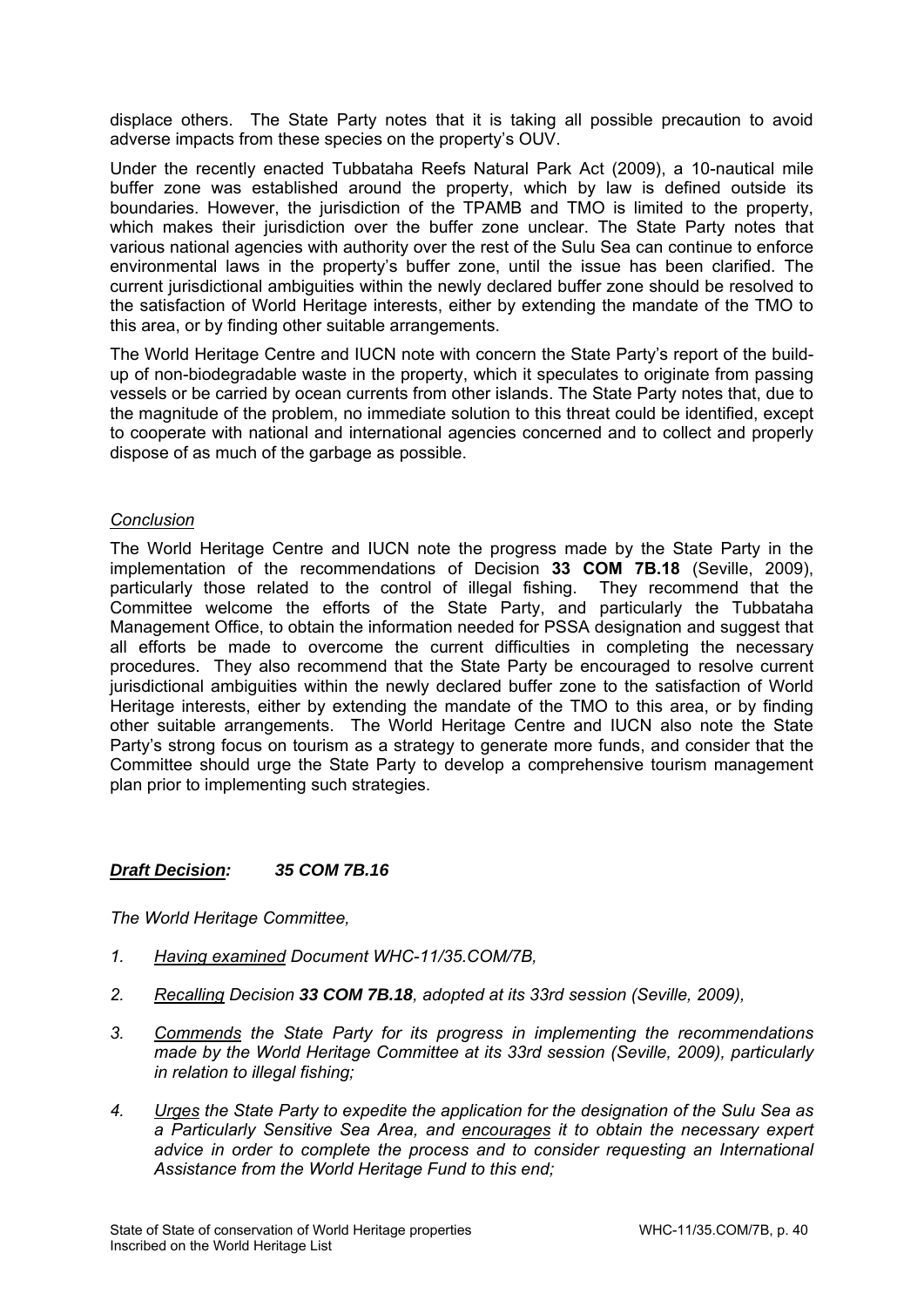- *5. Also encourages the State Party to expediently resolve jurisdictional ambiguities within the newly declared buffer zone to the satisfaction of World Heritage interests, either by extending the mandate of the Tubbataha Management Office to this area, or by finding other suitable arrangements;*
- *6. Also urges the State Party to develop a comprehensive tourism management plan for the property before implementing strategies to increase funding through tourism;*
- *7. Takes note of the diverse ecological monitoring activities taking place in the property and further urges the State Party to ensure that the results of these activities are made available, and contribute substantially to management planning;*
- 8. Requests the State Party to submit to the World Heritage Centre, by 1 February 2013, *an updated report on the state of conservation of the property, including progress made in the implementation of the above.*

# **18. Central Highlands of Sri Lanka (Sri Lanka) (N 1203)**

See Document WHC-11/35.COM/7B.Add (No State Party's report received on the state of conservation)

# **19. Dong Phayayen-Khao Yai Forest Complex (Thailand) (N 590)**

*Year of inscription on the World Heritage List*  2005

*Criteria*   $(x)$ 

*Year(s) of inscription on the List of World Heritage in Danger*  N/A

*Previous Committee Decisions*  **31 COM 7B.22; 32 COM 7B.17; 34 COM 7B.18** 

*International Assistance*  N/A

*UNESCO Extra-budgetary Funds*  N/A

*Previous monitoring missions*  N/A

*Factors affecting the property identified in previous reports* 

a) Road expansion,

b) Forest fragmentation and need for ecological corridors,

c) Agricultural encroachment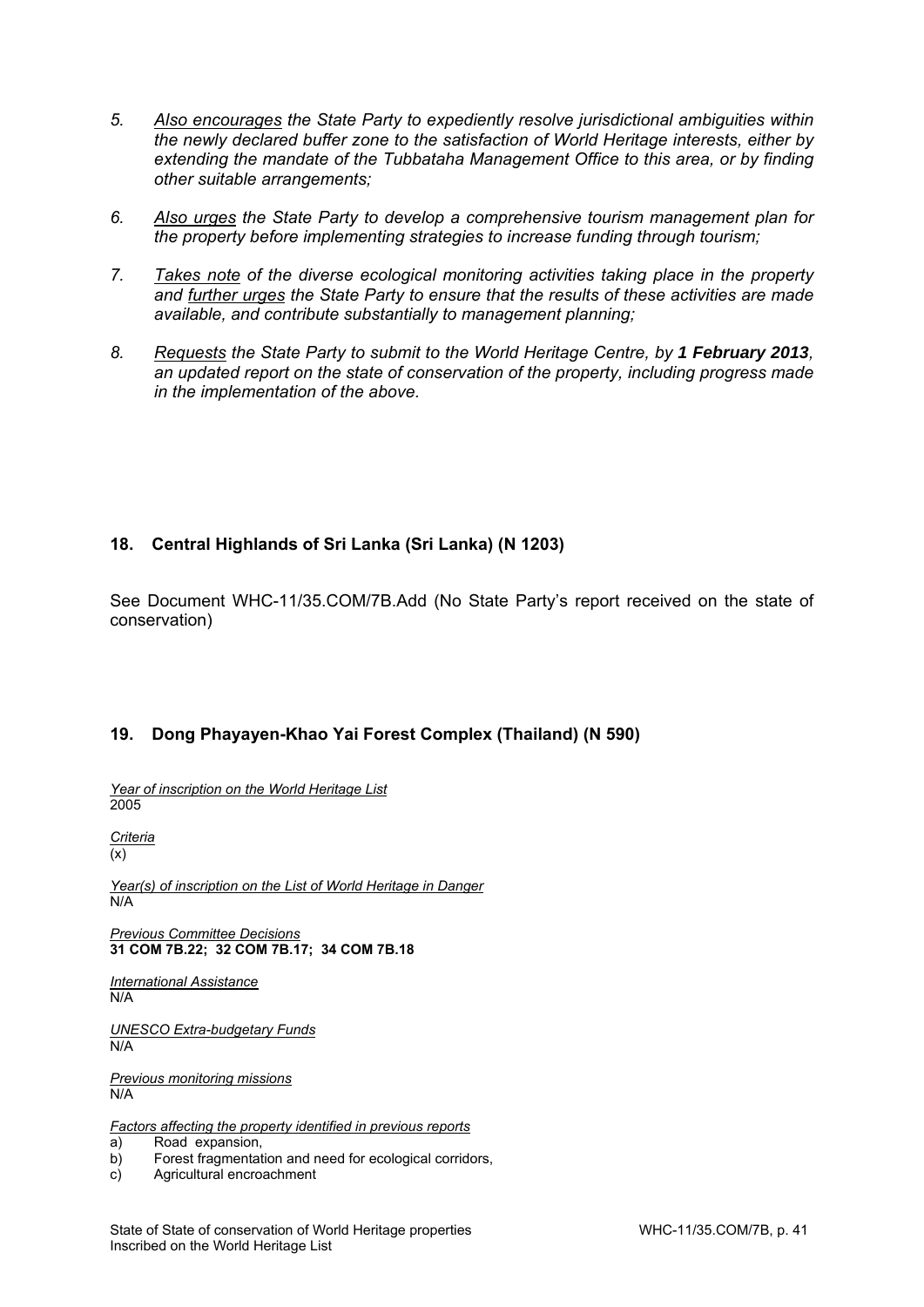## *Current conservation issues*

On 1 February 2011, a succinct report on the state of conservation of the property was submitted by the State Party. The report provides a brief overview of current conservation issues, including the expansion of Highway 304, tourism management, and the State Party's participation in the Reducing Emissions from Deforestation and Forest Degradation (REDD) Partnership. The State Party refers to an attached progress report on the Environmental Impact Assessment (EIA) conducted for the highway expansion. However, this attachment was not included in the submitted report. The World Heritage Centre contacted the State Party on 1 March 2011 and on 9 March 2011 to request this attachment, but at the time of writing this report a reply had not yet been received.

## a) *Road expansion*

The State Party reports that its Department of Highways (DoH) is currently undertaking an EIA for the expansion of Highway 304, which traverses the property from north to south between Khao Yai National Park and Thap Lan National Park. The World Heritage Centre and IUCN have received reports that the widening of the highway has already commenced, resulting in increasing traffic levels. They note that noise from large trucks can reportedly be heard up to 5 km from Highway 304, and that this distance would increase if the highway is elevated. They recommend the immediate suspension of Highway 304 expansion work until the EIA has been completed and effective wildlife corridors to mitigate the impacts of this expansion have been identified. The World Heritage Centre and IUCN regret that the progress report of the EIA was not received, and urge the State Party to submit the EIA progress report to the World Heritage Centre as a matter of urgency.

# b) *Management issues*

The management plan for the property includes three strategies for promoting tourism and recreation in the property, which include the development of the tourism route network and eco-tourism activities, as well as encouraging local communities and entrepreneurs to have a pro-active role in tourism services. The management plan notes a range of obstacles for the management of the property, which include the lack of a clear long-term management policy. The plan also notes that the management is mostly based on short-term or ad hoc policies created to solve particular problems. The plan further notes that there are three alternative management structures and administrative schemes, but does not clarify which of those alternatives is currently in place. The plan emphasizes the effective management of the property is further impeded by a lack of implementation, support and participation, and organizational and personnel development.

The World Heritage Centre and IUCN recall that the number of tourist visits to the property had doubled from 700,000 in 2001 to 1.4 million in 2006, and note that such high visitor levels could seriously affect the Outstanding Universal Value (OUV) of the property and should be managed through appropriate visitor use planning, based on a careful assessment of the property's capacity. They urge the State Party to develop a comprehensive tourism management plan for the entire property, as was recommended in the IUCN evaluation, with a view to identifying, avoiding and mitigating the potential negative impacts of tourism on the property's OUV. Considering the acknowledged shortcomings to the effective management of the property, the World Heritage Centre and IUCN recommend that the State Party revise the management approach of the property and develop a clear long-term management policy. They encourage the State Party to request International Assistance to support this process. They note reports of a sister-parks proposal that would twin Khao Yai National Park with a park in the United States of America, and encourage both States Parties to consider this proposal as an opportunity for capacity building initiatives.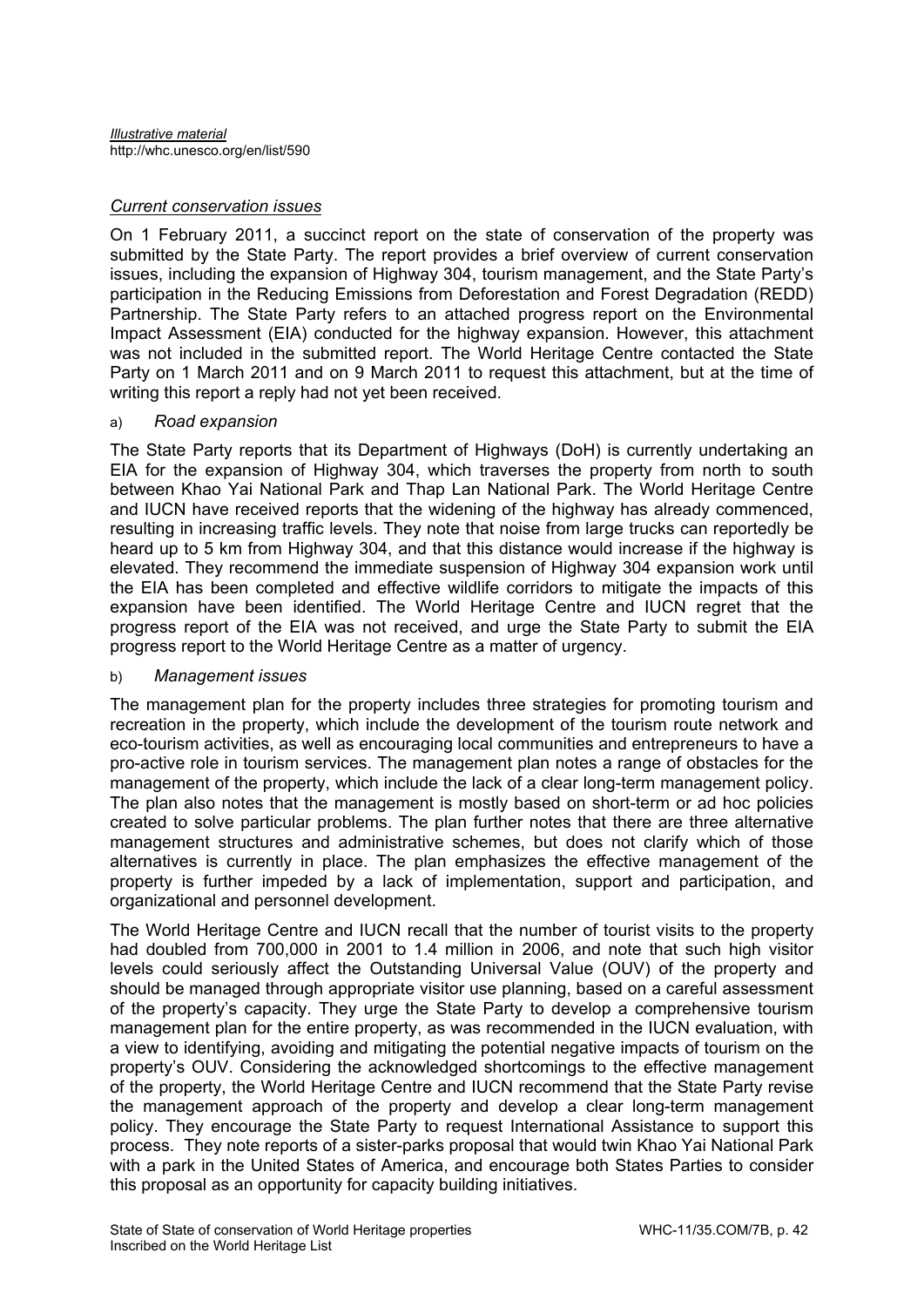# c) *Agricultural encroachment*

The State Party reports that it is negotiating a REDD Partnership. It has identified Thap Lan National Park (TLNP) as a priority site for the implementation of the REDD programme, which could help to mitigate the encroachment that is occurring at the north boundary of TLNP. The State Party also notes that it is considering expanding TLNP by incorporating some contiguous forest areas. However, IUCN notes that it has received reports that largescale encroachment along the northern boundary of TLNP has significantly increased as a result of local community efforts to prevent this land, for which they claim ownership, from being designated as a National Park. A letter has been sent to the State Party on 8 April 2011, enquiring about this situation.

The World Heritage Centre and IUCN welcome the State Party's decision to join the REDD programme and implement it as a priority in TLNP. They note that agricultural conversion within the property, in the north and north-west of TLNP, had already occurred at the time of its inscription, and that these areas are now reported to have been fully converted to farmland. They recall that the State Party, in its supplementary information to the nomination of the property, expressed its commitment to a boundary adjustment of TLNP by 2007, excluding 437.73 km² of inhabited and degraded land and incorporating 176.27 km² of National Forest Reserve. They encourage the State Party to expedite the adjustment of TLNP's boundary. They recommend that ongoing encroachment be halted, and that land sales and related activities in Wang Nam Khieo be strictly regulated so as to avoid potential adverse impacts on the property's OUV and integrity.

## d) *Other conservation issues – dams and cattle grazing*

The World Heritage Centre and IUCN recommend that the status of the Huay Samong Dam be clarified and all construction work be halted until an EIA is undertaken to assess its potential impacts on the property's OUV, in line with Paragraph 172 of the *Operational Guidelines*.

IUCN has also received reports that large areas in the Soung Sang Area of TLNP have been converted to pasture for domestic cattle. The World Heritage Centre sent a letter to the State Party on 8 April 2011 asking for information on these matters, and on agricultural encroachment, as noted in point c) above.

# *Conclusion*

The World Heritage Centre and IUCN note the State Party's progress in undertaking the EIA for the expansion of Highway 304, but are concerned by reports that construction works may already be underway prior to the finalisation of the EIA. They are also seriously concerned by reports of escalating threats to the property's Outstanding Universal Value from encroachment, a proposed dam, cattle grazing, and inadequate funding. They therefore recommend that the Committee request the State Party to invite a joint World Heritage Centre/ IUCN reactive monitoring mission to the property prior to its 36th session in 2012 in order to assess the potential impacts of these threats on the property's OUV and to make recommendations regarding the management of Dong Phayayen-Khao Yai Forest Complex. They also recommend that the Committee encourage the State Party to revise the management approach of the property and develop long-term management policies, and to consider submitting an International Assistance Request to support this process. The World Heritage Centre and IUCN further recommend that State Party be encouraged to consider applying to the Committee for a boundary modification of Thap Lan National Park in order to better address forest conservation and encroachment issues in this area. The status and precise location of the Huay Samong Dam also needs to be clarified, and construction work halted until an EIA is undertaken to assess its likely impacts on the property's OUV, in line with Paragraph 172 of the *Operational Guidelines*.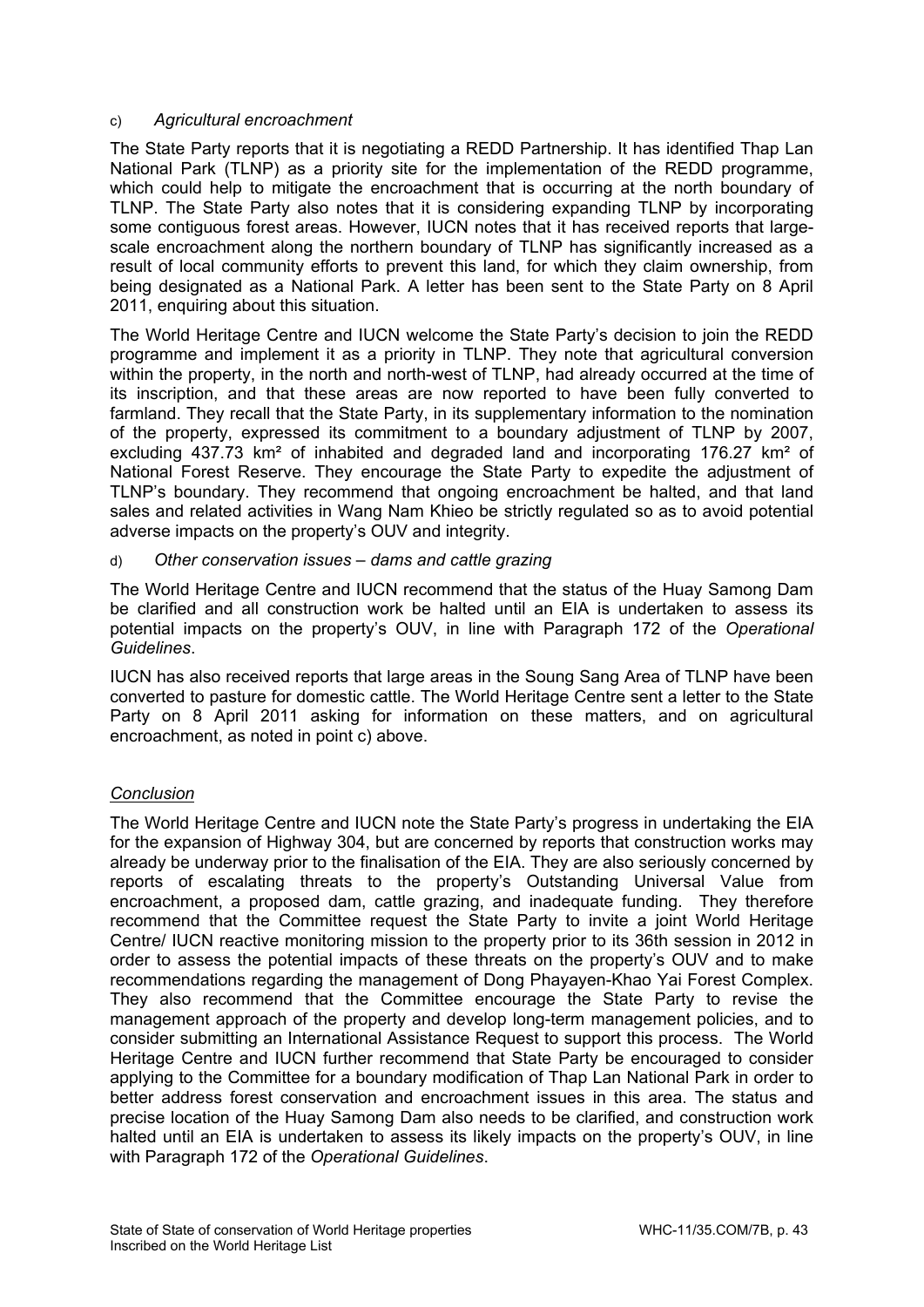# *Draft Decision: 35 COM 7B.18*

*The World Heritage Committee,* 

- *1. Having examined Document WHC-11/35.COM/7B,*
- *2. Recalling its Decision 34 COM 7B.18, adopted at its 34th session (Brasilia, 2010),*
- *3. Notes the State Party's statement that it is conducting an Environmental Impact Assessment for the expansion of Highway 304, and expresses its concern over reports that highway expansion works are already underway;*
- *4. Also expresses its concern about reports of escalating threats to the property's Outstanding Universal Value from encroachment, the proposed Huay Samong Dam, cattle grazing, and ineffective management;*
- *5. Urges the State Party to rapidly halt any ongoing encroachment and cattle grazing affecting the property, and requests that all construction work on the Huay Samong Dam be halted until the World Heritage Committee has had the opportunity to review a completed Environmental Impact Assessment and assess its potential impacts on the property's Outstanding Universal Value, in line with Paragraph 172 of the Operational* Guidelines*;*
- *6. Encourages the State Party to consider submitting a boundary modification request to the World Heritage Committee for Thap Lan National Park in order to better address forest conservation and encroachment issues in this area;*
- *7. Also encourages the State Party to revise the property's management approach, and to develop long-term management policies, as well as a comprehensive tourism management plan;*
- *8. Invites the State Party to submit an International Assistance Request to support this process, and further encourages the States Parties of Thailand and the United States of America to consider the sister-parks proposal as an opportunity to explore capacitybuilding initiatives;*
- *9. Also requests the State Party to invite a joint World Heritage Centre/IUCN monitoring mission to the property prior to its 36th session in 2012, in order to assess the potential impacts of encroachment, the Huay Samong Dam, cattle grazing, and the expansion of Highway 304 on the property's Outstanding Universal Value, and to review its management and financial plans;*
- *10. Further requests the State Party to submit to the World Heritage Centre, by 1 February 2012, a detailed report on the state of conservation of the property, including information on the status of the Highway 304 Environmental Impact Assessment and the Huay Samong Dam, the progress achieved in halting any large-scale encroachment and cattle grazing, for examination by the World Heritage Committee at its 36th session in 2012.*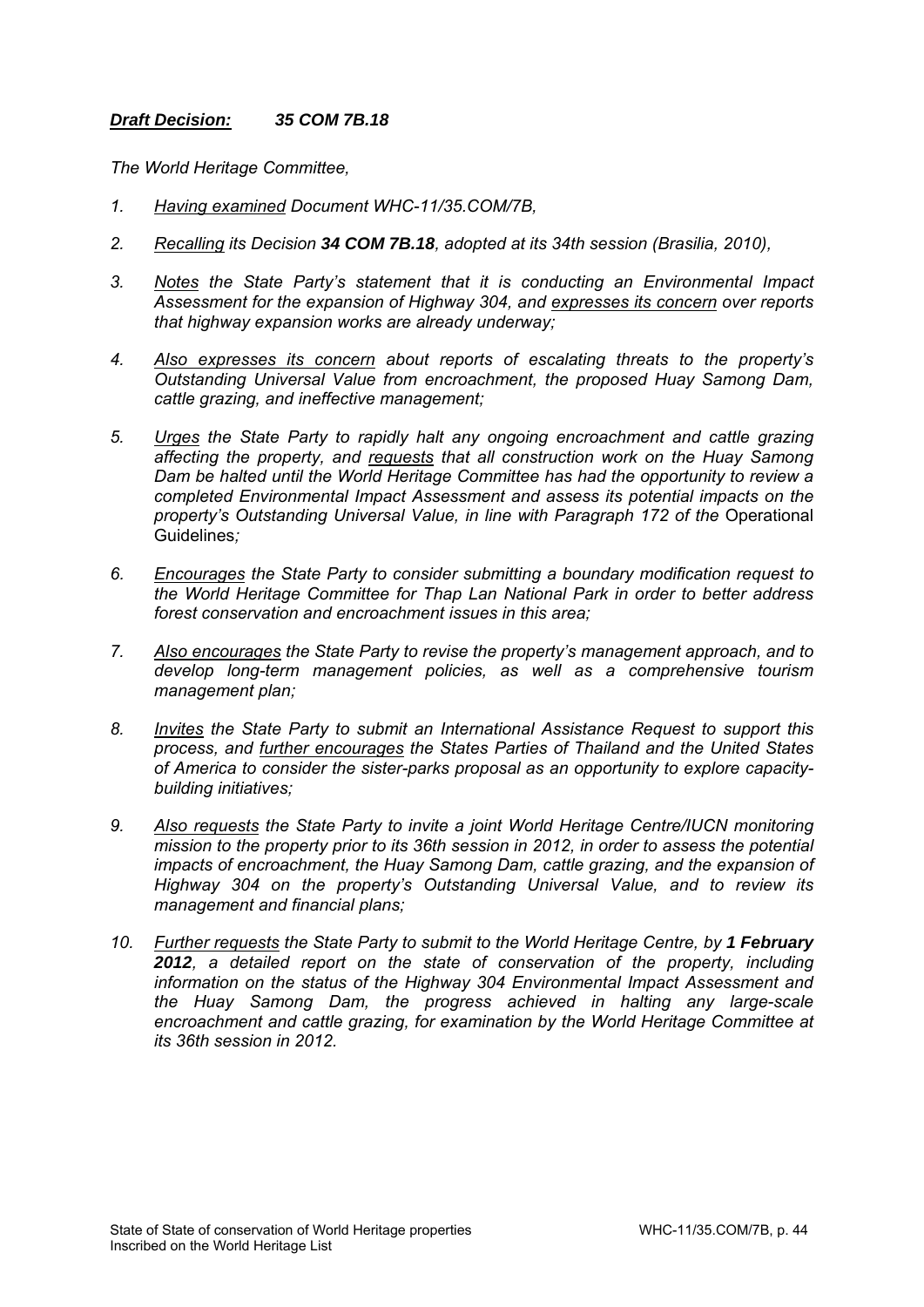# **20. Ha Long Bay (Vietnam) (N 672bis)**

See Document WHC-11/35.COM/7B.Add (No State Party's report received on the state of conservation)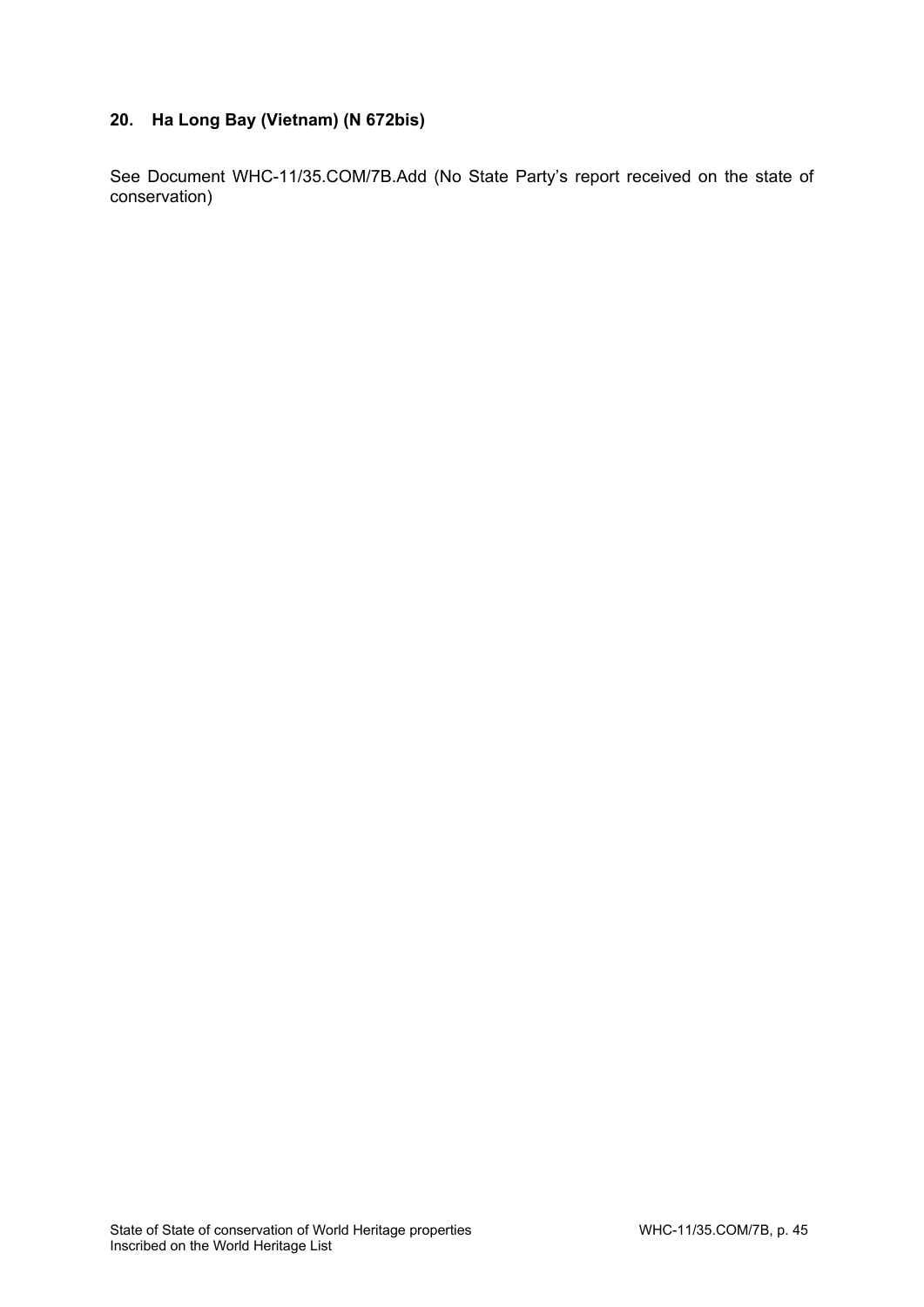# **EUROPE AND NORTH AMERICA**

## **21. Pirin National Park (Bulgaria) (N 225)**

See Document WHC-11/35.COM/7B.Add (Late receipt of complementary information from the State Party)

# **22. Lagoons of New Caledonia: Reef Diversity and Associated Ecosystems (France) (N 1115)**

See Document WHC-11/35.COM/7B.Add (Late mission)

## **23. Lake Baikal (Russian Federation) (N 754)**

See Document WHC-11/35.COM/7B.Add (Late mission)

# **24. Western Caucasus (Russian Federation) (N 900)**

*Year of inscription on the World Heritage List*  1999

*Criteria*   $\overline{f(x)}(x)$ 

*Year(s) of inscription on the List of World Heritage in Danger*   $\overline{N/A}$ 

*Previous Committee Decisions*  **32 COM 7B.25; 33 COM 7B.29; 34 COM 7B.24**

*International Assistance*  N/A

*UNESCO extra-budgetary funds*  N/A

*Previous monitoring missions* 

April 2008: World Heritage Centre / IUCN reactive monitoring mission; May 2009: High-level visit by the Director of the World Heritage Centre and the Chairperson of the World Heritage Committee; May 2010: World Heritage Centre / IUCN reactive monitoring mission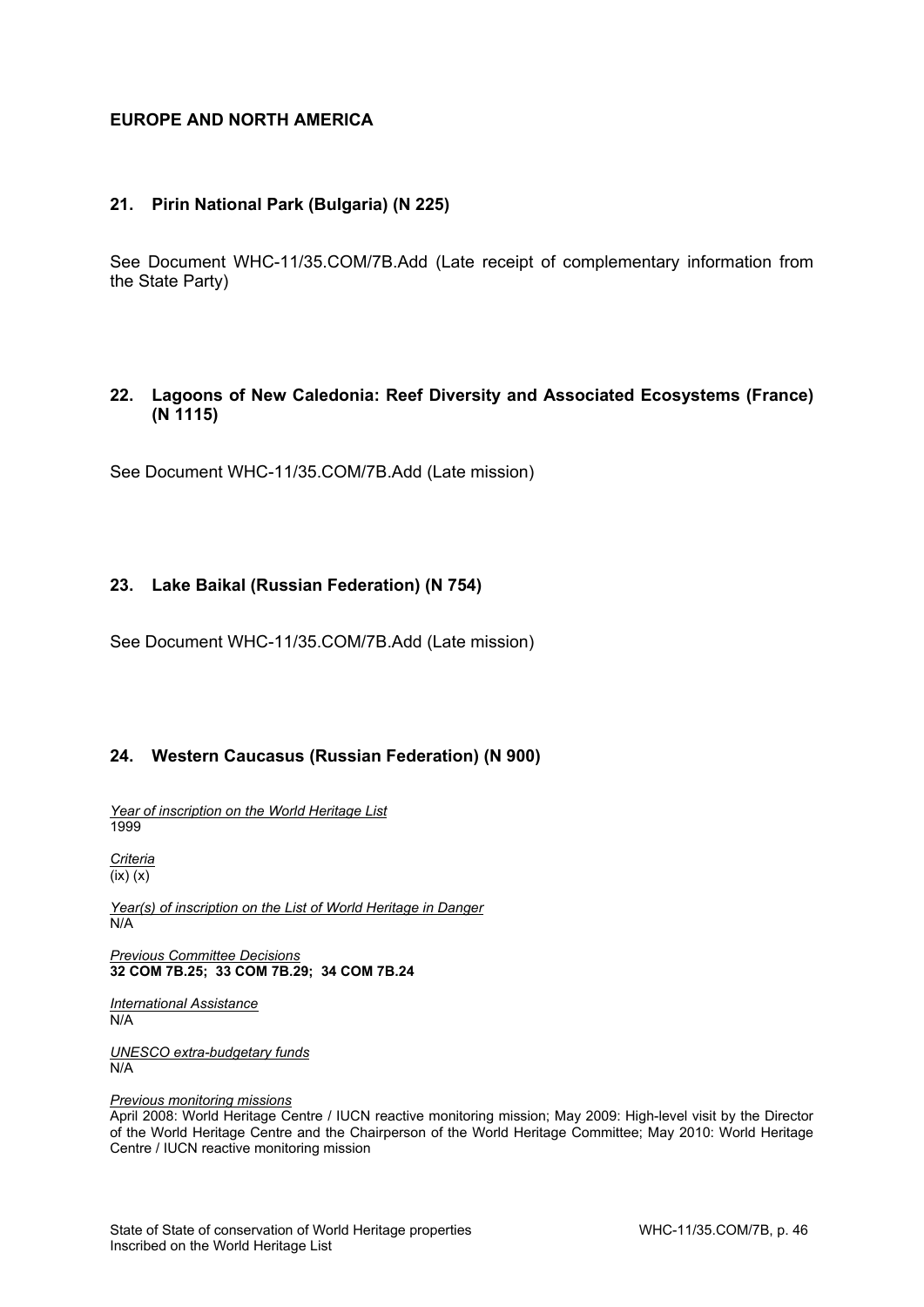*Factors affecting the property identified in previous reports* 

- a) Lack of management plan;<br>b) Weakening of conservation
- Weakening of conservation controls and laws;
- c) Impacts of proposed tourism infrastructure development for Olympic Games;
- d) Road construction;
- e) Deforestation.

*Illustrative material*  http://whc.unesco.org/en/list/900

### *Current conservation issues*

On 3 February 2011, a report on the state of conservation of the property was submitted by the State Party. The report provides information on progress in the implementation of the 2010 monitoring mission recommendations, as adopted by the World Heritage Committee at its 34th session (Brasilia, 2010).

f) *Development of tourist facilities and infrastructure, related or not to the 2014 Winter Olympics* 

The State Party reports that the development of an ecological monitoring system for Sochi National Park and adjacent territories is being completed, and that it is expected to be implemented from April 2011 onward. The State Party also states that at present the integrity of the property is intact, and that no plans for the development of infrastructure and other facilities within the boundaries of the property have been approved. The World Heritage Centre and IUCN however continue to receive reports from NGOs on a number of other planned and on-going infrastructure developments within the property, including a road to Lunnaya Polyana, a road and power lines from Guzeripl to Lagonaki Plateau, the development of a ski resort at the Biosphere Scientific Centre in Lunnaya Polyana, and the reinforcement of the banks of the Achipse and Laura rivers, which may threaten spawning grounds for brown trout. The 2010 mission already expressed concern about some of these developments and considers the State Party should provide information on each of these specific cases.

In addition, the World Heritage Centre and IUCN received reports that the President of the Russian Federation announced the planned construction of a number of ski resorts across the Russian Caucasus, including the Lagonaki Plateau within the property. The World Heritage Centre requested additional information from the State Party in a letter dated 16 July 2010 and 10 January 2011. While no reply was received to these letters, the State Party report acknowledges that a series of documents related to the social and economic development of the Northern Caucasus have been adopted by the Government which could affect the integrity of the property but stresses so far no decision has been taken to allow developments inside the property. The report notes that the Ministry for Natural Resources is monitoring this issue closely. The World Heritage Centre and IUCN are very concerned about the reports on continuing infrastructure developments inside the property and about the announced possible new development of a ski resort in Lagonaki. They reiterate that all construction works within the boundaries of the property should be halted immediately as requested by the Committee at its 34th session. They further consider that Environmental Impact Assessments (EIA) should be submitted for all developments within and adjacent to the property to the World Heritage Centre, including an assessment of their potential impact on the property's Outstanding Universal Value (OUV) and integrity prior to a decision on these developments.

### g) *Progress in the implementation of the other recommendations of the 2010 monitoring mission*

The State Party reports the following progress in the definition of the geographical coordinates and legalization of the boundaries: as already mentioned to the 2010 mission, the definition of the boundaries and their registration of the portion of Caucasus Strict Nature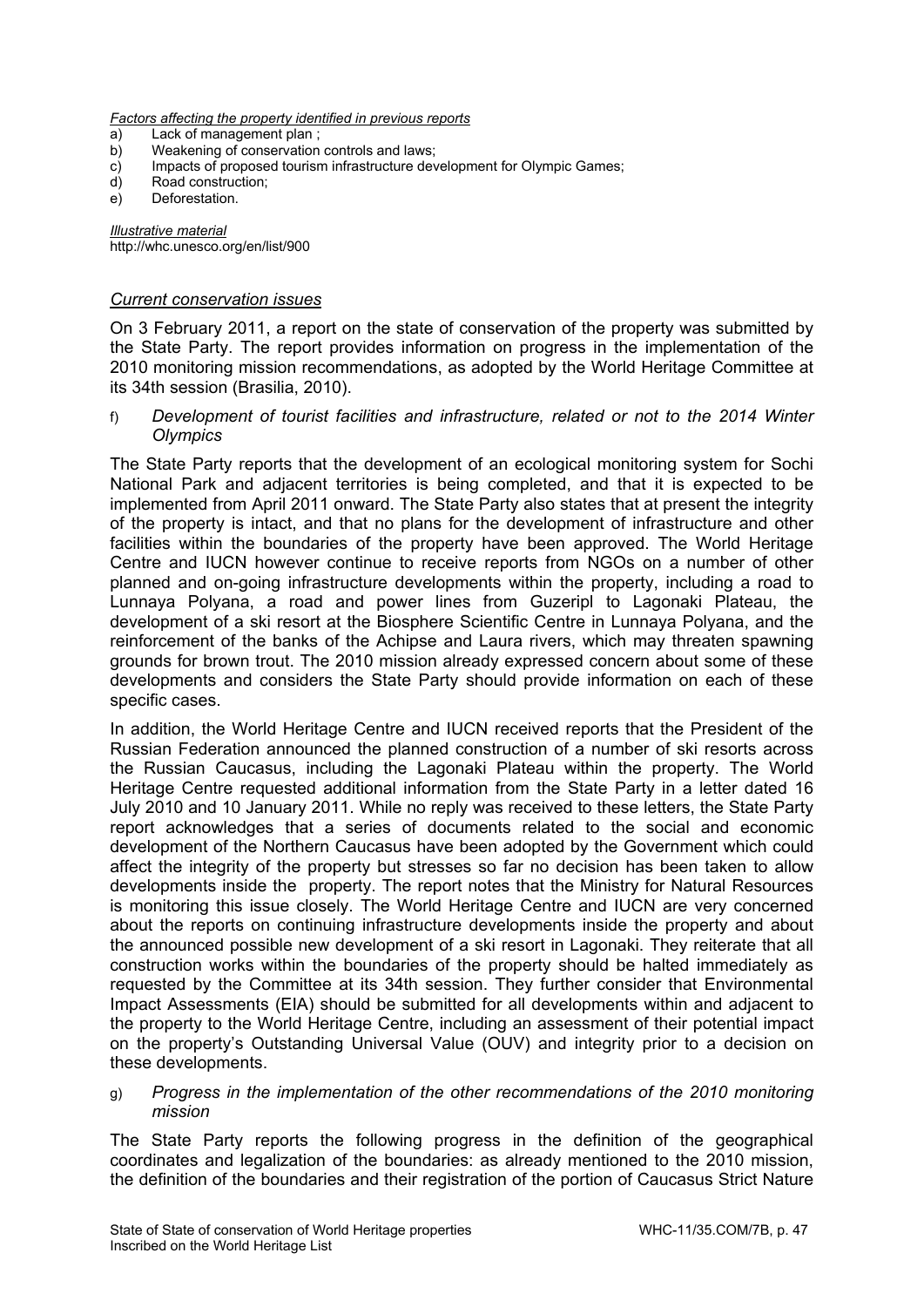Reserve (CSNR) that falls within the Karachayevo-Cherkessian Republic and the Krasnodar Territory has been finalized. However court cases continue over the ownership of the portion of the CSNR that falls within the Adygeya Republic. In addition work on the boundaries of the the Bolshoi Tkhach Nature Park (BTNP) was also finalized and is currently in progress on the Buiny Ridge Nature Monument, the Tsitsa Headwaters Nature Monument and the Pshekha and Pshekhashkha Headwaters Nature Monument (PPHNM), all components of the property. Although the State Party notes that an updated map of the property's boundaries was submitted to the World Heritage Centre, this was unfortunately not received. The report provides no information if the buffer zone along the southern boundary of the property has been approved by the Ministry of Natural Resources, as was announced during the 2010 mission. The World Heritage Centre and IUCN note the progress made on this important issue, request that the map is submitted as soon as possible and consider that the lack of clarity about the boundary of CSNR in the Adygea Republic should be resolved as soon as possible.

The report provides no information on the requested halting of logging activities and on efforts to rehabilitate the logged areas. IUCN received reports of continued logging in the portion of the CSNR that falls under the jurisdiction of the Adygeya Republic, as well as in the PPHNM. The World Heritage Centre and IUCN reiterate that logging is incompatible with the maintenance of the integrity of the property.

On the requested upgrading of the protection status of the above mentioned natural monuments included in the property, the report notes that the Department of Natural Resources of the Republic of Adygea approved their "passports", which under Russian Law defines their protection regime. However, no information is provided on which activities are allowed, so it is not clear if the protection provisions are in line with the World Heritage Status of the property. The State Party reports that a decision was taken to form a state institution for the Bolshoi Tkhach Nature Park (BTNP), and that research was conducted on the capacity of BTNP and PPHNM for recreational use. The World Heritage Centre and IUCN reiterate the need to ensure that the protection regime of these components is in line with their World Heritage status.

The report further notes that the State Party is assessing the feasibility of the creation of a coordination body for the implementation of the management plan, which was recommended by the 2010 mission. In response to the request to develop an overall sustainable tourism strategy for the property, the State Party notes that the Ministry developed a concept for development within Strict Nature Reserves, which foresees the development of educational tourism in these reserves. However, the report does not provide any information on the recommended development of an overall tourism strategy for the property.

# h) *Legal protection of the property*

The State Party further reports that its Ministry of Natural Resources and Ecology has developed a draft of the Federal Law, which aims to establish the concept of natural heritage sites in the Law of the Russian Federation. The World Heritage Centre and IUCN welcome this initiative, but note that it is not clear from the report if the proposed law will address the issue of the overall management of natural World Heritage properties on the State Party's territory.

IUCN notes that it has received reports that a draft law ( $N<sup>2</sup>$  97705-5) proposes a number of changes to the Federal Law "*About Specially Protected Natural Territories*", which would reportedly facilitate the changing of the boundaries of State Nature Reserves, as well as the weakening of their protection regime by allowing their protection status to be changed to that of a National Park under Russian legislation. The World Heritage Centre and IUCN are concerned about these proposed changes as they could potentially weaken the level of protection of more than half of the natural World Heritage properties on the State Party's territory, including the Western Caucasus, and consider the State Party should provide more information on the proposed law and ensure that the appropriate legal measures are taken to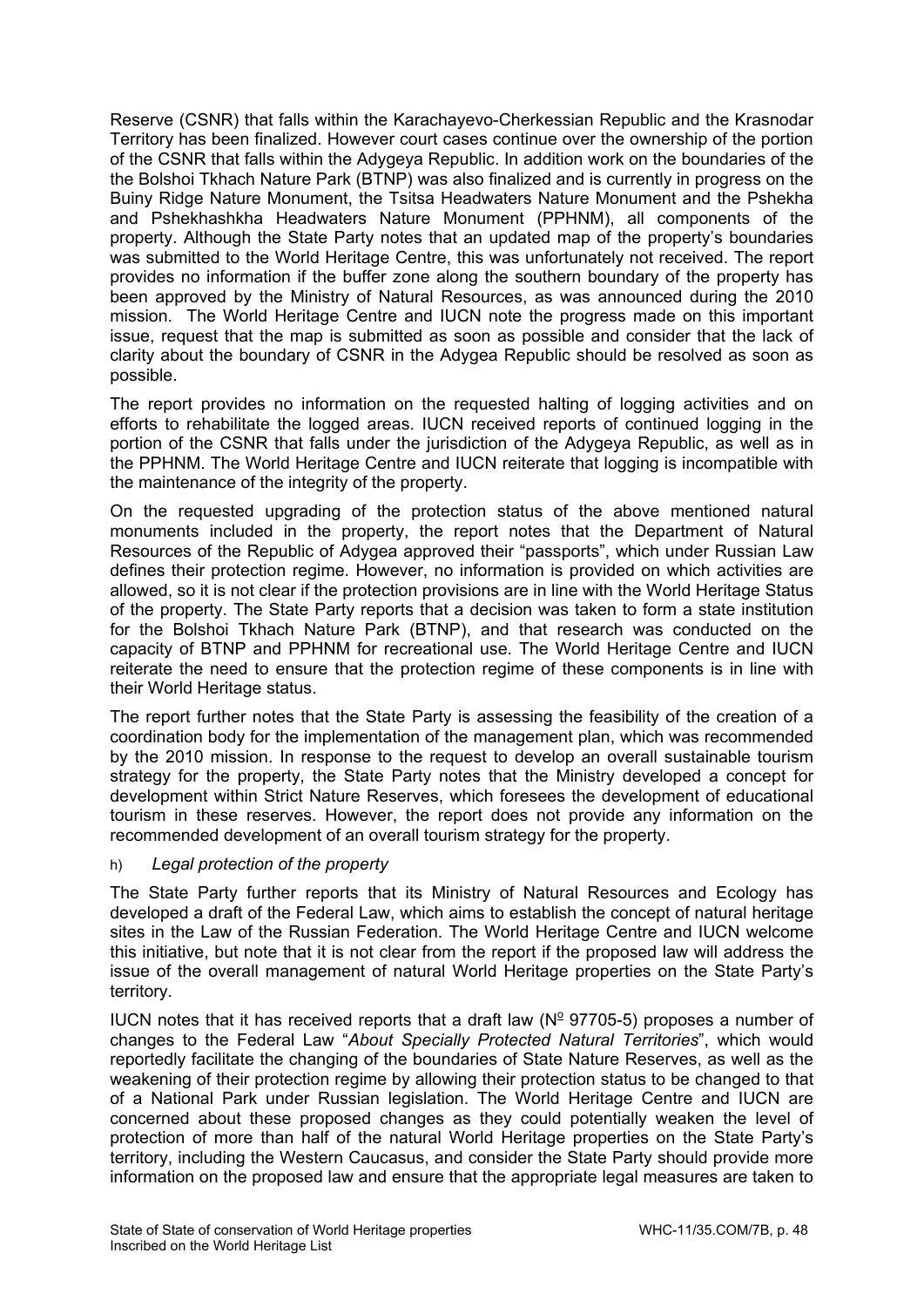maintain a high level of protection for all World Heritage properties, in accordance with Paragraph 15(f) of the *Operational Guidelines*.

# i) *Possible extension of the property*

The State Party notes that following the legal establishment of a protected corridor to Teberdinsky Strict Nature Reserve (TSNR) in May 2010, the State Party announces plans to extend CSNR in the Krasnodar Territory and the Adygeya Republic by 2012. The World Heritage Centre and IUCN welcome this proposal and note that it would be important to clarify which areas are considered for inclusion in the Reserve. They also note that the announced development of ski resorts in the Caucasus will also affect TSNR, which has been suggested for inclusion in a potential future extension of the property.

## *Conclusion*

While the World Heritage Centre and IUCN welcome the progress in implementing some of the recommendations of the 2010 monitoring mission, they remain concerned about continuing reports of infrastructure developments within the property, as well as the announcement of a possible new ski resort, and reiterate that these developments are not in accordance with the World Heritage status of the property. They also express concern about reports on proposed changes to the Federal Law "*About Specially Protected Natural Territories*", which would significantly weaken the level of protection of State Nature Reserves and therefore potentially affect more than half of the Russian natural World Heritage properties, including the Western Caucasus. As a strategic action related to the issues facing the property, the World Heritage Centre and IUCN also recommend that the World Heritage Committee invite the International Olympic Committee and the International Ski Federation to develop and implement an agreement regarding sporting events and World Heritage properties, in cooperation with the World Heritage Centre and the Advisory Bodies, to avoid any inappropriate sport facilities developments within World Heritage properties.

# *Draft Decision: 35 COM 7B.24*

*The World Heritage Committee,* 

- *1. Having examined Document WHC-11/35.COM/7B,*
- *2. Recalling Decision 34 COM 7B.24, adopted at its 34th session (Brasilia, 2010),*
- *3. Welcomes the progress made by the State Party in implementing some of the recommendations of the 2010 monitoring mission defining the boundaries of the property;*
- *4. Requests the State Party to submit as soon as possible:* 
	- *a) The updated map of the boundaries of the property as well as the areas proposed for future inclusion in the Caucasus Strict Nature Reserve,*
	- *b) Information on the activities allowed in the Nature Monuments which are part of the property following the approval of the "passports", which under Russian Law define their protection regime;*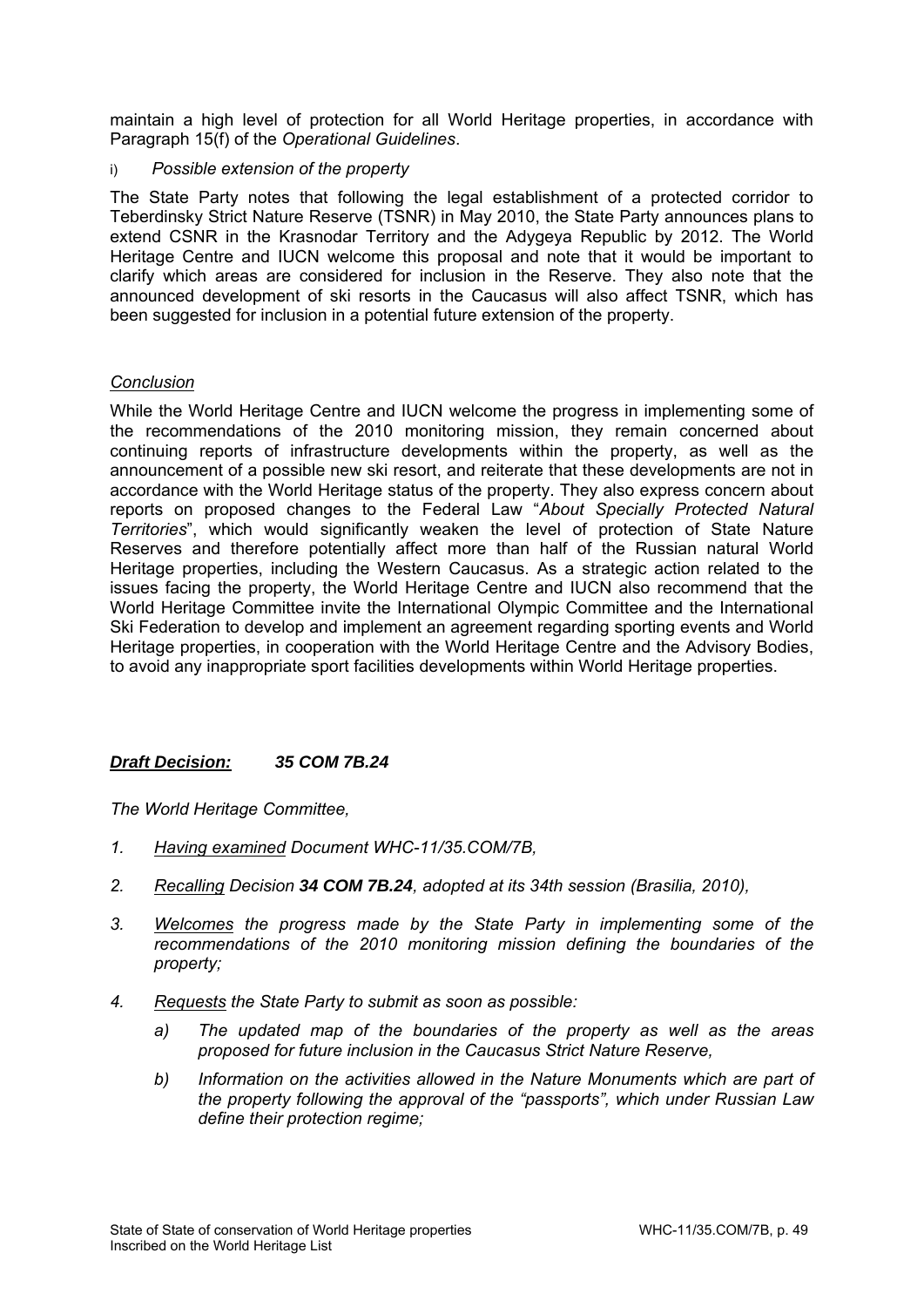- *5. Notes with serious concern the continued reports of infrastructure developments within the property as well as the announcement of a possible new ski resort on Lagonaki plateau;*
- *6. Urges the State Party to rapidly implement all recommendations of the 2010 monitoring mission in order to protect the property's Outstanding Universal Value, and in particular immediately halt the development of infrastructure and tourism facilities within the property as well as logging activities and rehabilitate the damaged areas;*
- *7. Also urges the State Party to submit copies of Environmental Impact Assessments to the World Heritage Centre conducted for all proposed developments which could affect the property, in line with Paragraph 172 of the* Operational Guidelines*, including an assessment of their potential impacts on the property's Outstanding Universal Value;*
- *8. Also notes with concern the reports on proposed changes to Russian Federal protected area's legislation, which could significantly weaken the level of protection of State Nature Reserves and affect the protection regimes of more than half of the Russian natural World Heritage properties, including the Western Caucasus, and also requests the State Party to provide more information on the proposed law and take all appropriate legal measures to maintain a high level of protection of natural World Heritage properties on its territory, in accordance with Paragraph 15(f) of the*  Operational Guidelines*;*
- *9. Invites the World Heritage Centre and the Advisory Bodies to approach the International Olympic Committee and the International Ski Federation with a view to putting in place an agreement regarding sporting events and World Heritage in order to ensure that sport facilities developments do not adversely affect the Outstanding Universal Value of World Heritage properties;*
- *10. Further requests the State Party to submit to the World Heritage Centre, by 1 February 2012, a report on the state of conservation of the property, including progress in the implementation of the remaining 2010 reactive monitoring mission recommendations, as well as the information requested in the above paragraphs, for examination by the World Heritage Committee at its 36th session in 2012.*

# **25. Virgin Komi Forests (Russian Federation) (N 719)**

*Year of inscription on the World Heritage List*  1995

*Criteria*  (vii) (ix)

*Year(s) of inscription on the List of World Heritage in Danger*  N/A

*Previous Committee Decisions*  **22 COM VII.27; 33 COM 7B.31; 34 COM 7B.25**

*International Assistance*  N/A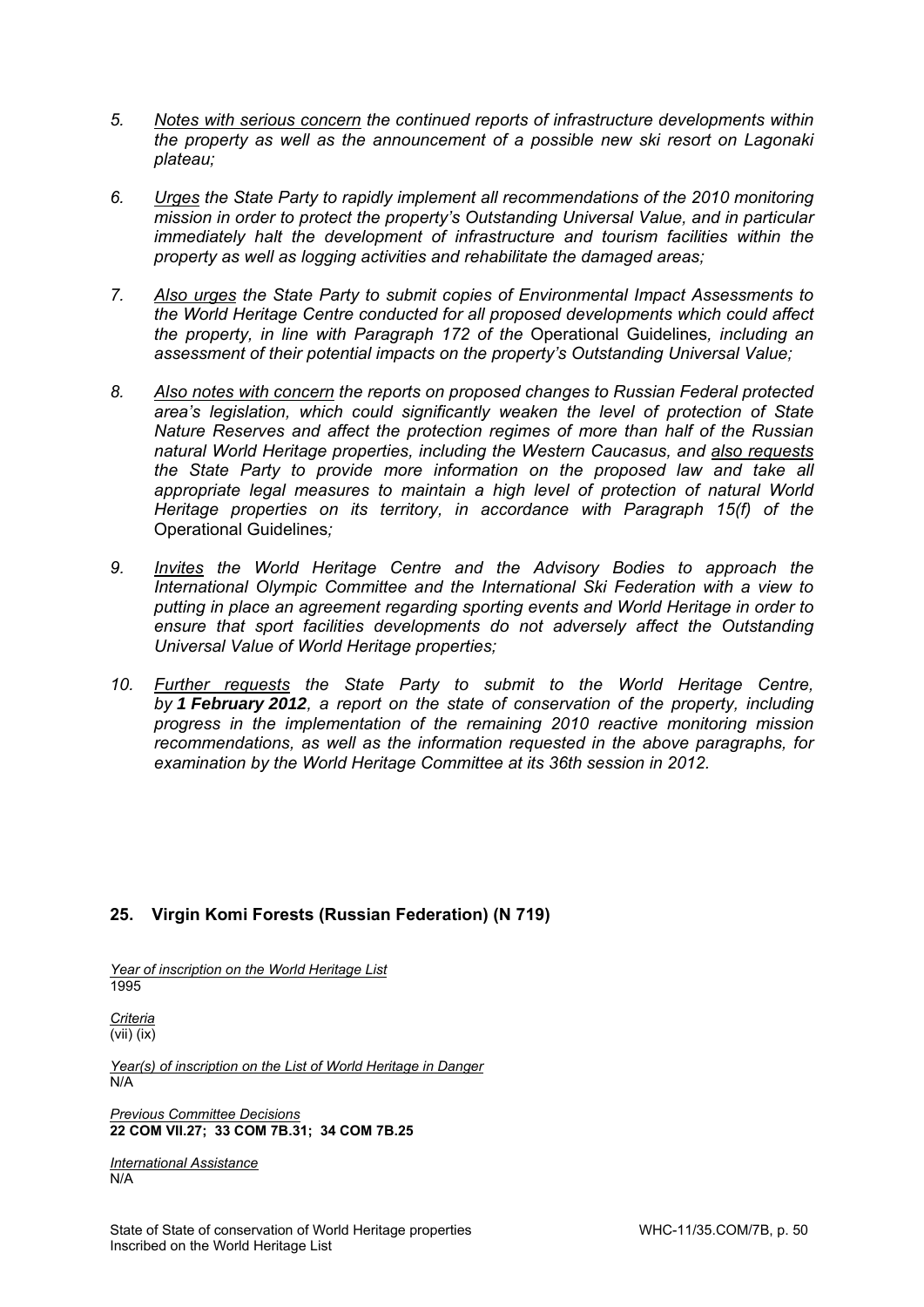*UNESCO Extra-budgetary funds*  N/A

*Previous monitoring missions*  N/A

*Factors affecting the property identified in previous reports* 

- a) Changes to the boundaries of Yugyd Va National Park;
- Proposed gold mining.

*Illustrative material*  http://whc.unesco.org/en/list/719

### *Current conservation issues*

On January 31 2011, the State Party submitted a report on the state of conservation of the property. A joint World Heritage Centre/IUCN reactive monitoring mission visited the Virgin Komi Forests, from 3-11 October 2010, as requested by the World Heritage Committee at its 34th session (Brasilia, 2010). The mission focused on the questions of boundary changes and mining in Yugyd Va National Park (YVNP), the northern component of the property. The full mission report is available online at the following web address: http://whc.unesco.org/en/sessions/35COM/.

While the mission team considered that the forest ecosystem for which the Virgin Komi Forests was inscribed on the World Heritage List is overall in good condition, it noted a number of important conservation issues:

### *a) Boundary changes to Yugyd Va National Park (YVNP)*

The mission found that four areas have been excised from YVNP: a 19.9 square km proposed gold mining site at Chudnoe, existing quarries at Zhelannoe (quartz) and Obeiz (granite), and the existing SRTO-Torzhok gas pipeline. As noted by the State Party in its report, these excisions followed a land registration exercise carried out by the Russian Cadastre Agency in 2008. However, no request for a boundary modification of the World Heritage property was submitted to the Committee before the changes to the boundaries of YVNP were made. The mission concludes that the boundary changes are in clear contravention with Paragraphs 163 – 165 of the *Operational Guidelines* which clearly require that any boundary change be approved by the Committee. As no boundary change was approved by the World Heritage Committee, the areas excised from YVNP are still to be considered part of the inscribed property. The mission noted that the excisions remove the legal protection status of these parts of the property, therefore jeopardising the protection status of the property, which is a key requirement of its Outstanding Universal Value (OUV) in accordance with Paragraph 78 of the *Operational Guidelines*. The mission also noted that the boundary changes are the subject of a legal challenge at the national level.

The World Heritage Centre and IUCN note that that Paragraph 180(b) (i) of the *Operational Guidelines* clearly states that the modification of the legal protection status of a property constitutes a potential threat to its OUV and integrity and therefore consider the criteria for inscription on the List of World Heritage in Danger are fulfilled. They also consider that the boundary change to YVNP should be immediately reversed and that no boundary change to YVNP should be implemented prior to approval by the Committee.

In its report the State Party expresses its intention to submit a minor boundary modification request to the Committee. The World Heritage Centre and IUCN note that this boundary modification is motivated by a proposed mining operation at Chudnoe (see below). IUCN considers that the boundaries of World Heritage properties should not be modified with the primary objective of facilitating mining, as this would not be in line with the policy not to mine within World Heritage properties. The World Heritage Centre and IUCN further consider that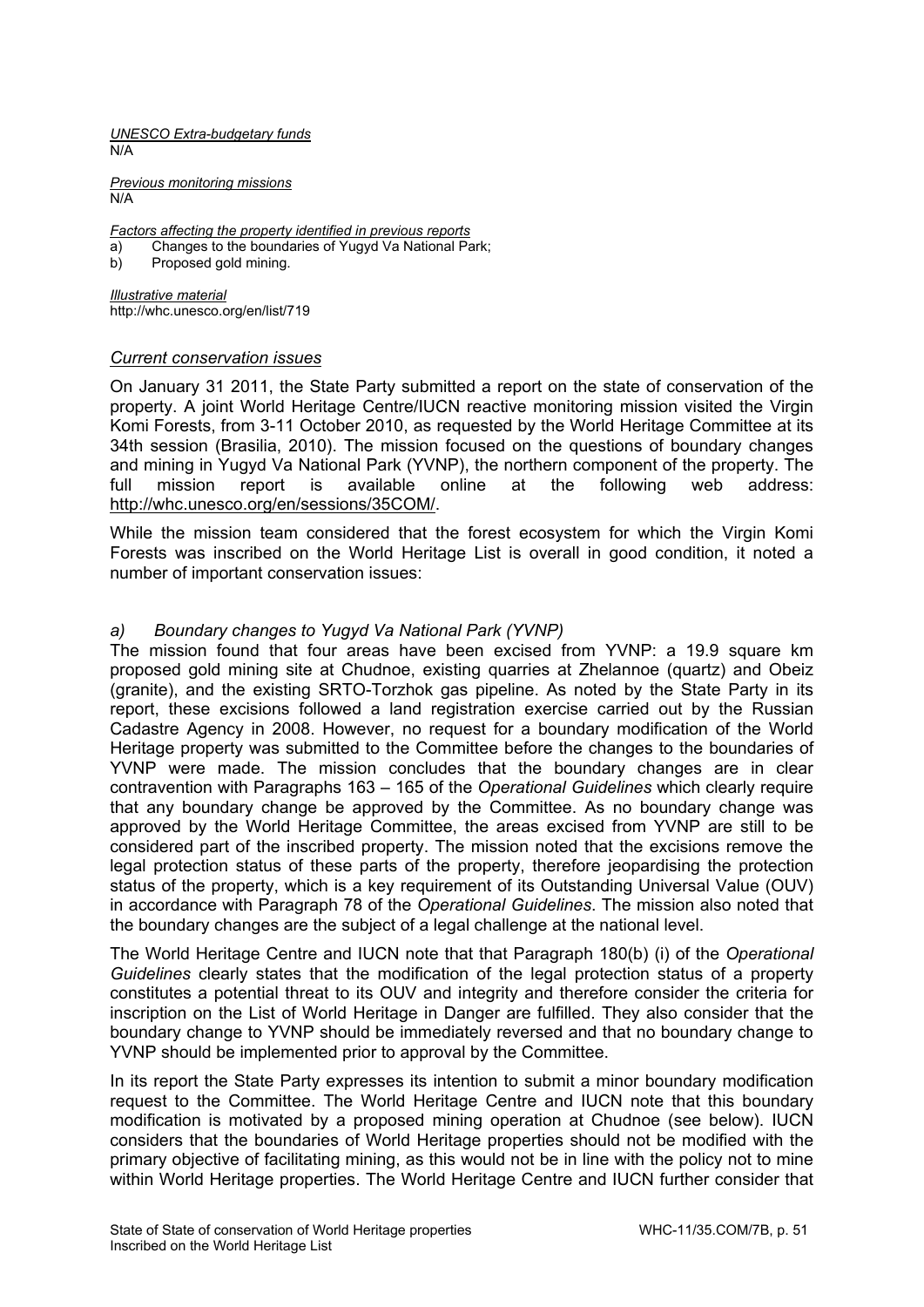given the potential impact of the proposed mining operation on the OUV of the property, as described below, such a request for boundary modification should be considered as a '*major boundary modification'* and therefore would require a re-nomination of the property, in line with Paragraph 165 of the *Operational Guidelines*.

# *b) Mining within YVNP*

The mission noted two active quarries within the property at Zhelannoe (quartz) and at Obeiz (granite). The mission acknowledged that both operations predate the property's inscription on the World Heritage List and appear to have limited impact on the property's OUV. The mission recommends that these activities are phased out and the areas affected restored and that in the interim an environmental management plan is developed and implemented to minimize the environmental impacts of these activities.

In addition, the mission was informed that the State Party has given a licence to the Russian company Gold Minerals, for a proposed gold mine at Chudnoe, one of the areas excised from YVNP but part of the property. The mission noted that this proposed mine is not comparable in scale and impacts with the existing quarries and that it is likely to have significant negative impacts on the property's OUV and integrity, including contamination of the Kozhym River, construction of substantial infrastructure within the property and increased heavy traffic. The World Heritage Centre and IUCN note that allowing mining within the property is contradictory to the case law established under the Convention that mineral exploration and exploitation are not acceptable within World Heritage properties. The World Heritage Centre and IUCN consider that the fact that a licence for these extraction activities within the property was already given by the State Party should also be considered as a case of potential danger to the OUV of the property in line with Paragraph 180(b) (ii) of the *Operational Guidelines*, fulfilling the conditions for inscription of the property on the List of World Heritage in Danger. They consider that unless a boundary modification is requested by the State Party and approved by the Committee, and until it is demonstrated that the impacts of the Chudnoe mining project will not affect the OUV of the property, all mining activities (including preparatory activities) should immediately be halted and the licence revoked or frozen.

# *c) Protection status of the property and adjacent areas*

The mission noted the lack of buffer zone on the eastern boundary of the property and recommended that this buffer zone be created. The mission also recommended providing a protection status to the Upper Illych Basin forest, situated between YVNP and the second component of the property, the Pechoro-Illychsky Strict Nature Reserve (PISNR), given the importance of this forest block for the long-term integrity of the property. The World Heritage Centre and IUCN note that in its report the State Party acknowledges the importance of upgrading the protection status of the Upper Illych Basin, and states that work is under progress to include the area in YVNP. The World Heritage Centre and IUCN consider this as a very positive development.

# *d) Geological prospecting*

The mission was informed about ongoing geological prospection on the eastern boundary of the property, hence the importance of instating the eastern buffer zone. The World Heritage Centre and IUCN further received reports in early 2011 that the Russian Ministry of Natural Resources approved geological prospecting within PISNR. They recall the Committee's position that mineral exploration is incompatible with World Heritage status.

# *e) Other issues*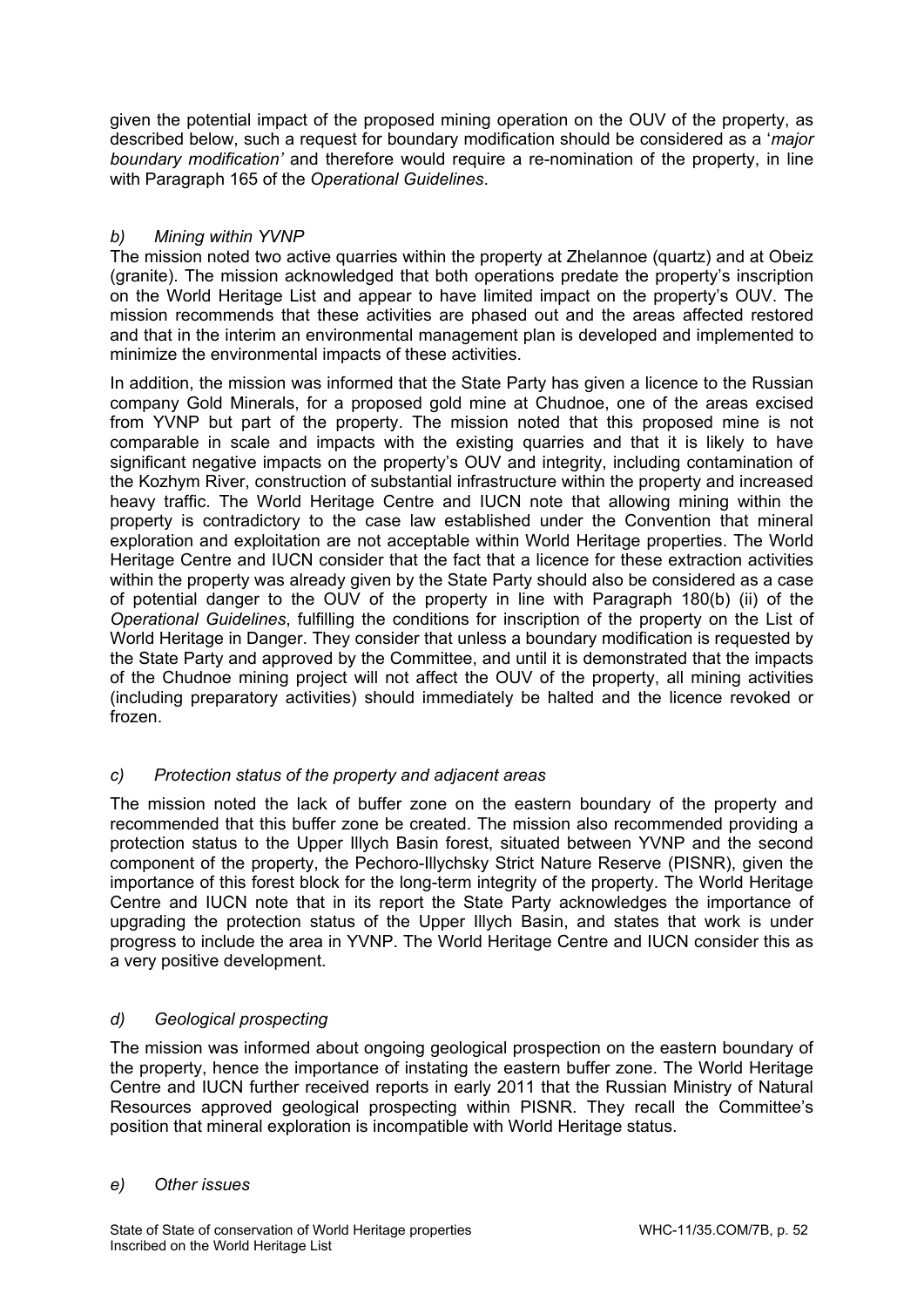The mission also considered a number of other issues including hunting and poaching, logging, the SRTO-Torzhok pipeline, the Pdocherie-Vuktyl drinking water pipeline, forest fires, the potential for tourism development, as well as management planning, staffing and budgets. The mission made detailed recommendations on a number of these issues which are included in the mission report.

# *Conclusion*

The World Heritage Centre and IUCN consider that the removal of the protection status of part of the Virgin Komi Forests World Heritage property and the approval of the Chudnoe gold mine inside the property are to be considered as potential threats to the OUV and integrity of the property. They consider that the conditions for inscription of the property on the List of World Heritage in Danger are fulfilled in line with Paragraph 180(b) (i) and (ii) of the *Operational Guidelines*. They consider that the State Party should be urged to immediately reverse the boundary changes made to the property and to halt the gold mining project. The World Heritage Centre and IUCN further welcome the planned inclusion of Upper Illych Basin forest, situated between the two components of the property, but note their concern about reports that the Russian Ministry of Natural Resources approved geological prospecting within the southern portion of the property.

# *Draft Decision: 35 COM 7B.25*

*The World Heritage Committee,* 

- *1. Having examined Document WHC-11/35.COM/7B,*
- *2. Recalling Decision 34 COM 7B.25, adopted at its 34th session (Brasilia, 2010),*
- *3. Expresses its utmost concern about the boundary changes made to the northern component of the property, Yugyd Va National Park (YVNP), which removes the protection status of these areas, and about the approval of a gold mine within the property at Chudnoe;*
- *4. Considers that the excisions made to the property and the approved gold mine at Chudnoe represent a clear potential threat to the property's Outstanding Universal Value and integrity, as defined in Paragraphs 180(b) (i) and (ii) of the Operational Guidelines;*

## *5. Decides to inscribe the Virgin Komi Forests (Russian Federation) on the List of World Heritage in Danger;*

- *6. Urges the State Party to immediately implement the following corrective measures proposed by the 2010 mission to remove the potential danger to the Outstanding Universal Value:* 
	- *a) Reverse the boundary change to Yugyd Va National Park,*
	- *b) Immediately halt the gold mining project at Chudnoe, including all preparatory activities, and revoke or freeze the exploration and exploitation license already granted;*
- *7. Requests the State Party to implement the other recommendations of the 2010 World Heritage Centre / IUCN reactive monitoring mission, in particular:*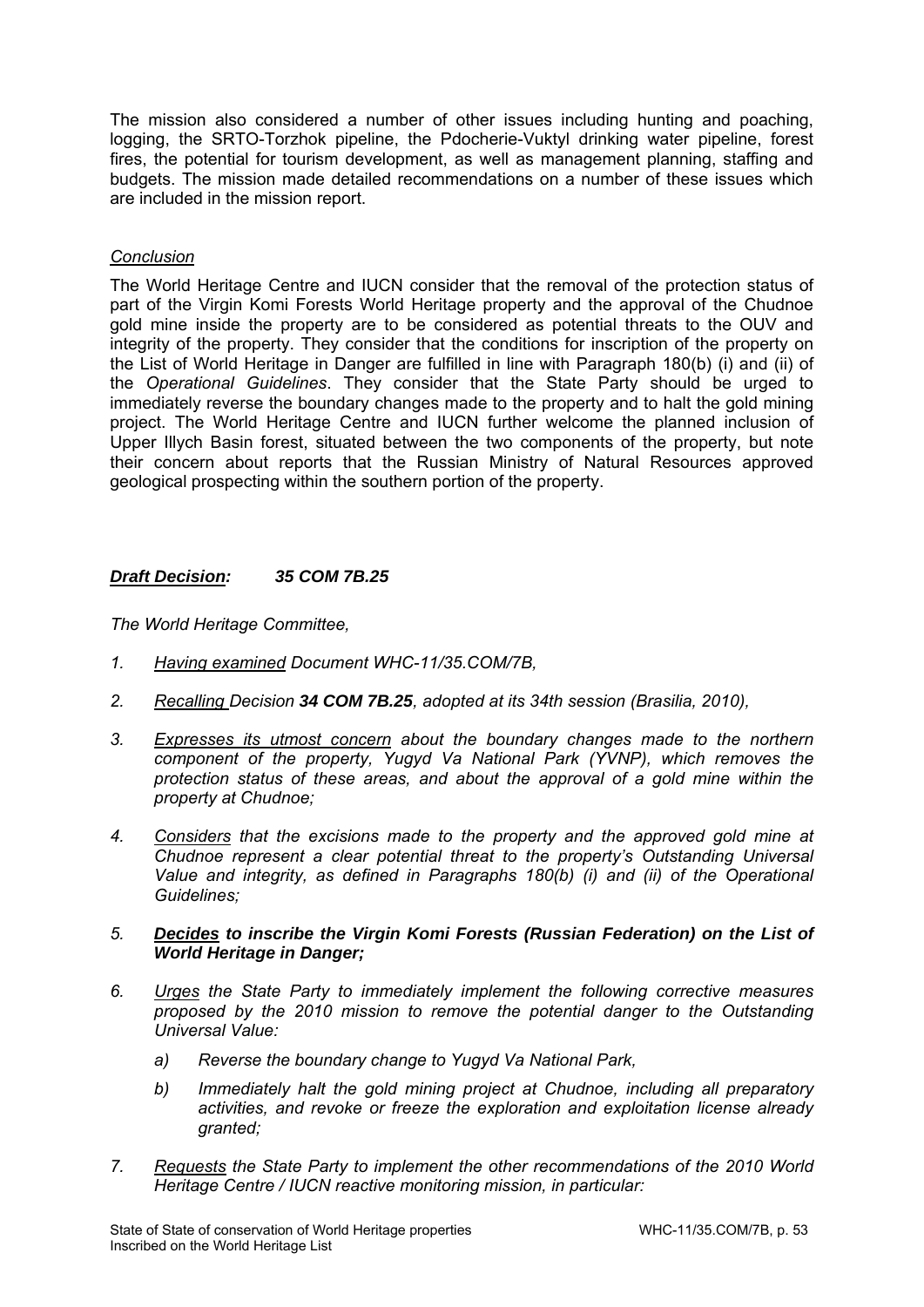- *a) Develop a strategy to phase out the Zhelanoe and Obeiz quarries and develop environmental management plans for the quarries and the SRTO-Torzhok pipeline to minimise their environmental impacts,*
- *b) Establish a buffer zone with adequate protection status along the entire eastern boundary of the World Heritage property, in consultation with neighbouring regions,*
- *c) Upgrade the protection status of the Upper Illych Basin by including it either within the Yugyd Va National Park or the Pechoro-Illychsky Strict Nature Reserve, and of the PL 350 enclave by designating it as a regional protected area, and*
- *d) Strengthen the financial resources and staffing of the two components of the property in order to ensure that management can effectively conserve the Outstanding Universal Value of the property;*
- *8. Commends the State Party for undertaking an upgrade of the protection status of the Upper Illych Basin, located between the northern and southern components of the property, by integrating it within Yugyd Va National Park;*
- *9. Notes the State Party's intention to submit a minor boundary modification request to the World Heritage Committee, and also considers that since this boundary modification is motivated by a proposed mining operation it should be considered as a 'major boundary modification' and, if proposed, will require a new nomination, in line with Paragraph 165 of the Operational Guidelines, and further considers the boundaries of World Heritage properties should not be modified with the primary objective of facilitating mining;*
- *10. Also notes reports that the Russian Ministry for Natural Resources has approved mineral exploration within the southern component of the property, the Pechoro-Illychsky Strict Nature Reserve (PISNR), and recalls its position that mineral exploration and mining is incompatible with World Heritage status, in line with the international policy statement of the International Council of Minerals and Metals (ICMM) of not undertaking these activities in World Heritage properties;*
- 11. Also requests the State Party, in consultation with the World Heritage Centre and *IUCN, to develop a Statement of Outstanding Universal Value and to provide a draft proposal for the Desired State of Conservation for the removal of the property from the List of World Heritage in Danger on the basis of the above corrective measures, for examination by the World Heritage Committee;*
- 12. Further requests the State Party to submit to the World Heritage Centre, by 1 February *2012, a detailed report on the state of conservation of the property, describing the implementation of the corrective measures, for examination by the World Heritage Committee at its 36th session in 2012.*

# **26. Golden Mountains of Altai (Russian Federation (N 768rev)**

See Document WHC-11/35.COM/7B.Add (Late request of information to the State Party)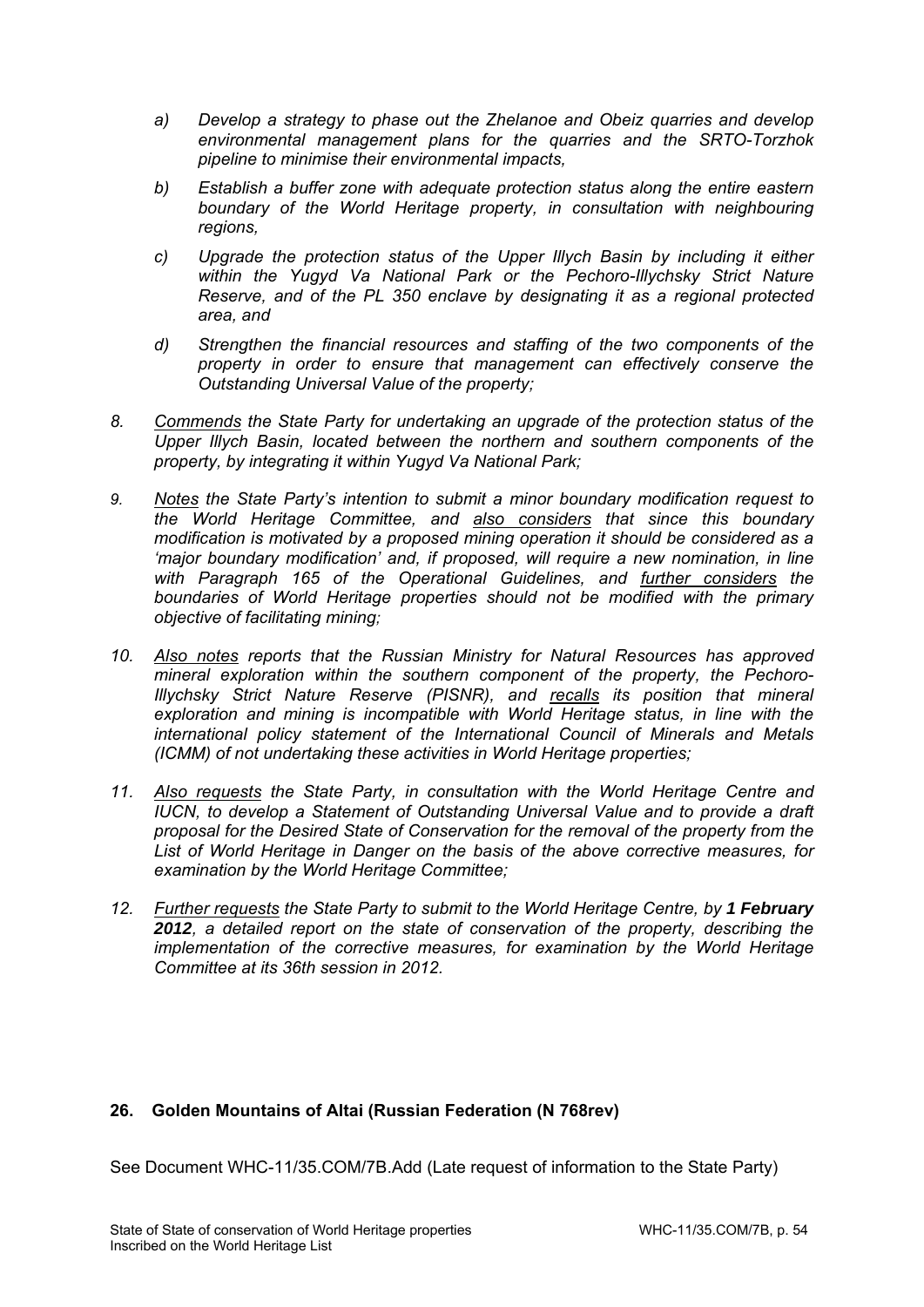# **27. Doñana National Park (Spain) (N 685bis)**

See Document WHC-11/35.COM/7B.Add (No State Party's report received on the state of conservation)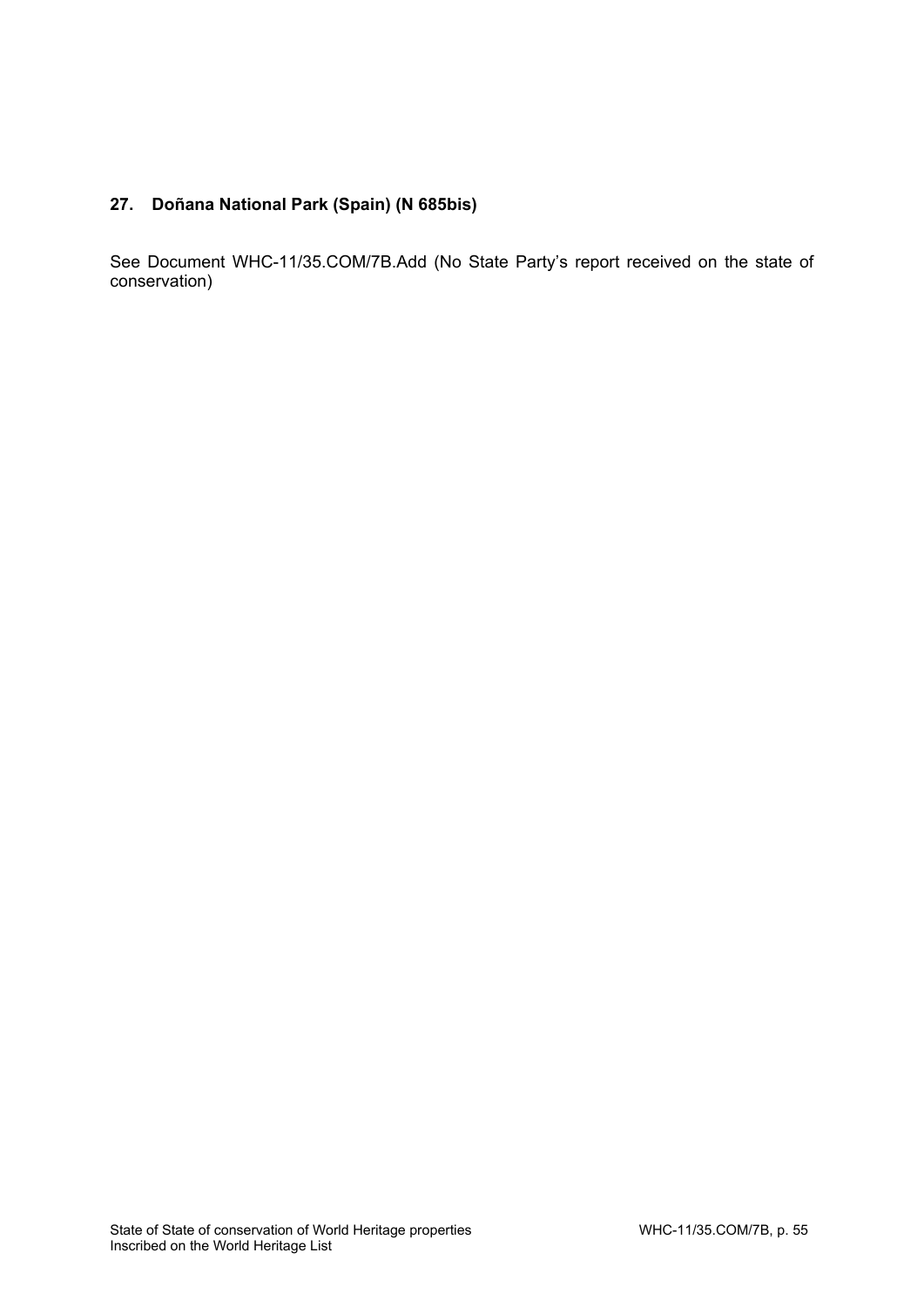# **LATIN AMERICA AND THE CARIBBEAN**

# **28. Cerrado Protected Areas: Chapada dos Veadeiros and Emas National Parks (Brazil) (N 1032)**

See Document WHC-11/35.COM/7B.Add (Late request of information to the State Party)

# **29. Talamanca Range-La Amistad Reserves / La Amistad National Park (Costa Rica / Panama) (N 205bis)**

See Document WHC-11/35.COM/7B.Add (Late States Parties' reports on the state of conservation)

## **30. Galapagos Islands (Ecuador) (N 1)**

See Document WHC-11/35.COM/7B.Add (Late State Party's report on the state of conservation)

# **31. Río Plátano Biosphere Reserve (Honduras) (N 196)**

See Document WHC-11/35.COM/7B.Add (Late finalization of the mission report)

# **32. Monarch Butterfly Biosphere Reserve (Mexico) (N 1290)**

*Year of inscription on the World Heritage List*  2008

*Criteria*  (vii)

*Year(s) of inscription on the List of World Heritage in Danger*  N/A

*Previous Committee Decisions*  **32 COM 8B.17; 34 COM 7B.35**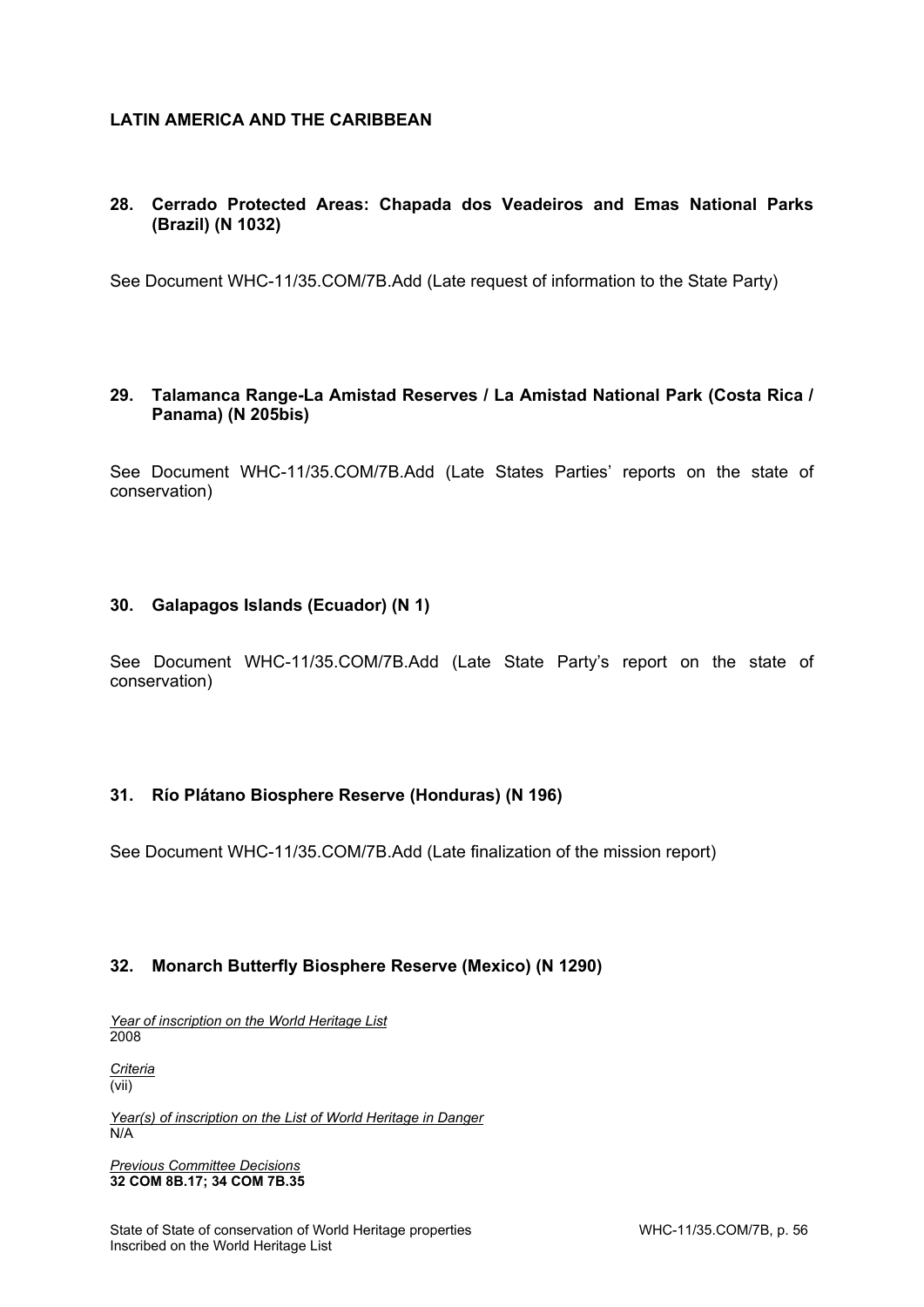*International Assistance*  N/A

*UNESCO extra-budgetary funds*  N/A

*Previous monitoring missions*  January 2011 Joint WHC/IUCN reactive monitoring mission

*Factors affecting the property identified in previous reports* 

a) Illegal logging;

b) Growth in human population;

c) Tourism pressures associated with growth in visitor numbers and heavy concentration in specific areas;

d) Agricultural advances;

e) Forest fires.

*Illustrative material*  http://whc.unesco.org/en/list/1290

## *Current conservation issues*

On 1 January 2011, a report on the state of conservation of the property was submitted by the State Party. The report provides detailed information on the financial resources attributed to anti-logging activities, and the current state of illegal logging in the property, as well as other conservation issues and recent tourism developments. From 10-14 January 2011, a joint World Heritage Centre/IUCN reactive monitoring mission visited the property. The mission report is available online at the following Web address: http://whc.unesco.org/en/sessions/35COM.

## a) *Illegal logging*

The State Party reports that from January to July 2010, the incidence of illegal logging within the property has diminished by approximately 90% in comparison with previous years, due to anti-logging activities undertaken by the State Party's National Commission for the Protection of Natural Areas (CONANP), in collaboration with State Governments, NGOs and local communities. The State Party reports that in the period 2009-2010, only 1.56 hectares of forest were lost from the property as a result of illegal logging. In contrast, the State Party reports that a total of 117.09 hectares of forest was lost from the property during the same period, mainly as a result of extreme weather events. The joint World Heritage Centre/IUCN reactive monitoring mission notes that while all logging is banned in the core zone of the property, sustainable logging is allowed in the buffer zone, which means that control of legal and illegal timber production will always remain a challenge, as preventing illegally cut logs from entering the legal stream of forest products requires a rigorous chain of custody tracking systems. The World Heritage Centre and IUCN note the mission's recommendation that the excellent and very important efforts in place to control illegal logging as well as fires and other types of habitat conversion should be maintained.

### b) *Tourism pressure*

The State Party reports that, under the Strategy for Sustainable Development of Tourism and Recreation in Mexico's Protected Areas, a Public Use Programme and a Sustainable Tourism Development Programme are being implemented at the property. The State Party states that these programmes aim to control and mitigate negative visitation impacts to the biophysical, social, cultural and administrative environment of the property, as well as to promote natural resource conservation by providing alternative livelihoods to local communities. The State Party notes that a number of tourism infrastructure development projects have been implemented between 2008 and 2010, and states that a series of mitigation measures are taken to limit the potential negative impacts on the property. The World Heritage Centre and IUCN welcome the State Party's efforts to promote alternative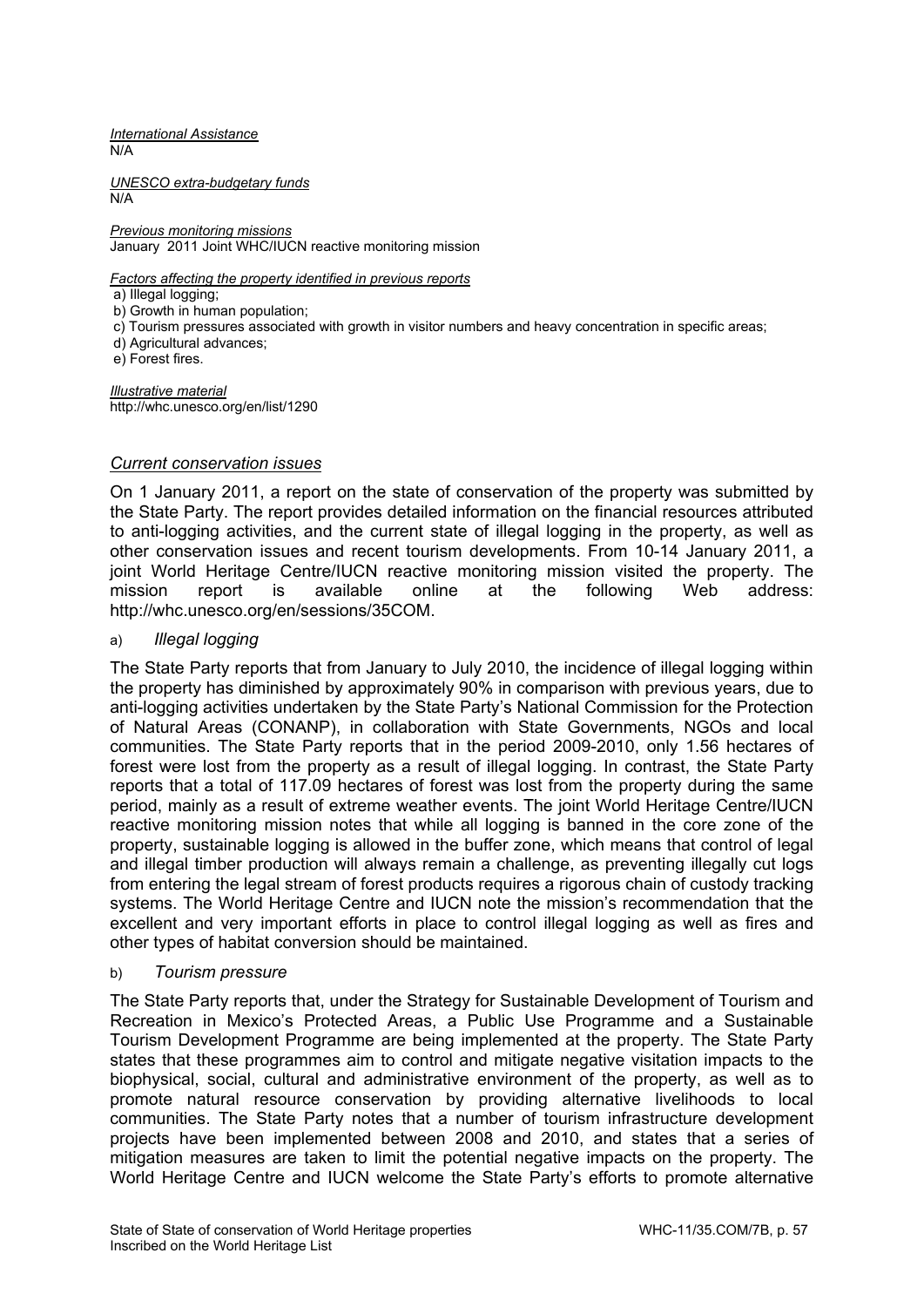livelihoods for local communities, and note the mission's recommendation that non-butterfly related tourism opportunities be developped, and efforts to improve the visitor experience further strengthened through appropriate signage on hiking trails, trail maintenance, and signage at hibernation viewing points to explain the World Heritage status of the area and the Outstanding Universal Value of the Monarch butterfly migration phenomenon. They also note that any discussion of tourism development should put the needs of the butterflies first, considering that high tourist numbers and poorly regulated visitation could potentially pose a threat to the butterflies by causing the degradation of their overwintering environment. They further note that the mission also recommends that the State Party develop a clear and transparent benefit-sharing mechanism, in order to ensure that any tourism revenue is distributed more equitably, and to clarify how all communities located within the property and its buffer zones are compensated for their efforts to conserve the property.

# *Conclusions*

The World Heritage Centre and IUCN welcome the reported progress made in controlling illegal logging, the main direct threat to the property's Outstanding Universal Value. The promotion of alternative livelihoods and the strengthening and diversification of tourism activities are also critical in addressing the root causes to deforestation threats. In this regard, the development of a clear and transparent benefit-sharing mechanism to clarify how all communities located within the property and its buffer zones are compensated for their efforts to conserve the property, and to ensure that any tourism revenue is distributed more equitably would be useful. Finally, efforts at further improving the visitor experience through appropriate signage along hiking trails, trail maintenance, and signage at hibernation viewing points to explain the World Heritage status of the area and the Outstanding Universal Value of the Monarch butterfly migration phenomenon would maximize visitor engagement.

# *Draft Decision: 35 COM 7B.32*

The World Heritage Committee,

- *1. Having examined Document WHC-11/35.COM/7B,*
- *2. Recalling Decision 34 COM 7B.35, adopted at its 34th session (Brasilia, 2010),*
- *3. Commends the State Party for the progress achieved in reducing illegal logging in the property, and encourages the State Party to continue its actions to control illegal logging, as well as fires and other types of habitat conversion;*
- *4. Welcomes the State Party's efforts to promote alternative livelihoods for local communities, and requests the State Party to implement the recommendations of the 2011 reactive monitoring mission, in particular:* 
	- *a) Develop a clear and transparent benefit-sharing mechanism to clarify how all communities located within the property and its buffer zones are compensated for their efforts to conserve the property, and to ensure that any tourism revenue is distributed more equitably,*
	- *b) Further improve the visitor experience through appropriate signage along hiking trails, trail maintenance, and signage at hibernation viewing points to explain the*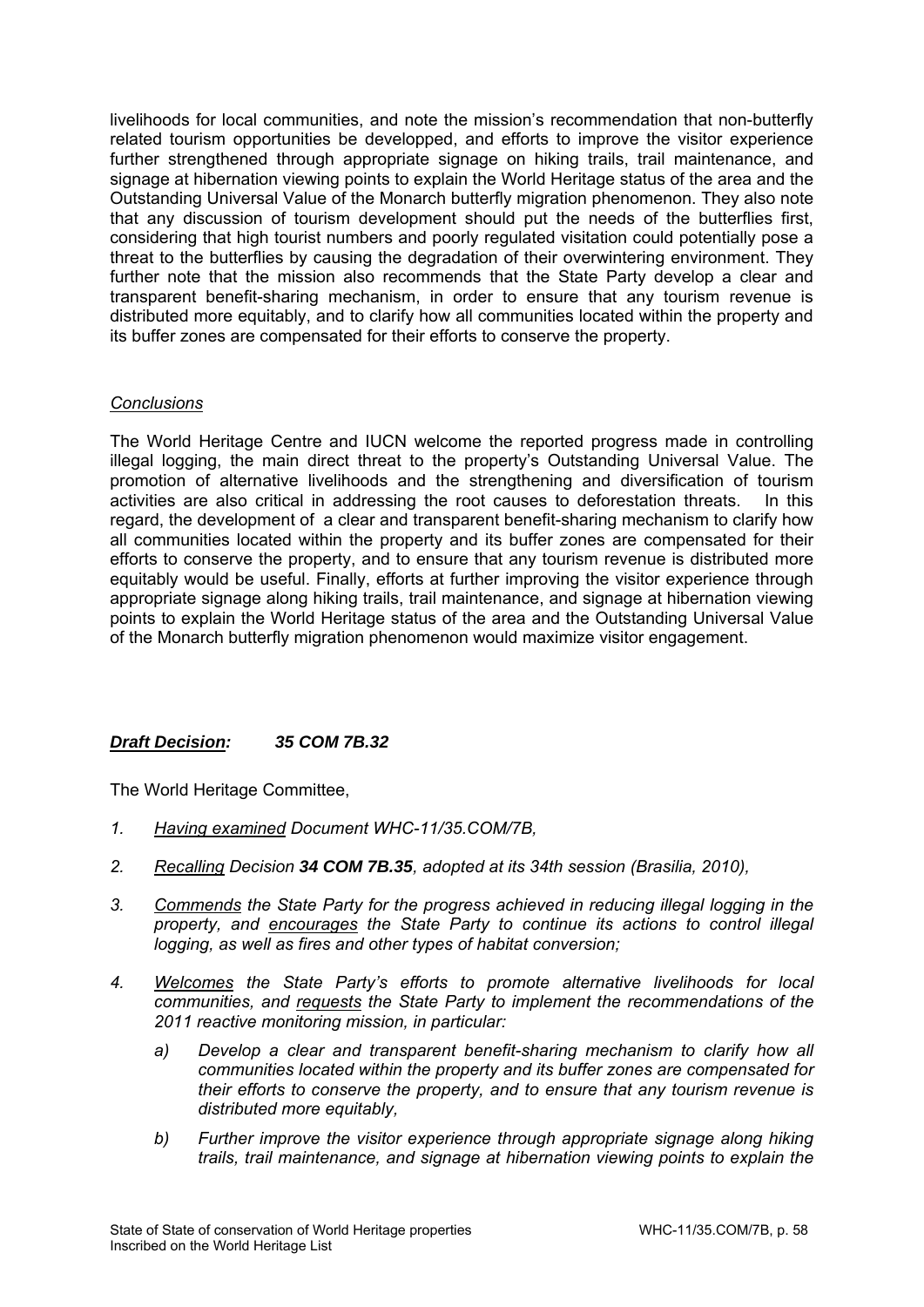*World Heritage status of the area and the Outstanding Universal Value of the Monarch butterfly migration phenomenon,* 

- *c) Explore options for the development of non-butterfly related tourism activities;*
- *5. Notes that any discussion on tourism development should deal with the conservation of butterfly populations as a priority, considering that high tourist numbers and poorly regulated visitation could potentially pose a threat to the butterflies by causing the degradation of their overwintering environment;*
- *6. Also requests the State Party to submit to the World Heritage Centre, by 1 February 2015, a report on the state of conservation of the property, including information on progress achieved in the development of a benefit-sharing mechanism, the improvement of the visitor experience, and the development of non-butterfly related tourism activities.*

# **33. Coiba National Park and its Special Zone of Marine Protection (Panama) N 1138 rev)**

*Year of inscription on the World Heritage List*  2005

*Criteria*  (ix) (x)

*Year(s) of inscription on the List of World Heritage in Danger*  N/A

*Previous Committee Decisions*  **29 COM 8B.13; 33 COM 7B.38**

*International Assistance*  N/A

*UNESCO Extra-budgetary Funds* 

Total amount provided to the property: USD350,000 (Management planning, installation of mooring buoys for diving boats, working with local communities, capacity building, public use planning, improved stakeholder understanding of legal protection measures)

*Previous monitoring missions*  N/A

*Factors affecting the property identified in previous reports*  a) Continued and growing presence of cattle

*Illustrative material*  http://whc.unesco.org/en/1138

### *Current conservation issues*

On 15 February 2011 the State Party submitted a report on the state of conservation of the property. This report provides an overview of progress made in finalizing and implementing a management plan for the Special Zone of Marine Protection, establishing a formal policy on the development and conservation of the coastal zone opposite the property, and removing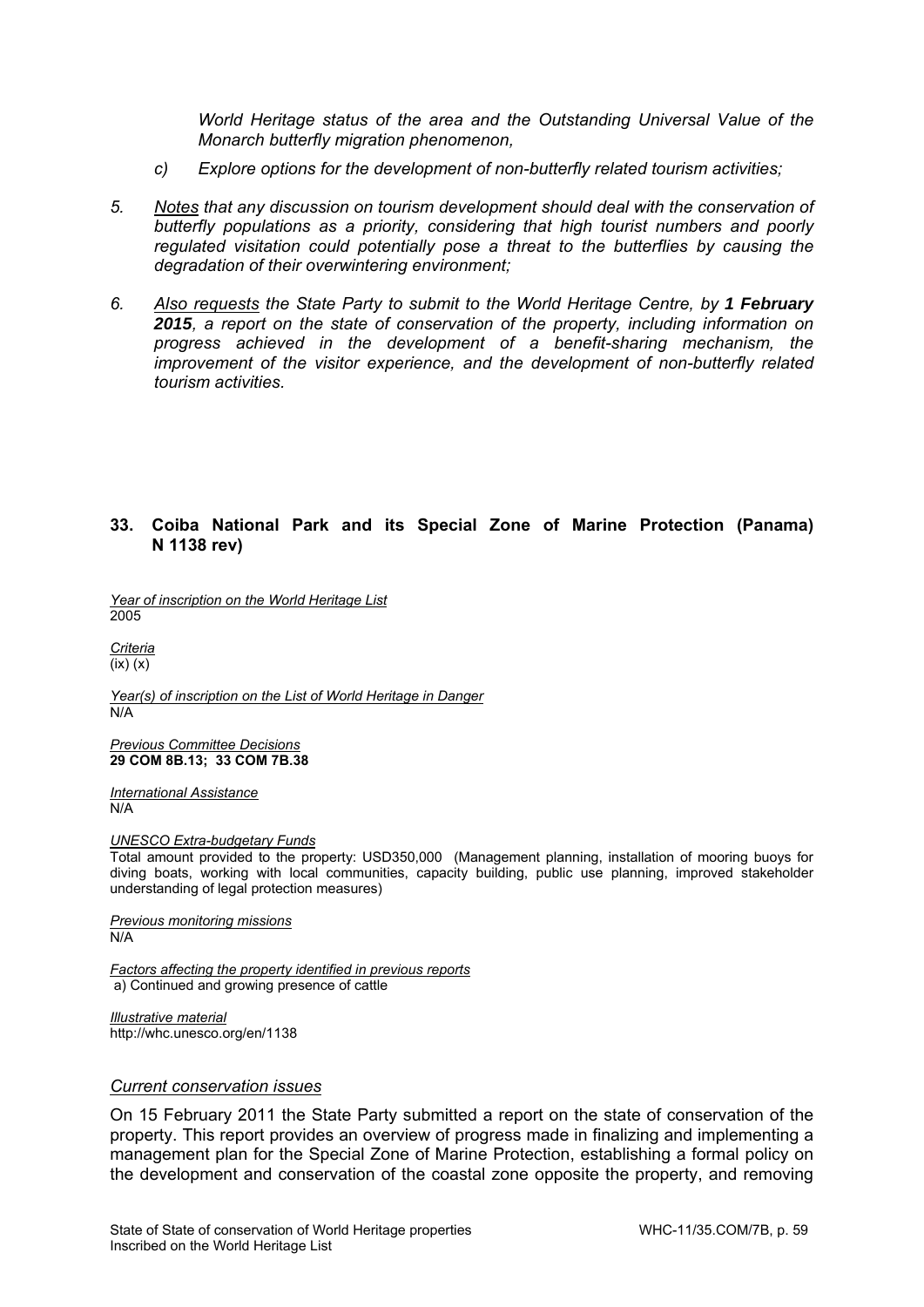cattle from the property, as requested by the Committee in Decision **33 COM 7B.38.** On 9 December 2010, the State Party submitted the Retrospective Statement of Outstanding Universal Value for review but it was considered incomplete.

# a) *Management planning, fisheries management and governance*

The State Party reports that the Management Plan for the Special Zone of Marine Protection (SZMP) and associated fisheries regulations have yet to be finalised and approved, as urged by the Committee in Decision **33 COM 7B.38**. No clear fisheries monitoring system for the property has been developed, as recommended by IUCN in its evaluation. The State Party notes that the National Fisheries Agency has established a satellite monitoring system for fishing vessels in all Panamanian jurisdictional waters, and that baseline data is available for geo-referenced fishing grounds, which should enable monitoring of the impacts of fishing activities on the property.

The World Heritage Centre and IUCN welcome the development of a satellite monitoring system. They consider that coordinated communication between ARAP and the National Environmental Agency (ANAM) will be crucial to enable effective surveillance and control of illegal fishing. However, IUCN notes that it has received worrying reports about a marked increase in commercial, artisanal and sports fishing within Coiba National Park (NP) and its SZMP. This increase is reportedly linked to the delayed implementation of the Coiba NP Management Plan over the last three years, the continuing lack of a Management Plan for the Special Zone of Marine Protection, the poor capacity of the management agency, and other related governance issues. These reports are substantiated by a letter from the Scientific Committee of Coiba NP addressed to the Park's Board of Directors, dated 17 February 2011, which proposes a number of potential solutions to accelerate the implementation of Coiba NP's Management Plan. Furthermore, it appears that Montuosa Island within the property has been partly cleared for housing and banana plantations and has been used as a base for carrying out sports fishing, illegal shark fishing and turtle harvesting.

The World Heritage Centre and IUCN are seriously concerned by the reported increase in commercial, artisanal and sports fishing within the property. Unless the Coiba NP and the SZMP Management Plans are urgently finalized and properly implemented, as requested by the Committee in Decision **33 COM 7B.38,** the integrity of the property risks being seriously compromised. They also emphasize the importance of ensuring that the property's Management Plan's provisions and fishing regulations are adequately publicised amongst local communities, commercial operators and other park stakeholders and effectively applied by the authorities.

# b) *Coastal development*

The State Party reports that it has not established a formal policy on the development and conservation of the coastal zone opposite the property, and emphasizes that existing environmental legislation and development plans provide considerable protection for the property. The Panamanian Tourism Authority has developed a Master Plan for Sustainable Tourism for Coiba (2007-2020), which includes strategic guidelines for tourism management. However, further details on these guidelines are not provided. The State Party notes that the Master Plan does not include infrastructure or high-impact development on the coast nearest to the property. A number of investment projects are planned for 2010-2011 outside the property, including tourist wharves, visitor reception centres and a theme park, as well as sanitary facilities for visitors on Coiba Island.

The World Heritage Centre and IUCN remain seriously concerned about the growing potential for coastal development on the shores opposite the property. They recall that coastal development could exacerbate recreational and sports fishing pressures and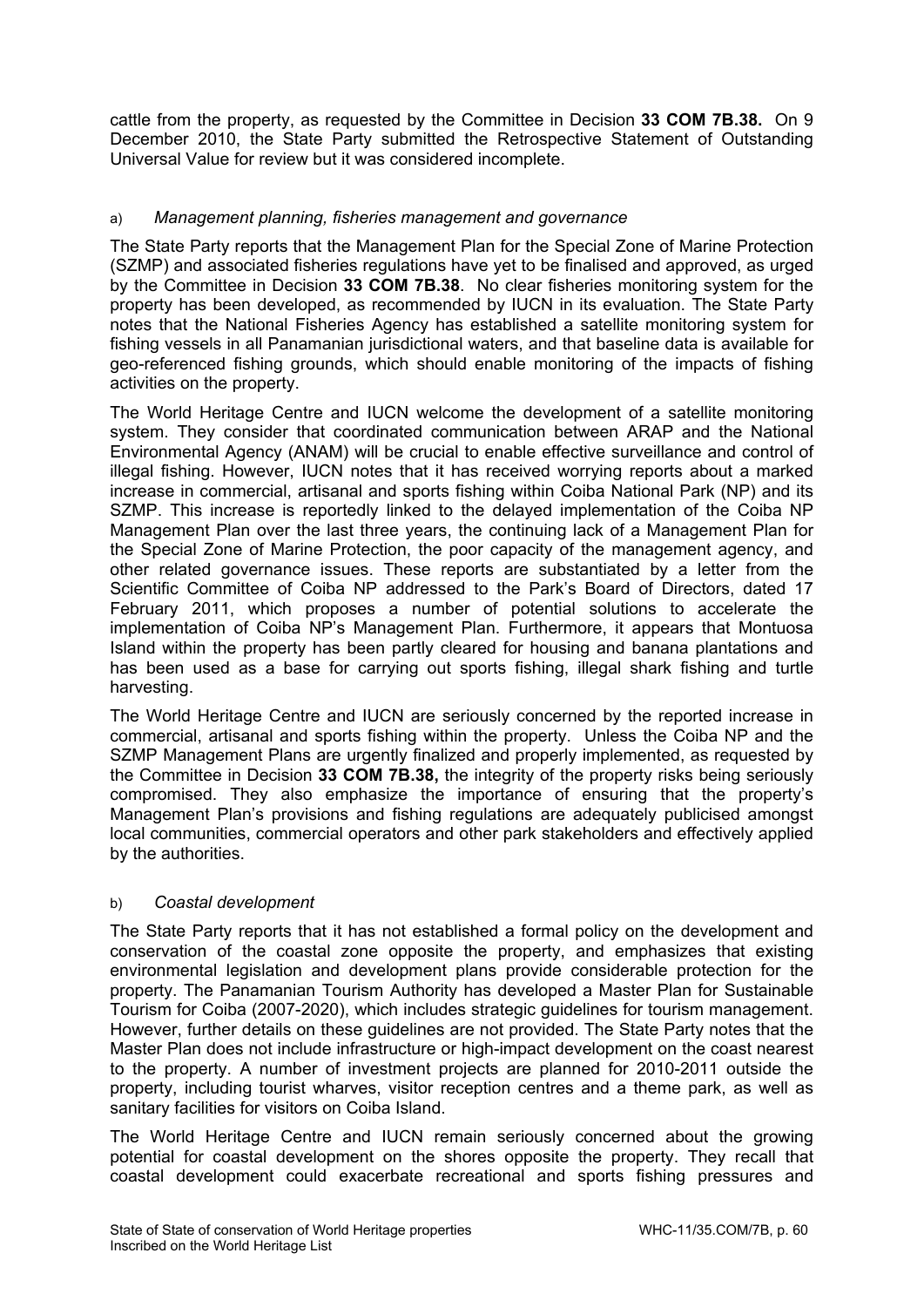significantly increase water pollution, and consider that existing environmental legislation and other development control mechanisms are insufficient to safeguard the property's Outstanding Universal Value. The World Heritage Centre and IUCN strongly recommend that the Committee urge the State Party to i) undertake a Strategic Environmental Assessment (SEA) of the coastal zone's development potential, and ii) develop and implement a coastal zone development and conservation policy on the basis of this assessment to ensure that the cumulative development impacts to the property's Outstanding Universal Value are foreseen and effectively averted.

# c) *Continued presence of cattle*

The State Party reports that it plans to remove 500 of the estimated 1,500 wild cattle within the property by 30 April 2011, and that most of the remaining pasture on Coiba Island has been fenced, with the exception of the San Juan River area. ANAM, which is now responsible for the removal of cattle, has prepared terms of reference for a private company to undertake the removal of 500 animals to the mainland. The State Party also reports that many cattle are dying of malnutrition and disease.

The World Heritage Centre and IUCN note the State Party's efforts to remove wild cattle from Coiba Island, but remain concerned that none have been removed to date and that they continue to negatively affect the property's terrestrial and marine ecosystems through soil erosion and the resulting siltation of its coral reefs. They recall that the State Party submitted an International Assistance Request in March 2010 for a project to remove cattle from Coiba Island. IUCN at the time noted that the proposed methodology - round up and live removal of cattle - would be extremely challenging given the island's rugged terrain, and recommended that the State Party also consider other options, such as hunting (as has been successfully implemented in the large goat eradication project in Galapagos, Ecuador) to ensure the complete removal of cattle from Coiba Island. Advice should be sought on other potential methods for the permanent removal of cattle from Coiba Island, with the support of IUCN's World Commission on Protected Areas.

# d) *Construction of a naval station on Coiba Island*

The World Heritage Centre and IUCN have received reports that a naval station is under construction at the former site of the Coiba Island prison. A letter to the State Party was sent on 9 April 2010, indicating concerns over the potential impacts of this development and requested further information, in line with Paragraph 172 of the *Operational Guidelines*. A second letter was sent on 22 March 2011. To date, no response has been received. The World Heritage Centre and IUCN are concerned over the potential impacts of such a military base on the property's Outstanding Universal Value, namely that:

- The base does not become a source if introduction of new species (e.g. biosecurity measures should be put in place);
- Personnel be well informed against trafficking of wildlife;
- Personnel do not engage in agricultural productions;
- Boundaries be very clearly marked, ideally with a fence, and as small as possible, with restrictions on movement of people beyond those boundaries;
- Shore facilities be built and managed in such as way as to not destroy sea bottoms, and contribute to erosion;
- The airport not be permitted to contribute to development pressures, such as tourism and hotels.

# *Conclusion*

The World Heritage Centre and IUCN conclude that the main conservation concerns regarding this property remain poorly addressed. The delayed implementation of the Coiba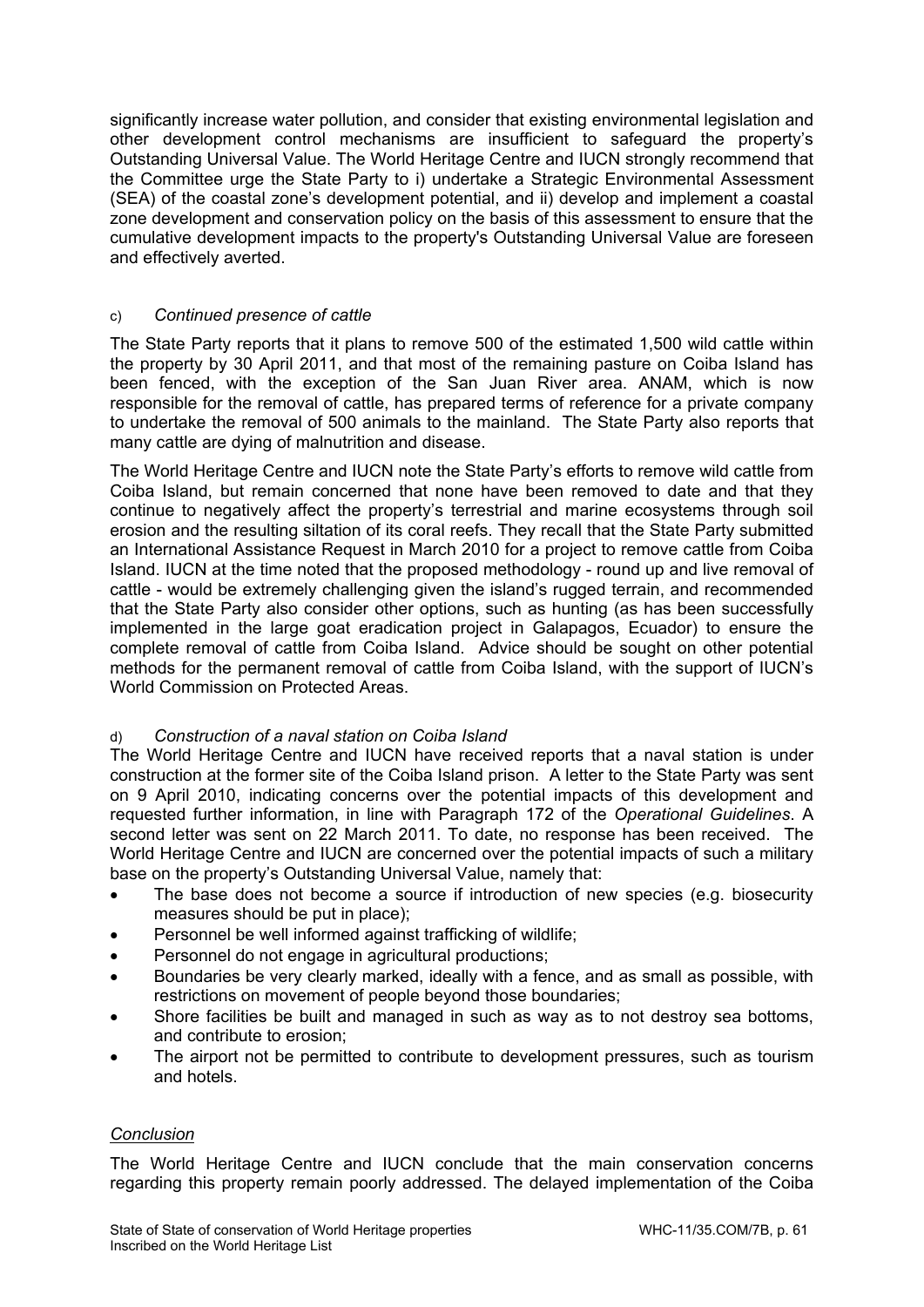NP Management Plan and the continued absence of a Management Plan for its Special Zone of Marine Protection remain to be addressed, several years after inscription. The absence of clear regulations specific to the requirements of this property appears to be contributing to the reported increase in incompatible activities within the property, particularly in regards to commercial and sports fishing. The decision to build a naval station on the property raises serious concerns over the State Party's commitment to conserving its Outstanding Universal Value, particularly in its lack of response to the World Heritage Centre's letter in this regard. The cattle removal effort is turning into a costly effort with few results to date, notwithstanding the reported death of cattle by disease and starvation. Unless the property's management capacity is significantly strengthened, there is concern over the State Party's ability to counter the growing threats highlighted in this report. Under these circumstances, the World Heritage Centre and IUCN recommend the application of a Management Effectiveness Evaluation for the property, in line with the Enhancing Our Heritage toolkit, in order to provide an informed analysis of management needs.

# *Draft Decision: 35 COM 7B.33*

*The World Heritage Committee* 

- *1. Having examined Document WHC-11/35.COM/7B,*
- *2. Recalling Decision 33 COM 7B.38, adopted at its 33rd session (Seville, 2009),*
- *3. Regrets that the management plan for the Special Zone of Marine Protection has yet to be finalised or adopted, as previously urged by the World Heritage Committee in Decision 33 COM 7B.38, and considers that the property's lack of management capacity, if not addressed, could pose a potential threat to its Outstanding Universal Value,*
- *4. Requests the State Party to urgently finalise the Management Plan for the Special Zone of Marine Protection, and to undertake an independent Management Effectiveness Evaluation, in line with the Enhancing Our Heritage toolkit, in order to inform the effective implementation of the management plans and fishing regulations for both Coiba National Park and its Special Protection Zone;*
- *5. Reiterates its request that the State Party develop and implement a coastal zone development and conservation policy in order to ensure that cumulative development impacts on the property's Outstanding Universal Value are effectively addressed, and encourages the State Party to develop this policy on the basis of a Strategic Environmental Assessment of the coastal zone's development potential;*
- *6. Notes that the State Party submitted an International Assistance Request for the removal of wild cattle from Coiba Island in March 2010, and strongly encourages the State Party to re-submit a revised request in line with the recommendations made by the World Heritage Centre and IUCN at the time of submission;*
- 7. Also requests the State Party to submit to the World Heritage Centre, by 1 February *2012, a revised retrospective Statement of Outstanding Universal Value, for review by the Advisory Bodies;*
- *7. Further requests the State Party to submit to the World Heritage Centre, by 1 February 2012, a report on the state of conservation of the property and on the progress made*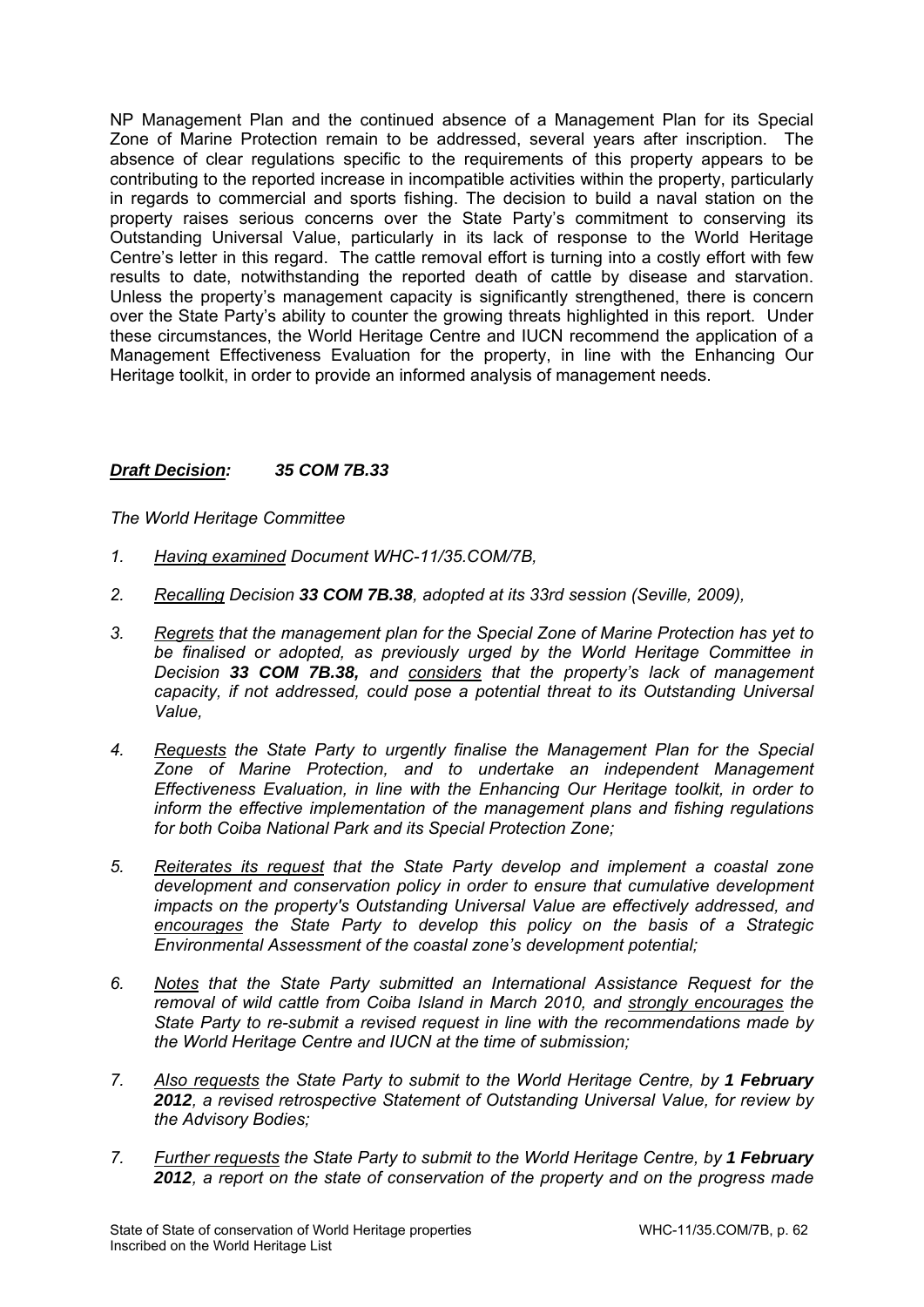*on the issues above-mentioned, including increased fishing pressures, for examination by the World Heritage Committee at its 36th session in 2012.* 

# **34. Manu National Park (Peru) (N 402)**

See Document WHC-11/35.COM/7B.Add (Late finalization of the mission report)

# **35. Pitons Management Area (Saint Lucia) (N 1161)**

See Document WHC-11/35.COM/7B.Add (Late receipt of complementary information from the State Party)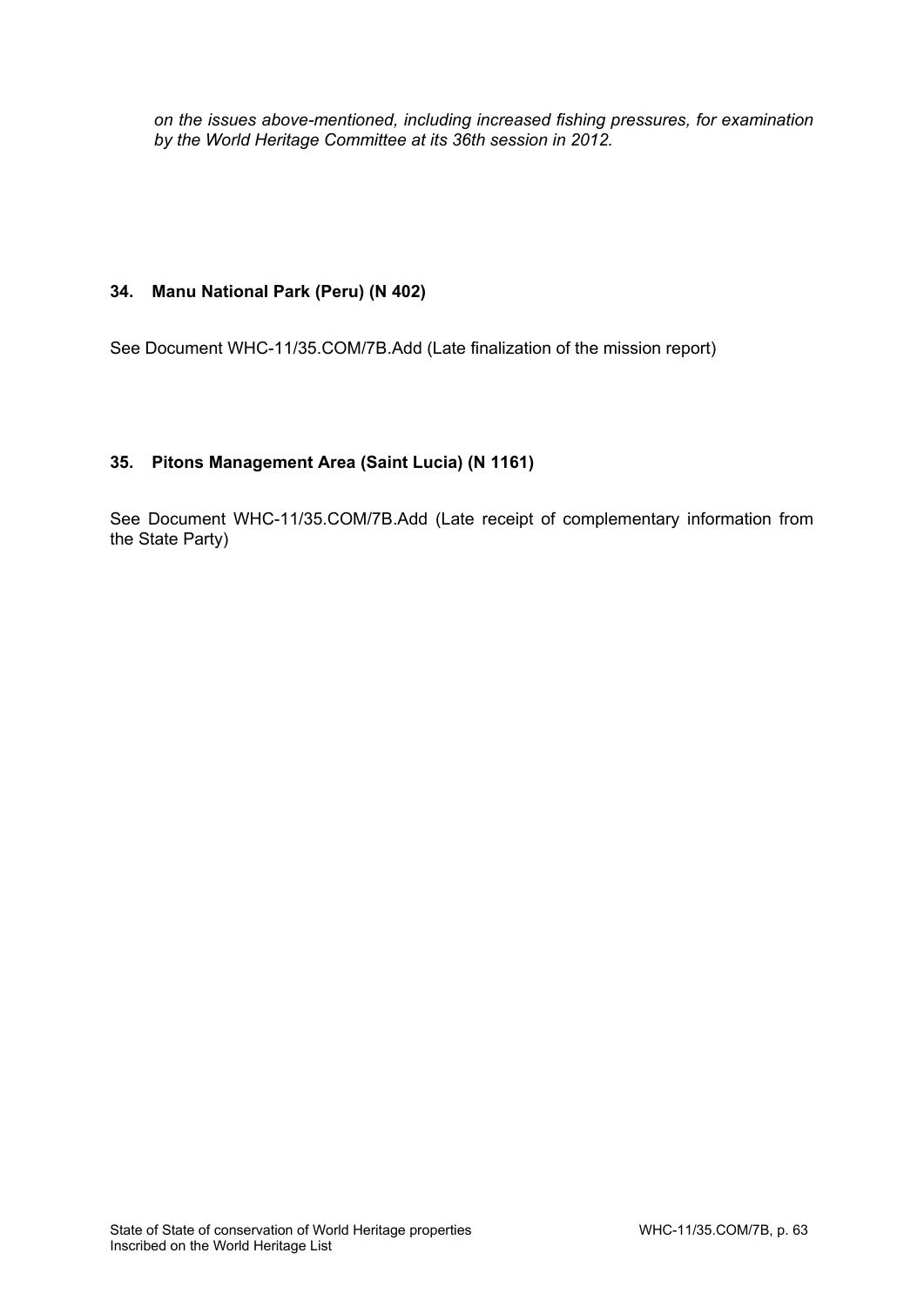# **MIXED PROPERTIES**

# **AFRICA**

# **36. Ngorongoro Conservation Area (United Republic of Tanzania) (C/N 39)**

*Year of inscription on the World Heritage List*  1978 and 2010

*Criteria*   $\overline{(iv)}$  (viii) (ix) (x)

*Year(s) of inscription on the List of World Heritage in Danger*  1984-1989

*Previous Committee Decisions*  **33 COM 7B.2, 34 COM 7B.4; 34 COM 8B.13** 

### *International Assistance*

Total amount provided to the property: USD 177,102, 9 assistances, 2009: USD 29,920, preparation for the evaluation of a management plan (including Kilimanjaro National Park); 2004: USD 19,294, preparatory assistance for the nomination under cultural criteria, 2001: USD 10,000, conservation, scientific study in the crater; 1990: USD 49,782, conservation, purchase of a Land Rover and equipment for the paleontological site of Olduvai ; 1988: USD 50,000, conservation, purchase of 2 vehicles; 1988: USD 10,000, conservation, contribution to the purchase of vehicle material; 1987: USD 2,000, conservation, additional costs for equipment; 1986: USD 20,000, equipment for the protection of the site; 1979: USD 5,400, conservation, consultancy for an architect for the presentation of prehistoric sites.

*UNESCO Extra-budgetary Funds*  N/A

### *Previous monitoring missions*

April 1986: IUCN mission; April-May 2007: World Heritage Centre/IUCN reactive monitoring mission; December 2008: World Heritage Centre /IUCN reactive monitoring mission

*Factors affecting the property identified in previous reports* 

- a) Increased human pastoral population;<br>b) Poaching;
- Poaching;
- c) Spread of invasive species;
- d) Tourism pressure;
- e) Encroachment and cultivation.

*Illustrative material*  http://whc.unesco.org/en/list/39

### *Current conservation issues*

On 1 February 2011, the State Party submitted a report on the state of conservation of the property, which provides an update on the progress made in implementing the recommendations of the 2007 and 2008 monitoring missions to the property. However, the report does not provide information on the implementation of the recommendations included in Decision **34 COM 8B.13** following the inscription of the property under cultural criteria.

As requested by the World Heritage Committee at its 34th session, a World Heritage Centre/ ICOMOS joint reactive monitoring mission visited the property from 6-12 February 2011 to follow up on the conservation issues raised following its inscription under cultural criteria. As requested in Decision **34 COM 7B.4**, the World Heritage Centre/IUCN reactive monitoring mission to Serengeti National Park also met with the Ngorongoro Conservation Area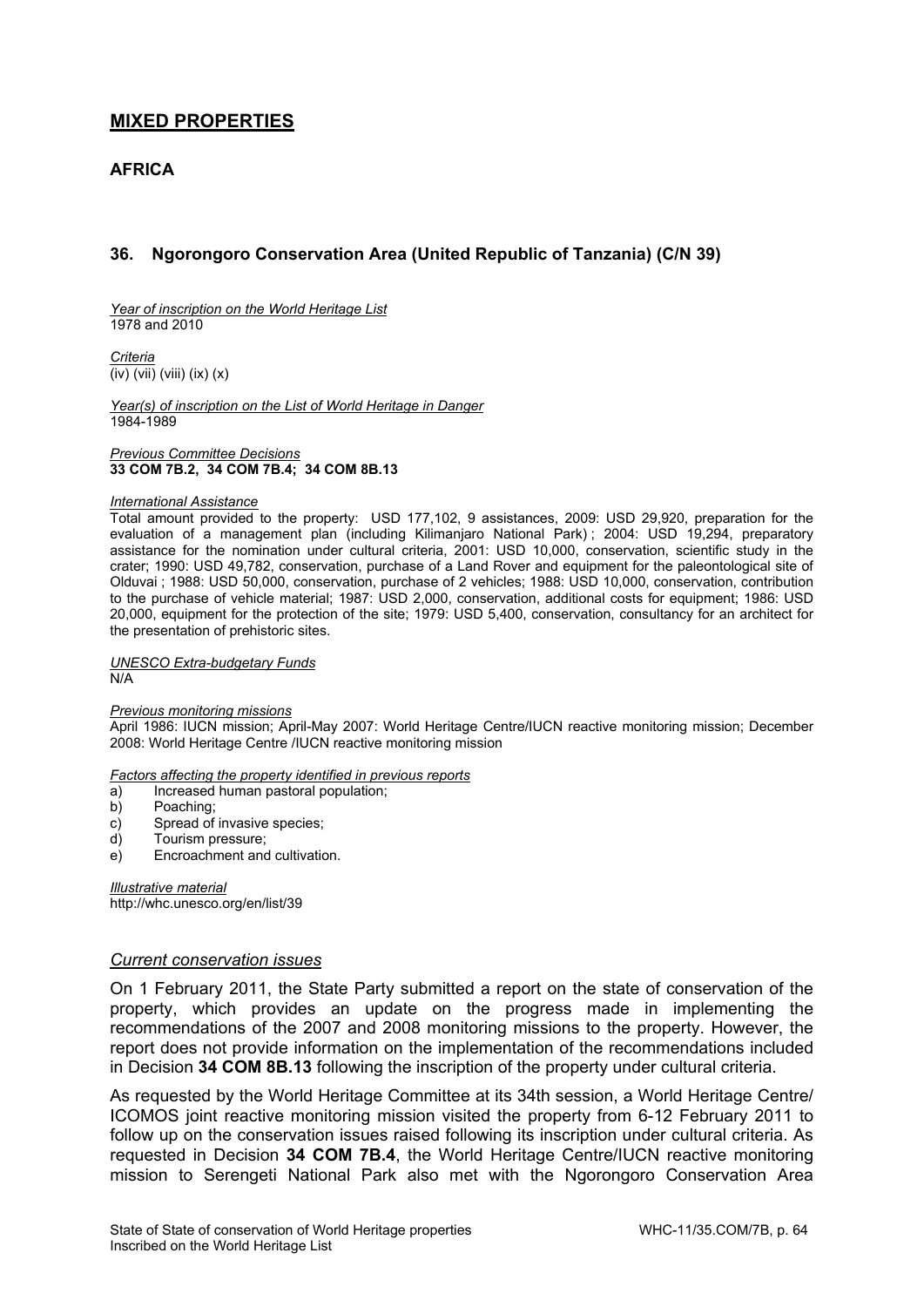Authority (NCAA) to discuss the progress achieved in implementing the 2007 and 2008 monitoring mission recommendations. A report on this meeting is included in annex to the mission report on Serengeti. Both reports are available online at the following web address: http://whc.unesco.org/en/sessions/35COM/.

# a) *Implementation of the recommendations of the 2007 and 2008 World Heritage Centre and IUCN monitoring missions*

# *i) Pressure from tourism development and associated infrastructure*

The World Heritage Centre and IUCN note that two of the traffic congestion Environmental Impact Assessment (EIA) recommendations have been implemented: the increase of user fees to USD 200 per day and the introduction of vehicles with 8-10 instead of 4 passenger capacity. The State Party notes that it intends to implement two other recommendations on half-day crater visits and a crater booking system. NCAA informed the World Heritage Centre/IUCN mission that the number of vehicles now dropped to below 100 per day and that no new lodges or camps have been approved for construction since the 2008 mission. The large gravel pit near Sopa Lodge also has been closed. The World Heritage Centre and IUCN note that it is unclear whether all lodges have completed the environmental audit, as recommended by the 2007 mission. The State Party reports also notes that it has extended several roads to enable tourists to visit other areas and constructed 8 nature trails to divert pressure away from the crater.

The World Heritage Centre and IUCN welcome these measures but consider it is important to implement all the recommendations of the traffic congestion EIA as recommended by the 2007 and 2008 missions. In particular the crater booking system is essential to control the traffic congestion problem in the crater.

An NCAA delegation visited the World Heritage Centre in December 2010 to discuss road maintenance challenges in the property. In particular the maintenance of the main road from Lodoare to Nabi gates is a concern, not only as a result of the costs involved but also because on diminishing sources of gravel. One option considered is to harden selected roads. At the meeting, the State Party also submitted an EIA on the hardening of the ascending and descending roads into and out of Ngorongoro crater. The World Heritage Centre and Advisory Bodies reviewed this EIA and concluded that the proposed works are unlikely to adversely impact the natural values for which the property was inscribed on the World Heritage List, with the proviso that the recommendations of the 2007 and 2008 missions relating to traffic congestion are fully and effectively implemented.

The World Heritage Centre and IUCN further recommended that the wider issue of the longterm maintenance of the road network should be subject to a thorough consultancy study undertaken by a team of two consultants: one engineer with experience in establishing rural roads in Africa and one ecologist with experience in park roads. Ideally, this study should take the form of a Strategic Environmental Assessment (SEA) of the NCA road network, consult all major stakeholders and feed into a clear 'road strategy' for both Ngorongoro and the Serengeti.

The study should consider, inter alia, the impacts that the development of tarmac roads would have on human-wildlife collisions (reportedly already very high in the Serengeti), the barrier effect tarmac roads could have on several smaller species, and on changed drainage patterns, and review the impacts on cultural heritage assets. The World Heritage Centre and the Advisory Bodies consider that there is a need to develop a sustainable tourism strategy for the entire Serengeti Ecosystem and for the Ngorongoro cultural landscape in collaboration with Tanzania National Parks in light of the numerous tourism management issues the property will continue to face.

*ii) Increasing human pastoral population and associated encroachment and cultivation*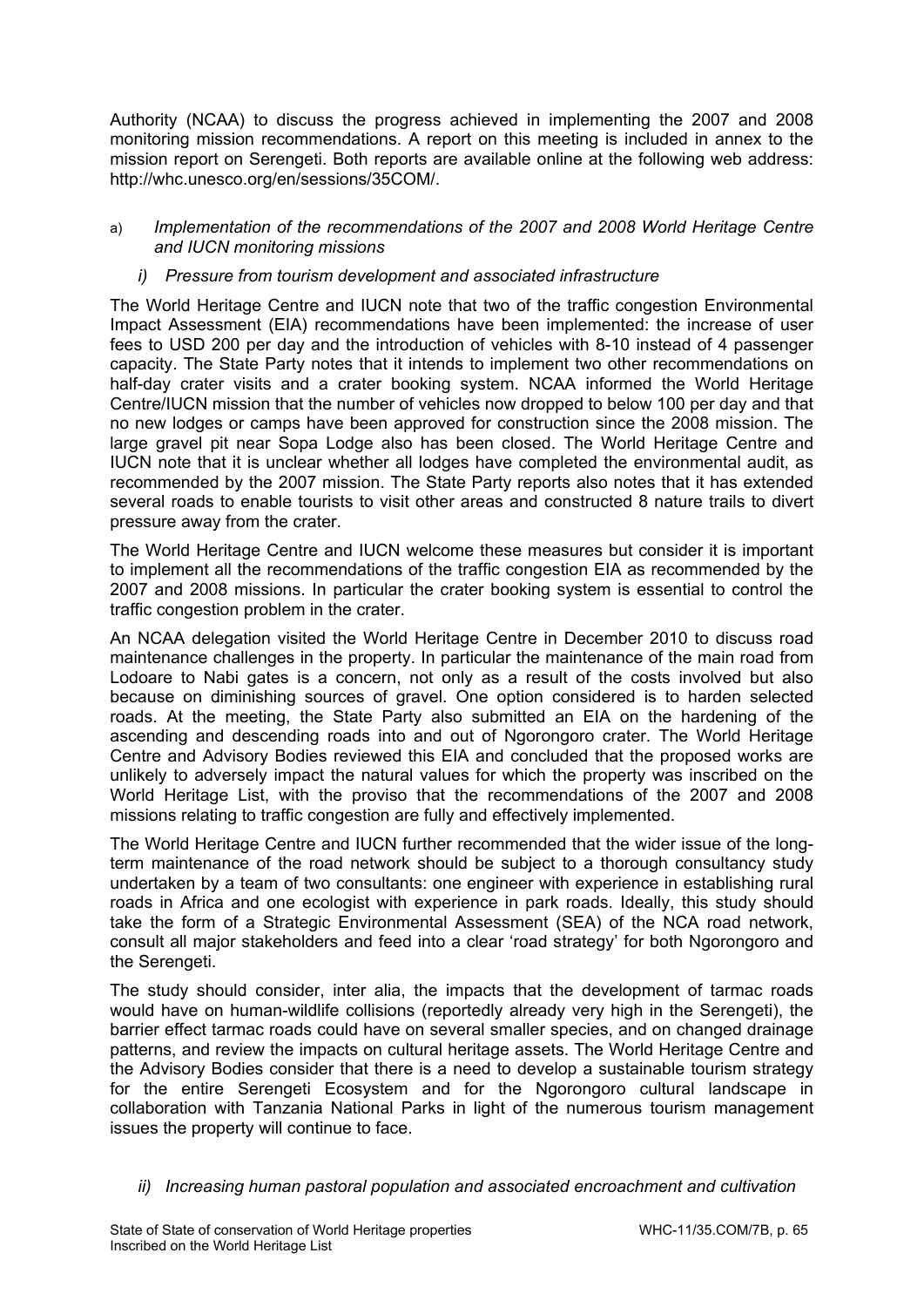NCAA noted that as part of the voluntary relocation programme, an alternative site to accommodate the immigrant families has been identified near Loliondo, with adequate water and pasture. To date 50 have been moved to the new site. The NCAA states that it is confident that others will relocate soon, especially given that agriculture is no longer permitted inside the NCA. It reports that it is actively looking for more land outside the Ngorongoro district for relocation. NCAA confirmed that agriculture in the NCA had been banned since 2009. As an alternative it is promoting a livestock development programme to improve cattle breeds. No information is provided in the State Party report on whether a new census and carrying capacity study is planned.On the issue of relocation of staff outside the property, the World Heritage Centre and IUCN were informed that the construction of flats outside the NCA had been interrupted due to the main contractor pulling out of the project. The NCAA is now seeking a new contractor and this is likely to lead to further delay. The NCAA also noted that the encroachment by cattle and people in the crater has been reduced by 75% since 2008 as a result of the provision of alternative sources of water and salt on the crater rim.

The World Heritage Centre and IUCN note the progress reported by the State Party and consider that the issue of human population impacts are complex and can only be addressed through dialogue with the local communities and will require a long term approach. They welcome the decision by the State Party to ban agriculture in the property, and note that a livestock development programme is proposed as an alternative. They note the importance of taking into account the carrying capacity of the property in setting stocking numbers and consider more information should be provided by the State Party on this new approach.

# *iii) Invasive alien species*

The World Heritage Centre and IUCN were informed that the biological control of *Azolla filliculoides* is proving problematic and efforts to remove it from the crater have so far not been successful. They note that a new invasive species, particularly the aggressive and toxic weed *Parthenium hysterophus,* has recently been discovered on the crater rim. The NCAA invasive species unit has started education programmes to raise awareness of the species to aid detection and eradication.

# b) *Management*

The 2011 mission noted that the current management is more geared toward the conservation of natural resources, tourism and land use issues related to the Maasai people, than to the conservation of cultural resources, as also noted at the time of the property's inscription under cultural criteria. In order to bring about a more equitable balance between the management of natural and cultural heritage, there is a need to finalise and operationalise the Memorandum of Understanding between the Antiquities Division and NCAA. This could pave the way for an integrated and efficient management of both natural and cultural heritage and unlock both financial and human resources to support this process.

There is also a need to provide resources for the immediate revision of the integrated management plan as an overall framework for the conservation, protection and management of both the cultural and natural attributes at the property.

The State Party reports that the NCAA has instituted a mechanism of land use planning, budget management and development activities with the involvement of the local community and considers that this initiative is progressing well. The World Heritage Centre and IUCN were provided with the latest audited NCAA accounts showing the detailed breakdown of expenditure. The World Heritage Centre and the Advisory Bodies welcome the NCAA for the improved transparency.

The World Heritage Centre and IUCN note that an 'Enhancing our Heritage' workshop will take place in the NCA in March 2011, and request that the outcomes of this management effectiveness evaluation are communicated to the World Heritage Centre.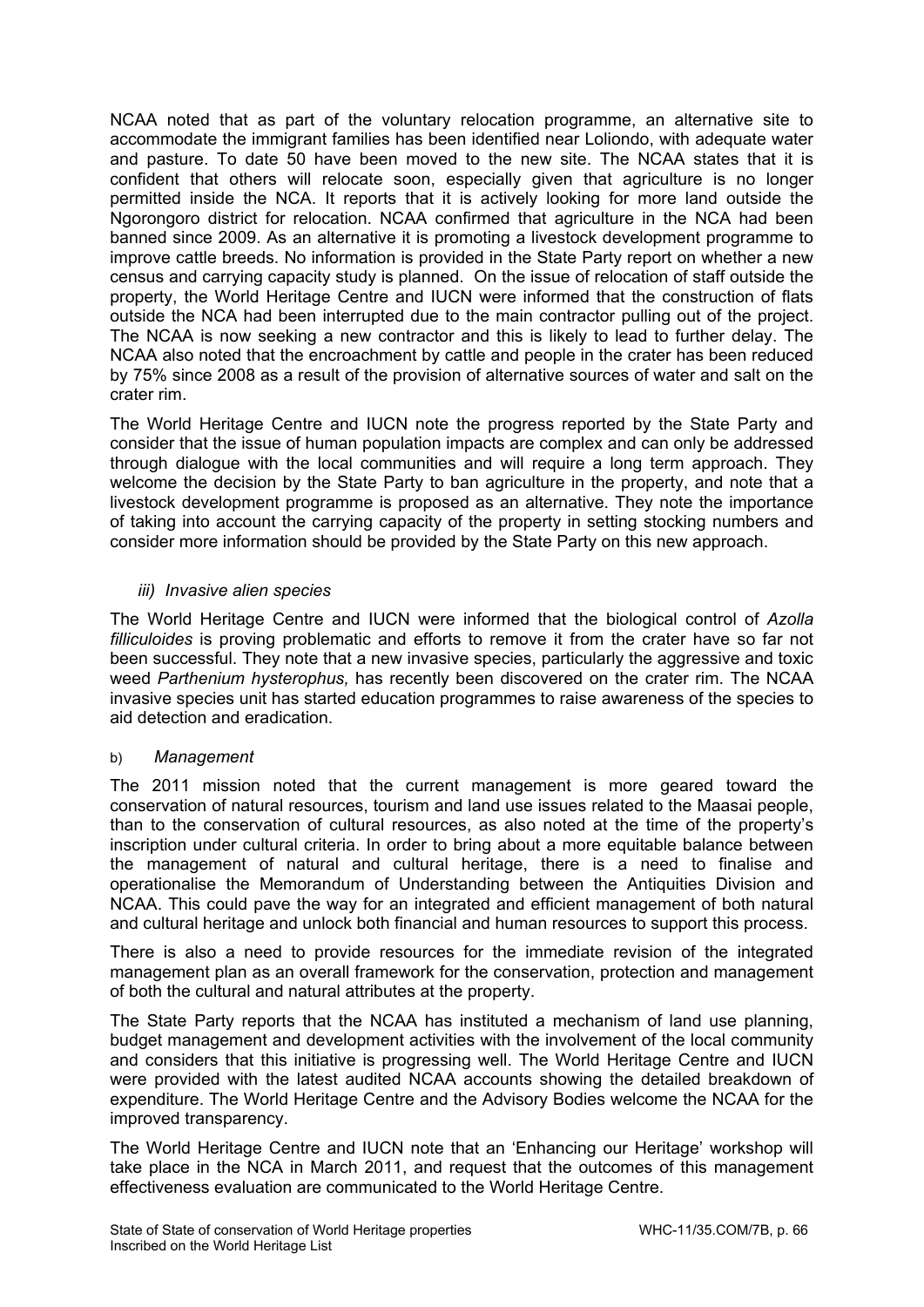# c) *Results of the 2011 World Heritage Centre/ICOMOS monitoring mission*

# *i) Olduvai Gorge*

The 2011 mission noted with concern the progressive deterioration of the fabric of the FLK-Zinjanthropus excavation site. There is a need to stabilise the erosion at this site and also at all excavations conducted in Olduvai Gorge and elsewhere within the NCA. To ensure that future research does not contribute to the problem, stabilisation of excavations should be included in research guidelines. The mission observed large herds of Maasai livestock in the Gorge. They considered that these pose threats to the archaeological resources and should be limited through a participatory approach with the pastoral communities.

The World Heritage Centre and the Advisory Bodies consider that an overall pastoralism strategy should be developed that includes the provision of watering holes outside the Gorge and/or the identification of areas within the Gorge that are less sensitive to erosion by livestock.

The mission was informed that the plans for a construction of a podium at the FLK-Zinjanthropus site are outdated. However, the mission team was informed of other plans to construct a research station at Olduvai Gorge. Given the extreme sensitivity of this area, the mission considered that any potential plans for construction at Olduvai Gorge should be submitted to the World Heritage Centre for review in line with Paragraph 172 of the *Operational Guidelines*.

# ii) *Nasera Rock Shelter*

The mission noted that the Nasera Rock Shelter is still being used as an enclosure for a herd of Maasai goats and that camping takes place at the site. The mission considered that the shelter should be protected from livestock by installing an appropriate barrier that patrols need to be organized, that the impacts of vegetation (trees and shrubs) on the archaeological deposits need to be minimised, and that the significance of the site needs to be explained to the pastoral communities.

# iii) *Laetoli footprint trackway*

The mission coincided with the re-excavation of a 3 x 4 metre section of the Laetoli hominid footprint trackway by the State Party. This partial reopening was conducted by the Department of Antiquities in collaboration with a team of national and international experts. The formal excavation protocol was not made available to the mission. The mission was informed by the State Party that the results of the re-opening will be used as a basis for a decision on the best approach for conserving and presenting the footprints. Potential options include, but are not limited to (1) reburial, (2) physically removing the trackway tuff and transporting it to a secure location, and (3) permanently opening the trackway. Option 3 would include the construction of an exhibition centre to be built on top of the footprint trackway so that it would be exposed and presented to the public. The mission noted that an existing site museum near the Laetoli site includes an architectural concept design for such an exhibition centre. The mission received information that the construction of this exhibition centre has the support of the highest levels of Government, although its approval is subject to recommendations of a meeting with the Antiquities Department on 7 February 2011.

The mission expressed its concerns at the proposal to permanently opening the trackway without in-depth study and evaluation of the techniques to be used. Any decision needs to take into account not only the feasibility of constructing an exhibition building that would guarantee the conservation of the footprint trackway, but also the short, medium and longterm financial and human requirements for its effective maintenance and operation. Additionally, the integrity of the landscape needs to be taken into account for any major infrastructure development at this unique location. Recent history provides abundant examples of the devastating effects of improper maintenance of fossil footprint trackways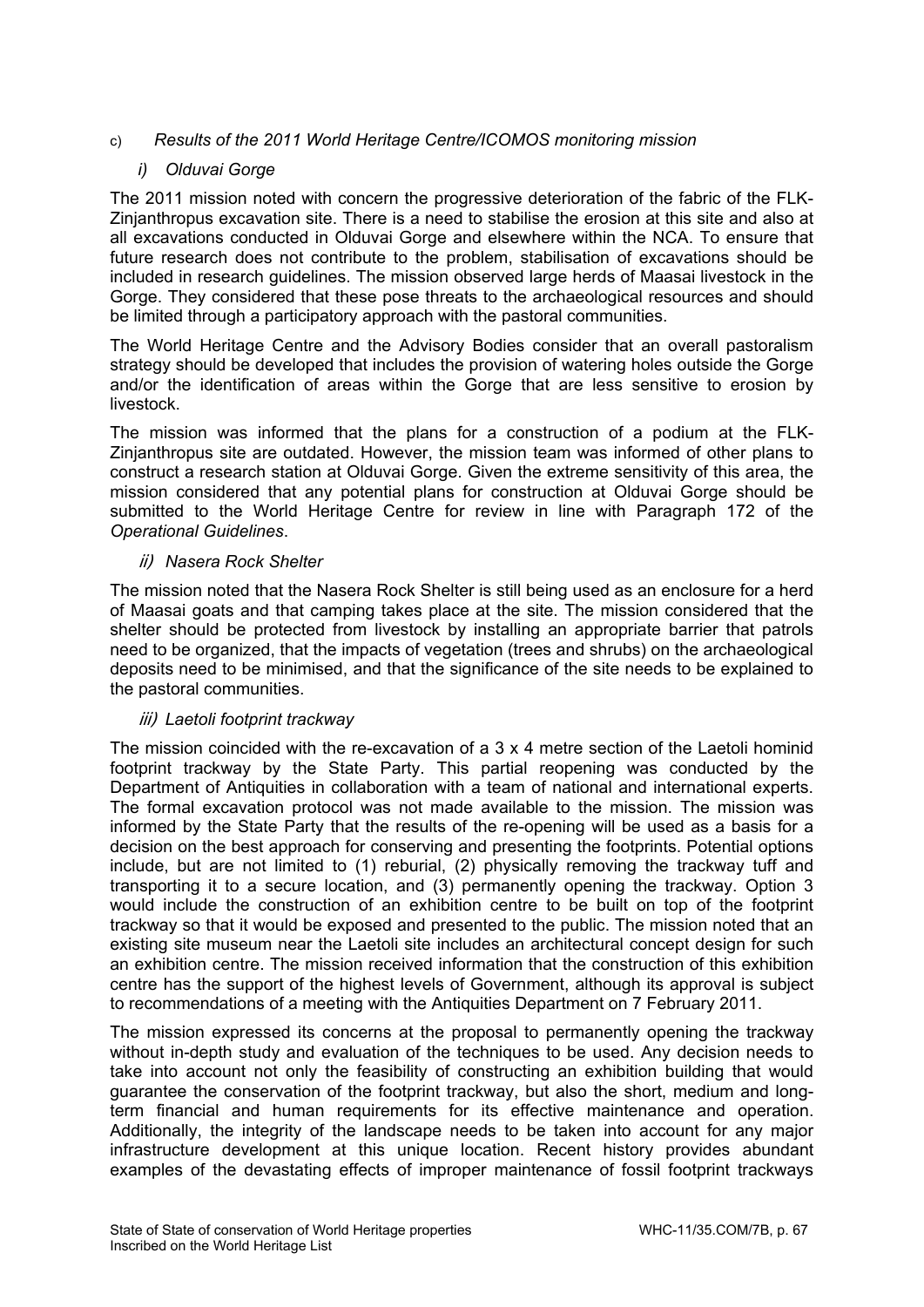elsewhere and some of these are detailed in the mission report. The mission recommended that all precautionary measures should be taken to ensure that the Laetoli footprint trackway is conserved in a manner that best ensures its protection and sustains its contribution to the Outstanding Universal Value (OUV).

The World Heritage Centre and the Advisory Bodies consider that the State Party should submit as soon as possible a comprehensive report on the partial excavation, and on the protocols followed, to the World Heritage Centre and the Advisory Bodies, for evaluation and review before the next 36th session of the World Heritage Committee. Any proposed plans for the presentation of the trackways, including the construction of buildings, should be submitted to the World Heritage Centre for review by the Advisory Bodies, in line with Paragraph 172 of the *Operational Guidelines*, before any commitment is made.

*iv) Mapping the paleo-anthropological resources, including specific boundaries for Laetoli, Lake Ndutu, Nasera and the Ngorongoro Burial Grounds* 

No progress has been made with the mapping of the paleo-anthropological resources or the establishment of site boundaries in the NCA, as requested by the Committee. The mission, however, did note the willingness of the University of Colorado Denver, USA, to partner with the Department of Antiquities to produce GIS based maps based on existing information before the end of this year.

*v) Overall state of conservation of paleo-anthropological sites* 

The mission expressed great concern at the absence of conservation plans for all paleoanthropological sites in the NCA as requested by the Committee, as this lack may threaten the property.

The World Heritage Centre and the Advisory Bodies consider that the State Party should try to engage external technical support for this process, given the apparent lack of capacity and skills within the current establishment at the property.

The World Heritage Centre and the Advisory Bodies also note that the State Party did not provide any details of sensitive archaeological landscapes throughout the property, or of the location of finds from all paleo-anthropological sites, both of which were requested by the Committee.

# *Conclusion*

The World Heritage Centre and the Advisory Bodies note the progress reported by the State Party in addressing some of the recommendations of the 2007 and 2008 missions. They welcome the progress made in addressing the issue of human pressure at the property, and in particular the ban on agriculture. They note the shift towards a strategy to improve livestock in the property but consider that this strategy should consider the carrying capacity of the property and cultural heritage. They also deem that the State Party should provide more information on threats to the property's OUV from tourism and a growing resident population. They also consider that efforts should be continued to implement the 2007 and 2008 mission recommendations.

The World Heritage Centre and the Advisory Bodies wish to highlight that the State Party report did not address the recommendation made by the World Heritage Committee in 2010 relating to cultural parameters. To reflect the new mixed status of the property, they note the need to finalise and operationalise the Memorandum of Understanding between the Antiquities Department and NCAA to pave the way for an integrated and efficient management of both the natural and cultural attributes. The World Heritage Centre and the Advisory Bodies also note that progress needs to be made with mapping the archaeoanthropological sites, with developing conservation plans for individual sites, with identifying sensitive archaeological landscapes throughout the property, and with recording the location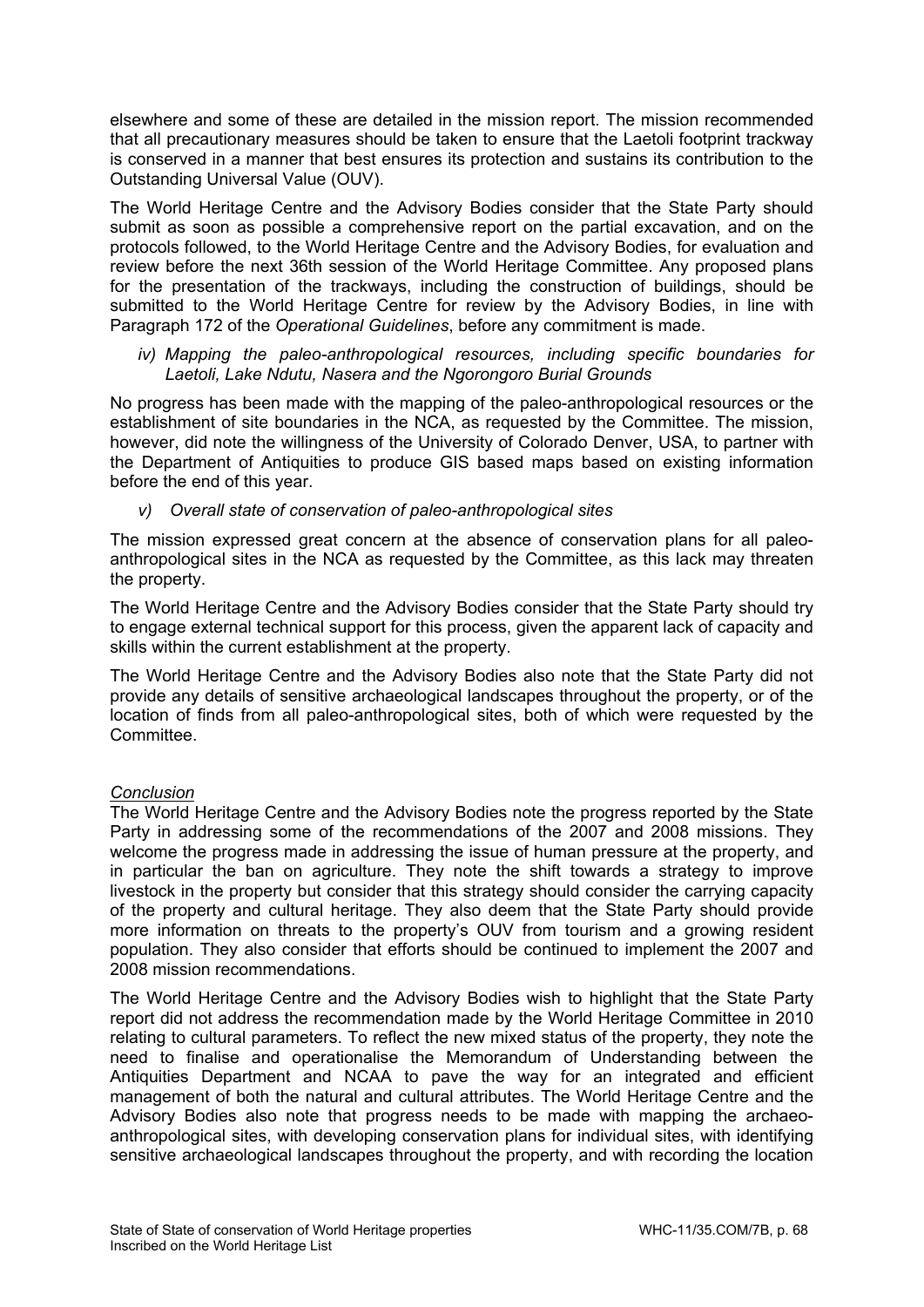of finds from all paleo-anthropological sites, all of which were requested by the World Heritage Committee at its 34th session.

The World Heritage Centre and the Advisory Bodies further note the mission's expressed concern about the overall conservation of the property, including erosion at Olduvai and lack of protection at Nasera.

The World Heritage Centre and the Advisory Bodies also note the degree of uncertainty over plans for the protection of the Laetoli footprints. They consider that any plans for their presentation and protection need to be based on a scientific assessment of the State Party's report on the recent reopening of parts of the footprints. They further consider that, given the extreme fragility of these footprints, and their high profile within the palaeo-anthropological scientific community, that the assessment needs to be made by a specially convened international committee that draws together experts in conservation and palaeontology. They consider that any proposals for the protection and presentation of the Laetoli footprints must be considered by the World Heritage Committee before any commitment is made and must be based on the highest conservation standards and on adequate resources for their longterm protection, and needs to recall the concerns of the World Heritage Committee at the time of its inscription.

# *Draft Decision: 35 COM 7B.36*

*The World Heritage Committee,* 

- *1. Having examined Document WHC-11/35.COM/7B,*
- *2. Recalling Decisions 34 COM 7B.4 and 34COM 8B.13, adopted at its 34th session (Brasilia, 2010),*
- *3. Takes note of the progress reported by the State Party in addressing the 2007 and 2008 mission recommendations, and in particular the ban on agriculture and the shift towards a strategy to improve livestock in the property;*
- *4. Considers that the work on livestock improvement should be part of a larger strategy on pastoralism for the property, which takes into account its carrying capacity and which respects both the natural and cultural attributes of its Outstanding Universal Value;*
- *5. Also considers that despite the progress achieved, the property continues to face serious pressures from tourism and the growing resident population, and reiterates the importance of ensuring effective stakeholder involvement in land-use planning, the development of more transparent and effective benefit-sharing mechanisms as well as a realistic overall tourism strategy;*
- *6. Requests the State Party to ensure that the proposals to upgrade the Ngorongoro Conservation Area Authority (NCAA) road network are subject to a proper Environmental Impact Assessment, including a Heritage Impact Assessment, and that a clear 'road strategy' for both Ngorongoro and the Serengeti is developed on the basis of this Strategic Environmental Assessment (SEA);*
- *7. Urges the State Party to implement all the recommendations of the 2007 and 2008 monitoring missions to address the multiple threats affecting the natural values of the property, as well as the recommendations of the World Heritage Committee at its 34th*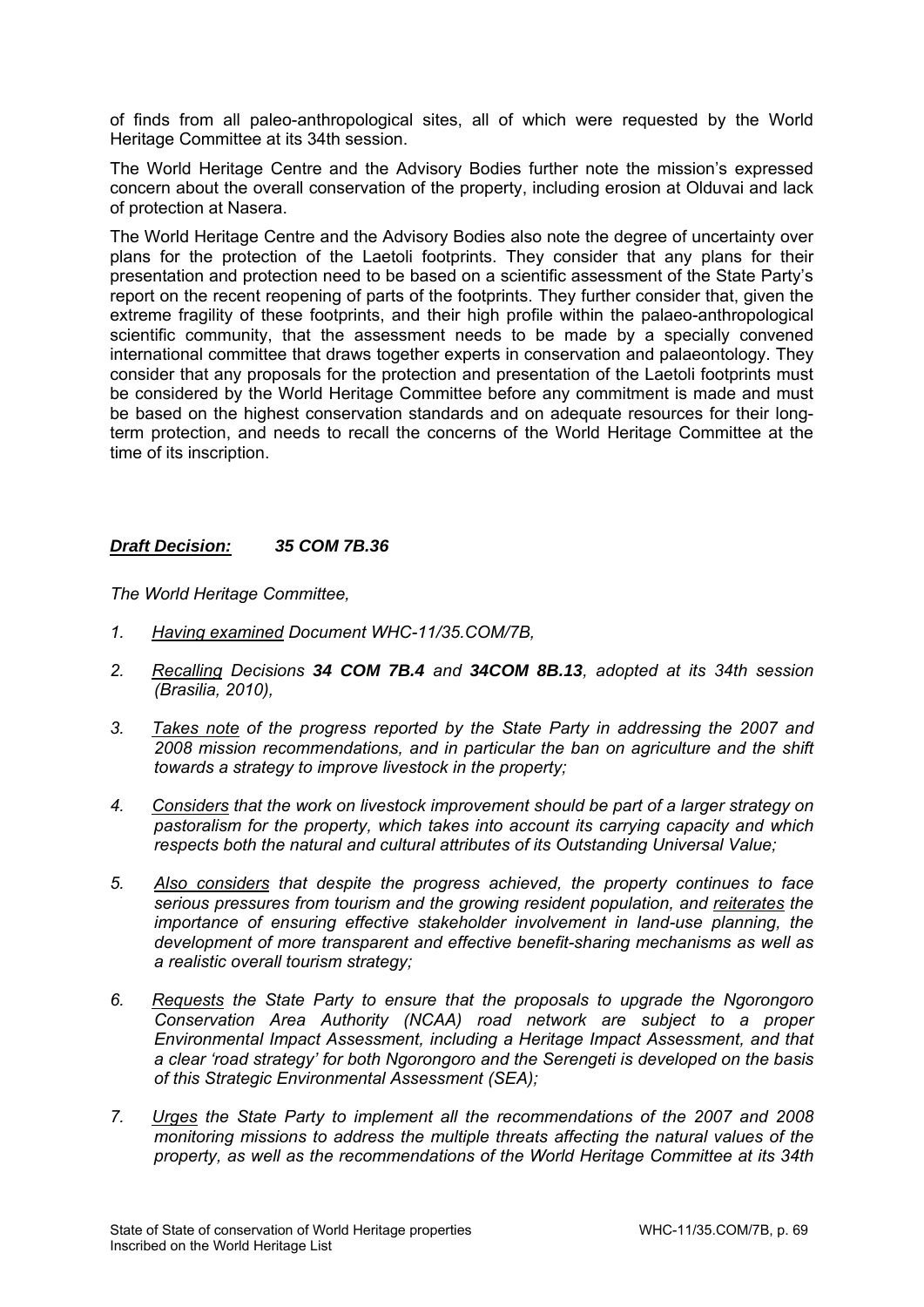*session and the 2011 World Heritage Centre/ICOMOS reactive monitoring mission, in particular:* 

- *a) to finalise and operationalise the Memorandum of Understanding between the Antiquities Department and NCAA to pave the way for an integrated management of both natural and cultural heritage and to unlock both financial and human resources for this process,*
- *b) to provide details of the specific area and location of the palaeo-anthropological resources, including specific boundaries for Laetoli, Lake Ndutu, Nasera, and the Ngorongoro Burial Mounds, and for their sensitive settings, to ensure their protection; of sensitive archaeological landscapes throughout the property; of the location of finds from all palaeo-anthropological sites; of conservation plans for all palaeo-anthropological localities,*
- *c) to develop and adopt formal research guidelines for the collection, reporting, curation, and conservation of archaeological and paleo-anthropological remains that are in compliance with Antiquities Act and other applicable international standards,*
- *d) to submit a comprehensive report on the partial excavation of the Laetoli footprints, including any preliminary reports to the World Heritage Centre,*
- *e) to submit any potential plans for construction at the Zinjanthropus site in Olduvai Gorge to the World Heritage Centre, for review by the Advisory Bodies, in line with Paragraph 172 of the* Operational Guidelines*,*
- *f) to convene an international scientific committee that draws together experts in conservation and palaeontology, with the involvement of the World Heritage Centre and the Advisory Bodies, to assess the report on the partial excavation of the footprints, in the context of future decisions on the protection and presentation of the Laetoli site;*
- *8. Also requests the State Party to halt any further action at the Laetoli site until this full scientific assessment has been considered by the World Heritage Committee;*
- *9. Further requests the State Party to invite a joint World Heritage Centre/ICOMOS/IUCN reactive monitoring mission to assess progress in the implementation of the mission*  recommendations and in particular in the development of integrated management of *both natural and cultural heritage;*
- *10. Requests furthermore the State Party to submit to the World Heritage Centre, by 1 February 2012, a detailed report on the state of conservation of the property, including an update on the implementation of the 2007, 2008 and 2011 missions recommendations and the report of the international scientific committee on the Laetoli footprints, for examination by the World Heritage Committee at its 36th session in 2012.*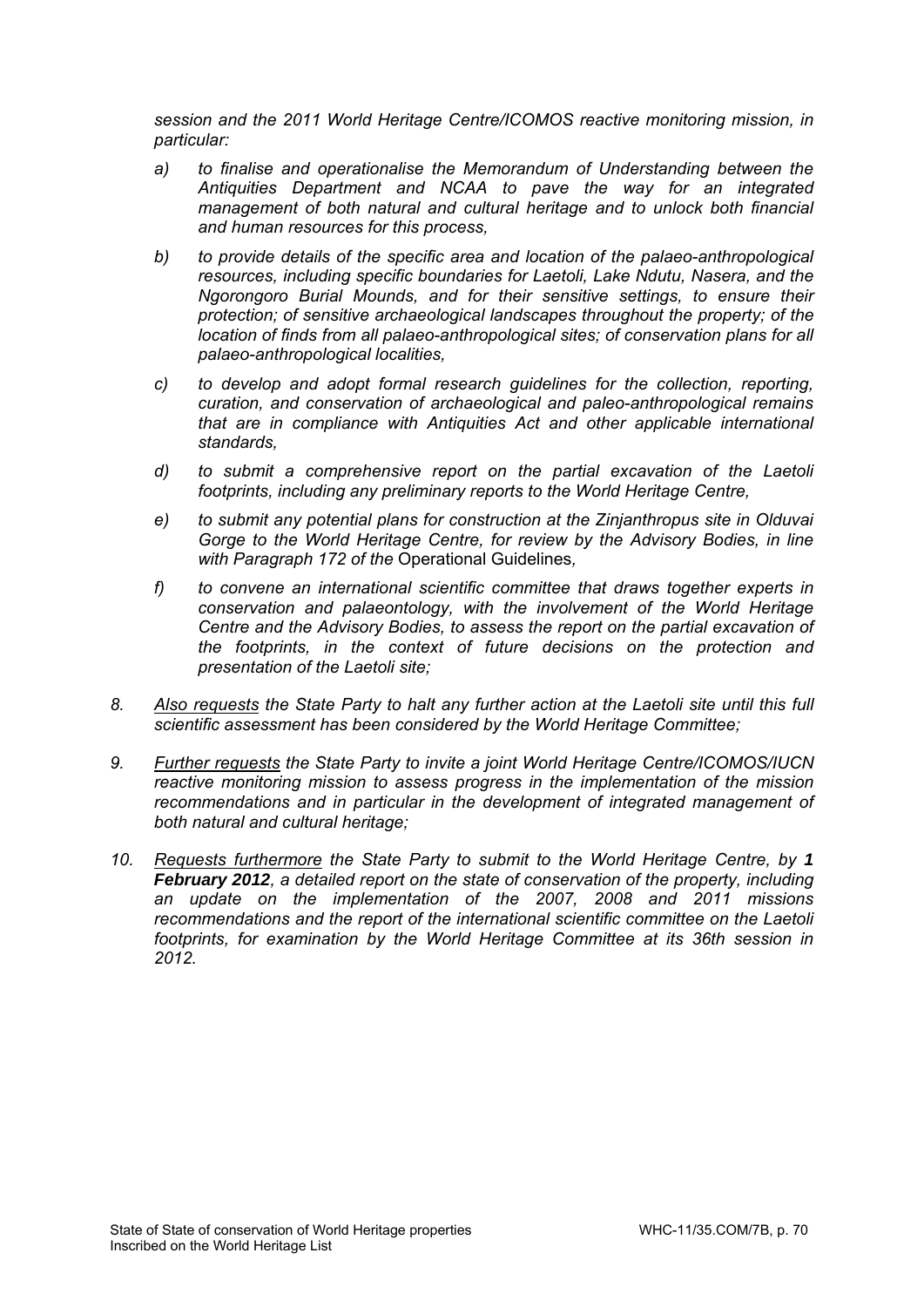# **EUROPE AND NORTH AMERICA**

# **37. Ibiza, Biodiversity and Culture (Spain) (C/N 417rev)**

*Year of inscription on the World Heritage List*  1999

*Criteria*  (ii) (iii) (iv) (ix) (x)

*Year(s) of inscription on the List of World Heritage in Danger*   $N/A$ 

*Previous Committee Decisions*  **23 COM VIIIB.1; 33 COM 7B.41; 34 COM 7B.41** 

*International Assistance*  N/A

*UNESCO Extra-budgetary Funds*   $N/A$ 

*Previous monitoring missions*  2009: joint World Heritage Centre / ICOMOS / IUCN reactive monitoring mission

*Factors affecting the property identified in previous reports* 

a) Large-scale port expansion

b) Management, including visitor management and site presentation

*Illustrative material*  http://whc.unesco.org/en/list/417

### *Current conservation issues*

On 27 January 2011, a report on the state of conservation of the property was submitted by the State Party. This report provides detailed information on the State Party's response to the recommendations made by the 2009 joint reactive monitoring mission, such as the activities undertaken to monitor and safeguard the Outstanding Universal Value (OUV) of the property, including the Posidonia prairies. The report contains nearly 1000 pages of annexes, which are currently under review by the Advisory Bodies.

a) *Management, including visitor management and site presentation* 

The State Party reports that the Technical Commission of the Ibiza World Heritage Consortium, which consists of representatives from all institutions with direct authority over the property, will prepare an integrated management plan during 2011. It also reports that the Visitor Interpretation Centre at Ses Salines Nature Park is about to be opened and that the presentation of Ses Feixes has been improved through a variety of measures including interpretation related to World Heritage status.

The State Party further reports that the Consell d'Eivissa intends to invest 1.9 million Euros this year in the recovery of the landscape of Ses Feixes and its integration into the landscape context of the town, as well as to raise the population's awareness of its values. The World Heritage Centre and the Advisory Bodies consider positively these developments and recognise the significant investment in the Ses Feixes wetlands.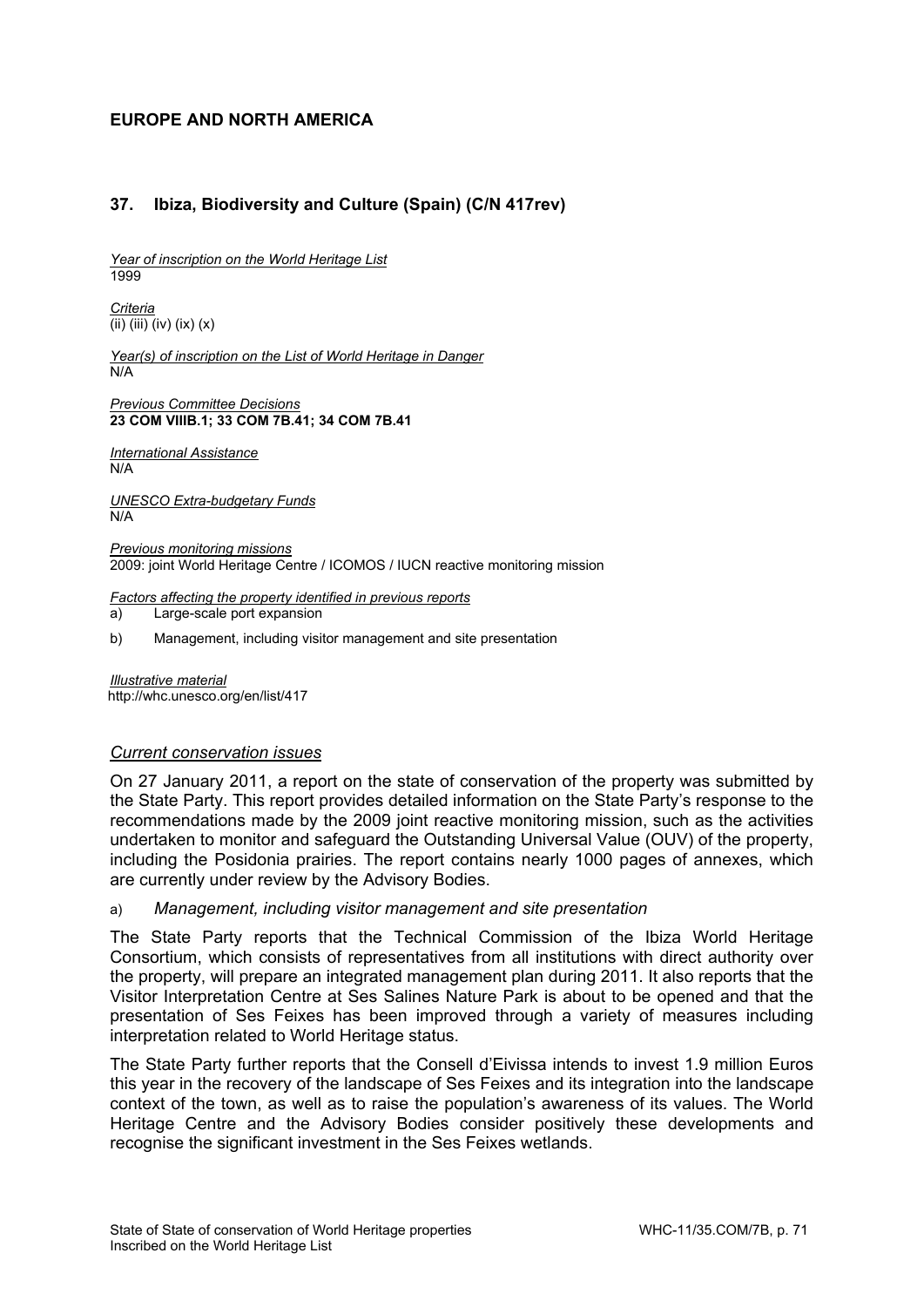IUCN has received reports that the high number of recreational boats operating in the marine component of the property is having a negative impact on its Posidonia prairies, due to the cumulative impacts of waste water discharged directly into the sea, as well as the direct physical damage caused by anchors. The World Heritage Centre and the Advisory Bodies therefore suggest that the State Party develops and implements an effective control mechanism for recreational boating, based on a careful assessment of its capacity.

## b) *Natural heritage issues related to the port expansion*

The State Party provided a detailed report on the progress of the port expansion and associated activities, including dredging, as well as the mitigation and monitoring measures implemented to avoid any significant negative impacts on the OUV of the property. The State Party reports that the dredging works and the disposal of the dredged material in the designated marine area are expected to be finished by March 2011. It notes that a containment boom and silt curtain were installed to prevent pollution outside of the working area, and outlines its monitoring strategy in considerable detail, including a range of sophisticated techniques used and the modelling undertaken to avoid risks from disposal of dredgings. In line with the 2009 mission recommendation, the State Party investigated the possibility of using a pipe to discharge the dredged material directly onto the sea floor, but found this technique not to be feasible.

The State Party further reports that the quality of the dredged material was verified and the concentrations of heavy metals in the sediment were found to be below the limit values established by the Centre for Study and Experiments for Public Work (CEDEX). However, the State Party neither reports on the possible presence and levels of organic pollutants, nor on the procedures followed to monitor the contamination of the sediment throughout postdredging phases of work. The State Party concludes that the discharged material is not affecting the property, including the Posidonia prairies that form part of its OUV.

The World Heritage Centre has continued to receive complaints from local NGOs expressing concern about the necessity and impact of the port expansion, as well as the ongoing dredging and disposal works. It was suggested that the size of the expansion could still be reduced, and that a study on the visual impact of planned buildings and other structures on the surrounding neighbourhoods be carried out, as well as a study on the impact of the port expansion on traffic in these neighbourhoods. NGOs further observed that dredging and disposal works are not suspended during unfavourable weather conditions, which increase the risk of dispersal of the disposed material to the property and could negatively impact its Posidonia prairies.

The World Heritage Centre and the Advisory Bodies welcome the State Party's efforts to monitor and control the impact of the discharged material. They urge the State Party to monitor the quality of the dredged material throughout all phases of work, to include testing for organic pollutants, and to suspend dredging and disposal activities during unfavourable weather conditions. There is a need to increase the monitoring of the invasive C*aulerpa racemosa* algae, which the State Party confirms to be present in the property, and to take appropriate action to eliminate this species and prevent its further growth and potential impacts on the property.

## c) *Cultural heritage issues related to the port expansion*

In its report the State Party notes that no archaeological site has been identified in the area of the planned new esplanade and transverse docks at Botafoc, but remains (particularly weaponry) relating to a possible 16th-17th c. shipwreck were found opposite Illa Grossa so that dredging works were suspended in this area to permit detailed investigation when visibility improves. The archaeological monitoring on board the dredging ships is reported to be carried out by a team of archaeologists that is permanently on site. Recovered woodwork is being desalinated for later transfer to the Ibiza Archaeological Museum.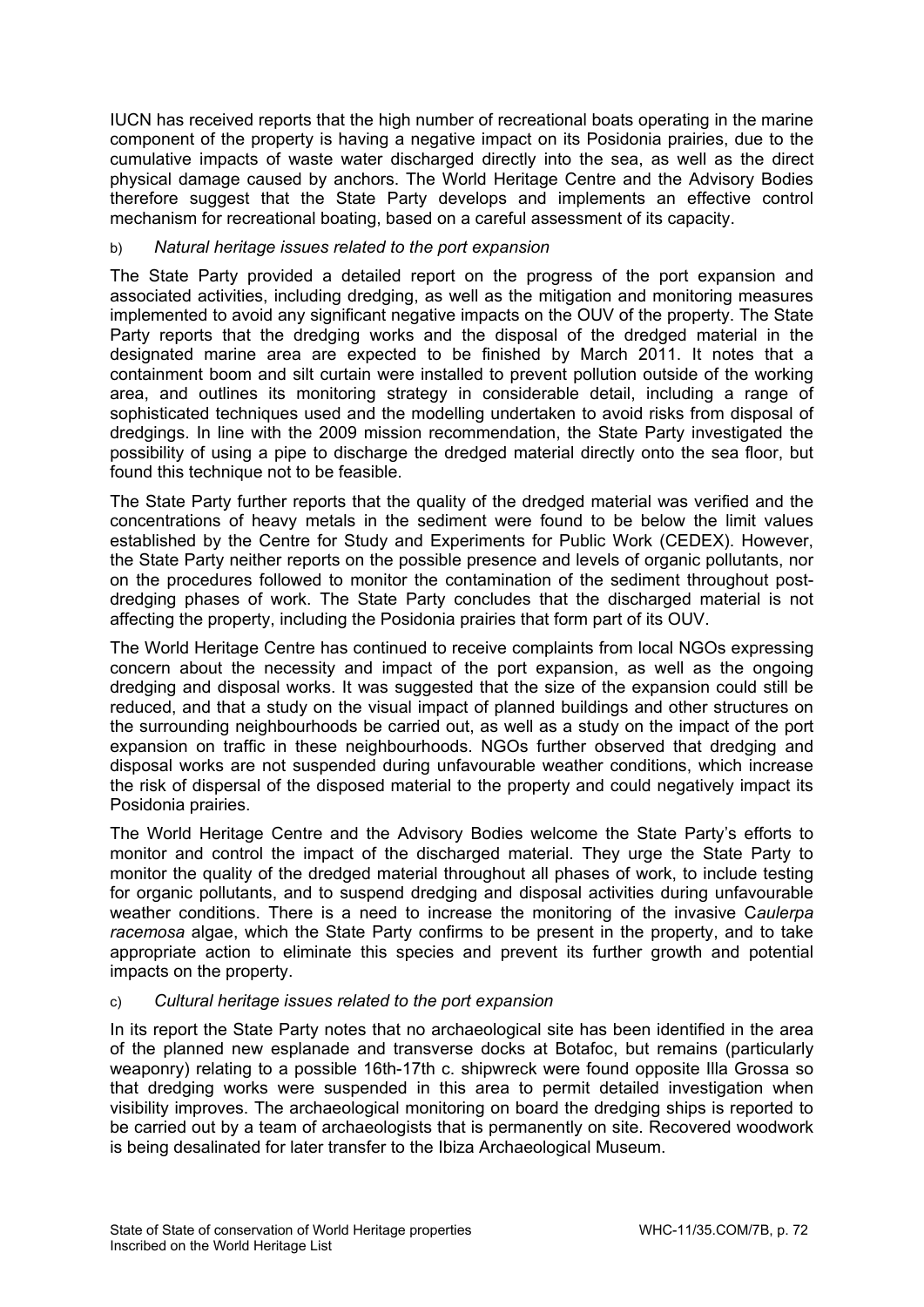The State Party further reports that measures have been taken to minimize impact of light pollution during night time port operation works, respecting the existing regulations.

In view of the port activities, it is stated that the future Ferry Terminal building would respect height limits defined by "technical and functional conditions" as well as the previously established "aesthetic and landscape integration criteria". The built structures of the extended port would not have any negative visual impact on the setting of the property of Dalt Vila and its buffer zone (Ses Feixes). The Infrastructure Master Plan has determined the minimum necessary capacity of the Port's infrastructure to serve port operations, in accordance with projections of near zero annual growth. Further studies on load capacity for each constituent property are being carried out. The port activities are thus not expected to increase significantly after the port expansion; with respect to the marine property, the port re-organisation is not aimed at increasing the number of ships accessing the port but increasing the quality, efficiency and safety of their access.

### d) *Other conservation issues*

The State Party notes that the competent authorities have responded positively to the other recommendations of the 2009 mission. It confirms its current priority is the development and implementation of the integrated management plan, and that any extension of the property would be a medium-term project. The World Heritage Centre and the Advisory Bodies note the State Party's positive response to these recommendations, and suggest that it also considers the inclusion of the Archipelago de Cabrera National Park in a serial extension of the property, in order to achieve a more complete representation of the variety of Western Mediterranean marine ecosystems, as was recommended by IUCN at the time of the property's inscription.

IUCN has received reports that the conservation status of Posidonia prairies in the property appears to have continually declined since the property's inscription. IUCN has received reports that besides the threat from *Caulerpa racemosa*, an invasive red alga *Lophocladia lallemandii*, is threatening the property's Posidonia prairies. Furthermore, there have been reports that the waste water treatment facilities of Ibiza and Platja d'en Bossa have insufficient capacity to handle the flow of waste water during the peak tourist season, resulting in the discharge of insufficiently treated waste water in the sea, which has the potential to negatively affect the Posidonia prairies within the property. The World Heritage Centre and IUCN recall the 2009 mission recommendation that an integrated monitoring system for the natural values of the property should be developed and implemented, and consider that there is a need for the State Party to improve the control of invasive species. They also consider that the State Party should upgrade and improve the waste water treatment facilities of Ibiza and Platja d'en Bossa, and reuse treated waste water in the restoration of Ses Feixes wetlands.

Furthermore, the State Party reports that a tourism sustainability study is planned for review by the citizens of Ibiza and Formentera. It is also stated that the walled city currently does not have any overload problems, and that access to the archaeological sites is controlled.

# *Conclusion*

In summary, the World Heritage Centre and the Advisory Bodies note the State Party's progress in implementing the 2009 mission recommendations relating to management, visitor management and site presentation. They suggest that the State Party develop and implement an effective control mechanism for recreational boats, based on a careful assessment of the property's capacity. They further note the State Party's efforts to monitor and control the impact of discharged material in relation to the port expansion project, but suggest that the State Party monitor the quality of the dredged material throughout all phases of work, and include testing for organic pollutants. It is also suggested that the State Party establish an integrated monitoring system for the natural values of the property, in order to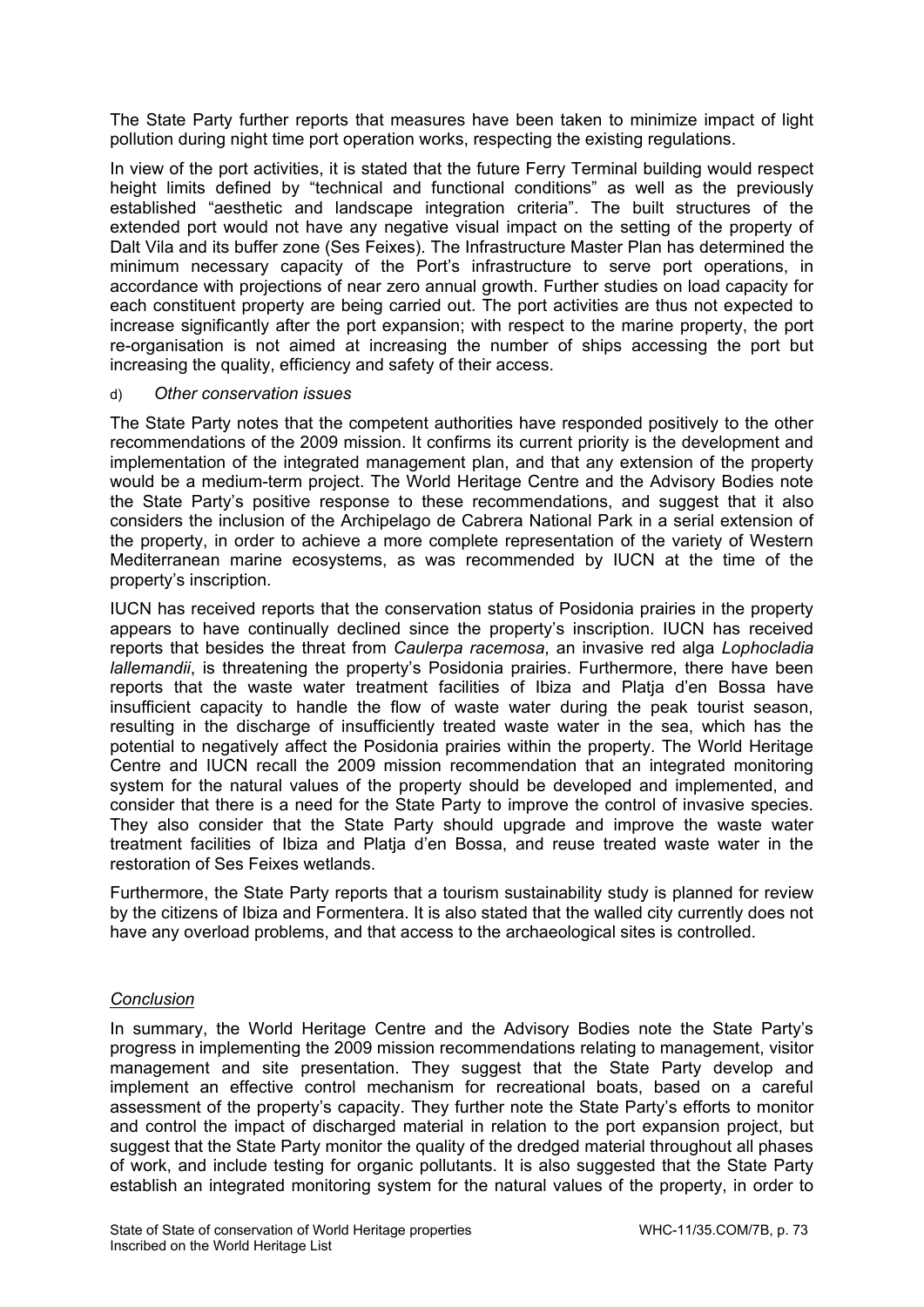monitor threats to its Outstanding Universal Value, including invasive species and discharge of insufficiently treated waste water.

# *Draft Decision: 35 COM 7B.37*

- *1. Having examined Document WHC-11/35.COM/7B*,
- *2. Recalling Decision 34 COM 7B.41, adopted at its 34th session (Brasilia, 2010),*
- *3. Notes the State Party's progress in implementing the reactive monitoring mission's recommendations of 2009 relating to management, visitor management and site presentation, and its efforts to monitor and mitigate the negative impacts of the port expansion on the property;*
- *4. Also notes the efforts made to strengthen monitoring of archaeological remains and the recovery of what appears to be a sunken ship and related materials;*
- *5. Urges the State Party to monitor the quality of dredged material throughout all phases of the port expansion, and to include testing for organic pollutants;*
- *6. Also urges the State Party to immediately inform the World Heritage Centre of any unexpected or adverse impacts that occur during the port expansion works, and requests the State Party to continue undertaking and reporting on appropriate mitigation and monitoring measures during and after the works on the port in order to avoid any negative impacts on the Outstanding Universal Value of the property;*
- *7. Further notes that a high number of recreational boats is continuing to cause direct and cumulative negative impacts on the Posidonia prairies within and adjacent to the property, and further urges the State Party to develop and implement an effective control mechanism to mitigate the impacts from recreational boats on the property's Outstanding Universal Value, based on a careful assessment of the its capacity;*
- *8. Urges furthermore the State Party to upgrade and improve the waste water treatment*  facilities of Ibiza and Platia d'en Bossa, in order to eliminate the discharge of *insufficiently treated waste water into the sea;*
- *9. Welcomes the State Party's intention to consider a possible future extension of the property, and encourages the State Party to consider the inclusion of the Archipelago de Cabrera National Park in such an extension, in addition to the areas identified by the 2009 reactive monitoring mission;*
- *10. Reiterates its request that the State Party develop and implement an integrated monitoring system for the property's natural values, in order to monitor threats to its Outstanding Universal Value, including invasive species and discharge of insufficiently treated waste water;*
- 11. Also requests the State Party in accordance with Paragraph 172 of the Operational Guidelines *to provide detailed information about any facilities or structures proposed (such as the future Ferry Terminal) which could have negative impacts on the Outstanding Universal Value of the property;*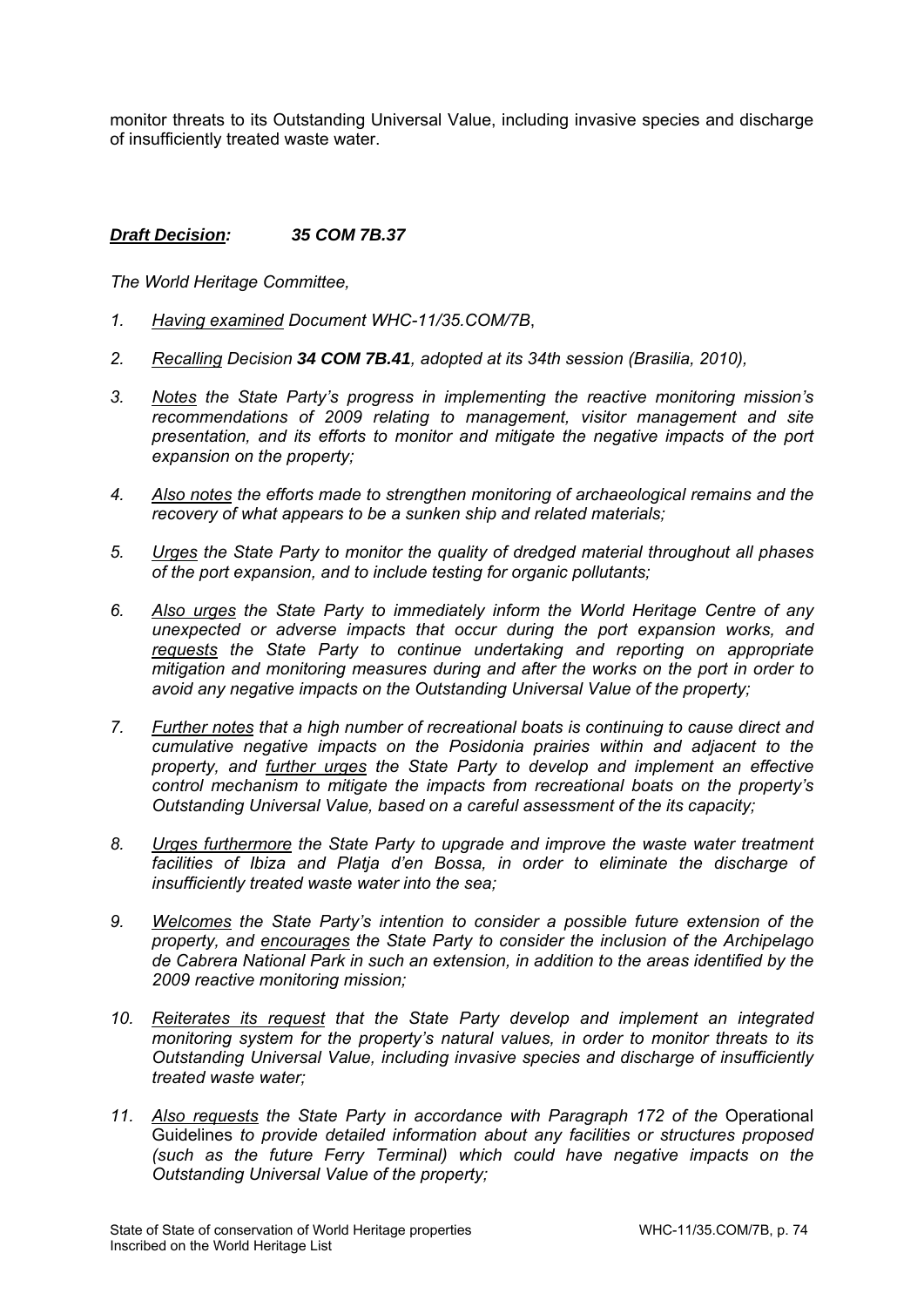*12. Further requests the State Party to submit to the World Heritage Centre, by 1 February 2015, a report on the state of conservation of the property, including the development of the state of conservation of the property's Posidonia prairies since its inscription, as well as a copy of the Management Plan upon its finalization, for review by the Advisory Bodies.*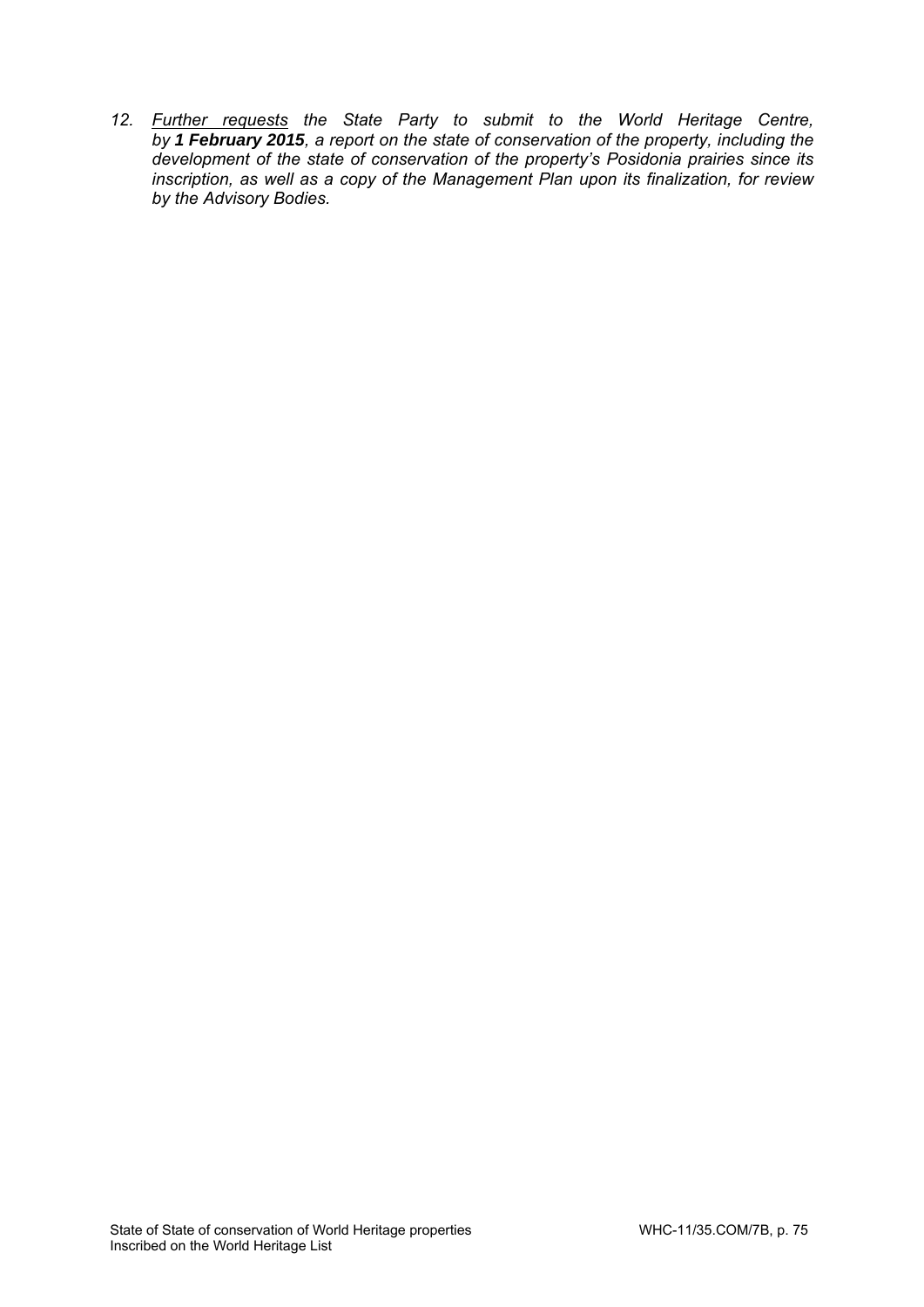### **LATIN AMERICA AND THE CARIBBEAN**

### **38. Historic Sanctuary of Machu Picchu (Peru) (C/N 274)**

*Year of inscription on the World Heritage List*  1983

*Criteria*  (i) (iii) (vii) (ix)

*Year(s) of inscription on the List of World Heritage in Danger* 

N/A

**Reinforced monitoring mechanism applied to the property in 2008 (Decision 32 COM 7B.44) and discontinued in 2009 (Decision 33 COM 7B.42).** 

The World Heritage Committee noted that the State Party requested the re-application of the Reinforced monitoring mechanism (**34 COM 7B.42**).

#### *Previous Committee Decisions*

**32 COM 7B.44; 33 COM 7B.42; 34 COM 7B.42** 

#### *International Assistance*

Total amount provided to the property: USD 103,825 for fire suppression equipment; Master Plan development; and consultancies, such as a stone specialist for assessment of restoration work required on the Intihuatana stone sculpture.

#### *UNESCO extra-budgetary funds*

Total amount provided to the property: USD 15,000 for the social participation workshop requested by the World Heritage Committee (Decision **30 COM 7B.35**).

#### *Previous monitoring missions*

October 1997: IUCN/ICOMOS mission; October 1999: World Heritage Centre/IUCN/ICOMOS mission; February-March 2002: World Heritage Centre/IUCN/ICOMOS mission; October 2003: World Heritage Centre visit; April 2005: World Heritage Centre mission; April, 2007: World Heritage Centre/IUCN/ICOMOS reactive monitoring mission; January 2009: World Heritage Centre/IUCN/ICOMOS reinforced monitoring mission; February 2010: World Heritage Centre technical emergency mission.

#### *Factors affecting the property identified in previous reports*

- a) Delays in reviewing the Master Plan and developing detailed yearly operational plans, and inadequate budgetary support for effective implementation;
- b) No evaluation of transport options, related geological studies, or the impact of bus traffic on increasing the risk of landslides;
- c) Lack of impact studies related to the carrying capacity of the Citadel and Inca Trail;
- d) Delays in the development and implementation of a public use plan;
- e) Delays in implementing urban planning and control measures for Machu Picchu Village, the main point of entry to the property, which has impacted on the visual values of the property;
- f) Lack of effective management of the property;
- g) Lack of risk management plans related to natural disasters;
- h) Inadequate governance arrangements including lack of adequate coordination of activities between different institutions and stakeholders involved in site management;
- i) Uncontrolled visitor access to the western part of the Sanctuary, related to the construction of the Carrilluchayoc Bridge.

#### *Illustrative material*

http://whc.unesco.org/en/list/274 http://whc.unesco.org/en/news/587/ Mission report (February 2010, emergency technical mission): http://whc.unesco.org/en/list/274/documents/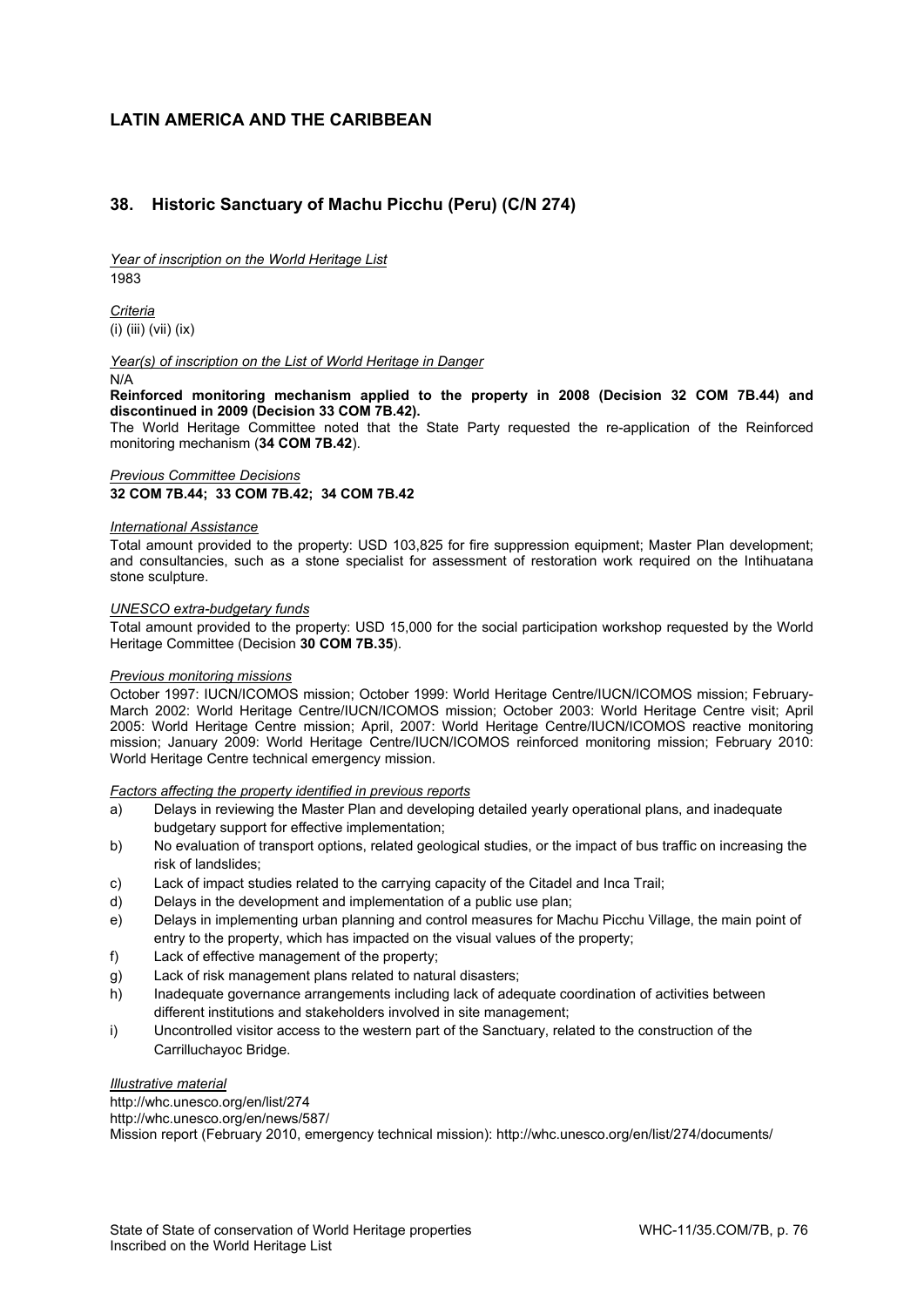## *Current conservation issues*

The State Party' state of conservation report was received by the World Heritage Centre on 14 February 2011, and an official letter sent by the Ministry of Environment was sent on 18 March 2011 with additional information.

# a) *Governance and management arrangements for the property*

The State Party reports that management efficiency at the property was hindered in 2010 due to the state of emergency in the Cuzco region, coupled with political processes for district, provincial and regional offices. It considers that with a clear political situation for the next four years, the implementation of the 2011 Annual Operational Plan will be achieved.

The State Party also reports on the current proposal to restructure the Management Unit with a revised high-level hierarchical structure to allow greater efficiency in decision-making consistent with the responsibilities of all levels of the Peruvian Government (local, regional and national). The Board of Directors would be comprised of the Ministers of Culture, Environment and Tourism and the President of the Regional Government of Cuzco. The technical committee would be constituted by the Vice ministers of Cultural Heritage, Tourism, Natural Protected Areas, the Regional Manager from the Government of Cuzco for Natural Resources and for Tourism, the Director of Culture in Cuzco from the Ministry of Culture, and both site managers from culture and nature. The draft amendment of the Supreme Decree to modify the composition of the Management Unit is being discussed. Additional information submitted indicates that the Regional Government of Cuzco has already expressed concern about how the Management Unit will be composed and will be submitting comments for consideration.

The World Heritage Centre and the Advisory Bodies note the information provided about the re-structuring of the management unit. They consider that although having a high level Board of Directors can potentially enforce the political commitment to the conservation of the property, there are still gaps that have yet to be addressed in decision-making processes at the local level. Governance mechanisms have yet to be identified for the broad participation of the municipalities involved so that the current cycle in which decisions are perceived as impositions at the local level is overcome. They also express concern about the sustainability of the arrangements beyond the current stable political context.

As for the request regarding the implementation of workshops for conflict resolution, the State Party reports that the Machu Picchu District Municipality and the rural organizations of the Machu Picchu Historical Sanctuary signed a memorandum to create a technical committee to review existing problems in the district. No further information is provided on the function of the technical committee or how the results from discussions will be integrated for implementation.

*b) Implementation of a management effectiveness assessment and agreement of a threeyear plan to address the improvement of its effectiveness* 

The Management Unit has prepared the terms of reference to update the Management Plan, as requested by the World Heritage Committee in 2007. The State Party stated that the Management Plan will be revised only when the retrospective Statement of Outstanding Universal Value (OUV) will be officially approved.

*c) Harmonization of existing legal frameworks and regulatory measures and definition of strategies for efficient implementation* 

No information was provided by the State Party on this issue.

*d) Development of the Statement of OUV and Desired State of Conservation, through a participatory workshop*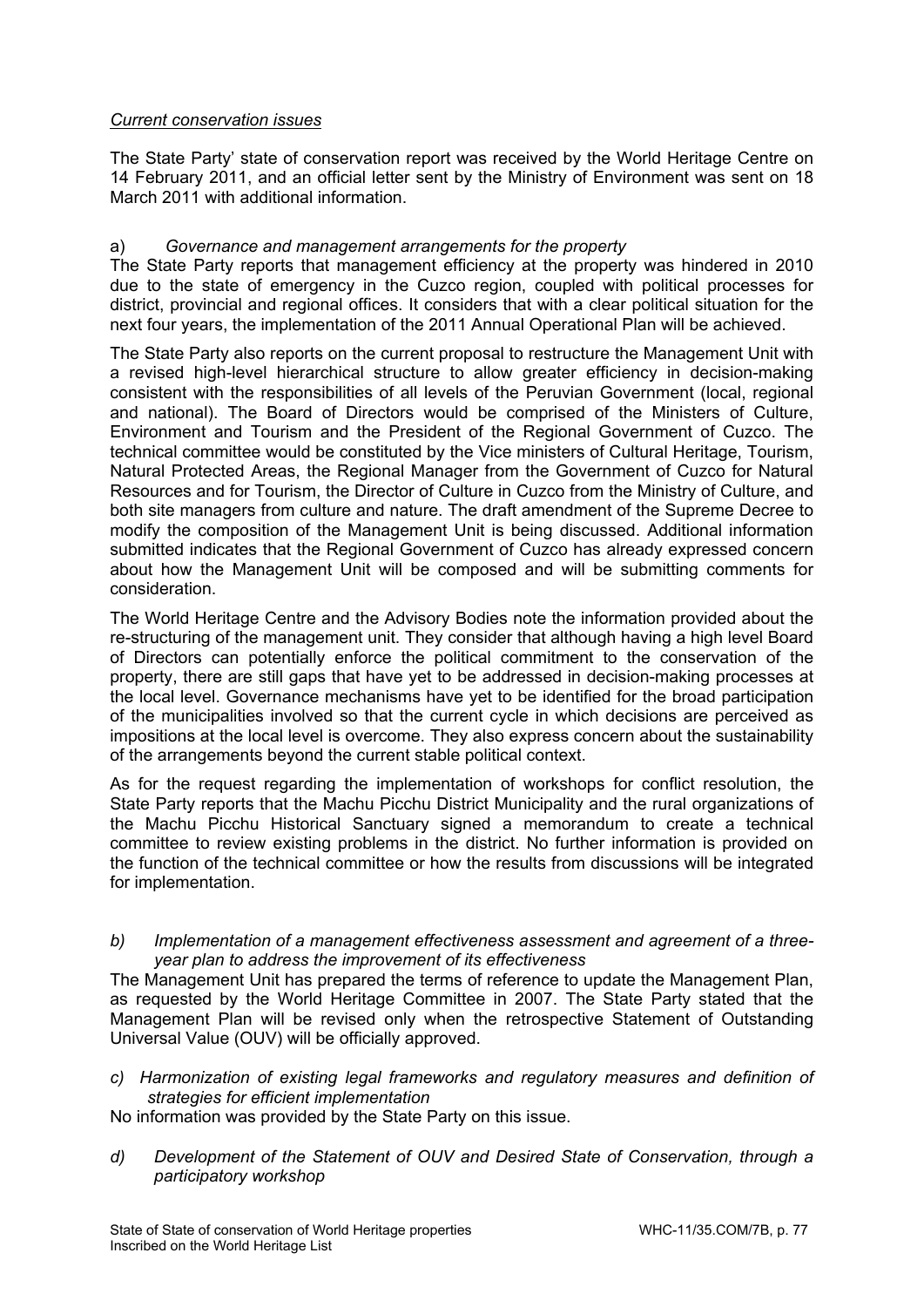The retrospective Statement of OUV was received by the World Heritage Centre on 21 June 2009 and sent to the Advisory Bodies for review. The Desired state of conservation was not submitted as requested in light of the concerns that have been highlighted in previous decisions by the World Heritage Committee.

## *e) Emergency Action Plan for risk reduction and disaster recovery*

In response to the events which occurred at the property in January 2011, the Ministry of Culture, the National Service for Protected Areas of Peru (SERNANP) and the Ministry of Foreign Trade and Tourism (MINCETUR) formed a working group for risk reduction, including the participation of the National Meteorological and Hydrology Service of Peru, the Ministry of Transport and Communication, Peru Rail, the National Citizen's Protection Institute, and the Cuzco Regional Chamber of Tourism. The working group will gather and monitor data from the nine permanent weather stations installed in the Historic Sanctuary of Machu Picchu since 2010 and the three hydrological stations in the Vilcanota River to monitor climatic and hydrological conditions in the Sanctuary. This action aims to identify and take preventive measures when increased rainfall and flooding of the Vilcanota River could endanger the population and visitors to the property. The evaluation gave the opportunity to update the Action Plan for Disaster Mitigation in Machu Picchu Village, which is currently in the process of implementation.

As part of the risk reduction plan, MINCETUR and the government body responsible for tourism in Peru (COPESCO) signed an agreement with the Machu Picchu Municipal District on 28 December, 2010 for the implementation of an early warning system and an emergency plan for Machu Picchu Village. This continues to be in a planning phase.

An additional cooperation agreement has also been signed between SERNANP and the National Meteorology and Hydrology Institute (SENAMHI) for the operation and automatic exchange of climate and hydrological information within the Sanctuary to prevent natural disasters. This will include climate information to develop projects to prevent forest fires and the risks of landslides.

Despite the heavy impact of the torrential rains and lack of sufficient preventive measures in place, the State Party's evaluation of the natural disasters in the region classified the geodynamic processes as low risk. However, the submitted Technical Risk and Vulnerability Assessment Report of the Historical Sanctuary of Machu Picchu, developed in 2010 by SERNANP, identified several areas in imminent risk or with high vulnerability to natural phenomena. The World Heritage Centre and the Advisory Bodies consider this revised assessment constitutes an essential tool to further develop a comprehensive risk management plan and encourage the implementation of its recommendations.

# *f) Definition of public use regulations*

As indicated in previous Annual Reports, SERNANP and the Ministry of Culture are monitoring the western access using records of visitors through the checkpoint. Annual visitor figures to the Sanctuary in 2010 reflected an increase, which is significant in regard to the carrying capacity of the site considering that the access to the property was closed for two months as a result of the 2010 torrential rains.

Concerning the property's public use plan, on 11 March 2010 the Regional Government of Cuzco publicly announced the hiring of a consultant to prepare the Plan through Public Tender #005-2009/GR/Cuzco (the Public Use Plan for the Historical Sanctuary of Machu Picchu) and the Selection Process for Small Claims Adjudication #018-2010/GR/Cuzco, pursuant to national regulations for the access to the site. The Plan will only develop at this point the component pertaining to the Tourist and Recreation Use at a cost of USD 130,000.

A second component of this Public Use plan, the study for the Limits of Acceptable Change (LAC) and limits of carrying capacity for the Inca Trail Network and the Citadel, has been developed and was included in the report. It was finished in December 2010 and is currently being evaluated by official governing bodies for approval and implementation. The report did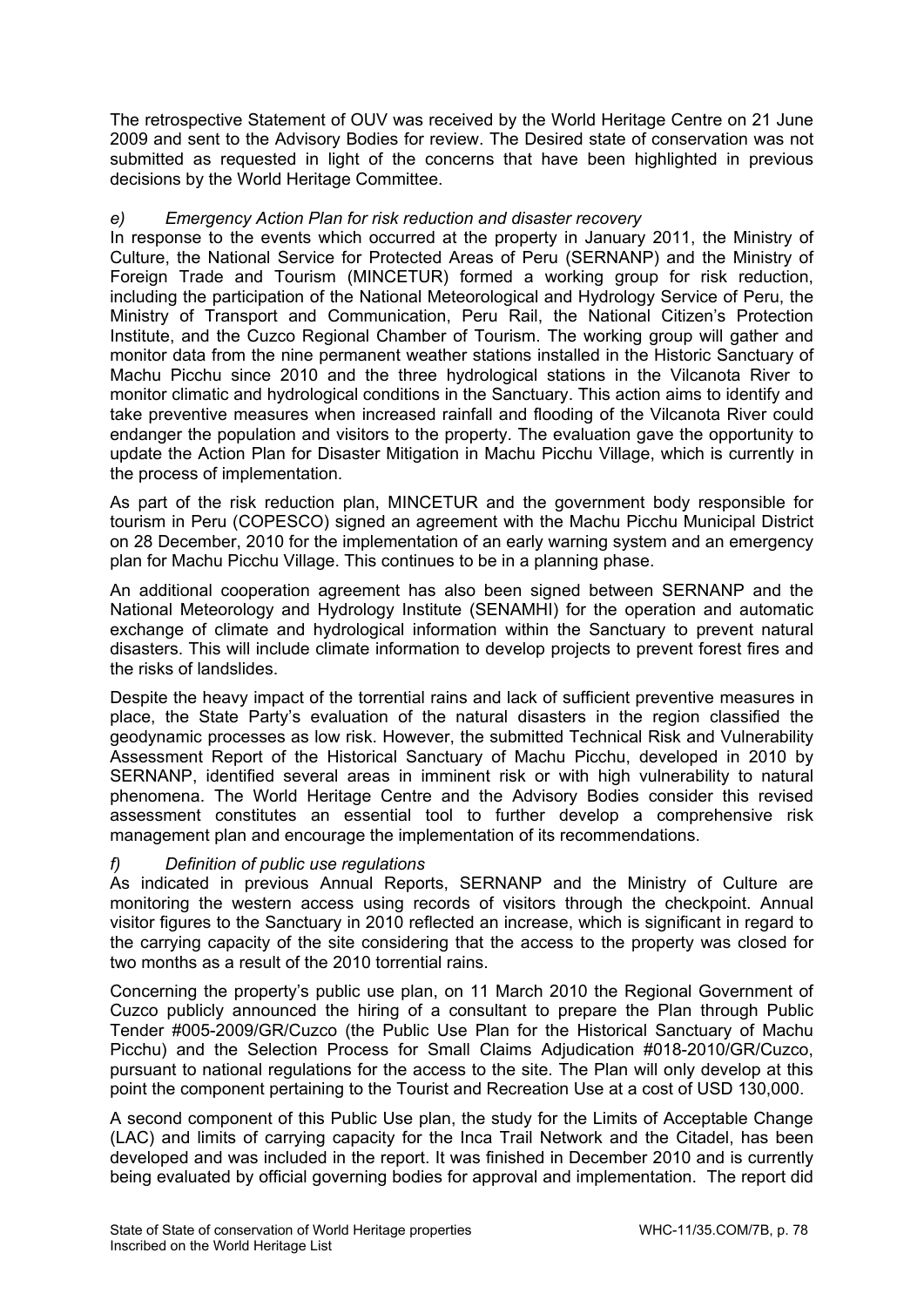not analyze any of the issues related to the Western Access of the property. It identifies several factors affecting tourism use including unplanned and unregulated practices, the uncontrolled growth of human settlements (particularly along the Inca trail) and waste management among others. The report does not provide a strategic response to identified issues; recommendations are very limited and too generalised to allow for clear action. No indication is provided as to how the results will inform the Tourist and Recreation use plan or how they will be articulated with the Management Plan.

No information has been provided on the process for the development and timeframe of the other components of the Public Use Plan that include Education, Capacity building and communication as well as social participation and institutional relationships.

# *g) Western access to the Sanctuary*

Due to the events of January 2010, by Ministerial Resolution #057-2010-MTC/02 the Ministry of Transport and Communications temporarily reclassified the Santa Maria – Santa Teresa – Hydropower Plant Road as part of the National Road Network, and on 16 September 2010, the Chief of Staff enacted Law #29584 declaring the construction of the Machu Picchu – Santa Teresa Road a public necessity and of immediate national interest. The Law will have to be approved by a Presidential Decree. Parts of these roads are within the buffer zone and in immediate proximity to the property and access to the Citadel.

The World Heritage Centre and the Advisory Bodies express their concern about the proposed construction of a major national road, to provide a second entrance to the Sanctuary which will support arterial transport links with the National Road Network. Although the World Heritage Centre and the Advisory Bodies acknowledge that currently, the railway provides the only access to the Sanctuary, and since the illegal construction of the Carrilluchayoc Bridge, tourists and locals have no choice but to walk on the train tracks in a hazardous situation from Santa Teresa to the Sanctuary. The World Heritage Centre and the Advisory Bodies would welcome proposals for a safer alternative pedestrian access for visitors but consider that the current official proposals will impact adversely on the property and its setting.

## *h) Analysis of land tenure status and mapping of current uses to identify adequate measures to maintain the OUV and integrity of the property*

In order to strengthen the protection of the natural and cultural heritage of the Historic Sanctuary of Machu Picchu, both the Ministry of the Environment and the Ministry of Culture have appointed a State Prosecutor for crime prevention. The State Party reports that legal proceedings are currently underway in the Mixed Court of Urubamba to sanction illegal constructions in Machu Picchu Town, as well as other infractions including deforestation, fires, and trespassing in the Sanctuary.

By Supreme Resolution #121-2010-JUS, 21 June 2010, the Mayor of the Machu Picchu Municipal District proposed an Urban Land Registry Plan for Machu Picchu Village to the Ministry of Environment to begin implementation in 2011. No cadastral information on the property and buffer zone has been submitted. Land tenure is essential for a strategic response to sustain the OUV and integrity of the property, including the identification of potential safe access points and routes for visitation.

## *i) Visit of the Director General of UNESCO to the Sanctuary*

On the occasion of the official visit of UNESCO Director-General to Peru (20 to 25 February 2011); the Director-General visited the Historic Sanctuary of Machu Picchu. She discussed the concerns of the World Heritage Committee regarding the inadequate accessibility, the enormous damages incurred last year and the urgent need to implement the Emergency Plan. At a meeting held between the President of the Republic, the Minister of Environment, the Minister of Culture, and the regional authority of Cuzco, the Director-General reported that UNESCO, in cooperation with the National Authorities, is committed to finding a solution for the access to the Sanctuary, to identify a proper system of visitor management at the Citadel and ensuring the implementation of the Emergency Plan of the site.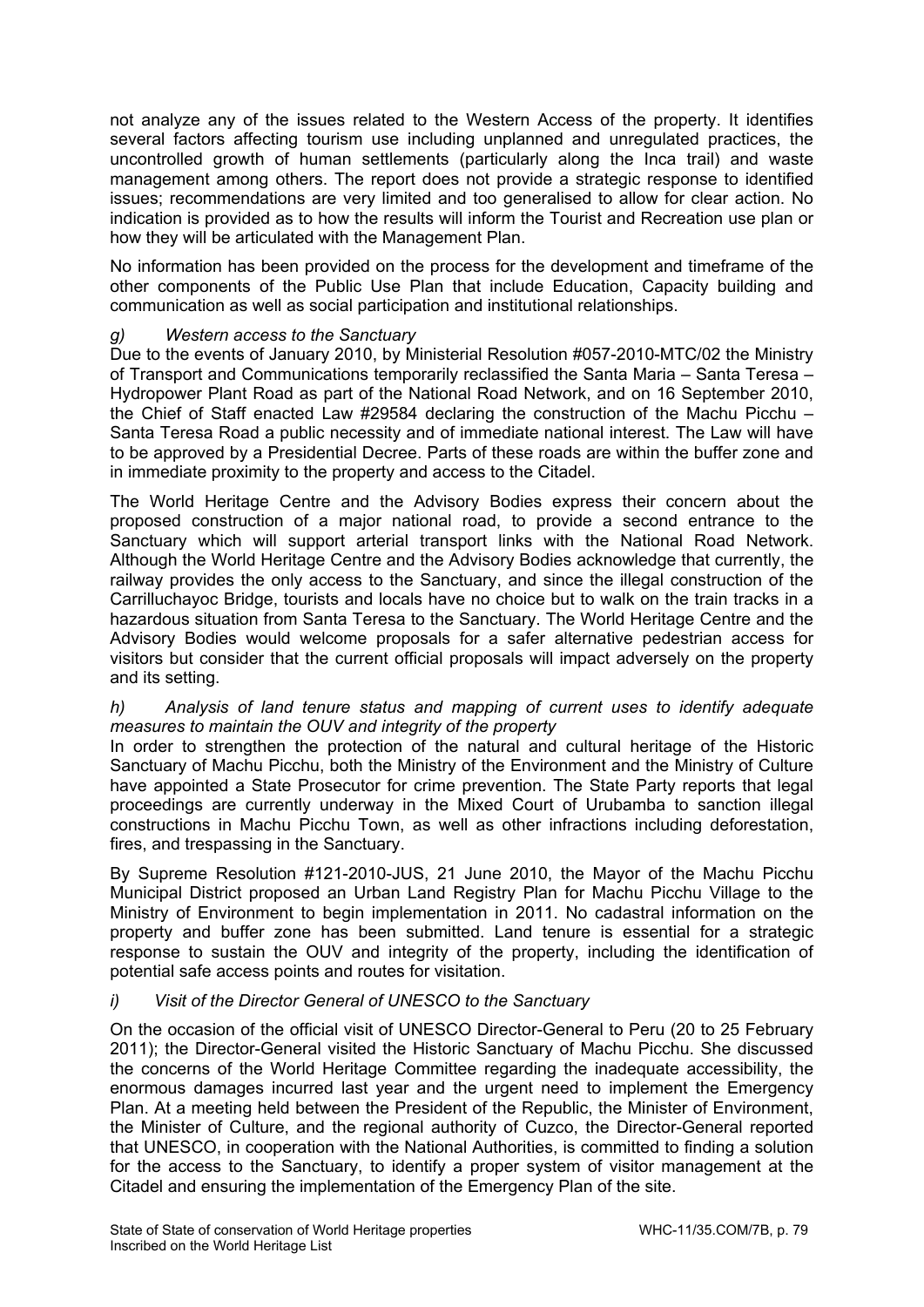The Minister of the Environment sent a letter to the Director of the World Heritage Centre on 22 March 2011, requesting, in accordance to Decision **34 COM 7B.42,** the application of the Reinforced Monitoring Mechanism for the property. The letter confirmed the agreement of the Peruvian Authorities to establish an international support panel to provide technical advice and support to the National Authorities, to address governance, resource and finance issues, effective stakeholder involvement, and to seek the necessary support for the full implementation of the 2009 Action Plan.

# *Conclusions*

The World Heritage Centre and the Advisory Bodies remain deeply concerned about the lack of adequate regulatory and conservation measures to maintain the OUV of the property and the extremely slow process of planning and implementing the necessary measures to address long-term concerns and provide the appropriate solutions. They consider that the threats to the property have increased since 1999 and that, despite the requests of the World Heritage Committee, issues such as governance, access and safety measures remain to be effectively addressed. This lack of adequate governance and planning has been demonstrated by the recent approval given for the construction of a new national road. This has been approved against previous recommendations of the Committee, and without any environmental and heritage impact assessments being considered. The construction of a substantial national road, will impact adversely on the property and exacerbate existing vulnerabilities such as the risk of landslides, and insecure and uncontrolled visitors access. Over the last ten years the World Heritage Committee has requested urgent actions to control and regulate access to the Sanctuary. This new road unfortunately will be counterproductive and will have the opposite effect. The project illustrates the lack of an overall management system for the property, and appears to demonstrate a priority to maximize visitor numbers rather than optimize conservation.

The World Heritage Centre and the Advisory Bodies consider that, in the absence of confirmation from the State Party that the construction of the national road will be halted, and until an alternative access solution has been identified, the World Heritage Committee consider the inscription of the property on the List of World Heritage in Danger.

## *Draft Decision: 35 COM 7B.38*

- *1. Having examined Document WHC-11/35.COM/7B,*
- *2. Recalling Decision 34 COM 7B.42, adopted at its 34th session (Brasilia, 2010),*
- *3. Takes note of the information provided on the implementation of actions at the property, as well as the submission of the retrospective Statement of Outstanding Universal Value, under revision by the Advisory Bodies;*
- *4. Regrets that there has been no substantial progress in addressing threats to the property including the Western access, public use, governance and management arrangements, uncontrolled development at the Machu Picchu village and other threats identified in the 2009 Emergency Action Plan;*
- *5. Welcomes the support of the State Party for the establishment of an international support panel to provide technical advice on the implementation of the Emergency*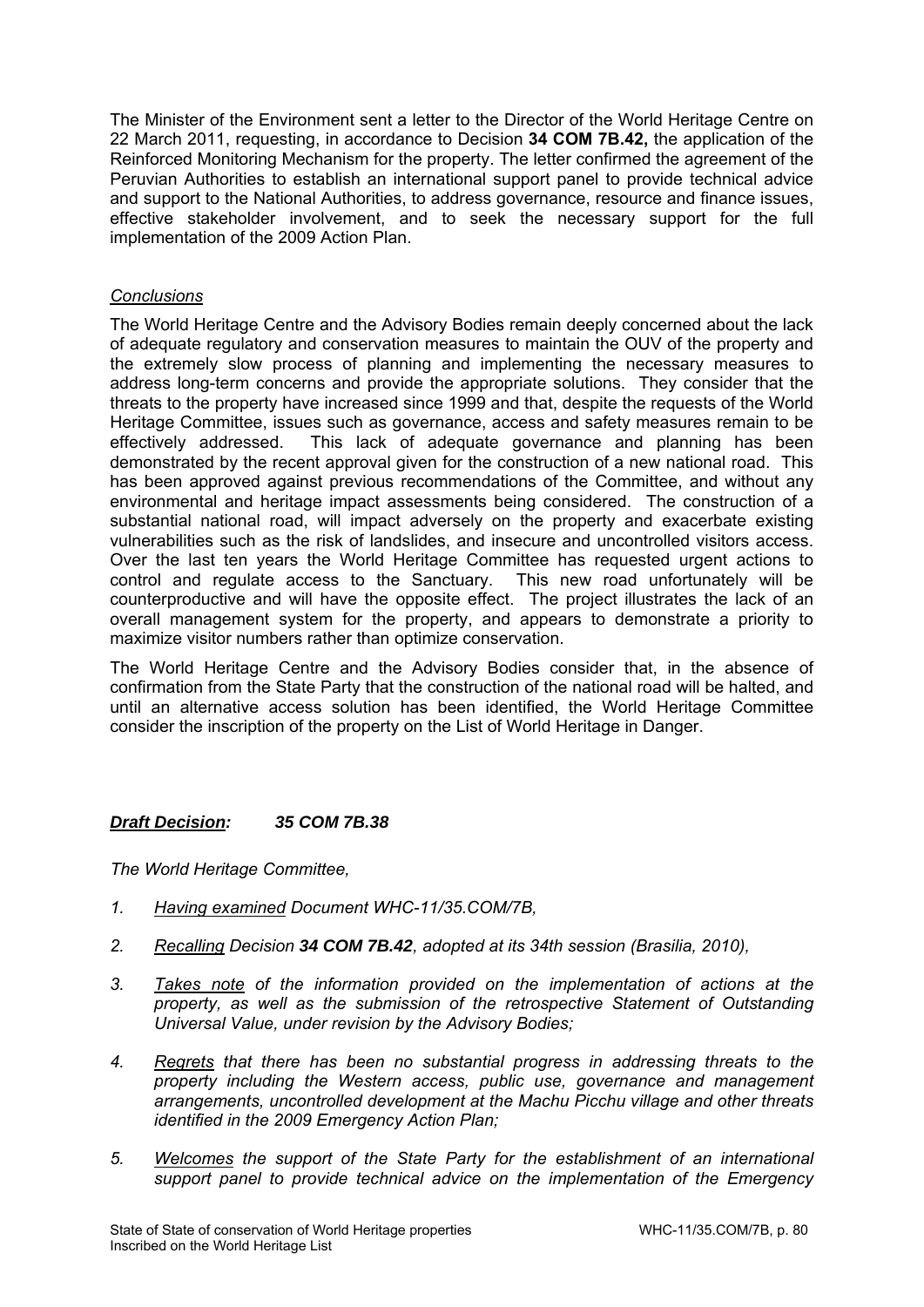*Action Plan and requests the World Heritage Centre and the Advisory Bodies to support the State Party in the identification of appropriate expertise and Terms of Reference, as well as in the organization of the first meeting of the panel;* 

- *6. Also requests the State Party to halt the construction of the Santa Teresa Road and to identify alternatives proposals for pedestrian access to the Sanctuary;*
- *7. Considers that the State Party has not complied with all the requests expressed by the World Heritage Committee in Decision 34 COM 7B.42 to address threats to the property, and that therefore the property is in danger in conformity with Chapter IV.B of the Operational Guidelines, and decides to inscribe the Historic Sanctuary of Machu Picchu (Peru) on the List of World Heritage in Danger;*
- *8. Also decides to apply the Reinforced monitoring mechanism to the property, for a period of one year, in order to complete work to address unresolved issues that constitute a danger to the attributes that sustain the Outstanding Universal Value of the property, with special attention to:* 
	- *a) Updating of the management plan to define provisions to strategically address unregulated access to the site, public use and urban planning,*
	- *b) Definition of strategies to address Western access to the property and identify alternatives to the proposed Santa Teresa Road,*
	- *c) Risk reduction and disaster recovery plans, including a clear and precise course of action,*
	- *d) Harmonisation of legislative frameworks and enforcement of regulatory measures,*
	- *e) Inventory of land ownership of the property and in its immediate setting,*
	- *f) Strengthening of decision-making processes and governance at the property;*
- *9. Further requests the State Party to develop, in consultation with the World Heritage Centre and the Advisory Bodies, a proposal for the Desired state of conservation for the removal of the property from the List of World Heritage in Danger and a set of corrective measures, for examination by the World Heritage Committee at its 36th session in 2012;*
- *10. Requests furthermore the State Party to submit to the World Heritage Centre, by 1 February 2012, a report on the state of conservation of the property and on the steps taken to implement the above-mentioned recommendations and in particular the results of the first meeting of the international panel, for examination by the World Heritage Committee at its 36th session in 2012.*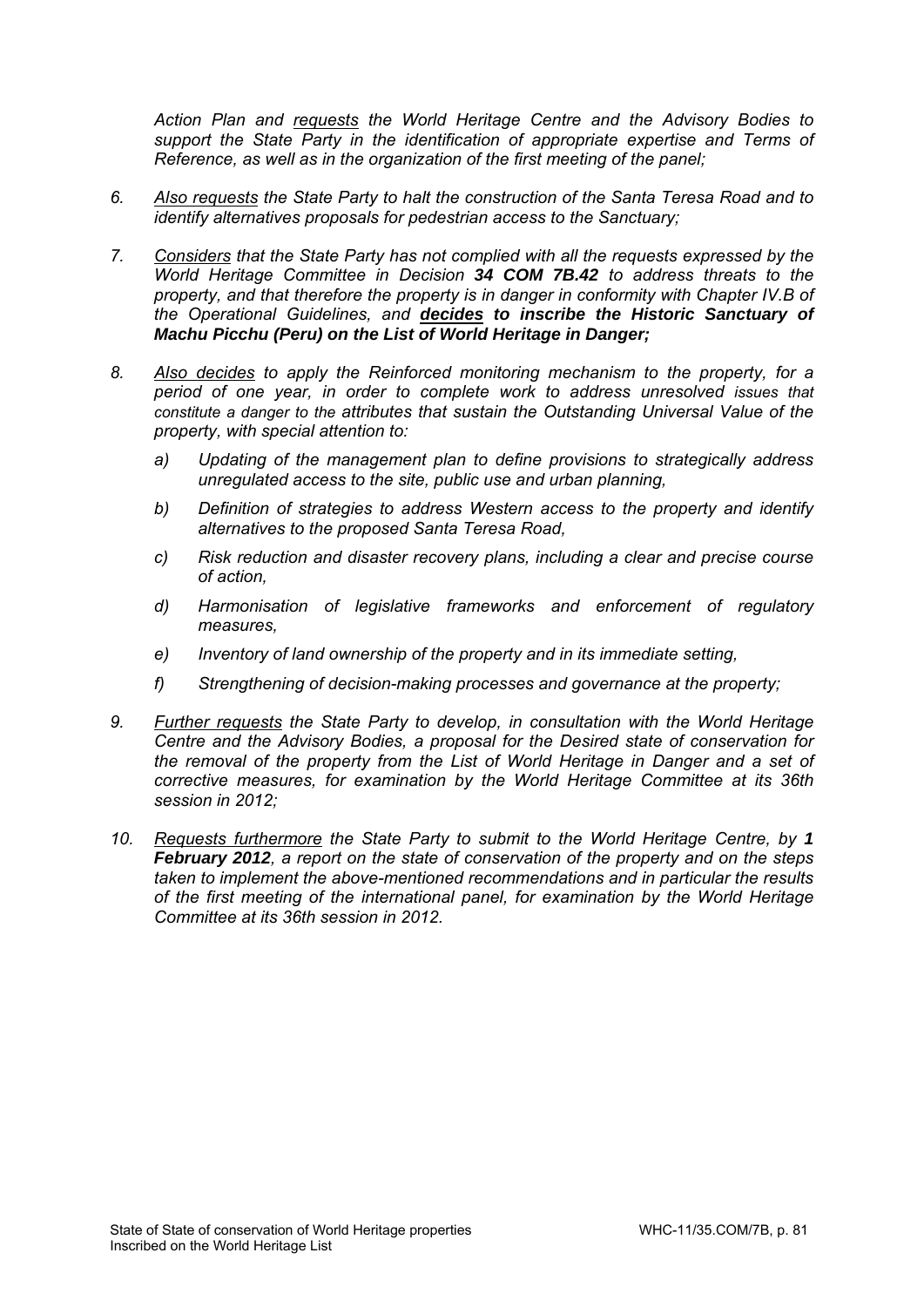# **CULTURAL PROPERTIES**

# **AFRICA**

# **39. Lamu Old Town (Kenya) (C 1055)**

*Year of inscription on the World Heritage List 2001* 

*Criteria*  (ii) (iv) (vi)

*Year(s) of inscription on the List of World Heritage in Danger*  N/A

*Previous Committee Decisions*  **32 COM 7B.48; 33 COM 7B.44; 34 COM 7B.46** 

#### *International Assistance*

Total amount provided to the property: USD 31 756: USD 6,932 for Technical Assistance for the rehabilitation of the Lamu Waterfront in 2004, USD 15 924 for the preparation of the nomination file, and USD 8 900 for Technical Cooperation to support the Management Plan.

*UNESCO extra-budgetary funds*   $N/A$ 

*Previous monitoring missions* 

March 2004: World Heritage Centre/ICOMOS monitoring mission; May 2010: World Heritage Centre/ICOMOS/ICCROM reactive monitoring mission.

#### *Factors affecting the property identified in previous reports*

- a) Lack of approved management plan and accompanying action plan;
- b) Lack of risk preparedness, especially in the case of fire;
- c) Lack of adequate sewerage, waste disposal, and overall infrastructure, and risk to limited fresh water supplies;
- d) Uncontrolled development
- e) Lack of resources;
- f) Urban and industrial development pressure, including possible new port and of oil exploration;
- g) Inadequate buffer zone.

*Illustrative material*  http://whc.unesco.org/en/list/1055

#### *Current conservation issues*

On 1 February 2011, the State Party submitted a state of conservation report responding to issues related to the proposed port, water catchment area, boundaries and buffer zone, and other factors affecting the property.

### *a) Proposed New Port in Lamu District*

The State Party reports that the Ministry of Transport has engaged a consultant, Japan Port Consultants, to carry out a full technical, economic, and financial feasibility study for the proposed Port of Lamu at Manda Bay, approximately 15-20 km to the north of Lamu, and for the Lamu-Addis-Juba-Kigali corridor development project. In addition, the consultant has been asked to advise on appropriate regulatory and institutional frameworks for support of the project and to develop at least three investment models for financing it. They have been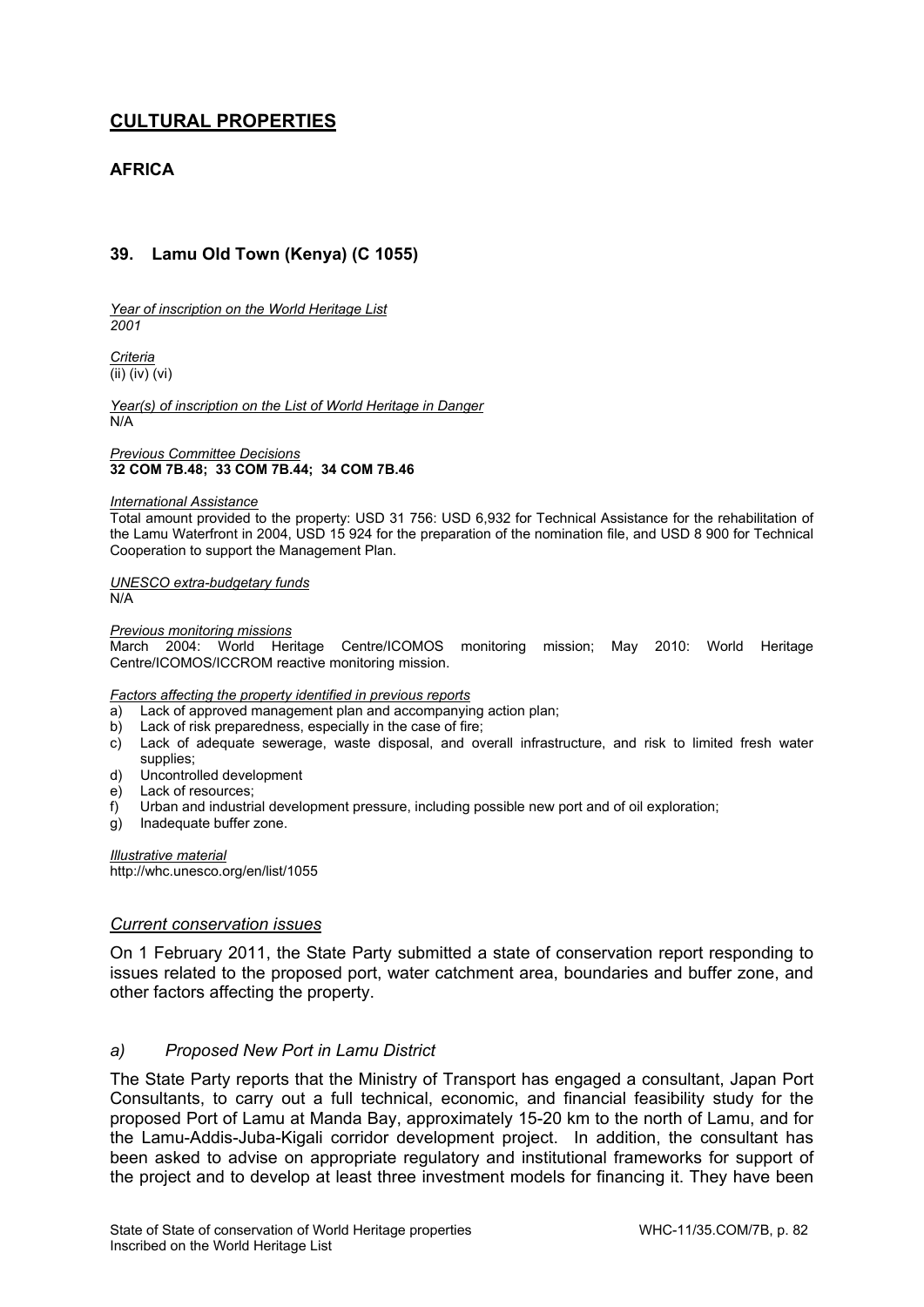further asked to develop a Lamu Port master plan as well as detailed designs for the first three berths and associated infrastructure.

The National Museums of Kenya (NMK) was contacted by the consultant to obtain information about heritage sites in the area concerned, and the NMK stressed to the consultant the need for a comprehensive heritage, archaeological, and socio-cultural impact assessment. To this end, the Permanent Secretary, of the Ministry of National Heritage and Culture, has requested the Ministry of Transport, as a matter of urgency, to include heritage experts from the NMK as part of the team that will assess the overall Environmental Impact Assessment (EIA) and also as an integral part of the teams that undertake individual EIAs for project components. The report does not, however, indicate a response from the Ministry of Transport.

## *b) Development at the Shela Sand Dunes*

The State Party reports that the NMK and the Water Resource Management Authority (WRMA) conducted a survey of the Lamu sand dune in February 2010, to map the 19 square kilometres proposed for gazettement, including the fragile water source for Lamu town. In May 2010, the Chief registrar of Lands cancelled title deeds for the 21 plots illegally issued within the dune area. Currently the NMK and the WRMA are preparing documents to facilitate the gazettement of the 19 square kilometres as a protected area. Further, the WRMA and the Lamu WHS and Conservation Office (LWHSCO) have established a water catchment management committee, which brings together stakeholders from the civil society.

# *c) Boundaries of the property and buffer zone*

The State Party reports that it is developing a heritage map of all historical and archaeological sites within Lamu Island with the help of a local Geographic Information System (GIS) expert. This map will show the historical core of the Stone Town and the buffer zones. The NMK has initiated consultations with the District Development Committee and other stakeholders on the proposed extensions to the buffer zone, requested by the Committee.

## *d) Finalization of the management plan*

The State Party reports that it has received International Assistance of the amount of USD 8,900 for the completion of the management plan. No plan, however, has been received by the World Heritage Centre.

## *e) Uncontrolled development*

The State Party reports that the Lamu World Heritage Site Office (LWHSCO) is developing a strategic proposal for the improvement of the informal settlements surrounding the World Heritage property. This strategy will be incorporated into the 2010–2030 Lamu District Development Plan. Further, the chairperson of the NMK has requested the Minister of Local Government to include Lamu into an ongoing World Bank project, for upgrading of informal settlements in medium-sized towns.

## *f) Other issues*

The State Party also provides information on a number of ongoing conservation and restoration projects, cultural festivals, and other heritage development projects.

## *Conclusions*

The World Heritage Centre and the Advisory Bodies note the information provided by the State Party regarding the new port proposal for Manda Bay, north of Lamu. In the light of information that has appeared in the Kenyan press which indicates that the proposed port can be considered as a mega-project, and that the State Party formally invited bids for the first phase of construction in September 2010, they recommend the World Heritage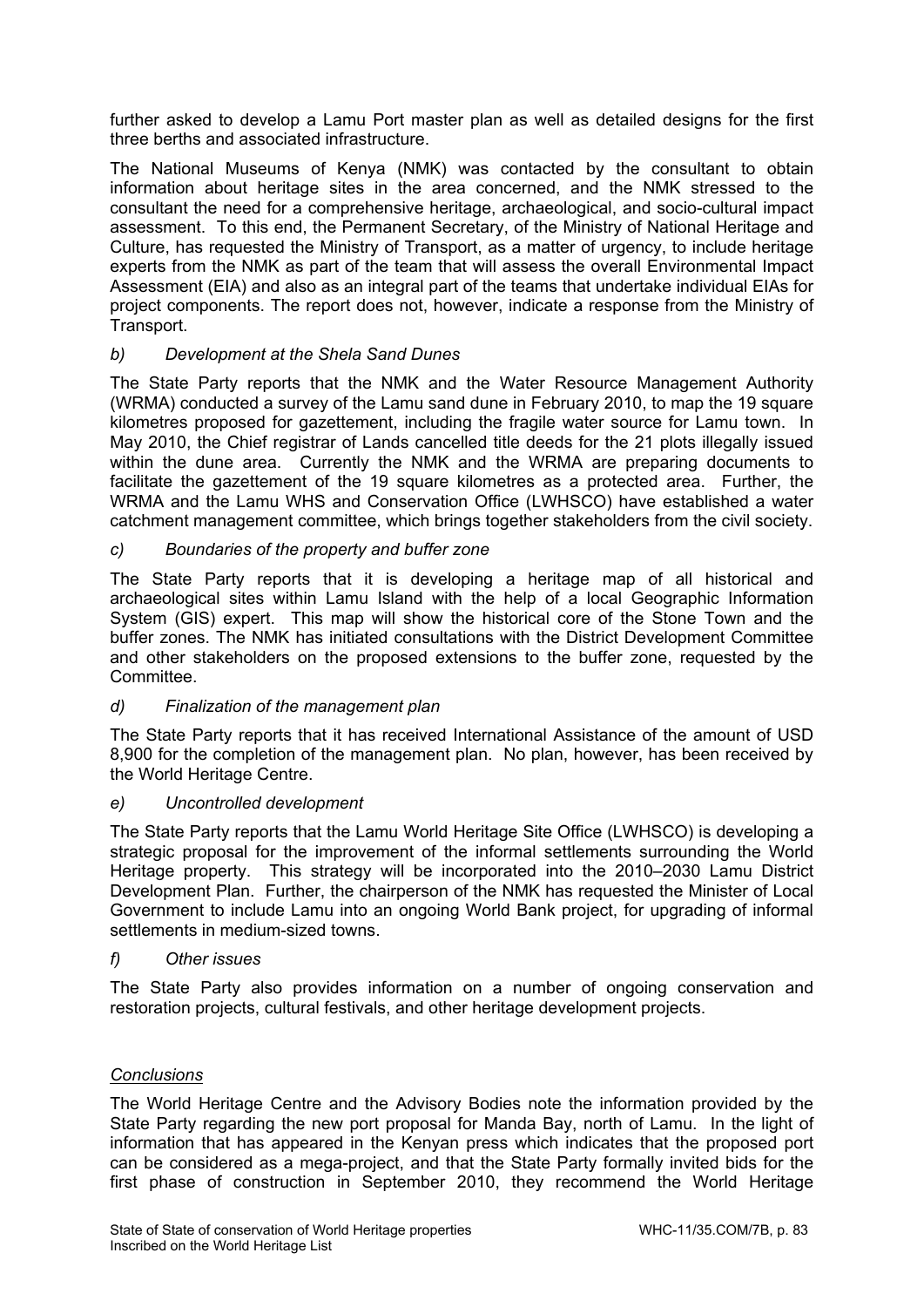Committee to express its great concern, that the State Party has not provided the necessary basic details about the project as requested by the World Heritage Committee at its 34th session (Brasilia, 2010).

As it is difficult to make an assessment based solely on press reports, given that their accuracy cannot be confirmed, it is essential that the State Party provide the necessary information such as the scope of the project, its exact location and scale, the kind of development foreseen, including associated infrastructure, and the foreseen population growth, in order for the World Heritage Committee to understand its potential adverse impacts on the Outstanding Universal Value of the property.

From the details in the press, there is a concern that this proposed major development might impact substantially on the morphology of a long part of the coastline, on tidal flows and on the formation of sandbanks over a wide coastal area, as well as on the socio-economic development of Lamu and its surrounding landscape.

The State Party mentions that the consultants are collecting information on the cultural and natural heritage near the port site and along the proposed transportation corridor. Given the potential extensive scale and extent of the port development, there is a need for any impact assessments carried out to include a heritage impact assessment on Outstanding Universal Value from a wide range of perspectives. Although the property is located some distance away, it could still suffer adverse impacts due to the construction of such a large infrastructure project and the resulting increase of population that might accompany it. The World Heritage Centre and the Advisory Bodies wish to highlight the efforts of the National Museums of Kenya to play an active role in the EIA process. They also stress, however, the need for this EIA process to incorporate a Cultural Heritage Impact assessment specifically for the property.

In regard to the water catchment area at the Shella Sand Dunes, the World Heritage Centre and the Advisory Bodies acknowledge the progress made by the State Party in dealing with this very delicate environmental problem. The revocation of the 21 land titles is a very positive step, and it is hoped that the process of gazettement will be completed in the near future.

Likewise, the progress on the precision of the boundaries and buffer zone, and the development of the management plan, are noted, and it is hoped that these activities will be completed as soon as possible.

Finally, in regard to the uncontrolled development and informal settlements surrounding the Lamu World Heritage property, the World Heritage Centre and the Advisory Bodies consider this issue to be of great importance, especially given the potential influx of additional population. Clear planning and control mechanisms need to be set up as soon as possible to avoid an even more difficult situation developing in the future.

## *Draft Decision: 35 COM 7B.39*

- *1. Having examined Document WHC-11/35.COM/7B,*
- *2. Recalling Decision 34 COM 7B.46, adopted at its 34th session (Brasilia, 2010),*
- *3. Notes the information provided by the State Party on the proposed Port of Lamu at Manda Bay and the Lamu-Addis-Juba-Kigali corridor development project;*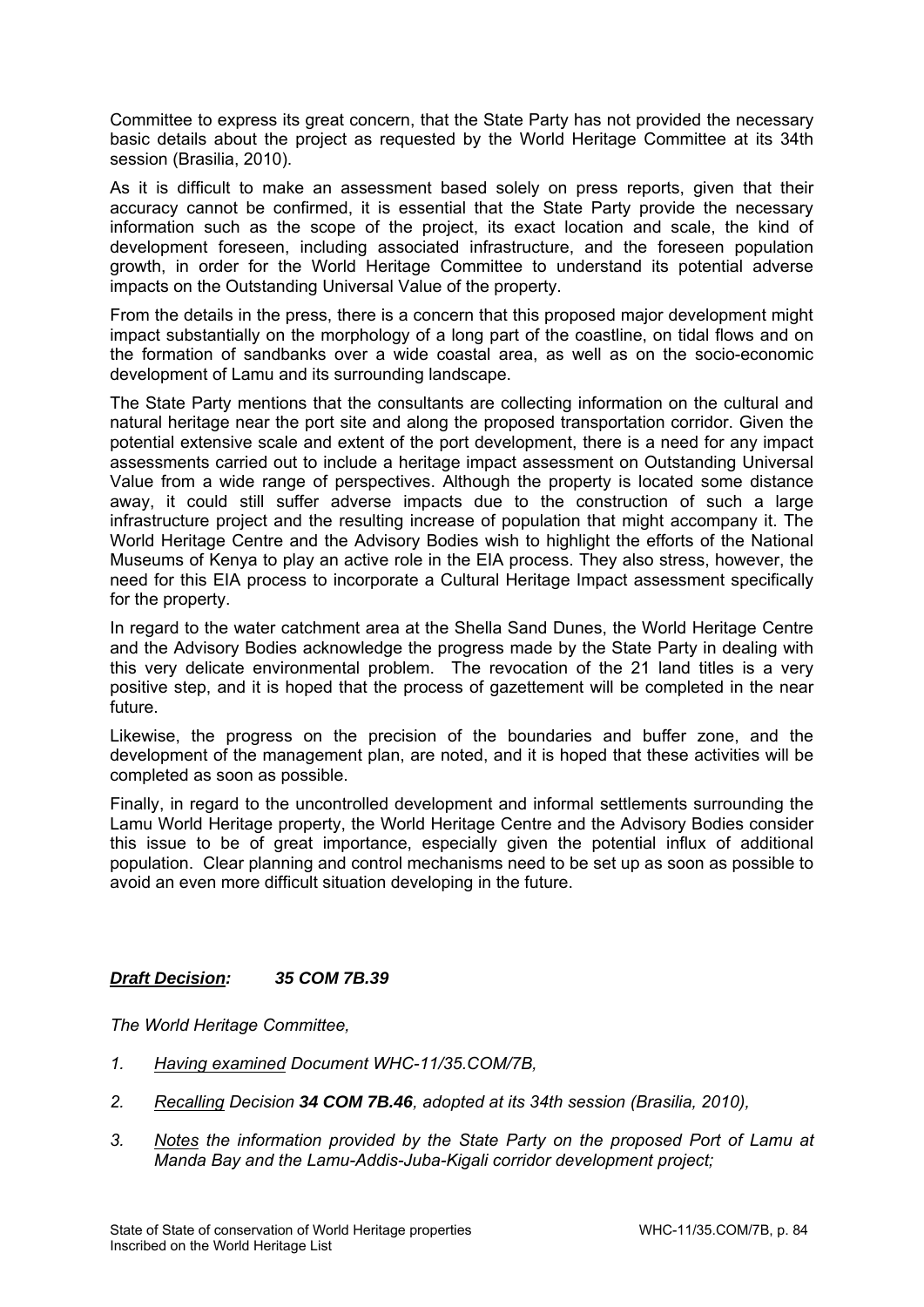- *4. Expresses its concern that basic detailed information on the project, such as its scope, exact location and scale, the projected kinds of development foreseen, and the projected population growth has not been provided by the State Party as requested by the World Heritage Committee at its 34th session (Brasilia, 2010);*
- *5. Also notes that the details currently available in the public domain suggest that the port project could be considered a mega-project which could impact on the morphology of the coastline, on tidal flows, and on the formation of sandbanks over a wide coastal area, as well as on the socio-economic development of Lamu and its surrounding landscape;*
- *6. Reiterates its request to the State Party for detailed information on the proposed Port of Lamu at Manda Bay and the Lamu-Addis-Juba-Kigali corridor development project to*  be provided as soon as possible, in line with Paragraph 172 of the Operational Guidelines*, and before any commitment is given;*
- *7. Requests the State Party to confirm that the National Museums of Kenya will be fully involved in impact assessments of the Port project and that a Heritage Impact Assessment will be carried out to assess its potential impact on Outstanding Universal Value in line with "ICOMOS Guidance on Heritage Impact Assessments for Cultural World Heritage properties";*
- *8. Further notes the ongoing work on the gazettement of the Shella Sand Dunes water catchment area, the mapping exercise for the boundaries and buffer zones, the preparation of the management plan, and the progress on the issue of uncontrolled development at informal settlements;*
- *9. Also requests that the State Party provide the requested maps showing the precisely the boundaries of the property and its buffer zone, and to finalise the management plan as soon as possible and submit it to the World Heritage Centre for review by the Advisory Bodies;*
- *10. Further requests the State Party to complete the work on the gazettement of the Shella Sand Dunes water catchment area as soon as possible;*
- *11. Requests furthermore the State Party to submit to the World Heritage Centre, by 1 February 2012, an updated report on the state of conservation of the property and in particular on the issues mentioned above, for examination by the World Heritage Committee at its 36th session in 2012.*

# **40. Timbuktu (Mali) (C 119 rev)**

*Year of inscription on the World Heritage List*  1988

*Criteria*  (ii) (iv) (v)

*Year(s) of inscription on the List of World Heritage in Danger*  1990-2005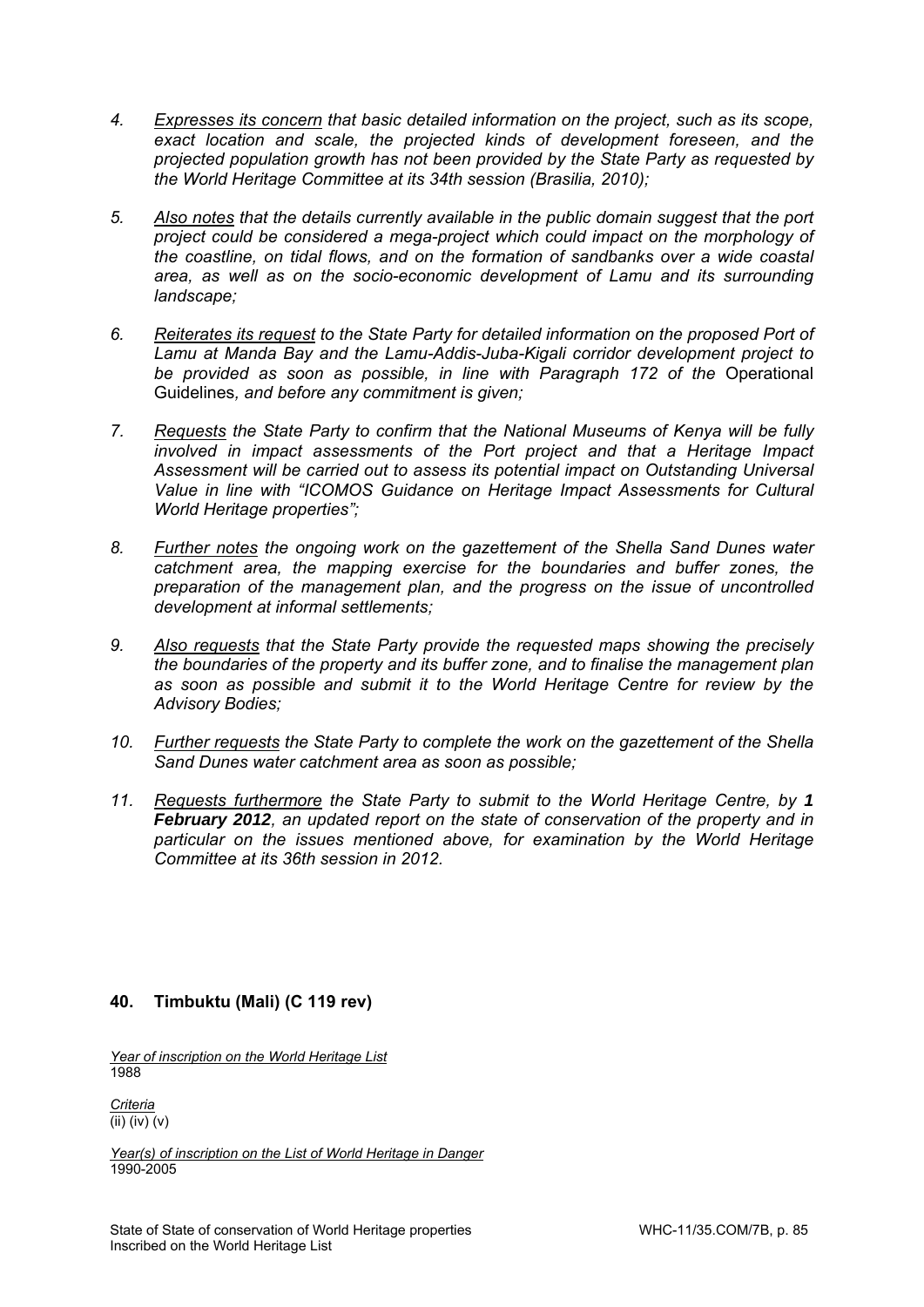#### *Previous Committee Decisions*  **32 COM 7B.49; 33 COM 7B.45; 34 COM 7B.48**

#### *International Assistance*

Total amount provided to the property: 1989: USD 5,500 Preparatory Assistance; 1991-1995-1996-2004-2006: USD 150,000, Technical Cooperation

#### *UNESCO extra budgetary funds*

Total amount provided to the property: USD 100,000 (Italian Funds-in-Trust)

#### *Previous monitoring missions*

2002, 2004, 2005, 2006: World Heritage Centre missions; 2008, 2009 and 2010 joint World Heritage Centre/ ICOMOS reactive monitoring missions

#### *Factors affecting the property identified in previous reports*

- a) Inappropriate design and scale of new Ahmed Baba Cultural Centre in the vicinity of the Sankoré Mosque; lack of detailed drawings supplied to the Committee;
- b) Inappropriate approaches to the restoration of the Djingareyber Mosque;
- c) Urban development pressure;
- d) Flooding and rubbish disposal;
- e) Lack of building regulations and land use plan;
- f) Lack of adequate maintenance of the buildings.

*Illustrative material*  http://whc.unesco.org/en/list/119

### *Current conservation issues*

On 2 February 2011, the State Party submitted a report on the state of conservation of the property. The report gives a brief overview of the ongoing conservation and management operations.

### *a) Conservation of the three mosques*

The report provides an update of the current state of conservation of the three mosques, Sankoré, Djingareyber and Sidi Yahia. The *Sankore mosque* continued to be subject of special attention by the local community, the Imams and the guild of traditional builders. It also received technical support from the Italian Government and the World Heritage Centre. The report also provides information about a future urban rehabilitation in the framework of which the restoration of the mosque is an important component. The project, which is executed by the Aga Khan Trust for Culture (AKTC) is part of a cooperation agreement between the Aga Khan Development Network (AKDN) and the Government of Mali.

The restoration of Djingareyber mosque has been finalized in July 2010 with the completion of paving in the vicinity of the mosque, and the provision of toilet facilities. Concerning the World Heritage Committee's request for further information on the "*possible project to demolish ruined houses northwest of the Djingareyber Mosque*", the State Party prefers to include these buildings into a proposed '*pilot project for repairing and renovating houses',*  although no details are provided*.* Only the restoration of the degraded structures of the *Sidi Yahia Mosque* remains for which architectural surveys have been undertaken in the framework of the same AKDN/Mali agreement.

The report does not provide information on the state of conservation of the 16 mausoleums, which form part of the property and are in need of urgent restoration works.

### *b) Conservation challenges of the urban context*

The State Party notes the challenges to conserving the property in an urban environment: climate change and desertification, demographic change and visual influences of modern technology. The report mentions the development of detailed building regulations and a conservation manual, which are almost finalized. Also noted are development projects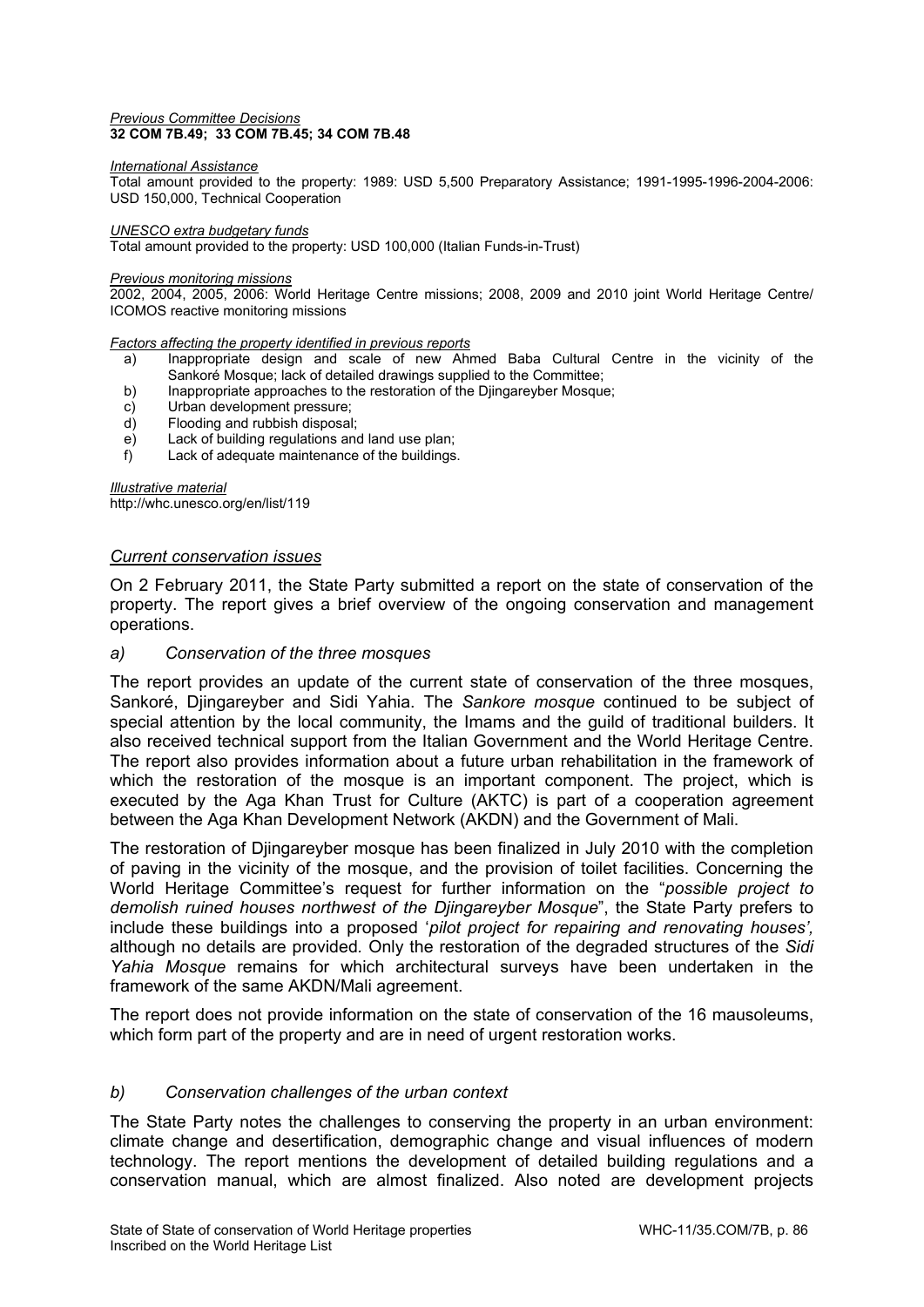initiated by the Malian government and partners (including a bitumen road), the additional storey on the Institute of Ahmed Baba building, uncontrolled Medina building works and general preservation concerns. The State Party notes that the situation in Timbuktu is similar to global issues common to all World Heritage city sites. In this respect, the State Party optimistically hopes there will be an international colloquium for dialogue and engagement of technical partners, local population, elected representatives, potential financiers, etc. The State Party report mentions several organizations that have been, or still are, active in preservation issues, led by efforts of the AKTC, such as the elaboration of a Master Plan for Timbuktu and the urban rehabilitation of Sankoré neighbourhood. However, no further details are provided.

Furthermore, no details are provided on the development of a land use plan for the Old City and its buffer zone. Nor are details provided on any plan to address the need for waste removal or the proposed pilot project for renovating houses in the Old City.

# *c) Implementation of corrective measures requested by the World Heritage Committee:*

The State Party has responded to only one of the corrective measures, namely the development of a Master Plan for the Old City of Timbuktu. It has not responded to the following: re-location of the amphitheatre away from the Sankoré Mosque, creation of an inter-ministerial coordinating committee for Timbuktu, a land-use plan for the property and buffer zones, a plan for the participation of the population in matters of heritage, extension of the boundaries of the World Heritage property to cover the whole of the Old City, and implementation of the short and medium term actions envisaged in the management plan.

## *Conclusions*

The World Heritage Centre and the Advisory Bodies wish to highlight that the State Party's report only provides information on some of the corrective measures agreed by the Committee at its 32nd session and only partially addresses the measures agreed by the Committee at its 34th session. Furthermore, the information provided does not adequately address the fundamental threats facing the property. Overall, very little progress has been made in site conservation and management, and in particular in addressing the continued disuse of the Ahmed Baba Cultural Centre and priority repair actions for *Sidi Yahia Mosque*.

The World Heritage Centre and the Advisory Bodies welcome the proposed project with the AKDN and the Government of Mali that will encompass a Master Plan for Timbuktu and a project for rehabilitation of the Sankore neighbourhood, but considers that details of the project need to be provided to the World Heritage Centre for review by the Advisory Bodies.

## *Draft Decision: 35 COM 7B.40*

- *1. Having examined Document WHC-11/35.COM/7B,*
- *2. Recalling Decision 34 COM 7B.48, adopted at its 34th session (Brasilia, 2010),*
- *3. Expresses its utmost concern that very little progress has been achieved in implementing corrective measures;*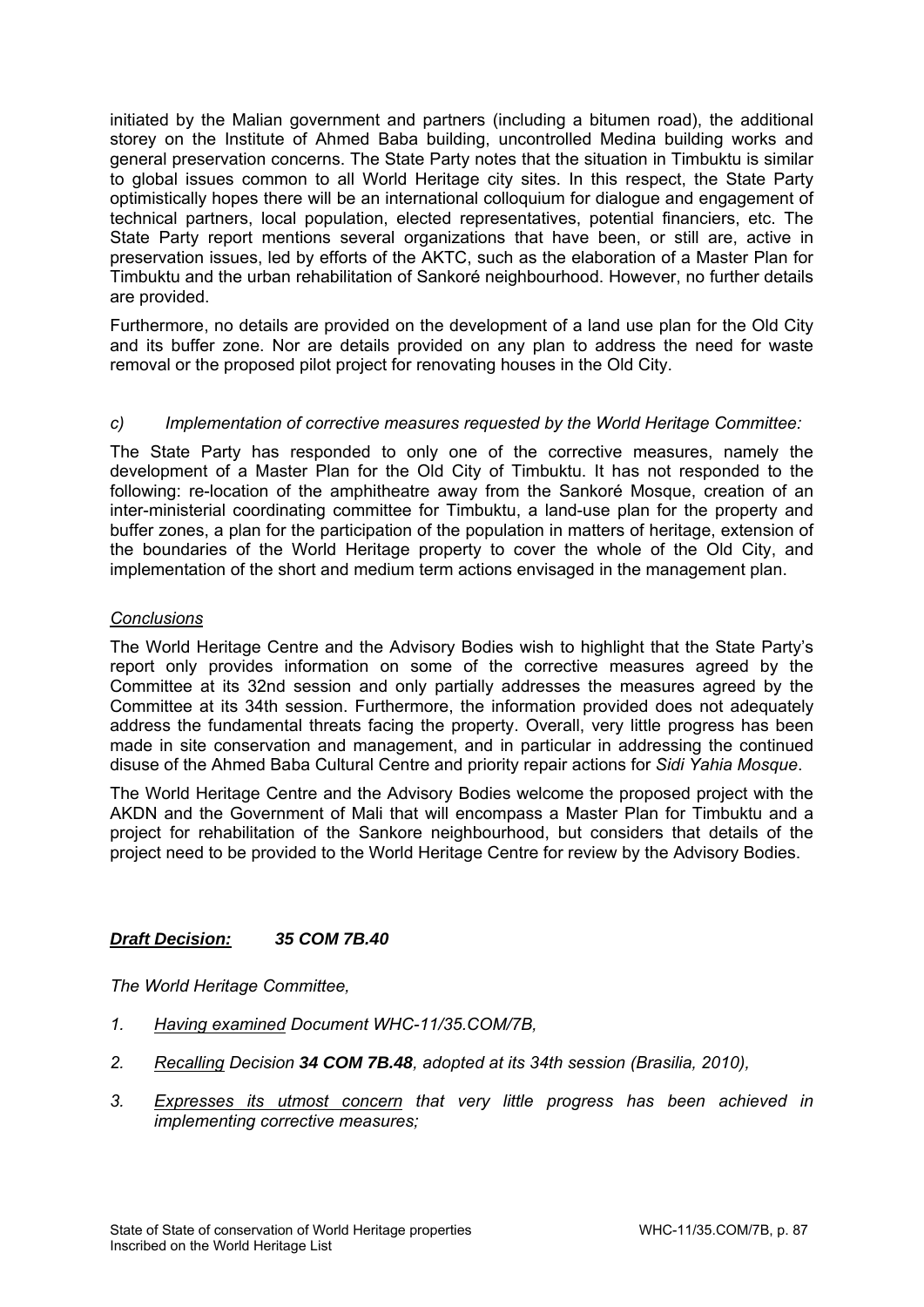- *4. Regrets that the Ahmed Baba Cultural Centre built near the Sankoré Mosque remains unused and is deteriorating and encourages the State Party to address this as a matter of urgency;*
- *5. Reiterates its request for the following corrective measures to be urgently addressed*: *a) Create an inter-ministerial committee for Timbuktu,* 
	- *b) Re-locate the amphitheatre away from the Sankore Mosque,*
	- *c) Finalize and adopt urban building regulations and develop a land-use plan for the Old City and its buffer zone,*
	- *d) Submit to the World Heritage Centre and the Advisory Bodies a plan for the participation of the population in matters of heritage,*
	- *e) Develop proposals for an extension of the property to encompass the Old City,*
	- *f) Implement the short and medium term actions envisaged in the management plan;*
- *6. Requests the State Party to submit to the World Heritage Centre by 31 October 2011, for review by the Adisory Bodies, details on the proposed urban rehabilitation project of the Sankore neighbourhood and on the proposed Master Plan to be implemented in cooperation with the Aga Khan Trust for Culture (AKTC), in accordance with Paragraph 172 of the* Operational Guidelines *and before any detailed plan is agreed;*
- *7. Also requests the State Party to implement the priority actions for the repair work needed on the Sidi Yahia Mosque and to address the need for waste removal in the property;*
- *8. Also encourages the State Party to attract the necessary resources to conduct a pilot project for repairing and renovating a dozen or so houses in the Old City with a training component for craftsmen*;
- 9. *Further requests the State Party to submit to the World Heritage Centre, by 1 February 2013, an updated report on the state of conservation of the property and the implementation of the above, for examination by the World Heritage Committee at its 37th session in 2013.*

# **41. Aapravasi Ghat (Mauritius) (C 1227)**

*Year of inscription on the World Heritage List*  2006

*Criterion*  (vi)

*Year(s) of inscription on the List of World Heritage in Danger*  N/A

*Previous Committee Decisions*  **30 COM 8B.33; 34 COM 7B.49**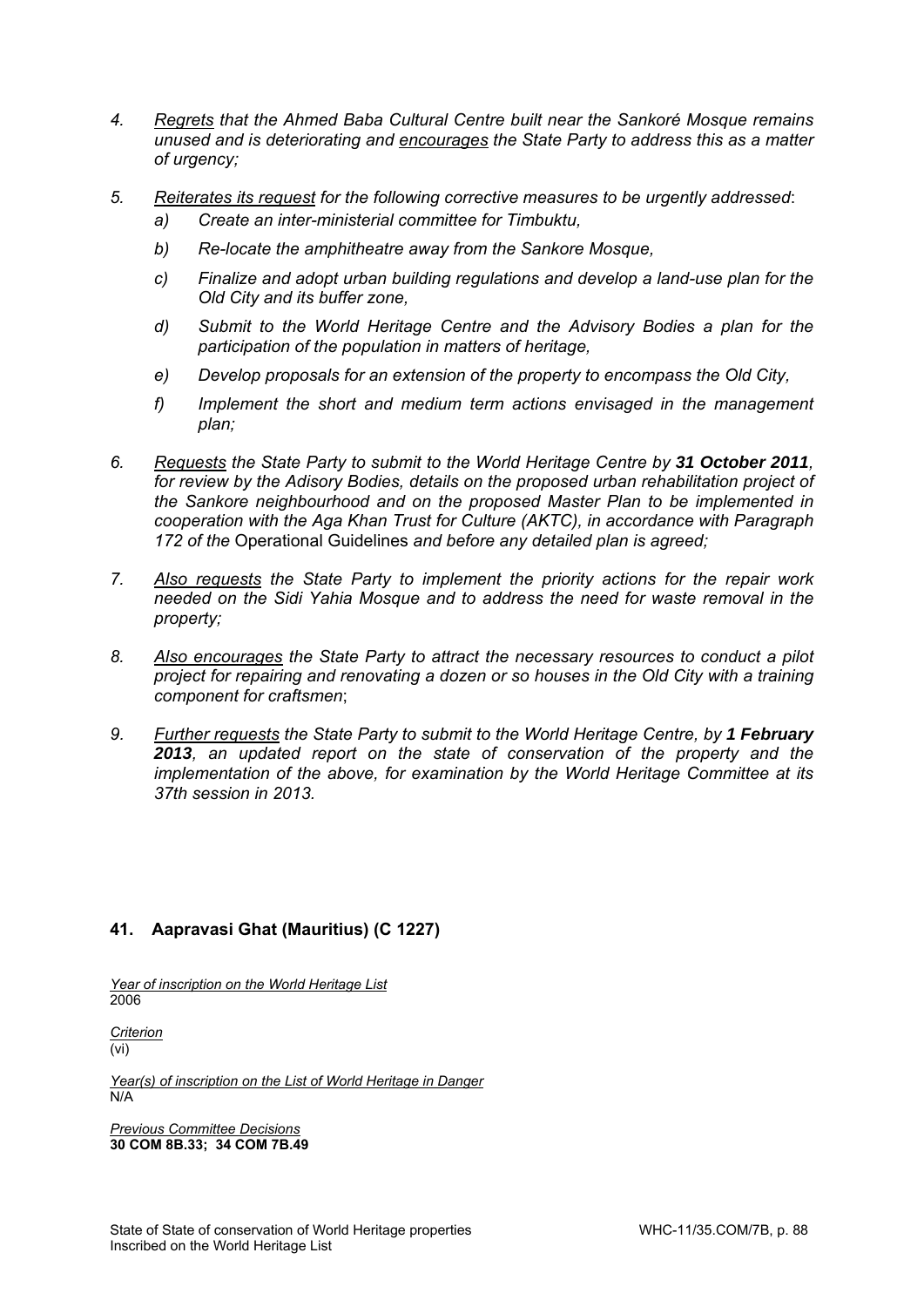*International Assistance*  N/A

*UNESCO Extra-budgetary Funds*  N/A

*Previous monitoring missions*   $\overline{N/A}$ 

*Factors affecting the property identified in previous reports* 

- a) Urban development;
- b) Restoration works;
- c) Visitor pressure.

*Illustrative material*  http://whc.unesco.org/en/list/1227

## *Current conservation issues*

On 1 February 2011, the State Party submitted a state of conservation report. The report provides the following information:

# *a) Halting of demolition of historic buildings in the buffer zone*

Subsequent to Decision **34 COM 7B.49**, the Municipal Council of Port Louis, responsible authority for development controlling in the buffer zone, was requested by the Ministry of Arts and Culture, on 22 October 2010, not to allow any further demolition pending the coming into force of the Planning Policy Guidance (PPG) for the property. The report states that since then there has not been any demolition noted. Furthermore, all existing notices for pulling down buildings such as the Grade I building, commonly known as the WAQF building, have been halted.

# *b) Legal protection of the buffer zone and adoption of the Policy Planning Guidance*

On 21 January 2011, the Government approved the request to amend the Aapravasi Ghat Trust Fund Act so as to provide a legal status to the property's buffer zones. In view of complying with the request by the World Heritage Committee, the Government instituted a seven-member Ministerial Committee and Technical Committee to finalize the existing draft PPG. On 28 January 2011, the Government approved the Ministerial Committee's recommendations and their issuance by the Ministry of Housing and Lands in accordance with Section 13(I) of the Planning and Development Act 2004. The PPG's purpose is to control development in the buffer zones of Aapravasi Ghat in order to protect the property's Outstanding Universal Value and to control, together with other existing tools, legitimate aspirations, development and change in the buffer zones. The report also states that the Technical Committee will primarily have the responsibility to assess all Heritage and Visual Impact Assessments as defined in the PPG. While the report informs that the PPG addresses in particular the issue of height restriction of future constructions, it also recognizes that the onus will remain on proponents willing to construct beyond the prescribed heights to demonstrate and substantiate the absence of negative impact by way of a full Heritage Impact Assessment. The PPG document was approved on 28 January 2011.

## *c) Preparation of the Management Plan for Aapravasi Ghat*

The State Party informs that a Heritage Management Plan and a Conservation Manual are in preparation and would be ready by July 2011. These tools should facilitate the use of the PPG, guide the harmonization of the different systems of land use proposed in the PPG, set the institutional framework for a heritage-friendly management in the area, and guide interventions for the conservation and restoration of the historical buildings in the buffer zone.

*d) Preparation of a tourism strategy*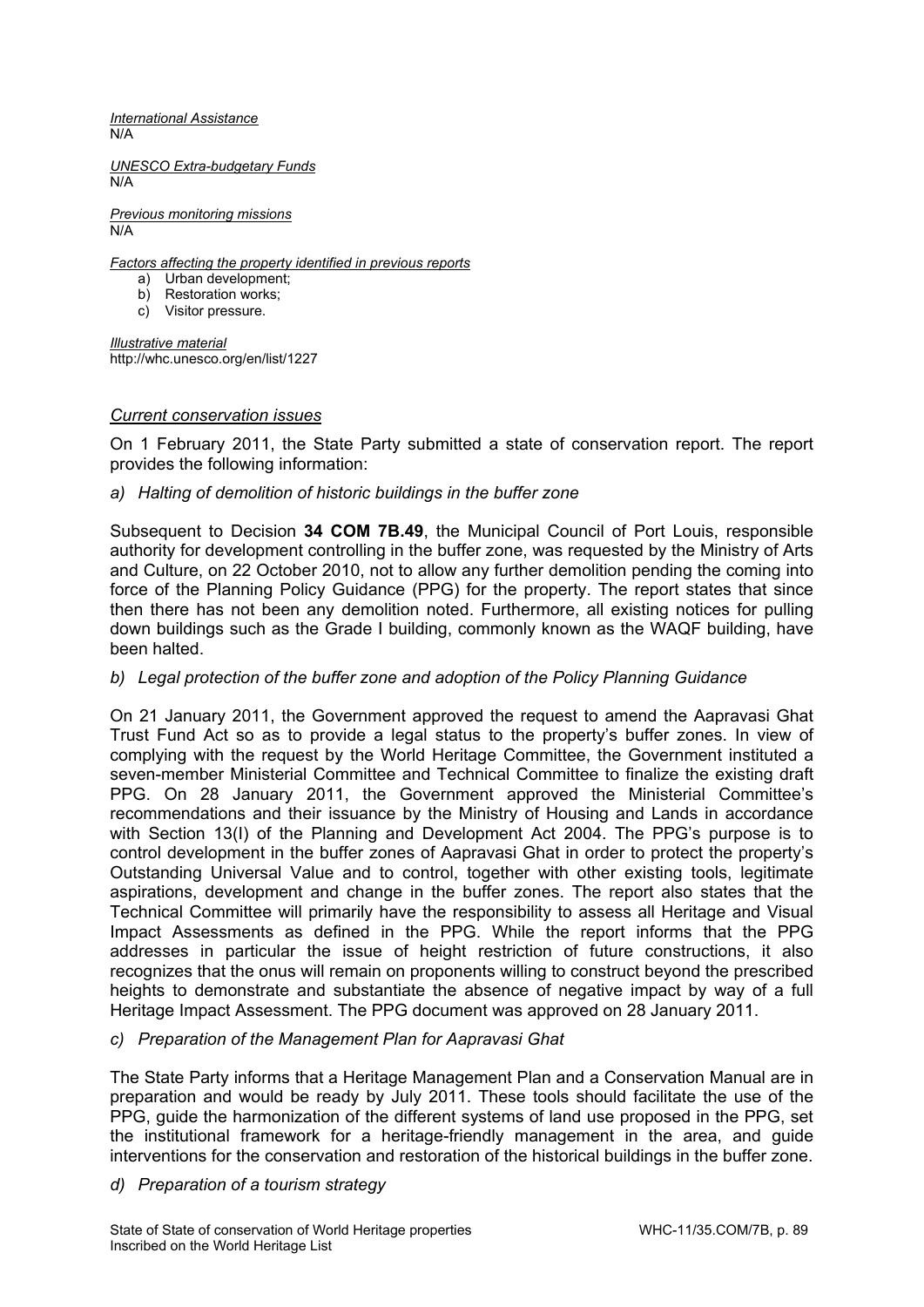The report refers to the Visitor Management Plan of 2008 which will be reviewed in the course of the setting up of an interpretation centre. The centre is tentatively scheduled to open in November 2011. According to the report, the review of the Visitor Management Plan should include promotional and educational activities reflecting the objectives of the interpretation centre. The plan will be reviewed in close collaboration with the Ministry of Tourism and Leisure, and the Municipality of Port Louis.

*e) Research on Indentured labour and inscription of Aapravasi Ghat archives on the UNESCO's Memory of the World Register* 

According to the report, the Aapravasi Ghat Trust Fund has sought the support of the Government to organize an international conference on indenture in December 2011, to help better understand the global impact of the indentured labour system. Regarding inscription on UNESCO's Memory of the World Register, the State Party mentions that all necessary information is being compiled to be submitted by March 2012.

## *Conclusions*

The World Heritage Centre and the Advisory Bodies acknowledge the approval of the PPG, yet remain greatly concerned that its enforcement may not succeed as it depends on the preparation and adoption of a comprehensive and integrated Management Plan.

The World Heritage Centre and the Advisory Bodies welcome the completion and approval of the PPG, which will have the effect of controlling the demolition of historic buildings within the buffer zone, a matter of concern since inscription. Nevertheless, they are greatly concerned that the PPG alone will not be sufficient to protect all aspects of the setting of the property without a management plan, requested by the World Heritage Committee at its 34th session (Brasilia, 2010), and specific conservation tools such as the Conservation Manual proposed by the State Party. The World Heritage Centre and the Advisory Bodies therefore encourage the State Party to finalise and enforce these tools as soon as possible in the light of strong development pressures. In addition, there is a concern about the need for a structured system of coordination among key institutional stakeholders, which should underpin the delivery of the management plan.

## *Draft Decision: 35 COM 7B.41*

- *1. Having examined Document WHC-11/35.COM/7B,*
- *2. Recalling Decision 34 COM 7B.49, adopted at its 34th session (Brasilia, 2010),*
- *3. Takes note of the State Party's official adoption of the Planning Policy Guidance, the main purpose of which is to control, together with other existing tools, the development, legitimate aspirations and change in the buffer zone of Aapravasi Ghat in order to protect the property's Outstanding Universal Value;*
- *4. Acknowledges the progress made in undertaking research on indentured labour;*
- *5. Regrets that the State Party has not completed the Management Plan for the property which impedes the full enforcement of the Planning Policy Guidance, and urges for a finalization of the plan before September 2011;*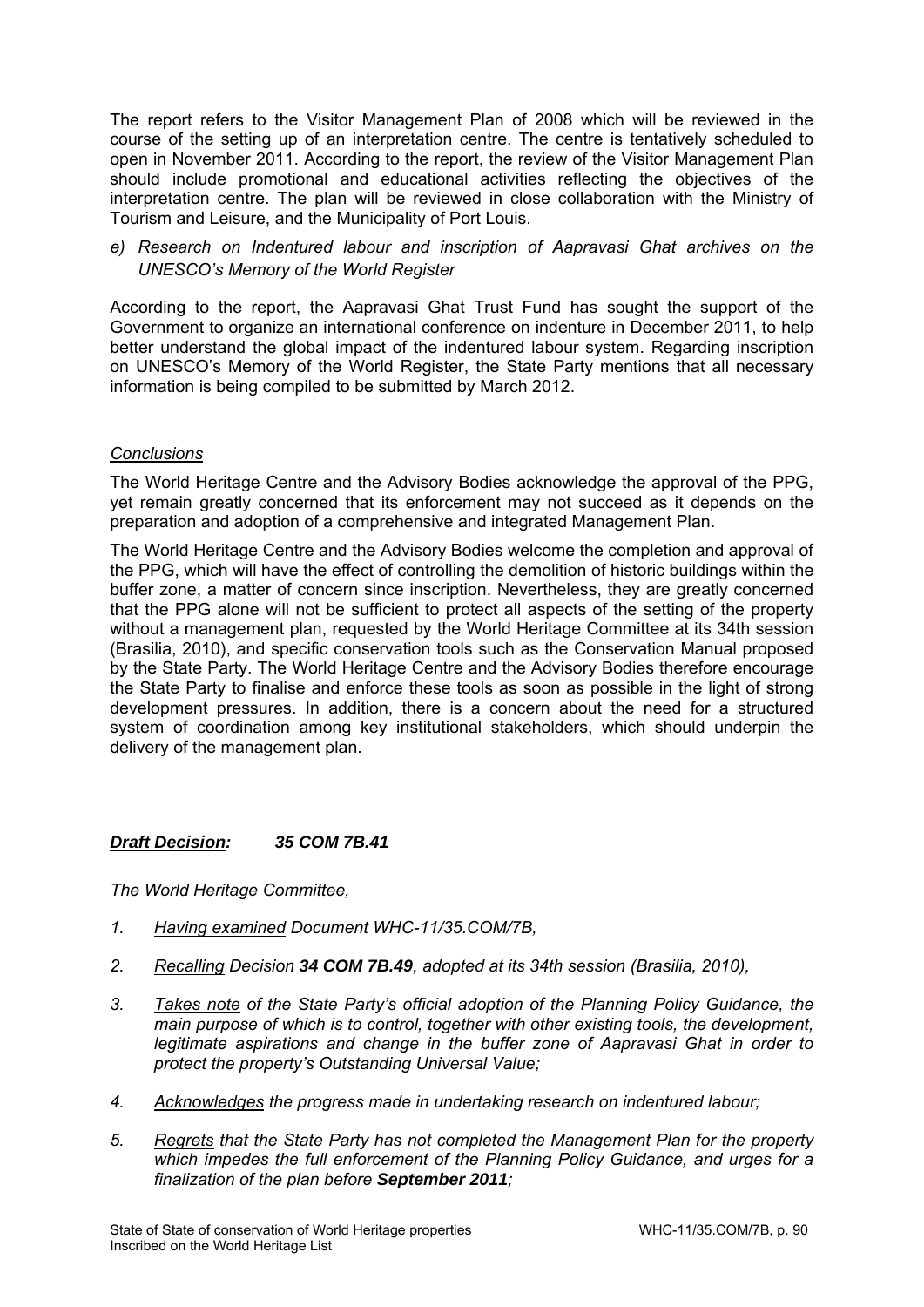- *6. Reiterates its request to the State Party to prepare as a matter of urgency a structured system of coordination among key institutional stakeholders for the implementation of the Management Plan and the Conservation Manual in order to allow full enforcement of the Planning Policy Guidance;*
- *7. Encourages the State Party to continue halting any demolition or any inadequate development in the buffer zone until the Management Plan and the Conservation Manual are prepared;*
- *8. Requests the State Party to invite a joint World Heritage Centre/ICOMOS reactive monitoring mission to the property, to assess the effectiveness of the implementation of the Planning Policy Guidancein sustaining the Outstanding Universal Value of the property;*
- 9. Also requests the State Party to submit to the World Heritage Centre, by 1 February *2012, a report on the state of conservation of the property, for examination by the World Heritage Committee at its 36th session in 2012.*

# **42. Island of Gorée (Senegal) (C 26)**

See Document WHC-11/35.COM/7B.Add (Late mission)

## **43. Island of Saint-Louis (Senegal) (C 956 bis)**

*Year of inscription on the World Heritage List*  2000, extension 2007

*Criteria*  (ii) (iv)

*Year(s) of inscription on the List of World Heritage in Danger*  N/A

*Previous Committee Decisions*  **32 COM 7B.53; 33 COM 7B.47; 34 COM 7B.51** 

*International Assistance*  Total amount provided to the property: USD 11,500 for Preparatory assistance in 1997

*UNESCO extra-budgetary funds*  Total amount provided to the property: USD 139,000 (France-UNESCO Cooperation Agreement)

*Previous monitoring missions* 

2006 : World Heritage Centre/ICOMOS/ICCROM mission ; 2007: France-UNESCO Cooperation Agreement mission ; 2009: World Heritage Centre/ICOMOS/ICCROM reactive monitoring mission.

*Factors affecting the property identified in previous reports* 

a) Lack of monitoring and control mechanism;

b) The lack of a conservation and management plan;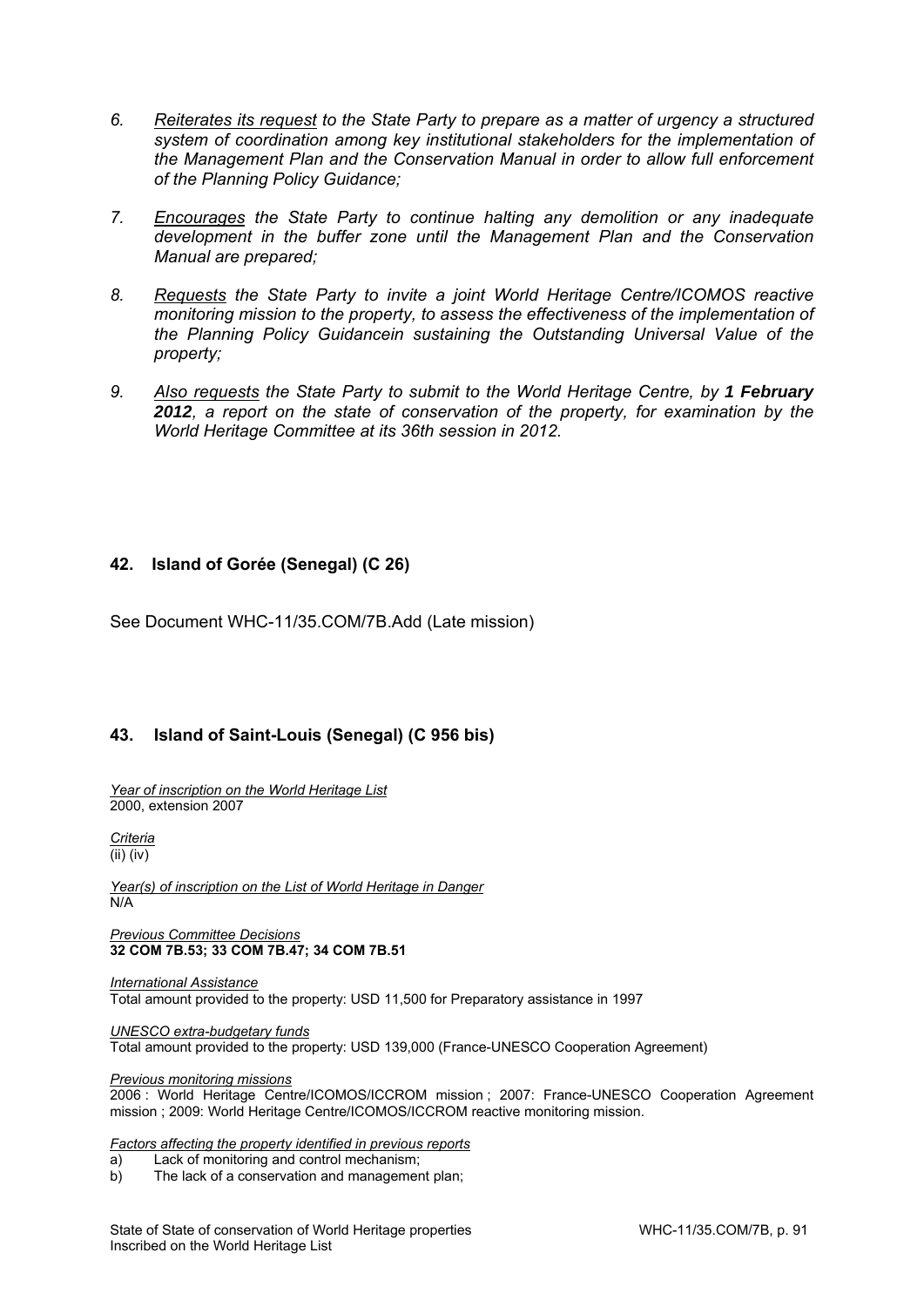- c) New construction and architectural modification and urban projects affecting authenticity and integrity;
- d) Inappropriate housing restoration;
- e) Environmental disorder due to the modification of the mouth of the Senegal River;
- f) Extremely poor state of conservation of numerous derelict buildings endangering occupants;
- g) Lack of a site manager.

*Illustrative material*  http://whc.unesco.org/en/list/956

### *Current conservation issues*

On 29 January 2011, the State Party submitted a state of conservation report to the World Heritage Centre on the following issues:

### *a) Lack of the conservation and management arrangements*

The State Party reports that the municipality of Saint-Louis intends to set up a technical office for the management of heritage. Further, while the Safeguarding Committee is still planned, it has not been established yet.

### *b) Limited resources for effective operation of the Safeguarding Committee and for the office of the site manager*

The State Party reports that it is in the process of borrowing a loan of approximately 12 million Euro from the French Development Agency to implement a project for "Tourism Development in Saint-Louis and its Region", aiming at supporting a sustainable conservation of the public and private heritage in Saint-Louis. The project is currently under development and the report states that it should be finalized by mid-February 2011. The project will be managed by the Municipality of Saint-Louis.

### *c) Lack of building control and building permits mechanisms*

The State Party reports that there are four levels of control for building permits. The municipal urban planning service checks the conformity of applications with construction regulations, the Direction of the Cultural Heritage checks the conformity with heritage regulations, the municipality issues the permit, and the local Heritage Office monitors the building works, providing advice or alerting, if needed.

### *d) Lack of coordination amongst initiatives being developed at the property*

The State Party reports that the proposed Safeguarding Committee will take charge of the coordination. However, this committee has not yet been established.

*e) Lack of the management plan, taking into account conservation decisions, tourism plans and the local communities who are the major actors and beneficiaries of the implemented actions* 

The State Party reports that the above-mentioned tourism development project will contain an element for the development of a management plan thus integrating concerns for conservation, tourism and community needs.

### *f) Potential construction of a port at the south mouth of the Senegal River*

The State Party reports that at present there is no official project or plan for a new port and that it will inform the World Heritage Committee before moving forward with any project for a new port.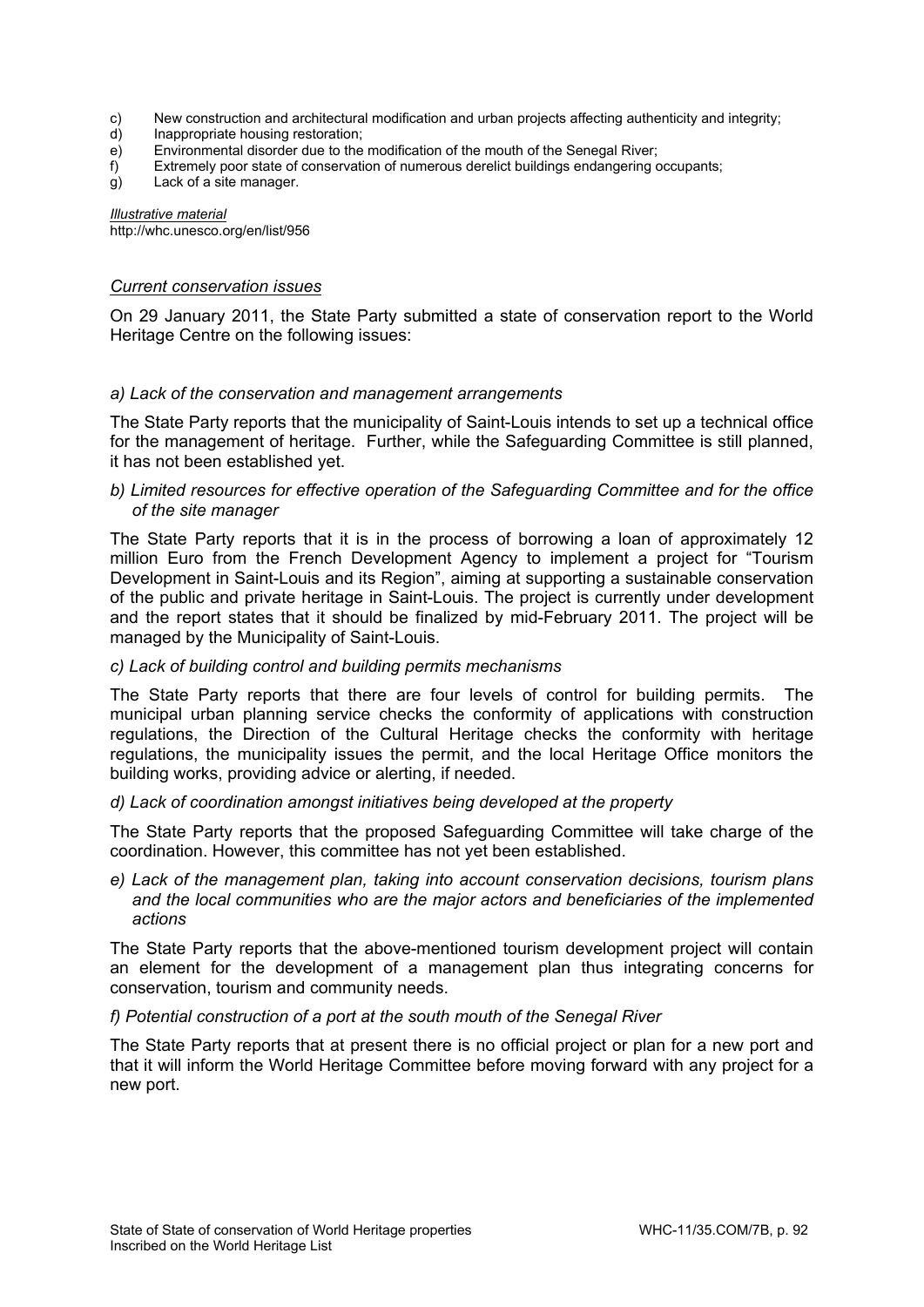### *Conclusions*

The World Heritage Centre and Advisory Bodies note that the State Party is moving forward with the loan from the French Development authorities for a tourism project that will focus on the conservation of the heritage of Saint-Louis and consider that such a project shows the commitment of the State Party to the sustainable development of the property based on the need to sustain the Outstanding Universal Value.

The World Heritage Centre and Advisory Bodies note that no Site Manager has been appointed yet by the State Party for the management of the property, and that the Safeguarding Committee has not yet been established. It is only through these mechanisms that the State Party will be able to control both the day-to-day activities at the property, as well as eventual work to be carried out as part of the project for "Tourism Development in Saint-Louis and its Region". The World Heritage Centre and Advisory Bodies also emphasize the need for the State Party to submit any detailed proposals that are part of this tourism project to the World Heritage Centre for review by the Advisory Bodies, prior to their approval.

There also note that the national and municipal levels of government urgently need to establish clear and complementary responsibilities for the protection of the property.

They wish to draw the Committee's attention on the degradation of state of conservation of much of the historic urban fabric and the replacement of traditional buildings with new, nonconforming constructions.

### *Draft Decision: 35 COM 7B.41*

- *1. Having examined Document WHC-11/35.COM/7B,*
- *2. Recalling Decision 34 COM 7B.51, adopted at its 34th session (Brasilia, 2010),*
- *3. Welcomes the effort made by the State Party in securing resources for the conservation of the property through negotiating a 12 million Euro loan with the French Development Agency;*
- *4. Expresses its strong concern about the ongoing degradation and collapse of historic urban fabric and the construction of non-conforming buildings, affecting the Outstanding Universal Value of the property;*
- *5. Reiterates its request to the State Party to consolidate the conservation and management arrangements for the property, and in particular:* 
	- *a) to enact a decree to establish the Safeguarding Committee so that it can start operations at the earliest possible opportunity,*
	- *b) to appoint the site manager for the property so that he/she can begin work at the earliest possible opportunity,*
	- *c) to ensure sufficient human, financial and technical resources for all of the necessary conservation and management activities at the property,*
	- *d) to implement building control and building permit mechanisms in coordination with the Municipality of Saint-Louis,*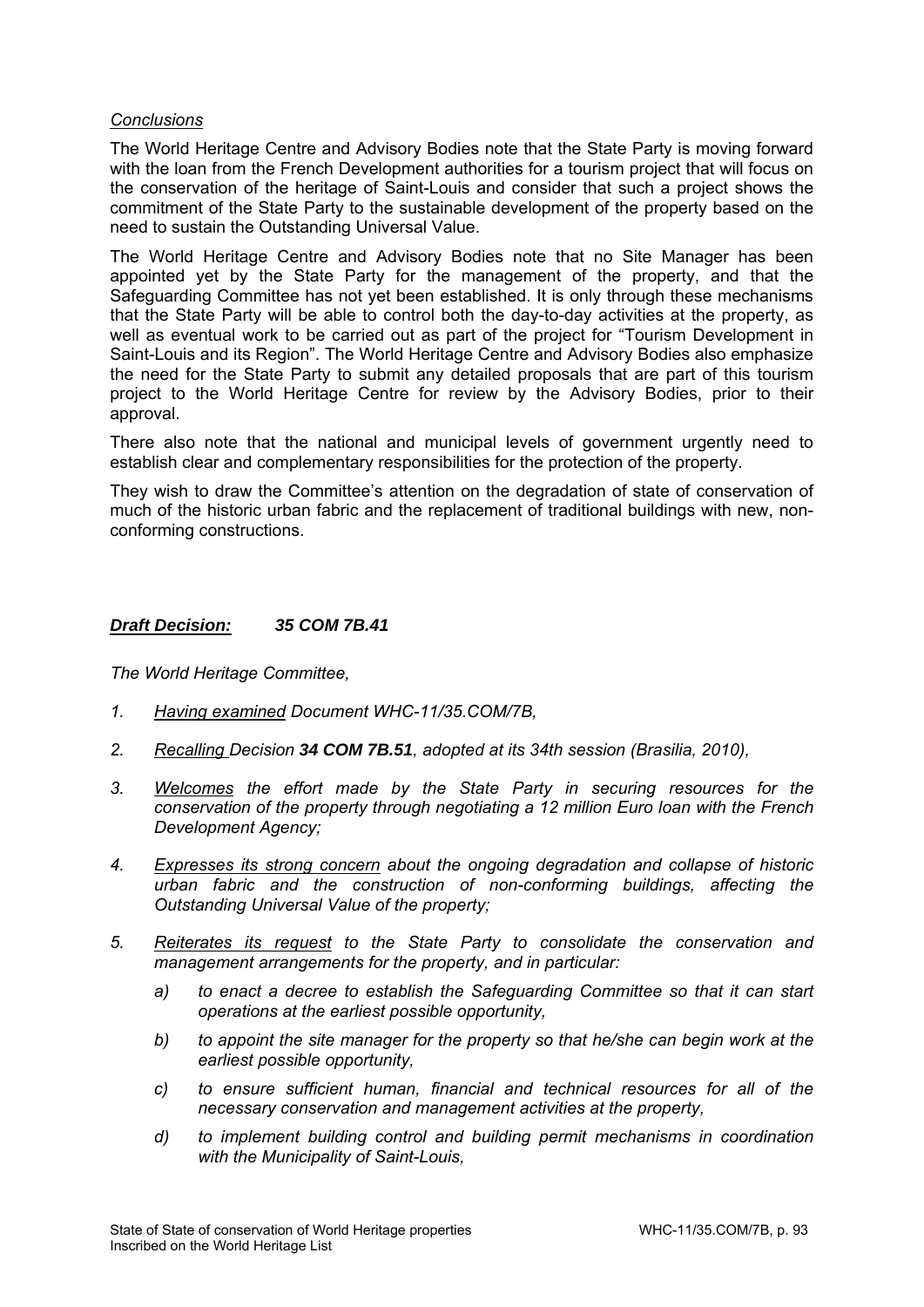- *e) to ensure adequate coordination amongst initiatives being developed at the property between different institutional stakeholders at the national, regional and local level;*
- *6. Requests the State Party to ensure that the site manager and the Safeguarding Committee are a part of the decision-making structure of the project for "Tourism Development in Saint-Louis and its Region";*
- *7. Urges the State Party to immediately begin the preparation of the management plan in coordination with the municipality;*
- *8. Encourages the State Party to clarify through a Memorandum of Understanding or other means, the specific roles, responsibilities, duties, and capacities of governmental institutions at the national and municipal levels;*
- *9. Invites the State Party and the municipality to provide the World Heritage Centre with detailed information regarding any major projects foreseen on the Island of Saint-Louis and its buffer zone for review by the Advisory Bodies, in accordance with Paragraph 172 of the* Operational Guidelines*;*
- 10. Also requests the State Party to submit to the World Heritage Centre, by 1 February *2013, a report on the state of conservation of the property and the implementation of the above, for examination by the World Heritage Committee at its 37th session in 2013.*

## **44. Mapungubwe Cultural Landscape (South Africa) (C 1099)**

*Year of inscription on the World Heritage List*  2003

*Criteria*   $\overline{\text{(ii) (iii) (iv) (v)}}$ 

*Year(s) of inscription on the List of World Heritage in Danger*  N/A

*Previous Committee Decisions*  **34 COM 7B.52**

*International Assistance*  N/A

*UNESCO Extra-budgetary Funds*  N/A

*Previous monitoring missions*  2010: Joint World Heritage Centre/ ICOMOS reactive monitoring mission

*Factors affecting the property identified in previous reports* 

- a) Lack of a proper buffer zone (land tenureship issues)
- b) Lack of a management plan

c) Mining activities

d) Development pressure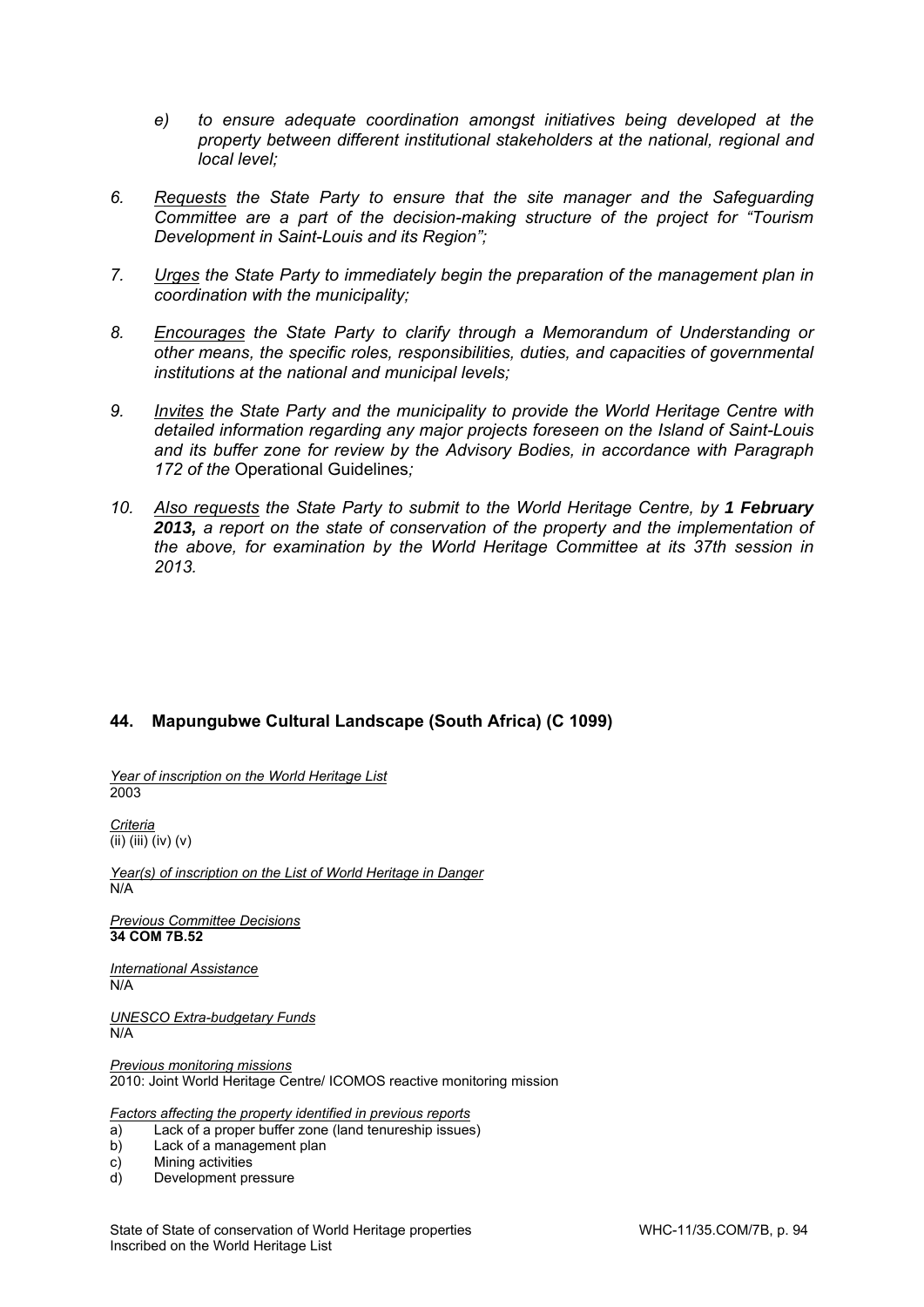### *Current conservation issues*

On 1 February 2011, the State Party submitted a state of conservation report. Between 15 and 19 November 2010 a joint World Heritage Centre/ ICOMOS reactive monitoring mission visited the property, as requested by the World Heritage Committee at its 34th session (Brasilia, 2010), to consider the status of mining permissions in an area immediately to the east of the property. The mission report is available online at the following web address: http://whc.unesco.org/en/sessions/35COM/.

## a) *Status of mining licences and work of Vele colliery*

The State Party report stated that the permit granted by the Department of Mineral Resources allows Limpopo Coal to mine in an area immediately to the east of the property. This permit gives them sole and exclusive right to mine, recover and dispose of minerals in, on and under the mining area for a period of 30 years, unless the permit is cancelled.

Limpopo Coal plans to work two opencast pits and two underground mining areas. The overall total of the mining area is 3963,88 ha. Authorisation for two ancillary projects, a 9km tarred road and storage facilities, has been refused, and the Limpopo Coal Company (Pty) Ltd has appealed. The company has suspended their activities on site until the appeal is settled. During this process, the Limpopo Coal Company will be responsible for updating the Environmental Impact Assessment (EIA) and subjecting it to public comment.

The State Party reports that mining licences are issued by Department of Mineral resources while World Heritage sites are administered by the Department of Environmental Affairs. However, infrastructure associated with mining is regulated in terms of the Environmental Impact Assessments Regulations of 2006. Furthermore, the National Environmental Management Protected Areas Act empowers the Minister of Water and Environmental Affairs, after consultation with the Minister of Mineral Resources, to review existing mining activities and prescribe conditions under which those activities may continue.

The mission report notes that the Minister and officials of Department of Mineral resources are required by Act 28 of 2002 to consult other relevant State departments on issues relating to the latter. This includes the Ministry of the Environment responsible for the implementation of the World Heritage Convention Act and the Ministry of Arts and Culture responsible for implementing the National Heritage resources Act (NAHRA). The mission noted that in the current case, such consultation had not been carried out.

The mission further notes that the EIA hardly focused on the cultural attributes of the inscribed property and not at all on its Outstanding Universal Value. Its emphasis was on the natural environment, except for the "local community" and "land claimants". Furthermore, the EIA had only focused on land to be used during the first phase of mining and not the second and third phases.

The mission was made aware that the Association of Southern African Professional Archaeologists had lodged an appeal in March 2010 opposing the granting of the mining permit as it did not address the full impact of mining on the cultural and natural environment. There is still no outcome concerning the appeal.

Taking on board the concerns by stakeholders, the mission reported that the mining company had been instructed by the State Party to cease all operations. A 'process of rectification as provided for by the National Environmental Management Act, Act 107 of 1998' (as amended) is underway. This entails the mining company revising the Environmental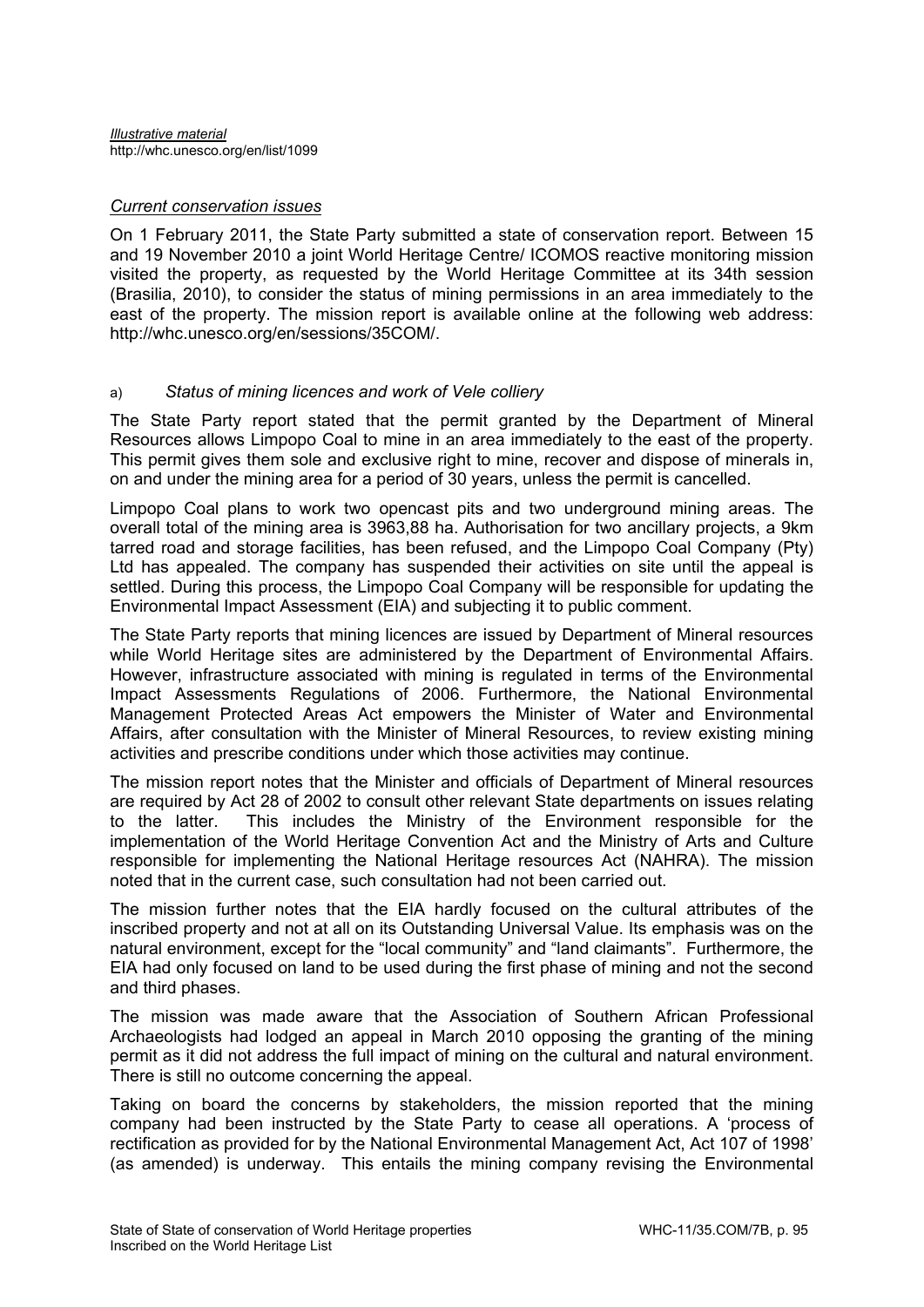Management Plan as well as proposing alternative mining methods to be considered by the Department of Environmental Affairs.

The mission reported that the State Party is committed to undertaking a peer review of existing specialist studies in order to obtain an independent view prior to any decision to allow mining operations to recommence. The peer review outcome will be included in the evaluation process of the rectification application.

The mission did also highlight the fact that the coal seam extends to the west of the mining area towards the property and that it had been reported to them that Universal Coal and Anglo-Coal had applied for mining rights within and around the buffer zone of the property.

The State Party reported that the nomination dossier and the 2003 ICOMOS evaluation report noted that the property is supported by a buffer zone of around 100,000 ha – although it was not mapped. The following have been identified as making up this buffer zone: Venetia-Limpopo Nature Reserve, Vhembe Nature Reserve, and Limpopo Valley Game Reserve. The buffer zone has been 'proclaimed' but not submitted to the World Heritage Committee for approval.The mission report noted the current delimitation does not surround the entire property as envisaged at the time of inscription. There is no buffer zone on the east in the "free zone" between the property and the current mining area or for the mining area. It was explained to the mission that negotiations will continue in order to enter into agreement with landowners to extend the buffer zone, which is required under South African legislation. The mission recommended that the delimitation of the buffer zone should be reviewed as a matter of urgency in order to ensure that it surrounds the property completely.

# b) *Status of the Trans-Frontier Conservation Area (TFCA)*

The State Party reports that a memorandum of understanding has been signed with Botswana and Zimbabwe for the development of the TFCA and that the intention is to try and extend it to cover the areas between the mining site and the property.

The mission report noted that the TFCA, as now envisaged, does not include the area to the east of the property, including the mining area, and therefore does not protect in an effective way the property's Outstanding Universal Value, as envisaged at the time of inscription.

## c) *Status of land claims*

The State Party reports that land claims for restitution of land are bound by a standing parliament decision and that land claims affecting conservation land should not result in a change of land use.The mission emphasised the need for the land claim process to be transparent and inclusive and underscored the need to build trust among all stakeholders, including the international community.

## *Conclusions*

The World Heritage Centre and the Advisory Bodies remain extremely concerned at the potential impact of opencast and underground mining operations on the Mapungubwe cultural landscape property. Although the mining site is some 7 km from the boundary, the property appears to be downwind from the proposed mining site and in an area of high archaeological significance that is related to the property. Furthermore, in terms of what was presented to the Committee at the time of inscription, the mining area is within the buffer zone of the property and in the middle of the proposed TFCA. Thus, if an appropriate EIA, which takes into account the impact on cultural heritage and the Outstanding Universal Value of the property, had been carried out, a mining permit should not have been granted. They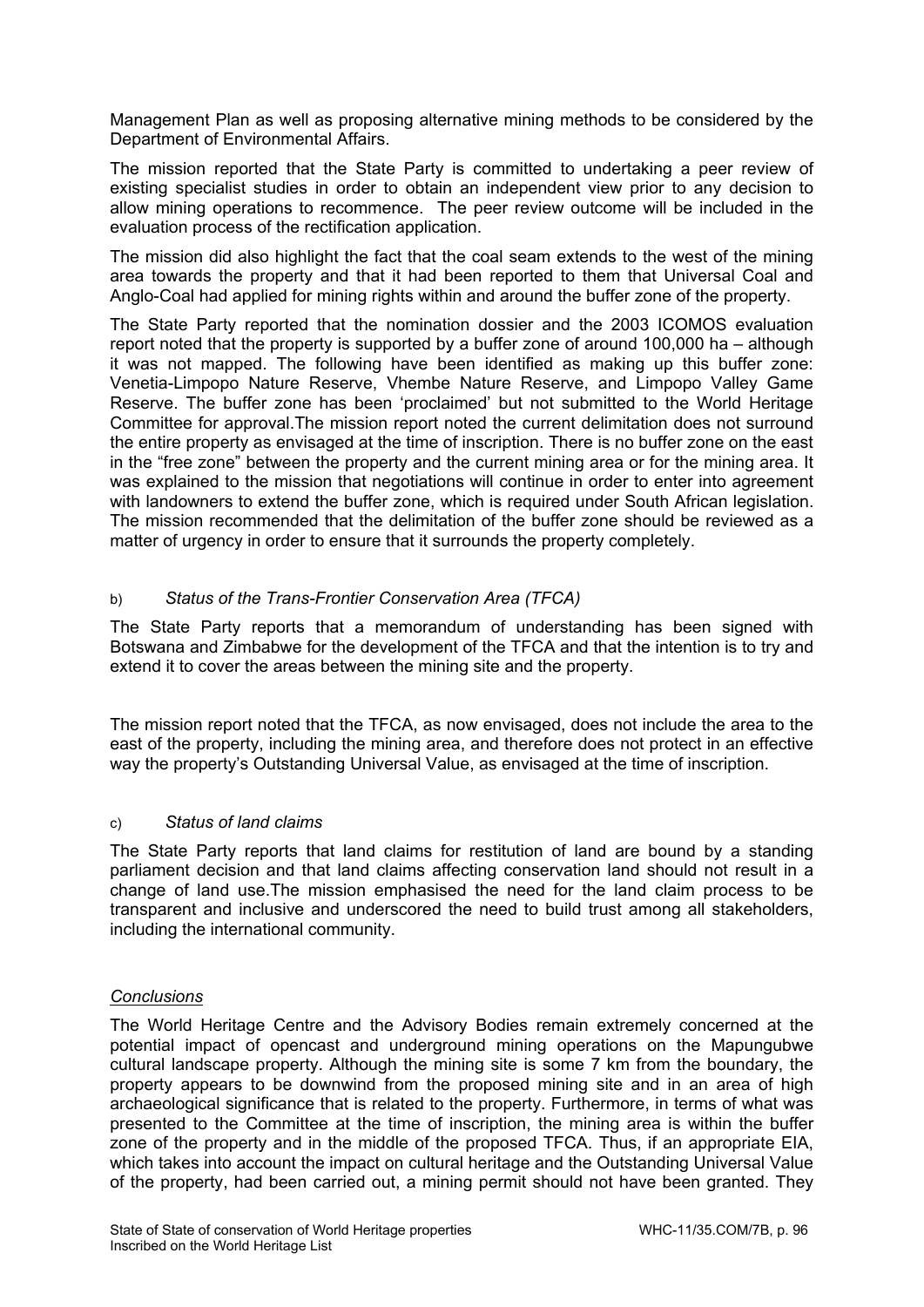also note that other mining companies are apparently seeking permission to mine in other parts of the buffer zone.

The World Heritage Centre and the Advisory Bodies note that the State Party acknowledges that the mining licence appears to have been issued without appropriate consultation with relevant ministries and that work has been suspended while a 'process of rectification' is undertaken that will entail the mining company carrying out a further impact assessment which must include impact on the cultural attributes of the property and its setting.

They further note that the buffer zone envisaged at the time of inscription to protect the boundary within South Africa, has not been fully promulgated nor submitted to the World Heritage Committee, while the boundaries of the TFCA that at the time of inscription were shown as surrounding the property and seen as a further protective layer, have now been amended to exclude an area to the east of the property including the mining area. It is essential that the immediate setting of the property is protected by a buffer zone approved by the Committee and that the TFCA offers further protection.

They welcome the measures taken to halt the mining and undertake further assessment, but remain concerned at the position of the current EIA that states that no negative impacts on cultural heritage assets are envisaged. It is crucial that a revised EIA is undertaken on the basis of proper data on the value of the landscape area where the mining is proposed, on the landscape between the mining areas and the property and on the Outstanding Universal Value and attributes of the property itself and that the EIA acknowledges that the mining area is within what was envisaged as a buffer zone and is within what at the time of inscription was part of the proposed TFCA.

The World Heritage Centre and the Advisory Bodies stress the need for a reform of the legal framework on mining in order to ensure that applications for mineral prospecting and mining respect the Outstanding Universal Value of the World Heritage property and its setting.

## *Draft Decision: 35 COM 7B.44*

- *1. Having examined Document WHC-11/35.COM/7B,*
- *2. Recalling Decision 34 COM 7B.52, adopted at its 34th session (Brasilia, 2010),*
- *3. Reiterates its deep concern at the potential adverse impact of the approved mining site on the Outstanding Universal Value of the property and at the fact that other mining companies have applied for mining rights nearby;*
- *4. Recalls the World Heritage Committee's position on mining and World Heritage and the policy statement of the International Council of Mining and Metals (ICMM);*
- *5. Notes that the State Party has halted mining operations at the mining site 7 km from the property boundary while further impact assessments are carried out;*
- *6. Also notes that the State Party has acknowledged that the processes whereby the mining licence was issued were flawed as they failed to involve consultation with all the appropriate ministries and in particular the Ministry of the Environment;*
- *7. Expresses its concern that the buffer zone envisaged at the time of inscription to protect the boundary within South Africa has only been partly promulgated and has not*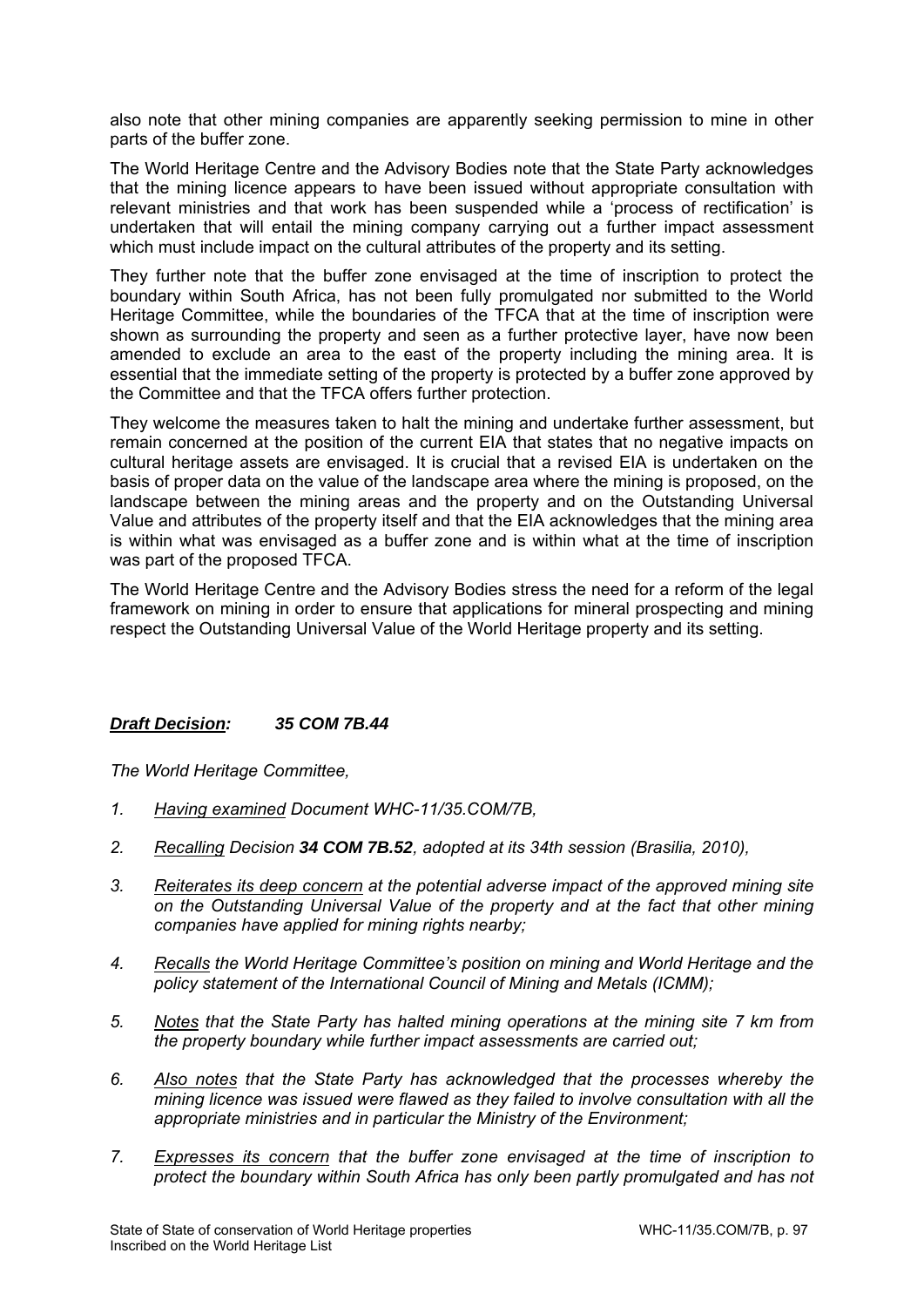*been submitted for approval by the World Heritage Committee, and that the boundaries of the proposed Trans-Frontier Conservation Area, envisaged to offer further protection of the property, has now been amended to exclude the mining sites and the area*  between them and the property, thus leaving the area to the east of the property and *the mining site unprotected;* 

- *8. Requests that the Environmental Impact Assessment process, which should thoroughly assess the potential impact of the mine on the property's Outstanding Universal Value, be completed in accordance with the highest international standards and also requests that the Terms of Reference for this additional work follow ICOMOS Guidance on Heritage Impact Assessments for Cultural World Heritage properties be submitted to the World Heritage Centre for evaluation by ICOMOS;*
- *9. Calls upon the State Party to continue halting the mining operations until the World Heritage Committee has had the opportunity to consider the new impact assessment and urges it to refrain from issuing other mining licences in the immediate setting of the property;*
- *10. Further requests the State Party to invite a joint World Heritage Centre/ICOMOS reactive monitoring mission, in order to assess the progress made in implementing the 2010 mission's recommendations, in particular the additional Environmental Impact Assessment and issues related to clarifying the boundaries of the property's buffer zone*
- *11. Requests furthermore the State Party to submit to the World Heritage Centre, by 1 February 2012, an updated report on the state of conservation of the property and on the implementation of the above, including the Environmental Impact Assessment, for examination by the World Heritage Committee at its 36th session in 2012, with a view to considering, in case of resumption of mining activities, the possible inscription of the property on the List of World Heritage in Danger.*

## **45. Stone Town of Zanzibar (United Republic of Tanzania) (C 173rev)**

*Year of inscription on the World Heritage List*  2000

*Criteria*   $(ii)$   $(iii)$   $(vi)$ 

*Year(s) of inscription on the List of World Heritage in Danger*  N/A

*Previous Committee Decisions*  **31 COM 7B.49; 32 COM 7B.54; 34 COM 7B.54** 

*International Assistance*  N/A

*UNESCO extra-budgetary funds* 

Total amount provided to the property: USD 24.000 for the inventory of the public spaces in Zanzibar (Netherlands Funds-in-Trust).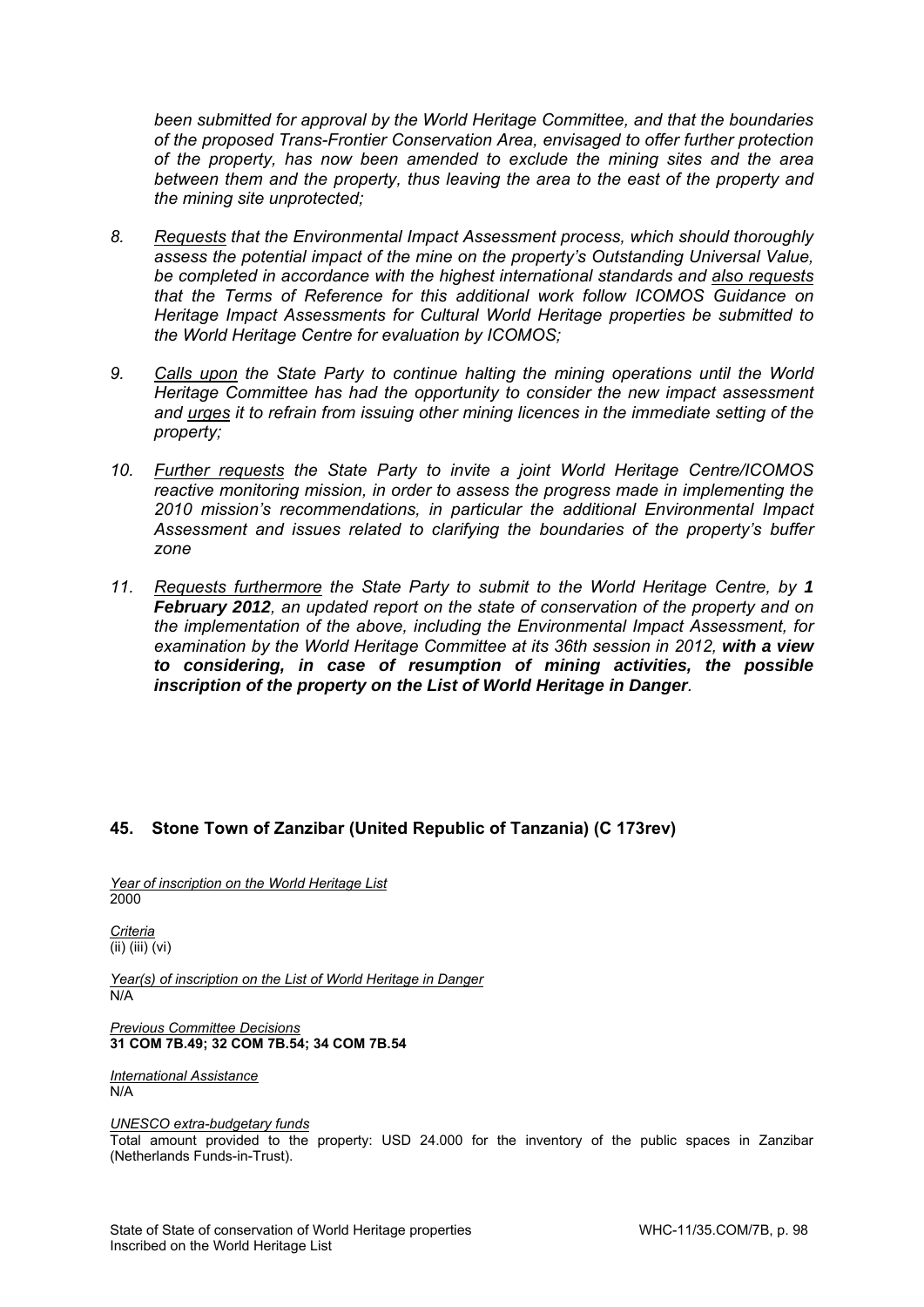*Previous monitoring missions*  May 2008: Joint World Heritage Centre / ICOMOS mission, January 2011: ICOMOS mission

#### *Factors affecting the property identified in previous reports*

- a) Development pressures;
- b) Environmental pressures in relation with the Malindi port project;
- c) Natural disasters and lack of risk-preparedness;
- d) Visitors/ tourist pressures;
- e) Lack of resources;
- f) Lack of legal framework;

*Illustrative material*  http://whc.unesco.org/en/list/173

### *Current conservation issues*

A report on the state of conservation of the property was submitted by the State Party on 1 February 2011. From 23 to 31 January 2011, an ICOMOS reactive monitoring mission was carried out, as requested by the World Heritage Committee at its 34th session (Brasilia, 2010). The mission report is available online at the following web address: http://whc.unesco.org/en/sessions/35COM.

### *a) Malindi Port*

The State Party reports that works have now been completed and the Port is fully operational. Problems have arisen due to the lack of completion of the passenger terminal, which causes congestion, and the landing of craft at the Shangani Beach. It notes that this will be addressed by using another area within the Port for landing. The Zanzibar Port Corporation has agreed to carry out the environmental auditing, using the Environmental Impact Assessment (EIA) for the Sea Wall extension as baseline documentation, but the State Party notes that funding might be requested from the World Heritage Centre to implement it. It is not clear how the results from the environmental audit will be used to put in place a 3-5 year monitoring project for the port area as requested by the World Heritage Committee. No timeframe has been provided for the implementation of this request.

The mission states that the monitoring of the project will be carried out by the Zanzibar Port Corporation and the first report is expected by March 2011, based on which the number and timescale of other reports will be defined. It notes that some environmental changes, like the increase in wave height, have been observed but these have yet to be monitored.

### *b) Sea Front Project Phase II*

An Environmental and Social Impact Assessment on the planned Sea Front Project was submitted to the World Heritage Centre in July 2010 for review. The project, planned to begin in early 2011, will refurbish infrastructure for services (water and storm sewers, electricity and telecommunications) below Mizingani Road, resurface the road itself, and create a pedestrian area. The project is likely to receive financial support from the World Bank and the Aga Khan Development Network.

The mission evaluated the proposal and noted that there is a need to harmonise future refurbishment projects at open spaces to ensure that visual harmony is maintained in consideration to the historic attributes of the property.

### *c) Management system and legislative arrangements*

The State Party reports a new Act for the Stone Town Conservation and Development Authority (STCDA) was passed in July 2010 and this is expected to significantly improve the conditions of the property by providing additional funding, capacity for enforcement of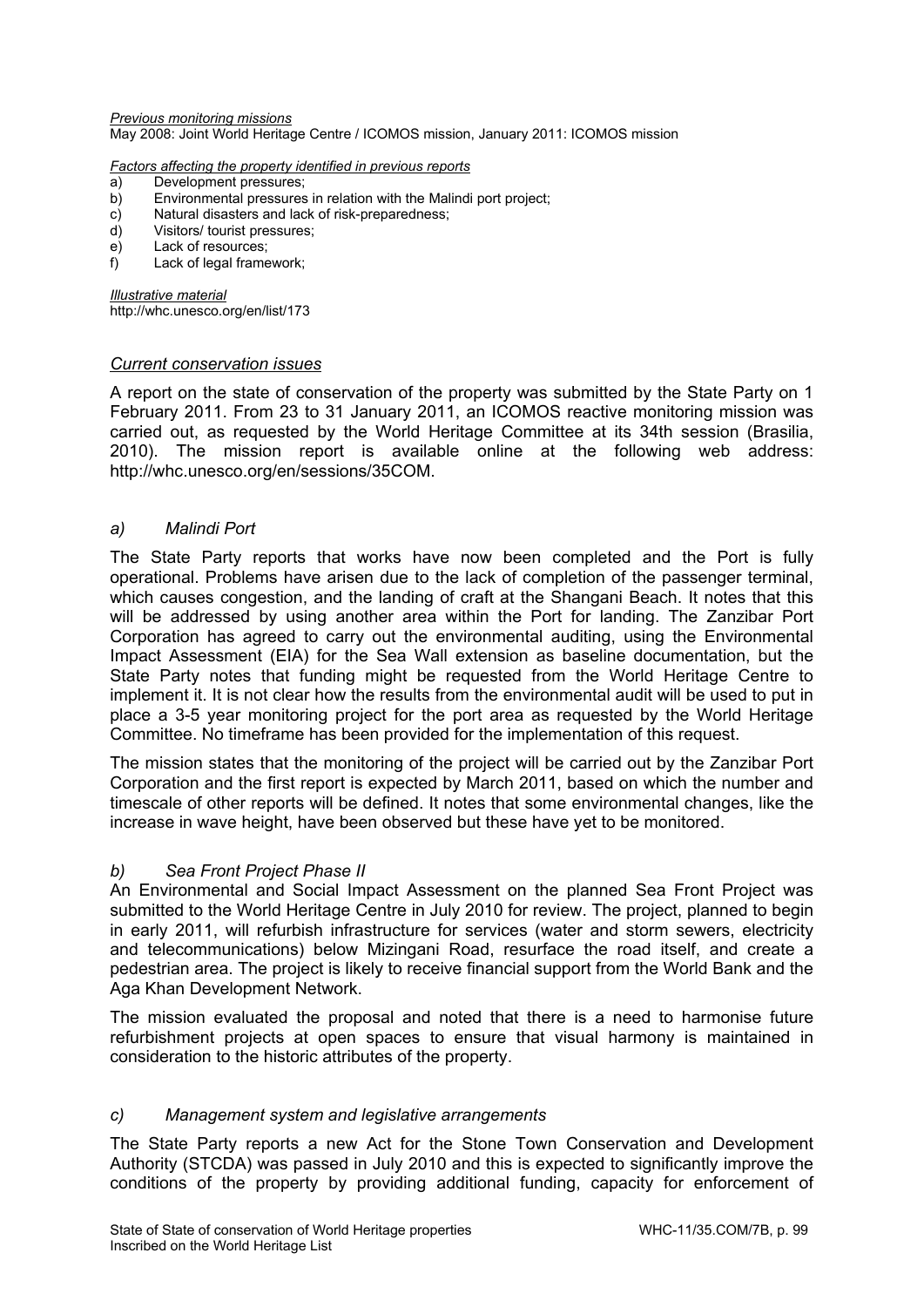regulations and application of sanctions and the creation of a stakeholder's forum to broaden consultation in regard to interventions at the property.

The mission noted that due to the recent approval of the new arrangements, it is difficult to ascertain at this point how efficiently they operate. It underscored that cooperation between key institutions exists but communication can be improved. Human and financial resources remain limited for ensuring effective and sustainable implementation of the Heritage Management Plan.

# *d) Current conservation conditions*

The State Party reports that work has continued on the implementation of the Heritage Management Plan; a series of goals have been identified for the preservation of built heritage and the historical environment and also to address tourism development pressures; a traffic management plan has been developed and is currently under review prior to implementation. No precise information is provided on the actual implementation of actions prescribed in the Heritage Management Plan.

The mission noted a series of factors that currently affect the property and which need to be adequately monitored. The monitoring process is expected to improve by implementing a Geographic Information System (GIS). Factors include pressures to meet the demands of tourism development, poverty and living conditions of the Stone Town inhabitants, overoccupation of buildings due to limited housing opportunities, changes in land uses, traffic congestion and management of waste. The mission also noted that decay of the historic fabric continues given the limited interventions carried out to date. Illegal constructions have also continued to affect the overall setting of the property. Further, the control and regulations in the buffer zone have yet to be fully addressed. The mission also noted that there are several planned projects for the property including the reorganisation of the northern part of the port and development for commercial activities, as well as interventions in the House of Wonders and at the Tippu Tip House. Because these projects entail major interventions, they need to be submitted for review prior to their approval and implementation, as per paragraph 172 of the *Operational Guidelines*.

As for new constructions, the mission expressed concern regarding a proposal by the Kempinski Group to build a hotel using in part the Mambo Msiige historic building and the adjacent designated public space. As per letters dated 19 January 2011, and 8 March 2011, the World Heritage Centre alerted the State Party to the potential risk of Danger Listing as the proposed development could fall under conditions set out in Paragraphs 178 and 179 of the *Operational Guidelines* and requested the Government's position in this regard. At the time of writing this report, no response has been received.

## *Conclusion*

The World Heritage Centre and the Advisory Bodies note the progress made by the State Party in improving the management system for the property and welcome the participatory nature of these efforts. However, they note the lack of significant progress made in addressing long-standing issues such as the general state of conservation of the built fabric.

They recommend the World Heritage Committee to express its extreme concern at proposals to build a large hotel complex on a designated public space and adjoining the Mambo Msiige building, one of the most emblematic buildings of the property. This proposal could pose a serious threat to the authenticity and integrity of the property.

The World Heritage Centre and the Advisory Bodies also note that the State Party has not provided any information on this project in spite of the requests made by the World Heritage Centre.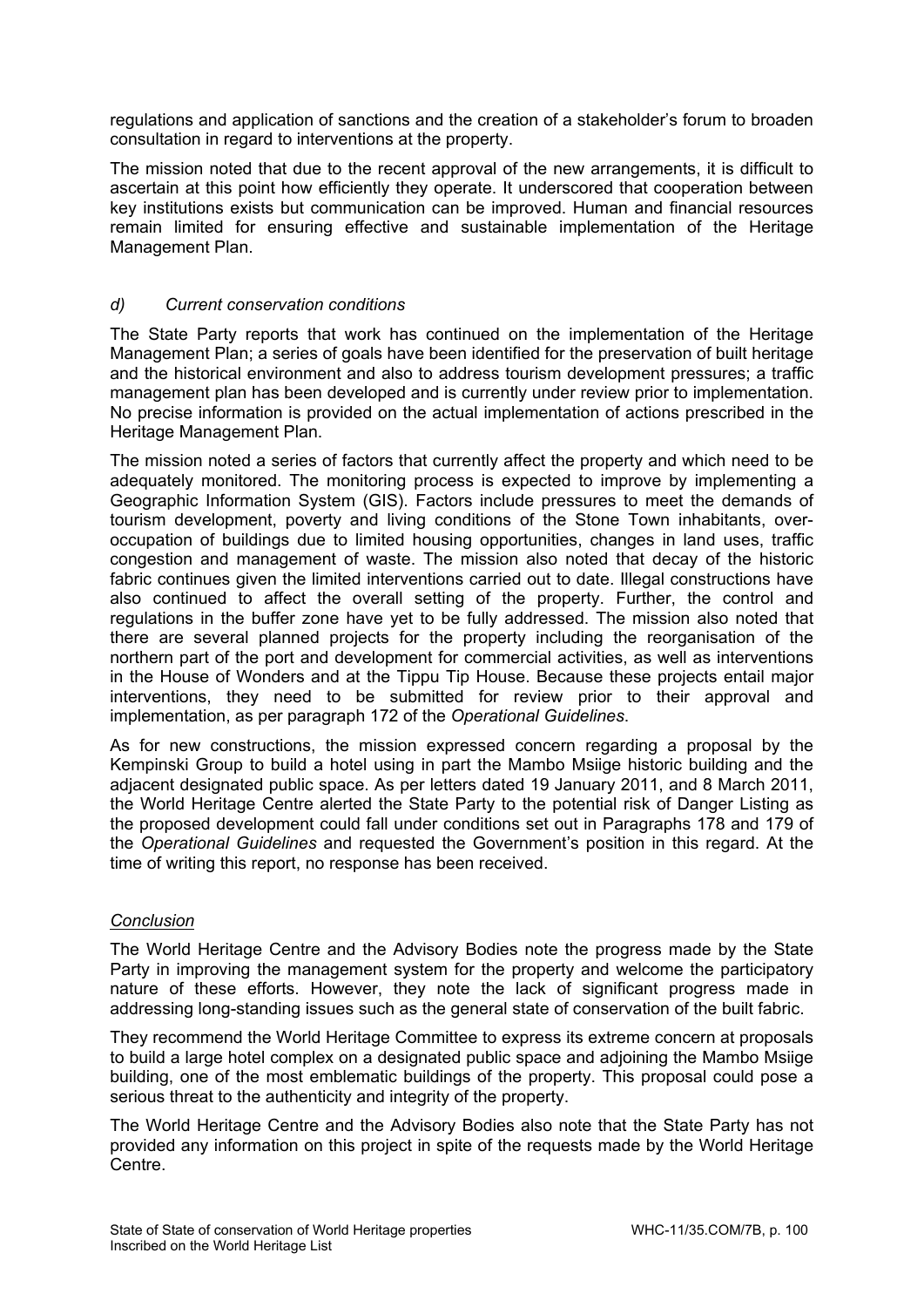## *Draft Decision: 35 COM 7B.45*

- *1. Having examined Document WHC-11/35.COM/7B,*
- *2. Recalling Decision 34 COM 7B.54, adopted at its 34th session (Brasilia, 2010),*
- *3. Acknowledges the efforts made by the State Party in implementing the requests made by the World Heritage Committee and urges it to secure resources for the operation of the Stone Town Conservation and Development Authority and the sustained implementation of the Heritage Management Plan;*
- *4. Notes the results of the January 2011 ICOMOS reactive monitoring mission and endorses its recommendations;*
- *5. Also urges the State Party to:* 
	- *a) Carry out/update a comprehensive condition assessment of the property and identify priority measures for intervention, including required resources for implementation,*
	- *b) Establish an effective monitoring system to control and enforce sanctions on illegal construction and evaluate the adequacy of proposals for new construction and development, both at the inscribed property and within its buffer zone,*
	- *c) Further develop the tourism development plan to effectively contribute to poverty alleviation and improvement of socio-economic conditions of the local population;*
- *6. Further urges the State Party to reverse its commitment to allow the construction of a hotel in a designated public space and next to the Mambo Msiige building as this will have a serious impact on the Outstanding Universal Value of the property;*
- *7. Requests the State Party to submit to the World Heritage Centre and the Advisory Bodies technical specifications on planned projects relating to the reorganisation of the northern part of the port, interventions in the House of Wonders and at the Tippu Tip House, in accordance to Paragraph 172 of the* Operational Guidelines*, for consideration and review before any commitment is made to implementation;*
- *8. Also requests the State Party to submit to the World Heritage Centre, by 1 February 2012, an updated report on the state of conservation of the property and the implementation of the above, for examination by the World Heritage Committee at its 36th session in 2012, with a view to considering, if the hotel project at Mambo Msiige is not halted, the possible inscription of the property on the World Heritage List in Danger.*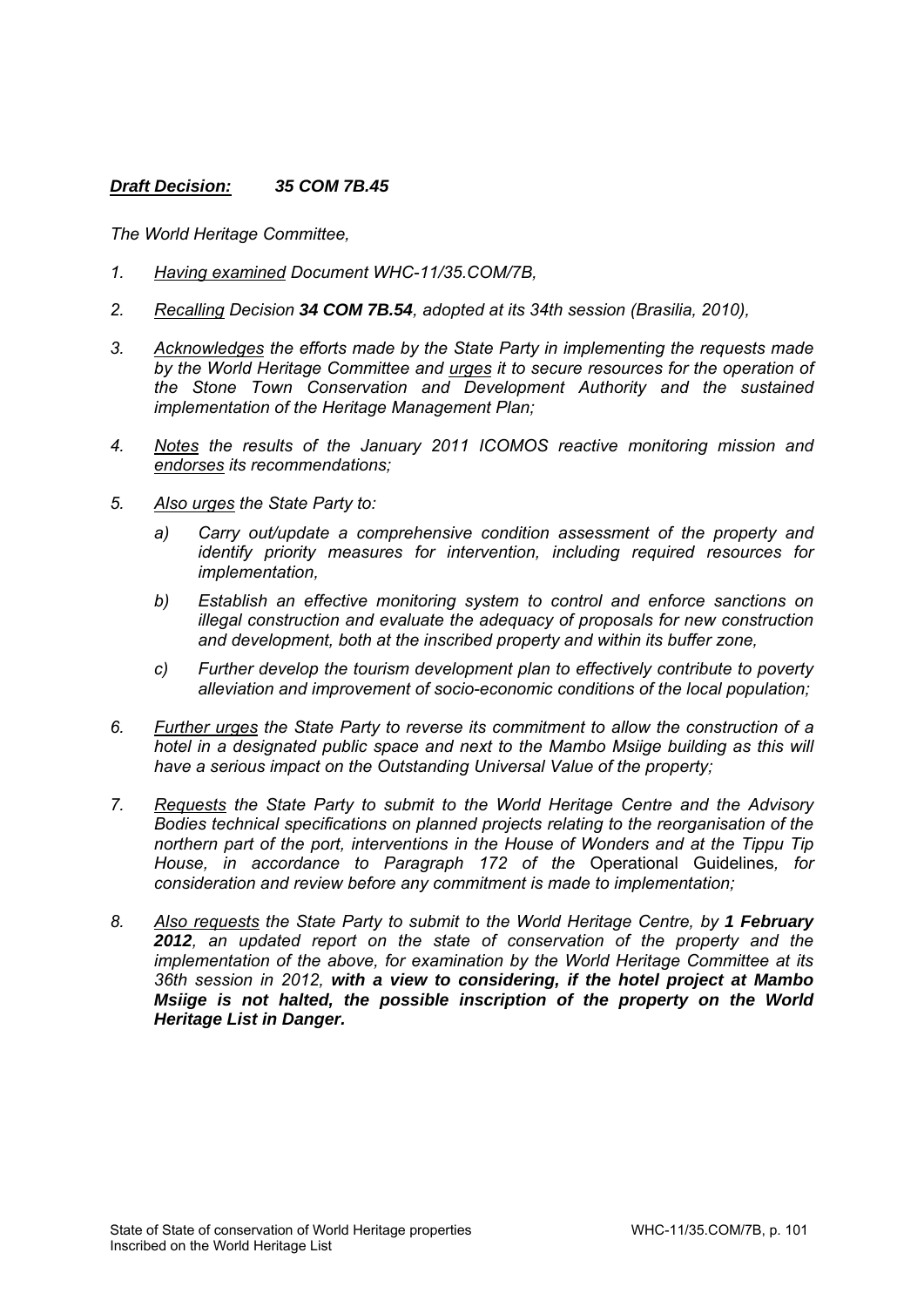# **ARAB STATES**

### **46. Tipasa (Algeria) (C 193)**

See Document WHC-11/35.COM/7B.Add (Late State Party's report on the state of conservation)

### **47. Kasbah of Algiers (Algeria) (C 565)**

See Document WHC-11/35.COM/7B.Add (Late State Party's report on the state of conservation)

### **48. Historic Cairo (Egypt) (C 89)**

See Document WHC-11/35.COM/7B.Add (No State Party's report received on the state of conservation)

## **49. Petra (Jordan) (C 326)**

See Document WHC-11/35.COM/7B.Add (Late mission report)

## **50. Um er-Rasas (Kastrom Mefa'a) (Jordan) (C 1093)**

*Year of inscription on the World Heritage List*  2004

*Criteria*  (i) (iv) (vi)

*Year(s) of inscription on the List of World Heritage in Danger*  N/A

*Previous Committee Decisions*  **31 COM 7B.57 ; 32 COM 7B.59 ; 33 COM 7B.56**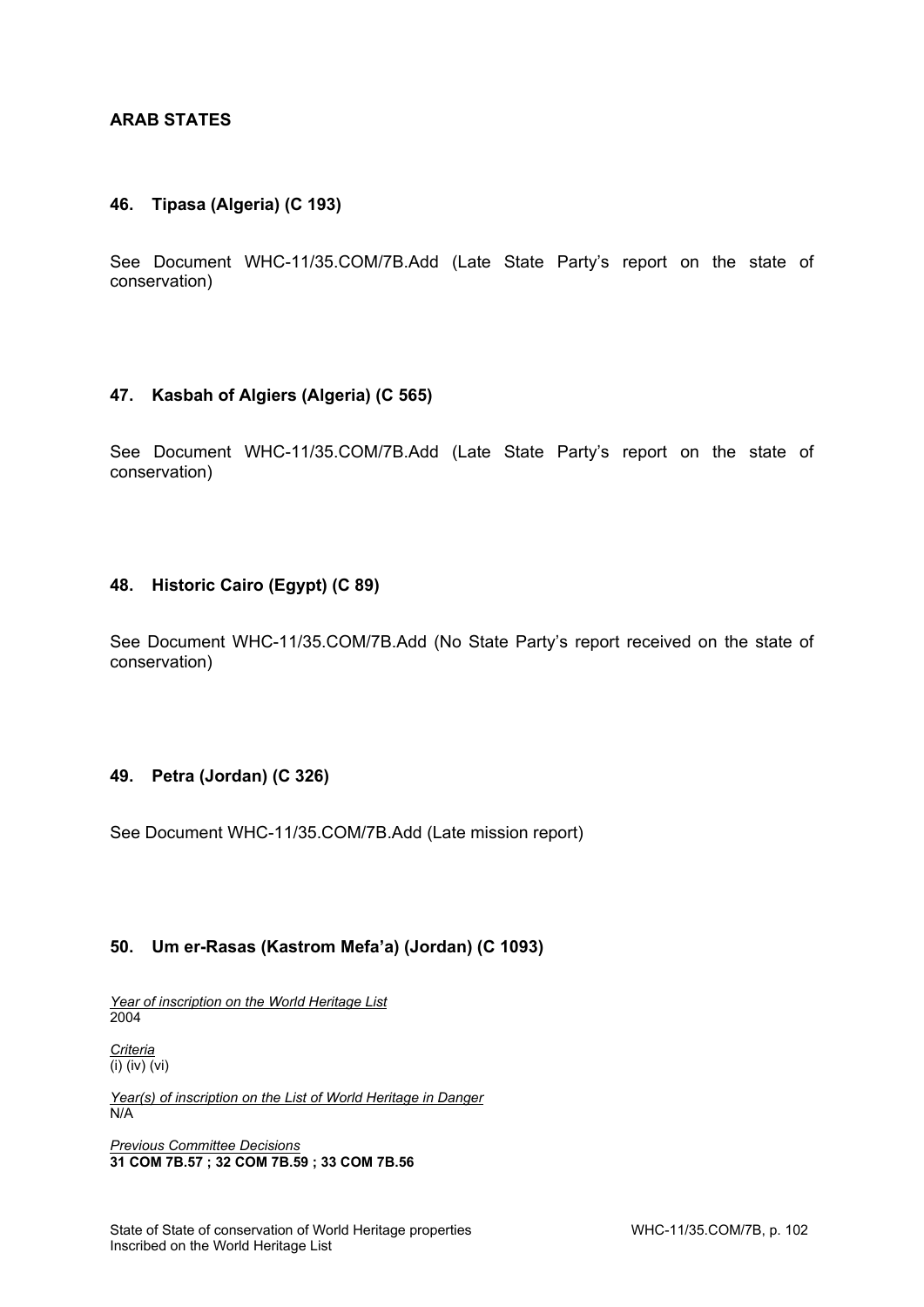#### *International Assistance*

Total amount provided to the property: USD 18,750 for Technical cooperation (only 10,863 USD implemented)

#### *UNESCO extra-budgetary funds*

Total amount provided to the property: USD 6,000 from the Italian Funds-in-Trust

#### *Previous monitoring missions*

March-April 2005: ICOMOS reactive monitoring mission; November 2006: Joint World Heritage Centre/ ICOMOS reactive monitoring mission; March 2008: Joint World Heritage Centre/ICOMOS reactive monitoring mission; July 2008: World Heritage Centre expert mission for the Stylite tower.

### *Factors affecting the property identified in previous reports*

- a) Unstable structures and lack of security;
- b) Lack of comprehensive conservation plan;
- c) Lack of management structure and plan;
- d) Important tourism development project with new constructions.

*Illustrative material*  http://whc.unesco.org/en/list/1093

### *Current conservation issues*

On 1 February 2011, the State Party submitted a state of conservation report as well as a detailed report on the restoration of the Stylite Tower, in response to the requests made by the World Heritage Committee at its 33rd session (Seville, 2009). The report provides information on the following issues:

### *a) Road system*

Despite the objections pointed out by the reactive monitoring mission of March 2008, the State Party reiterates the need for the road that has been built between the Stylite tower and St Stephan Complex for maintenance and monitoring activities. In order to mitigate its impact, the Department of Antiquities decided to hide the existing asphalt by covering it with local soil.

### *b) Technical documents on works*

The State Party provides detailed documentation of the initiatives described in its state of conservation reports of 2008 and 2009, and gives information on the conservation initiatives carried out in 2010. The report contains photographs and lists of works undertaken to address hazards and threats inside the property, including consolidation and restoration work. Deep holes were refilled, cisterns along the visitor trail were rehabilitated and several walls restored. Consolidation and restoration works were carried out at the Villa, maintenance, monitoring and rehabilitation works are ongoing at the Churches Complex. Mosaic floors are being documented and restored by experts from the Institute for Mosaic Art and Restoration of Madaba, and shall be covered with soil for protection until appropriate shelters are built.

#### *c) Stylite tower*

International Assistance was granted to the State Party in 2009 for investigations and emergency measures for the restoration of the Stylite tower, which was to be used by the Department of Antiquities to undertake some emergency measures, such as installing a stable scaffolding, shoring of the tower and dismantling instable stone structures; conduct a thorough investigation, in particular the structural instability and other forms of deterioration; and prepare a conservation and restoration plan. The State Party utilised only part of the funds. Its report includes a photographic record, structural drawings with explanatory photographs, an analysis of the deformation along the facades and information on the monitoring system and on the geological setting. It also includes a study of material with laboratory testing, implementation of some emergency measures (new scaffolding, shoring, removal of the fallen vault stones), and recommendations for the conservation of the tower.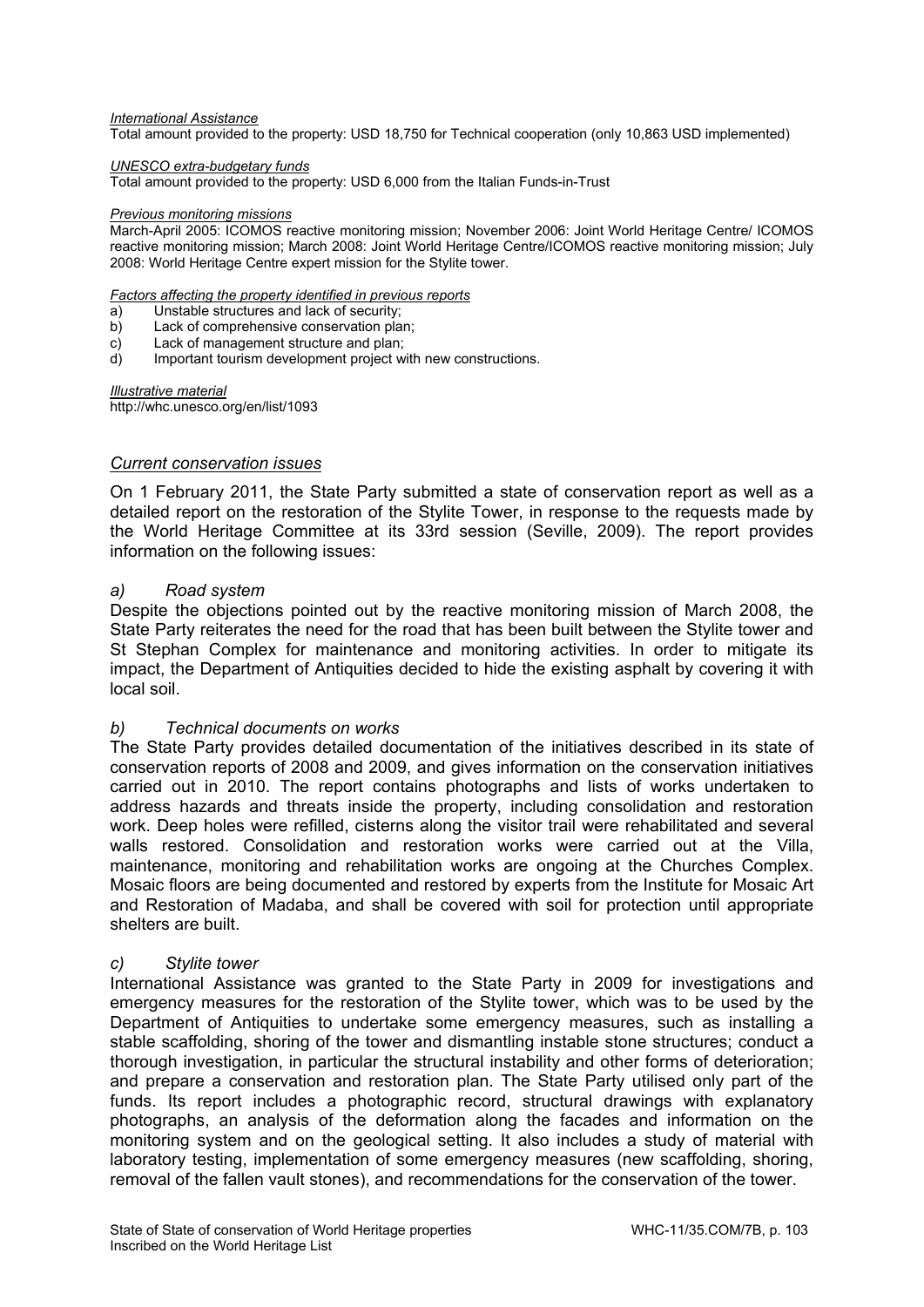# *d) Management plan and structure*

The report indicates that a team is working on the development of the management plan and that it should be finalized by the end of 2011. Nevertheless, activities are already carried out within its framework, such as conservation and presentation activities.

- *Administrative structure*: The Um er-Rasas Office employs three specialists and six guards and is responsible for conservation, preparation of the management plan, monitoring, cleaning and preparing lectures and workshops for local communities. The Tourism Office's three employees provide information to visitors.
- *Boundaries:* The State Party reports working on the appropriation issues between the main archaeological areas and should submit to the World Heritage Centre a final delineation of the property by April 2011. The fence around the property itself has been completed.
- *Awareness-raising activities*: The Um er-Rasas Women's society runs cultural activities, produces handicrafts and sells them at the Visitor Centre to benefit the local community. On the other hand, the Um er-Rasas Society for Conservation raises awareness on the values of the site. In addition a Post Office, a Health Centre and a Tourism Police Office have been established within the property. The close-by Municipality regulates building construction in the buffer zone.

# *Conclusions*

The World Heritage Centre and the Advisory Bodies note the information provided by the State Party but note that no progress has been made on the elaboration of a comprehensive management plan, which should include a conservation plan, an archaeological research policy and provisions for public use. The current focus on visitors' facilities, although understandable, should be secondary to the overall conservation of the property, to which most resources should be devoted. Although progress has been made for the conservation of the Stylite tower, they nevertheless wish to underline the lack of a holistic conservation and restoration project which would ensure the long term protection of this important attribute of the property.

## *Draft Decision: 35 COM 7B.50*

- *1. Having examined Document WHC-11/35.COM/7B,*
- *2. Recalling Decision* **33 COM 7B.56***, adopted at its 33rd session (Seville, 2009),*
- *3. Requests the State Party to finalize a scientifically and technically sound conservation and restoration project for the Stylite tower and to submit it a soon as possible to the World Heritage Centre, for review by the Advisory Bodies, prior to implementation;*
- *4. Urges the State Party to complete the management plan for the property, including a comprehensive conservation plan as well as an archaeological research policy and a public use plan;*
- *5. Also requests the State Party to submit to the World Heritage Centre, by 1 February 2013, a progress report on the implementation of the above, for examination by the World Heritage Committee at its 37th session in 2013.*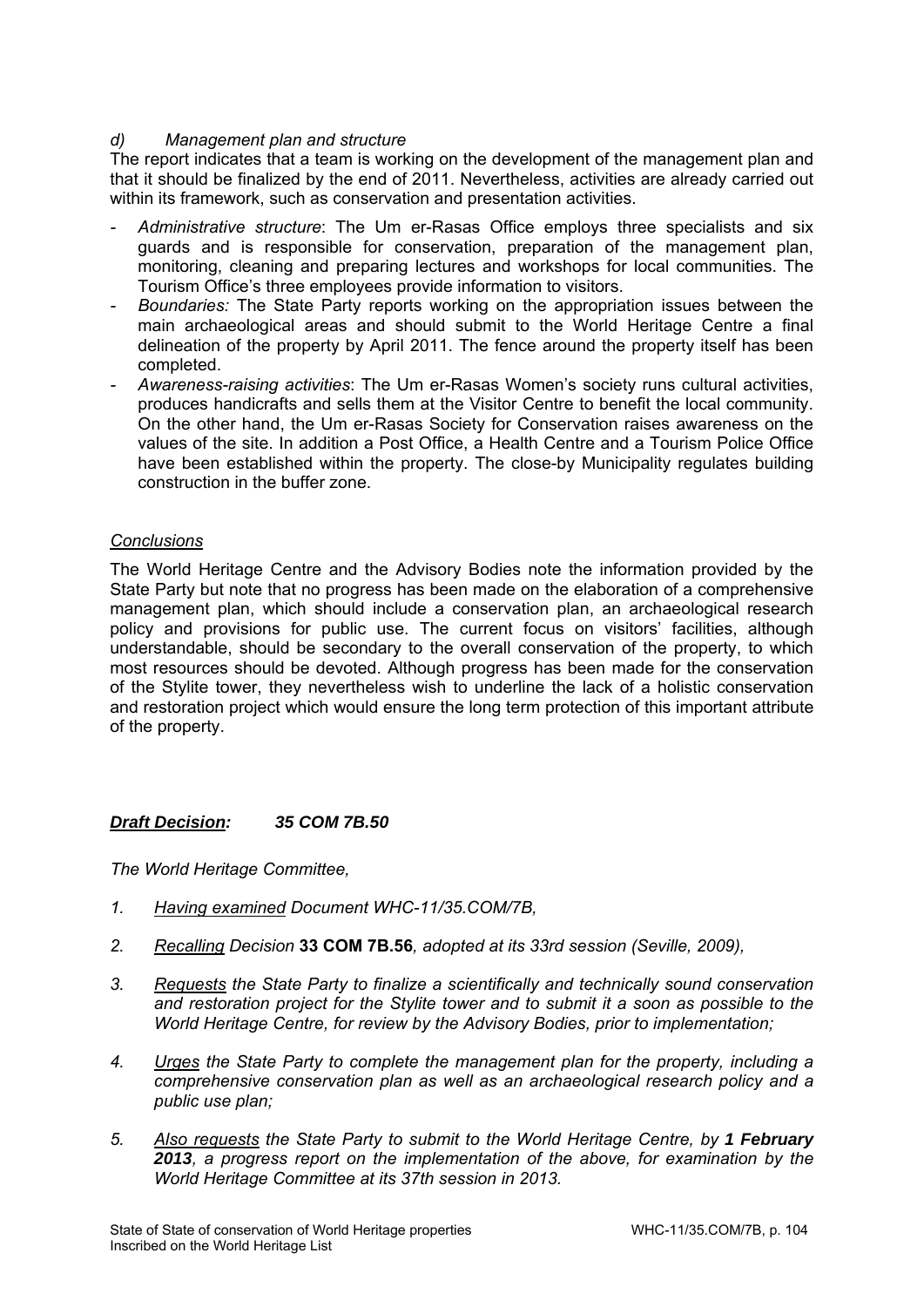# **51. Tyre (Lebanon) (C 299)**

See Document WHC-11/35.COM/7B.Add (No State Party's report received on the state of conservation)

## **52. Ouadi Qadisha (the Holy Valley) and the Forest of the Cedars of God (Horsh Arz el-Rab) (Lebanon) (C 850)**

See Document WHC-11/35.COM/7B.Add (No State Party's report received on the state of conservation)

## **53. Archaeological Site of Cyrene (Libyan Arab Jamahiriya) (C 190)**

See Document WHC-11/35.COM/7B.Add (No State Party's report received on the state of conservation)

## **54. Rock-Art Sites of Tadrart Acacus (Libyan Arab Jamahiriya) (C 287)**

See Document WHC-11/35.COM/7B.Add (No State Party's report received on the state of conservation)

## **55. Ksar Ait-Ben-Haddou (Morocco) (C 444)**

*Year of inscription on the World Heritage List*  1987

*Criteria*   $\overline{(iv)(v)}$ 

*Year(s) of inscription on the List of World Heritage in Danger*   $N/A$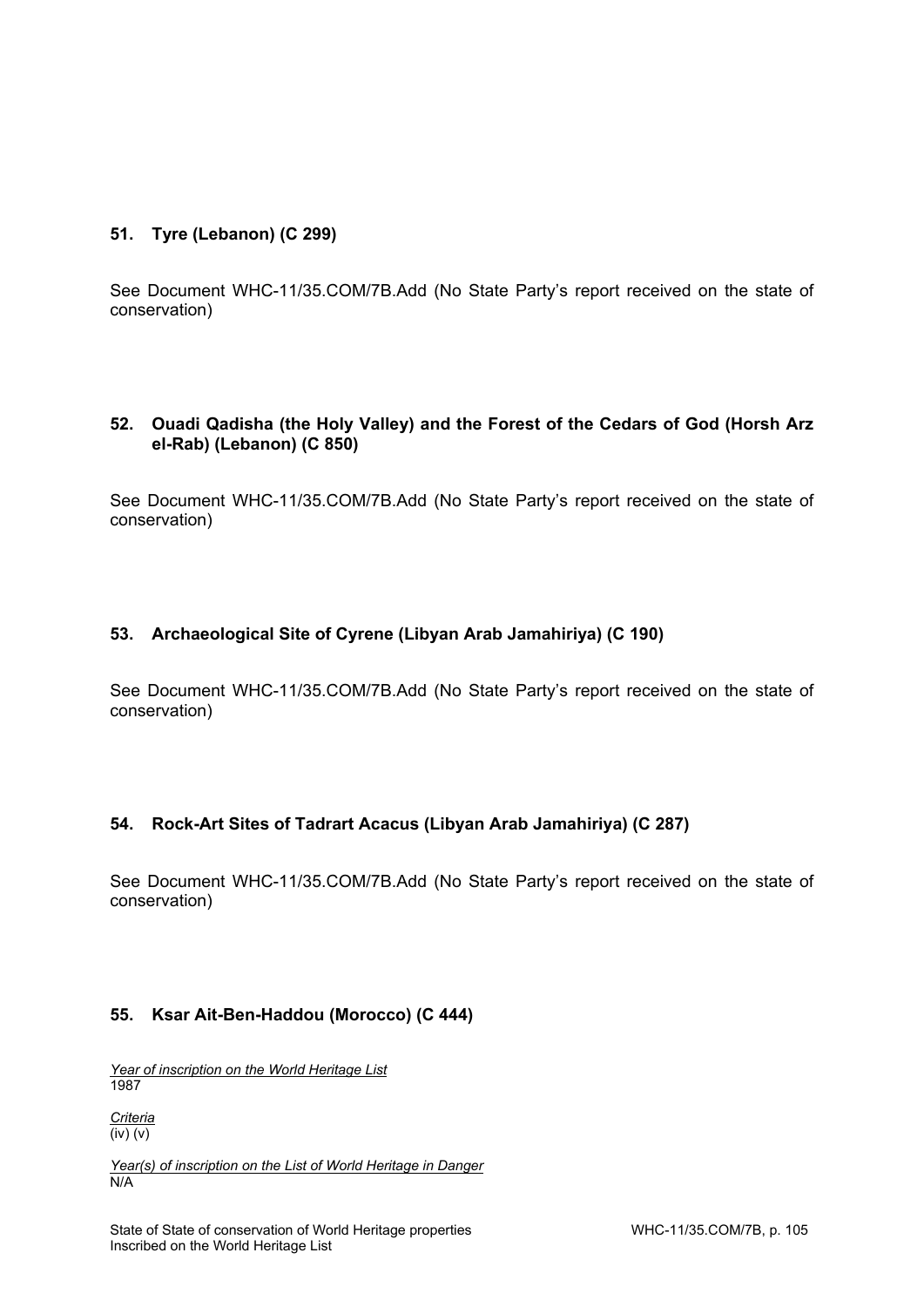#### *Previous Committee Decisions*  **30 COM 7B.45 ; 31 COM 7B.65 ; 33 COM 7B.60**

#### *International Assistance*

Total amount provided to the property: USD 49,833 for technical cooperation

*UNESCO Extra-budgetary Funds*  N/A

#### *Previous monitoring missions*

September 2003: reactive monitoring mission; November 2003: World Heritage Centre mission; April 2006: joint World Heritage Centre/ICOMOS reactive monitoring mission; February 2007: World Heritage Centre/ICOMOS reactive monitoring mission.

*Factors affecting the property identified in previous reports* 

- a) Partial abandonment of the property;
- b) Gully erosion;
- c) Rock falls due to erosion;
- d) Increased offences in old *Ksar* and degradation;
- e) Delays in the establishment of a technical and administrative structure responsible for the property;
- f) Uncontrolled tourism and visitor pressure.

*Illustrative material*  http://whc.unesco.org/en/list/444

### *Current conservation issues*

On 15 February 2011, a report on the state of conservation of the property was submitted by the State Party. This report outlines the progress made on setting up a management structure and financing mechanism for the property as well as an update on a number of the conservation and infrastructure projects.

#### a) *Management structure*

The State Party reports that the Ministry of Culture has created a entity for the mangement of the property, and states that necessary funds for this organization will be provided, although no source of fuding has been identified. A site for the offices of this new entitiy has been provided by the province of Ouarzazate. According to the report, a "conservator" (site manager) should have been appointed in February of 2011, but it is unknown if this has happened yet.

The State Party further reported that a local mangement committee meets on a twice-yearly basis. The most recent meeting was in July 2010 during which the Centre for the conservation and rehabilitation of the architectural heritage of Atlas and Sub-Atlas zones (CERKAS) presented an update on the conservation works being carried out at the property.

### b) *Incorporation of the Statement of Outstanding Universal Value into the Management Plan*

The State Party reports that the Statement of Outstanding Universal Value, which was approved by the World Heritage Committee at its 34th session (Brasilia, 2010), has been integrated into the Management Plan and that it has been sent to the local management committee for consideration in their decisionmaking process. No further indication is provided as to how this is to be accomplished.

#### c) *Other issues*

The State Party reports on a number of ongoing conservation and management issues including the construction of a multiservice facility for the Department of Housing and Urbanism in the new village, infrastructure works including provision of water for the property, the maintenance and monitoring of the walls, consolidation and conservation of some buildings, the training of two local youth, and the development of signage for the property for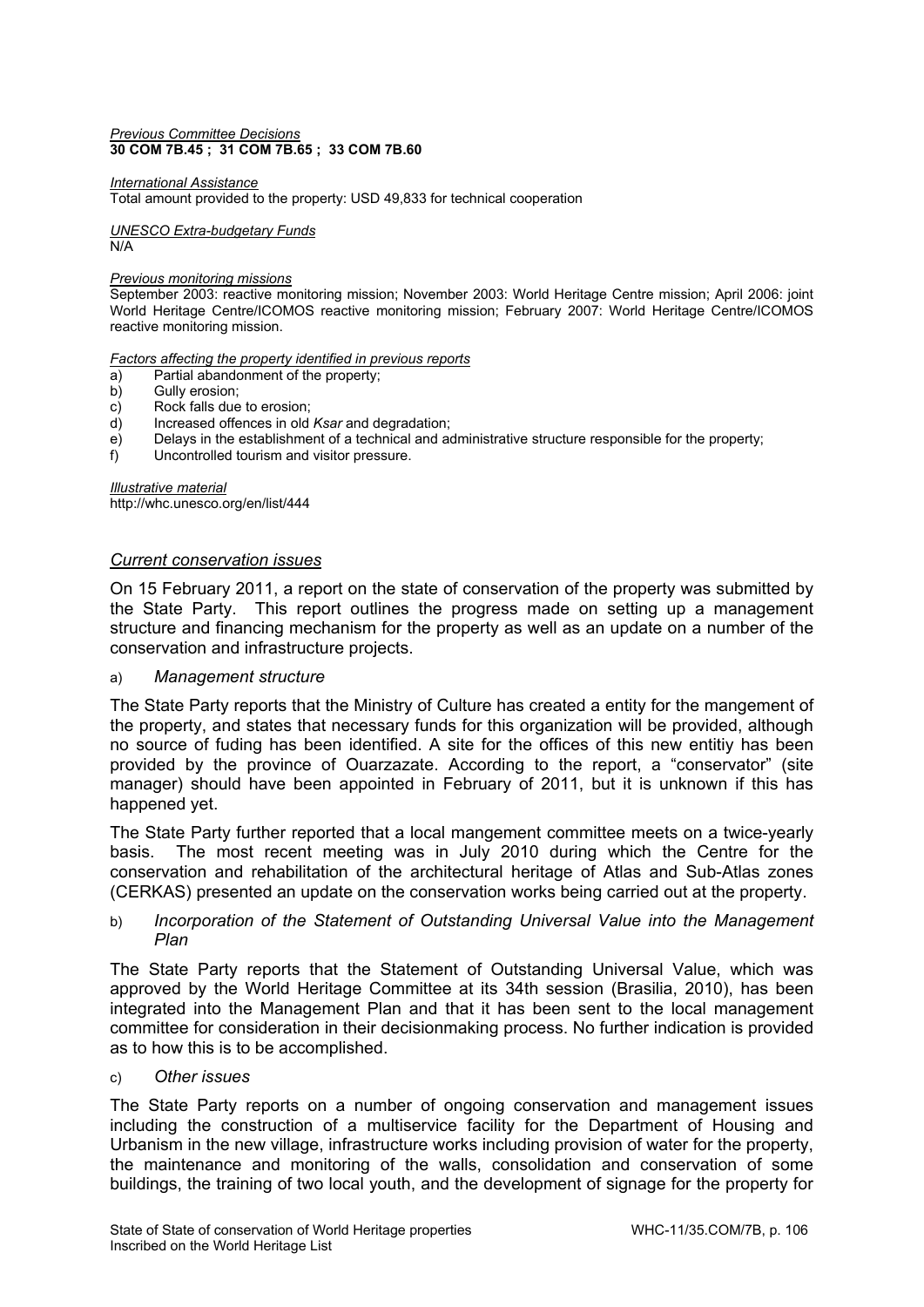which drawings were provided along with the report. The World Heritage Centre received pictures of the bridge being built as foreseen in 2009. At this stage of the works, it is not yet possible to assess its impact on the visual integrity of the property.

### *Conclusions*

The Advisory Bodies and the World Heritage Centre view in a very positive manner the ongoing work on the mangement and conservation of Ksar of Ait-Ben-Haddou. However, they underline the absence of any confirmation that a site manager has been appointed at the time of drafting this report. In addition, it is not clear where the new management entity fits into the overall management system in relation to the local mangement committee, CERKAS, and the Ministry of Culture. Further, although the State Party has committeed some funding of its own for the ongoing works, and additional funds have come from extrabudgetary sources, it is not yet clear how funding will be secured for the new management entity to sustainably operate.

The World Heritage Centre and the Advisory Bodies recommend that the Committee urge the State Party to clarify the status of the new management authority, including its relationship to existing management bodies and sources of funding, and to appoint a site mangager with clear management responsibilities and reporting lines.

## *Draft Decision: 35 COM 7B.55*

- *1. Having examined Document WHC-11/35.COM/7B,*
- *2. Recalling Decision* **33 COM 7B.60***, adopted at its 33rd session (Seville, 2009),*
- *3. Recognizes the efforts made by the State Party to set up a management entity;*
- *4. Notes the progress on a number of specific projects aimed at the better conservation and presentation of the property;*
- *5. Requests the State Party to provide additional information on the new management entity including its roles and responsibilities, its relationship to the local management committee, between the Centre for the conservation and rehabilitation of the architectural heritage of Atlas and Sub-Atlas zones (CERKAS) and the Ministry of Culture, and on the appointment of a new site manager, as well as to provide a detailed progress update on the construction of the bridge;*
- *6. Also requests the State Party to submit to the World Heritage Centre, by 1 February 2014, an updated report on the state of conservation of the property, including information on the new management entity, for examination by the World Heritage Committee at its 38th session in 2014.*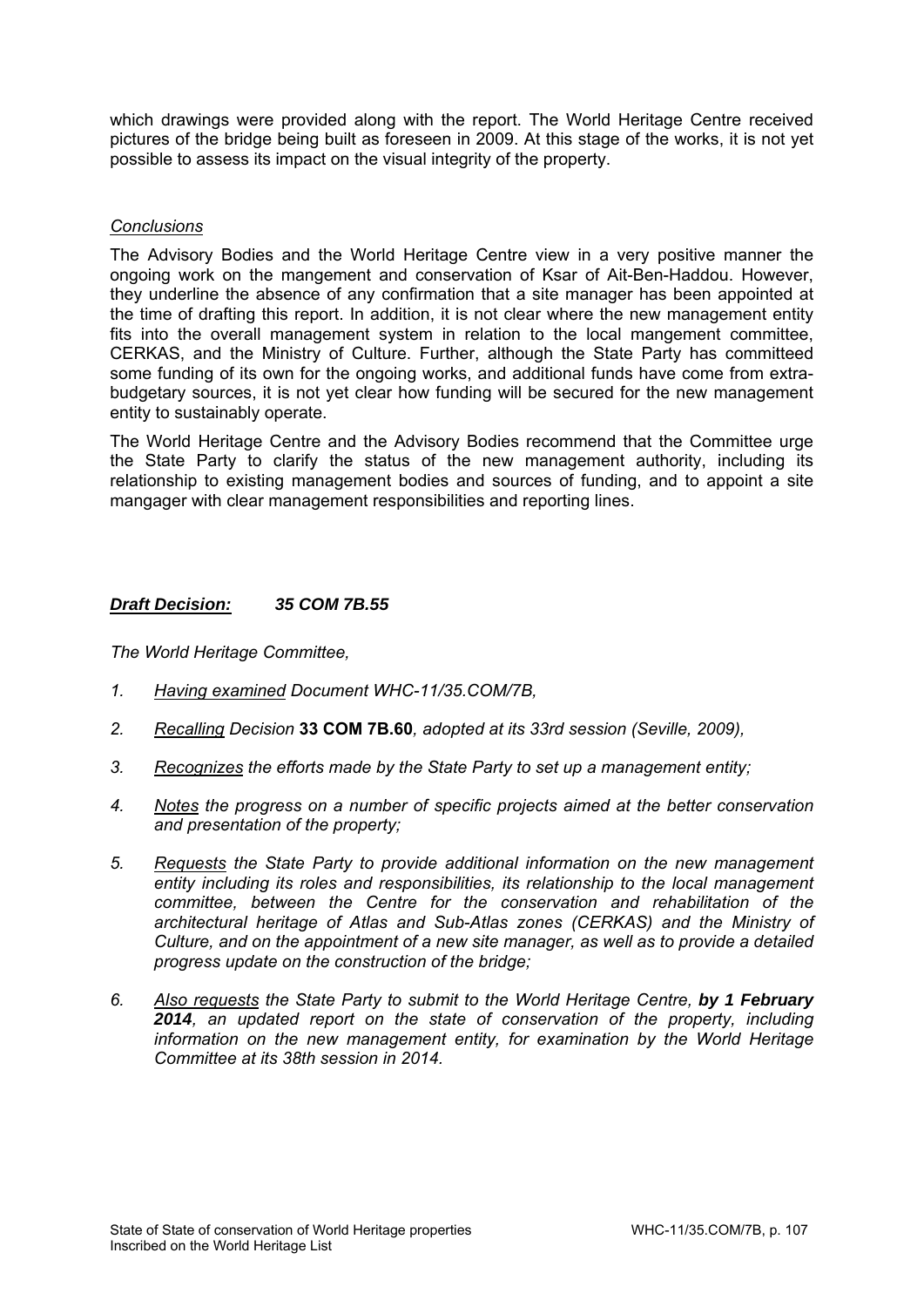# **56. Historic City of Meknes (Morocco) (C 793)**

*Year of inscription on the World Heritage List*  1996

*Criteria*  (iv)

*Year(s) of inscription on the List of World Heritage in Danger*  N/A

*Previous Committee decisions*  **34 COM 7B.61** 

*International Assistance*  N/A

*UNESCO Extra-budgetary Funds*  N/A

*Previous monitoring missions*  April 2010: World Heritage Centre emergency mission

*Factors affecting the property identified in previous reports*  N/A

*Illustrative material*  http://whc.unesco.org/en/list/793

#### *Current conservation issues*

On 10 February 2011, the State Party submitted a report on the state of conservation of the property and activities carried out in recent months. The report indicates that the Plan for the Development and Safeguarding of the Historic City, including a development regulation, is nearing completion. In addition, an architectural charter for the historic centre of Meknes has been produced by the Ministry for Housing, Urban Affairs and Territorial Development, represented by the Urban Agency of Meknes. Other studies and projects are underway such as the landscape plan and a landscape charter for the valley of Wadi Boufekrane, a study of urban renewal and redevelopment of the historic centre of Meknes, a study of urban renovation and restoration of Fondouk El-Jdid, and the creation of thematic visitor itineraries.

In particular, a study was launched to prepare the urban rehabilitation of the medina of Meknes, with support from the European Investment Bank in the framework of the project "Medinas 2030", a pilot project with the objective to develop a "replicable" methodological framework to ensure the preservation of key elements of cultural heritage, promote local economic development and meet the basic needs of the resident population.

#### a) *Conservation*

The report of the State Party highlights the problems caused by poor maintenance and the lack of monitoring and maintenance teams. The Safeguarding Plan that is being prepared should remedy this situation. In addition, the State Party refers to the project for the establishment of a local Heritage Preservation Agency, with administrative and financial autonomy.

The report also contains fact sheets on 37 restoration projects completed, ongoing or planned, including photographs. They contain little technical detail on methods used, but the pictures show that they are rather complete renovations or identical reconstructions.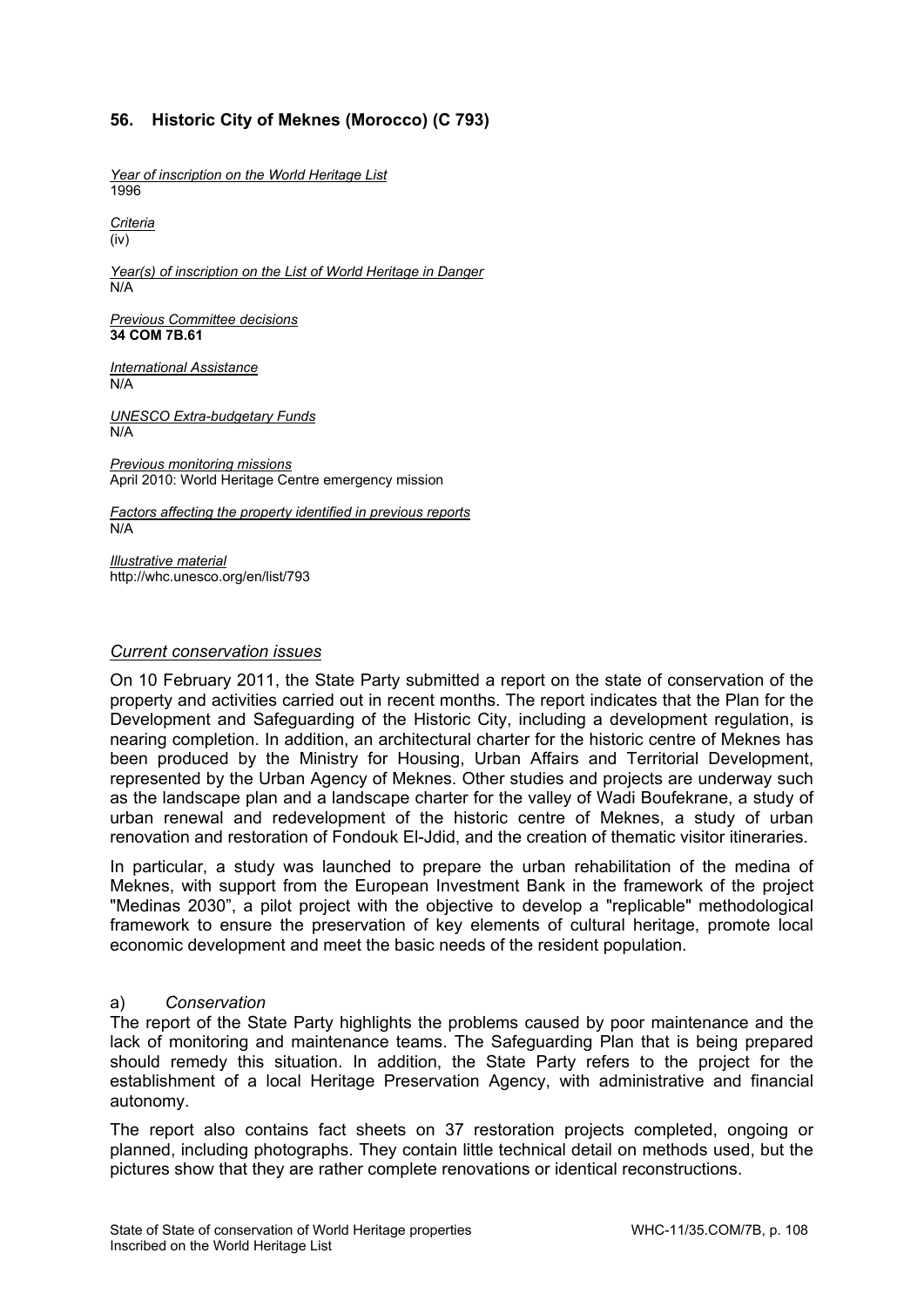## b) *Berdieyinne Mosque*

The State Party also submitted documents relating to the project for the restoration / reconstruction of the Berdieyinne Mosque whose minaret collapsed in February 2010. This project was transmitted to ICOMOS for assessment. ICOMOS notably regrets that the project includes a list of actions to be taken on individual components without policy guidance and overall philosophy of the project. It is particularly concerned by the indication of the use of contemporary techniques and materials, and wishes that the document present an analysis of options for earthquake mitigation proposing minimal measures to be taken.

## *Conclusions*

The World Heritage Centre and Advisory Bodies recommend that the Committee congratulate the State Party on the extent of the safeguarding and rehabilitation programme undertaken in the Historic City of Meknes and its Walls. Nevertheless they wish to be assured that the work has been conducted using traditional methods and materials.

Regarding the Berdieyinne Mosque, the World Heritage Centre and the Advisory Bodies notice that the recommendations of the April 2010 mission have not been taken into account in the restoration project in order to ensure the authenticity of the monument. While understanding the need to ensure stability and resistence of the monument to earthquakes, the World Heritage Centre and Advisory Bodies do not consider that this need justifies a concrete reconstruction with brick siding, which would result in retaining only the shape of the monument and not its authentic structure. In addition, they wish to emphasize the importance of minimal interventions in conservation approaches, involving the fewest possible changes, to be considered only when the functional needs so dictate.

The World Heritage Centre and the Advisory Bodies note that the restricted timetable of this project has resulted, in a certain manner, in an invasive approach. They consider it a priority to review the project and adopt a conservation approach that respects the original materials and authenticity of the monument. The project should involve appropriate conservation experts both in the definition of this approach and in the implementation phase. Finally, the World Heritage Centre and the Advisory Bodies wish that the revised project be submitted to the World Heritage Centre for review by the Advisory Bodies before beginning work.

## *Draft Decision: 35 COM 7B.56*

- *1. Having examined Document WHC-11/35.COM/7B,*
- *2. Recalling Decision 34 COM 7B.61, adopted at its 34th session (Brasilia, 2010),*
- *3. Takes note of the information provided by the State Party and appreciates the magnitude of the actions implemented to safeguard the heritage of the Historic City of Meknes;*
- *4. Requests the State Party to take into account the recommendations of the expert who visited the Berdieyinne Mosque in April 2010 and those of ICOMOS in its 2011 evaluation, in view of the implementation of the restoration project of the mosque;*
- *5. Also requests the State Party to submit to the World Heritage Centre as soon as possible the overall philosophy and general guidelines of the project missing from the*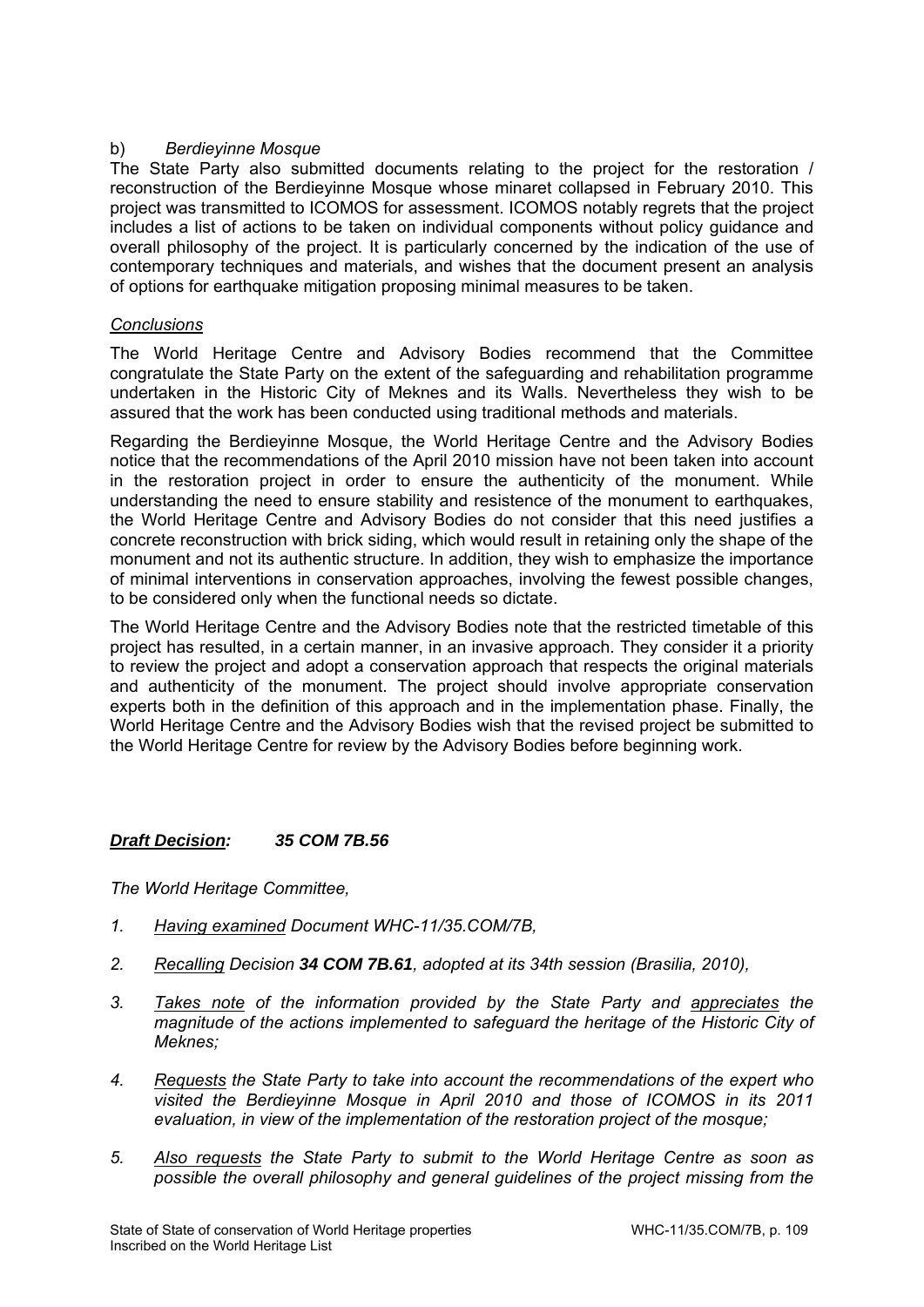*submitted document for consideration by the Advisory Bodies, and a revised project respecting the original materials and preserving the authenticity of the structure, for review by the Advisory Bodies before the commencement of work;* 

*6. Further requests the State Party to continue to regularly inform the World Heritage Centre of the work undertaken and the progress made in the completion of a conservation plan and in the establishment of the local Safeguarding Agency.* 

#### **57. Gebel Barkal and the Sites of the Napatan Region (Sudan) (C 1073)**

See Document WHC-11/35.COM/7B.Add (No State Party's report received on the state of conservation)

# **58. Ancient City of Damascus (Syrian Arab Republic) (C 20)**

*Year of inscription on the World Heritage List*  1979

*Criteria*   $\overline{(\mathsf{i})\mathsf{(ii)}\mathsf{(iii)}}\mathsf{(iv)}\mathsf{(vi)}$ 

*Year(s) of inscription on the List of World Heritage in Danger*  N/A

*Previous Committee Decisions*  **32 COM 7B.63 ; 33 COM 7B.63 ; 34 COM 7B.64** 

*International Assistance*  Total amount allocated to the property: USD 149,690 for Technical cooperation.

*UNESCO Extra-budgetary funds*  Total amount allocated to the property: USD 10,000 from the Italian Funds-in-Trust.

*Previous monitoring missions* 

March and December 2007: World Heritage Centre missions for the King Faisal Street project; April 2008: Joint World Heritage Centre / ICOMOS reactive monitoring mission.

*Factors affecting the property identified in previous reports* 

- a) Poor state of conservation;
- b) Inappropriate restoration techniques;
- c) Lack of a buffer zone;
- d) Lack of a management plan.
- e) Development projects threatening the significant historic fabric.

*Illustrative material*  http://whc.unesco.org/en/list/20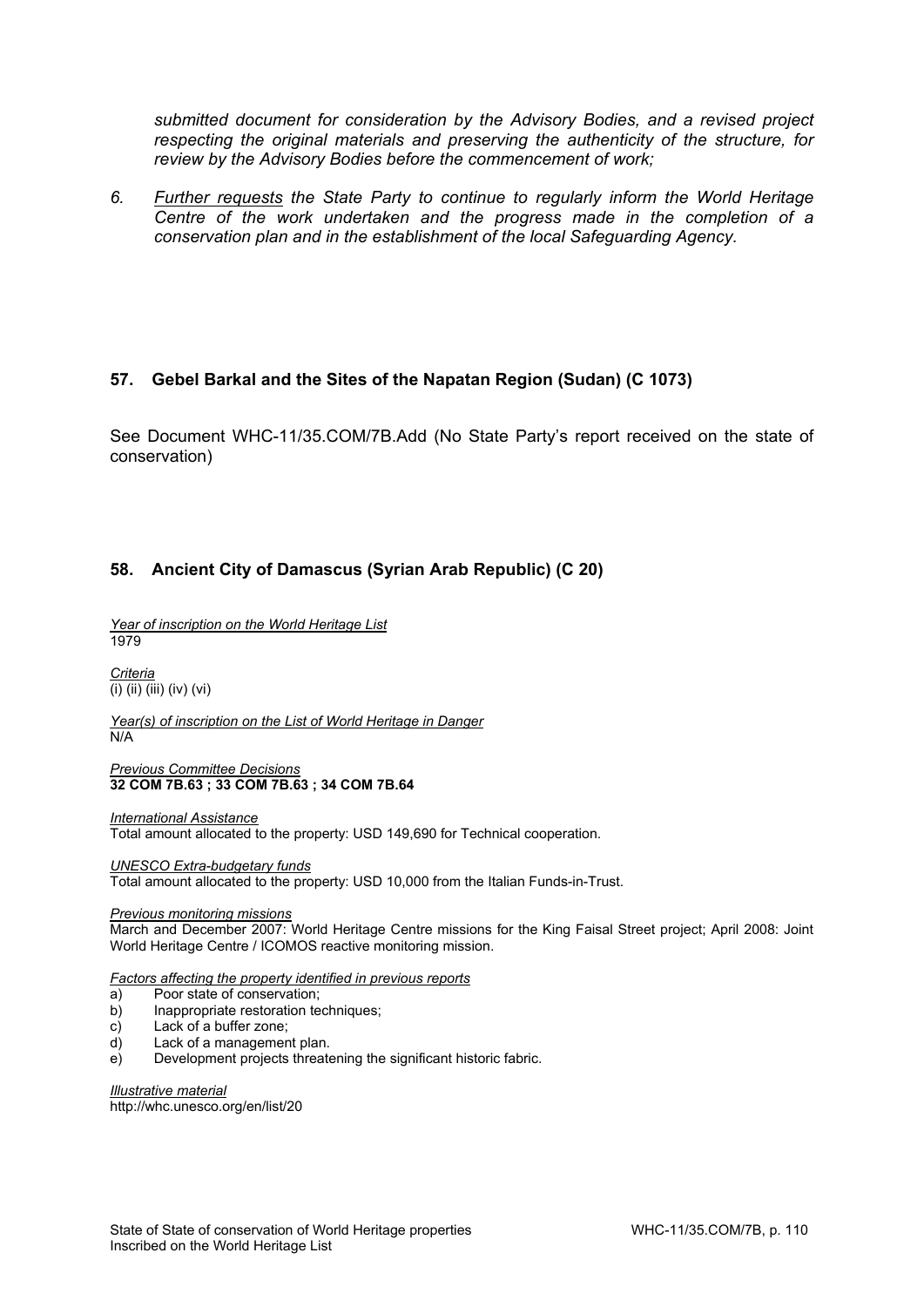## *Current conservation issues*

On 19 January 2011, a report on the state of conservation of the Ancient City of Damascus was submitted by the State Party, providing information on the following issues:

#### *a) Buffer zone*

The World Heritage Committee, at its 34th session had expressed satisfaction with progress in establishing a buffer zone. The report of the State Party indicates that a new standard was developed for the buffer zone proposed in Ministerial decision N° 27 of 26 June 2010, and approved by several institutions. The State Party submitted a proposal for the creation of a buffer zone which will be examined by the World Heritage Committee at this session.

#### *b) Rehabilitation projects*

Some detail is given on the four rehabilitation projects for which further information was sought by the World Heritage Committee. Along the southern path between the Citadel and the Souq Hammidyya, shops are being restored, soil removed, plaster surfaces rehabilitated, stonework repointed. In the old Gold Souq the excavations are being secured. The rehabilitation of the Naqacchat and Alyahoud quarters and Saida Roukayya is directed mainly towards the upgrading to modern stands of services such as sewerage, electricity, lighting, and telephone. In all projects flagstone paving is being installed, which may well be a matter of concern. Had a conservation and management Plan for the city been in place, issues such as street paving would no doubt have been addressed.

The report indicates that King Faisal Street project has been 'stopped', though it remains unclear whether permanently abandoned or not. The Medhat Pasha cultural centre project is reported to be proceeding upon a much improved basis, avoiding the mistakes of the first phase. However, no plans or designs were provided to the World Heritage Centre.

## *c) Conservation and Management Plan*

At its 34th session, the World Heritage Committee had reiterated its request that the State Party develop a Management Plan for the property. The issue of a Conservation and Management Plan is addressed only indirectly in the report. It is noted that the Old City of Damascus is supervised by 'the Committee for the Safeguarding of the Old City' chaired by the Mayor of Damascus, which defines strategies and is responsible for the issue of permits. A Conservation and Management Plan should be prepared on a professional basis, reviewed by experts and the public, and then adopted officially. The issue of permits should be guided by the Plan, but should be a completely distinct process. Any compromise made to the requirements of the Plan, for commercial or other reasons, should be transparent. This might not be achieved under the administration as presently structured.

Despite these concerns, there is much to be commended in the plans for taking soundings and prioritising urgent excavations; the proposal to ban cement and concrete in restoration works and to require the use of traditional materials; the proposal to publish a code for traditional lime plaster; and the plan to improve the controlling of illegal works.

#### *Conclusions*

The World Heritage Centre and the Advisory Bodies note that there has been a serious attempt to meet some of the major concerns expressed in Decision **34 COM 7B.64**, though most of the responses are proposals yet to be finalised and put into effect. The modifications made to current development projects are positive, though sufficient details are not supplied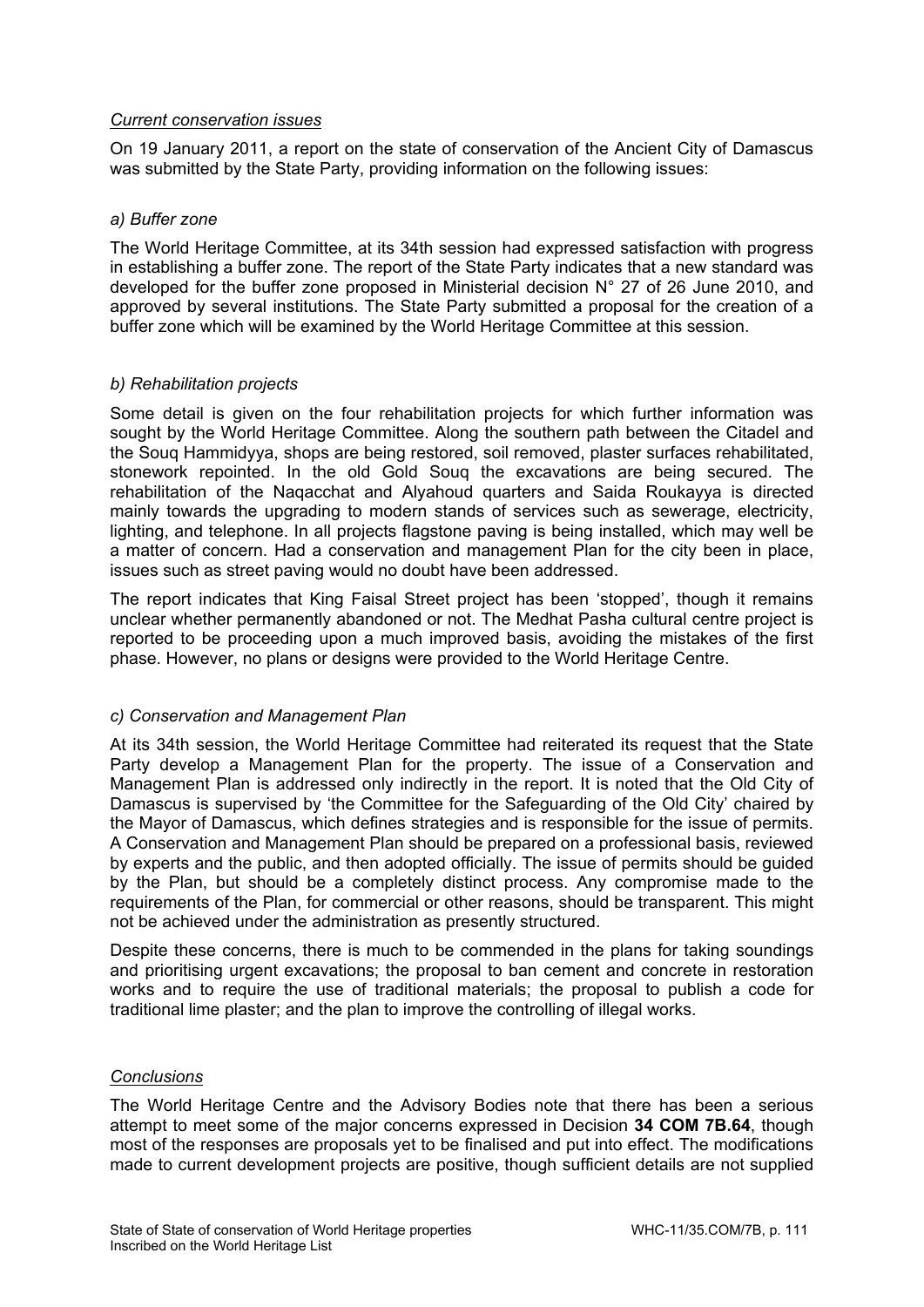to assess these. The major remaining concern is the lack of an appropriate Conservation and Management Plan.

#### *Draft Decision: 35 COM 7B.58*

*The World Heritage Committee,* 

- *1. Having examined Document WHC-11/35.COM/7B,*
- *2. Recalling Decision* **34 COM 7B.64***, adopted at its 34th session (Brasilia, 2010),*
- *3. Takes note of the proposals by the State Party, including the establishment of a buffer zone, the modification or abandonment of deleterious developments, the improvement of conservation standards, the use of traditional materials, and the improved controlling of illegal developments;*
- *4. Reiterates its request to the State Party to provide the World Heritage Centre, for review by the Advisory Bodies, with detailed information on the four rehabilitation projects, and on the redesign of King Faisal Street area and Medhat Pasha Cultural Centre before further work is undertaken;*
- *5. Also reiterates the urgent need for the preparation and adoption of a Conservation and Management Plan to be submitted to the World Heritage Centre for review by the Advisory Bodies;*
- *6. Requests the State Party to submit to the World Heritage Centre, by 1 February 2013, a state of conservation report and on the implementation of the above, for examination by the World Heritage Committee at its 37th session in 2013.*

## **59. Archaeological Site of Carthage (Tunisia) (C 37)**

*Year of inscription on the World Heritage List*  1979

*Criteria*  (ii) (iii) (vi)

*Year(s) of inscription on the List of World Heritage in Danger*  N/A

*Previous Committee Decisions*  N/A

*International Assistance* 

Total amount provided to the property: USD 163,551 for preparatory assistance and technical cooperation; USD 40,000 for training

*UNESCO extra-budgetary funds* 

Total amount provided to the property: International Safeguarding Campaign, 1973-1989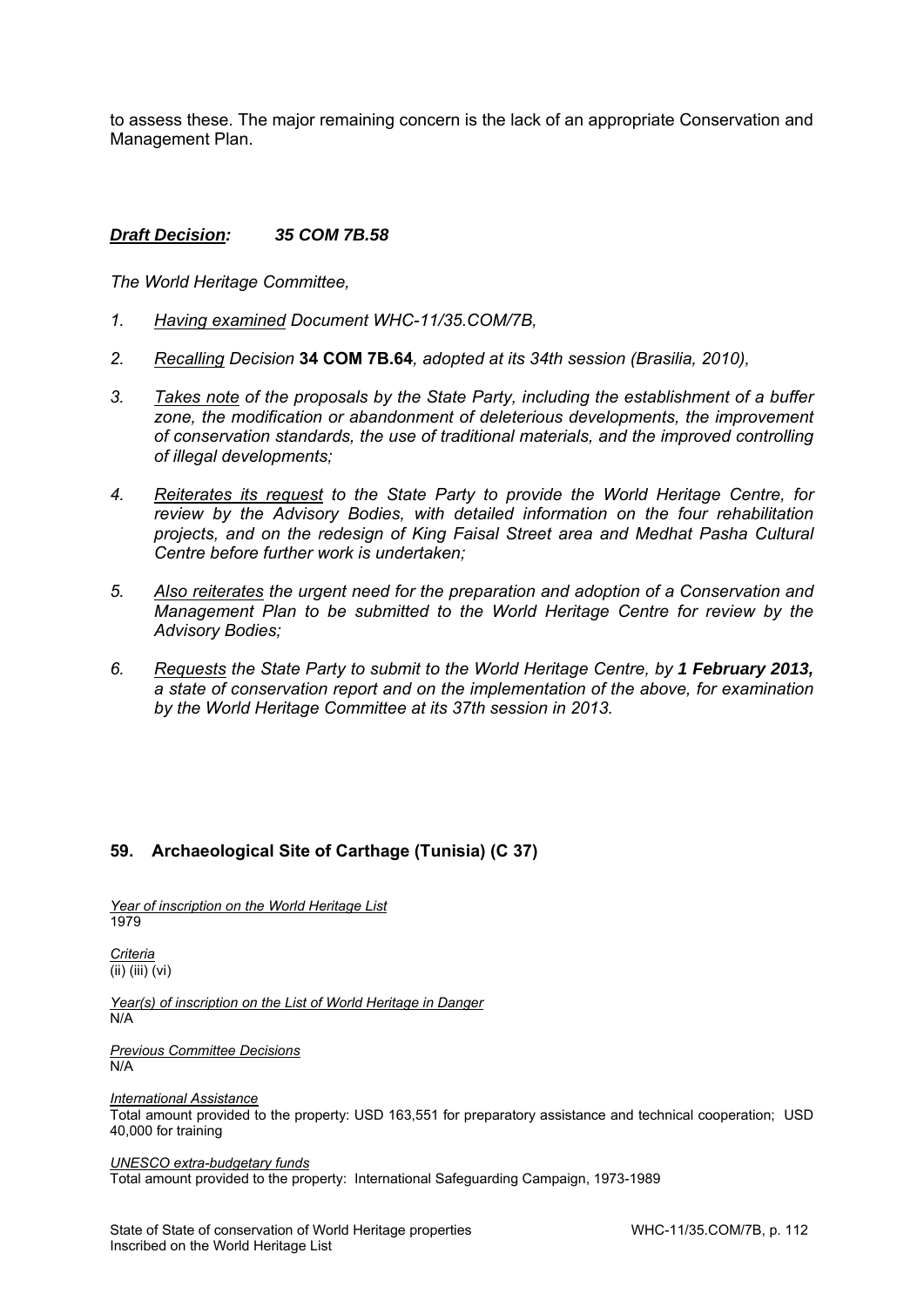*Previous monitoring missions*  N/A. However, 5 expert missions between 1997 and 2002 for the Protection and Enhancement Plan

*Factors affecting the property identified in previous reports*  N/A

*Illustrative material*  http://whc.unesco.org/en/list/37

#### *Current conservation issues*

Since some time, information has reached the World Heritage Centre about successive declassifications of parts of Carthage Archaeological Park. As requests for clarification were not conclusive, the State Party was requested to provide a report to be presented to the World Heritage Committee. This report was submitted on 29 January 2011. It recalls the importance of the site of Carthage to the State Party and the increase in resources used for conservation, including increased funding for its maintenance and restoration and strengthening of the management structure of the property.

The report indicates that the State Party has adopted a policy for land-use control in the archaeological area, including land acquisition, but also the downgrading of certain parcels – deemed without impact on the Outstanding Universal Value of the property - in peripheral areas or those with high-density urbanization.

The State Party has launched a major restoration and enhancement programme, particularly in the quarter of the Maalga cisterns, the Punic ports, the park of the Antonine Baths, Bysra Hill, the Tophet, and the Roman villas. A protocol for servicing and maintenance covering the entire site has also been established with sufficient manpower and equipment.

The report also states that the management plan initiated for many years is progressing despite delays due to a volume of new data which has emerged in recent years, and to archaeological investigations necessary for the establishment of a reliable delineation of the perimeter of the property. Nevertheless, the report gives no indication of progress or timetable for its completion.

#### *a) Retrospective Inventory*

Since 2006, as part of the Retrospective Inventory, letters are sent annually to the Tunisian authorities, requesting a clarification of the boundaries of the World Heritage property at the time of its inscription. Moreover, the link between the perimeter of the World Heritage property and that of the "Archaeological Park of Carthage-Sidi Bou Said" established in 1985 also needs to be clarified. Establishing a buffer zone to preserve the integrity of the property seems necessary, considering the many developments in the city of Carthage.

#### *b) Statement of Outstanding Universal Value*

In the framework of the second cycle of Periodic Reporting in the Arab States in which Tunisia actively participated, the retrospective statement of Outstanding Universal Value of the Archaeological Site of Carthage was drafted and adopted by the World Heritage Committee at its 34th session (Brasilia, 2010, Decision 34 COM 8 E). The conclusions of Section 2 of the Periodic Reporting Questionnaire indicate that the integrity and authenticity of the property have been affected by a number of negative factors, but that measures have been taken and the state of conservation of the property has not suffered any significant impact.

#### *c) New information*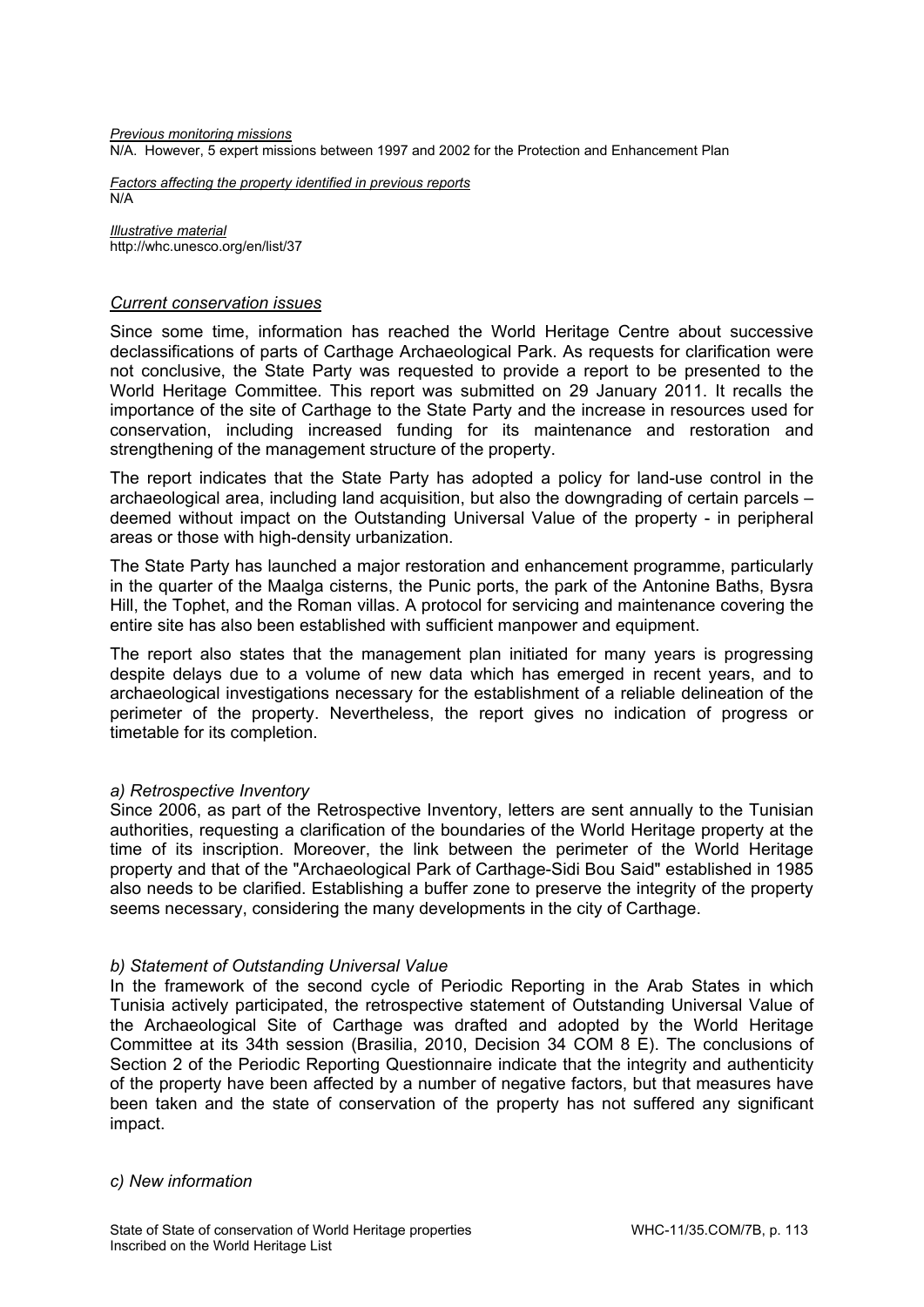On 15 March 2011, the State Party informed the World Heritage Centre that a decree-law was enacted on 10 March 2011 by the Provisional Government of Tunisia, "cancelling all abusive declassifications which have occurred in regard to the original classification scheme". On 30 March 2011, the State Party submitted to the World Heritage Centre a map indicating the boundaries of the Archaeological Park as requested within the framework of the Retrospective Inventory. However, some information is still required in order to transmit this map to the Advisory Bodies for evaluation.

#### *Conclusions*

The World Heritage Centre and the Advisory Bodies appreciate the efforts of the State Party for the preservation of the property and congratulate it on having cancelled the declassification decrees of recent years. They nevertheless wish to underscore the impact that these declassifications may have had and by the unregulated urban development that potentially affected the integrity of the property, as well as by the lack of progress in completing the Plan for the protection and enhancement of the property (management plan). They recommend in particular the urgent establishment of a buffer zone to preserve the integrity.

#### *Draft Decision: 35 COM 7B.59*

- *1. Having examined Document WHC-11/35.COM/7B,*
- *2. Takes note of the report submitted by the State Party and the information provided on the state of conservation of the property;*
- *3. Welcomes the cancellation of the decrees of declassification within the Archaeological Park of Carthage-Sidi Bou Said;*
- *4. Encourages the State Party to submit a minor boundary modification in order to define a sufficient buffer zone to preserve the integrity of the property, and to indicate the legal framework of protection;*
- *5. Urges the State Party to complete, adopt and implement the Plan for the Protection and Enhancement of the property initiated since 1996;*
- *6. Requests the State Party to invite a joint World Heritage Centre / ICOMOS reactive monitoring mission to assess the state of conservation of the property and the progress regarding the Plan for its protection and enhancement;*
- *7. Also requests the State Party to submit to the World Heritage Centre, by 1 February 2012, an updated report on the state of conservation of the property and the implementation of the above recommendations for consideration by the World Heritage Committee at its 36th session in 2012.*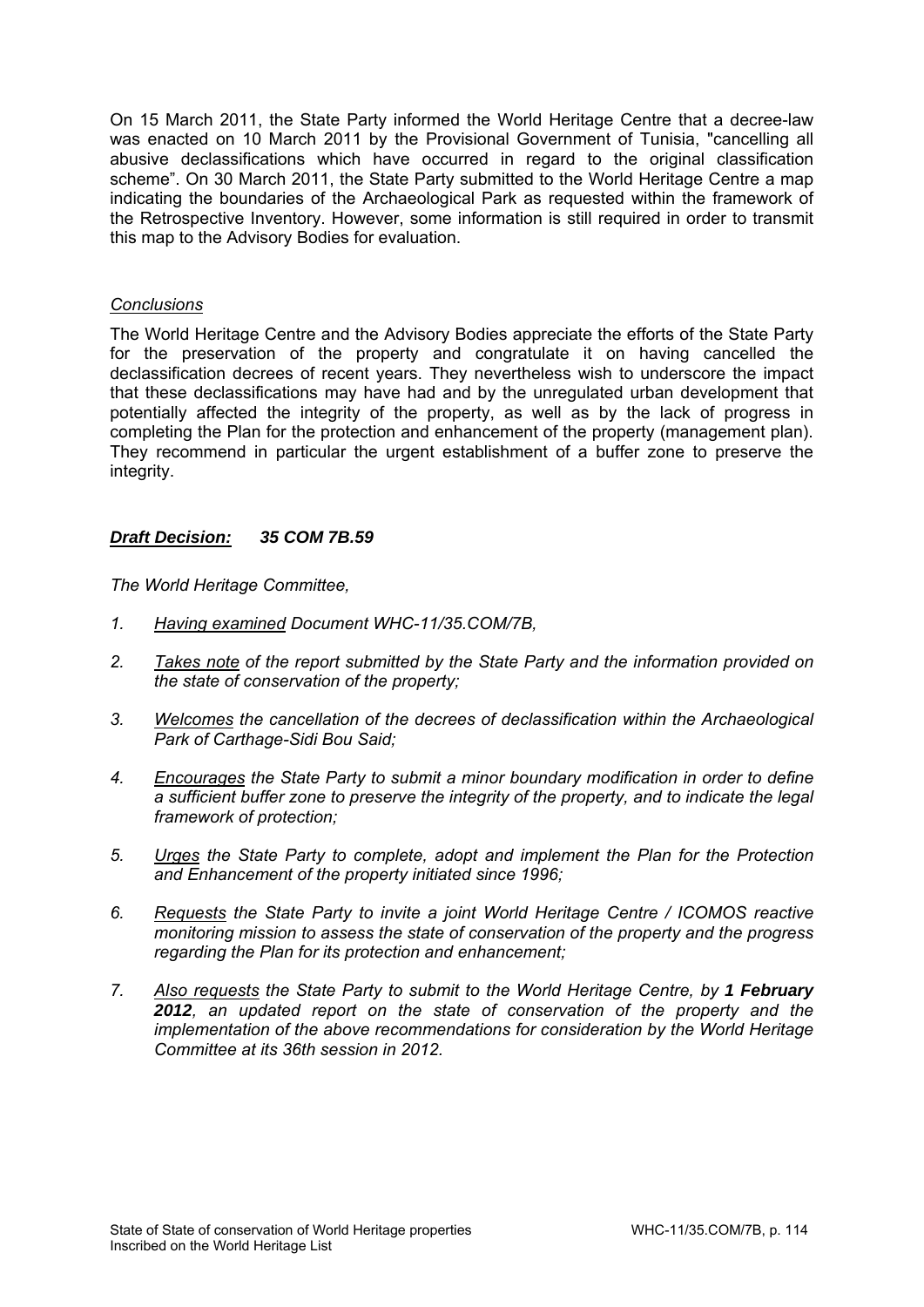# **60. Old City of Sana'a (Yemen) (C 385)**

See Document WHC-11/35.COM/7B.Add (Late State Party's report on the state of conservation)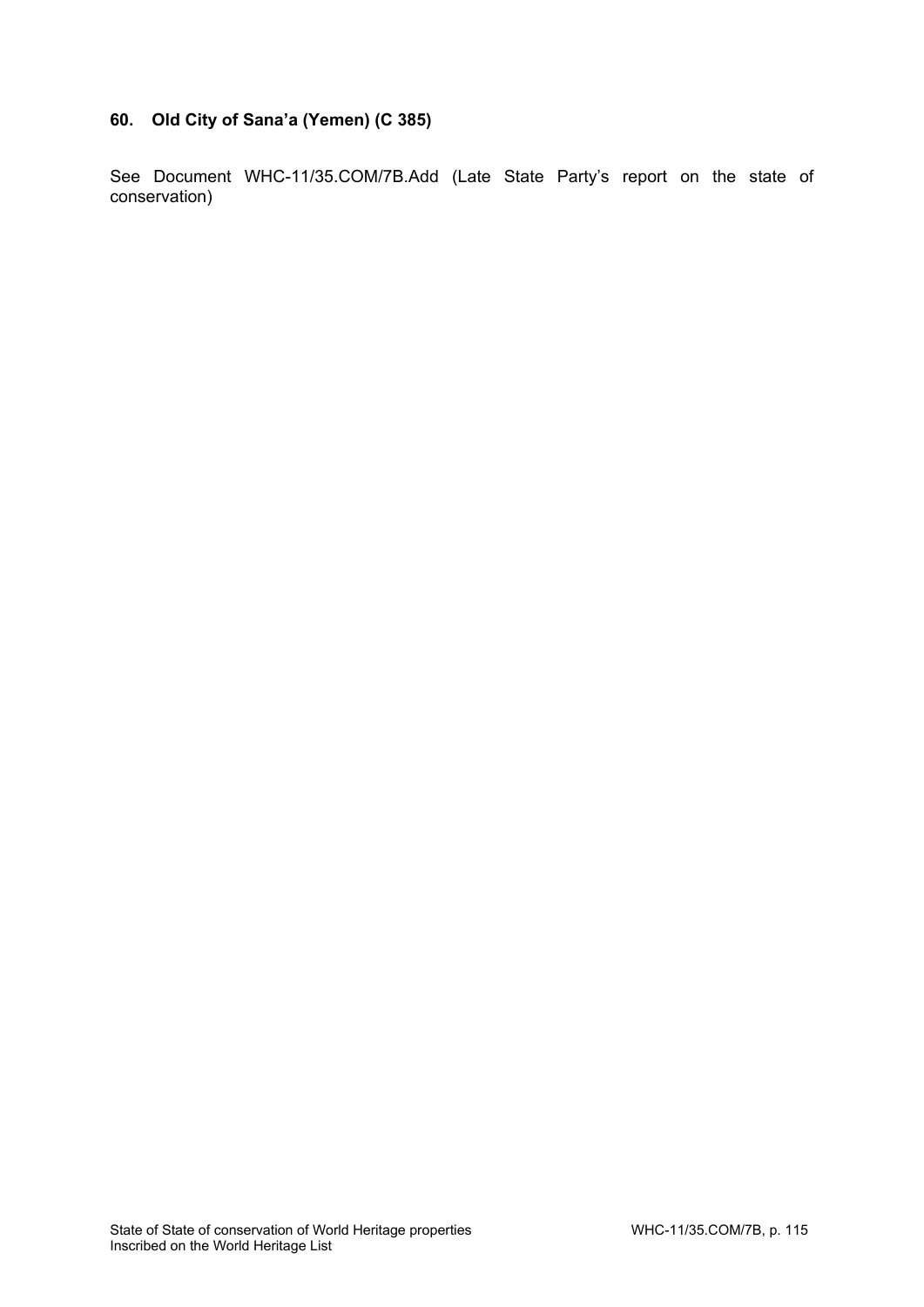## **ASIA-PACIFIC**

#### **61. The Ruins of the Buddhist Vihara at Paharpur (Bangladesh) (C 322)**

See Document WHC-11/35.COM/7B.Add (Late State Party's report on the state of conservation)

#### **62. Temple of Preah Vihear (Cambodia) (C 1224rev)**

See Document WHC-11/35.COM/7B.Add (Application of the Reinforced monitoring mechanism)

## **63. Old Town of Lijiang (China) (C 811)**

*Year of inscription on the World Heritage List*  1997

*Criteria*  (ii) (iv) (v)

*Year(s) of inscription on the List of World Heritage in Danger*  N/A

*Previous Committee Decisions*  **31 COM 7B.69; 32 COM 7B.67; 32 COM 8B.53; 33 COM 7B.66** 

*International Assistance*  Total amount provided to the property: USD 20.000 Conservation and management assistance, October 2001

*UNESCO Extra-budgetary funds*  N/A

*Previous monitoring missions* 

January 2008: Joint World Heritage Centre / ICOMOS reactive monitoring mission; November 2008: UNESCO advisory mission.

*Factors affecting theb property identified in previous reports* 

- a) Progressive loss of integrity and authenticity due to major tourism and commercial developments in and around the property
- b) No clearly defined boundary or buffer zones
- c) Lack of a comprehensive Conservation Master Plan for the property and its sourroundings

*Illustrative material*  http://whc.unesco.org/en/list/811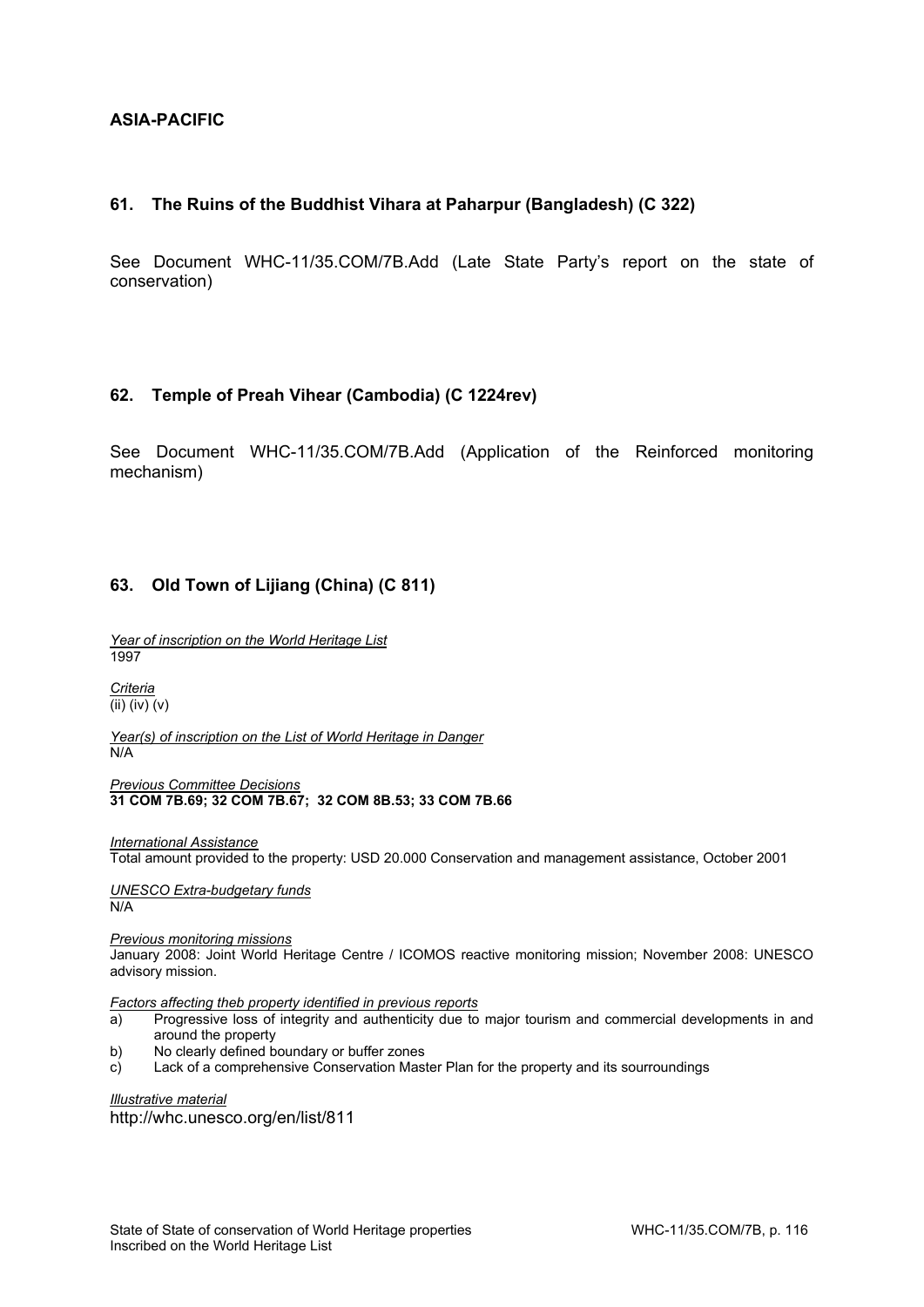# *Current conservation issues*

On 21 January 2011, the State Party submitted a state of conservation report to the World Heritage Centre. This report includes the proposal for boundary modification of the property as requested in Decision **32 COM 8B.53**. In response to Decision **33 COM 7B.66** adopted by the World Heritage Committee at its 33rd session (Seville, 2009), the State Party provided information on three main actions taken:

# *a) Completion of the comprehensive Conservation Master Plan (CMP)*

The report traces the history of efforts to develop a Conservation Master Plan for the property back to 2002, including suspension of these efforts from 2003 to 2007 in order to permit development of an urban master plan for Lijiang. Upon reactivation of this process, a UNESCO advisory mission visited the Old Town of Lijiang in November 2008 and confirmed the findings of the joint World Heritage Centre/ICOMOS reactive monitoring mission of January 2008 that the property is currently witnessing progressive loss of integrity and authenticity due to new tourism and other commercial developments in and around the inscribed cluster sites of Dayan town, Shuhe housing cluster, and Baisha housing cluster. The advisory mission was impressed with the preparation of the Conservation Master Plan but noted that work was not yet complete and that new threats to the property's integrity seemed to be emerging such as to the east between the existing built-up area of Dayan and the proposed railway station. Current efforts to complete the Conservation Master Plan have focused on redefining the boundaries of the three components of the Lijiang inscription (Dayan Old Town, Baisha and Shuhe and their respective buffer zones in order to be sure what territory the Conservation Master Plan covers). As a result of the various iterations developed and reviews at national level (State Administration of Cultural Heritage - SACH) and local level (Lijiang Peoples' Government), definitive determinations of "property area" and "buffer zone" for all three components have been agreed. However the State Party does not provide information about the approach of the CMP to address the progressive loss of integrity.

As a part of providing a clear management focus for the CMP, the State Party has submitted to the World Heritage Centre, on 21 January 2011, a Statement of Outstanding Universal Value (SOUV) of the property for review by the World Heritage Committee within the framework of the Periodic Reporting exercise for Asia and the Pacific region.

The State Party reports that the Conservation Master Plan for the property will be further developed and improved to reflect the protection for the extended buffer zone of Dayan and the larger buffer zones for Baisha and Shuhe.

*b) Re-submission of a request for minor modification to the buffer zones and possibility of an extension of the boundaries of the property in order to protect the property and the area between its three components* 

## *Protection zone adjusted in January 2010 and modified in October 2010*

In January 2010, China's State Administration of Cultural Heritage (SACH) sent an expert panel to Lijiang to provide consultation on the modification to the protection zones. Following this initiative, a new proposal was submitted to SACH which subsequently put forward further modifications in September 2010.

In October 2010, the "*Request for Defining the Protection Zone of the World Cultural Heritage Old Town of Lijiang"* was approved by SACH and the Lijiang People's Government. This proposal modified the protection zones of the Old Town of Lijiang, increasing the protected area of the 3 components from 125.7 hectares (January 2008) to 145.6 hectares (October 2010), and of the buffer zones from 323.3 hectares (January 2008) to 582.3 hectares (October 2010)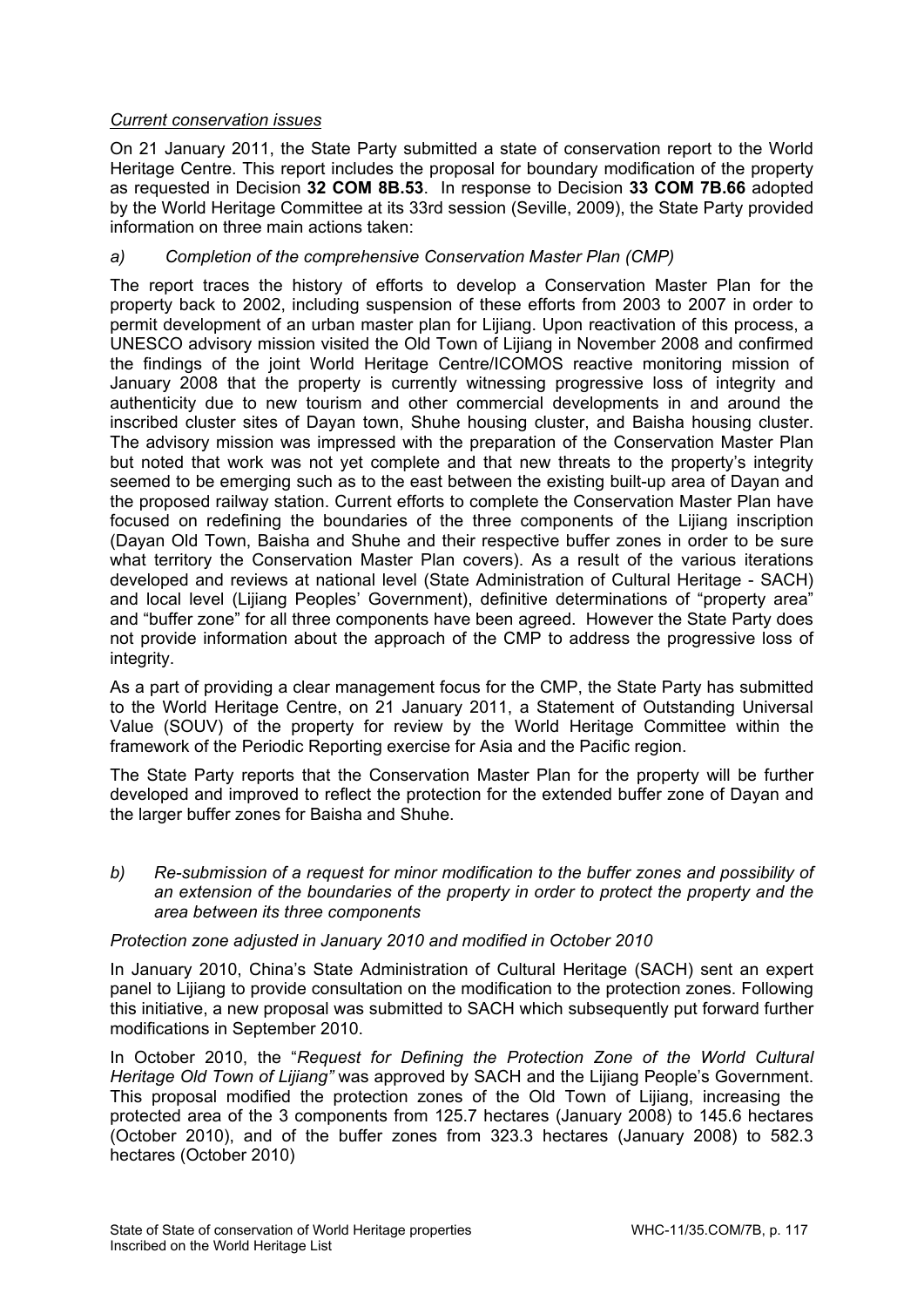Although the information on boundary and buffer zones modification was provided in the State Party report, no original copy of the topographic map showing the property and its buffer zones was submitted.

#### *Protection of the area between the three components of the property*

The current Conservation Master Plan demarcates the entire Lijiang *Bazi* (terraces) between the property areas and buffer zones as an environmental co-ordination zone. It established strict requirements on new construction defining protective measures for natural environment features and the eco-systems in the area between the three components.

## *Strengthening the capacity of Lijiang Management Bureau to implement and co-ordinate planning initiatives*

The State Party reports progress in strengthening the Lijiang Management Bureau in clarifying its role in enforcing the legal framework in place, building the protection and management system through its 8 functional departments, establishing scientific research and property development guidelines, including the Conservation Master Plan, development of an in-situ monitoring system for natural and cultural assets, digital systems for protection, measures for protection of traditional culture, publication of owner's manuals for building protection and repair, and ongoing training and awareness building for heritage managers and others.

#### *Conclusions*

The World Heritage Centre and the Advisory Bodies note that the Conservation Master Plan is being developed and is nearing completion. The newly defined protection zones for the property and its setting, the proposal for boundary modification and the Statement of Outstanding Universal Value submitted, once adopted, will provide a basis for finalization of the Conservation Master Plan. With the technical requirements for the Conservation Master Plan in place, the World Heritage Centre and the Advisory Bodies would like to see the provisions of the Conservation Master Plan addressing the threats to property's integrity and authenticity previously identified, and the capacity of the Lijiang Heritage Management Bureau strengthened. They consider that the State Party should submit a formal request on the modification of boundaries of the property.

## *Draft Decision: 35 COM 7B.63*

- *1. Having examined Document WHC-11/35.COM/7B,*
- *2. Recalling Decision 33 COM 7B.66, adopted at its 33rd session (Seville, 2009),*
- *3. Notes with satisfaction the efforts of the State Party's national and local authorities to strengthen the protection of the property and its setting;*
- *4. Welcomes the proposal for boundary modification to include protective buffer zones for Baisha and Shuhe cluster sites and to enlarge the buffer zone for Dayan town of the property and encourages the State Party to submit to the World Heritage Centre a*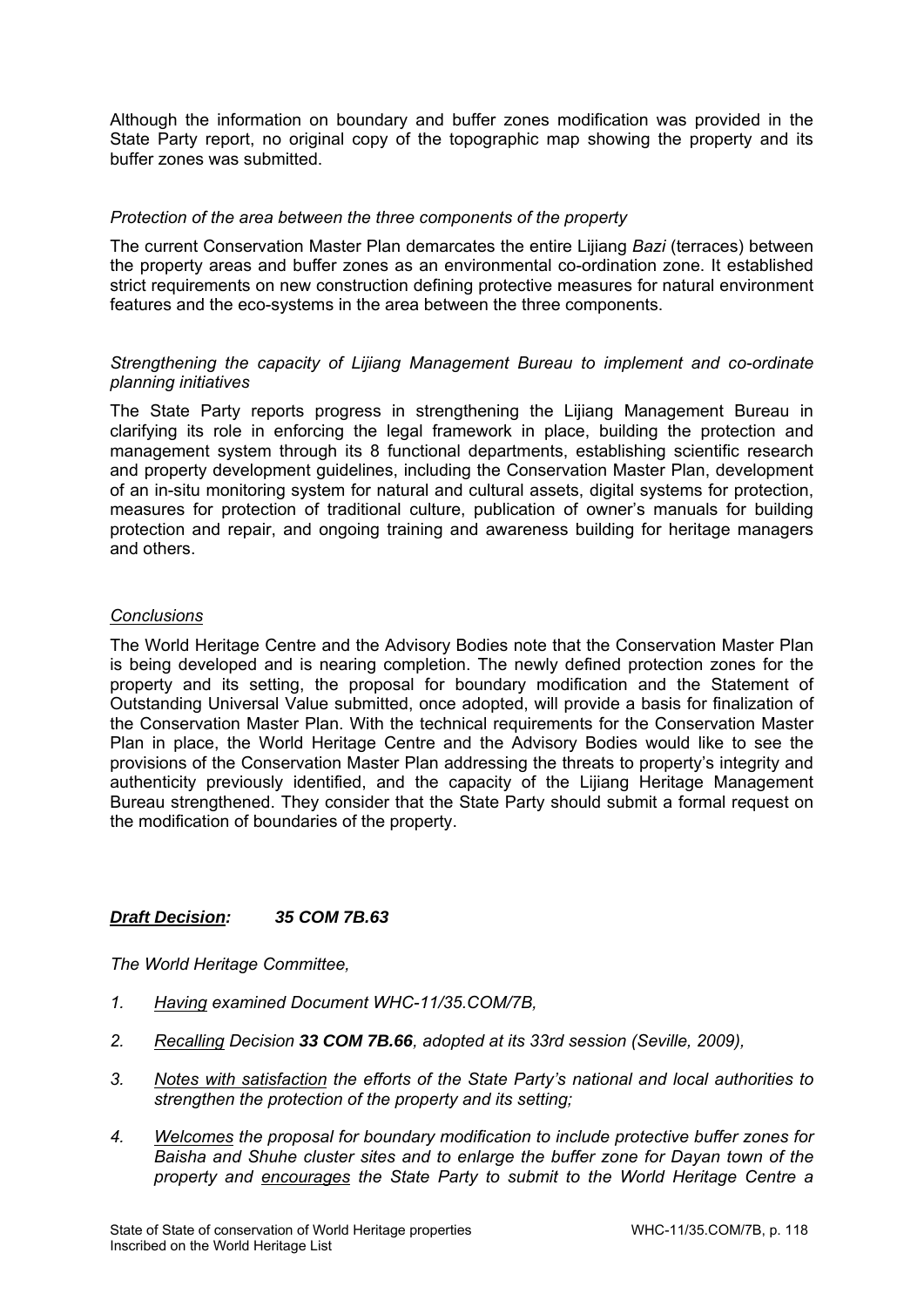*formal request for the modification of boundaries of the property and buffer zones with three copies of original topographic maps;* 

- *5. Requests the State Party to complete the Conservation Master Plan in order to address the threats to integrity and authenticity identified by the 2008 joint World Heritage Centre / ICOMOS reactive monitoring mission and the 2008 UNESCO advisory mission, and to submit to the World Heritage Centre a synthesis in English, for review by the World Heritage Centre and the Advisory Bodies;*
- *6. Also requests the State Party to inform the World Heritage Centre of any restoration or development projects planned at the property prior to their implementation, for examination by the World Heritage Centre and the Advisory Bodies, in accordance with Paragraph 172 of the* Operational Guidelines*;*
- 7. *Further requests the State Party to submit to the World Heritage Centre, by 1 February 2013, a state of conservation report on the property and progress made in the completion and implementation of the Conservation Master Plan, for examination by the World Heritage Committee at its 37th session in 2013.*

## **64. Historic Centre of Macao (China) (C 1110)**

*Year of inscription on the World Heritage List*  2005

*Criteria*  (ii) (iii) (iv) (vi)

*Year(s) of inscription on the List of World Heritage in Danger*  N/A

*Previous Committee Decisions*  **29 COM 8B.28; 32 COM 7B.68; 33COM 7B.67** 

*International Assistance*  N/A

*UNESCO Extra-budgetary funds*  N/A

*Previous monitoring missions*  January 2009: Joint World Heritage Centre/ICOMOS reactive monitoring mission

*Factors affecting the property identified in previous reports*  The proposed high-rise buildings were threatening to affect the visual integrity of the property.

*Illustrative material*  http://whc.unesco.org/en/list/1110

#### *Current conservation issues*

The World Heritage Committee in Decision **33 COM 7B.67** noted, *inter alia,* the apparent inadequacy of the current management system and requested the State Party to develop a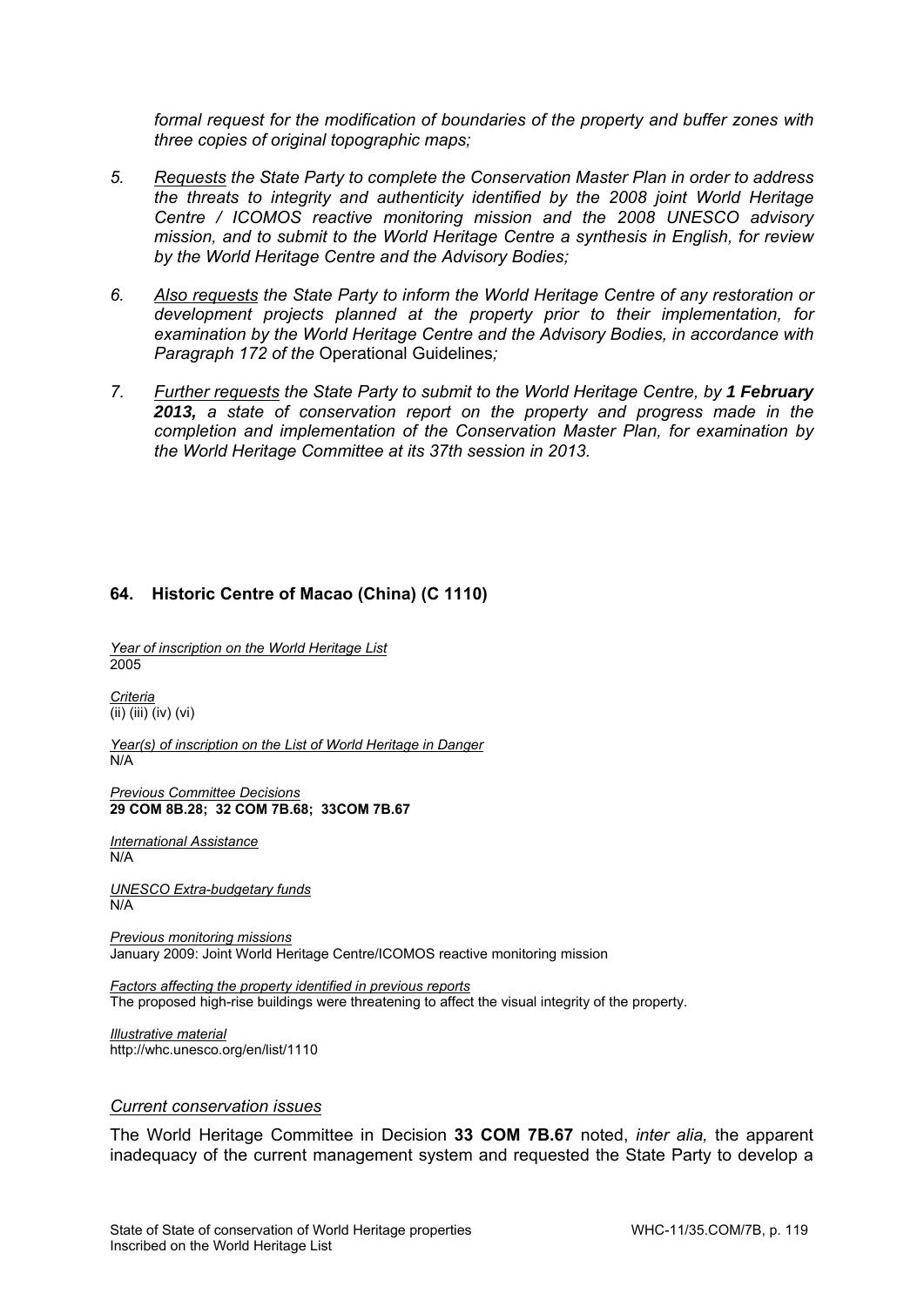draft Statement of Outstanding Universal Value and appropriate legal and planning tools, including a comprehensive urban plan.

On 21 January 2011, the State Party submitted a brief state of conservation report on the progress made in response to the Committee Decision.

#### *a) Statement of Outstanding Universal Value*

In January 2011, the State Party submitted a Statement of Outstanding Universal Value to the World Heritage Centre.

#### *b) Management system*

The State Party reports that two studies completed in April 2010 'will form the basis of Macao's Urban Plan', and goes on to describe the characteristics of the existing urban plan. It therefore appears that the changes requested by the World Heritage Committee are or may be in process, but have not yet been implemented. Only when these changes have been finalised will the World Heritage Centre and the Advisory Bodies be in a position to assess their adequacy.

The State Party reports that 'several detailed studies on building control of districts around the property' were conducted in 2010. It appears that the intention is to develop District Plans based upon the detailed studies referred to. Again, only when these changes have been finalised will the World Heritage Centre and the Advisory Bodies be in a position to assess their adequacy.

#### *c) Legal and regulative measures*

The State Party also reports upon certain legal and regulative measures. These include the Urban Plan previously referred to, which is 'in drafting process'; regulation 01/DSSOPT/2009, which would have been in place on or about the time of the World Heritage Committee's request, and is therefore not new; and the new 'law to safeguard Macao's World Heritage' which is 'now in the final stages due to be reviewed by the Legislative Assembly in the fall of 2011'.

There are no specific indications as to when these plans and regulatory measures are expected to be put into force.

## *Conclusions*

The World Heritage Centre and the Advisory Bodies are concerned that none of the conservation measures requested by the World Heritage Committee in Decision **33 COM 7B.67** have yet been completed and put into force. Once they are in place, the World Heritage Centre and the Advisory Bodies would be able to review their appropriateness and adequacy.

In view of the considerable potential threats identified by the 2009 Joint World Heritage Centre/ICOMOS reactive monitoring mission, the World Heritage Centre and the Advisory Bodies urge the State Party to fully implement all legal planning and management recommendations made.

## *Draft Decision: 35 COM 7B.64*

*The World Heritage Committee,* 

*1. Having examined Document WHC-11/35.COM/7B,*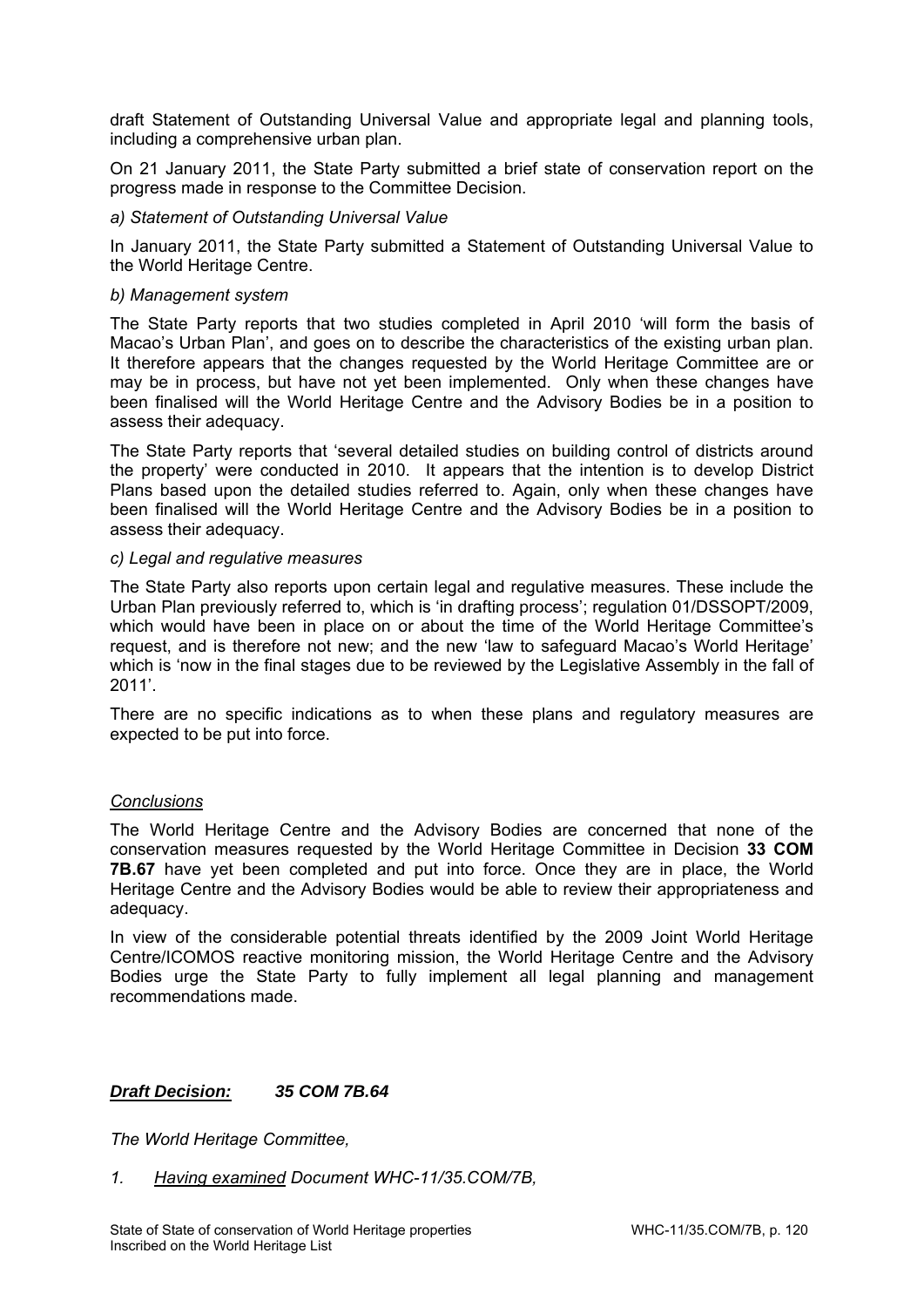- *2. Recalling Decision 33 COM 7B.67, adopted at its 33rd session (Seville, 2009),*
- *3. Notes the initiatives taken by the State Party toward the development of the Urban Plan, District Plans, and a proposed law to safeguard Macao's World Heritage;*
- *4. Expresses its concerns at the continuing inadequacy of the current management system, the buffer zone and legal provisions, to protect effectively the very important visual and functional linkages between the inscribed monuments and the wider urban land and seascape of Macao;*
- *5. Reiterates its request to the State Party to develop appropriate legal and planning instruments comprising the Urban Plan as developed so far, and to submit to the World Heritage Centre when they are finalised, so that they can be assessed by the World Heritage Centre and the Advisory Bodies;*
- *6. Requests the State Party to submit to the World Heritage Centre, by 1 February 2013, a report on the state of conservation of the property and the progress made in the implementation of the above, for examination by the World Heritage Committee at its 37th session in 2013.*

#### **65. Historic Ensemble of the Potala Palace, Lhasa (China) (C 707 ter)**

*Year of inscription on the World Heritage List*  1994; 2000; 2001

*Criteria*  (i) (iv) (vi)

*Year(s) of inscription on the List of World Heritage in Danger*  N/A

*Previous Committee Decisions*  **29 COM 7B.50; 31 COM 7B.77; 33 COM 7B.68** 

*International Assistance*  N/A

*UNESCO Extra-budgetary funds*  N/A

*Previous monitoring missions* 

March 2001: ICOMOS monitoring mission; April 2003: UNESCO/ICOMOS expert mission; May 2005: Joint World Heritage Centre/ICOMOS reactive monitoring mission.

*Factorsd affecting the property identified in previous reports* 

- a) Uncontrolled urban development and expansion of tourism-related facilities in and adjacent to the boundary of the property;
- b) Negative impact of the rehabilitation projects on the protection of the traditional urban tissue of the historic centre.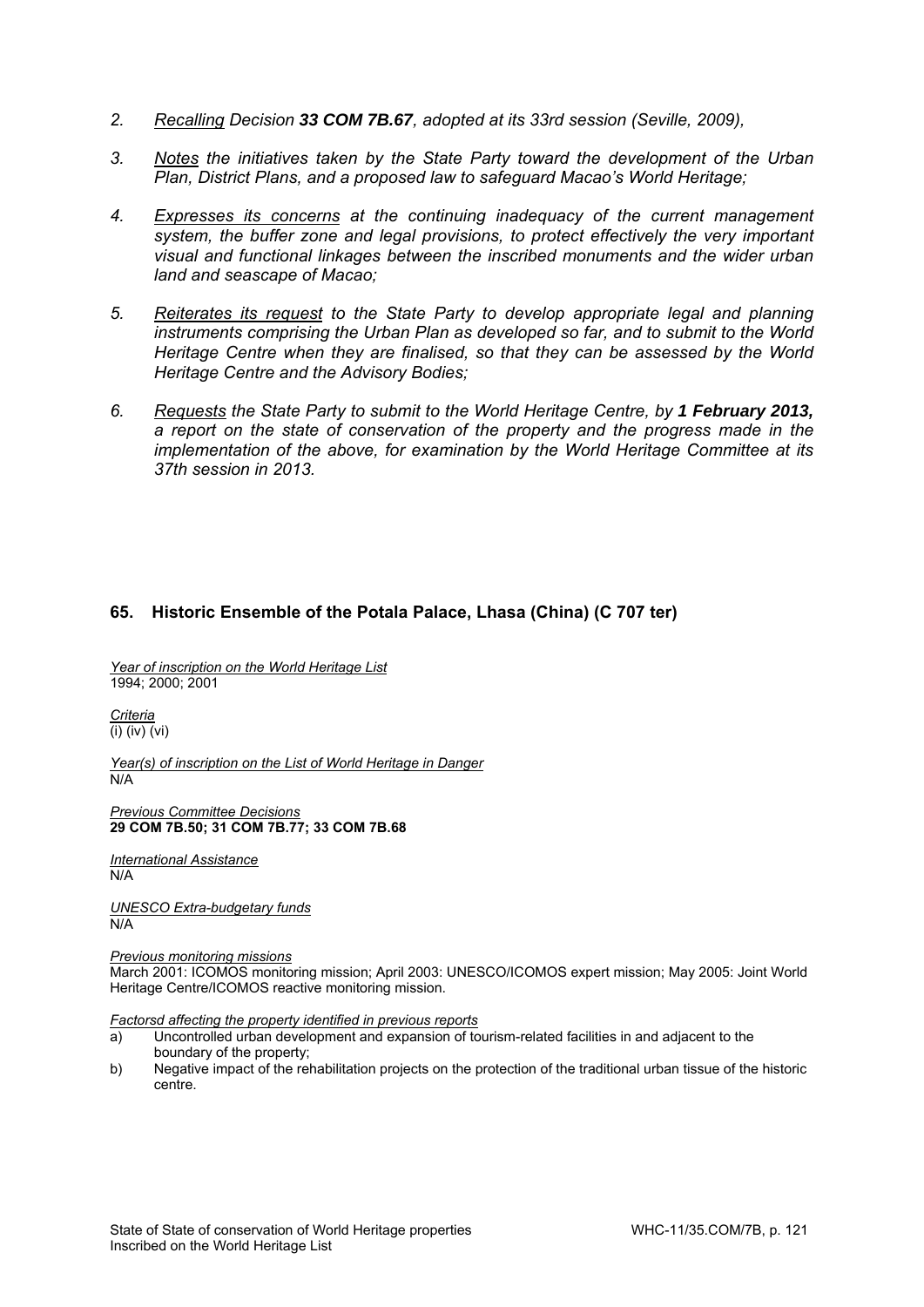## *Current conservation issues*

The State Party submitted its report to the World Heritage Centre on 20 January 2011.

The report describes efforts to ensure better protection and management of the property. From 2005 to 2010, a financial contribution of a total of RMB 380 million (USD57.58 million) was provided to repair and preserve the Potala Palace, RMB 310 million (USD46.97 million) to improve its surroundings, RMB 169 million (USD25.60 million) to improve the roads and water-supply and drainage system within the buffer zone of Jokhang Temple and to maintain some 56 traditional residences. To reduce the negative impact of tourism, concrete measures such as on-line reservations, visits during designated periods, and adjustments to visiting routes were introduced.

The report also provides information on the following issues:

*a) Formulation of the conservation master plans of the property* 

Following the requests of the World Heritage Committee, the State Administration of Cultural Heritage of China (SACH) has accelerated the preparation of the Conservation Master Plans of the Historic Ensemble of the Potala Palace. Thus far, the Cultural Heritage Bureau of the Tibetan Autonomous Region (TAR) has entrusted the Chinese Academy of Cultural Heritage to prepare the Conservation Master Plan of the Potala Palace, and the Henan Research Institute of Ancient Architecture Protection to set up the Conservation Master Plan of Norbulingka in Lhasa. At the same time, the formulation of the Conservation Master Plan of the Jokhang Temple has started and is expected to be completed by December 2011.

The Conservation master plans will be submitted to the World Heritage Committee and its Advisory Bodies for review upon their completion.

#### *b) Ensuring coherence and complementarity between the Conservation Master Plans of the property and the Urban Master Plan for Lhasa City.*

The Urban Master Plan of Lhasa City includes a special section on World Cultural Heritage Protection specifying requirements for the protection and management of the property area and buffer zone as follows:

- Requirements for the protection and maintenance of the physical fabric of the World Heritage site to ensure its authenticity, integrity and security are established.
- Requirements for the protection of the overall property are also defined and include protection of the environment in the areas surrounding the Potala Palace, including the Red Mountain and its vegetation, as well as other historic remains, preservation of protected historic sites and historic buildings within the Barkhor Street zone, as well as protection of the water systems, vegetation and other natural elements of Norbulingka.
- Requirements for the protection of the buffer zone of the property are also established. These include ensuring that the appearance of the buffer zone of the Potala Palace is in harmony with its traditional appearance, and that the above ground height of transformed or newly-built buildings in the buffer zone shall not exceed 12 metres; protection of the traditional appearance of the buffer zone of the Jokhang Temple Monastery, and establishing control for the protection of the historic precinct, i. e., the Barkhor Street, with specific requirements limiting height of buildings ; ensuring that the appearance of the buffer zone of Norbulingka is harmonious with its traditional appearance, and that transformed or newly-built buildings, the nature of land use, the degree of development, green space, height, size, style and colour of the buildings shall be strictly controlled.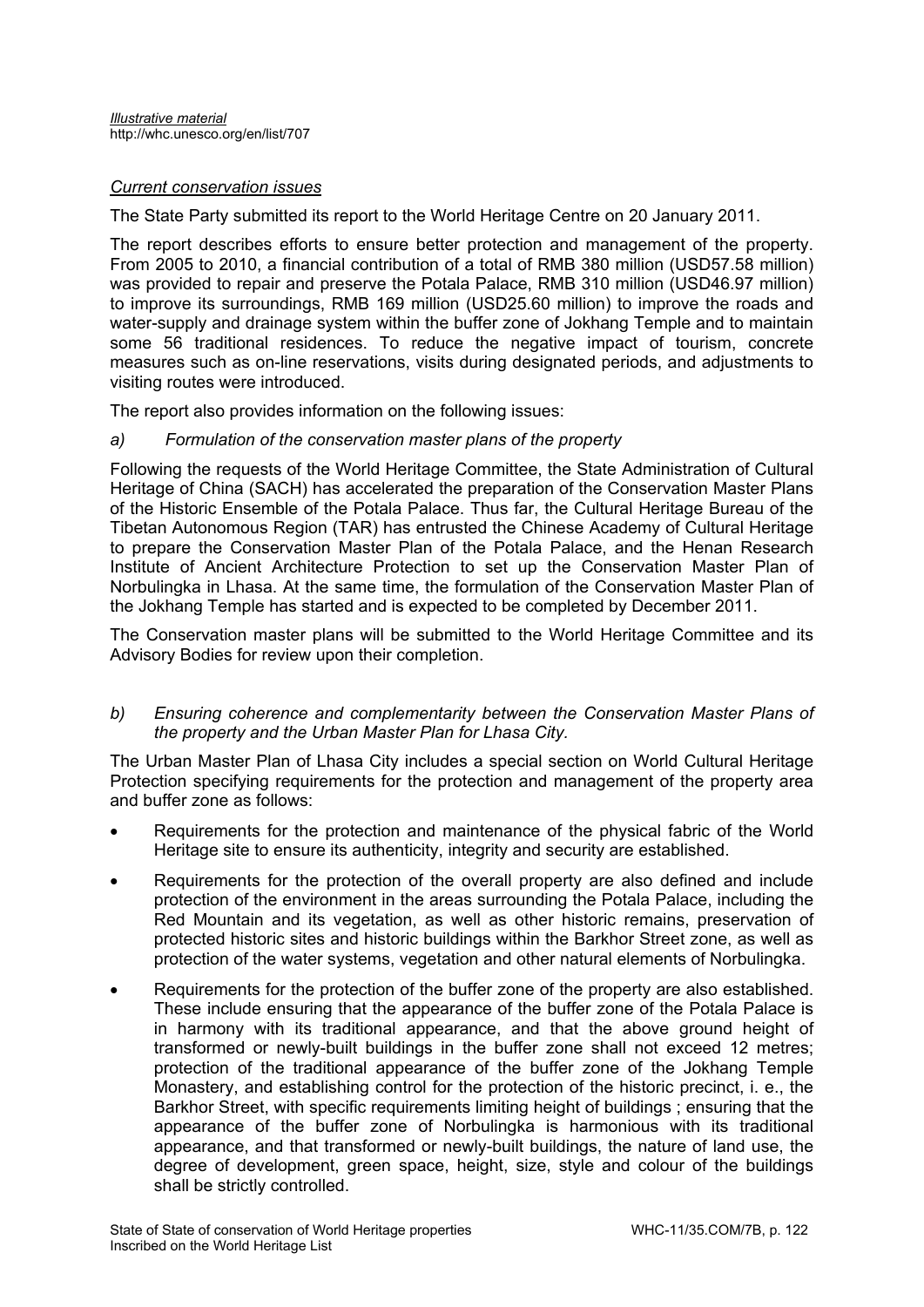#### *c) Strengthening the institutional co-ordination body to ensure the implementation of plans*

A World Heritage Steering Committee, led by the Vice Chairman of the TAR, and involving related departments of cultural heritage, construction and planning, has been established to co-ordinate important decisions in the protection and management of the property.

The Cultural Heritage Bureau of the TAR, as the administrative body for cultural heritage affairs at the provincial level, supervises and provides instructions on the protection and management of the property. In charge of formulation of related polices and regulations, the Bureau also develops and implements protection and maintenance projects for the historic ensemble, and examines and approves related construction projects.

At each of the three sites in the property (Potala Palace, Jokhang Temple and Norbulingka), special entities have been set up to ensure the property's protection and management. These protection and management institutions at various levels have ensured the effective implementation of the plans and related measures from the institutional perspective.

## *d) World Heritage Property boundary*

In the framework of the on-going periodic reporting exercise for the Asia and the Pacific region, the Cultural Heritage Bureau of the TAR is evaluating a plan to carry out minor modifications to the buffer zone, in accordance with Decision **33 COM 8B.47**. The completed proposal will be submitted to the World Heritage Centre for approval by the World Heritage Committee.

## *Conclusions*

The World Heritage Centre and the Advisory Bodies note the progress made by the State Party in elaborating the conservation master plans for the three areas of the property. The drafts of these plans shall be submitted to the World Heritage Centre for review by the Advisory Bodies. The World Heritage Centre and the Advisory Bodies would additionally emphasize the necessary integration of the three conservation master plans around the property's Outstanding Universal Value. They would also recommend the conservation master plans take into account the foreseeable socio-economic impacts of the conservation policies on the local communities and propose any necessary mitigation measures.

## *Draft Decision: 35 COM 7B.65*

- *1. Having examined Document WHC-11/35.COM/7B,*
- *2. Recalling Decisions 33 COM 7B.68 and 33 COM 8B.47, adopted at its 33rd session (Seville, 2009),*
- *3. Notes with appreciation the efforts made by the State Party to develop the conservation master plans for the three areas of the property and to harmonize these with the Lhasa Urban Development plan;*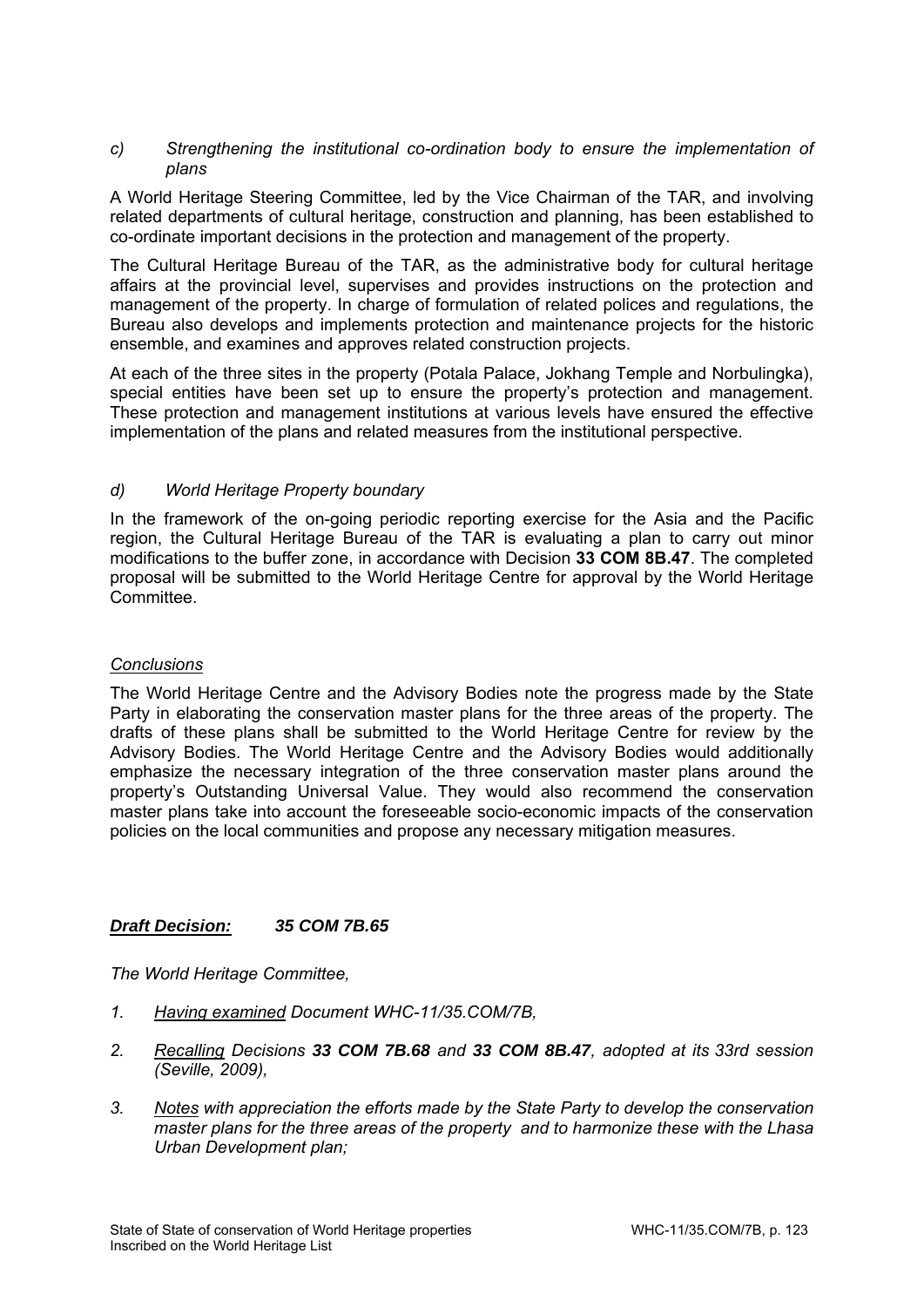- *4. Welcomes the establishment of a World Heritage Steering Committee in Lhasa to strengthen institutional co-ordination and ensure proper implementation of the conservation master plans;*
- *5. Reiterates its request to the State Party to submit the drafts of the above-mentioned plans to the World Heritage Centre, before their finalisation and enactment by the competent authorities, for review by the Advisory Bodies;*
- *6. Requests the State Party to submit proposals for minor boundary modifications to the buffer zone of the property to the World Heritage Centre;*

*Also requests the State Party to submit to the World Heritage Centre, by 1 February 2013, a report on the state of conservation of the property for examiniation by the World Heritage Committee at it 37th session in 2013.* 

# **66. Group of Monuments at Hampi (India) (C 241)**

*Year of inscription on the World Heritage List*  1986

*Criteria*   $\overline{(\mathsf{i})\}$  (iii)  $\overline{(\mathsf{i} \mathsf{v})}$ 

*Year(s) of inscription on the List of World Heritage in Danger*  1999-2006

*Previous Committee Decisions*  **32 COM 7B.70; 33 COM 7B.71; 34 COM 7B.71** 

*International Assistance*  Total amount provided to the property: USD 122,370 for Technical co-operation.

*UNESCO Extra-budgetary funds* 

Total amount provided to the property: Funding under the France-UNESCO Co-operation Agreement for expert missions (2003, 2005, 2006, 2007, 2008, 2009 and 2010) for a total amount of 24,000 Euros.

#### *Previous monitoring missions*

2000: World Heritage Centre/ICOMOS reactive monitoring mission; 2001: expert technical assessment mission; 2003 and 2004: World Heritage Centre and expert advisory missions; August 2005: Joint World Heritage Centre/ICOMOS advisory mission; January 2007: World Heritage Centre/ICOMOS mission; since 2003 regular France-UNESCO Co-operation Agreement and UNESCO New Delhi Office technical missions to the property.

*Factors affecting the property identified in previous reports* 

- a) Lack of an operational site management plan;
- b) Lack of traffic regulations limiting heavy-duty vehicular traffic.

*Illustrative material*  http://whc.unesco.org/en/list/241

#### *Current conservation issues*

On 1 February 2011, the State Party submitted a brief report providing information on the progress achieved with regard to the requirements outlined in Decision **34 COM 7B.71.**

*a) Preparation of a draft Statement of Outstanding Universal Value*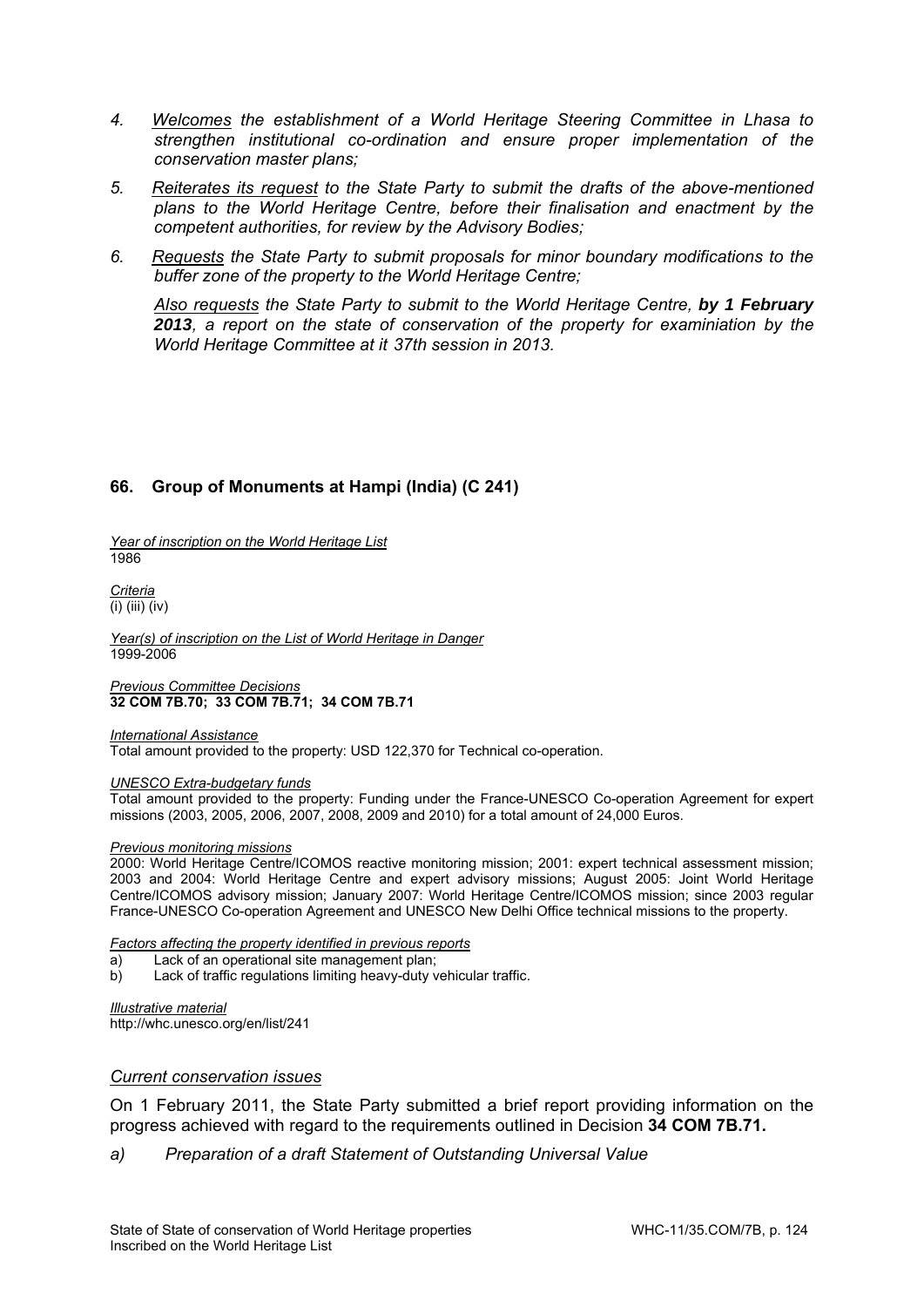The State Party submitted a draft Statement of Outstanding Universal Value. However this is incomplete.

# *b) Extension of the buffer zone boundaries of the property by 1 February 2011*

The State Party reports that following the recommendations of the 2005 Joint World Heritage Centre/ICOMOS advisory mission, it was decided by the site manager that the property boundary will remain unchanged and that the buffer zone boundaries will be increased. The proposal for boundary modification will be submitted to the World Heritage Centre.

## *c) Completion of the Integrated management plan (IMP)*

The State Party reports that the final Integrated management plan (IMP) is under preparation and will be submitted in 2011, along with a sythesis of previous documentation. The Archaeological Survey of India (ASI) has initiated a consultative process to seek views and consensus of different stakeholders for the finalization and implementation of the plan. The State Party will provide confirmation when the IMP has been approved, is fully resourced and will be implemented.

# *d) Illegal constructions and control of development*

The State Party reports that previous encroachements and illegal construction is under scrutiny by the Government of Karnataka, and that implementation of Orders is underway. No new constructions are permitted without authorization, and immediate necessary action is being taken in case of encroachment with reference to section 3 of the Karnataka Public Premises Act-1974 (Eviction of Un-authorized Occupants) through a recently appointed authority.

*e) Demolition and removal of the remaining debris, pillars and carriageway of the collapsed bridge;* 

The State Party reports that the central government is addressing this issue with the appropriate agencies of the Karnataka State government.

*f) Location for a vehicular bridge outside of the current and possible future boundaries of the property* 

It is reported that a Cultural Impact Assessment Study is being initiated to relocate the bridge outside of the property. Appropriate decisions will be taken, based on this study.

## *Conclusions*

The World Heritage Centre and the Advisory Bodies understand that the Integrated management plan has not yet been adopted and needs to be finalised by the Hampi World Heritage Area Management Authority, in consultation with ASI and other relevant stakeholders. The World Heritage Centre and the Advisory Bodies express concern that the IMP has not yet been fully adopted, implemented and resourced. They further note that no satisfactory request has been submitted by the State Party to obtain formal approval by the World Heritage Committee for an extended World Heritage property buffer zone. In order to approve the considerable extension to the property, the World Heritage Centre and the Advisory Bodies encourage the State Party to prepare and submit a satisfactory boundary modification request of the property together with the relevant maps and information.

Many of the issues relate to the recommendations of the 2007 joint World Heritage Centre/ICOMOS mission. Given the vulnerability of this property in terms of development, and the commitment expressed by the State Party, at the time of removal from the List of World Heritage in Danger in 2006, with regards to the finalisation and the full implementation of the IMP, the World Heritage Centre and the Advisory Bodies consider that the previous decisions of the World Heritage Committee have not yet been fully implemented. These issues need to be addressed and pursued with some urgency in order to have in place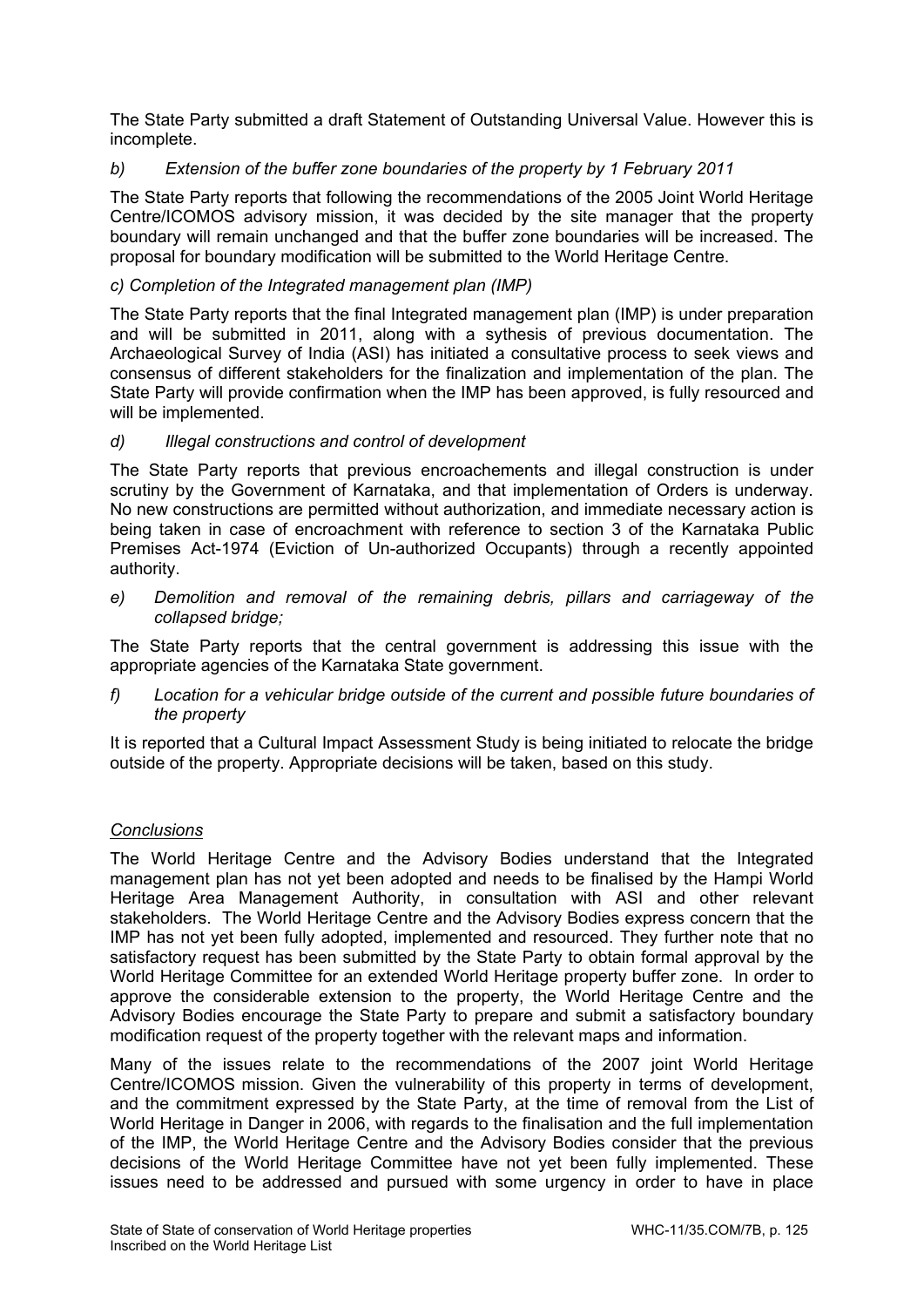robust management systems that can address the conservation, protection, development and management challenges of the property.

#### *Draft Decision: 35 COM 7B.66*

*The World Heritage Committee,* 

- *1. Having examined Document* WHC-*11/35.COM/7B,*
- *2. Recalling Decision 34 COM 7B.71, adopted at its 34th session (Brasilia, 2010),*
- *3. Reiterates its request to the State Party to inform the World Heritage Centre regarding the progress on:* 
	- *a) The demolition and removal of the remaining debris, pillars and carriageway of the collapsed bridge,*
	- *b) Appropriate decisions of a new more suitable location for a vehicular bridge outside the current and possible future boundaries of the property;*
- *4. Requests the State Party to:* 
	- *a) Submit a satisfactory proposal for the extension of the buffer zone boundaries of the property;*
	- *b) Submit to the World Heritage Centre the completed Integrated Management Plan together with a synthesis and a prioritisation of existing recommendations and intentions, for review by the World Heritage Centre and the Advisory Bodies;*
	- *c) Provide confirmation that the finalized and approved Integrated Management Plan is fully resourced, and will be implemented;*
- *5. Also requests the State Party to submit to the World Heritage Centre, by 1 February 2013, a report on progress made in the implementation of the above, for examination by the World Heritage Committee at its 37th session in 2013.*

## **67. Taj Mahal, Agra Fort and Fatehpur Sikri (India) (C 252; C 251; C 255)**

*Year of inscription on the World Heritage List:*  Taj Mahal: 1983

Agra Fort: 1983 Fatehpur Sikri: 1986

*Criteria*  Taj Mahal: (i) Agra Fort: (iii) Fatehpur Sikri (ii) (iii) (iv)

*Year(s) of inscription on the List of World Heritage in Danger*  N/A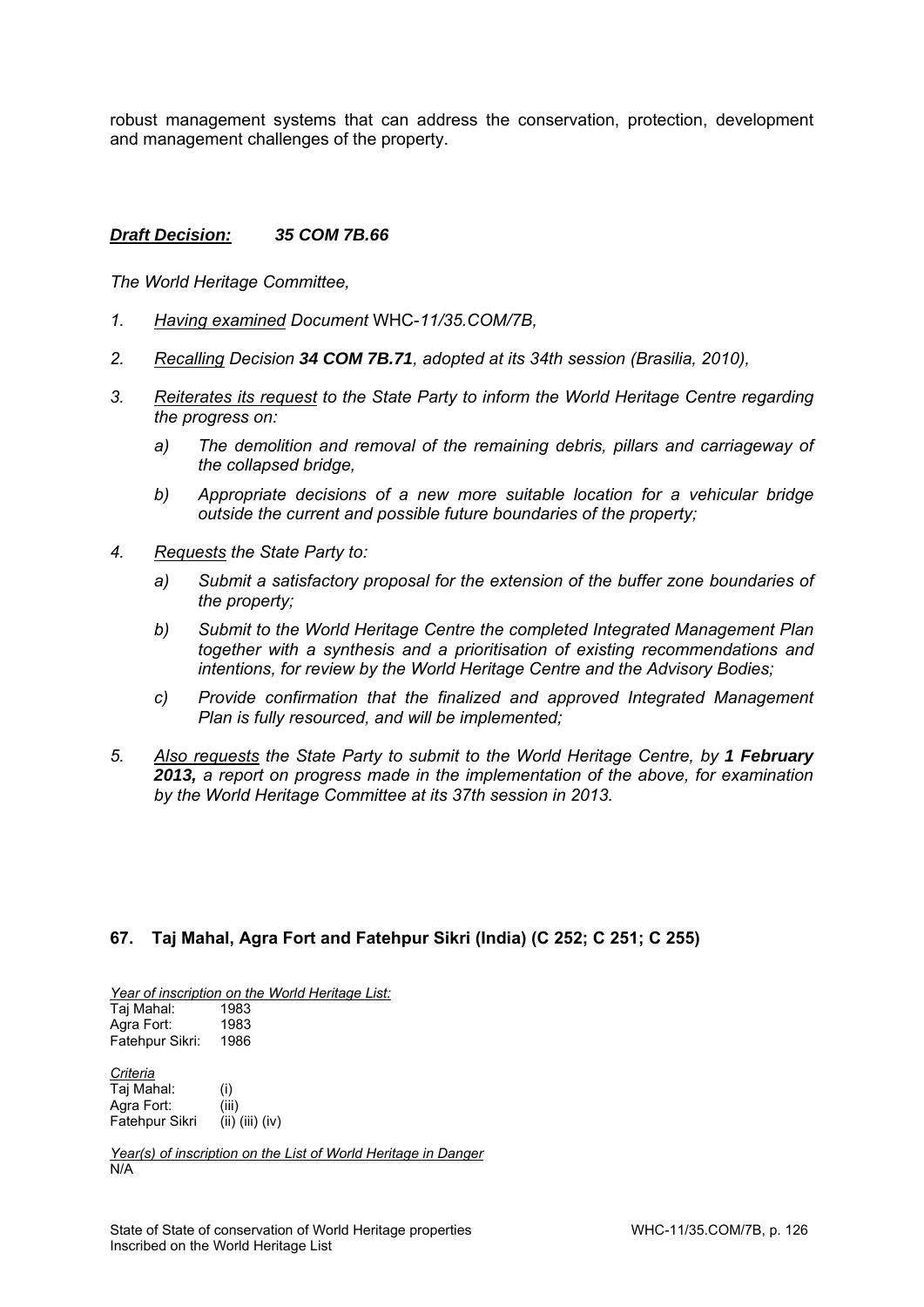#### *Previous Committee Decisions*  **29 COM 7B.59; 31 COM 7B.80; 34 COM 7B 68**

#### *International Assistance*

Total amount provided to the property: USD 38,753 (Taj Mahal)

#### *UNESCO Extra-budgetary Funds*

Total amount provided to the property: USD 158,200 under the UNESCO/Aventis project "Preservation of Taj Mahal and other Monuments in Agra".

*Previous monitoring missions*  2004: Joint World Heritage Centre and ICOMOS

#### *Factors affecting the property identified in previous reports*

In 2003: Development project negatively impacting the World Heritage value of the properties of Taj Mahal and Agra Fort ('Taj Heritage Corridor Project'). The project was suspended by the Indian authorities in 2004.

*Illustrative material*  http://whc.unesco.org/en/list/252/ http://whc.unesco.org/en/list/251/ http://whc.unesco.org/en/list/255/

#### *Current conservation issues*

On 24 January 2011 reports were submitted by the State Party on the state of conservation of the Taj Mahal, Fatehpur Sikri and Agra Fort World Heritage properties. These reports provide brief overviews of progress at the properties, in response to Decision **34 COM 7B.68**.

#### *a) Integrated Management Plan*

The State Party reiterates that a site management plan was prepared for the Taj Mahal in March 2003, and resubmits a copy of this plan along with the report noting that it should be considered as the framework for the integrated management plan for Agra Fort and the Taj Mahal that has yet to be prepared.

#### *b) Visitor Facilitation Centre*

The State Party reiterates its 2010 report that a common entrance ticket arrangement to allow tourists access to all Indian World Heritage properties has been introduced, and that it has moved the Taj Mahal ticket booking facilities to Shilpagram, 1km distance from the property.

The State Party reports that a proposal for the provision of Fatehpur Sikri visitor facilities at a Centre near Agra Gate, the deployment of heritage police, and the provision of a new tourist access road, in the northern periphery of the property, has been submitted. The report also states that a Fatehpur Sikri site museum is being established, and that the unauthorised shops within a 100 metres radius of the Dargah complex have been vacated, and were replaced by a new shopping and parking complex near the Gullstan tourist complex in 2006- 07.

#### *c) Progress on boundaries*

The State Party reported that the requested information was provided by letter to the World Heritage Centre on 5 October 2006, and reiterates the property and buffer zone boundary.

#### *d) Impact assessment study on new bridge over Yamuna River*

The State Party reports that the proposed new bridge mentioned at the 34th session of the Committee has now been constructed near the Strachy Bridge, at 2 kilometre distance from the property boundary. It connects the Taj Mahal with the tomb of Itimad ud Daula. The report states that it has no adverse impact on the Outstanding Universal Value of the property, whilst improving tourist access to Taj Mahal from other important Agra monuments.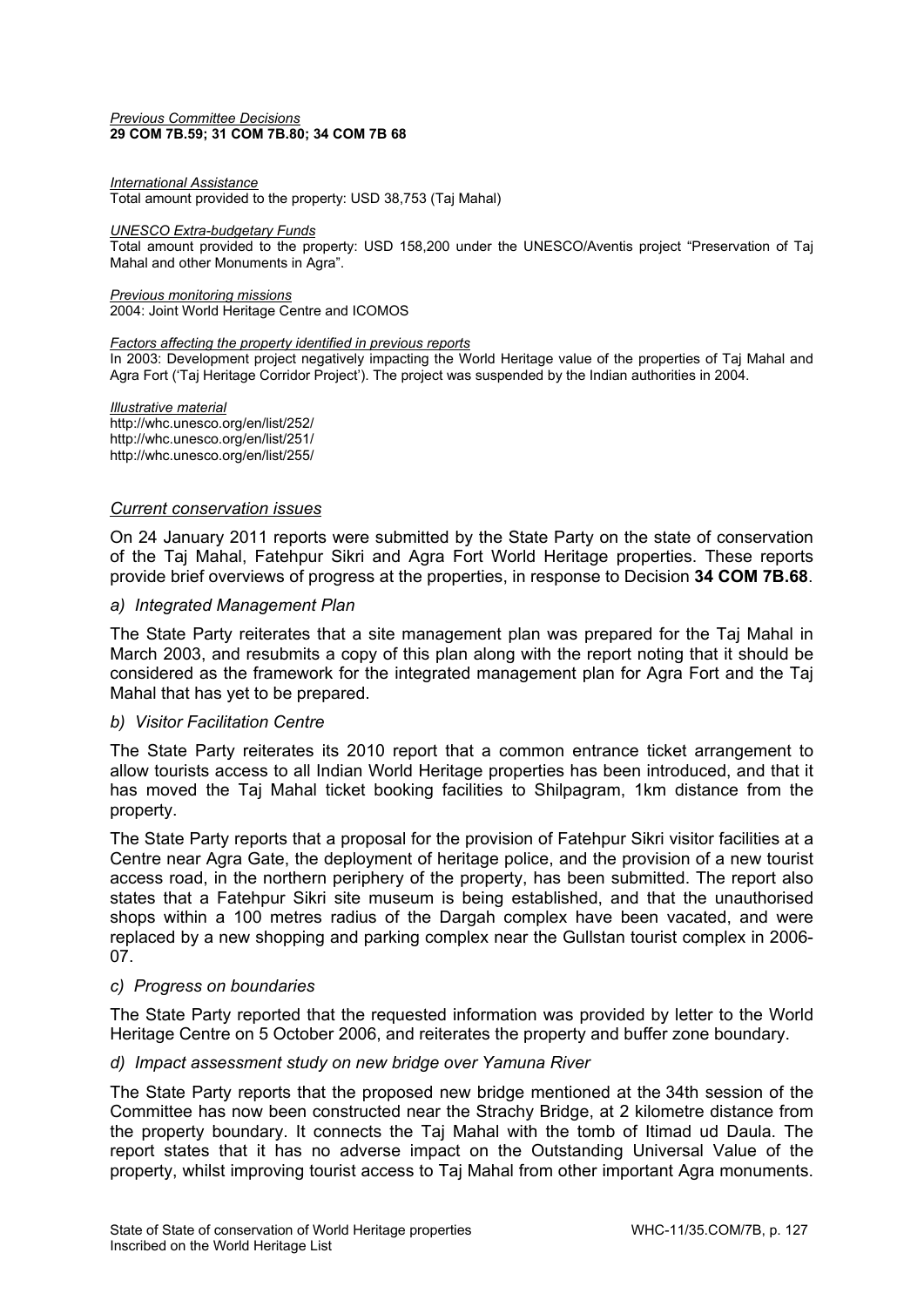No details of this project, nor any associated impact assessment studies were submitted in advance of its construction, as was requested to be done as a matter of urgency in paragraph 6 of Decision **34 COM 7B.68** (Brasilia, 2010).

#### *e) Conservation*

With the addition of succinct information covering the period 2010 – 2011, the State Party report provides the same brief textual and illustrative year-by-year summary of technical conservation and restoration work projects (including demolitions of modern appendages) carried out on the Taj Mahal property since 2004. This includes the provision of Door Frame Metal Detectors and barricaded queue arrangements at the Eastern and Western gates which lack sensitivity in design.

## *Conclusions*

The World Heritage Centre and the Advisory Body are concerned that little further progress has been made in pursuing the agreed intentions of creating an integrated management plan for Agra Fort and the Taj Mahal, or of developing a separate plan for Fatehpur Sikri as agreed by Decision **31 COM 7B.80.** 

The World Heritage Centre and the Advisory Bodies also regret that the State Party did not provide any information in line with Paragraph 172 of the *Operational Guidelines*, and as requested by the World Heritage Committee, before a commitment was made to construct the new bridge. The State Party report acknowledges that this bridge facilitates traffic to the property and a comprehensive assessment should have been carried out on its impact on traffic and visitor management as well as on other aspects. It would appear that the bridge could lead to an increase in the already very high numbers of visitors (over 4 million a year) and that it is likely to have a negative impact on the visitor management of this comparatively fragile property.

The development of this bridge underlines the need for an integrated management plan that gives consideration to the wider setting of the property and its traffic and visitor management strategies as well as giving guidance on appropriate interventions for visitor management structures.

## *Draft Decision: 35 COM 7B.67*

- *1. Having examined Document WHC*-*11/35.COM/7B,*
- *2. Recalling Decisions 31 COM 7B.80 adopted at its 31st session (Christchurch, 2007) and 34 COM 7B.68, adopted at its 34th session (Brasilia, 2010),*
- *3. Urges the State Party to continue progress in the development of an integrated management plan for the Taj Mahal, and Agra Fort properties, and requests it to submit the plan when completed to the World Heritage Centre, for review by the Advisory Bodies;*
- *4. Encourages the State Party to continue progress in the development of a separate management plan for Fatehpur Sikri, and also requests it to submit the plan when completed to the World Heritage Centre, for review by the Advisory Bodies;*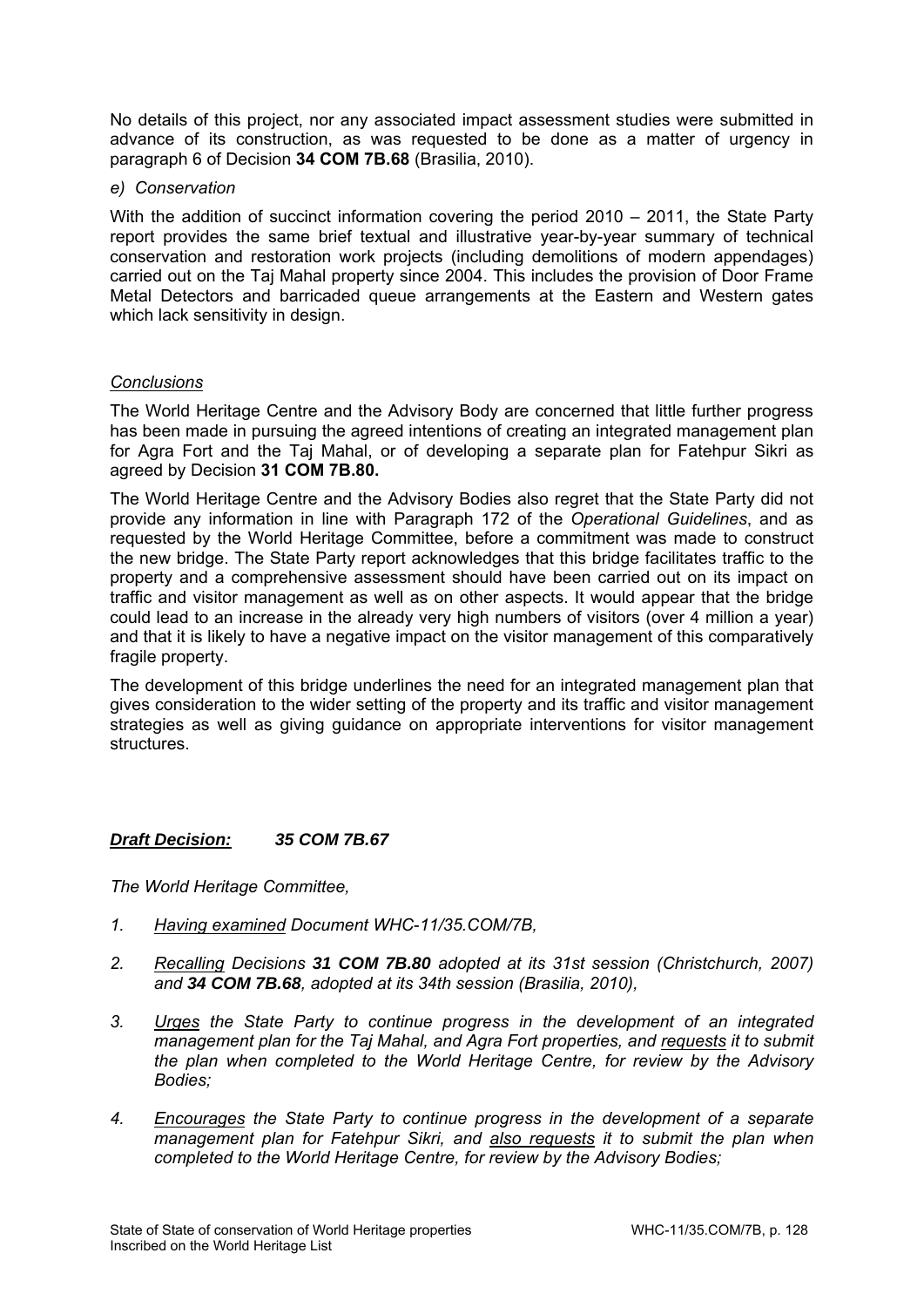- *5. Requests the State Party to reconsider the inappropriate design and installation of the Door Frame Metal Detectors and barricaded queue arrangements at the Eastern and Western gates of the Taj Mahal;*
- *6. Regrets that the State Party did not provide any details of the new bridge over the Yamuna river, nor a heritage impact assessment, as requested by the Committee, before any commitment was made in accordance with Paragraph 172 of the*  Operational Guidelines*;*
- *7. Expresses its concern at the apparent impact on visitor numbers that the new bridge could have and considers that an overall visitor management strategy which considers traffic management in the hinterland of the property needs to be developed urgently as part of the management plan for the property and Agra Fort;*
- *8. Requests furthermore the State Party, in accordance with Paragraph 172 of the*  Operational Guidelines*, to ensure that impact assessment studies are undertaken for any other development proposal that could affect the properties, including the current visitor, traffic access and museum development proposals at Fatehpur Sikri, before any operational work commitment is entered into;*
- 9. Finally requests the State Party to submit to the World Heritage Centre, by 1 February *2013, an updated report on the state of conservation of the property and on the implementation of the above, for examination by the World Heritage Committee at its 37th session in 2013.*

# **68. Champaner-Pavagadh Archaeological Park (India) (C 1101)**

*Year of inscription on the World Heritage List*  2004

*Criteria*   $\overline{(\text{iii}) (\text{iv})}$  (v) (vi)

*Year(s) of inscription on the List of World Heritage in Danger*  N/A

*Previous Committee Decisions*  **31 COM 7B.79; 33 COM 7B.70; 34 COM 7B.69** 

*International Assistance*  N/A

*UNESCO Extra-budgetary Funds*  N/A

*Previous monitoring missions*  N/A

*Factors affecting the property identified in previous reports*  Lack of management structure and management plan

*Illustrative material*  http://whc.unesco.org/en/list/1101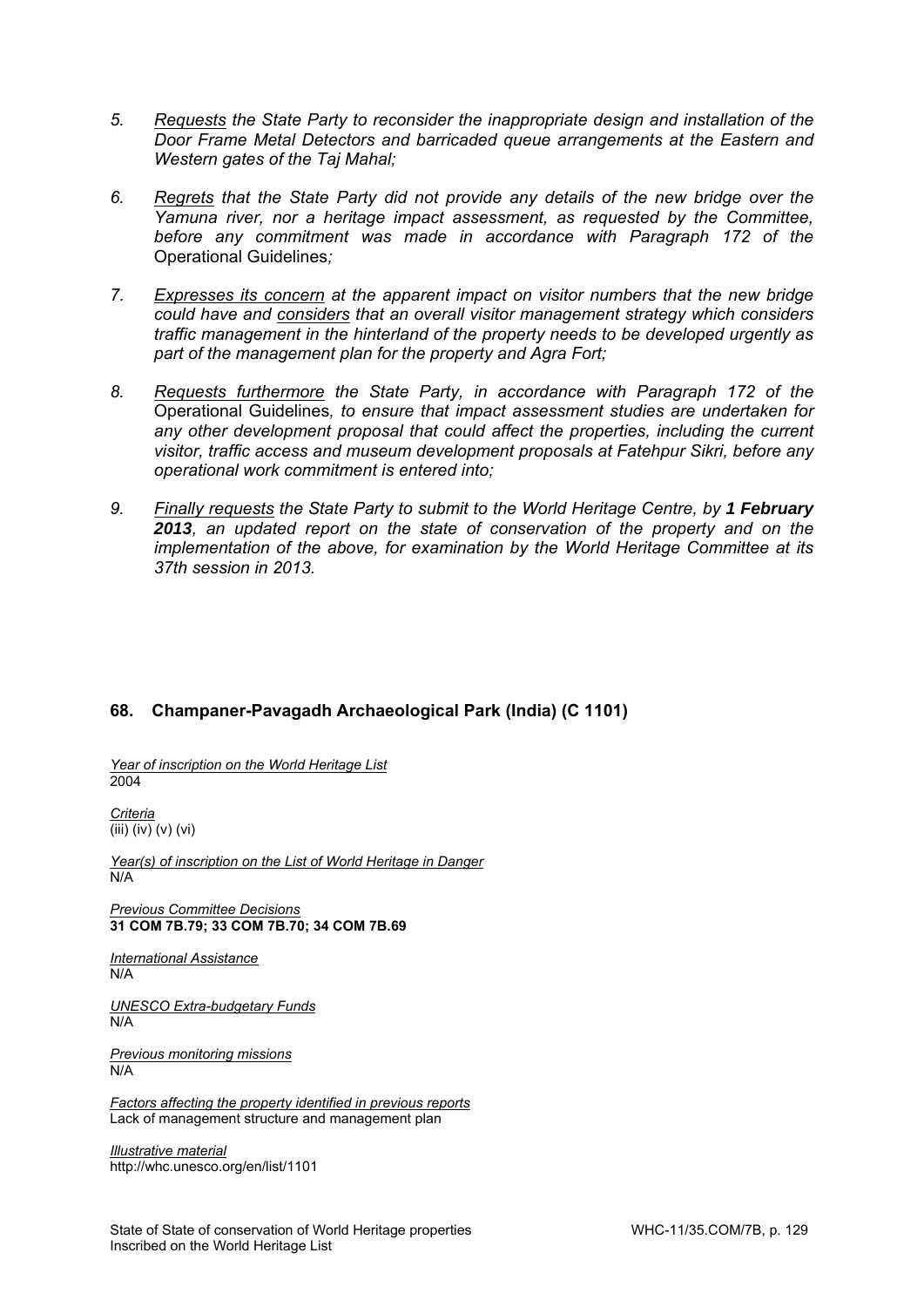#### *Current conservation issues*

On 1 February 2011, a report on the state of conservation of the property was submitted by the State Party. The report provides a detailed account of the progress made on the development of the management plan and also details of various interventions carried out at the property to individual monuments.

The report has addressed and provided a detailed account on the development of the management plan, as requested by the World Heritage Committee. The State Party report refers to actions undertaken in support of this objective and to preliminary documents that have been prepared as part of the process of developing the management plan. The report also includes "an operative part of the management plan", which describes a series of actions for immediate, near-term and medium term implementation. The report states that the comprehensive management plan is being finalized and will be ready by 31 January 2011. The State Party has not yet, however, provided this management plan to the World Heritage Centre.

The State Party further reports that it has strengthened the management structure by establishing the Champaner - Pavagadh Archaeological Park World Heritage Area Management Authority through a legal act approved in 2006 by the state government. The Authority has started its operations.

The State Party also submitted a Statement of Outstanding Universal Value for the property as part of the periodic reporting process on 1 February 2011, which should act as a key reference in finalizing the management plan.

The report of the State Party also contained a comprehensive account of activities being carried out for the benefit of individual monuments at the property, and the larger property of which they are part.

#### *Conclusions*

The World Heritage Centre and the Advisory Bodies welcome the steps taken by the State Party for the ongoing protection and management of the property. It is particularly encouraging that a management authority has now been set up and that the management plan is in the final stages of preparation. It is hoped that with the new Authority in place, it will be possible for the State Party to quickly finalize the management plan and submit it to the World Heritage Centre for review by the Advisory Bodies. This management plan, as well as the Statement of outstanding universal value will provide a comprehensive framework for underpinning conservation decisions as well as decisions on other activities at the property.

## *Draft Decision: 35 COM 7B.68*

- *1. Having examined Document WHC-11/35.COM/7B*,
- *2. Recalling Decision 34 COM 7B.69, adopted at its 34th session (Brasilia, 2010),*
- *3. Recognizes the efforts made by the State Party to ensure the safeguarding of the property and encourages it to continue such efforts in cooperation with the World Heritage Centre and the Advisory Bodies;*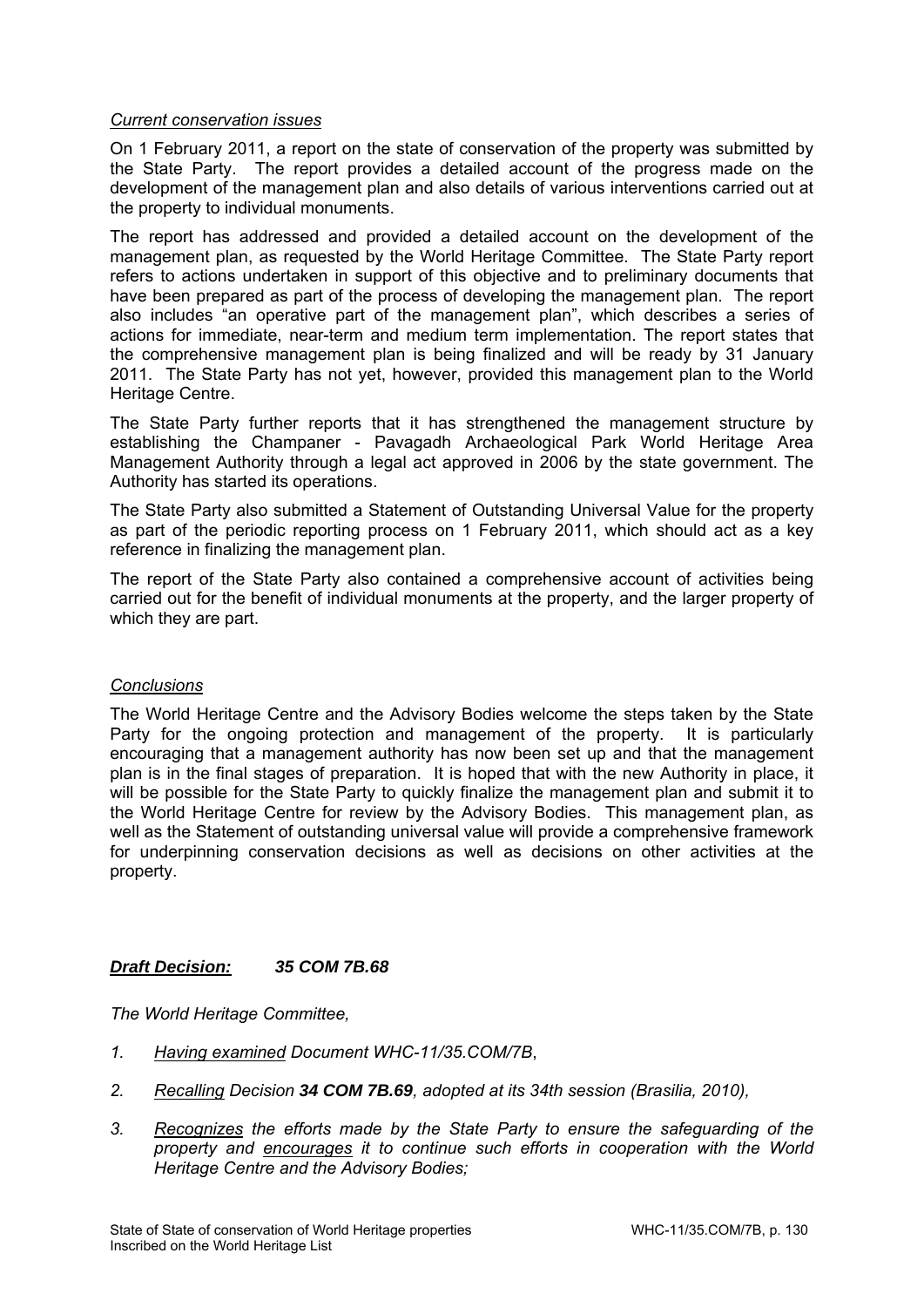- *4. Reiterates the request to provide the World Heritage Centre with the completed management plan for review by the Advisory Bodies;*
- *5. Requests the State Party to submit to the World Heritage Centre, by 1 February 2013, an updated report on the state of conservation of the property and the implementation of the adopted management plan, for examination by the World Heritage Committee at its 37th session in 2013.*

## **69. Prambanan Temples (Indonesia) (C 642)**

See Document WHC-11/35.COM/7B.Add (Late complementary information)

## **70. Sangiran Early Man Site (Indonesia) (C 593)**

*Year of inscription on the World Heritage List*  1996

*Criteria*   $(iii)$  (vi)

*Year(s) of inscription on the List of World Heritage in Danger*  N/A

*Previous Committee Decisions*  **31 COM 7B.70; 32 COM 7B.71; 33 COM 7B.72** 

*International Assistance*  Total amount provided to the property: USD 45,000 for training activities and on-site promotion.

*UNESCO Extra-budgetary Funds*  N/A

*Previous monitoring missions*  September 2006*:* UNESCO expert mission*;* January-February 2008: Joint World Heritage Centre/ICOMOS reactive monitoring mission

*Factors affecting the property identified in previous reports* 

- a) Lack of an effective site-management authority;
- b) Absence of appropriate land-use regulations in the face of development pressure;
- c) Need for a buffer zone;
- d) Poor site interpretation and museum display

*Illustrative material*  http://whc.unesco.org/en/list/593

#### *Current conservation issues*

The State Party report was submitted to the World Heritage Centre on 27 January 2011. The report addresses the issue of the site potentially satisfying additional World Heritage criteria,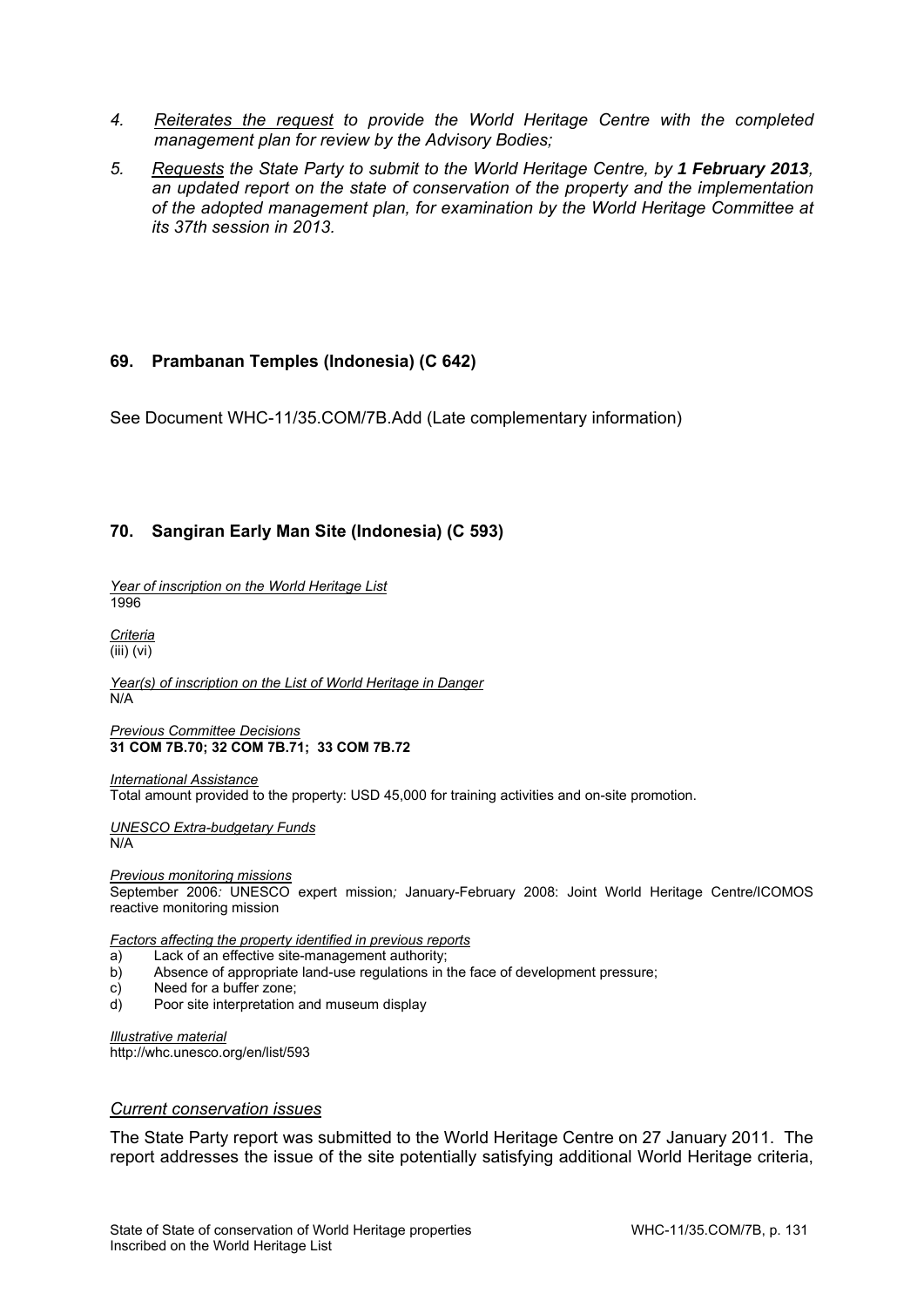and responds to issues identified in Decision **33 COM 7B.72** (Seville, 2009). The report addresses the following main points:

## *a) Statement of Outstanding Universal Value*

The State Party submitted to the World Heritage Centre a Statement of Outstanding Universal Value for examination by the World Heritage Committee at its 36th session in 2012.

#### *b) Authority of the site manager to control development through appropriate land-use regulations*

The State Party report emphasises that the planning regulations are now in place to enable the manager to control development. However, the application of National Law No. 26/2007 and Regulation No. 26/2008 on National Spatial Planning, which gives additional controls for World Heritage property as National Strategic Areas (KSN), have not yet been finalised; application to designate the area a National Vital Object has not been finalised; and the establishment of a new Management Board has not been finalised. While these proposed mechanisms appear to satisfy the World Heritage Committee's concerns, it is essential that they are implemented in practice.

## *c) Setting up of archaeological and socio-cultural impact procedures for development*

The report indicates that while a Memorandum of Understanding and a Cooperation Agreement exist between the Central Java Government and the Sragen and Karangayar Regencies, Environmental Impact Assessment (which would include archaeological and socio-cultural impacts) is not regulated by these agreements. Implementation of an Environmental Impact Assessment process is foreseen by the State Party, but again it is essential that this is implemented in practice.

## *d) Involving the residents as stakeholders in property management*

The report states that a number of programs are developed to involve the community in the property management, which are valuable initiatives. The 2008 World Heritage Centre/ICOMOS reactive monitoring mission recommended three approaches central to resolving current problems at the property which have not yet been addressed

## *e) Control over sand mining*

The report indicates that sand mining in the fossiliferous soil by villagers has been a problem, solved by compensating miners and closing the sand pits. This, however, is a reactive solution that would not appear to deter future sand mining. Identification of alternate sand sources and a community involvement approach need to be considered to prevent sand mining in the longer term.

#### *Conclusions*

The World Heritage Centre and the Advisory Bodies are of the opinion that a number of decisions still need to be made to apply the most effective aspects of national law to the protection of the property, and that the establishment of the new Management Board needs to be finalised in order to ensure effective management and conservation of the property.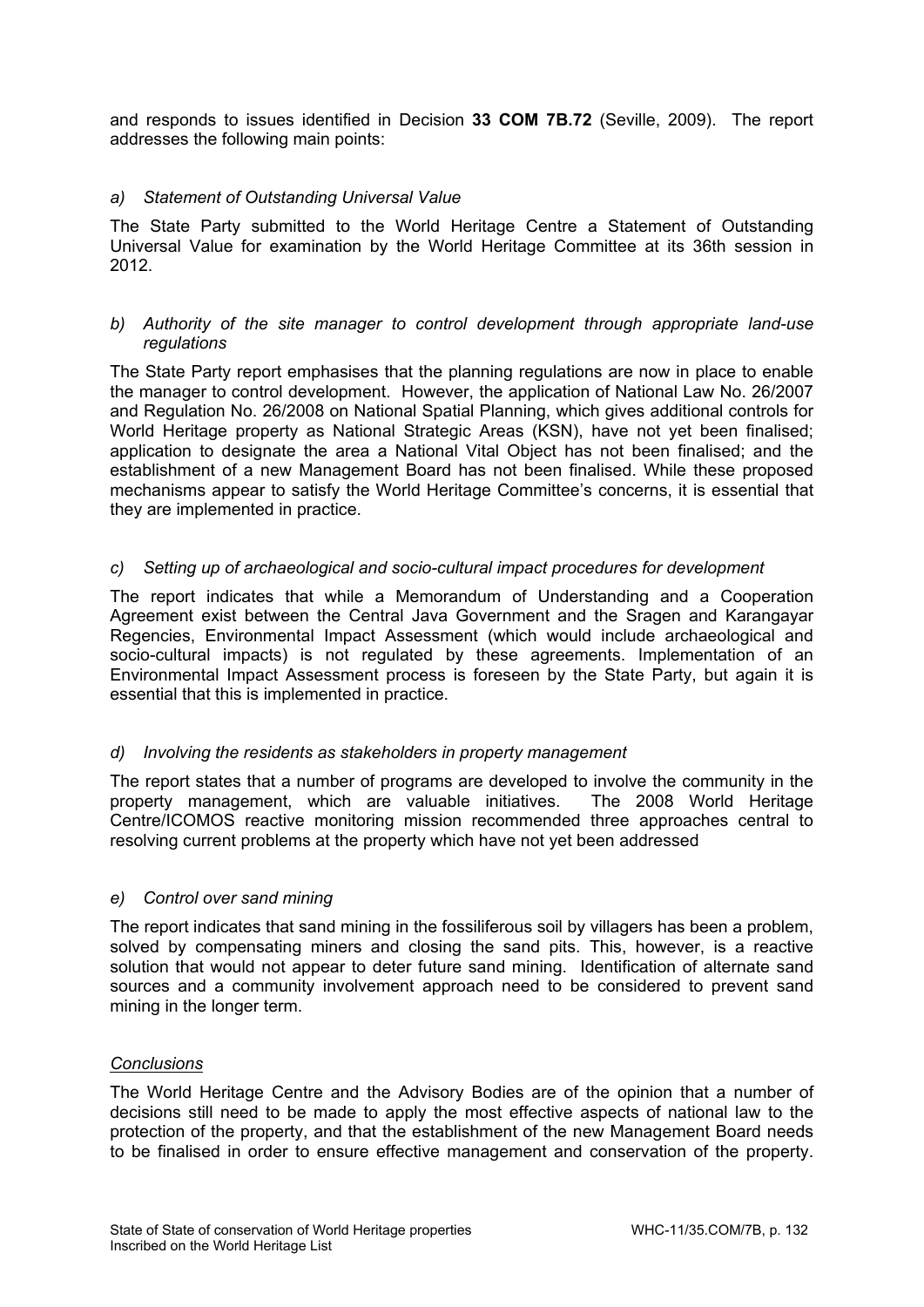The World Heritage Centre and the Advisory Bodies are also of the opinion that an effective heritage impact assessment process should be carried out.

Given that the property has a resident population of approximately 200,000, the World Heritage Centre and the Advisory Bodies consider it essential that efforts continue to involve the community in the management and conservation of the property. The State Party should address the detailed actions recommended by the 2008 reactive monitoring mission to achieve that objective. It should also develop long-term solutions to the illegal mining of sand within the property.

## *Draft Decision: 35 COM 7B.70*

*The World Heritage Committee,* 

- *1. Having examined Document WHC-11/35.COM/7B,*
- *2. Recalling Decision 33 COM 7B.72, adopted at its 33rd session (Seville, 2009);*
- *3. Notes the progress made by the State Party in developing the management system for the Sangiran site and acknowledges the information provided on the actions being taken to implement effective management of the Sangiran site;*
- *4. Urges the State Party to continue its work to address the actions recommended at its 33rd session (Seville, 2009), including:* 
	- *a) Implementing an effective heritage impact assessment process within the property,*
	- *b) Involving the residents as key stakeholders of the property;*
- *5. Also urges the State Party to:* 
	- *a) Finalise the legal and administrative measures required to protect and manage the property,*
	- *b) Develop mechanisms to prevent illegal sand mining at the property;*
- *6. Requests the State Party to submit to the World Heritage Centre, by 1 February 2014, a progress report on the implementation of the above, for examination by the World Heritage Committee at its 38th session in 2014.*

## **71. Historic Monuments of Ancient Nara (Japan) (C 870)**

*Year of inscription on the World Heritage List*  1998

*Criteria*  (ii) (iii) (iv) (vi)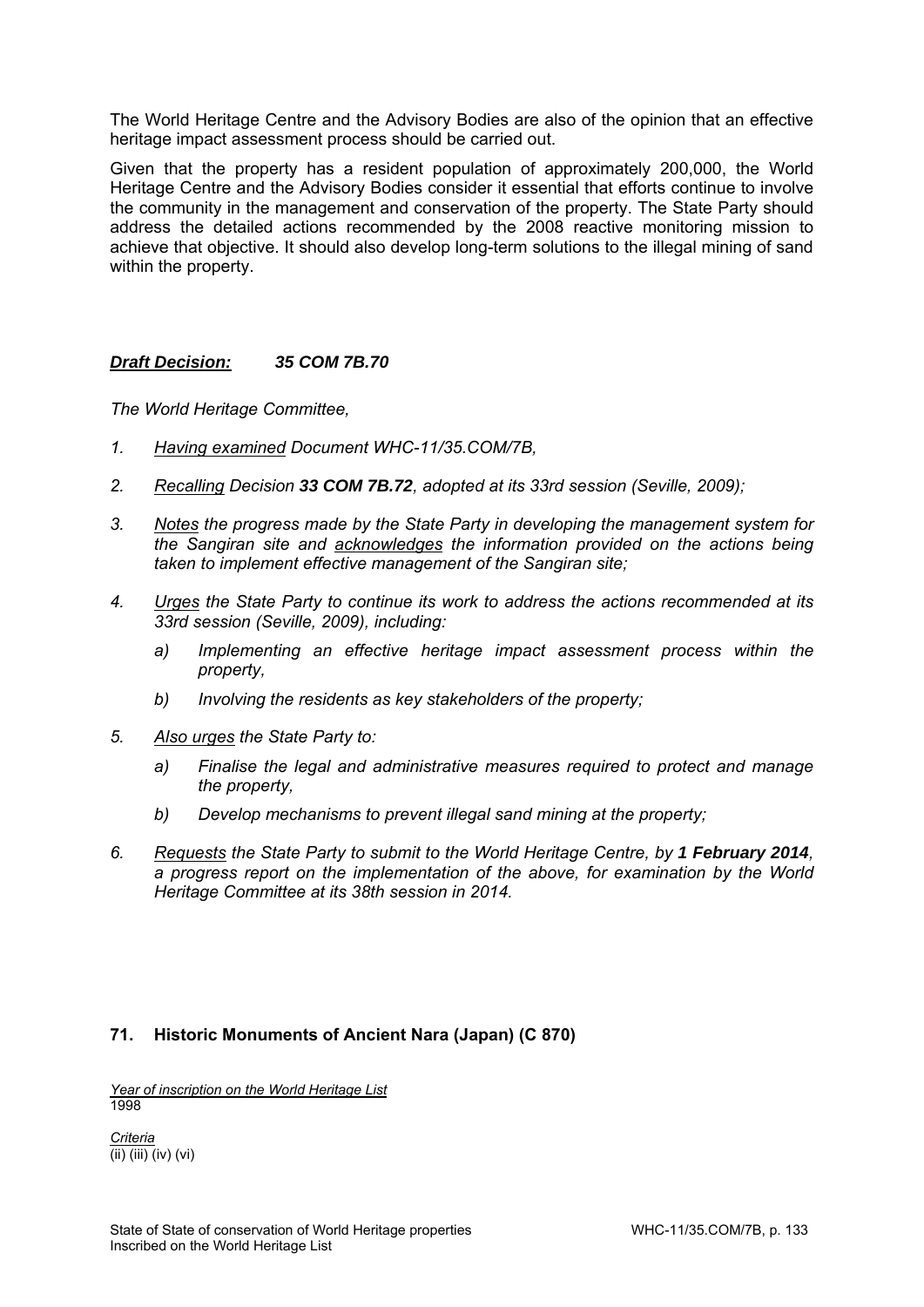*Year(s) of inscription on the List of World Heritage in Danger*  N/A

*Previous Committee Decisions*  **31 COM 7B.72; 32 COM 7B.73; 33 COM 7B.76** 

*International Assistance*   $N/A$ 

*UNESCO Extra-budgetary Funds*  N/A

*Previous monitoring missions*  N/A

*Factors affecting the property identified in the previous reports* 

- a) Potential negative impact of an express highway to the property;
- b) Potential negative impact of large-scale events commemorating 1300th Anniversary of Nara Heijo-kyo capital, planned to take place on the property in 2010.

*Illustrative materials*  http://whc.unesco.org/en/list/870

#### *Current conservation issues*

On 1 February 2011, the State Party submitted a report on the state of conservation of the property. The report provides an overview of the current progress of the discussion towards the establishment of a groundwater monitoring system and risk mitigation plans in order to prevent any negative impact on the buried cultural properties beneath the site, which might have been caused by the construction of the expressway, while also presenting the current condition of the Nara Palace Site following the Commemorative Events of the 1300th Anniversary of Nara Heijo-kyo Capital that took place on the site last year.

## a) *The Yamato-Kita Road highway*

The State Party reported that the "Yamato-Kita Road Groundwater Monitoring Study Committee" held its 5th meeting on 22 December 2010, where discussions focused on the groundwater monitoring area during the actual construction of the road. Design of the groundwater monitoring system and risk mitigation plans have not yet been completed. The State Party intends to establish this before the construction work starts within the section adjacent to the Nara Palace Site. However, neither a concrete timetable for completion of the plan nor the starting date for construction have been determined, as priority is being given to work in other areas of the site. The State Party has confirmed that they will report to the World Heritage Committee on the progress of the discussion.

## *b) Nara Heijo-kyo Palace Site*

The State Party reported that temporary facilities and structures set up on the Nara Palace Site for the Commemorative Events concluded on 7 November 2010, would be removed by the end of March, 2011. Nevertheless, some of these temporary provisions have been retained on the site (pavement, earthen mounds and other facilities) to support construction of temporary parking lot, bus terminal, restrooms. The State Party noted that these facilities are necessary for ensuring visitors security and effective access to the site until permanent facilities have been constructed outside of the Palace in about 5 years. The World Heritage Centre and the Advisory Bodies suggest that all temporary facilities put in place for the Commemorative Events be removed as previously promised by the State Party, and requests that design of any temporary and permanent visitors facilities be submitted to the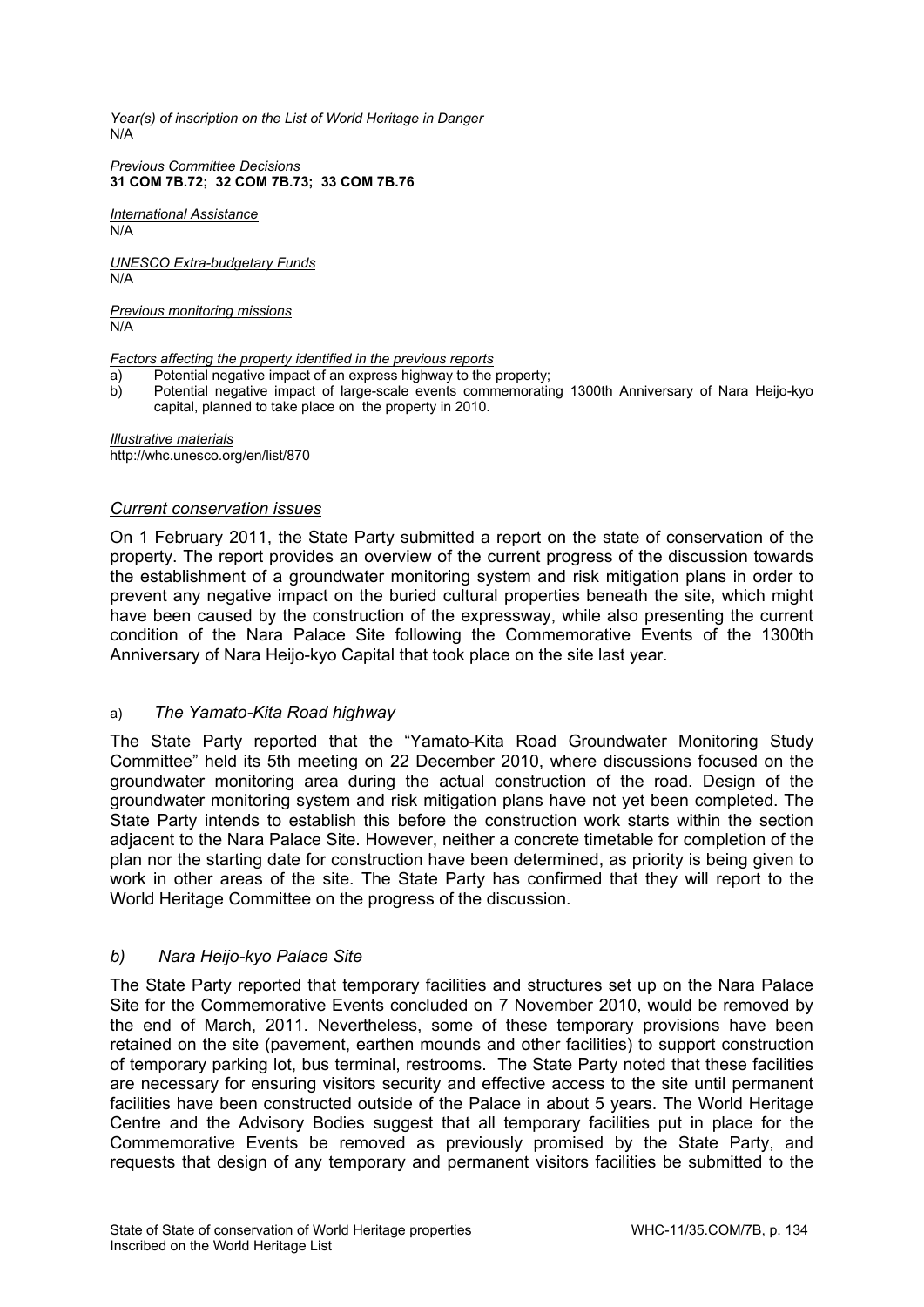World Heritage Centre for review, in conformity with Paragraph 172 of the *Operational Guidelines*.

With regard to the National Government Park Project, the State Party reports that they have planned for the reconstruction of the corridors with earthen walls around the Front Courtyard of the Former Imperial Audience Hall Compound, and that these are currently surrounded by temporary fences. The reconstruction plan will be developed along national guidelines and the result of the study implemented by the experts' committee established in September 2010, to maintain its Outstanding Universal Value, but no plan as yet has been determined.

However, the State Party report does not respond to the World Heritage Committee recall that "any reconstruction project should have to be based only on complete and detailed documentation and to no extent on conjecture", nor does it provide the "full justification of the rationale for the reconstruction including the detailed evidence on which it is based" requested of the World Heritage Committee. The State Party notes that a Study Committee was established in September 2010, and this Study Committee will eventually submit the requested rationale. The World Heritage Centre and the Advisory Bodies remain very concerned by the reconstruction plans, as in their view the evidence for reconstruction of long vanished elements of this archaeological site can not be achieved without significant conjecture. They would stress the importance of the State Party urgently providing the reconstruction rationale (including all documentary evidence) previously requested by the World Heritage Committee.

In response to the World Heritage Committee's request that the State Party clarify how the conservation policies at each of the eight sites of the property are harmonized to ensure that the Outstanding Universal Value of the property is maintained and presented, the State Party mentioned that the National Government Park (NGP) project relates only to the Nara Palace Site, among the eight sites. The State Party also reported that the Ministry of Land, Infrastructure, Transport and Tourism (MLIT), which is the proprietor of the NGP project will work closely with the Agency for Cultural Affairs of Japan which will coordinate the project in co-operation with the Nara Prefectural Government, Nara City and the owners. The World Heritage Centre and the Advisory Bodies stress the importance of establishing a permanent institutional co-ordination mechanism to ensure the harmonized implementation of conservation policies for all sites of the inscribed property.

## *Conclusions*

The World Heritage Centre and the Advisory Bodies, whilst noting the progress made on the establishment of a groundwater monitoring system and risk mitigation plans at the site, reiterate the need for a concrete timetable for completion of the monitoring plan, and for the detailed information on all aspects of the planned construction of the Yamato-Kita Road highway, for further review. They stress the need for addressing the requests made by the World Heritage Committee at its 33rd session concerning removal of all temporary facilities put in place for the Commemorative events of 2010. The World Heritage Centre and the Advisory Bodies stress the need to provide a conservation rationale (including all evidence) for any planned reconstruction of corridors at the Nara Heijo-kyo Palace site.

## *Draft Decision: 35 COM 7B.71*

*The World Heritage Committee,* 

*1. Having examined Document WHC-11/35.COM/7B,*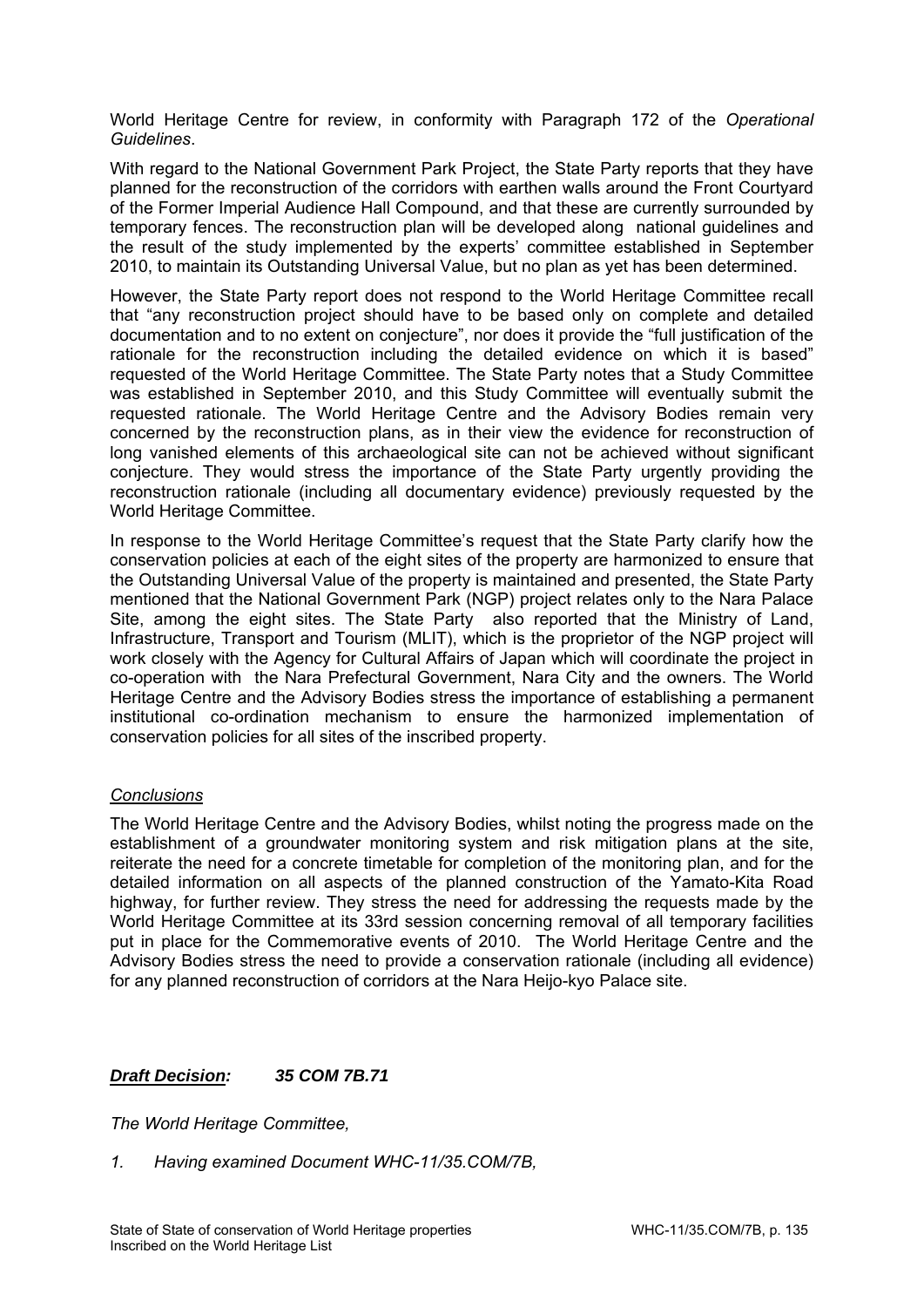- *2. Recalling Decision 33 COM 7B.76, adopted at its 33rd session (Seville, 2009),*
- *3. Notes that the State Party has not removed all of the temporary facilities associated with the Commemorative Event and plans to retain some of these until such time as permanent visitor facilities can be constructed, and urges it to proceed with the removal of all such structures, as previously requested by the World Heritage Committee;*
- *4. Requests the State Party to submit to the World Heritage Centre for review by the Advisory Bodies, in line with Paragraph 172 of the* Operational Guidelines*:* 
	- *a) plans for both temporary and permanent visitor facilities,*
	- *b) details of progress towards the establishment of the groundwater monitoring system and risk mitigation plans and plans for construction of the Yamato-Kita Road highway,*
	- *c) an overall conservation rationale for all planned reconstruction work at the corridor of the Nara Heijo-kyo Palace site, including detailed plans and the evidence on which they are based before any reconstruction work is approved;*
- *5. Also requests the State Party to submit to the World Heritage Centre, by 1 February 2013, an updated report on the state of conservation of the property and the implementation of the above.*

## **72. Vat Phou and Associated Ancient Settlements within the Champasak Cultural Landscape (Lao People's Democratic Republic) (C 481)**

See Document WHC-11/35.COM/7B.Add (Late request of information to the State Party)

## **73. Melaka and George Town, Historic Cities of the Straits of Malacca (Malaysia) (C 1223)**

See Document WHC-11/35.COM/7B.Add (Late request of complementary information to the State Party)

## **74. Lumbini, the Birthplace of the Lord Buddha (Nepal) (C 666 rev)**

*Year of inscription on the World Heritage List*  1997

*Criteria*   $\overline{(\text{iii}) (\text{vi})}$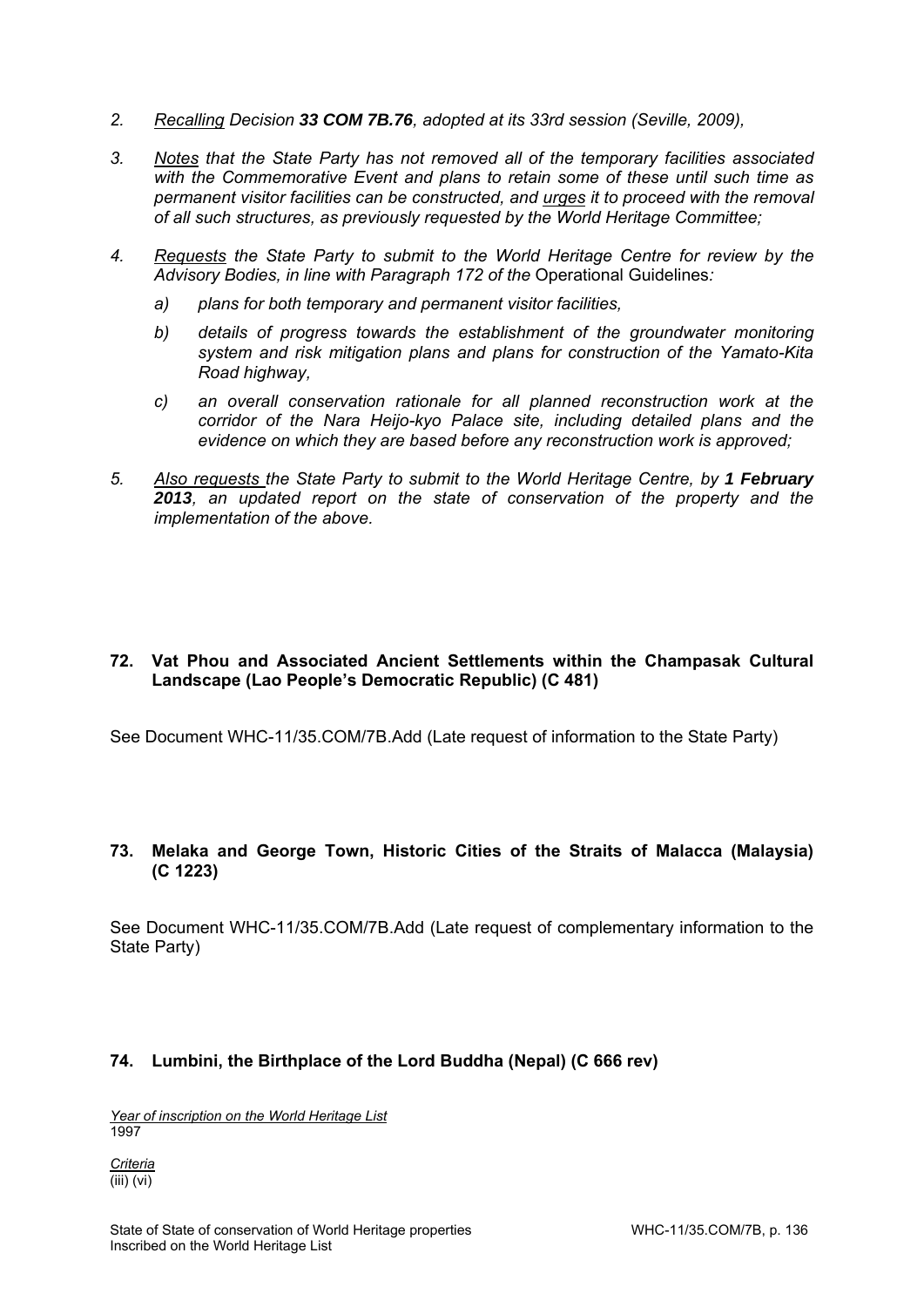*Year(s) of inscription on the World Heritage List in Danger*  N/A

#### *Previous Committee Decisions*  **32 COM 7B.75 ; 33 COM 7B.79; 34 COM 8B.54**

#### *International Assistance*

Total amount provided to the property: USD 50,000, of which USD 20,000 in 2001 for Brick Conservation and Geophysical Survey of the property; USD 30,000 in 2007 for the Preparation and Establishment of an Integrated Management Plan.

#### *UNESCO Extra-budgetary Funds*

Total amount provided to the property: USD 931.606; USD 791.786 from the Japanese Funds-in-Trust for 2010 – 2013; 5,000 euros from Oriental Cultural Heritage Sites Protection Alliance in 2011; USD 20,000 from Oriental Cultural Heritage Sites Protection Alliance in 2010; USD 62.620 from the Japanese Funds-in-Trust in 2009 ; USD 50,000 from Oriental Cultural Heritage Sites Protection Alliance in 2008 and USD 7,200 from the Italian Funds-in-Trust in 2006.

#### *Previous monitoring missions*

May 2004 and November 2005: World Heritage Centre/ICOMOS reactive monitoring missions; April and September 2008: UNESCO Advisory missions; UNESCO expert missions have been sent every year since 2009 in the context of the implementation of specific projects.

#### *Factors affecting the property identified in previous reports*

- a) Lack of a conservation policy and inappropriate management of the property;
- b) Impact of the new structure of the Maya Devi Temple (constructed in 2002) on the archaeological remains, as well as on the visual integrity..

#### *Illustrative material*

http://whc.unesco.org/en/list/666

#### *Current conservation issues*

At its 33rd session (Seville, 2009), the World Heritage Committee had requested the State Party to develop, in consultation with the World Heritage Centre and the Advisory Bodies, a draft Statement of Outstanding Universal Value and to continue its work on the Integrated Management Plan (IMP). It had also requested the State Party to avoid carrying out any development projects pending completion of the IMP. At its 34th session (Brasilia, 2010), the World Heritage Committee did not approve the proposed boundary modification of the property submitted by the State Party. By Decision 34 COM 8B.54, the Committee requested the State Party to consider reformulating the proposal *"as a major modification*" for subsequent evaluation by means of an ICOMOS mission.

A UNESCO Japan Funds-in-Trust (FIT) project for the "conservation and management of Lumbini, the Birthplace of the Lord Buddha" was launched in Lumbini in August 2010. The three-year project (2010-2013) has a budget of USD 791,700 and is being implemented jointly by UNESCO, the Department of Archaeology and the Lumbini Development Trust. It will reinforce the capacity of the Nepalese authorities for the protection, enhancement and sustainable development of the World Heritage property.

On 28 January 2011, the State Party submitted a report, outlining progress as follows:

#### *a) General response to Decision 33 COM 7B.79*

#### *Draft an updated Statement of Outstanding Universal Value:*

A draft retrospective Statement of Outstanding Universal Values has been prepared and submitted to the World Heritage Centre.

*Continue work on the development of the Integrated Management plan (IMP):*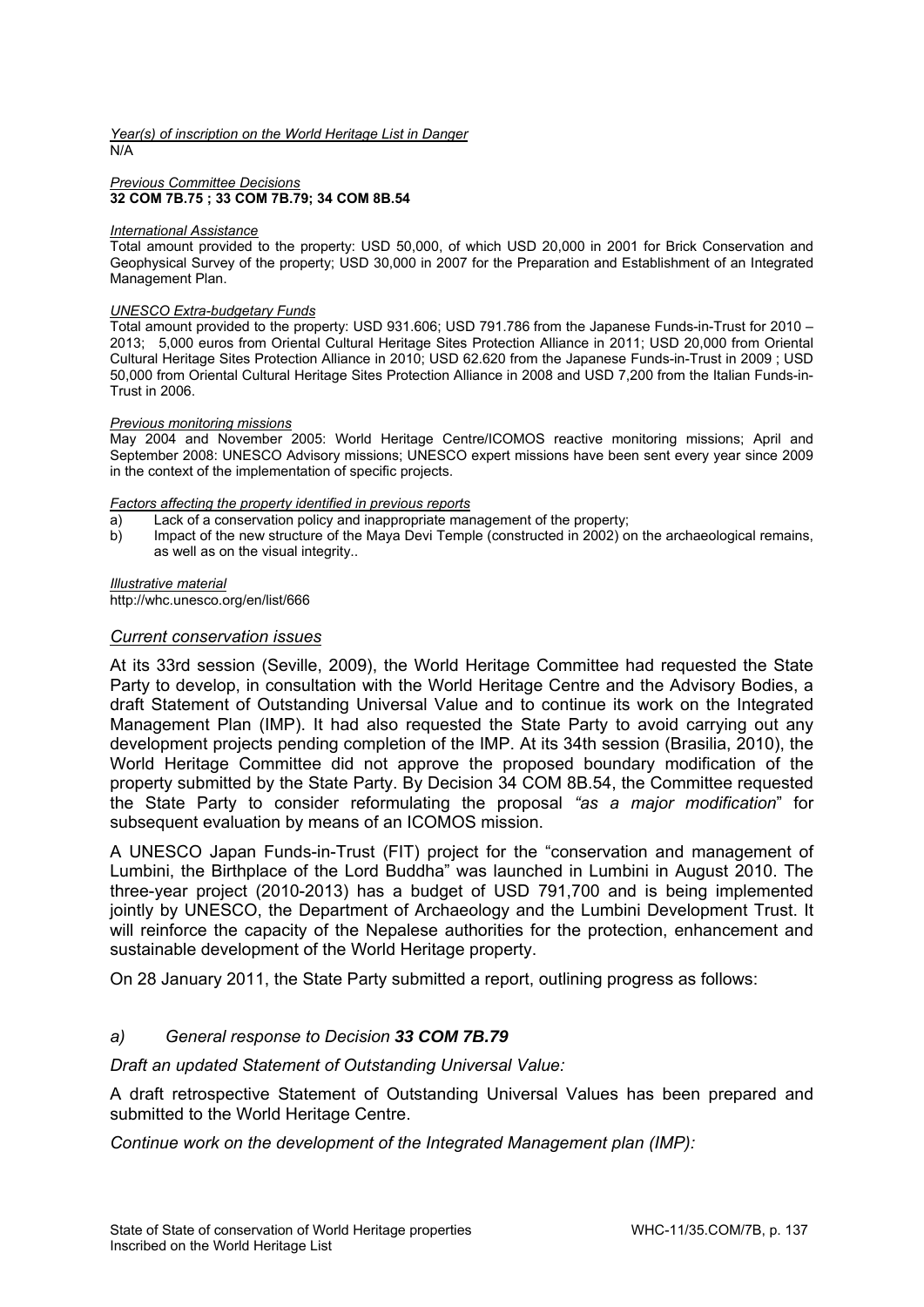The development of the IMP is in progress, and a detailed explanation of this process, the progress made and future considerations have been presented in section (c) of the State Party report.

## *Avoid carrying out any development project pending completion of the IMP:*

The report noted that development works including the "Ring Road" have been halted, that an inappropriate temporary toilet for visitors has been removed and that temporary improvements are being carried out in close consultation with the national and international consultants working with the JFIT project.

## *b) General response to Decision 34 COM 8B.54*

The report noted that the proposed modification of the boundaries "be supported in principle" by the authorities.

With regard to point 8 of the Decision recommending the State Party to submit a fuller nomination that will be considered as a major modification and evaluated with a mission to the property, the report mentioned that the State Party is considering the possibility of submitting a new nomination for the property which will be prepared during the abovementioned project period of the UNESCO Japan Funds-in-Trust project.

## *c) Preparation of the IMP refer Decision 33 COM 7B.79 and 34 COM 8B.54*

The report also noted that various steps for the preparation of the IMP were carried out during the report period, notably through the implementation of the UNESCO Japan Funds-In-Trust project; Oriental Cultural Heritage Sites Protection Alliance, an NGO based in France, financed the Broad Study on the Sacred Garden as well as some specific legal and management improvement activities including the establishment of a "World Heritage Unit" within the Lumbini Development Trust to take up the specific responsibilities of safeguarding the Outstanding Universal Value of the property as well as initiation of related amendments of the Lumbini Development Trust Act and its by-Laws.

## *Conclusions*

The World Heritage Centre and the Advisory Bodies note the progress made with respect to the recommendations contained in the Committee's decisions of the last few years. With respect to the IMP, the World Heritage Centre and the Advisory Bodies note the good progress made at present, including through the UNESCO Japan Funds-In-Trust project, and the partnership with the Oriental Cultural Heritage Sites Protection Alliance.

The World Heritage Centre and the Advisory Bodies consider that the proposal to enlarge the property to encompass the entire inner sacred garden and to recognize the outer sacred garden as a new buffer zone is to be supported in principle and encourage the State Party to further prepare a new nomination.

The World Heritage Centre and the Advisory Bodies are concerned about some proposed development projects, including the enlargement of the existing airport; upgrading of tourist infrastructure and the proposed development projects by international investment groups. Information on these proposed developments has been provided by the UNESCO Office in Kathmandu as well as by a group of stakeholders self-named "*Lumbini Institutions*". The World Heritage Centre and the Advisory Bodies consider that decisions on these proposals should be based on an Heritage Impact Assessment taking into account the Outstanding Universal Value of the property, within the framework of the IMP under preparation, and in line with information supplied by the State Party concerning such new developments, in conformity with Paragraph 172 of the *Operational Guidelines*.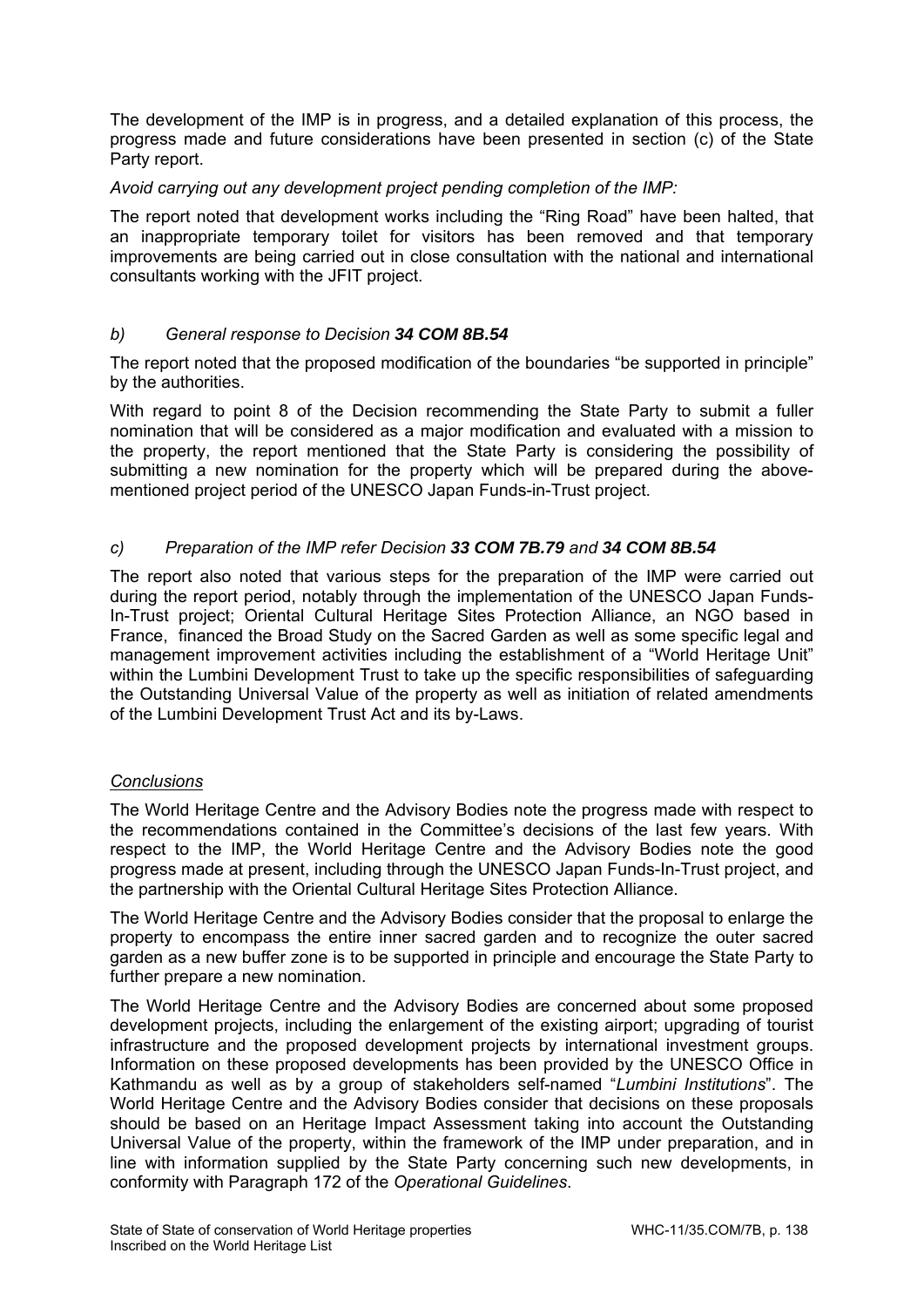In November 2010, the UN Secretary General and the UNESCO Director General discussed the possibility of jointly launching an international initiative to draw attention to the need to better preserve and manage Lumbini, the birthplace of Lord Buddha. Nepal's authorities (Minister for Federal Affairs, Constituent Assembly, Parliamentary Affairs and Culture, Secretary of Culture, Director-General of Department of Archaeology, Vice-Chair of the Lumbini Development Trust) have very positively reacted to this re-newed interest in Lumbini. In January 2011, UNESCO proposed to establish an International Expert Committee for the Safeguarding of Lumbini. The experts would provide advice for the safeguarding and promotion of the historical sites related to the life of Lord Buddha in the Greater Lumbini Area. This proposal is under consideration by the Nepali authorities.

## *Draft Decision: 35 COM 7B.74*

- *1. Having examined Document WHC-11/35.COM/7B,*
- *2. Recalling Decisions 33 COM 7B.79 and 34 COM 8B.54, adopted at its 33rd (Seville, 2009) and 34th (Brasilia, 2010) sessions respectively,*
- *3. Notes the efforts and commitment of the State Party for the safeguarding of this property, in particular in undertaking the process of preparation and development of the Integrated Management Plan (IMP);*
- *4. Reiterates its request to the State Party to continue its work on the development of the integrated management plan (IMP), based on the draft Statement of Outstanding Universal Value, and to avoid carrying out any development project within the property and the adjacent areas identified as having potential archaeological significance, pending completion of the IMP;*
- *5. Calls upon the international community to provide technical and financial support to assist the State Party in the development of the IMP and in implementing the appropriate conservation measures for the archaeological remains contained within the Maya Devi Temple;*
- *6. Requests the State Party to submit to the World Heritage Centre detailed information on any proposed developments in the vicinity of the property, including a Heritage Impact Assessment on any project that could affect the property's Outstanding Universal Value, for review by the World Heritage Centre and the Advisory Bodies, in accordance with Paragraph 172 of the* Operational Guidelines*;*
- *7. Also requests the State Party to submit to the World Heritage Centre, by 1 February 2012, a report on the progress made on the above, for examination by the World Heritage Committee at its 36th session in 2012.*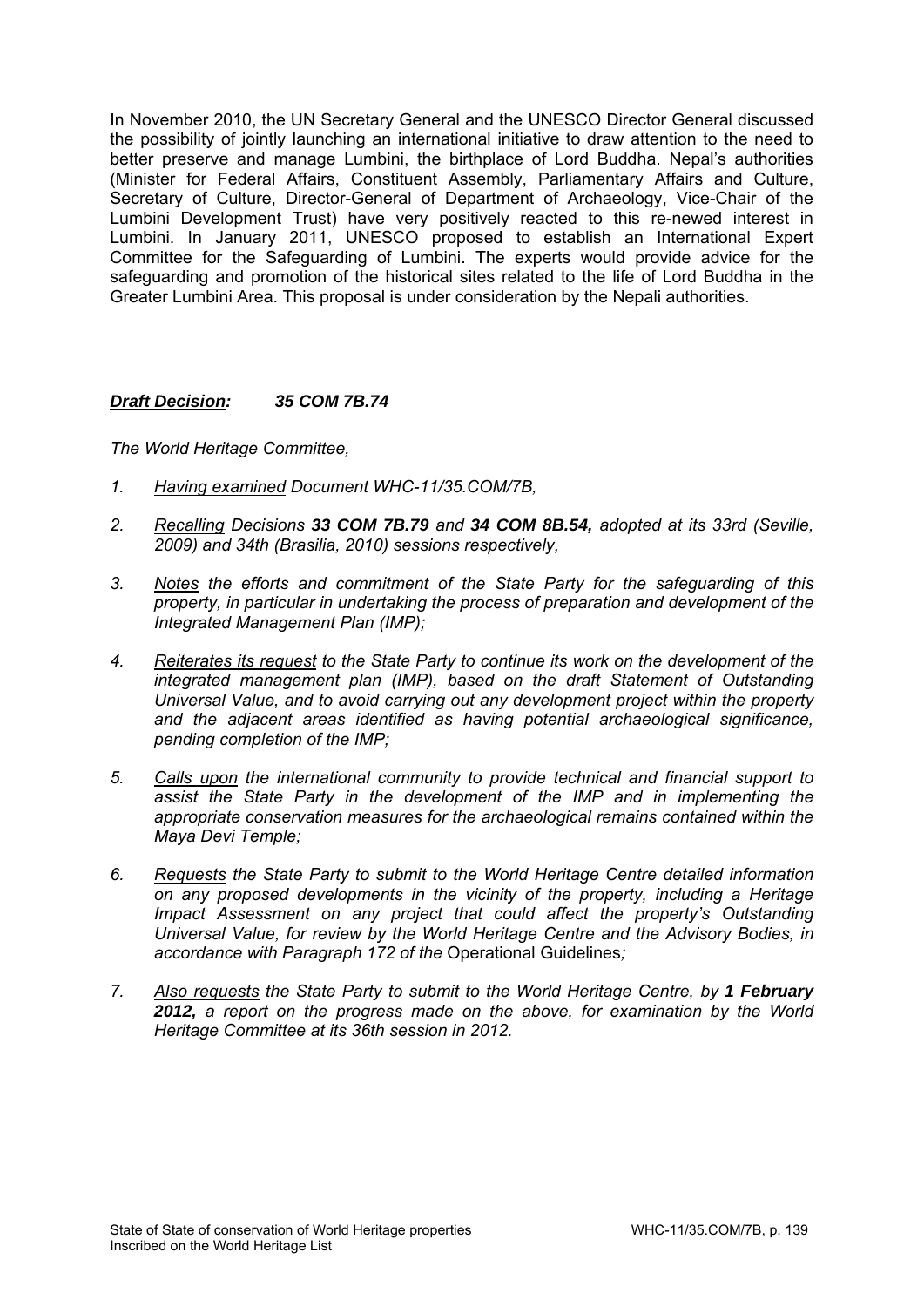# **75. Kathmandu Valley (Nepal) (C 121)**

*Year of inscription on the World Heritage List*  1979

*Criteria*  (iii) (iv) (vi)

*Year(s) of inscription on the List of World Heritage in Danger*  2003-2007

#### *Previous Committee Decisions*  **30 COM 7A.26; 31 COM 7A.23; 32 COM 7B.76**

#### *International Assistance*

Total amount provided to the property: USD 332,775 (1980 to 1999) for technical cooperation

#### *UNESCO Extra-budgetary Funds*

Total amount provided to the property: USD 10 million (1979-2001) - International Safeguarding Campaign; USD 45,000 (2005) - Dutch Funds-in-Trust

#### *Previous monitoring missions*

February 2003: World Heritage Centre/ICOMOS mission; April and August 2005, April 2006, and April 2007: joint World Heritage Centre/ICOMOS reactive monitoring missions; March 2011: UNESCO international expert advisory mission;

#### *Main threats identified in previous reports*

- a) Uncontrolled urban development resulting in the loss of traditional urban fabric, in particular privatelyowned houses;
- b) Lack of coordinated management mechanism.

*Illustrative material*  http://whc.unesco.org/en/list/121

#### *Current conservation issues*

The State Party at the request of the World Heritage Centre provided a reply letter on the state of conservation issues, dated 29 December 2010.

*a) Study on the impact of the proposed road on the Outstanding Universal Value (OUV) of the property* 

The property, comprising of seven Monument Zones, includes the Hindu temples of Pashupati. The World Heritage Committee, at its 32nd session (Quebec City, 2008), adopted Decision **32 COM 7B.76**, requesting the State Party to keep the World Heritage Centre informed of the mitigation efforts for the proposed new road in the Pashupati Monument Zone, initiated in 2007, crossing the Pashupati monument zone from West to East and cutting through the forest. Following several consultation meetings and the World Heritage Centre mission of April 2008, the State Party was requested to undertake a technical study on the impact of the proposed road on the Outstanding Universal Value (OUV) of the property. Despite the Government of Nepal's commitment in its state of conservation report of 2009 to advise its Department of Roads (DoR) to re-examine and realign the trajectory of the road in order to ensure the safeguarding of the property, the World Heritage Centre has not, to date, received any further information on the matter.

#### *b) Tunnel road construction*

A project proposal for the tunnel road construction from 2007 was received by the World Heritage Centre in late July 2010. The Advisory Body (ICOMOS) indicated in August 2010 that the proposed road would negatively impact the Outstanding Universal Value of the property and the World Heritage Centre requested the Nepalese authorities to consider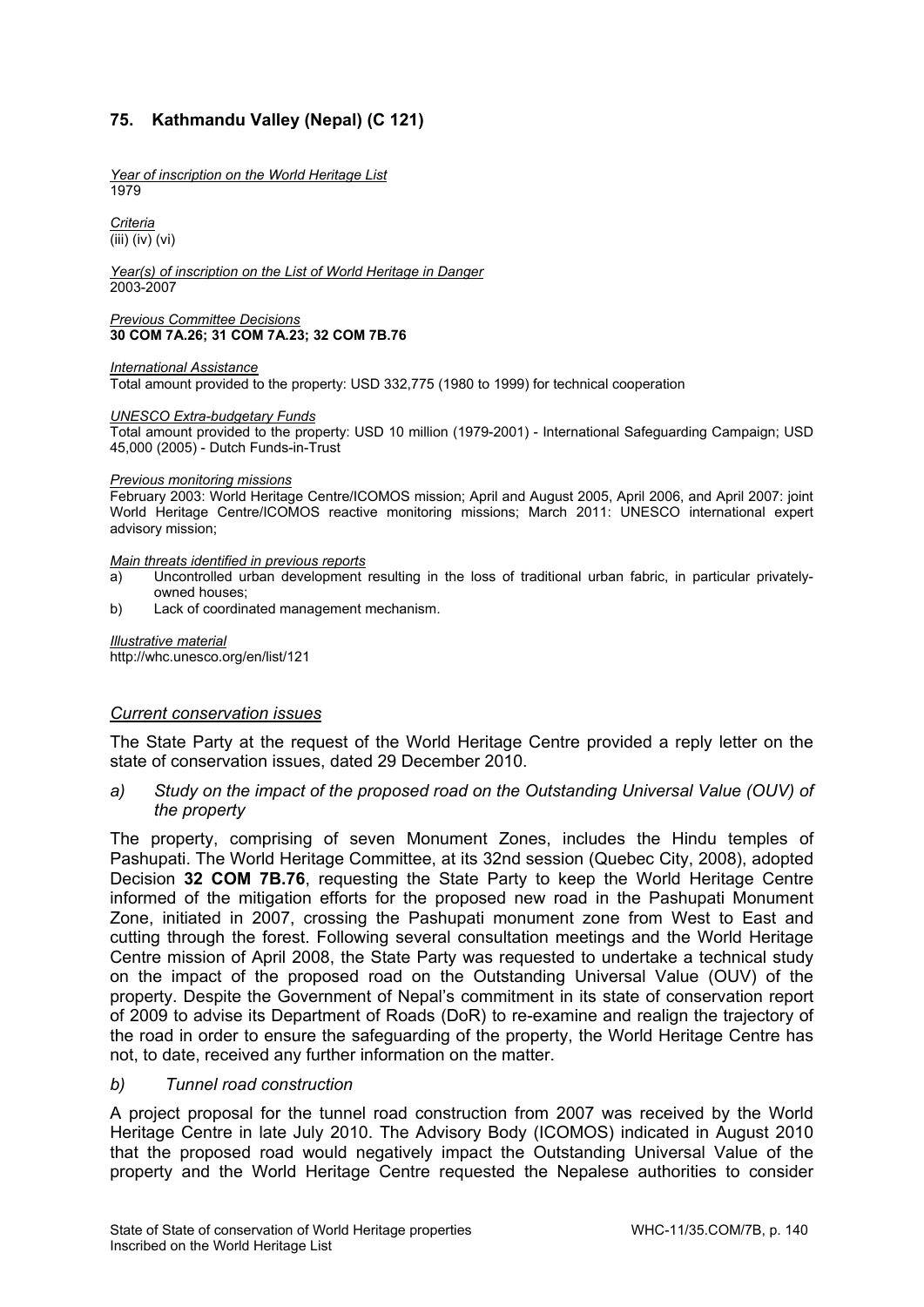suspending road construction on 1 September 2010, until such time as an independent environmental assessment could be carried out. Further, upon a request from the Government of Nepal in December 2010, the World Heritage Centre organized a UNESCO - Netherlands Fund-in-Trust funded international expert advisory mission to Kathmandu from 12 to 18 March 2011, to provide technical advice on the proposed road construction design, taking into consideration the local needs and context and its possible impacts on the Outstanding Universal Value of the World Heritage property.

The advisory mission report cites many potential threats faced by the property including previously unidentified threats such as the proposed extension of the Kathmandu International Airport. The mission's recommendations include the need to define and secure clear boundaries for the property, the stabilization of the hills along the damaged area, the re-establishment of the damaged natural drainage system, the introduction of measures to secure the property from unauthorized pedestrian and vehicle access and the restoration of the disturbed forest area. The advisory mission also states that the current tunnel road construction proposal is unsatisfactory and can neither be implemented in its current form nor improved by additional studies. Finally, the mission report notes that there is a need to carry out a detailed study of alternative routes for the road around the property boundary.

*c) Lightning damages Pratapur Temple in the Swayambhu Monument Zone of the Kathmandu Valley World Heritage site* 

Pratapur Temple in the Swayambhu Monument Zone of the Kathmandu Valley World Heritage site, suffered damage from a lightning strike on 14 February 2011, during a sudden thunderstorm. According to the UNESCO Kathmandu office, the temple appears to be quite heavily damaged, probably by two different lightning strikes. The main damage appears to be on the north and south sides, while there are cracks to the temple's east side. The stairway to the south side entrance to the temple is heavily damaged, with at least one sculpture dislocated. The Department of Archaeology, Nepal, is undertaking the necessary emergency repairs.

## *Conclusions*

The World Heritage and the Advisory Bodies are of the view that the proposed construction of the road and the extension of the Kathmandu International Airport will have significant adverse impacts on the Outstanding Universal Value of the property and that alternative approaches for both projects should therefore be closely reviewed by the State Party. They underscore the importance of the State Party immediately implementing the recommendations of the UNESCO advisory mission. In light of the above, the World Heritage Centre and the Advisory Bodies would propose that the State Party consider requesting a reactive monitoring mission to review the overall state of conservation of the property and propose necessary corrective measures to achieve the desired state of conservation of the World Heritage property.

# *Draft Decision: 35 COM 7B.75*

- *1. Having examined Document WHC-11/35.COM/7B,*
- *2. Recalling Decision 32 COM 7B.76, adopted at its 32nd session (Quebec City, 2008),*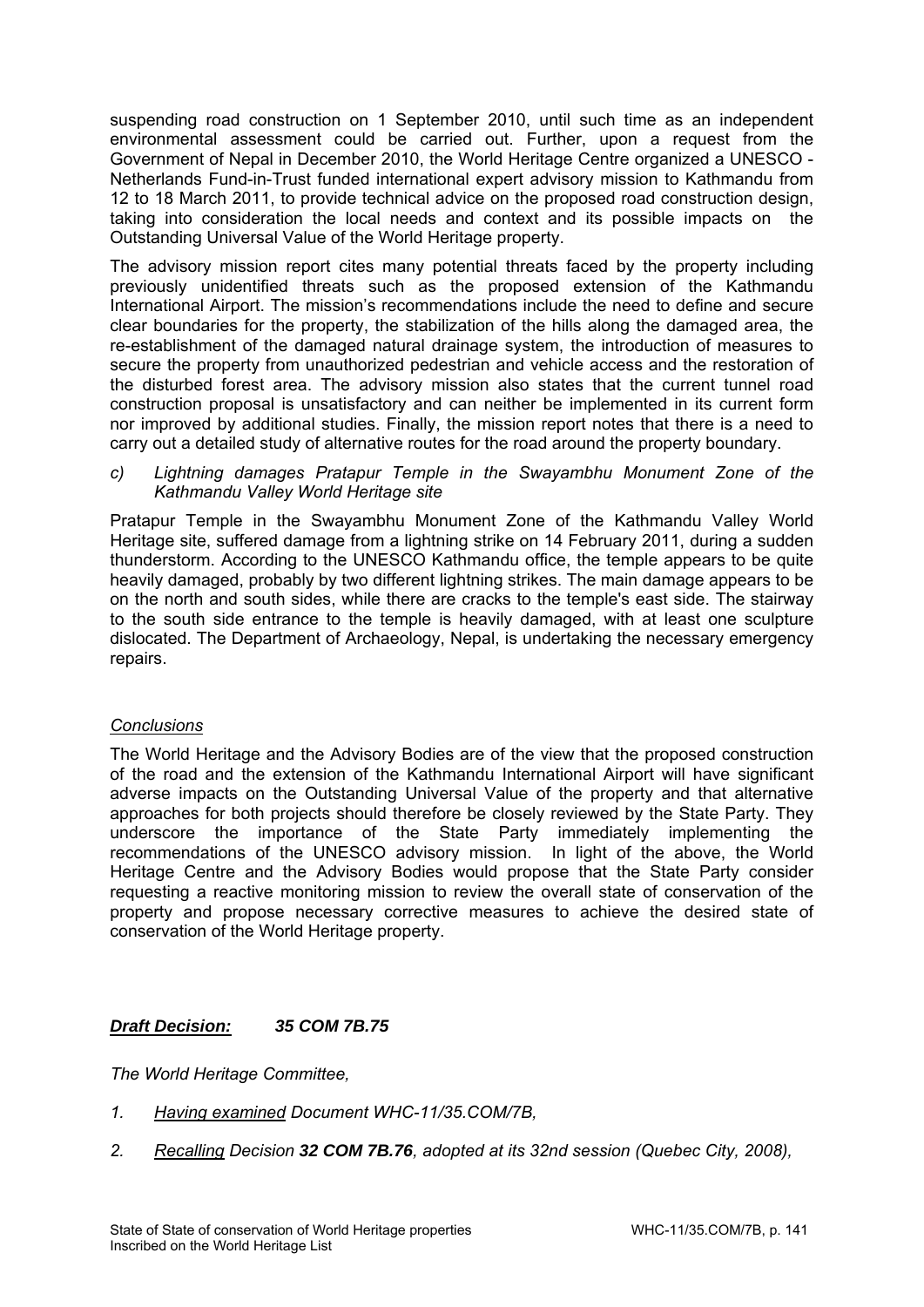- *3. Takes note of the conclusions and recommendations of the March 2011 UNESCO international expert advisory mission to the Pashupati Monument Zone of the Kathmandu Valley with respect to the proposed tunnel road construction of 2007 and the proposed Kathmandu International Airport extension;*
- *4. Urges the State Party to abandon its plans for the tunnel road construction crossing the Pashupati monument zone, to determine a road trajectory that goes around the property boundary and to restore the pre-2007 situation at the monument zone;*
- *5. Requests the State Party to invite a joint World Heritage Centre / Advisory Bodies reactive monitoring mission to the property to assess the state of conservation of the property, including the tunnel road construction crossing the Pashupati monument zone and the planned extension of the Kathmandu International Airport;*
- *6. Also requests the State Party to provide the World Heritage Centre with detailed information including an independently prepared Heritage Impact Assessment for review by the World Heritage Centre and the Advisory Bodies, in accordance with Paragraph 172 of the* Operational Guidelines*, prior to the mission;*
- 7. Further requests the State Party to submit to the World Heritage Centre, by 1 February *2012, a report on the implementation of the March 2011 UNESCO international expert advisory mission recommendations and on the state of conservation of the property, for examination by the World Heritage Committee at its 36th session in 2012.*

# **76. Historical Monuments at Makli, Thatta (Pakistan) (C 143)**

*Year of inscription on the World Heritage List*  1981

*Criteria*  (iii)

*Year(s) of inscription on the List of World Heritage in Danger*  N/A

*Previous Committee Decisions*  **31 COM 7B.85; 33 COM 8B.1; 33 COM 7B.80** 

*International Assistance*  N/A

*UNESCO Extra-budgetary Funds*  N/A

*Previous monitoring missions* 

November-December 2006: Joint World Heritage Centre/ICOMOS mission October 2010: World Heritage Centre fact-finding mission to the property following the major flood that devastated the area in August 2010.

*Factors affecting the property identified in previous reports* 

- a) Significant decay of the property caused by local climatic conditions and alluvial erosion;
- b) Stability of the foundations (earth mechanics) of the Jam Nizamuddin tomb;
- c) Lack of definition of boundaries of the property and buffer zone of the necropolis;
- d) Lack of monitoring.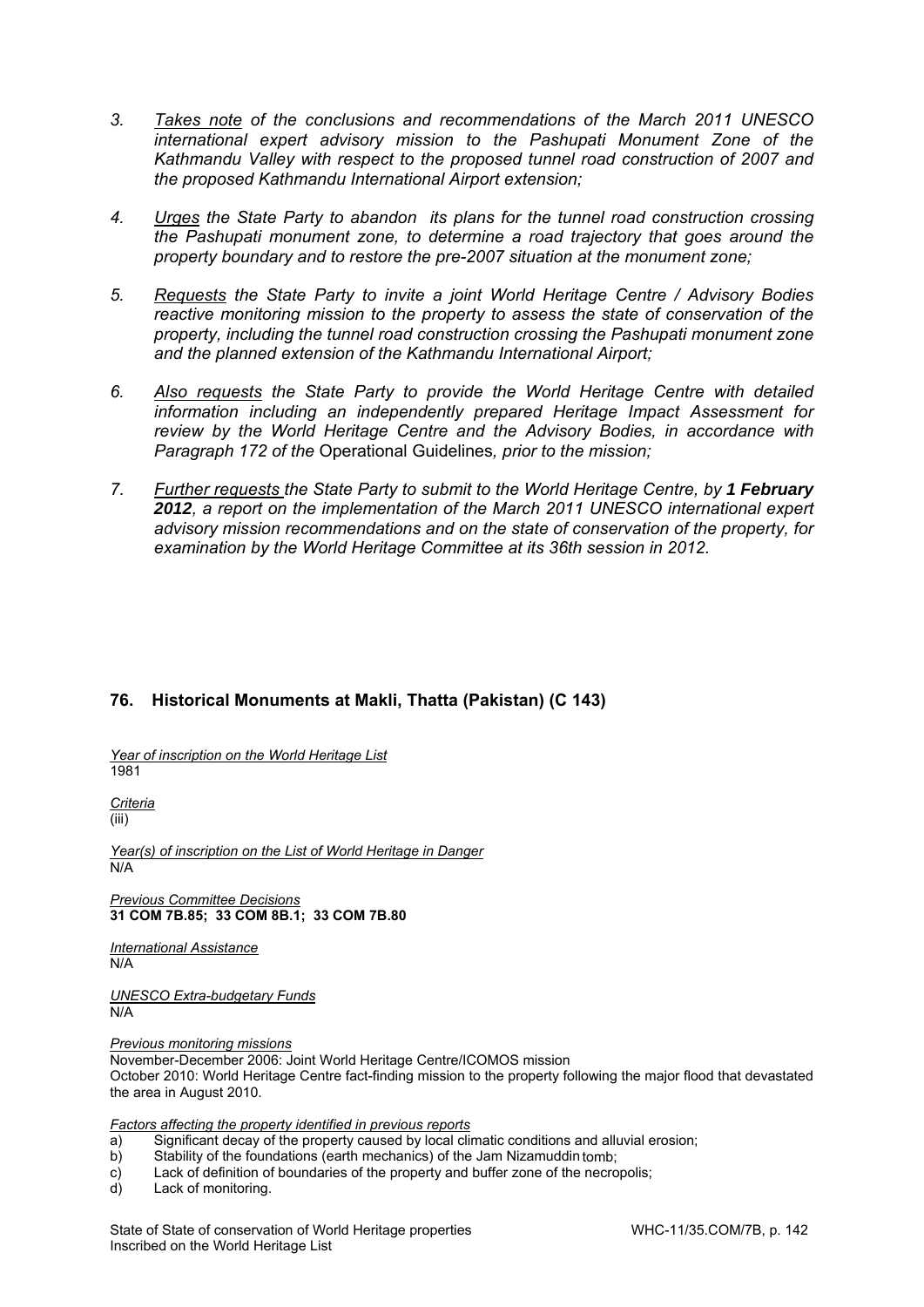#### *Current conservation issues*

The State Party submitted a state of conservation report to the World Heritage Centre on 31 January 2011. A number of management issues identified in **33COM 7B.80** have either been addressed in the State Party's report or remain unresolved, and are outlined as follows:

## *a) Master Plan and Management Plan*

A Master Plan for the preservation and development of the property has been developed and is yet to be approved by the Sindh Government, therefore not yet implemented, a situation that has not changed since the 2009 State Party report. As a result, there is no progress concerning the Management Plan, which is to be developed within the scope of the Master Plan.

## *b) Monitoring programme, Condition report and Prioritised Emergency Intervention Plan*

The State Party has not reported on any of these issues.

#### *c) Identification of boundaries and buffer zone*

The State Party has indicated that work on the topographic mapping and documentation of monuments would take place after the Master Plan is approved. The State Party has stated that work on defining the property boundary and the establishment of a buffer zone will be completed before the end of June 2011.

#### *d) Conservation of Jam Nizamuddin's Tomb*

The State Party has resubmitted a request for conservation and management under the World Heritage Fund (28 March 2011) for soil investigations to determine the stability of the foundation (earth mechanics) of the Jam Nizamuddin tomb, and prepare an action plan for measures to stabilize the endangered monuments. In addition, a condition report for all other monuments and tombs shall be carried out to establish a hierarchic emergency intervention plan.

The World Heritage Centre together with international experts carried out a fact-finding mission to the property following the major flood that devastated the area in 2010.

The mission observed that during the flood internally displaced persons (IDP) have occupied the property. While recognising that this was not a phenomenon that can be controlled and cannot be directly attributed to the current state of conservation, the mission observed looting, vandalism, destruction and degradation of various elements of the property. The mission however, attributes some of these to the lack of clearly defined boundaries of the property and buffer zone and protective measures such as proper fencing in place. It was also observed that there were no adequate security measures in place to control the access to the property and inside some of the important buildings. The mission also felt that security measures were also necessary to protect visitors since some of the buildings within the property were in danger of collapse. On the other hand, the mission also reiterated the need to consider negative impacts of the visitors, already highlighted by the 2006 mission. The mission also noted that there was no adequate preparation of emergency plans for appropriate interventions and actions.

#### *Conclusions*

The World Heritage Centre and the Advisory Bodies are very concerned about the serious degradation of the property and the lack of adequate attention given to the issues raised by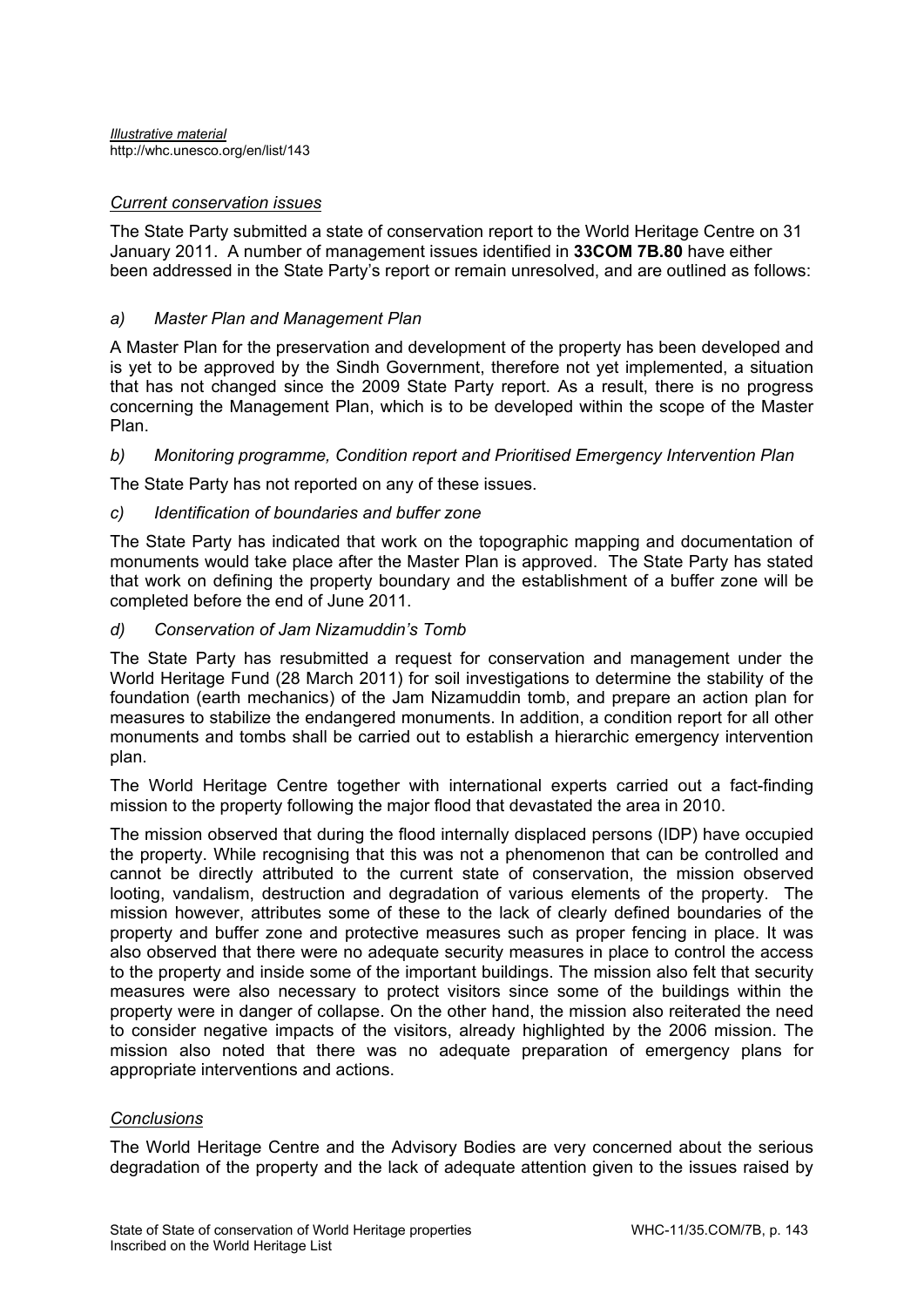the Committee at its previous decisions. They are also concerned about the situation after the flood and the lack of any preparation for emergency situations.

The World Heritage Centre and the Advisory Bodies are of the opinion that the formal adoption of the Master Plan by the Sindh Government, and the subsequent development of the Management Plan are critical to sustain the Outstanding Universal Value of the property.

The World Heritage Centre and the Advisory Bodies consider that the State Party should pursue its effort to define the property boundary and establish a buffer zone, and to resubmit its International Assistance request for the stabilisation of the Tomb of Jam Nizamuddin.

The World Heritage Centre and the Advisory Bodies suggest that, based on the findings of the October 2010 Post-flood Assessment Mission, a reactive monitoring mission be carried out to the property to enable the World Heritage Committee to re-examine the state of conservation of this property, with a view to considering, in the event of ascertained threats to the Outstanding Universal Value of the property, the possibility of inscribing the World Heritage property of the Historical Monuments at Makli, Thatta, Pakistan, on the List of the World Heritage in Danger.

### *Draft Decision: 35 COM 7B.76*

- *1. Having examined Document WHC-11/35.COM/7B,*
- *2. Recalling Decision 33 COM 7B.80, adopted at its 33rd session (Seville, 2009),*
- *3. Regrets that little progress has been made towards the implementation of the Committee decisions and that no information provided concerning ongoing conservation work including repair work to pavilions, monuments and tombs;*
- *4. Expresses its concern about the serious degradation of the property aggravated by the recent flood and the lack of preparations for emergency actions, including the lack of security measures to protect the buildings and the visitors and urges the State Party to develop an emergency action plan to address urgent measures necessary for security and stabilisation of structures and to implement them;*
- *5. Also urges the State Party to take action to adopt the Master Plan and the development of the management plan;*
- *6. Further urges the State Party to take appropriate measures to stabilise the Tomb of Jam Nizamuddin;*
- *7. Requests the State party to submit the defined boundaries to the World Heritage Centre and proposals for the establishment of a buffer zone, for approval by the Committee;*
- *8. Also requests the State Party to invite a joint World Heritage Centre/ICOMOS reactive monitoring mission to the property to review the state of conservation and the progress on the above issues;*
- 9. *Further requests the State Party to submit to the World Heritage Centre by 1 February 2012, a detailed report on the state of conservation of property, including progress on the above issues and the recommendations of the 2006 Joint World Heritage Centre/ICOMOS reactive monitoring mission, for examination by the World Heritage*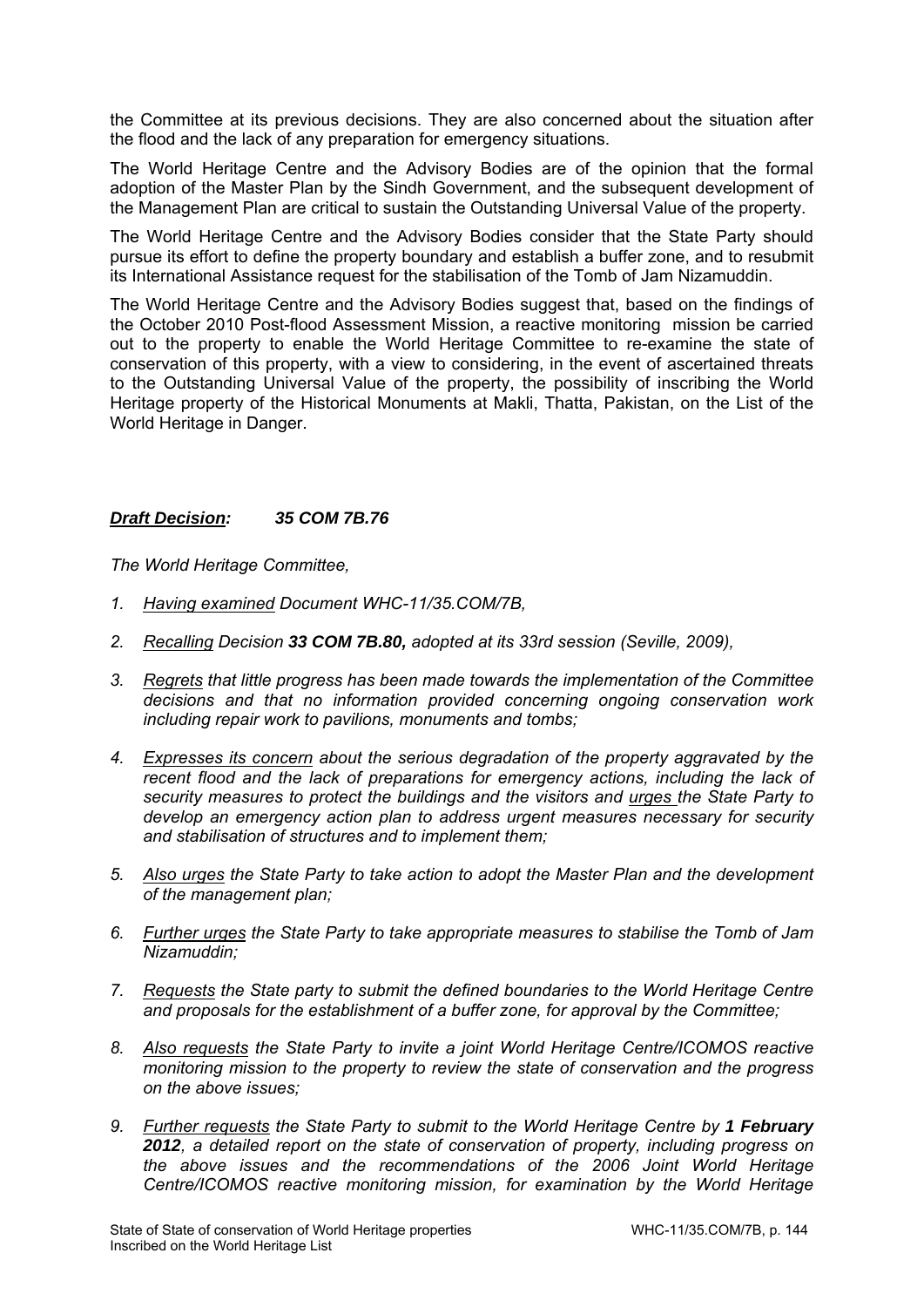*Committee at its 36th session in 2012, with a view to considering, in the case of confirmation of the ascertained threat to Outstanding Universal Value, the possible inscription of the property on the List of World Heritage in Danger.* 

# **77. Archaeological Ruins at Moenjodaro (Pakistan) (C 138)**

*Year of inscription on the World Heritage List*  1980

*Criteria*  (ii) (iii)

*Year(s) of inscription on the List of World Heritage in Danger*  N/A

*Previous Committee Decisions*  **31 COM 7B.86; 33 COM 8B.17; 33 COM 7B.81** 

*International Assistance*  Total amount provided to the property: USD 90,000 (conservation and training assistance)

*UNESCO Extra-budgetary Funds* 

Total amount provided to the property: USD 23,500,000 (total of contributions for the International Safeguarding Campaign for Moenjodaro)

#### *Previous monitoring missions*

Following the closing of the UNESCO International Safeguarding Campaign (1974-1997), numerous UNESCO and expert missions have been carried out; November/December 2006: Joint World Heritage Centre/ICOMOS reactive monitoring mission, October 2010: Post-flood World Heritage Centre expert assessment mission

*Factors affecting the property identified in previous reports* 

- a) Lack of appropriate conservation work;
- b) Deterioration of structures;
- c) Suspension of management system.

*Illustrative material*  http://whc.unesco.org/en/list/138

#### *Current conservation issues*

#### a) *Emergency situation after the flooding of August 2010*

On 12 August 2010, the impact of the floods on the Archaeological Ruins at Mohenjodaro was reported as critical, with around 1100,000-900,000 cusecs water flowing past the World Heritage property which is protected by bunds and spurs constructed during the UNESCO International Safeguarding Campaign (1974-1997). At that time, the river training scheme consisted of the construction of the outer bunds and stone pitched t-spurs for the purpose of preventing the river, with its ever shifting course and seasonal overflow, from eroding the site. To the north of the archaeological site the bunds and spur, beginning at the village of Hassan Wahan, have not been sheathed with stone.

In response to the August 2010 flood emergency in Pakistan, the Director-General of UNESCO set up a Task Force to respond to the situation on all levels of UNESCO's programmes. At the request of the State Party and the Director-General, a World Heritage Centre Post-flood assessment mission was carried out to affected World Heritage properties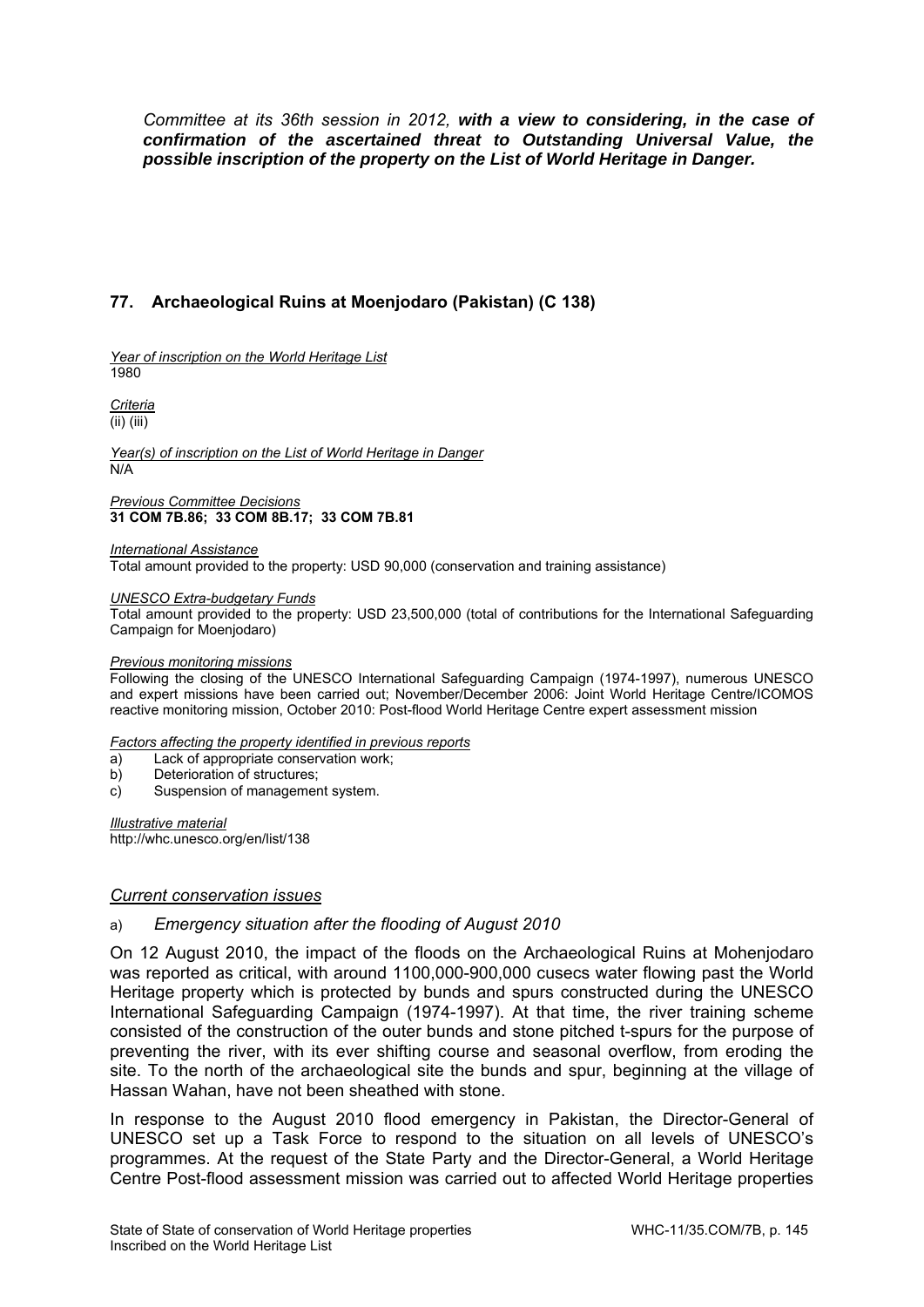in Pakistan, from 7 to 15 October 2010. The mission found that urgent consideration must be given to the possible strengthening of the vulnerable mud embankment and spur located to the north of the property. In addition, it must be determined whether the other embankments and spurs have been compromised internally. For this purpose a project proposal has been developed which includes a geothechnical and a submerger study based on high resolution topographic maps. Although the brick structures had suffered some damage due to the heavy rains, this could be addressed by the customary maintenance work. The mission also recommended that progress should be made on the site presentation and interpretation as noted by the 2006 mission.

The mission noted that the emergency response plan of the property functioned well. However, they consider that the disaster event presents an opportunity to review the property, review any ground floor level storage facilities that may contain artifacts or papers, and integrate the involvement of local communities to contribute to its effectiveness both in terms of site protection and saving of lives and livelihoods of the citizens in the surrounding villages.

The State Party submitted a state of conservation report to the World Heritage Centre on 31 January 2011. A number of management issues identified in Decision **33 COM 7B.81** have either been addressed or remain unresolved, and are outlined as follows:

### *b) Master Plan*

An updated Master Plan for preservation, development and tourism at Moenjodaro has been under consideration by the Pakistan Federal Government since February 2009, with no resolution reported in the 2011 State Party report.

An updated Medium Term Action Plan is reported as being implemented, but the clarification of the relationship of this document to the 2006 mission recommendations, as requested in Decision **33 COM 7B.81**, has not been offered.

## *c) Redefinition of boundaries*

The work to identify the extent of related archaeological remains outside the World Heritage property by dry core drilling has been held up by funding availability and flooding, but is scheduled for completion by June 2011.

#### *d) Archaeological Research Strategy*

The State Party has not reported any progress in the development of an archaeological research strategy, requested in Decision **33 COM 7B.81** as a necessary precursor to further major archaeological interventions at the property.

#### *e) Land use encroachment on archaeological remains subject to future extension of the property*

The State Party has identified the need to construct a wall or barrier to prevent grazing animals and other activities by villagers inside the property. This would suggest that the areas subject to future extension are also being impacted by such encroachment.

#### *Conclusions*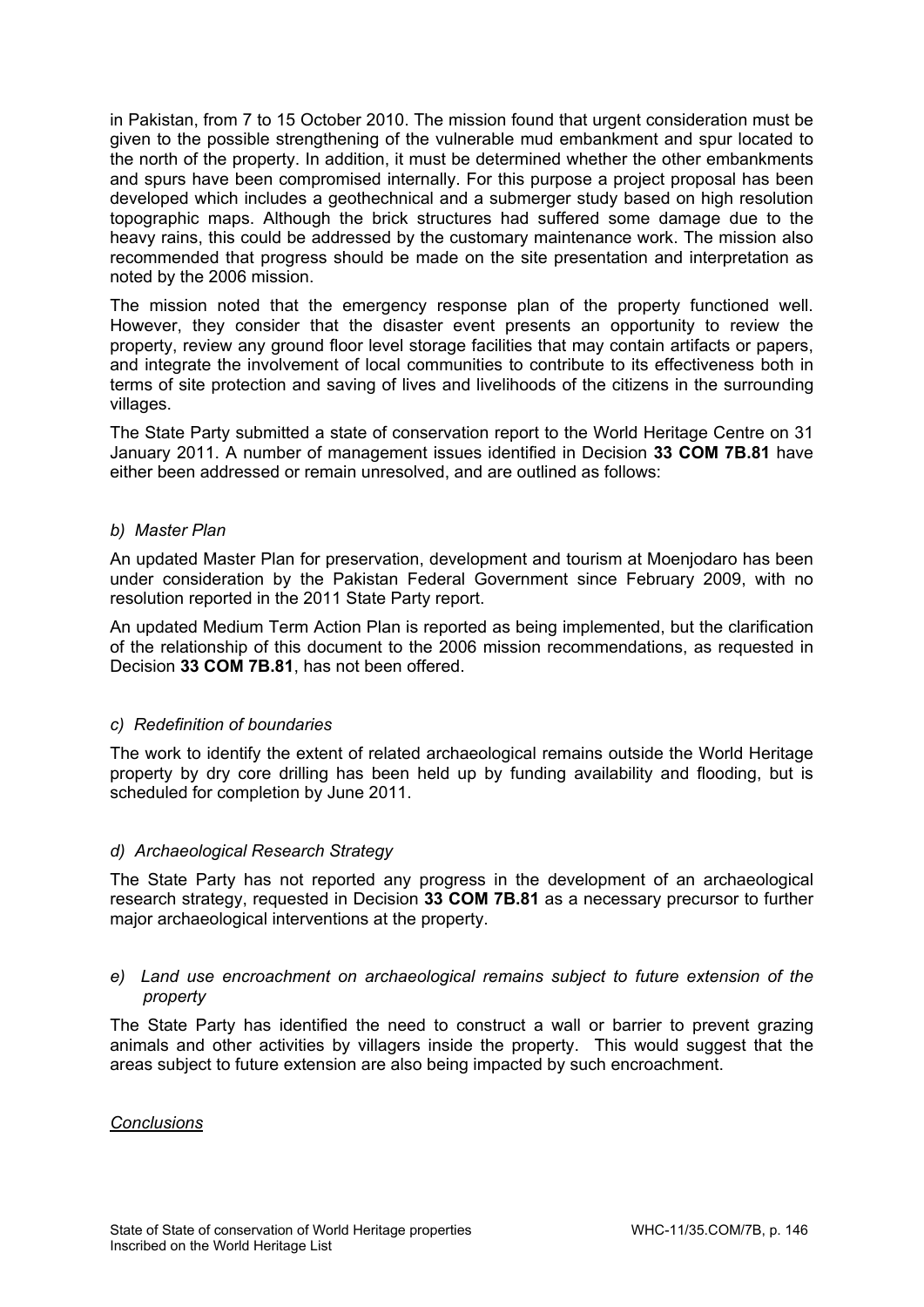The World Heritage Centre and the Advisory Bodies note that the adoption of an updated Master Plan for preservation, development and tourism at Moenjodaro has been pending, and consider that the State Party should finally approve an updated Master Plan.

The World Heritage Centre and the Advisory Bodies also consider that the State Party should implement measures recommended by the October 2010 mission, including the updating of a risk management plan, and preventive interventions, as well as the definition of the extent of the property by dry core drilling, and the development of an archaeological research strategy.

The World Heritage Centre and the Advisory Bodies note that the State Party has identified the need for a boundary wall or fence, and encourages the State Party to investigate more fully the issue of land use encroachment both inside the property and in the area which may be subject to a possible extension of the property.

## *Draft Decision: 35 COM 7B.77*

- *1. Having examined Document WHC-11/35.COM/7B,*
- *2. Recalling Decision 33 COM 7B.81, adopted at its 33rd session (Seville, 2009),*
- *3. Notes that a comprehensive Master Plan has been prepared and is pending approval by the Pakistan Federal Government and that work is in progress to identify the actual extent of the archaeological area of Moenjodaro;*
- *4. Also notes with appreciation the efforts made by UNESCO's Director-General to address the emergency situation of August 2010 flooding at Moenjodaro through a Post-flood assessment mission to the property in October 2010;*
- *5. Requests the State Party to:* 
	- *a) Update the risk management plan,*
	- *b) Submit a topographic map of the archaeological area including a possible extension of the property once the dry core drilling to determine the extent of archaeology has been completed,*
	- *c) Develop an archaeological research strategy, including non-invasive methods of investigation, in consultation with the World Heritage Centre and the Advisory Bodies, and refrain from undertaking any major archaeological interventions until this strategy is in place,*
	- *d) Provide a full report on the measures put in place to protect areas of archaeological interest both within the property area and in any area subject to potential extension of the property from encroachments and land uses,*
	- *e) Further develop a site presentation and interpretation programme as suggested by the 2006 World Heritage Centre/ICOMOS reactive monitoring mission;*
- *6. Also requests the State Party to submit to the World Heritage Centre, by 1 February 2012, a detailed report on the progress made in the implementation of the recommendations contained in the report of the October 2010 World Heritage Centre Post-flood assessment mission, as well as on the implementation of the above.*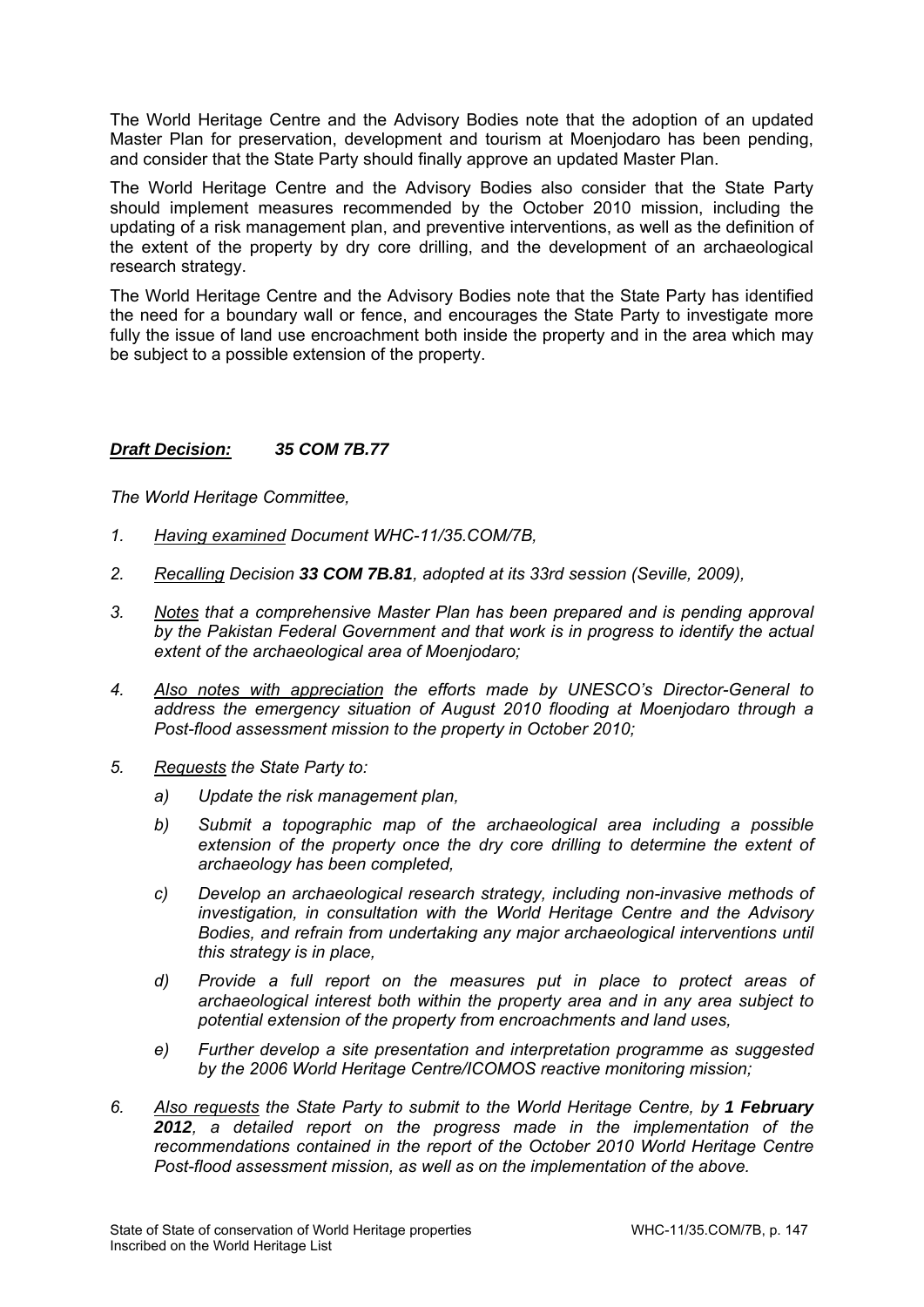# **78. Old Town of Galle and its Fortifications (Sri Lanka) (C 451)**

See Document WHC-11/35.COM/7B.Add (No State Party's report received on the state of conservation)

## **79. Historic Centre of Bukhara (Uzbekistan) (C 602 rev)**

See Document WHC-11/35.COM/7B.Add (Late mission report)

## **80. Samarkand – Crossroads of Cultures (Uzbekistan) (C 603 rev)**

*Year of inscription on the World Heritage List*  2001

*Criteria*  (i) (ii) (iv)

*Year(s) of inscription on the List of World Heritage in Danger*  N/A

*Previous Committee Decisions*  **31 COM 7B.74; 32 COM 7B.79; 33 COM 7B.84**  Application of the Reinforced monitoring mechanism for one year in 2008 (**32 COM 7B.79**)

*International Assistance*  Total amount provided to the property (up to 2005): USD 30,000 Training Assistance

*UNESCO Extra-budgetary Funds*  N/A

#### *Previous monitoring missions*

March 2006: UNESCO Tashkent Office/ICOMOS reactive monitoring mission; April 2005: UNESCO Tashkent Office/ICOMOS expert mission; October 2006: World Heritage Centre/ICOMOS mission; December 2007: Word Heritage Centre/ICOMOS reactive monitoring mission; March 2009: World Heritage Centre/ICOMOS reactive monitoring mission

*Factors affecting the property identified in previous reports* 

- a) Lack of strategic approach to urban conservation;
- b) Lack of a proper management plan;
- c) Detrimental impact of new roads;
- d) Conservation of urban fabric.

*Illustrative material*  http://whc.unesco.org/en/list/603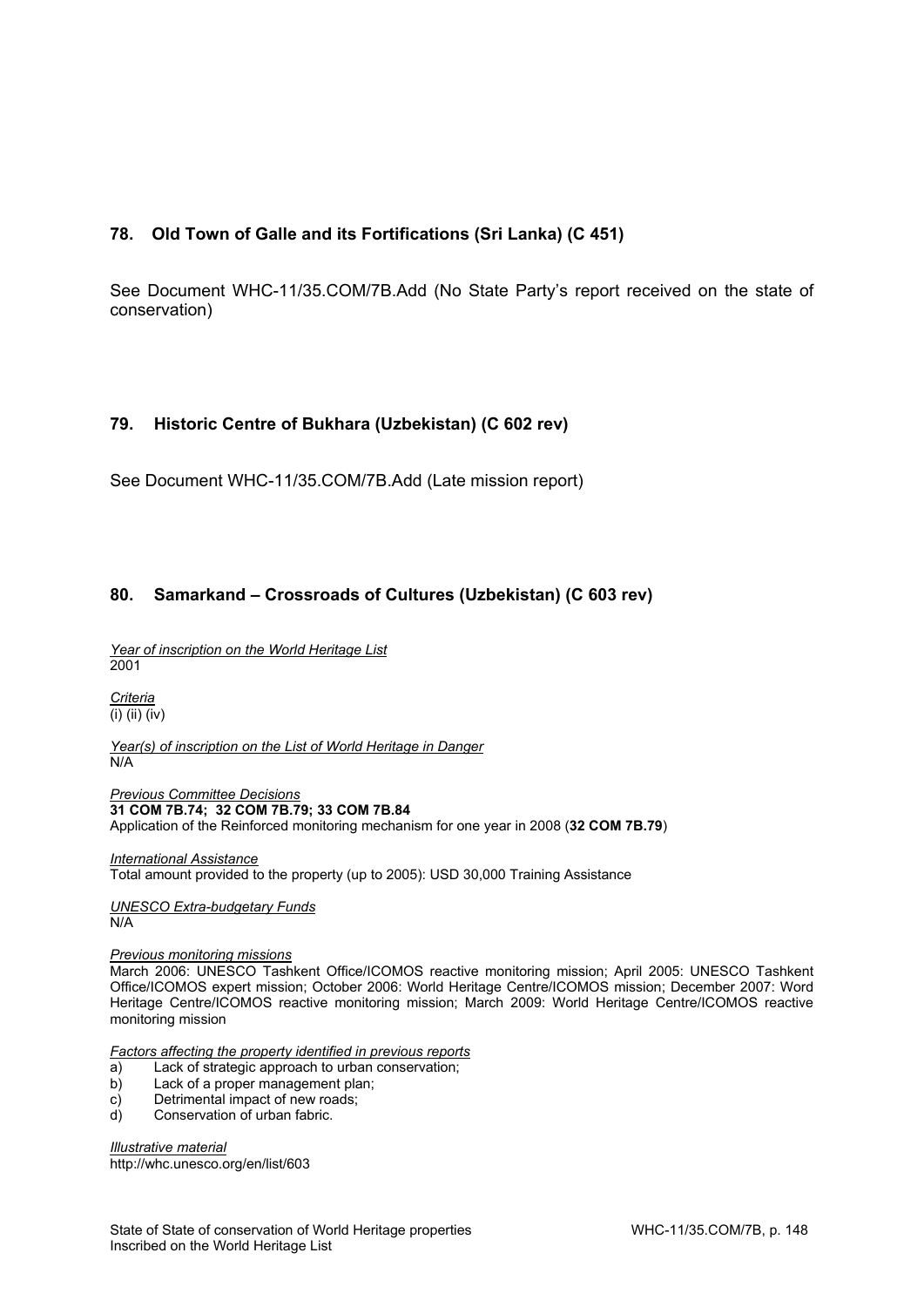## *Current conservation issues*

On 31 January 2011, the State Party submitted a state of conservation report.

# *a) Strategic approach to urban conservation*

The State Party report summarizes that the preparation of the 2011-2015 general plan for the conservation and rehabilitation of the historic city, dissemination of the intent and collaboration with concerned institutions has formed a main initiative for Samarkand's heritage. According to the report, the database on monuments have been prepared, consultations on conservation with owners and users of historical monuments have been taking place, the borders of historic-cultural museum reserve area have been specified, and the general concept for conservation and rehabilitation of the historic city has been elaborated.

# *b) Development of a management plan*

A four-day International Technical Workshop to set the framework for a management plan for Samarkand was held in October 2010. Involving participants from the World Heritage Centre, ICOMOS and ICCROM, the workshop resulted in an Action Plan that includes specific works to be carried out in Samarkand. And it was prepared and agreed by the Uzbek authorities. The State Party subsequently submitted an international assistance request to the World Heritage Fund for the development on a management/conservation plan for the property that was approved in January 2011.

## *c) Proposed zoning and road schemes inluding proposals to close new road between Afrosiab and Timurid city to through-traffic*

In the 2009 state of conservation report, it was mentioned that no major road constructions are planned and more detailed information on the General Plan would be provided. However, the State Party report received this year does not provide the information on this issue.

## *d) Conservation of urban fabric*

The State Party mentions that an alcohol factory and museum have now been removed from the historic part of the city as both were seen to be negative to the character. A new Museum and new houses have been constructed, respecting the traditional architectural styles, according to the State Party.

Funding through a World Bank loan has been secured to develop water supply and sewage systems. Phase one (out of three phases) is complete, with the first instalment of new fresh water pipes. It is proposed to have more residents connected to the main sewage system and thus improve environmental and ecological conditions in the old city.

## *e) Other issues*

The State Party report places considerable emphasis on tourism and its potential revenue and associated employment generation. The State Party documents the plan value to be '6140 million sums'. Although this amount is not detailed or qualified, it is noted that the following will form a part of the plan:

- Approximately 3000 jobs in research and restoration works
- Development of new tourist routes, new tourism amenities and infrastructure services with the expectation of a 1.5 growth rate with '1.7 billion sums' expected in the state budget within 5 years
- GIS database to study and monitor the tangible and intangible cultural heritage.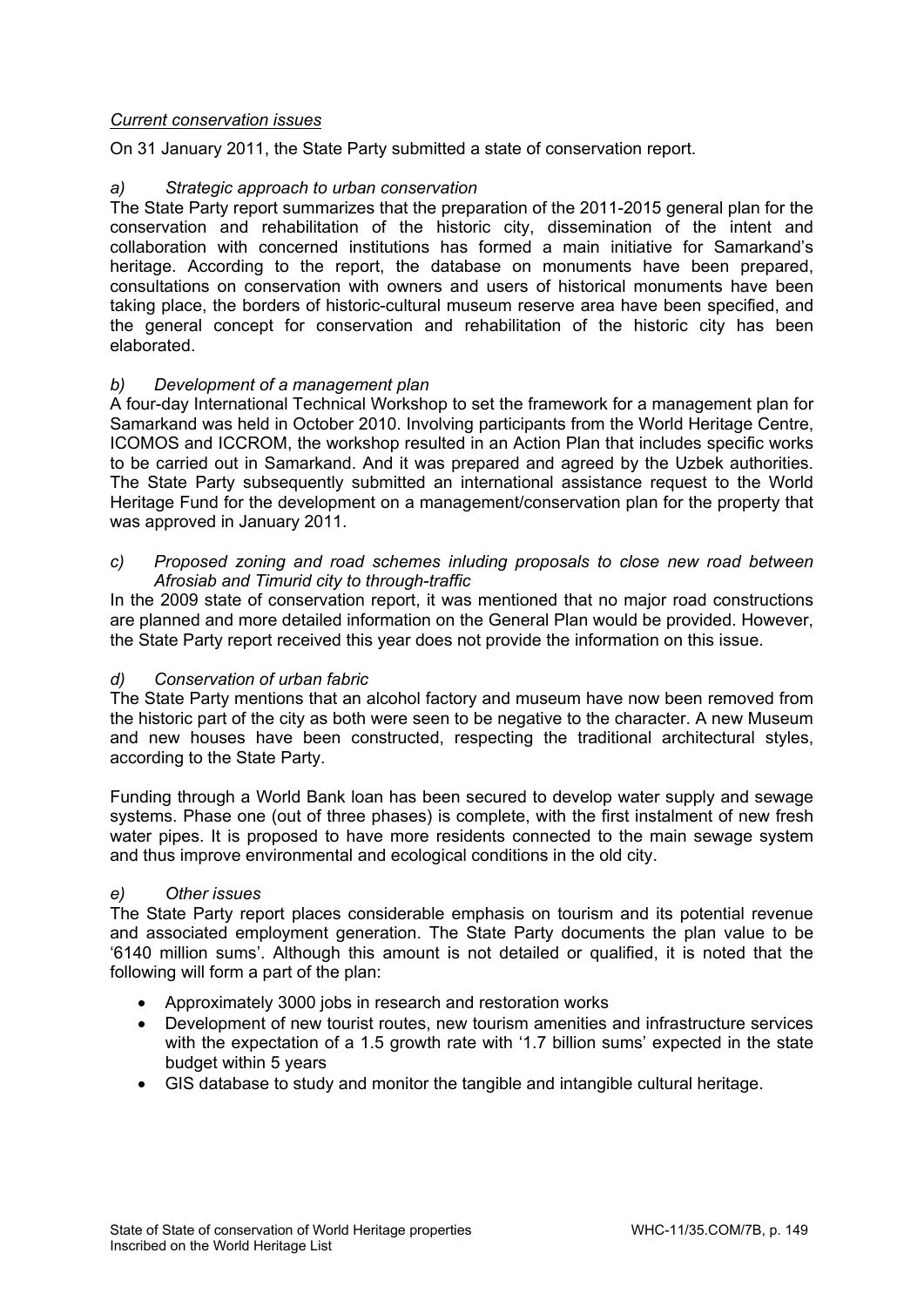## *Conclusions*

The World Heritage Centre and the Advisory Bodies are satisfied with the priority being given by the State Party to the formulation of the Management Plan, including the application of International Assistance to the World Heritage Fund. The World Heritage Centre and the Advisory Bodies note the development of a general plan 2010-2015 for the conservation and rehabilitation of the historic city. It is not clear how this relates to the urban plan for the development of Samarkand city 2004-2025 (General Plan) which was reported at the 32nd session of the World Heritage Committee in 2008 to be under revision, nor to any revised plans for roads which were to be developed after the moratorium on road construction agreed in 2007. Furthermore, they note that the general plan 2010-2015 appears to involve major conservation and restoration projects to encourage international tourism. It is essential that further details of these proposals are provided before any formal decisions have been made.

## *Draft Decision: 35 COM 7B.80*

- *1. Having examined Document WHC-11/35.COM/7B,*
- *2. Recalling Decision 33 COM 7B.84, adopted at its 33rd session (Seville, 2009),*
- *3. Acknowledges the progress made by the State Party in civic planning, consultative processes and historic structures documentation;*
- *4. Notes the references in the State Party's report to the development of a general plan, and requests the State Party to provide clarification on the scope and the extent of this plan, particularly whether it covers planning and development of infrastructure as well as conservation and rehabilitation, and whether it sets out a long term strategy for traffic management;*
- *5. Also requests the State Party to provide clarification on the major conservation and restoration proposals in the general plan above, for the 2010-2015 period;*
- *6. Also notes the World Bank projects to develop water supply and sewage systems in the historic part of the city and invites the State Party to provide the World Heritage Centre with details of the scope of this project and its impact on the archaeological and historic structures;*
- *7. Further notes the State Party's efforts in securing international assistance to support the management plan, and reiterates the need to further develop the management plan, to undertake further conservation work on monuments within the property, to establish an effective management framework for the site and to sustain and plan for infrastructural work respecting the traditional urban fabric;*
- *8. Notes furthermore the importance that the State Party places on tourism development and touristic initiatives and also further requests that tourism planning mechanisms form a part of the management plan;*
- *9. Encourages the State Party to continue strengthening its efforts in cooperation with the Ministry of Culture, local authorities, the World Heritage Centre and ICOMOS, and possibly other partners, to advance the strategic planning processes and finalize the*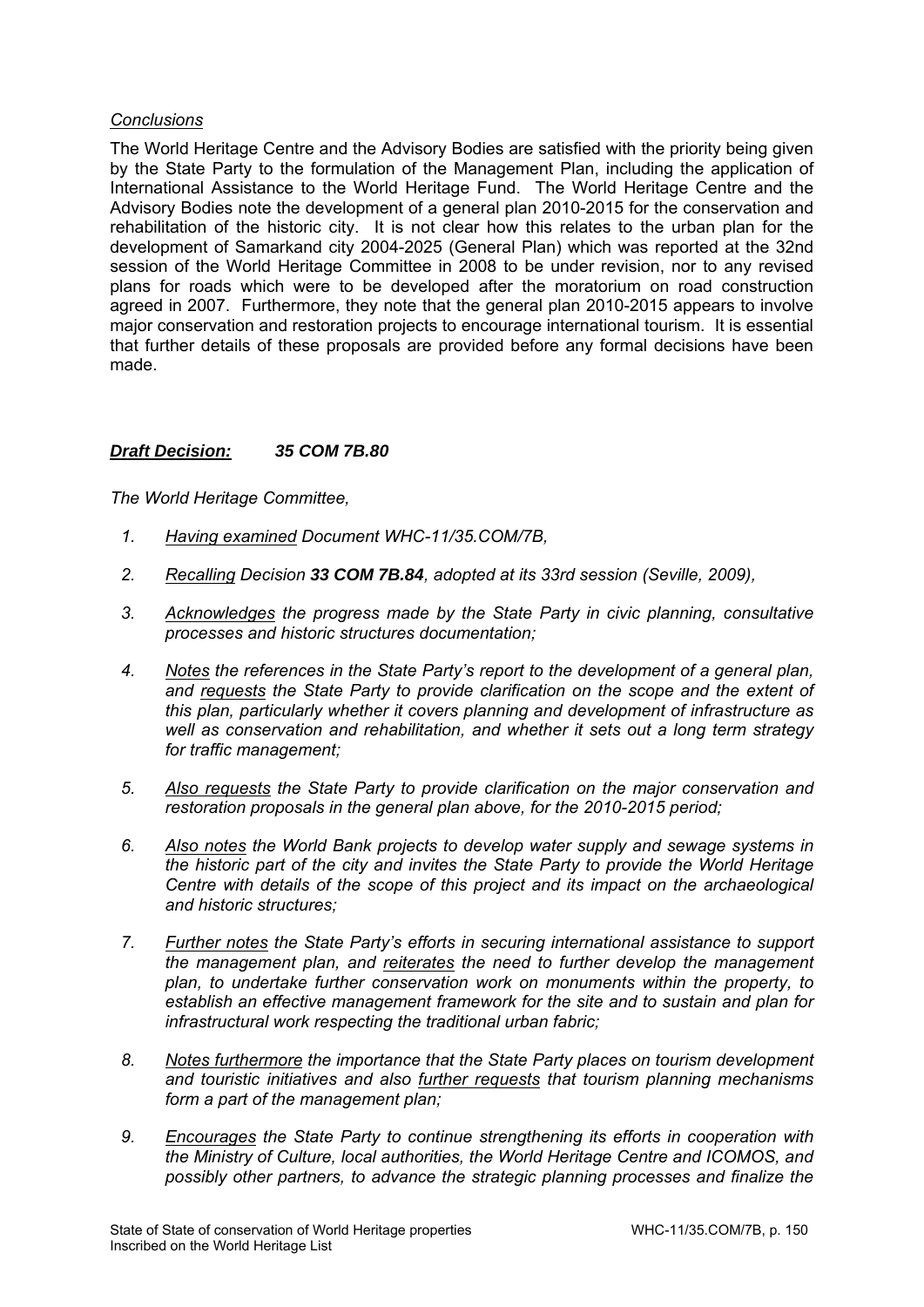*management plan with a focus on technical assistance and guidance concerning the conservation of the traditional urban fabric, the development of structural restoration projects and the creation of an adequate management framework;* 

- *10. Reiterates its request to the State Party to submit to the World Heritage Centre, in conformity with Paragraph 172 of the* Operational Guidelines*, information concerning urban developments, including the new building construction and reconstructions, sewage and other projects having impact on the property;*
- *11. Requests furthermore the State Party to submit to the World Heritage Centre, by 1 February 2012, a report on the state of conservation of the property, including progress made in the management plan and strategic planning, for consideration by the World Heritage Committee at its 36th session in 2012.*

# **81. Complex of Hué Monuments (Vietnam) (C 678)**

See Document WHC-11/35.COM/7B.Add (Late State Party's report on the state of conservation)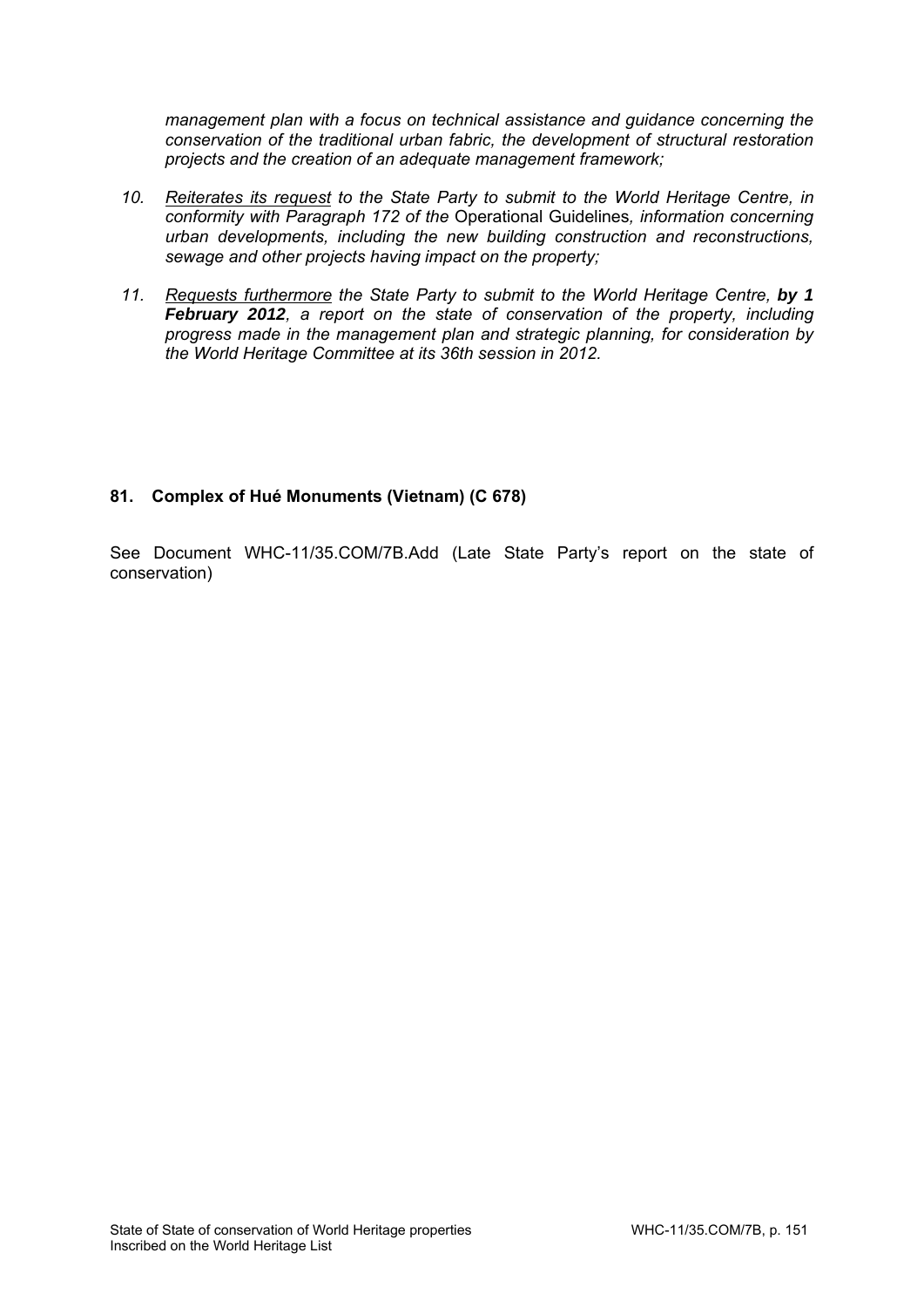# **EUROPE AND NORTH AMERICA**

# **82. Historic Centres of Berat and Gjirokastra (Albania) (C 569 bis)**

*Year of inscription on the World Heritage List*  2005, 2008 (extension)

*Criteria*  (iii) (iv)

*Year(s) of inscription on the List of World Heritage in Danger*  N/A

*Previous Committee Decisions*  **29 COM 8B.48; 32 COM 8B.56; 33 COM 7B.87** 

#### *International Assistance*

Total amount provided to the property: USD 44,964.00 (two requests for the preparation of the nomination file of Gjirokastra and a joint management plan for the two cities)

#### *UNESCO Extra-budgetary funds*

Total amount provided to the property: USD 1,367,014 is provided by the Albanian Government within the framework of the project 933 ALB 4000 "*Safeguard and restoration of selected monuments within the World Heritage site of the Old City of Gjirokaster – Albania*"

*Previous monitoring missions*  N/A

#### *Factors affecting the property identified in previous reports*

- a) Illegal construction dating from the late 1990s
- b) Lack of specific monitoring indicators
- c) Lack of programme of archaeological excavations
- d) Lack of adequate fire fighting arrangements in the historic urban zone
- e) Lack of detailed tourism development plan

*Illustrative material*  http://whc.unesco.org/en/list/569

#### *Current conservation issues*

On 1 February 2011, the State Party submitted a state of conservation report addressing the issues identified by the World Heritage Committee at its 33rd session (Seville, 2009). The report provides detailed information on the issue of illegal constructions and the development of a sustainable tourism strategy yet indicates very little progress on the other measures requested by the World Heritage Committee, such as monitoring and fire response.

#### *a) Illegal constructions*

The report informs that as a result of improved control, illegal constructions have been minimised in both Berat and Gjirokastra, and that no violations have been noted within either Historic Centre during 2010. Efforts have been made to curb the situation of uncontrolled constructions by compiling an inventory that categorises the constructions. In addition, projects have been prepared to integrate any modern facades with the traditional homes of the Historic Centre of Berat. In response to the issue of ongoing constructions in the area opposite the castle gate in Berat, the State Party points out that permissions for these constructions had been issued prior to 2009 in accordance with the existing law, yet due to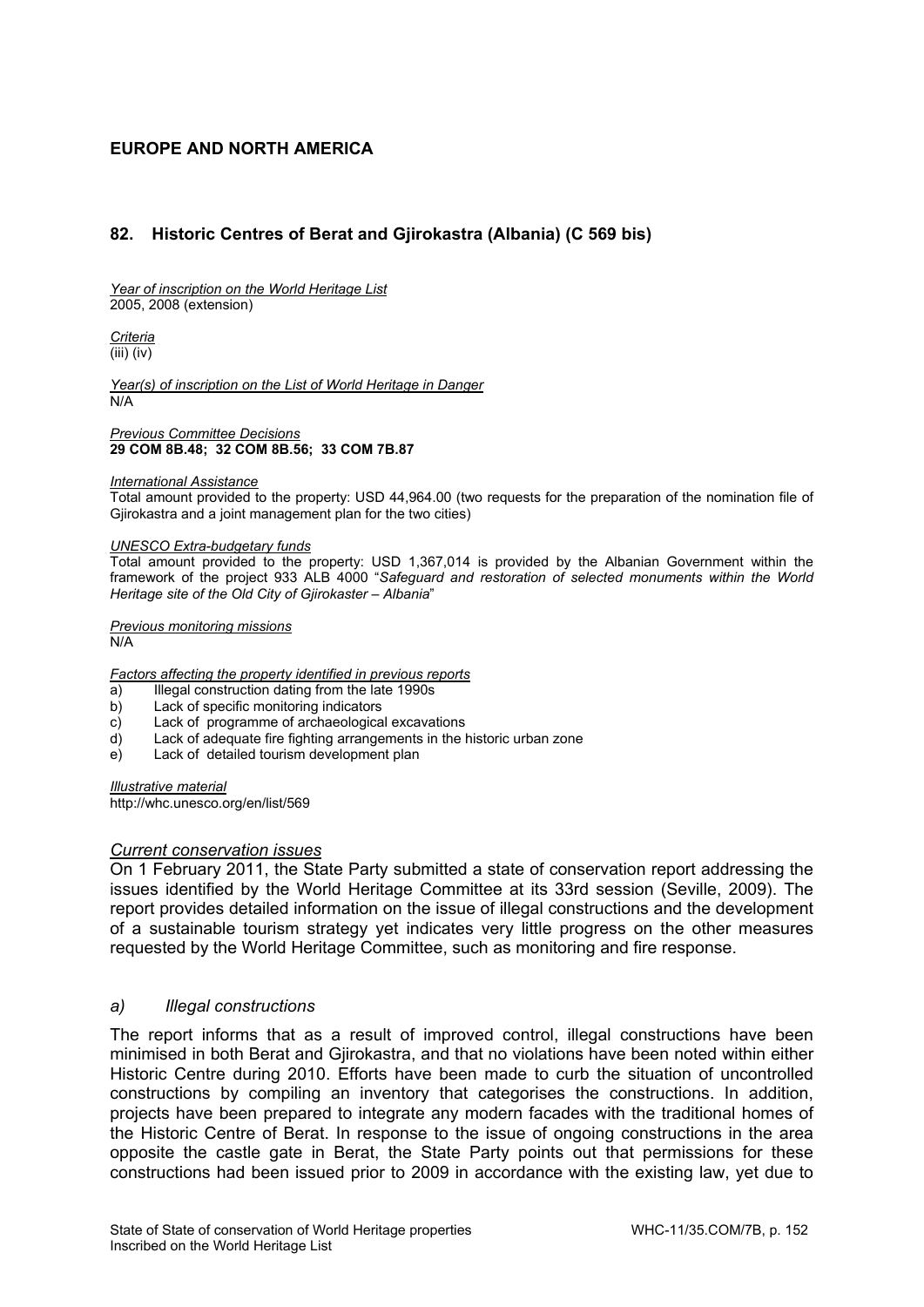various technical reasons they are being carried out at present. However, the World Heritage Centre and the Advisory Bodies express their concern that constructions are being carried out when during the evaluation at the time of extension in 2008 the legal framework was considered adequate and therefore no permissions issued after the inscription of the property can be considered as complying with the legal requirements.

# *b) Monitoring indicators*

The current monitoring indicators for the Historic Centres of Berat and Gjirokastra include the number of restorations on individual monuments and the annual funds allotted for these restorations. The State Party proposes as an additional indicator the number of restoration interventions that include a part of either Historic Centre.

## *c) Fire fighting measures*

Berat still lacks safeguarding measures against the risk of fire within the Historic Centre. However, a project prepared in 2010 and financed by the European Union to improve infrastructure in the inhabited area within the fortress walls of the Kala quarter is expected to be implemented in 2011. Gjirokastra is still lacking a long-term plan for the installation of new hydrants as well as smaller fire fighting vehicles for entrance into narrower paths of the city.

# *d) Archaeological excavations*

The report indicates that the Institute of Archaeology did not undertake any archaeological excavations in Berat or Gjirokastra between February 2009 and February 2011 and that rescue archaeological excavations are soon to take place as part of a massive restoration project on a large part of the castle.

## *e) Tourism*

A Tourism Action Plan has been prepared for Berat with a main aim of developing tourism at a sustainable level in order to protect the unique values of the Historic Centre and respect the needs of the local community. While tourism is the driving force for the development of the local economy of Gjirokastra, no medium-term development plan for tourism is in place. Still a matter of urgency is the preparation of an overall tourism development plan for the protection of the entirety of the property.

# *Conclusions*

While the World Heritage Centre and the Advisory Bodies note the slow down of illegal constructions in Berat and Gjirokastra as stated in the State Party report, they are still extremely concerned about the lack of control regarding illegal constructions and regret that a long term plan has not been established to rectify the violations that have already occurred in order to improve the value and integrity of the property. Also still necessary is a more detailed set of monitoring indicators, which directly relate to the attributes that carry the Outstanding Universal Value of the property and are based on detailed inventories of the sites within the property. Additionally, the World Heritage Centre and the Advisory Bodies are of the opinion that little to no progress has been made to increase fire fighting measures since February 2009.

The World Heritage Centre and the Advisory Bodies recognise the State Party's efforts in restoration and intervention and encourage the State Party to continue such efforts, while at the same time regret the lack of a programme of archaeological excavations related to development projects. They additionally note the intention to carry out a 'massive' restoration project at Berat Castle and consider that it is essential that details of the scheme are submitted to the Advisory Bodies for assessment before any work is started.

They consider that there is a need to continue efforts in developing sustainable tourism in Berat and strongly recommend that the State Party carry forth these same efforts in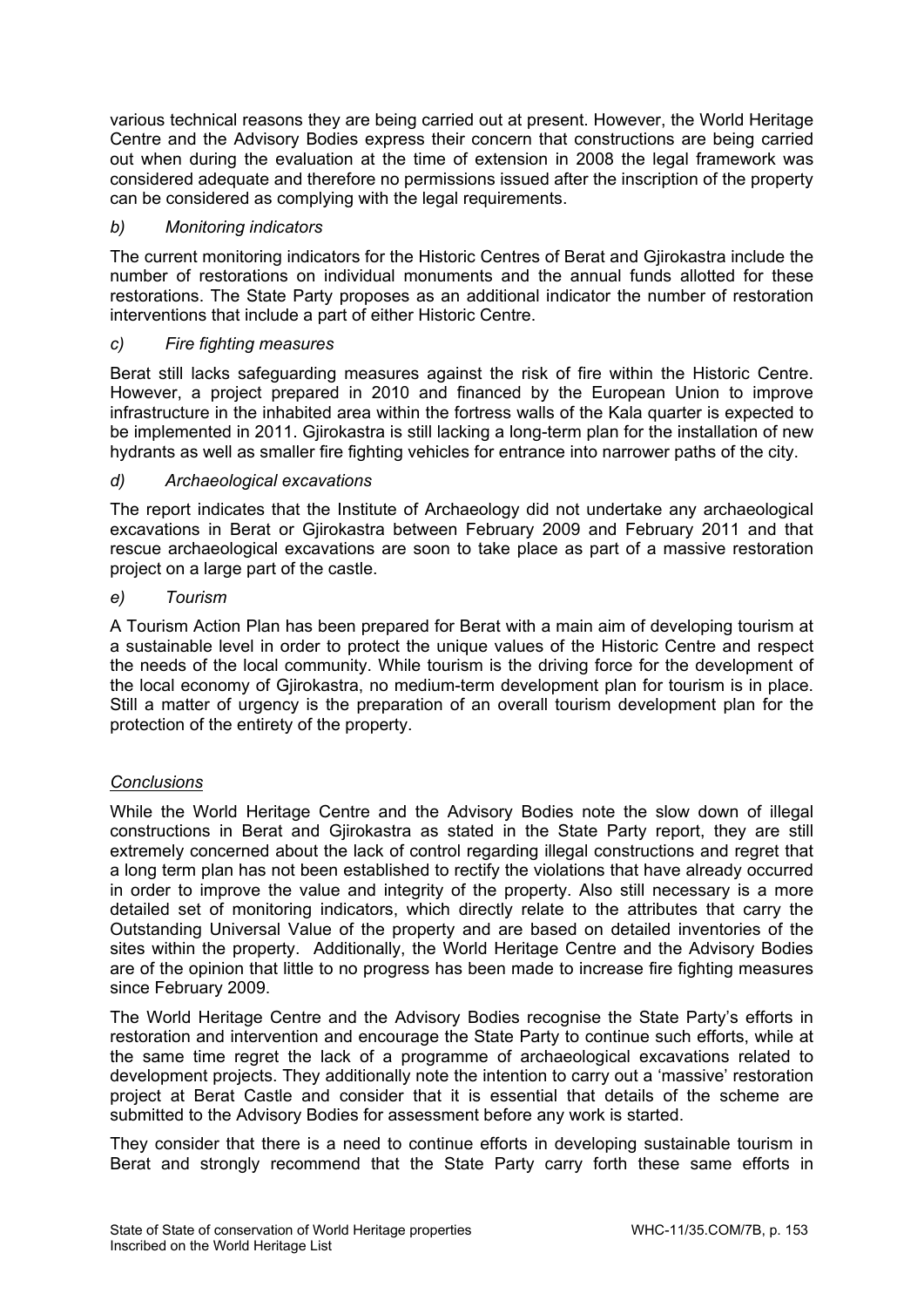Gjirokastra. In general, the World Heritage Centre and the Advisory Bodies express concern that less attention is given to safeguarding of the values of Gjirokastra than to those of Berat.

Overall, the World Heritage Centre and the Advisory Bodies are deeply concerned with the state of conservation of the property and therefore recommend that a joint World Heritage Centre/ICOMOS reactive monitoring mission take place to assess the overall state of conservation of the property, progress in its management and whether the criteria for the possible inscription of the property on the List of World Heritage in Danger are met.

## *Draft Decision: 35 COM 7B.82*

- *1. Having examined Document WHC-11/35.COM/7B,*
- *2. Recalling Decision 33 COM 7B.87, adopted at its 33rd session (Seville, 2009),*
- *3. Expresses its great concern regarding the lack of control for illegal constructions and regrets that a long-term plan has not been established to rectify the violations that have already occurred in order to improve the value and integrity of the property;*
- *4. Also expresses its concern that no progress is being made to introduce a programme*  for archaeological interventions in case of implementation of major restoration, as well *as for the lack of an agreed overall fire response plan for the entirety of the property;*
- *5. Recognises the efforts made to develop a tourism plan in Berat which aims to support the needs of the local community within the framework of the management plan and also expresses its great concern that no such plan has been developed for Gjirokastra;*
- *6. Reiterates its request to the State Party to urgently put in place an agreed action plan and timescale to address the current ones and prevent any further violations;*
- *7. Also reiterates its request to the State Party to develop and implement detailed and appropriate monitoring indicators related to the attributes which carry the Outstanding Universal Value of the property based on detailed inventories;*
- *8. Notes the intentions of the State Party to carry out a major restoration project at Berat Castle and requests the State Party to provide details to the World Heritage Centre, for assessment by the Advisory Bodies, before any work commences;*
- *9. Also requests the State Party to invite a joint World Heritage Centre/ICOMOS reactive monitoring mission to assess the overall state of conservation of the property, progress in its management and whether the criteria for the possible inscription of the property on the List of World Heritage in Danger are met;*
- *10. Further requests the State Party to submit to the World Heritage Centre, by 1 February 2013, a progress report on the implementation of the above, for examination by the World Heritage Committee at its 37th session in 2013.*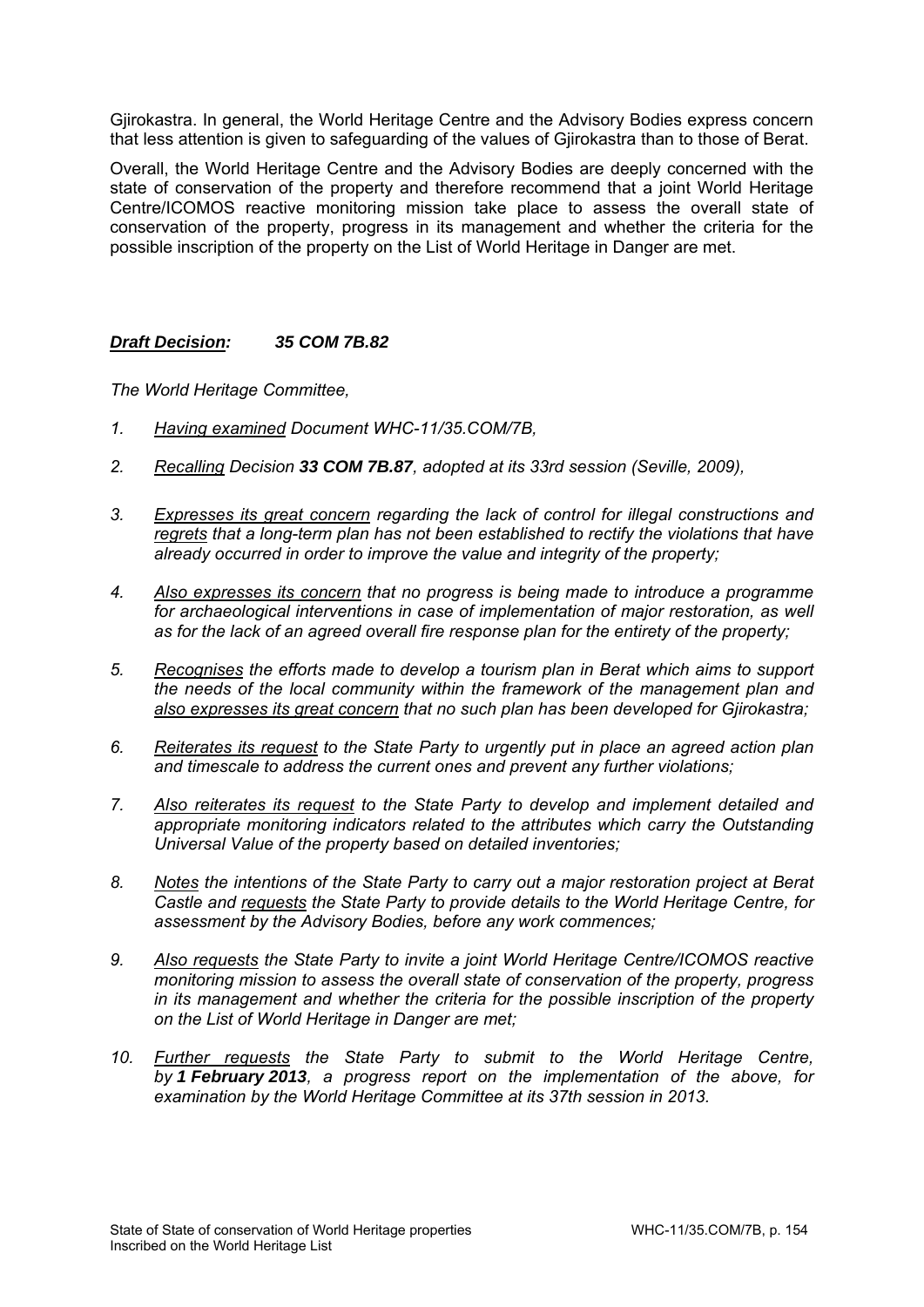# **83. Historic Centre of the City of Salzburg (Austria) (C 784)**

*Year of inscription on the World Heritage List*  1996

*Criteria*  (ii) (iv) (vi)

*Year(s) of inscription on the List of World Heritage in Danger*  N/A

*Previous Committee Decisions*  **31 COM 7B.105; 32 COM 7B.81; 33 COM 7B.88** 

*International Assistance*  N/A

*UNESCO Extra-budgetary Funds*  N/A

*Previous monitoring missions*  January 2009: joint World Heritage Centre / ICOMOS reactive monitoring mission

*Factors affecting the property identified in previous reports* 

a) Urban development pressure, high-rise projects;

b) hydroelectric power station Salzburg-Lehen;

c) Train station project outside the buffer zone.

*Illustrative material*  http://whc.unesco.org/en/list/784

#### *Current conservation issues*

On 31 January 2011, the State Party submitted a state of conservation report in response to Decision **33 COM 7B.88** that reflected the concerns of the 2009 World Heritage Centre /ICOMOS Reactive Monitoring Mission, related to new developments not respecting the existing urban scale and historic patterns, and to the need to strengthen the coordinated management systems.

#### *a) Hydroelectric power station environmental and cultural assessment*

The State Party reports that the Environmental and Cultural Assessment for the hydroelectric power station was prepared and submitted to the World Heritage Centre in 2010. The World Heritage Centre and the Advisory Bodies do not consider that the assessment is sufficient and adequate as it does not address the potential impact of the proposed upstream power station on the left bank of the river Salzach, on the Outstanding Universal Value of the property. Instead, the impact assessment describes changes to the river course and its banks over time. The State Party without having received the evaluation of the heritage assessment by the the World Heritage Committee and the Advisory Bodies has already begun construction.

#### *b) Integrated approach towards management*

The State Party reports that several areas where systematic coordination needs to be improved have been identified. These include nature protection, railway law and general questions concerning traffic. The State Party reports that ICOMOS Austria, at the 6th Austrian World Heritage Sites conference in October 2010, proposed the creation of a unitary consultation mechanism to improve communication. Representatives of the property welcomed the proposed creation of coordination roundtables with representatives of the federal state and the province. The State Party reports that once such an enhanced coordination mechanism is in place, a revision of the management plan will be considered.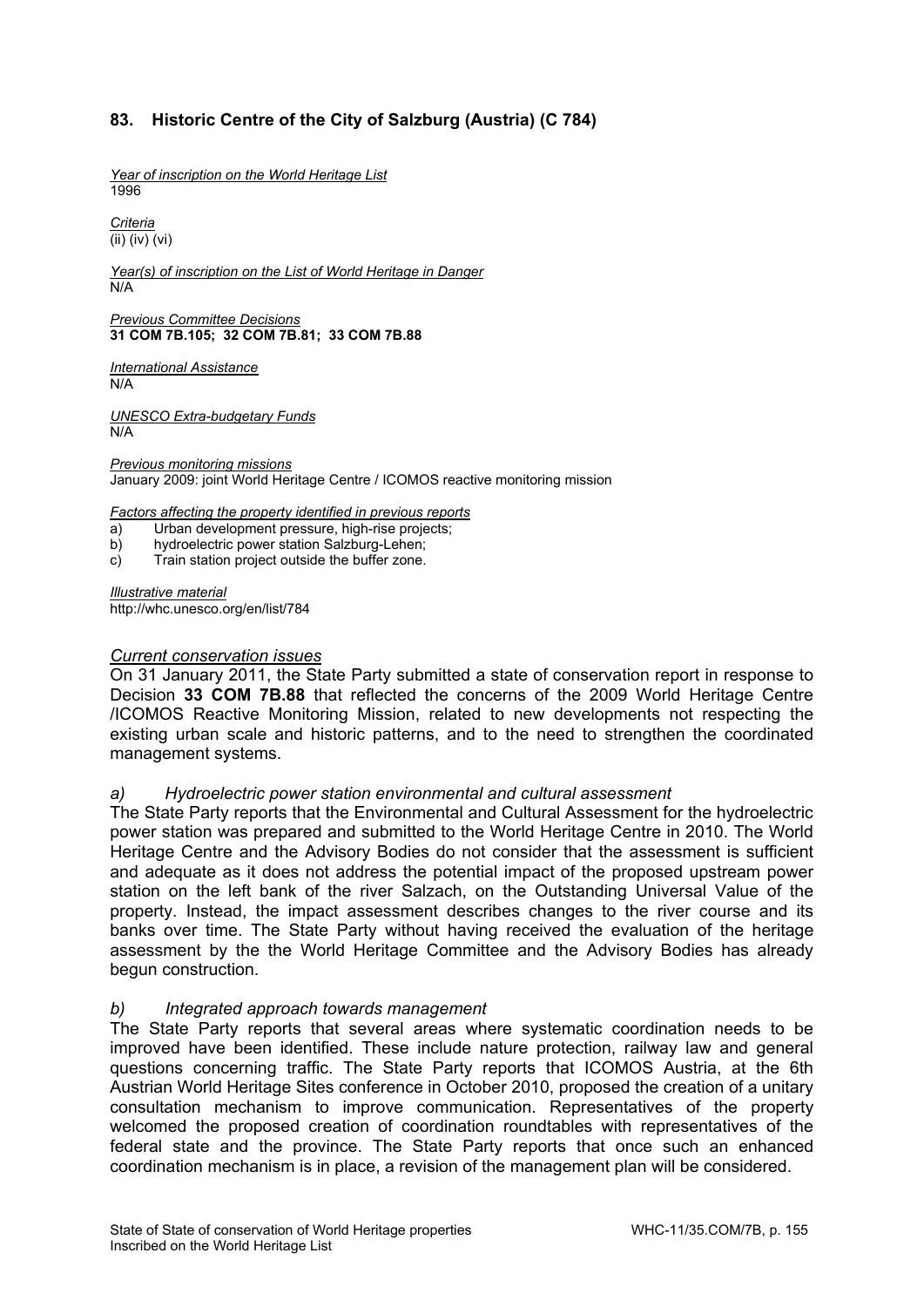#### *c) Other issues*

The State Party report includes information on a variety of projects that are either in progress, or planned, at 33 locations within the boundaries of the property and in the surrounding historic town centre, including the train station. These projects are supervised by the Federal Office for Protection of Historical Monuments; the Expert Commission for the Preservation of the Old Town and experts from the City of Salzburg. It remains, however, unclear whether or not Environmental Impact Assessments have been carried out for any of these current or pending projects, as called for in 2009 by Paragraph 5 of Decision **33 COM 7B.88.**

### *Conclusions*

The World Heritage Centre and the Advisory Bodies note that the state of conservation report submitted by the State Party deals only superficially with the range of issues identified during the 2009 reactive monitoring mission and, in particular, does not include references to any detailed progress regarding the mission recommendations. No specific progress has been made concerning the strengthening of the management system and the updating of the management plan. Furthermore, it is not clear whether the impact of the numerous on-going projects on the Outstanding Universal Value of the property has been formally assessed. The impact assessment for the Power Station submitted in January 2010 is not sufficient as it does not address potential impacts on the Outstanding Universal Value in a structured way. As it is understood that some work has started, the World Heritage Centre and the Advisory Bodies consider that a formal impact assessment needs to be undertaken and submitted as soon as possible to the World Heritage Centre, for evaluation by the Advisory Bodies.

## *Draft Decision: 35 COM 7B.83*

- *1. Having examined Document WHC-11/35.COM/7B*,
- *2. Recalling Decision 33 COM 7B.88 adopted at its 33rd session (Seville, 2009),*
- *3. Acknowledges the State Party's efforts to establish clear mechanisms for a coordinated and integrated approach among all decision-making entities and requests the State Party to take the lead in establishing coordination roundtables;*
- *4. Notes with concern that only few recommendations of the 2009 World Heritage Centre/ICOMOS reactive monitoring mission have been addressed and reiterates its request to the State Party to take steps towards implementing all the mission recommendations;*
- *5. Regrets that the submitted impact assessment for the hydroelectric power station did not contain sufficient information to assess the impact on the Outstanding Universal Value of the property and urges the State Party to submit as soon as possible a heritage impact assessment to the World Heritage Centre based on the ICOMOS Guidance for Heritage Impact Assessment for World Heritage cultural properties;*
- *6. Notes the range of projects under way within the boundaries of the World Heritage property and in the surrounding historic town centre and also requests the State Party to undertake heritage impact assessments as necessary and, in line with Paragraph 172 of the* Operational Guidelines*, provide information on major development projects*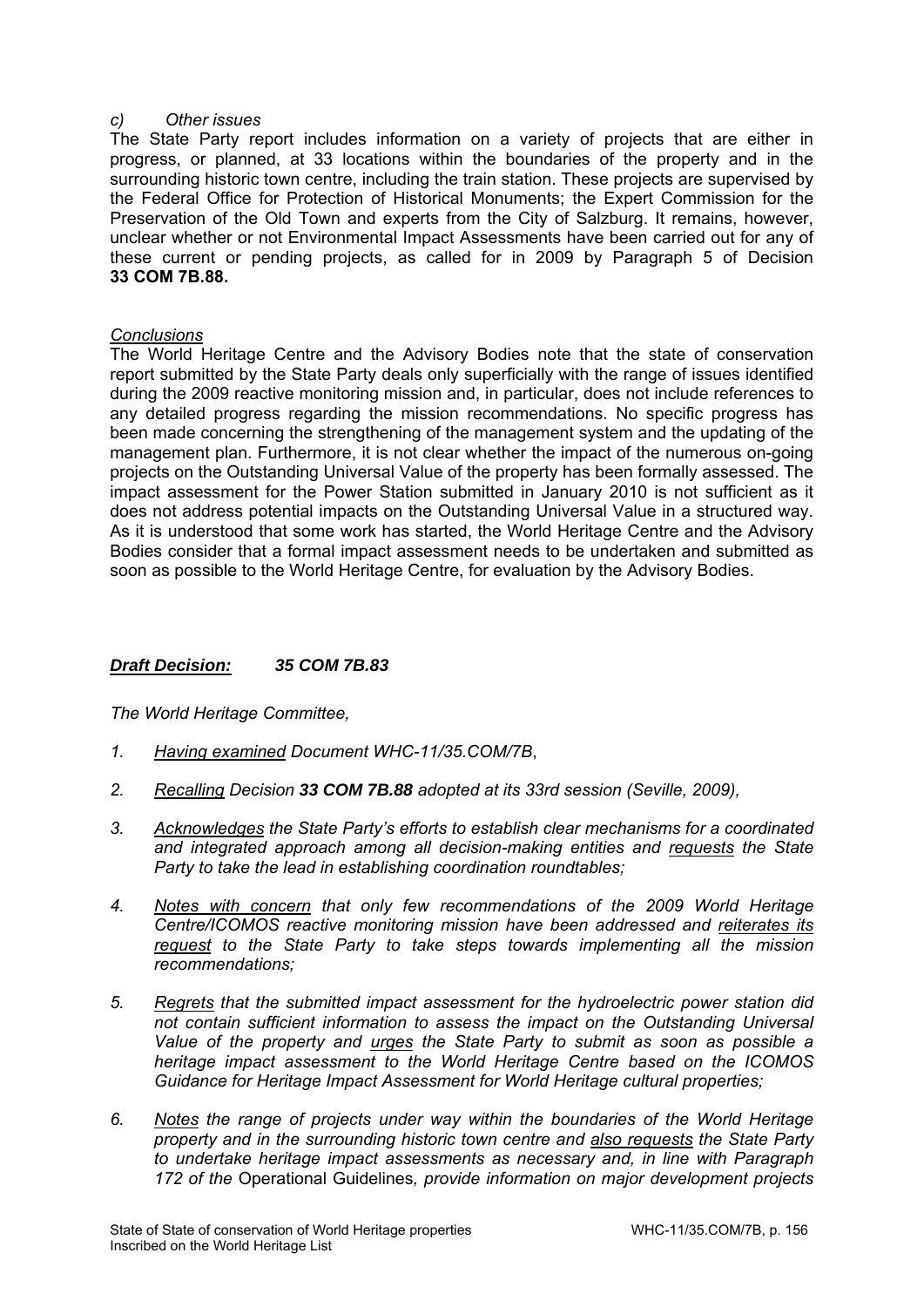*that might impact the Outstanding Universal Value of the property, in line with the ICOMOS* Guidance *mentioned in paragraph 5 above;* 

- *7. Reiterates its request to the State Party to revise the draft management plan as stated in the Decision 33 COM 7B.88;*
- *8. Further requests the State Party to submit to the World Heritage Centre, by 1 February 2013, a report on the state of conservation of the property and the implementation of the above, for examination by the World Heritage Committee at its 37th session in 2013.*

#### **84. World Heritage properties of Vienna**

- **Palace and Gardens of Schönbrunn (Austria) (C 786)**
- **Historic Centre of Vienna (Austria) (C 1033)**

*Year of inscription on the World Heritage List*  Vienna: 2001 Schönbrunn: 1996

*Criteria*  Vienna: (ii) (iv) (vi) Schönbrunn: (i) (iv)

*Year(s) of inscription on the List of World Heritage in Danger*   $\overline{\mathsf{N}}\mathsf{A}$ 

*Previous Committee Decisions*  Vienna: **32 COM 7B.82; 33 COM 7B.89; 34 COM 7B.76**  Schönbrunn: **32 COM 7B.83; 33 COM 7B.90; 34 COM 7B.76** 

*International Assistance*  N/A

*UNESCO Extra-budgetary funds*  N/A

*Previous monitoring missions*  March 2006: Joint World Heritage Centre/ICOMOS mission to the "Palace and Gardens of Schönbrunn"

*Factors affecting the property identified in previous reports* 

- a) High-rise construction projects of Central Vienna ;
- b) High-rise construction project of Vienna Main Train Station.

#### *Illustrative material*

Vienna: http://whc.unesco.org/en/list/1033 Schönbrunn: http://whc.unesco.org/en/list/786

#### *Current conservation issues*

On 31 January 2011, the State Party submitted a report on the state of conservation of the Historic Centre of Vienna and the Palace and Gardens of Schönbrunn in response to Decision **34 COM 7B.76**. This report includes considerable illustrative additions to the 2010 Visual Impact Study for the two World Heritage properties with regard to the potential impact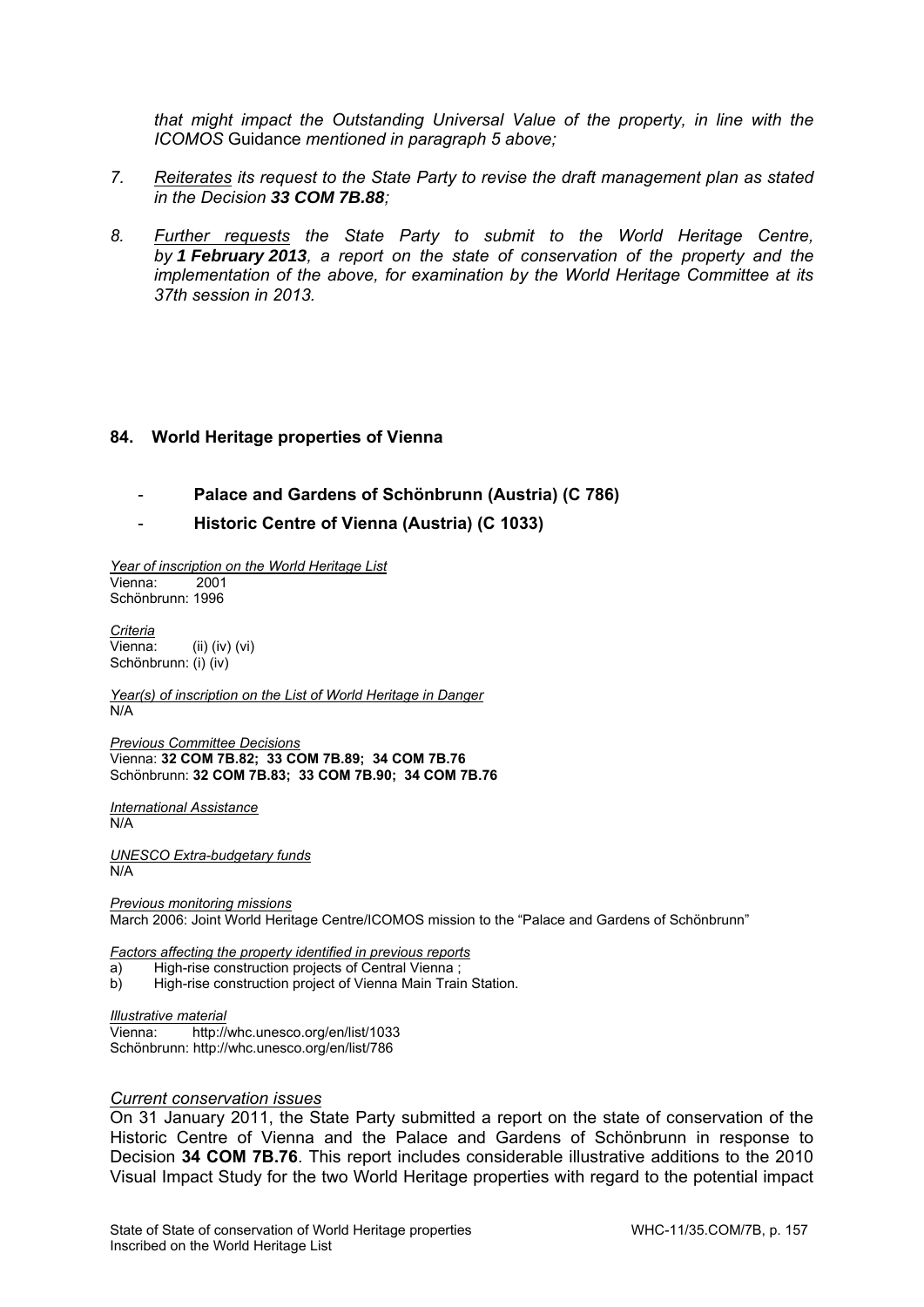of the projects "Vienna Main Station" and "Kometgründe" on the Outstanding Universal Value of the properties.

The World Heritage Centre and the Advisory Bodies note that it has been possible to create some supplementary views in winter, but not the previously suggested views by night, or from upper level vantage points.

## *a) Kometgründe-Meidling project*

The report states that if the Kometgründe office project is implemented, its height will be maintained at 60 metres in accordance with decisions taken by the Vienna Advisory Board for Urban Planning and Urban Design on 20 October 2010, and the recommendations of the World Heritage Committee.

### *b) High-rise construction projects in Central Vienna*

*Forum Schönbrunn* project in the buffer zone of the World Heritage property "Palace and Gardens of Schönbrunn": The State Party is of the opinion that this project integrates well with the surrounding Gründerzeit buildings with regard to its height and scale and that its future silhouette would not impact the World Heritage property. However, according to the information submitted by the State Party this project seems to contrast sharply with its surroundings both in scale and style. According to the Federal Ministry for Education, Art and Culture the buffer zone is not subject to increased legal protection. The World Heritage Centre and the Advisory Bodies have not been informed about this project at a planning stage.

*Vocational Horticultural School Schönbrunn*: The construction of an additional wing to the boarding school is considered compatible with the World Heritage status of Schönbrunn by the State Party. The World Heritage Centre and the Advisory Bodies have not been informed about this project at a planning stage.

*Monte Laa*: According to the development plan of 2010, this project comprises the construction of three high-rise buildings of 65, 100 and 110 m. Since they are situated over six kilometres south of Vienna's city centre and therefore not visible from the city centre, the State Party considers that this project will not interfere with the World Heritage status. The World Heritage Centre and the Advisory Bodies agree with this assessment despite the project's considerable impact on the skyline of Vienna in general.

*Urban development along Danube Canal*: The State Party is currently erecting a Raiffeisen high-rise building of 78 metres immediately outside of the buffer zone of the "Historic Centre of Vienna" in an area that already features a considerable number of skyscrapers of comparable height. The height of the planned building was reduced further to the initiative of the City of Vienna to ensure compatibility with the World Heritage status.

The *Marillenalm* project situated in the vicinity of Schönbrunn Gardens will not be implemented.

#### *c) High-rise construction project of Vienna Main Train Station*

The State Party report contains extensive information about developments at the Vienna Main Train Station project. This project envisages a new station complex and a new urban quarter with offices and flats and ancillary service buildings for 30,000 people. This development is based on a Master Plan adopted by the City Council of Vienna in 2004. It is constantly being re-evaluated in response to the changing conditions and new designs. All newly proposed high-rise buildings are evaluated for their impact on the adjacent Historic Centre of Vienna. The development is divided into sections which are proceeding at a different pace. The high rise sections nearest the historic centre are: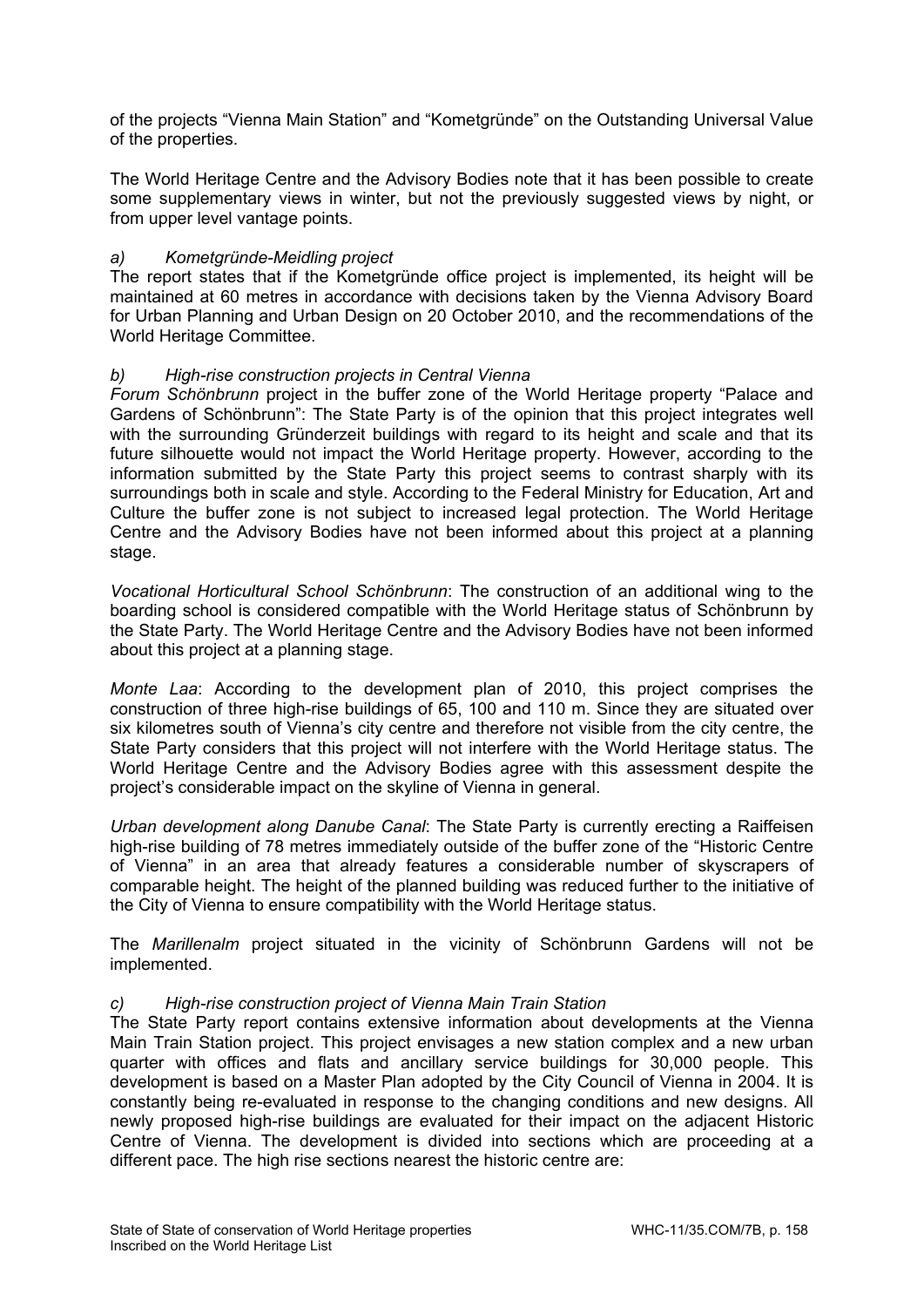*High-rise site Main Station – SEESTE*: According to the current planning, several buildings up to 60 m height will be erected. A zoning and development plan for the area could be prepared in 2011, once the impact studies have been completed. Works are scheduled to begin in 2013 at the earliest.

*High-rise site Main Station – Erste Campus*: The project consists of several buildings subdivided into partly curving sections with building heights from approximately 26 m to over 50 m. The impact assessments have been completed. The State Party states that the silhouette of Belvedere Palace is respected. The zoning and development plan was adopted in June 2010 and construction is to commence in 2011.

*InterCity section of Main Station*: The State Party reports that the architects Jabornegg & Palffy have re-designed this sector. The two proposed high-rises deviate from the former Master Plan with regard to their location and design: with heights of approx. 55 m and 60 m respectively, they correspond to the planning zones. The State Party informs that the modified high-rise locations are to be evaluated and surveyed. Once this has been done, a zoning and development plan is to be prepared. Work could start in 2012.

*High-rise site Main Station – Österreichische Bundesbahnen (ÖBB) corporate headquarters and lot A.01*: The State Party reports that the proposed development in this area corresponds to the approved Master Plan**.** After evaluating the project for potential effects on the World Heritage site, a corresponding zoning and development plan was drafted and adopted in June 2010. According to the State Party, work will start in autumn 2011.

Regarding the planned development of the Main Station some of the proposed changes in design will increase the overall size of the development and in some cases the height. In December 2010 the Vienna District decided to amend the existing Master Plan so as to increase the total floor space of office buildings by some 6,000 square metres, which will result in an increase in height of the office buildings.

## *Conclusions*

The World Heritage Centre and the Advisory Bodies note that the project *Marillenalm* will not be implemented.

Concerning the Main Station project, the World Heritage Centre and the Advisory Bodies consider that it will be essential to ensure that impact assessments are adequately carried out for all amended structures. In this context, it is essential that visual impact studies are undertaken from eye level within key places of the property, such as the windows of the museums in both the Lower and Upper Belvedere as well as from far views. Night-time views are also needed, as previously requested. In all cases the details recorded for the images should ensure replicability. In order to provide reassurance that all appropriate views have been considered, there is a need to provide a list of key areas within the property from which views have been considered. Reassurance is needed that in particular the following will not be impaired:

Views from:

- the Lower Belvedere Palace and its Gardens;
- the western entrance to the Upper Belvedere Palace from the Prinz-Eugen-Strasse concealed in;
- the windows of the Austrian Gallery of the Upper Belvedere Palace Museum.

Views to:

• the South across the ornamental pond.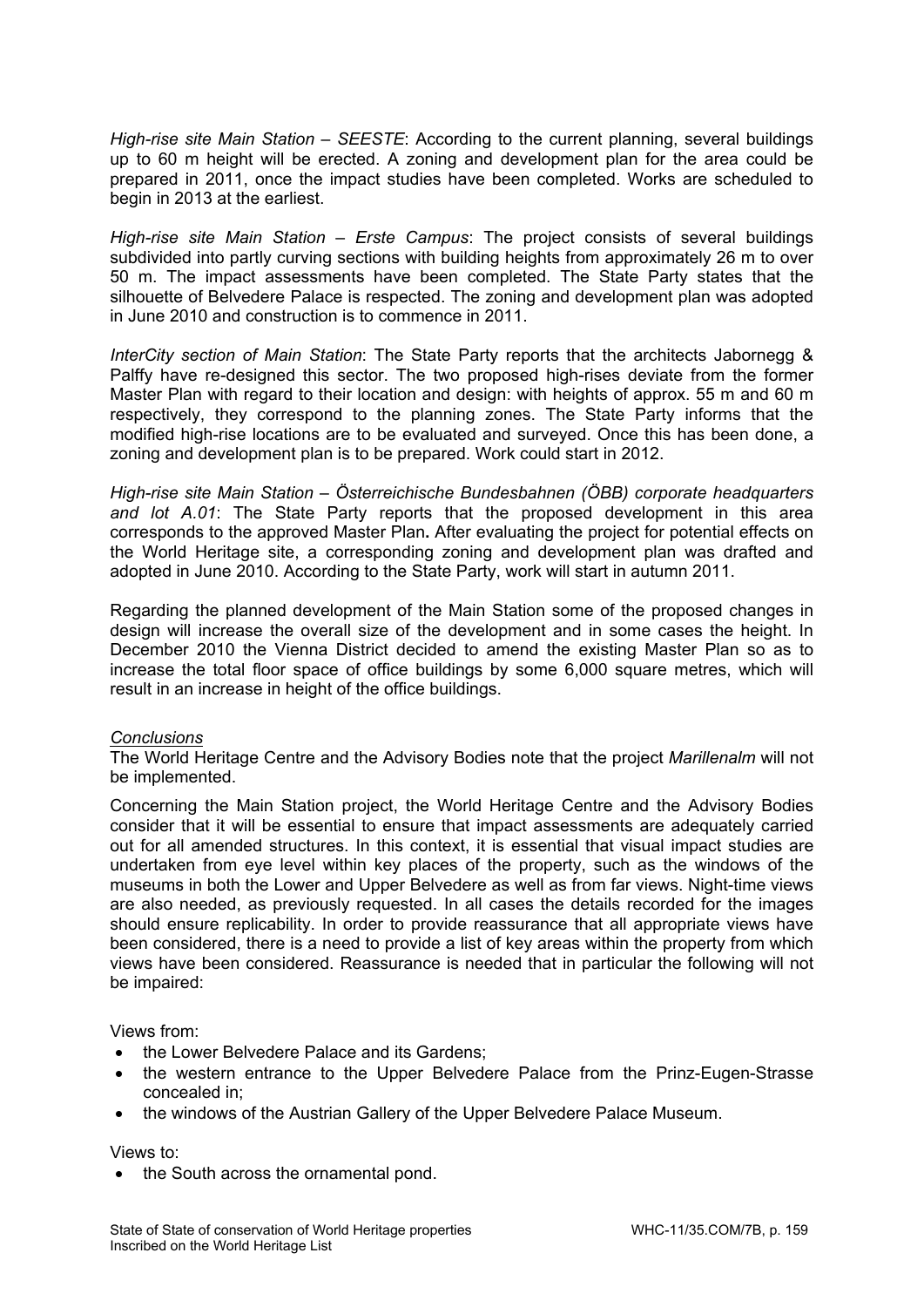It should be ensured that the two high-rise towers at the entrance to the Main Railway Station (Südtirolerplatz and ÖBB Headquarters) will not be visible from inside the area of the Belvedere Palace and its Gardens.

From the building plans received Forum Schönbrunn appears to have a stronger impact on the Palace and Gardens of Schönbrunn than is described in the State Party report.

The World Heritage Centre and the Advisory Bodies consider that future impact assessments should be undertaken in line with ICOMOS Guidance on Heritage Impact Assessments for World Heritage cultural properties to ensure that impact on Outstanding Universal Value is specifically considered.

## *Draft Decision: 35 COM 7B.84*

- *1. Having examined Document WHC-11/35.COM/7B*,
- *2. Recalling Decisions 33 COM 7B.89; 33 COM 7B.90 and 34 COM 7B.76, adopted at its 33rd (Seville, 2009) and 34th (Brasilia, 2010) sessions respectively,*
- *3. Acknowledges the information provided by the State Party in addition to the 2010 visual impact study;*
- *4. Notes that the Kometgründe project will, if implemented, be carried out according to the request of the World Heritage Committee made at its 34th session (Brasília, 2010) and requests the State Party to inform it of any decisions taken in this regard;*
- *5. Also requests the State Party, given the multiplicity of development projects in the properties, their buffer zones and beyond, to invite a joint World Heritage Centre/ICOMOS reactive monitoring mission to the properties to assess:* 
	- *a) the proposed changes in the design of Vienna Main Station,*
	- *b) the potential impact of new developments on the properties,*
	- *c) the integrity of views from within key places of the properties;*
- *6. Further requests the State Party, in conformity with Paragraph 172 of the* Operational Guidelines*, to inform the World Heritage Centre of any additional major urban development projects as well as amendments to current projects that may adversely impact the Outstanding Universal Value of the properties;*
- *7. Urges the State Party to ensure that future impact assessments consider impact on the Outstanding Universal Value and conform with ICOMOS* Guidance on Heritage Impact Assessments for World Heritage cultural properties*;*
- *8. Requests furthermore the State Party to submit to the World Heritage Centre, by 1 February 2013, an updated report on the state of conservation of the properties and the implementation of the above, for examination by the World Heritage Committee at its 37th session in 2013.*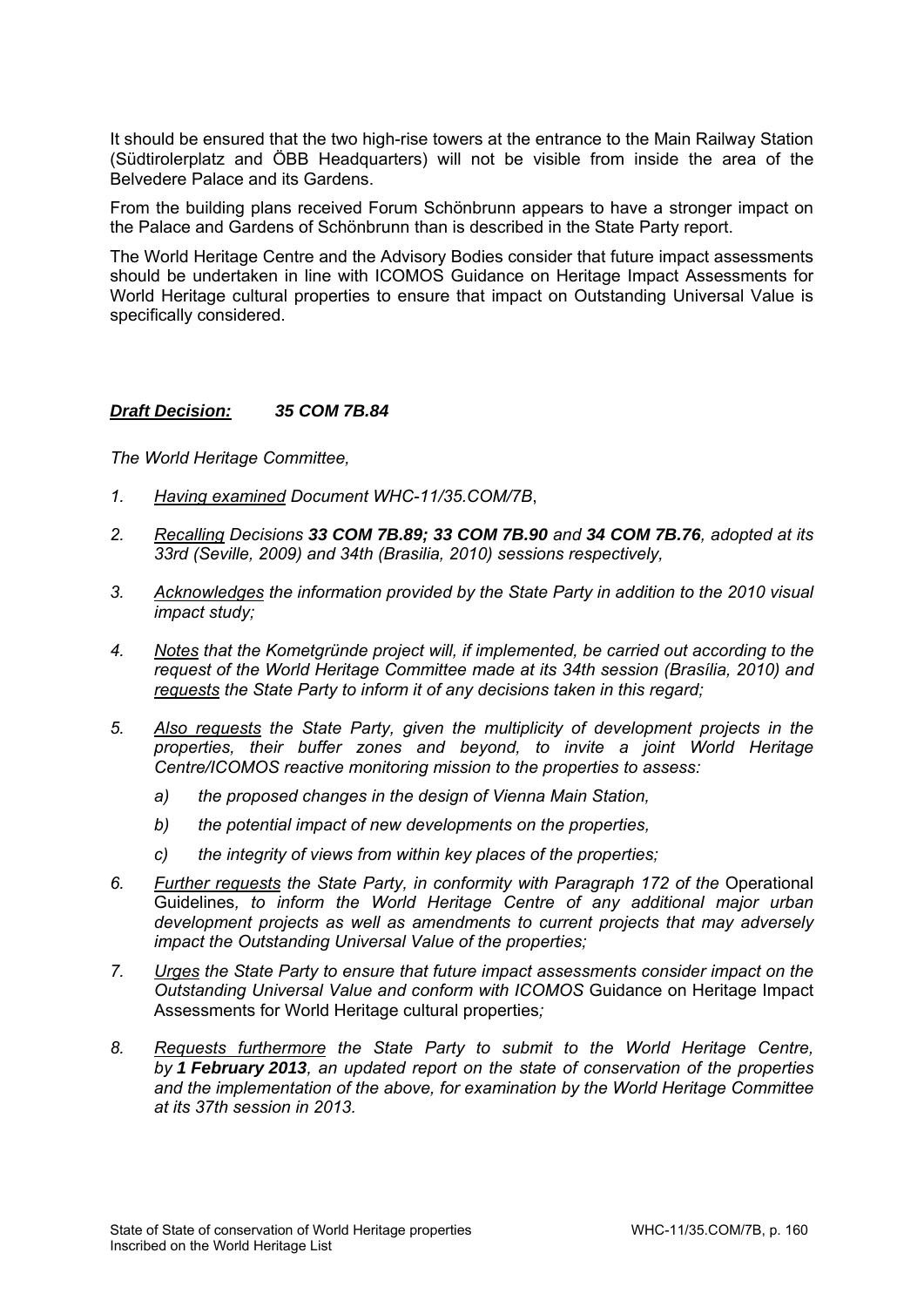## **85. Architectural, Residential and Cultural Complex of the Radziwill Family at Nesvizh (Belarus) (C 1196)**

*Year of inscription on the World Heritage List*  2005

*Criteria*  (ii) (iv) (vi)

*Year(s) of inscription on the List of World Heritage in Danger*  N/A

*Previous Committee Decisions*  **29 COM 8B.34; 33 COM 7B.93; 34 COM 7B.78** 

*International Assistance*  N/A

*UNESCO extra-budgetary funds*  N/A

*Previous monitoring missions*  February 2010: World Heritage Centre / ICOMOS reactive monitoring mission

*Factors affecting the property identified in previous reports* 

- a) Demolition and rebuilding of the Eastern Gallery of the Complex;
- b) Lack of updated management plan including policy for restoration, conservation and renewal works;
- c) Insufficient number of national specialists in conservation and restoration;

d) Lack of appropriate planning measures.

*Illustrative material*  http://whc.unesco.org/en/list/1196

#### *Current conservation issues*

In its report, submitted on 31 January 2011, the State Party indicated progress on the updating of the management plan, the development of a conservation approach, the "musealisation" of the Palace and Park Ensemble, the staff increase of conservation specialists, and the protection of the town's urban landscape.

## *a) Updating of the management plan*

In 2010, the management plan was modified in response to the request made by the World Heritage Committee at its 34th session (Brasilia, 2010). The changes concern the staffing of the Management Commission of the Nesvizh properties in addition to the conservation works of the Palace and Park Ensemble, on the basis of a project approved by the Ministry of Culture in March 2010. The State Party reports that the Belarusian Scientific and Methodological Council of the Ministry of Culture of the Republic of Belarus, and the Belarus and Poland Consultative Commission on the Preservation of History and Cultural Heritage, provided advice. In addition, the Expert group met in Nesvizh on 4 October 2010 to discuss restoration and conservation problems, issues of authenticity, and concerns related to the use of the site.

#### *b) Development of a conservation approach*

In response to the request of the Committee to develop an overall conservation plan before proposals were drawn up for the installation of heating and restoration of Corpus Christi Church, the State Party describes the research and design work that has been undertaken and notes that the planned conservation works carried out in the Church had included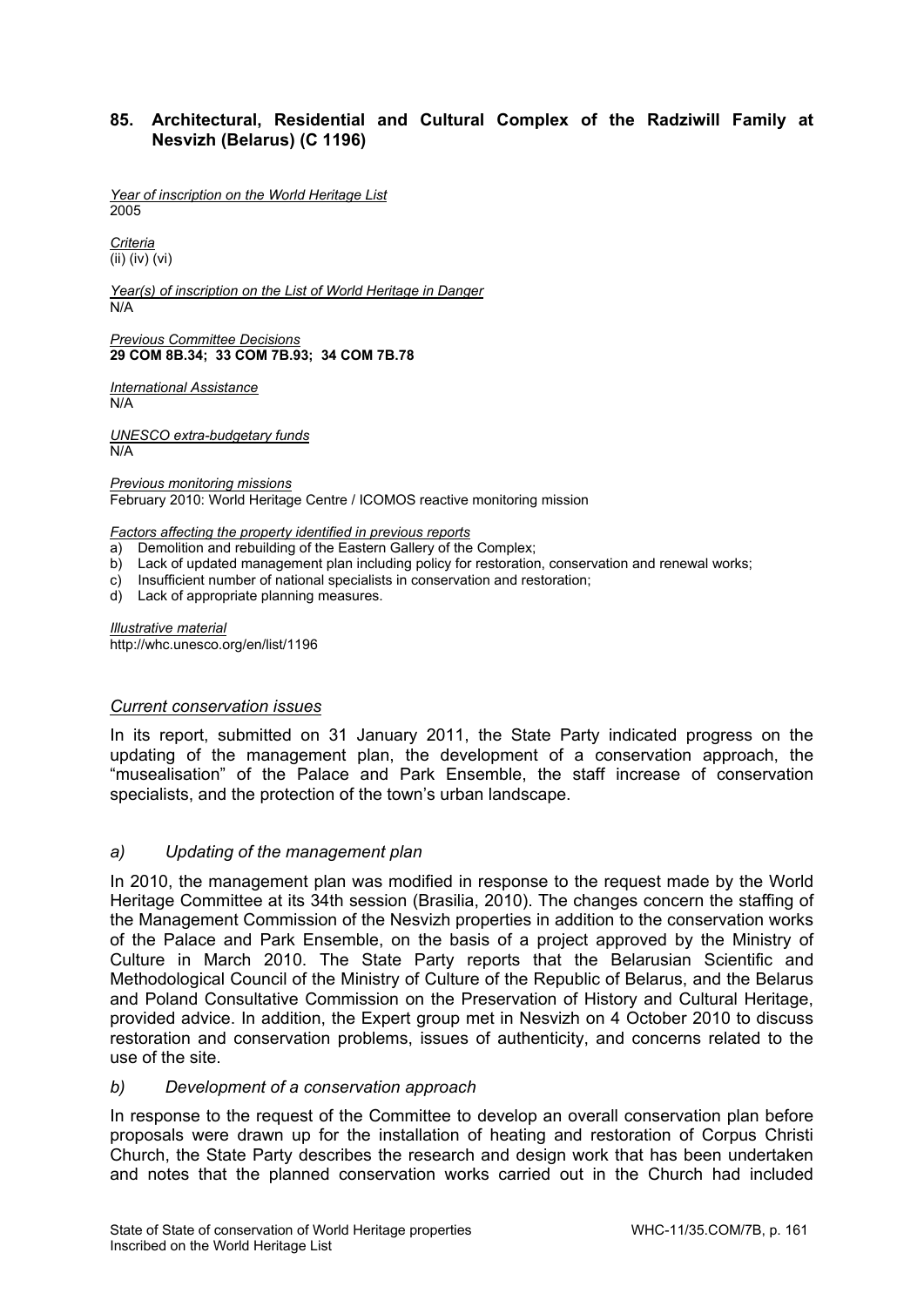technical investigations of the building's structure; geological-engineering research of the Church's adjoining territory; drawings of the church, and photofixing of modern conditions; physical and chemical research of the building materials and painting, and the development of an investment project. A number of future conservation actions are planned, including restoration of the roof; reconstruction of the balcony; creation of graphic images of lost architectural elements; organisation of a drainage system for rainfall and reduction of groundwater intake; installation of a louvered opening in the upper reaches of the church for ventilation; and the introduction of a heating system.

# *c) "Musealisation" of the Palace and Park Ensemble*

To enhance the authenticity of the property, the Committee encouraged the State Party to explore the possibility of reinstating documented original furnishings of the former residence of the Radziwill and original paintings from Nesvizh. Further to the 2008 approval by the Board of the Ministry of Culture of Belarus of the Plan for Musealisation of the Palace and Park Ensemble, the National History and Culture Museum-Reserve "Nesvizh" and the National Art Museum of the Republic of Belarus, have developed a joint plan for particular artefacts through long-term deposit arrangements and joint exhibitions. Additionally, the Radziwill Family has donated a number of artworks from the Nesvizh collection to the Museum-Reserve and, since 2007, the Museum-Reserve itself has been actively acquiring artworks for the collection.

## *d) Increase of staff conservation specialists*

The Department of Protection of Historical and Cultural Heritage and Restoration was encouraged by the Committee to increase its staff of specialists in conservation, restoration and documentation. Progressive actions to do so include the preparation of a bill on the protection of the cultural heritage of Belarus that will enable the introduction of specialists into the Museum-Reserve's staff; the introduction of a state programme to help create professional services on heritage protection; and the establishment of the Department of Scientific and Methodological Work on the Protection of History and Cultural Heritage and Restoration.

## *e) Protection of the town's urban landscape*

The State Party was encouraged by the Committee to adopt planning measures to protect the urban landscape of Nesvizh. The Nesvizh General Plan approved in 2007 provides special rules and restrictions on the use and development of the centre of Nesvizh and its buffer zone. The report does not provide sufficient information in order to review whether or not the authorities developed and adopted additional planning measures to the existing 2007 Nesvizh General Plan.

## *Conclusions*

The World Heritage Centre and the Advisory Bodies note the significant efforts of the State Party in the implementation of the World Heritage Committee decisions. They also took note of important government financial support allocated for the restoration of the Corpus Christi Catholic Church.

They note that no conservation plan for the Corpus Christi Catholic Church has been submitted as requested by the Committee, before work on the heating system was undertaken.

The World Heritage Centre and the Advisory Bodies note that the State Party did not provide sufficient information in order to review whether or not the authorities developed and adopted additional planning measures in order to protect the urban landscape of the town of Nesvizh and prevent the construction of new buildings that could have an impact on the historic centre and the visual integrity of the property.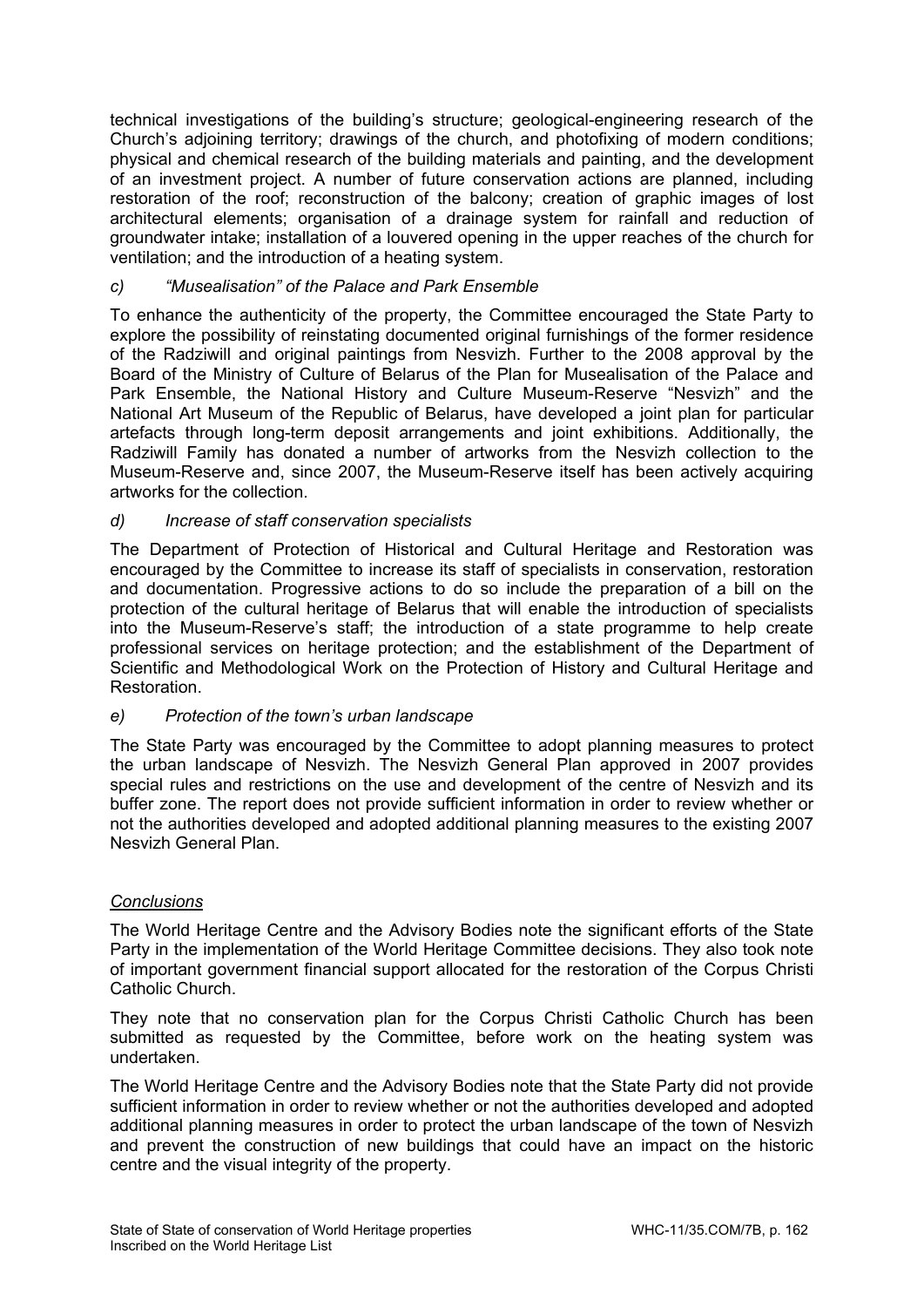They encourage the State Party to submit to the World Heritage Centre detailed documents regarding the additional planning measures, the restoration project progress of Corpus Christi Catholic Church, and any other relevant information in conformity with Paragraph 172 of the *Operational Guidelines*.

### *Draft Decision: 35 COM 7B.85*

*The World Heritage Committee,* 

- *1. Having examined Document WHC-11/35.COM/7B,*
- *2. Recalling Decision 34 COM 7B.78 adopted at its 34th session (Brasilia, 2010),*
- *3. Acknowledges the efforts pursued by the State Party in the implementation of the World Heritage Committee decisions and, in particular, the updating of the management plan of the property;*
- *4. Notes the information provided on conservation work planned for the Corpus Christi Catholic Church, but reiterates its request to develop a conservation plan before further major interventions, and in particular the installation of a heating system;*
- *5. Also reiterates its request to the State Party to adopt appropriate planning measures, in order to protect the urban landscape of the town of Nesvizh and prevent the construction of new buildings that could have an impact on the historic centre and the visual integrity of the property;*
- *6. Requests the State Party to submit to the World Heritage Centre, by 1 February 2013, a progress report on the state of conservation of the property, including documents regarding the conservation plan for the Corpus Christi Catholic Church, the additional planning measures and any information in conformity with Paragraph 172 of the*  Operational Guidelines*.*

## **86. Old Bridge Area of the Old City of Mostar (Bosnia and Herzegovina) (C 946 rev)**

*Year of inscription on the World Heritage List*  2005

*Criterion*  (vi)

*Year(s) of inscription on the List of World Heritage in Danger*  N/A

*Previous Committee Decisions*  **32 COM 7B.85; 33 COM 7B.95; 34 COM 7B.80** 

*International Assistance* 

Total amount provided to the property: USD 44,960 for Emergency and Technical assistance.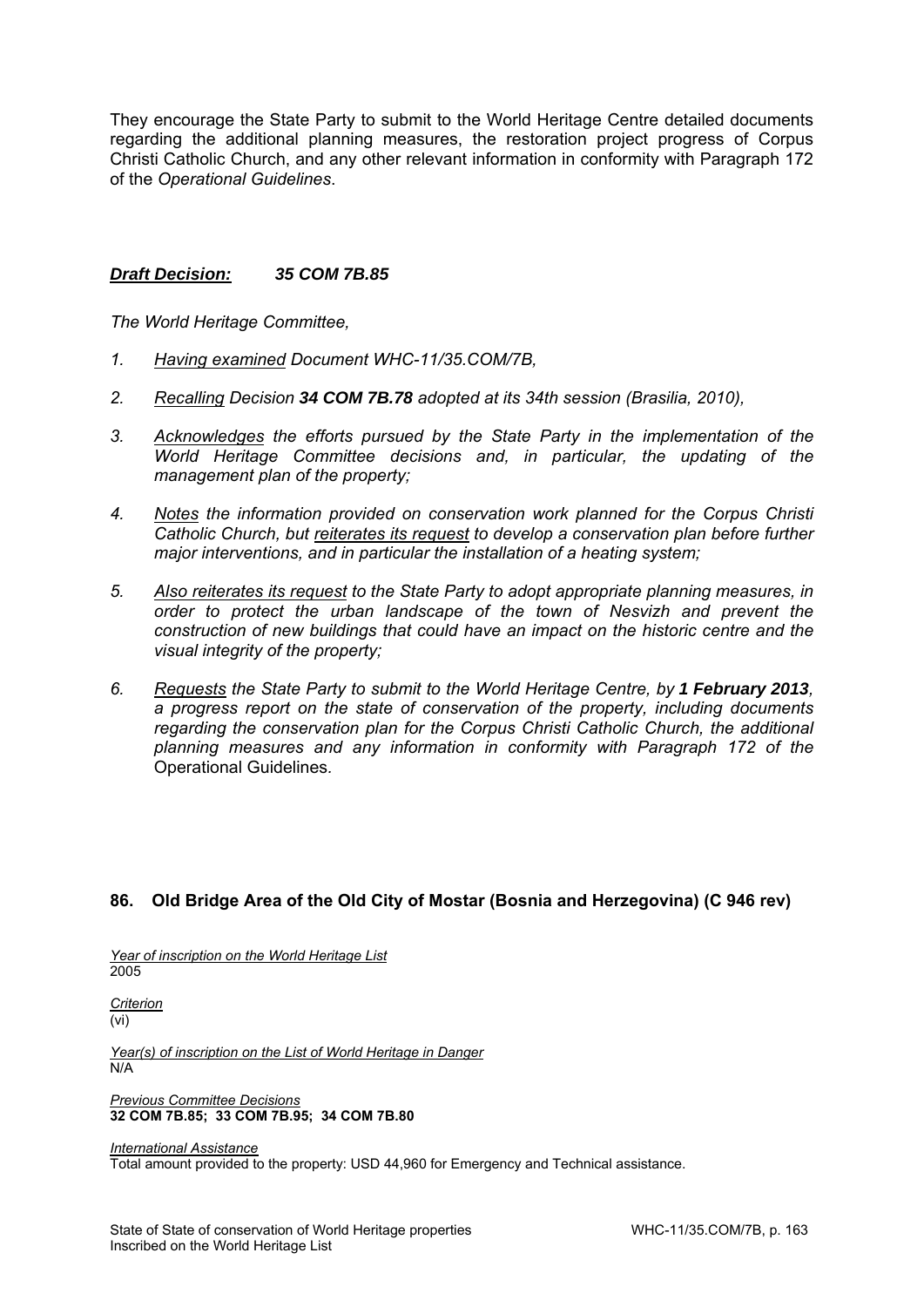*UNESCO extra-budgetary funds* 

Total amount provided to the property: USD 190,000.

#### *Previous monitoring missions*

2006: ICOMOS mission; 2007: UNESCO/ICOMOS reactive monitoring mission; 2008: ICCROM/ICOMOS expert mission.

#### *Factors affecting the property identified in previous reports*

- a) Construction of a hotel in the buffer zone of the World Heritage property, not in conformity with provisions of the Master Plan, which was part of the management plan included in the nomination file;
- b) Cracks appearing on the surface of the old bridge.

*Illustrative material*  http://whc.unesco.org/en/list/946

#### *Current conservation issues*

On 31 January 2011, the State Party submitted a state of conservation report, including drawings of the proposed reconstruction of the Ruža Hotel and the information on the monitoring of cracks in the bridge, as requested by the World Heritage Committee at its 34th session (Brasilia, 2010).

#### *a) Construction of a hotel in the buffer zone of the World Heritage property*

According to the report of the State Party, the design of the hotel has been modified to take into account the decision of the World Heritage Committee at its 34th session (Brasilia, 2010). Modifications include the removal of a covered roof-top bar and seating area. It should be noted, that the current design still maintains a swimming pool on the roof as well as several small constructions to allow for a number of stairways to the roof both to access the pool and to serve as fire escapes, as required by law.

The World Heritage Centre and the Advisory Bodies consider that this present redesign meets the conditions set out by the World Heritage Committee at its 34th session. It will, however, be necessary to monitor the implementation of the work to ensure that the final construction sticks to the agreed upon limits at the roof level.

#### *b) Cracks in the surface of the bridge*

In compliance with Committee decisions, the State Party has undertaken a number of activities for structural monitoring of the bridge including:

- A visual survey of all areas of the bridge was carried out in accordance with the international standards;
- Investigation using 3D laser scanning technology was carried out to compare the current condition of the bridge with a previous laser scan;
- A new system of reference points was put in place for future monitoring efforts.

Some of these activities were carried out with funding from International Assistance.

In addition, there was an attempt to reactivate the structural monitoring system that was put in place at the time of the construction of the bridge. It was found that while some of the embedded sensors were still active, others had ceased to function and it was not considered viable to reactivate or replace them.

According to the preliminary result of the monitoring in 2010 the overall deformation of the bridge is minor. Nevertheless, baseline data has now been established for ongoing monitoring of the deformations of the bridge. The current data will continue to be analyzed and ongoing monitoring will be continued.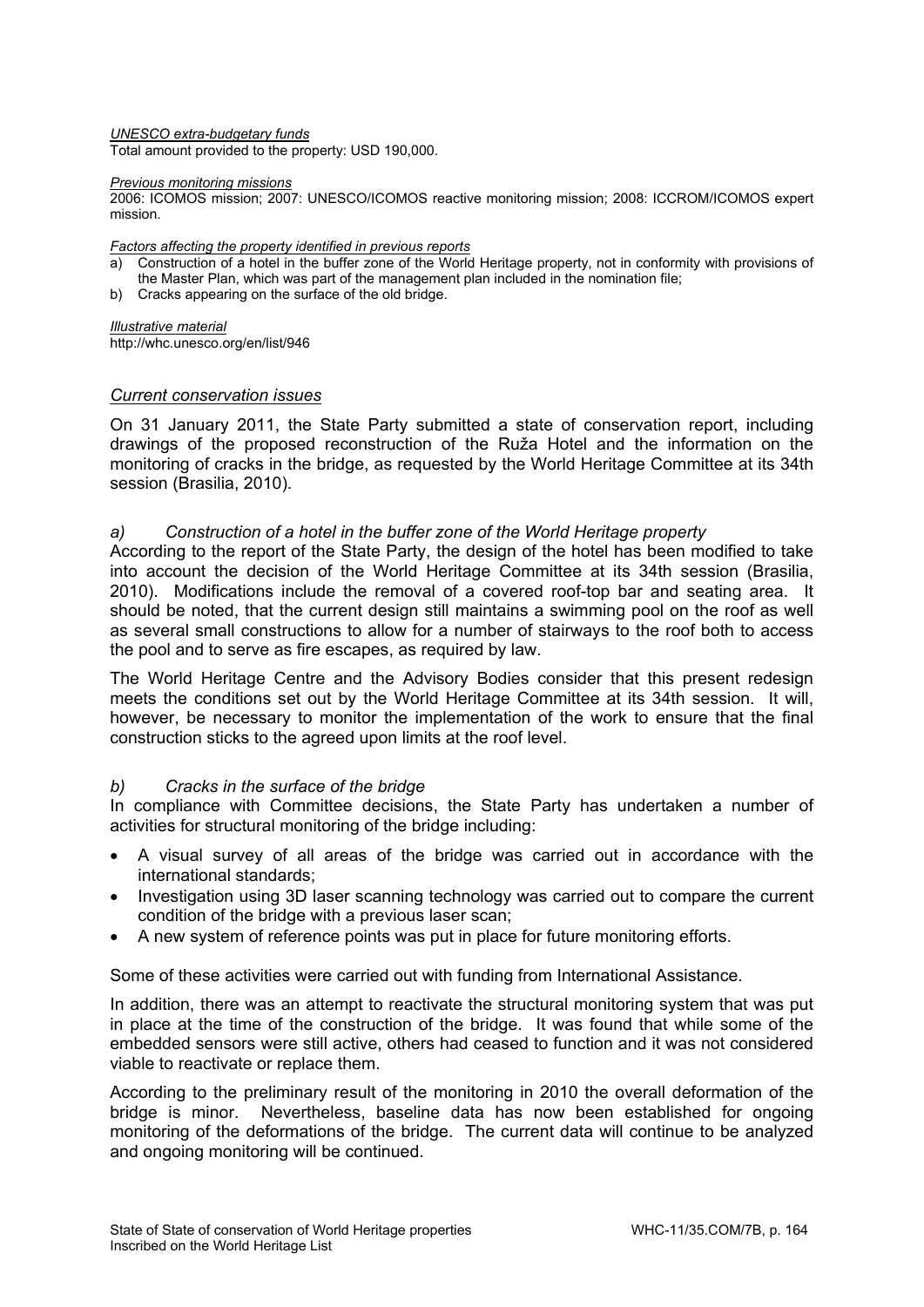The World Heritage Centre and the Advisory Bodies note the progress being made by the State Party in the area of structural monitoring of the bridge and stress the need for ongoing monitoring to ensure that the cracking does not deteriorate over time.

### *c) Other issues*

In addition to the two areas for which the World Heritage Committee has asked specific information, the State Party also provided some additional information in regard to the implementation of the management plan and the conservation and repair work to a number of the historic buildings in the old City of Mostar.

### *Conclusions*

The World Heritage Centre and the Advisory Bodies note that the two main issues for which this property has been included within the state of conservation process are being dealt with in a satisfactory manner by the State Party. At present, it is necessary only to ensure, through ongoing monitoring, that the hotel construction stays within the established recommendations of the World Heritage Committee and that the structural monitoring of the bridge be continued in an ongoing manner.

## *Draft Decision: 35 COM 7B.86*

- *1. Having examined Document WHC-11/35.COM/7B,*
- *2. Recalling Decision 34 COM 7B.80, adopted at its 34th session (Brasilia, 2010),*
- *3. Also recalling the results and recommendations of the 2006ICOMOS mission, of the 2007 UNESCO/ICOMOS reactive monitoring mission and the 2008ICCROM/ICOMOS expert mission,*
- *4. Notes that the State Party has instituted ongoing monitoring activities for the structural stability of the bridge;*
- *5. Also notes that the redesign of the Ruža Hotel conforms to the decision of the World Heritage Committee adopted at its 34th session (Brasilia, 2010) and requests the State Party to submit to the World Heritage Centre, final documentation on the Ruža Hotel at the completion of construction, to ensure that the hotel, as built, is in compliance with the Decision of the World Heritage Committee;*
- *6. Also requests the State Party to submit to the World Heritage Centre, by 1 February 2013, a report on the state of conservation of the property and in particular on the status of the structural monitoring and the construction of the Ruža Hotel.*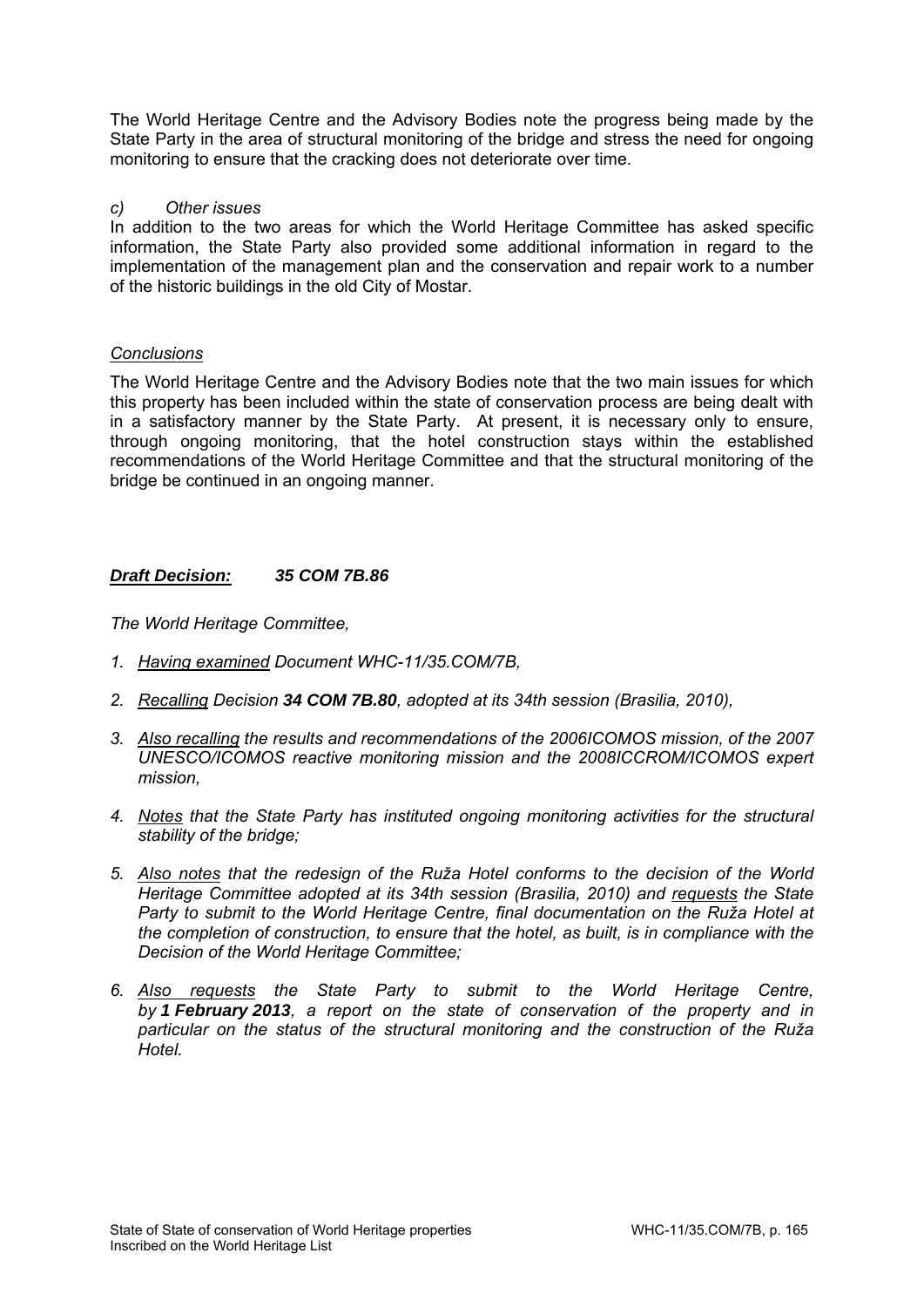# **87. Ancient City of Nessebar (Bulgaria) (C 217)**

See Document WHC-11/35.COM/7B.Add (Late finalization of the mission report)

# **88. Historic Centre of Český Krumlov (Czech Republic) (C 617)**

*Year of inscription on the World Heritage List*  1992

*Criterion*  (iv)

*Year(s) of inscription on the List of World Heritage in Danger*  N/A

*Previous Committee Decisions*  **30 COM 7B.83; 31 COM 7B.109; 33 COM 7B.97** 

*International Assistance* 

Total amount allocated to the property: Emergency Assistance (USD 50,000) in 2003 for the restoration of the Historic Centre of Prague and the Historic Centre of Český Krumlov which were severely damaged by the floods of August 2002.

UNESCO Extra-budgetary funds N/A

*Previous monitoring missions*  January 2005: ICOMOS reactive monitoring mission

*Factors affecting the property identified in previous reports*  Revolving theatre located in the castle garden

*Illustrative material*  http://whc.unesco.org/en/list/617

#### *Current conservation issues*

On 31 January 2011, the State Party submitted a report on the state of conservation of the property, providing highly detailed information on current state of conservation issues identified by the national authorities, and responding to the requests for removal of the revolving theatre from its site in the Cesky Krumlov castle garden.

The State Party indicates that, in compliance with the applicable legislation and in particular the Land Use Planning Act and Building Act, the revolving theatre issue may not be resolved before 2015. The State Party reports that, on 27 March 2010, the Municipal Assembly approved the application to draft amendment No 1 to the Land Use Plan that is currently subject to a public consultation. The amendment includes, among others, provision for an alternative location of an open-air theatre with a revolving amphitheatre, in the "former garden centre behind the castle garden". No further details about this new theatre location and its exact position or an impact assessment have been provided by the State Party, as requested by the World Heritage Committee at its 33rd session (Seville, 2009).

#### a) *Date for dismantling the existing theatre structure*

The State Party informs that the deadline for the use of the existing revolving theatre structure has been extended to 30 September 2015, and that a new lease agreement was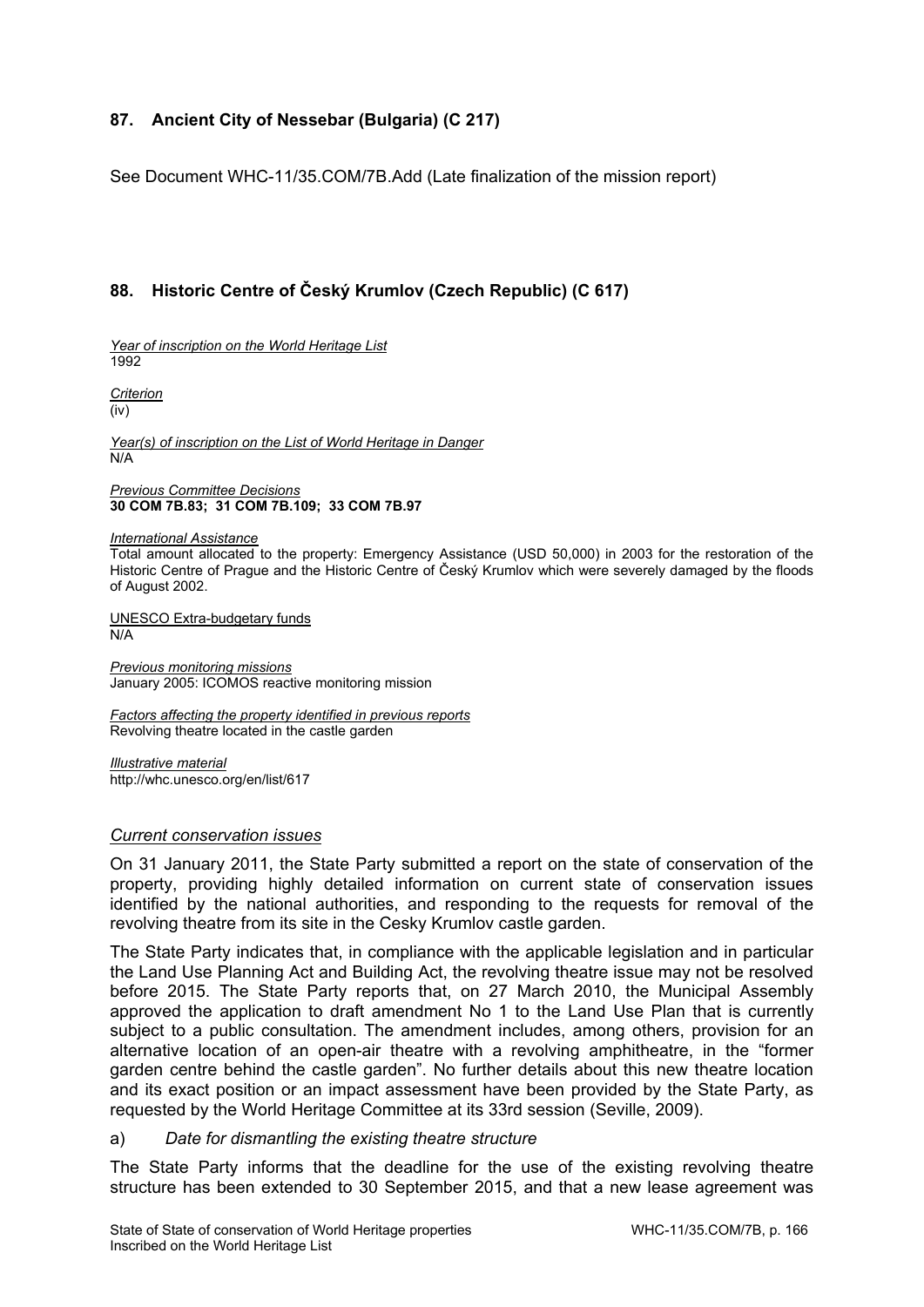signed between the national authority administering the property and the owner of the revolving theatre, on 7 and 13 July 2010. The lease agreement is valid until 31 December 2015. No further dates regarding the dismantling of the theatre, or the rehabilitation of affected areas into their original condition, have been provided.

## b) *Use of the property for open-air theatre activities*

The State Party reiterates its plans to continue using the current location of the revolving theatre for open-air cultural activities after the physical removal of the existing structure, maintaining that these new festivities will not impact on the Outstanding Universal Value (OUV) of the property.

## *c) Impact of the revolving theatre*

The State Party reports that two studies assessing the impact of the revolving theatre were prepared and discussed during the May 2010 International Seminar dedicated to the issue and involving ICOMOS/IFLA (International Federation of Landscape Architects) experts and relevant national authorities. The final ICOMOS/IFLA Seminar report of 2 June 2010 concluded that the revolving theatre has a negative impact on the authenticity and integrity of the castle garden, and a negative visual impact on the garden structure. Consequently, the State Party has indicated that it will undertake a prospective study taking into account the Seminar conclusions and the outcomes of the studies.

The State Party further indicates that, as a result of the global crisis and the subsequent restriction of public funding, the scheduled removal of the current theatre structure, its replacement with a new structure at a different site, and the use of the current site for openair cultural events, may be limited due to budgetary constraints.

### *d) Management plan*

The State Party reports that Phase I of the management plan, involving supporting materials and initial analysis, was implemented in 2009. A long-term phase II was defined in 2010 and this will have, as its main output, an electronic tool to be used in the further development of the management plan.

The World Heritage Centre and the Advisory Bodies recommend elaborating a Draft Statement of OUV, to be used as the basis for the further development of the management plan.

#### *e) Other conservation issues*

The State Party also provides information on other current conservation issues identified by the national authorities. In particular, these concern monument protection, legislation and zoning. Amongst other initiatives, the report informs on emerging difficulties regarding the continued adoption of traditional lime-based façade repair materials, and a number of pending major restoration projects in the historic centre including the revitalisation of two monasteries for use as a contemporary cultural and educational services complex, and the construction of a road tunnel and bridge across the Vltava river, located in the buffer zone. According to Paragraph 172 of the *Operational Guidelines*, the report further includes details of a range of other works and new buildings in the protected area.

## *Conclusions*

The World Heritage Centre and the Advisory Bodies commend the efforts by the State Party in the conservation of the Historic Centre and the Castle, including the work on the preparation of the management plan. However, regarding the adoption of Phase II of the plan, there is some concern over the large number of current and pending restoration projects that is being embarked upon without the intended management tools being in place.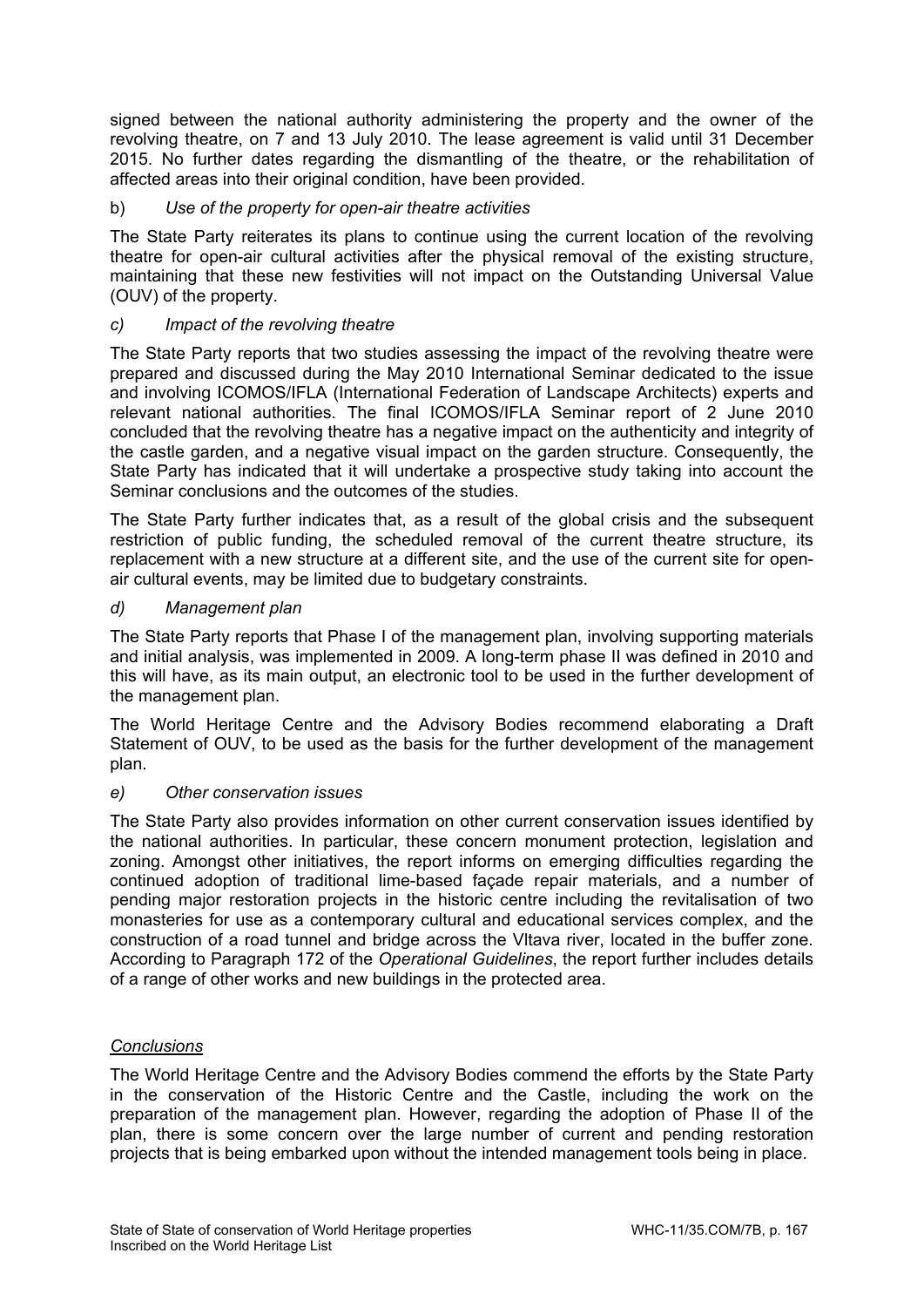The World Heritage Centre and the Advisory Bodies underline that detailed information about any existing projects regarding development works in the protected area of the property should be submitted by the State Party to the World Heritage Centre, for its review by the Advisory Bodies.

They also remain very concerned about the unresolved issue of the revolving theatre, especially in view of the extension of use and its delayed removal until 2015. As the impact of the revolving theatre on the integrity and authenticity of the castle garden was initially confirmed by ICOMOS mission in 2005, and more recently in the 2010 ICOMOS/IFLA Seminar report, and as recognised in the State Party report, the World Heritage Centre and the Advisory Bodies strongly recommend that the State Party immediately doubles its efforts in implementing the previous World Heritage Committee's decisions; which otherwise could lead to the inscription of the property on the List of World Heritage in Danger by the World Heritage Committee.

# *Draft Decision: 35 COM 7B.88*

- *1. Having examined Document WHC-11/35.COM/7B*,
- *2. Recalling Decision 33 COM 7B.97, adopted at its 33rd session (Seville, 2009),*
- *3. Recognises the efforts of the State Party to ensure the protection of the property and the progress being made in the drafting of the site management plan and encourages it to continue these efforts in cooperation with the World Heritage Centre and the Advisory Bodies;*
- *4. Requests the State Party in consultation with the World Heritage Centre and the Advisory Bodies, to develop a draft Statement of Outstanding Universal Value, for examination by the World Heritage Committee, as a further basis for the elaboration of the management plan;*
- *5. Urges the State Party to continue ensuring that all current and pending restoration projects use appropriately specified traditional lime technologies, and building elements, consistent with those historically adopted;*
- *6. Also requests the State Party to inform and seek views from the World Heritage Centre and the Advisory Bodies, prior to decisions being taken, on any emerging proposals regarding the intention to rebuild the bus station and to construct a vehicular tunnel and bridge in the buffer zone;*
- *7. Deeply regrets that the State Party has not respected the time schedule for dismantling the revolving theatre as laid out in Decision 33 COM 7B.97, and that the use of the revolving theatre at its current location has been extended until 2015;*
- *8. Strongly urges the State Party to speed up the process of dismantling the revolving theatre and rehabilitating the affected area, and reiterates its request to the State Party to submit the detailed project for the final location of the new theatre and an impact assessment on the Outstanding Universal Value of the property, in conformity with the ICOMOS Guidance on Heritage Impact Assessments for World Heritage cultural properties;*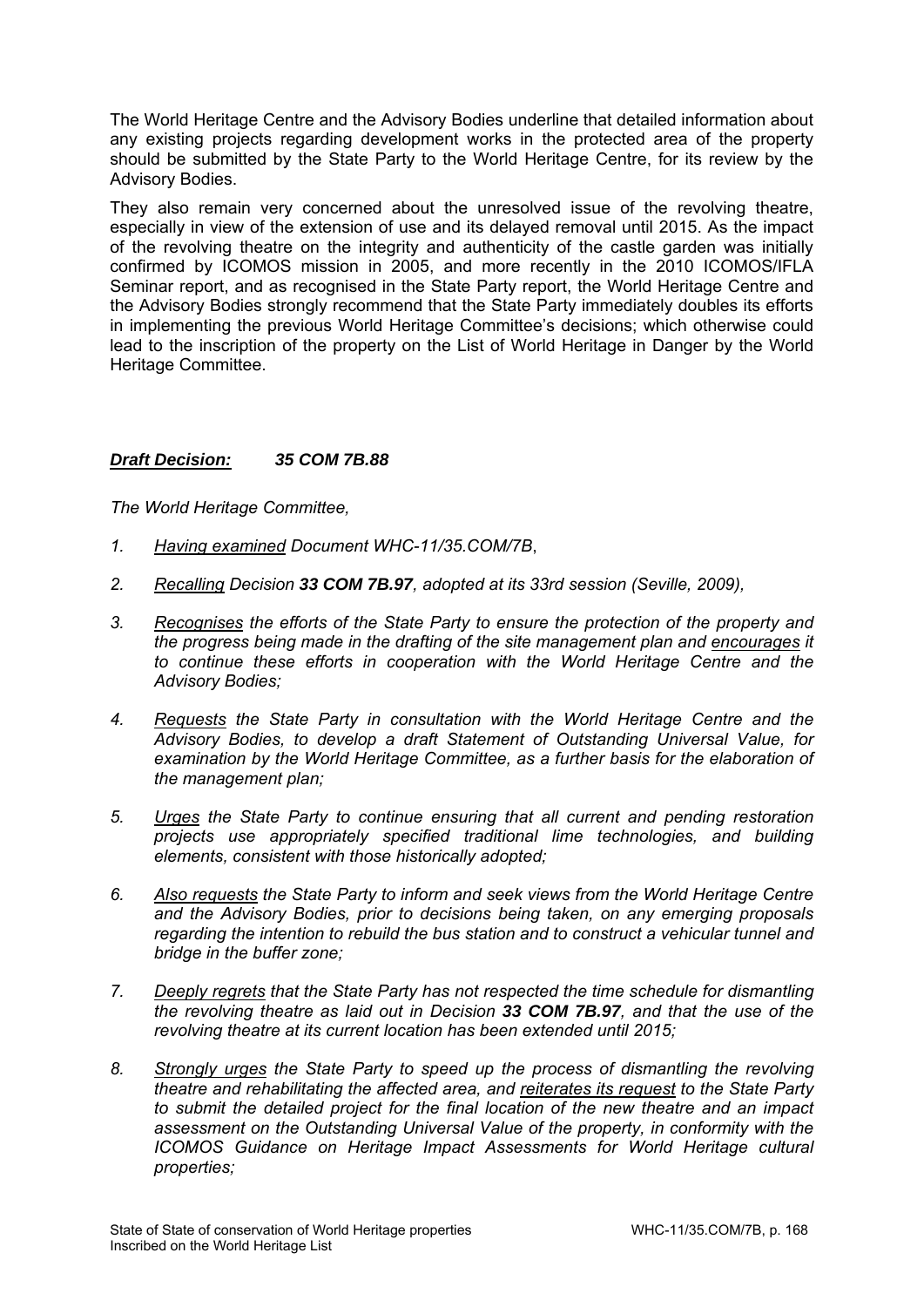*9. Further requests the State Party to submit to the World Heritage Centre, by 1 February 2013, a report on the state of conservation of the property and the implementation of the requests above, including a detailed plan and schedule for the relocation of the revolving theatre and mitigation of all its negative impacts on the Outstanding Universal Value of the property, for examination by the World Heritage Committee at its 37th session in 2013, with a view to considering, in the absence of substantial progress, the possible inscription of the property on the List of World Heritage in Danger.* 

# **89. Historic Centre of Prague (Czech Republic) (C 616)**

*Year of inscription on the World Heritage List*  1992

*Criteria*  (ii) (iv) (vi)

*Year(s) of inscription on the List of World Heritage in Danger*  N/A

*Previous Committee Decisions*  **32 COM 7B.86; 33 COM 7B.96; 34 COM 7B.82** 

*International Assistance*  Total amount provided to the property: USD 50,000 for Emergency Assistance in 2003 (floods).

*UNESCO extra-budgetary funds*  N/A

*Previous monitoring missions*  March 2008, January 2010: World Heritage Centre / ICOMOS reactive monitoring missions

*Factors affecting the property identified in previous reports* 

- a) Development of high rise constructions on the Pankrác plain;
- b) Lack of effectiveness of existing planning, management and conservation measures for the property.

*Illustrative material*  http://whc.unesco.org/en/list/616

#### *Current conservation issues*

In conformity with Decision **34 COM 7B.82** following the report of the reactive monitoring mission on the Historic Centre of Prague in January 2010, the State Party submitted a report on the state of conservation of the property on 4 February 2011.

## *a) The Blanka Tunnel and traffic proposals*

The World Heritage Committee urged the implementation of the mission's recommendations, particularly those relating to the Blanka Tunnel. The recommendations concerned ensuring the downgrading of the Eastern Highway, halting the proposed tunnel behind the National Museum, and removing sections of the Eastern Highway from the eastern edge of the property.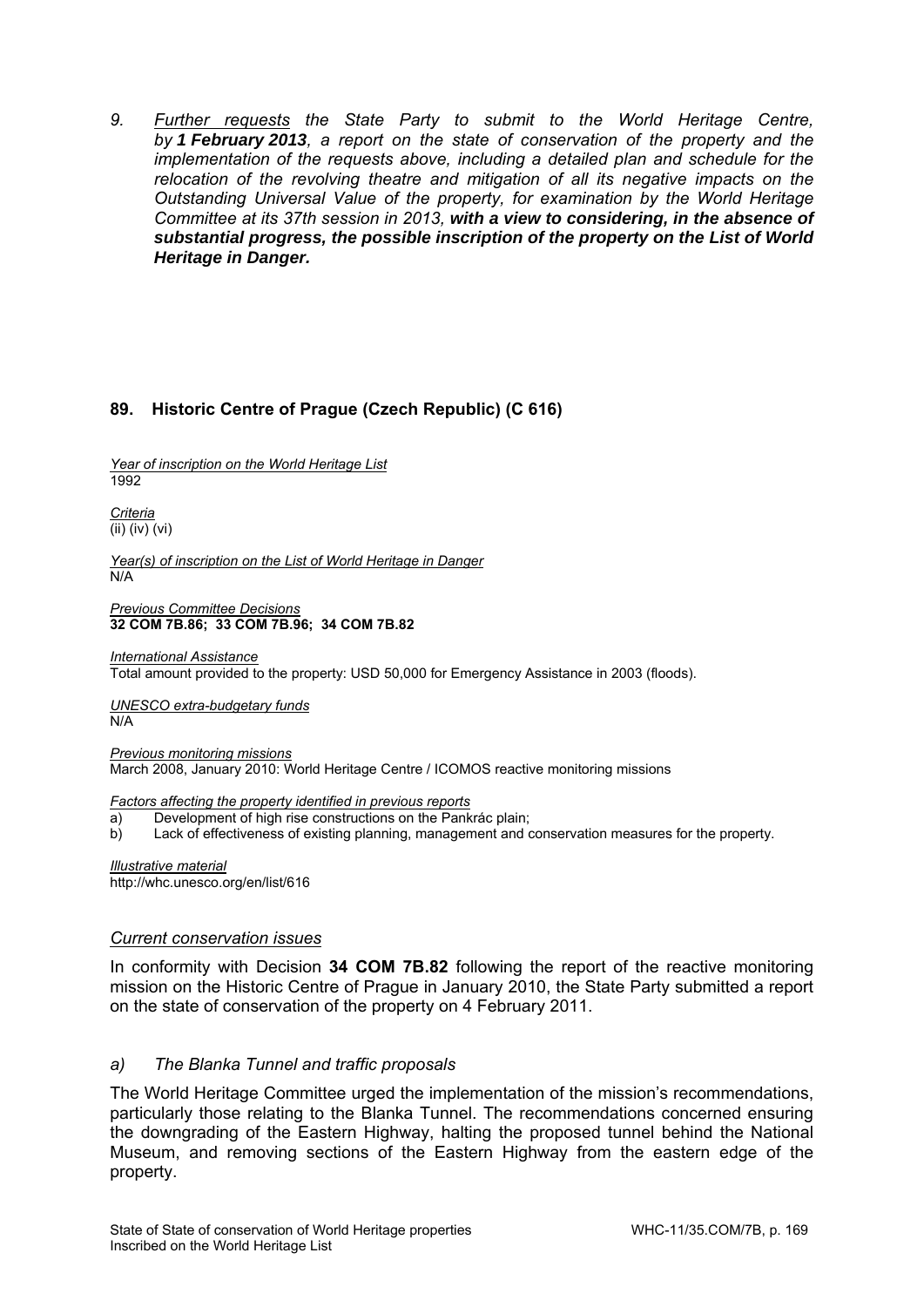The State Party's report is very extensive, but it reports little practical achievement in relation to these recommendations. It attempts to reassess the grade of the Eastern Highway, but only once 'the missing parts of the main communications network are completed' (for which no target time is given), traffic is reduced in the city centre and on the north-south highway (so-called), and the north-south highway is converted into an urban boulevard. With regards to the tunnel 'currently no action [is] taking place', but the proposal still stands in place. There is no specific plan to remove sections of the Eastern highway from the edge of the property.

# *b) Heights controls*

The World Heritage Committee also requested the completion of a 'high-rise limitations plan'. The State Party responded on different levels. It explains that there are existing high-rise limitations, which are controlled through land use planning regulations in conformity with 'monument care targets' in the Historic Centre and buffer zone. A new draft Land use plan is currently under preparation. Public feedback "from public proceedings related to the draft of the new Land use plan" is currently under evaluation. Yet to be established is a final draft and yet to obtained are comments and an approval from 'the respective bodies of the City of Prague'. A timeframe for achieving this cannot yet be specified.

To short-circuit this process, a proposal for high-rise limitation has been proposed as an amendment to the existing Land use plan, and was publicly exhibited from September to November of 2010. The aim is to have legally binding controls in operation during 2011.

# *c) Clarification of regulations*

The World Heritage Centre further sought clarification of the regulations currently applied to infill, reconstruction, rehabilitation and conservation works. It appears that these matters are controlled by the current Land use plan. Some explanatory materials have been issued for public use, and two new handbooks have been proposed. However, the information supplied by the State Party is insufficient and therefore these issues still remain unclarified.

## *d) Historic Railway stations*

The World Heritage Committee also had requested that the World Heritage Centre be kept informed on major development proposals, especially at Visegrad and Zitkov stations. The State Party provides a general description of ongoing proposals for these two sites, yet this description is not sufficient for assessing their adequacy.

## *e) Charles Bridge*

The World Heritage Committee, after regretting the improper restoration of the Charles Bridge, had requested that future works be based upon detailed assessment and documentation, and be executed by skilled craftspeople and conservators. The State Party's proposals are substantially in accordance with these requirements.

## *f) Průhonice Park*

The World Heritage Committee also had urged for the protection of Průhonice Park. The State Party reports that the park is now subject to the highest possible protection, and that documentation regarding conservation and promotion measures is in preparation.

## *Conclusion*

On the basis of the information provided, the World Heritage Centre and Advisory Bodies consider that satisfactory measures have been taken or are in progress with regards to the Charles Bridge and Průhonice Park. However, a number of the remaining recommendations from the January 2010 reactive monitoring mission have not been satisfactorily addressed, including but not limited to the height controls, development proposals around the railway stations, the Blanka Tunnel and the Eastern Highway.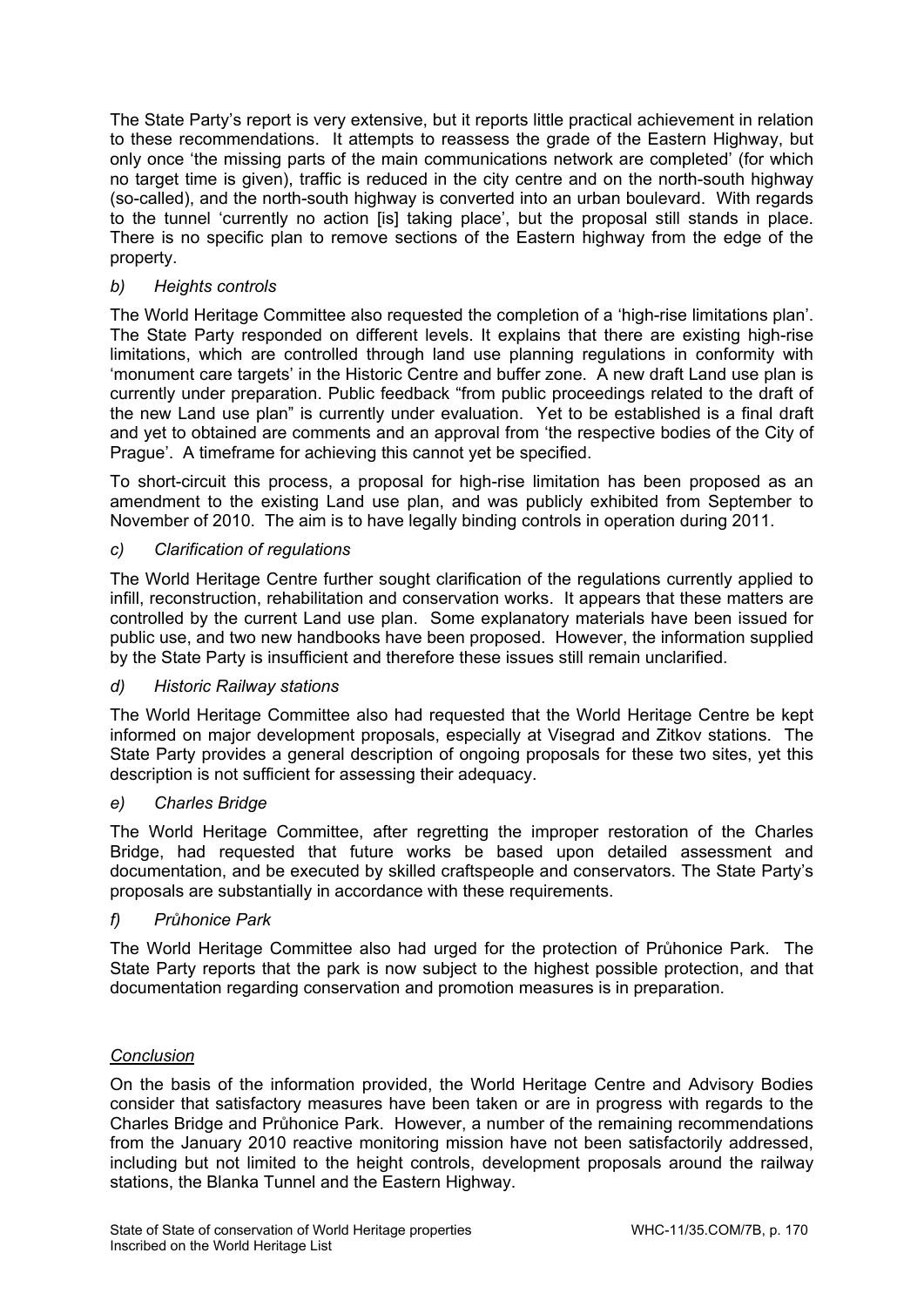### *Draft Decision: 35 COM 7B.89*

*The World Heritage Committee,* 

- *1. Having examined Document WHC-11/35.COM/7B,*
- *2. Recalling Decision 34 COM 7B.82, adopted at its 34th session (Brasilia, 2010),*
- *3. Commends the conservation measures which have been taken in relation to the Charles Bridge as well as improvement regarding the legislative protection of Průhonice Park;*
- *4. Expresses its concern that the recommendations from the January 2010 World Heritage Centre/ICOMOS reactive monitoring mission have not all been satisfactorily addressed, particularly those applying to limitations on high-rise development, measures affecting the Blanka Tunnel and the Eastern Highway, development proposals for Visegrad and Zitkov stations as well as regulations currently applying to infill, reconstruction, rehabilitation and conservation remain unclear; and urges the State Party to address these issues;*
- *5. Requests the State Party to submit to the World Heritage Centre, by 1 February 2012, a progress report on the abovementioned regulations and measures, for examination by the World Heritage Committee at its 36th session in 2012.*

## **90. Historic Centre (Old Town) of Tallinn (Estonia) (C 822)**

*Year of inscription on the World Heritage List*  1997

*Criteria*  (ii) (iv)

*Year(s) of inscription on the List of World Heritage in Danger*  N/A

*Previous Committee Decisions*  **31 COM 7B.95; 32 COM 7B.87; 33 COM 7B.99** 

*International Assistance*  Total amount provided to the property: USD 14,600 for training assistance (1998)

#### *UNESCO Extra-budgetary Funds*

Total amount provided to the property: USD 4,279 for an expert mission in December 2005 (Italian Funds-in-Trust)

#### *Previous monitoring missions*

December 2005: upon request of Estonian national authorities, World Heritage Centre expert mission to Tallinn January 2010: upon request of Estonian national authorities, ICOMOS technical advisory mission to Tallinn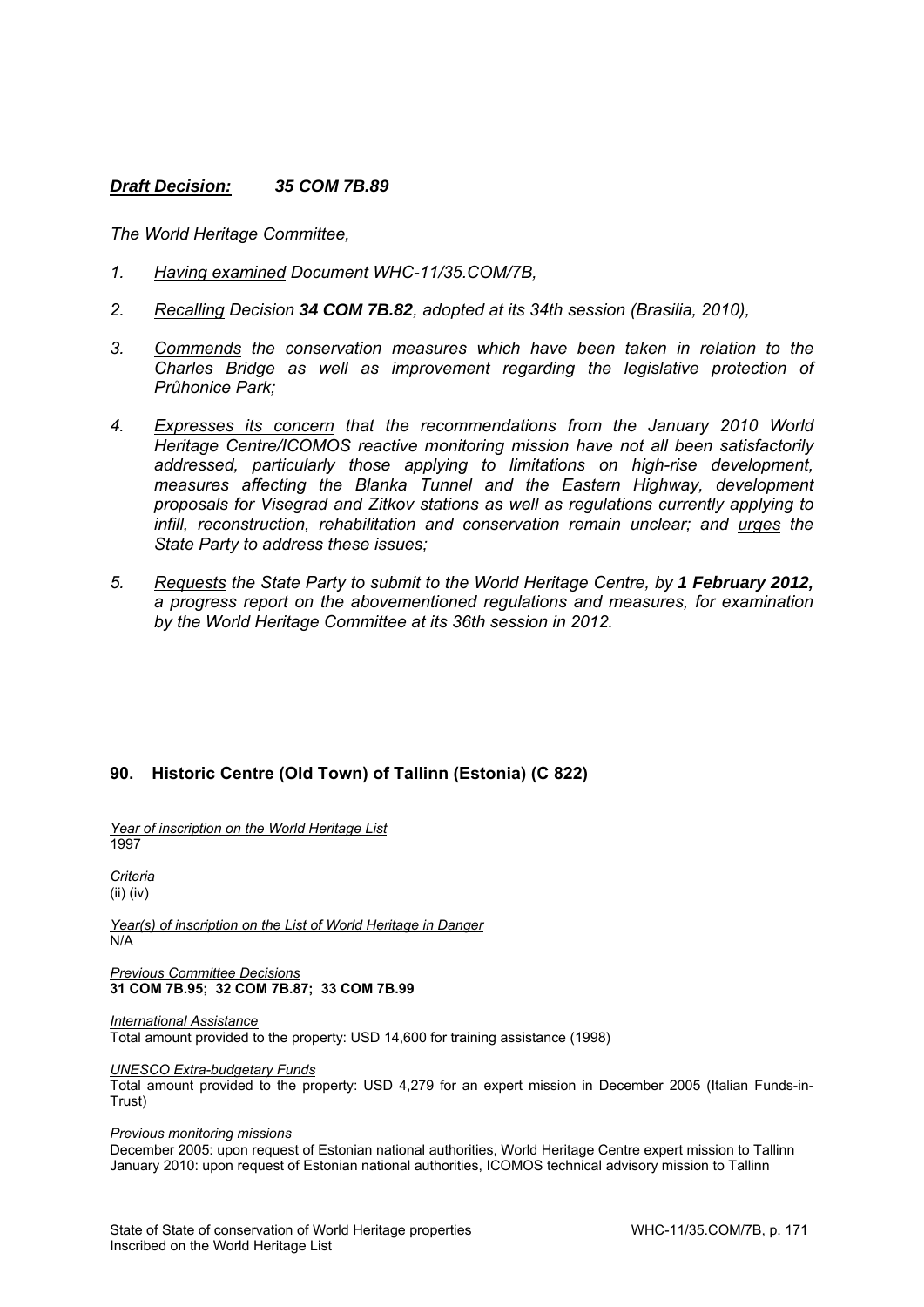*Factors affecting the property identified in previous reports* 

- Lack of an integrated management plan:
- b) Extension to Viru Hotel:
- c) Development of the Skoone Bastion;
- d) Construction of new buildings adjacent to the Town Wall between Suurtüki and Rannamäe Streets;
- e) Impact of the transportation of hazardous materials to the Old Town;
- f) Framework for high-rise buildings.

*Illustrative material*  http://whc.unesco.org/en/list/822

#### *Current conservation issues*

The State Party submitted a state of conservation report on 1 February 2011. The report addresses three key issues, as requested by the World Heritage Committee at its 33rd session:

#### *a) Progress made in implementing the management plan/system*

The State Party report explains that a comprehensive development plan ("Development Plan of Tallinn Old Town" for 2008-2013) had been prepared instead of a comprehensive management plan, as the Estonian judicial system does not recognize management plans, and that there had been no clear understanding of the requirements of a management plan. Following review of the Development Plan by the World Heritage Committee in 2009, the State Party notes that the existing development framework will be refocused to become a document based on the Outstanding Universal Value of the World Heritage property. The structure and timetable for the preparation of this management plan was included as an annex to the State Party report, which envisages its approval by December 2011.

In addition, the State Party considers that the current management system for the property is adequate, and has become an example for heritage protection in other Estonian cities.

#### *b) Results of the technical advisory mission*

The State Party report addresses the key recommendations of the January 2010 ICOMOS technical advisory mission. A Management Committee for the Tallinn World Heritage property was established on 8 September 2010. It includes representatives of the state, the municipality of Tallinn, the Union of Estonian Architects, the Estonian National Commission for UNESCO, etc. Its purpose is to provide an open forum for the preservation and development of the property and to monitor the preparation of the management plan.

- A Nordic-Baltic workshop for preparation of draft retrospective Statements of Outstanding Universal Value (SOUV) resulted in a draft SOUV for Tallinn Old Town, to provide the basis for the management plan. The draft SOUV was submitted by the State Party to the World Heritage Centre together with the state of conservation report.
- Concerning the Thematic Plan, "The Location of High-Rise Buildings in Tallinn", the mission considered that it was not entirely in conformity with the protection of the setting of the World Heritage property. The already completed high-rise buildings in the Maakri district, just outside of the buffer zone, were considered by the mission to impact adversely on the views to/from the Old Tallinn. The mission also considered that the construction of any of the approved 130-metre high-rises in the area could impact adversely on the visual integrity of the property.
- However, the State Party report states that the Thematic Plan ensures that no high-rise buildings will be built within the property or in the buffer zone, and that the silhouette of the Old Town will dominate from the sea and from fixed key viewpoints within the town. The report further notes that the Maakri district, in a wider setting (designated in the late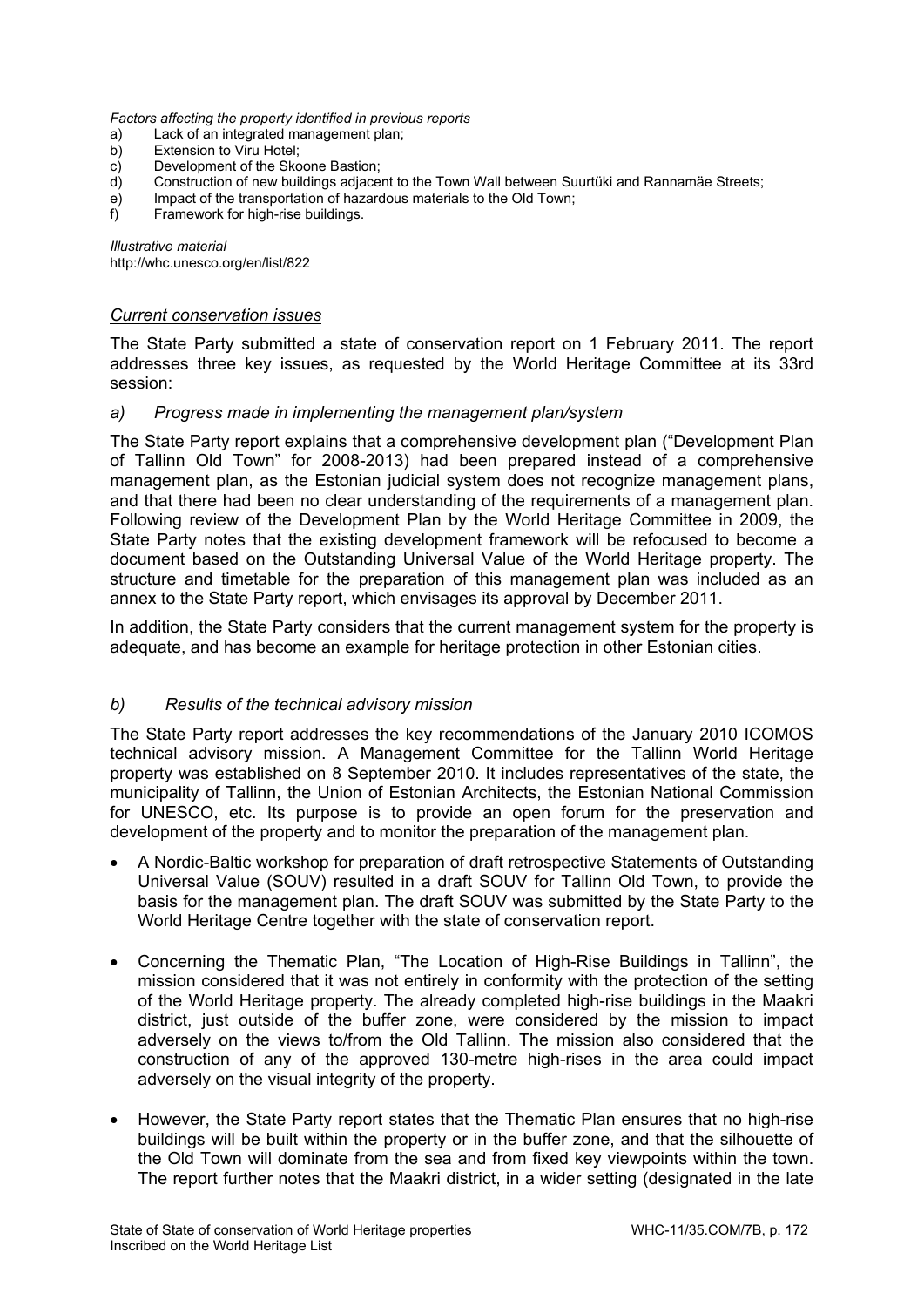90s as the new Tallinn City and for high-rise developments and where high-rise buildings have been built) is far enough from the Old Town, in order for its structures not to have a negative impact on the silhouette of the Old Town.

A number of the conclusions of the mission are not addressed by the State Party report. These include:

- The resolution concerning treatment of vacant plots in Old Tallinn, agreed at the 2002 Tallinn international conference on "Alternatives to Historical Reconstruction in UNESCO World Heritage Cities". The elements of that resolution concerning the principles to be observed in managing archaeological remains, new constructions and the designing of detailed plans within the area are still relevant today and should be included in the comprehensive management plan.
- The work on the preservation of the urban historic wooden areas within the buffer zone, including implementation of the approved environmental (milieu) plans, should be supported.

### *c) Work in progress*

The State Party report notes that the Heritage Conservation Act is currently under revision to ensure involvement of qualified and licensed professionals not just for work on national monuments but for all structures within the World Heritage property, and that a full time archaeologist is now working within the Cultural Heritage Department, to assist in archaeological investigation and in monitoring repair work in the Old Town.

Finally, the State Party lists major restoration works underway including several towers and other elements of the city's defence system, such as the former cannon tower Kiek in de Kök.

The State Party report does not address the proposed construction of a new city administration building. However, in January 2011 ICOMOS reviewed plans for this building, set in the buffer zone, which had been previously submitted by the State Party. While ICOMOS believes that a building on this site could reinforce the city's urban fabric, the documentation supplied for the architectural competition did not provide sufficient information concerning the boundaries of the World Heritage property or its buffer zone or specify the importance of respecting the property's Outstanding Universal Value. As the new building would change views from the sea towards the Old Town and the urban structures in front of the Old Town, ICOMOS recommends that a Cultural Heritage Impact Assessment be carried out to assess its impact on the Outstanding Universal Value of the property.

#### *Conclusions*

The World Heritage Centre and the Advisory Bodies note that good progress appears to have been made to develop a comprehensive management plan, to prepare a draft Statement of Outstanding Universal Value, and to establish a Management Committee. They support the suggestion made in the mission report to include the key points of the resolution of the 2002 conference on "Alternatives to Historical Reconstruction in UNESCO World Heritage Cities" in the comprehensive management plan. The State Party and the ICOMOS mission reports do not agree on the degree to which certain parts of the Thematic Plan "The Location of High-Rise Buildings in Tallinn" offer protection for the setting of the Old Town and its key views and silhouettes.

The World Heritage Centre and the Advisory Bodies would like to reiterate the recommendation made in the state of conservation report presented to the World Heritage Committee at its 32nd session, that the Development/Management Plan should provide the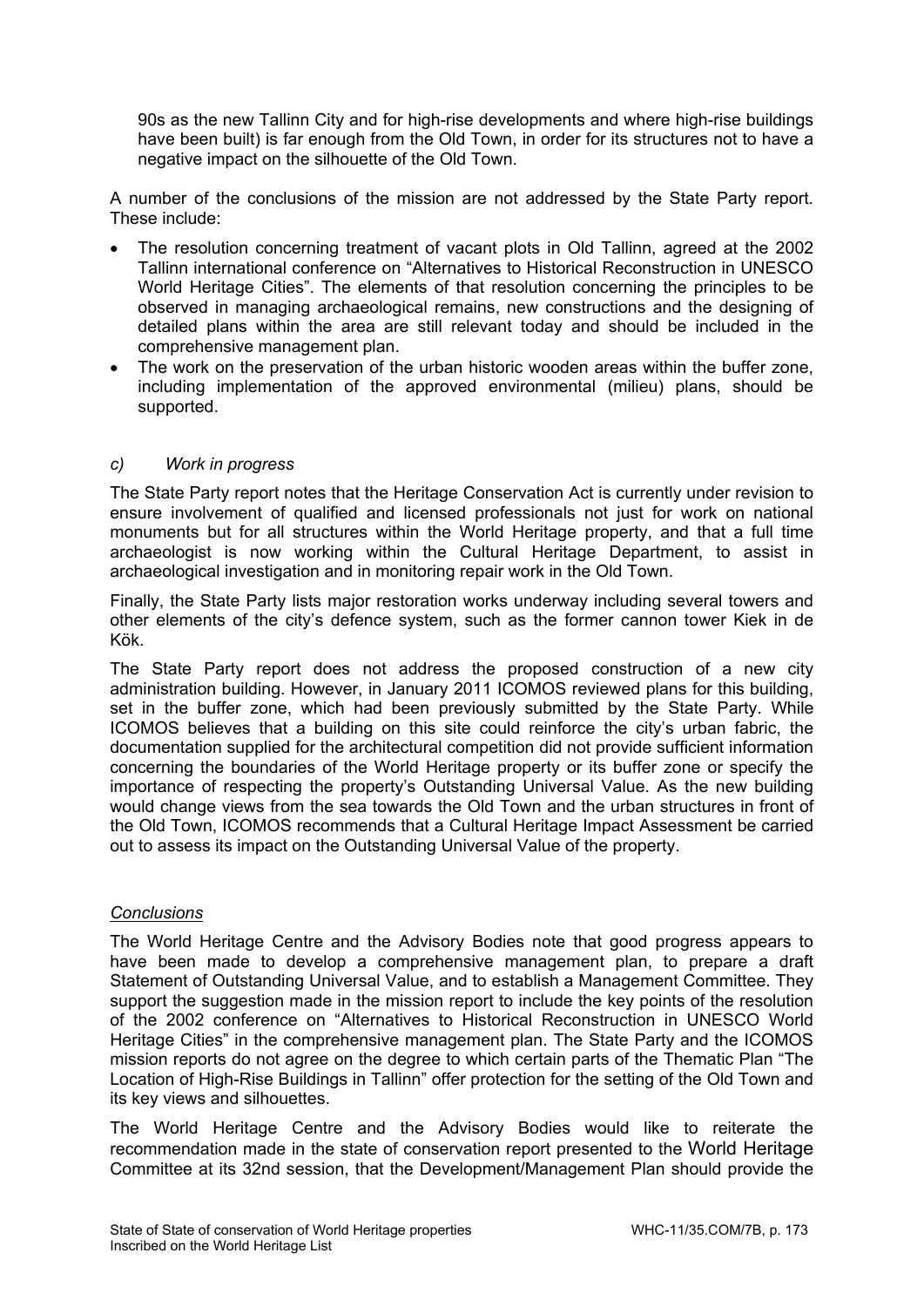over-arching framework for regulations on high-rise buildings. There is a need to ensure that the Thematic Plan supports the Management Plan based on the Statement of Outstanding Universal Value.

The World Heritage Centre and the Advisory Bodies note receipt of information concerning major new restoration works underway and underline that the State Party should submit detailed plans for all constructions which might have an impact on the property's Outstanding Universal Value in accordance with Paragraph 172 of the *Operational Guidelines.* They further recommend use of ICOMOS *Guidance on Heritage Impact Assessments for Cultural World Heritage Properties* to assess the potential impact of new constructions (including the proposed new city administration building) on the Outstanding Universal Value of the property.

# *Draft Decision: 35 COM 7B.90*

- *1. Having examined Document WHC-11/35.COM/7B,*
- *2. Recalling Decisions 31 COM 7B.95, 32 COM 7B.87 and 33 COM 7B.99 adopted at its 31st (Christchurch, 2007), 32nd (Quebec City, 2008) and 33rd (Seville, 2009) sessions respectively,*
- *3. Notes progress in developing a comprehensive management plan, in preparing a draft Statement of Outstanding Universal Value, and in establishing a Management Committee for the property;*
- *4. Recommends that the State Party include the key points of the resolution of the 2002 Conference held in Tallinn on "Alternatives to Historical Reconstruction in UNESCO World Heritage Cities" in the comprehensive management plan based on the retrospective Statement of Outstanding Universal Value;*
- *5. Requests the State Party to provide information concerning major new restoration works mentioned in its report of 1 February 2011, which might have an impact on the property's Outstanding Universal Value, in accordance with Paragraph 172 of the*  Operational Guidelines*;*
- *6. Also requests the State Party to prepare a cultural heritage impact assessment, in conformity with the ICOMOS Guidance on Heritage Impact Assessment for World Heritage Cultural Properties, to assess potential impact of the proposed new city administration building on the Outstanding Universal Value of the property;*
- *7. Further requests the State Party to submit to the World Heritage Centre, by 1 February 2012, a progress report on the state of conservation of the property and on the implementation of the above.*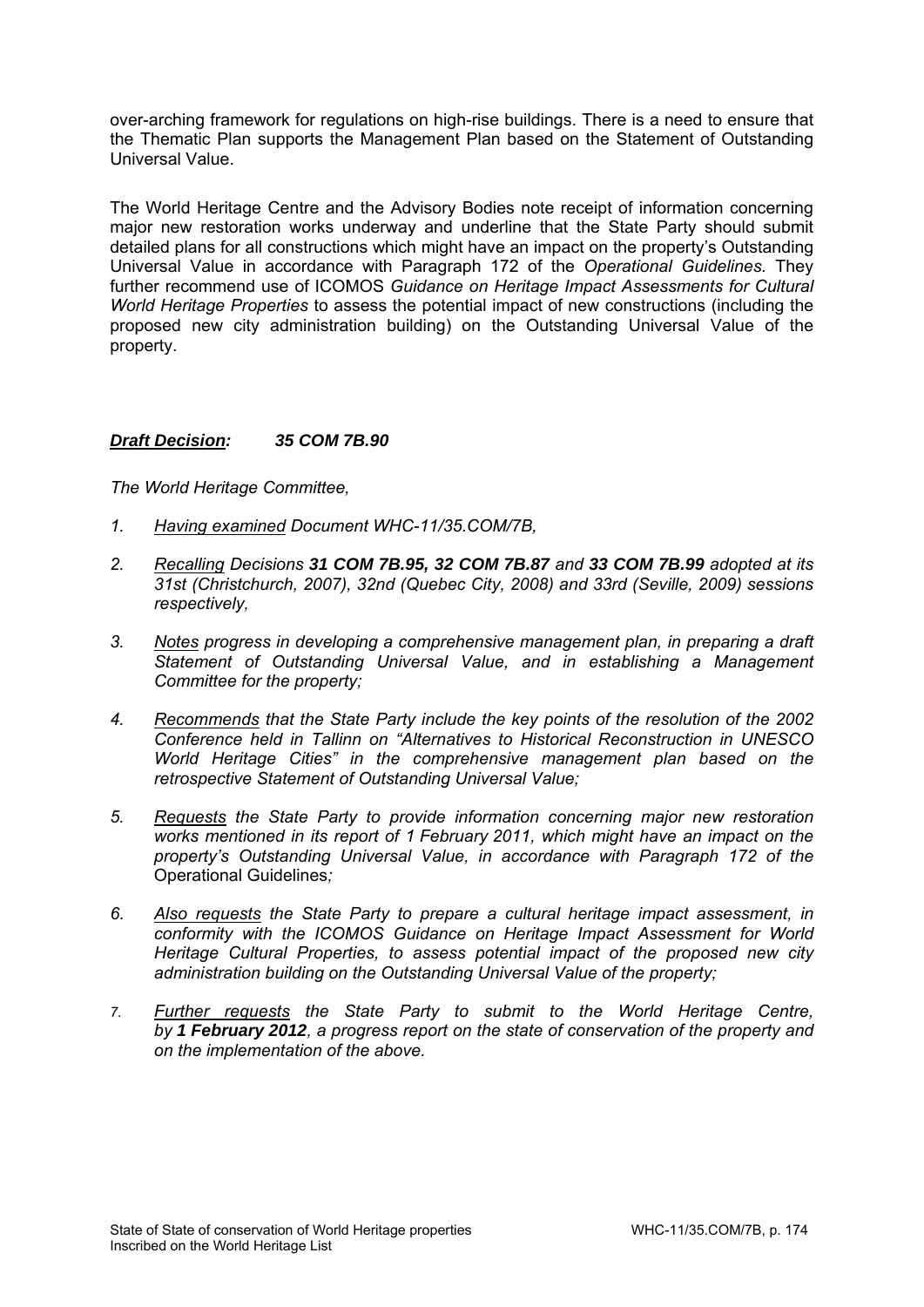# **91. Mont-Saint-Michel and its Bay (France) (C 80bis )**

*Year of inscription on the World Heritage List*  1979

*Criteria*   $(i)(iii)(vi)$ 

*Year(s) of inscription on the List of World Heritage in Danger*  N/A

*Previous Committee Decisions*  **34 COM 7B.83** 

*International Assistance*  N/A

*UNESCO Extra-budgetary Funds*  N/A

*Previous monitoring missions*  N/A

*Factors affecting the property identified in previous reports* 

- a) Development pressures
- b) Environmental constraints
- c) Natural disasters (earthquakes, wind storms (1987 and 1999), earth slides)<br>d) Tourism/ visitor pressure (including the intensification of fish/shell industries
- Tourism/ visitor pressure (including the intensification of fish/shell industries and pasture in the bay)
- e) Problems related to the presentation of the site: Car parking at the foot of the Mount, sign posts
- f) potential impact of wind turbines on the landscape setting of the property

*Illustrative material*  http://whc.unesco.org/en/list/80

#### *Current conservation issues*

On 1 February 2011, the State Party submitted a detailed report on issues relating to the potential impact of wind turbines on the landscape setting of the World Heritage property, as well as on its state of conservation and management.

### a) *Potential impact of wind turbines on the landscape setting of the World Heritage property*

The State Party informs that no wind turbine or any area of wind power development has been authorized or is planned within the perimeter of the property or in the buffer zone. It further informs that the French authorities launched a forward-looking reflection on the modalities of heritage protection which notably took into account the construction of wind turbines. This led, in 2007, to the creation of an additional perimeter of protection around the Mont-Saint-Michel, "an area of landscape influence", which extends beyond the buffer zone and takes into account the panoramas of distant visibility towards the Mount. According to the report, this area of landscape influence aims not only to eliminate the risk of co-visibility nuisances, but also to reestablish Mont-Saint-Michel in its environment, in the broadest sense. The area of influence takes into account all the places where the view of Mont-Saint-Michel participates in the total landscape and comprises two distinct registers: 1) an area of total exclusion, where no wind turbines are authorized; 2) a calculated area of exclusion, in which projects must demonstrate their lack of impact. The area of landscape influence will be integrated into the regional wind turbine plan that is being developed in Brittany, and is already included in the Manche Department Wind Turbine Scheme.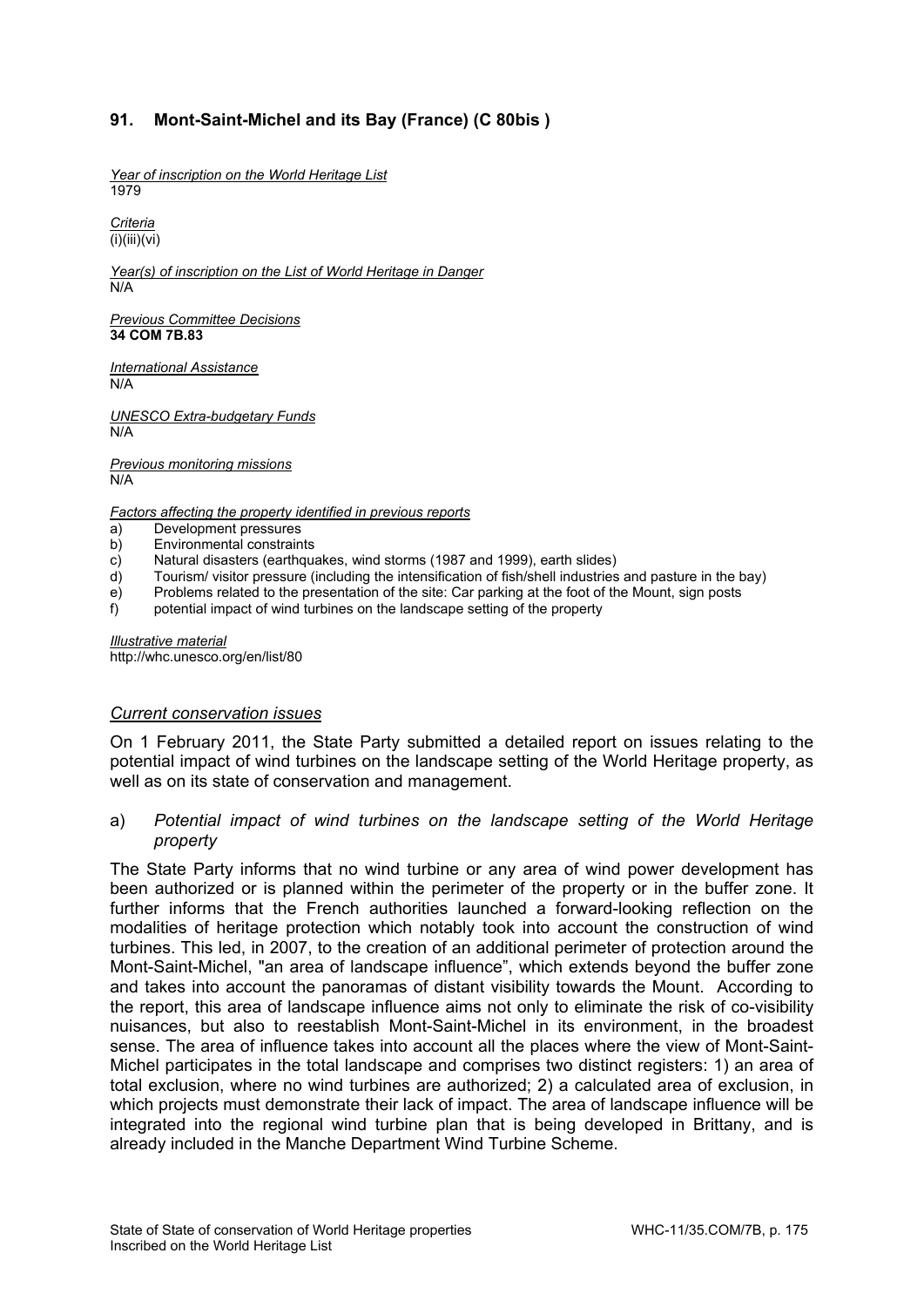In its report, the State Party also reports on the approved and refused wind-power projects and wind turbine development zones, as well as those being considered in and beyond the area of influence. It also provides information on the height and distance of the turbines from Mont-Saint-Michel. The State Party informs that only one wind turbine development zone has been authorized in the Vallée de la Sée, in December 2009, within the perimeter of the calculated exclusion area. Of the 15 wind-power projects, three have been granted building permits, including two in the Ille-et-Villaine Department and beyond the area of landscape influence (including six 125-metre-high turbines, built at Trémeheuc at a distance of 23 km and at a height perceived, according to the State Party's report, at 6 mm from Mont-St-Michel, and another at Coglès, which, according to the report, collapsed) and one in the Manche Department, municipality of Argouges (comprising three wind turbines at 20 km from the property, and of a height of 100 m to the blade tips). The latter is located at the edge of the area of influence and is not yet built.

In additional information received on 11 March 2011, the State Party indicates that, given the extensive features of the area of landscape influence and the type of wind turbines authorized and their location, the Outstanding Universal Value of the property is not threatened. The report submitted on 1 February 2011 also mentions that a retrospective evaluation of the approved project for the municipality of Argouges (3 turbines) shows that the current ability to better analyze the wind-power projects would probably lead to the refusal of these turbines. However, the State Party undertakes to ensure, during the preparation of all new cases, as well as during the defence of pending litigation, to take greater account of the visual area of influence of the Mont-Saint- Michel.

The World Heritage Centre continues to receive numerous letters from civil society concerned with the management of the property and the visual impacts of wind projects affecting it, including the possible construction of four wind turbines in the commune of Tremblay outside the area of landscape influence. However, the State Party confirms that this project was refused. Media inquiries on this subject are also very numerous.

## *b) Protection and management of Mont-Saint-Michel and its Bay*

The report of the State Party indicates the work accomplished in the context of Operation Grand Site (OGS) as well as the work involved with the project to restore the maritime character of Mont-St-Michel, and informs that future parking lots, welcome facilities and shuttle operation buildings are being constructed. The overall project, and each of its components, will receive particular attention from all stakeholders. The project has received funding of 164 million Euros to date and should be completed in 2014. In addition, the report highlights some difficulties with protection and management consultation and coordination of the property related to different administrative responsibilities: 2 departments, 2 regions and 2 ministries, and which would have blocked the proposed extension of protection for the entire Bay. The report repeatedly stresses the importance of designating a Regional Coordinator Prefect for the entire Bay of Mont-Saint-Michel.

The World Heritage Centre and Advisory Bodies encourage the State Party to continue its efforts towards concerted management of the entire property. In this regard, they recall the results of the 2005 periodic report concerning the lack of a management plan in force for the entire property, as well as the lack of a timetable for implementation of the measure relating to the establishment of a Committee for interregional monitoring. The same report also indicated that the protective measures of the property are insufficient.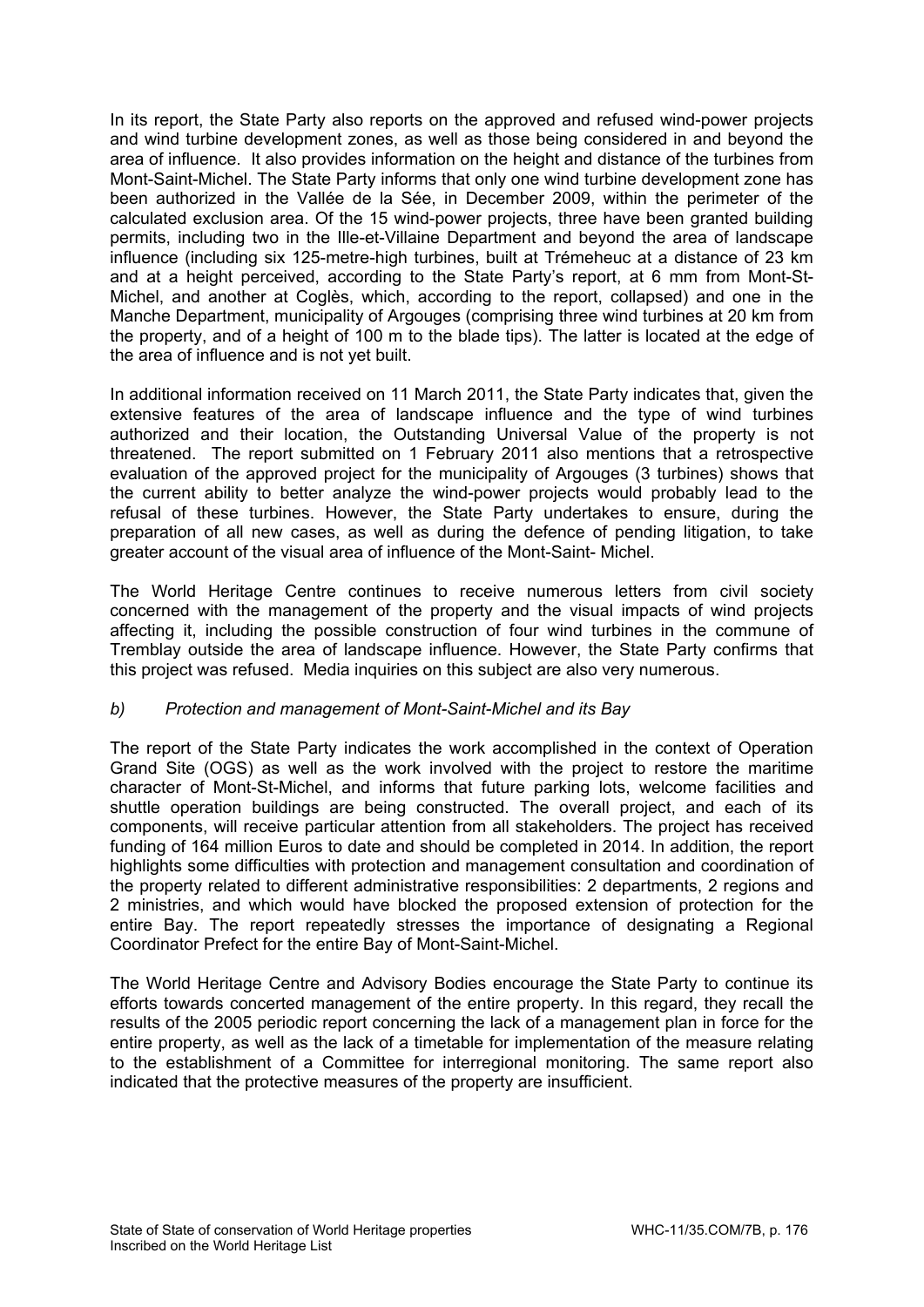### *Conclusions*

The World Heritage Centre and the Advisory Bodies take note of the view of the State Party that the authorized wind turbines do not affect the Outstanding Universal Value (OUV) of the property. However, they consider that there could be a potential visual impact of these projects on the landscape setting of the property and propose that a reactive monitoring mission be carried out to examine the prevailing logic in defining the overall context for a better understanding of the impact of wind turbines on the OUV of the property.

They recommend that the State Party prepare, firstly, a draft Retrospective Statement of OUV that will enable the identification of its attributes.

Regarding the management of the property, it was recommended that a management plan based on the OUV be initiated, involving regional and national authorities concerned, to strengthen the protection and governance of the property and avoid any problems of coherence with regard to the long-term development on the site.

In addition, the World Heritage Centre and the Advisory Bodies take note of the work involved with the project for the Restoration of the Maritime Character of Mont-St-Michel.

### *Draft Decision: 35 COM 7B.91*

- *1. Having examined Document WHC-11/35 COM/7B,*
- *2. Recalling Decision 34 COM 7B.83 adopted at its 34th session (Brasilia, 2010),*
- *3. Takes note of the information provided by the State Party on the management and protection of the property and the potential impact of wind turbines on the landscape setting of the property, in particular the introduction of the area of landscape influence of Mont-Saint-Michel;*
- *4. Requests the State Party:* 
	- *a) to develop a draft Retrospective Statement of Outstanding Universal Value as the basis for the protection and management of the property and thus avoid any irreversible impacts of development projects on the property, including wind turbines,*
	- *b) to initiate a management plan, based on the Statement of Outstanding Universal Value, in order to strengthen the protection and governance of the entire property, and to indicate a timetable to implement the creation of an Interregional Monitoring Committee for the management of the property,*
	- *c) to invite a World Heritage Centre/Advisory Bodies reactive monitoring mission in 2011 to examine the prevailing logic for the definition of the context of the ensemble and to better understand the impact of the wind turbines on the Outstanding Universal Value of the property and to prepare the draft Retrospective Statement of Outstanding Universal Value prior to and as support for the discussions of this mission,*
	- *d) to suspend all wind power projects approved and underway which would have a visual impact on the views toward and from the property whilst awaiting*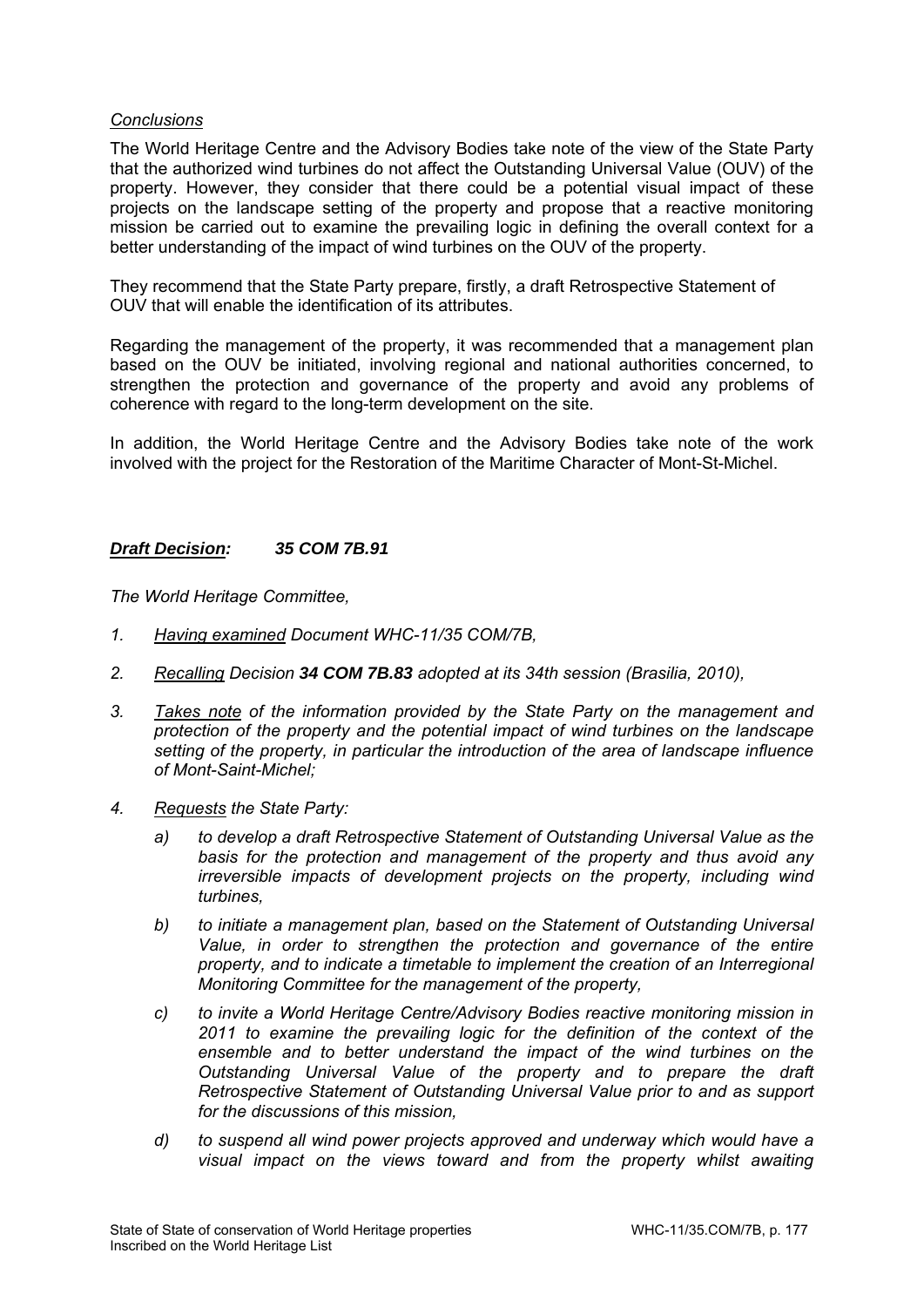*examination of the results of the reactive monitoring mission by the World Heritage Committee at its 36th session in 2012 ;* 

*5. Also requests the State Party to submit to the World Heritage Centre, by 1 February 2012, a report on the state of conservation and the implementation of the above-mentioned items, as well as the draft Retrospective Statement of Outstanding Universal Value, as requested by Decision 34 COM 10B.3 of the Committee, for examination by the World Heritage Committee at its 36th session in 2012.* 

## **92. Prehistoric Sites and Decorated Caves of the Vézère Valley (France) (C 85)**

*Year of inscription on the World Heritage List*  1979

*Criteria*  (i) (iii)

*Year(s) of inscription on the List of World Heritage in Danger*  N/A

*Previous Committee Decisions*  **32 COM 7B.88, 33 COM 7B.100, 34 COM 7B.85** 

*International Assistance*  N/A

*UNESCO extra-budgetary funds*  N/A

*Previous monitoring missions*  2006: World Heritage Centre site visit; March 2009: ICOMOS reactive monitoring mission

*Factors affecting the property identified in previous reports*  Outbreaks of mould and bacterial spores on the surface of the cave paintings of Lascaux

Illustrative material http://whc.unesco.org/en/list/85 http://www.culture.gouv.fr/culture/dp/archeo/pdf/lascaux\_unesco.pdf http://www.lascaux.culture.fr/

#### *Current conservation issues*

On 1 February 2010, the State Party submitted a state of conservation report in response to the recommendations of the World Heritage Committee at its 34th session (Brasilia, 2010). This extensive report includes an Action Plan and detailed annexes with graphics and visualisations.

#### *a) Overall conservation issues*

No biocide treatments have been made since 2008. Conservators have continued to monitor the surfaces of the cave throughout the year in order to record the level of contamination of the painted surfaces and to assess any changes or modifications. In some non-painted zones in the lower part of the walls, manual removal of micro-organisms has been carried out under archaeological supervision.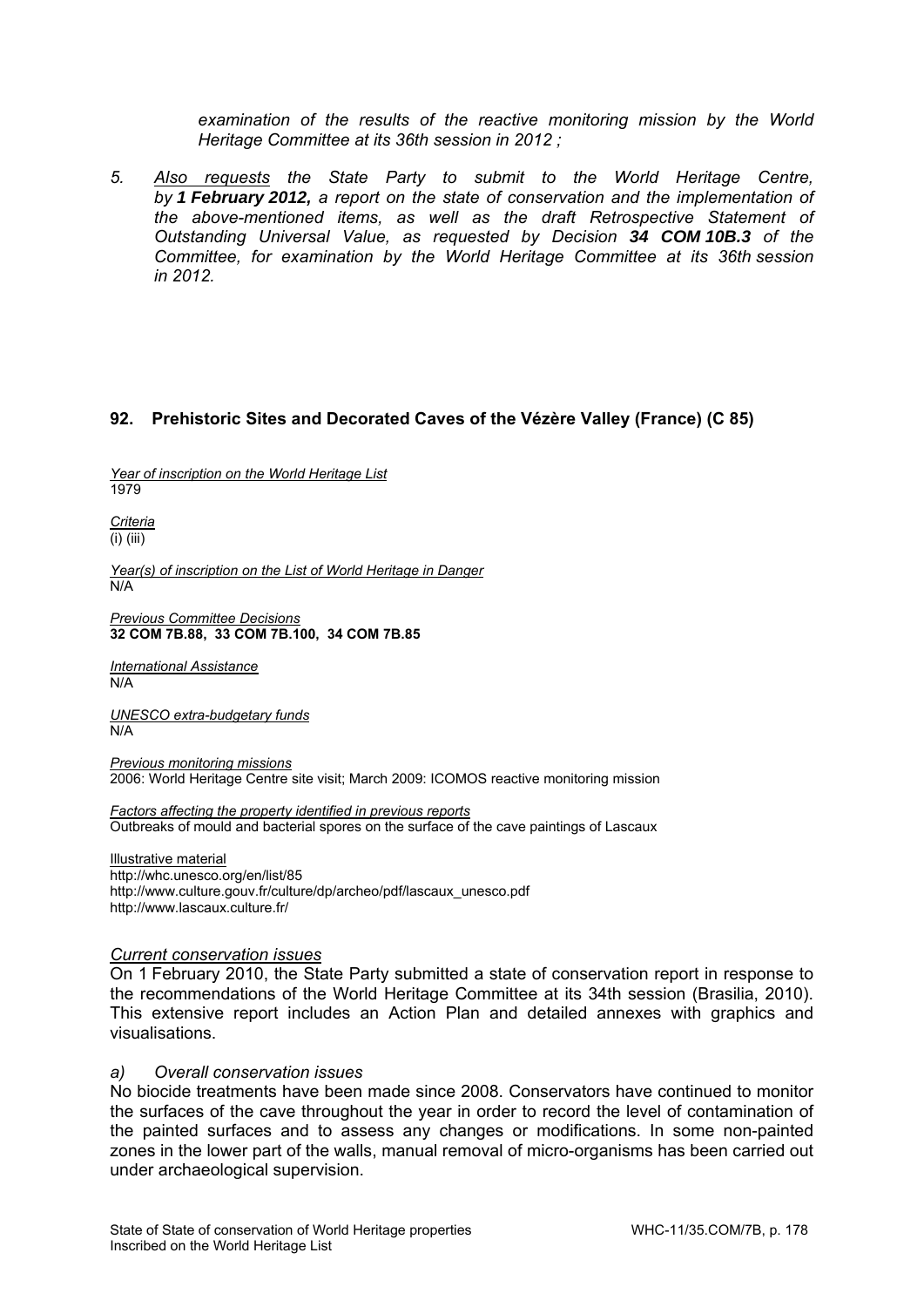Throughout 2010, the overall level of contamination of the cave is reported as remaining relatively stable and there have been no significant changes in the location of contaminated areas.

Regression of areas of white mould has been noted in several places. Only the vault of the passage remains a sensitive area. However between April and November 2010 there were more disappearances than new appearances of mould sites in this area.

The black spots that appeared in March 2006 are photographed twice a year, with an analysis of their numbers and disposition in the significant areas of the Apse and Nave. Their development has been slowed down and a few new spots were reported in 2010. However the apparition of new spots has been reported on the vault of the Nave. Today less than 1% of the paintings are still affected by this phenomenon.

In October 2009, the limited presence of vermiculations had been reported in the Hall of the Bulls. To understand better the evolution of this phenomenon, visual surveillance is made every week and photographic surveillance is undertaken regularly. The resulting analysis showed the slow evolution of this phenomenon with only very few new outbreaks. As there is very little scientific data on this phenomenon, a scientific study is being undertaken by the University of Bordeaux on the vermiculate phenomenon. It appears only to be active for a few weeks each year during late summer.

The multi-disciplinary research project set up in 2007 to examine the overall relationship between physical and climatic parameters and the development of micro-organisms was planned originally for three years. It concentrated on three areas of the cave. The observations tend to confirm the hypothesis that control of microclimatic conditions on the surface of the walls is essential to control microbial growth at the air-mineral substrate. The changes that affected the microclimate in the chosen areas were luckily too low to modify the surface colonization that has remained broadly stable. In the absence of visible growth of microorganisms on the surface of the walls, the appropriate collection of microbiological data proved impossible. The project was therefore re-oriented towards two new areas: one towards clay without visible fungal contamination, the other towards the sandy sediment covered with large clay, the seat of "black spots". This project will be assessed by the Scientific Council in March 2011.

A second project, initiated in 2010, is led jointly by the National Institute of Agronomic Research, Dijon and the Instituto de Recursos Naturales y Agrobiologia of Seville. This examines the microbial ecology of micro-organisms in the cave, in order to understand their metabolic needs, which may help to explain the appearance of the black spots. The objective of this project is to explore all microbial communities in the cave in order to understand the reason for upsetting their balance. The preliminary results of this project identified a new species of *Scolecobasidium fungus*, called *Ochroconis Lascauxensis* that highlights the role of the faeces of Collemboles (minute arthropods) in the dissemination of *Scolecobasidium* spores. This project, which will last until mid 2011, will report its findings to the Scientific Council for follow-up actions.

During 2010 a third project carried out by a partnership between l'Ecole des Mines d'Alès, le Centre National de Préhistoire, and la Conservation régionale des monuments historiques helped to develop a methodology to detect and assess any minute changes in the wall surfaces through chromatic monitoring, as means for preventive conservation.

The Lascaux Simulator has been in development since 2005. The modellers now have access to a much larger processor, ranked first in Europe and sixth in the world, which means that analysis of the data can be undertaken in a much shorter time. The Simulator is now estimating the impact of the closure of the old sliding vents and the conditions that any new climate support machine would have to address in terms of cold spots, etc. This data is being used to develop possibly a new climate support system.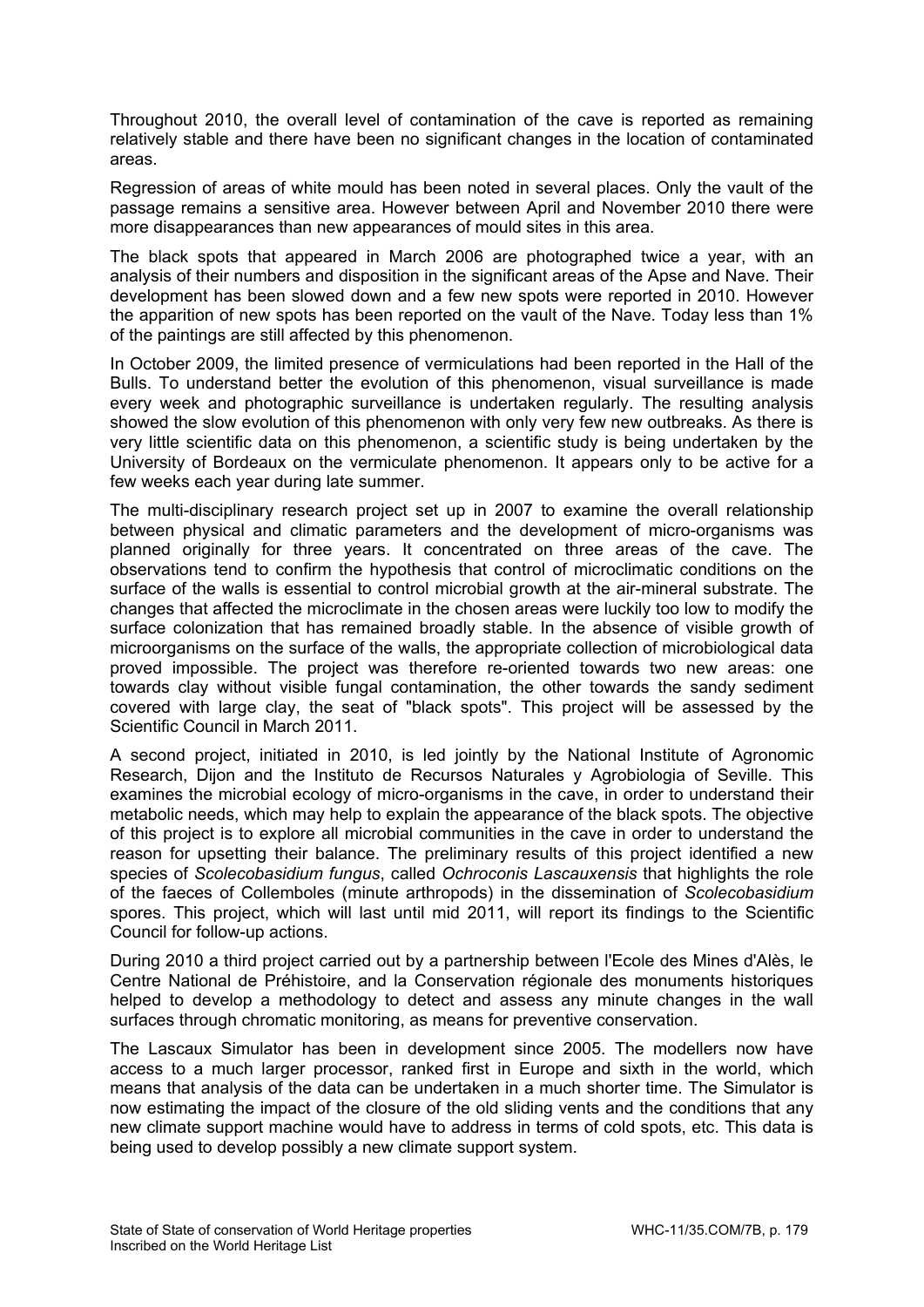The installation of an overlay roof for the machine room is scheduled for early 2011 in order to reduce the thermal impact of the water flow. This will be made of removable panels that can be dissembled quickly to ensure quick access, in the case of microbiological growth.

Currently, a "cave laboratory" is being established in Dordogne – a cave devoid of archaeological interest that has many similarities with Lascaux. Once equipped, the cave will serve as an experimental site for studying interaction processes between water, air and micro-organisms to understand the impact of each of these parameters which could be used for the management of Lascaux cave.

## *b) Isolation of the hill*

In order to reduce the number of tourists visiting the hill area as part of the tour of the facsimile cave, Lascaux II, a feasibility study is being undertaken to relocate the car park outside the area of the karst caves. The work should be carried out between 2011 and 2012. The policy of acquiring hill land, initiated in 2007, has led to the purchase of three parcels of land. The working group established in March 2009 with the purpose of considering a new system of cultural tourism management, within the perspective of overall development of the Valley, submitted its report in June 2010 and set out several options, including a proposal for a completely new facsimile cave.

## *c) Communication Strategy*

All meetings of the Scientific Council are now followed by Press conferences and Press Releases. The website on Lascaux hosted by the Ministry of Culture and Communication now contains details of the conservation projects, including the conclusions of the Scientific Council sessions which contain information on the intervention protocols. Publication of the proceedings of the international symposium of Lascaux, held in 2009, is expected in early 2011 and there are further publications in academic journals. In 2011, the Scientific Council wishes to establish a website independent of the current site of the Ministry of Culture and Communication for communication and information towards public.

## *d) Action Plan and priorities*

The Scientific Council has identified two main objectives (priorities):

- To respond in the shortest possible time to problems indentified in the cave (e.g. black spots and vermiculations)
- To study the parameters for future interventions (e.g. possible replacement of climate support system).

The knowledge management, in case of a new potential crisis (e.g. impact of climate change), has been set up as a low priority.

To reply to these priorities four working groups have been set up:

- Microbiology, microfauna and vermiculations
- Hydro-climatology and simulations
- Surface eco-systems and relationship with underground eco-systems
- The state of the cave and its possible evolution

Each working group has defined objectives, deliverables and timelines that have been set out in detail in the report and were approved by the Scientific Council in December 2010 and January 2011.

### *e) Management*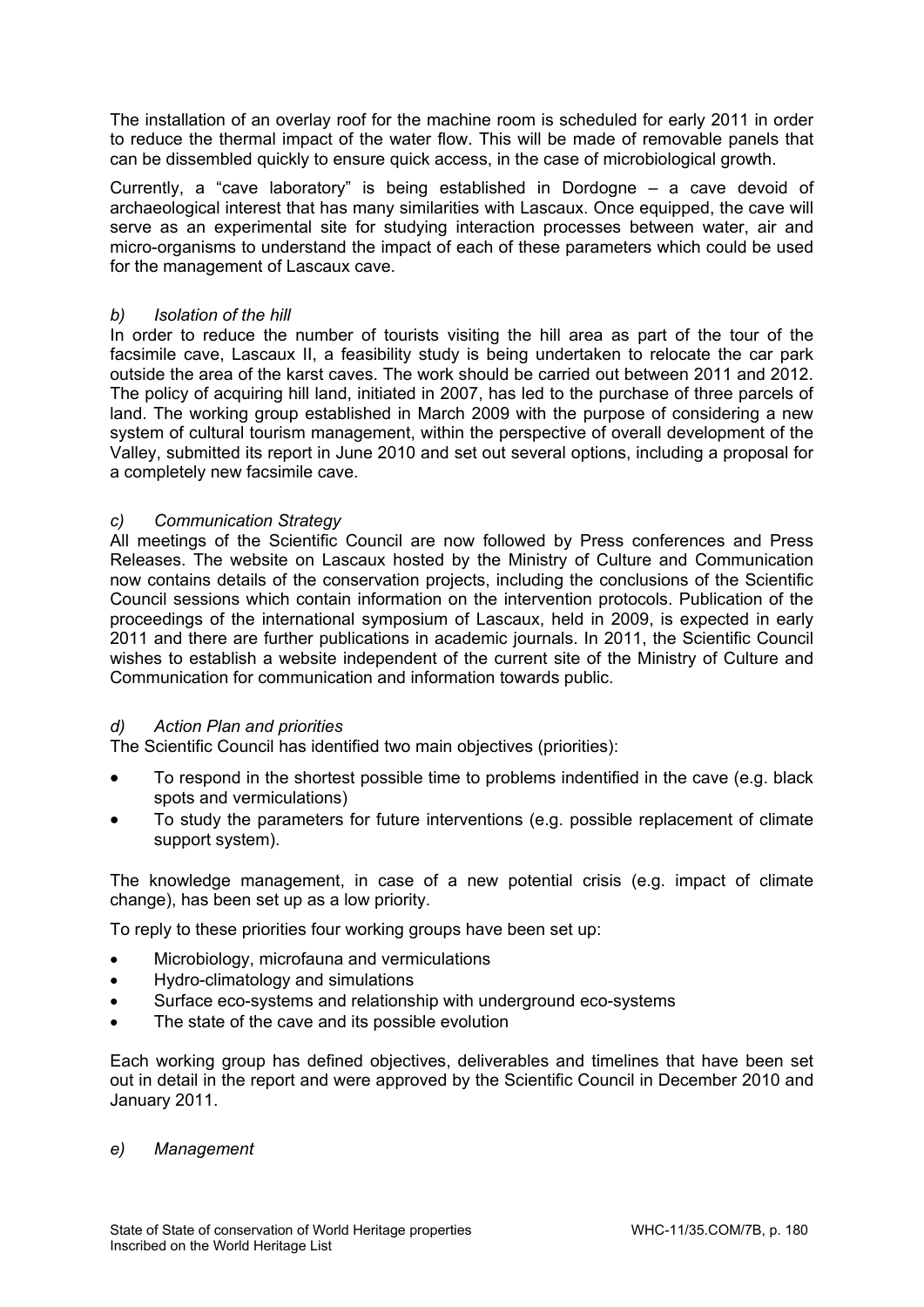As reported in the last report, simultaneously with the setting up of the Scientific Council, an Executive Committee was established to take in charge technical and administrative matters. Thus, the Scientific Council will develop the conservation plan for the cave and the administration will implement the necessary actions. From 2011, the Scientific Council will meet five times a year. If necessary, further scientific experts will be invited to the meetings. In 2010, the State Party reports that 600,000 Euros have been invested in research, conservation and administration.

## *f) Protocol on Intervention*

This protocol was issued in July 2010 by the Ministry of Culture and Communication.

## *g) Lascaux International Scientific Task force (LIST)*

In January 2011, a spokesperson of the LIST wrote to the World Heritage Centre to express concerns at the composition of the Scientific Council. He pointed out that although there were many scientists on the Committee, there were no scientists specialising in subjects related to specific threats – such as mycologists or experts in underground climatic conditions and that the promised transparency was not in place. He reported that the information emanating from the Council was very general and considered that there was a need to renew the machinery installed in 1999-2000 and to repair the sliding vents.

On 15 March 2011, the State Party replied to these points. It considered that many of the points had been addressed in their State Party report – such as the list of members of the Scientific Council that showed the participation of mycologists. The LIST representative was invited to the next meeting of the Scientific Council.

## *h) International Committee for the Preservation of Lascaux Foundation (ICPL)*

In January 2011, the ICPL sent a report to the World Heritage Centre suggesting that the Cave of Lascaux might be considered as a pilot project, as mentioned in Decision **34 COM 5D** of the Committee which suggested that pilot projects might address "the relation between conservation and sustainable development at regional/ecosystem scales". The report acknowledges that the interventions at the cave in the 1940s destroyed the cave's natural climatic system that had protected the paintings. ICPL considers that the engineers of the 1960s understood the need to intervene to mimic the natural systems through providing a barrier to insulate the cave from changes in outside temperatures and introducing a regulated air flow, and that the forced air system installed in 2000 (although recently adjusted to assist the cave's breathing mechanism based on the natural convection currents) reflected the opposite of sustainability and that recent interventions have aimed to modify the cave's ecosystem. The ICPL thus asks the Scientific Council to re-examine priorities with the goal of restoring what they describe as "*a sustainable ecosystem that can survive and thrive without humans having to continually add or take out of the system".*

Replying to a request of the Centre on the above issues, the State Party considers, in its letter of 15 March 2011, that it is not correct to say that the new system installed in 1999 'forced air' into the cave as the system has satisfactorily controlled the climatic conditions. It also points out that at the time the cave was discovered, the paintings were not in perfect condition and had already suffered some loss. It considers that it is problematic to define an 'ideal' or natural state for the cave as we do not know enough about the climatic condition that prevailed over thousands of years, and furthermore the outside condition of the hill have changed drastically even in recent centuries. The State Party further considers that the proposal of the ICPL seems to be based simply on the notion that it is sufficient to control the flow of air, and that the complexity of the cave systems, combined with the diversity of conditions it experienced over 18,000 years mean that a simple climatic model is not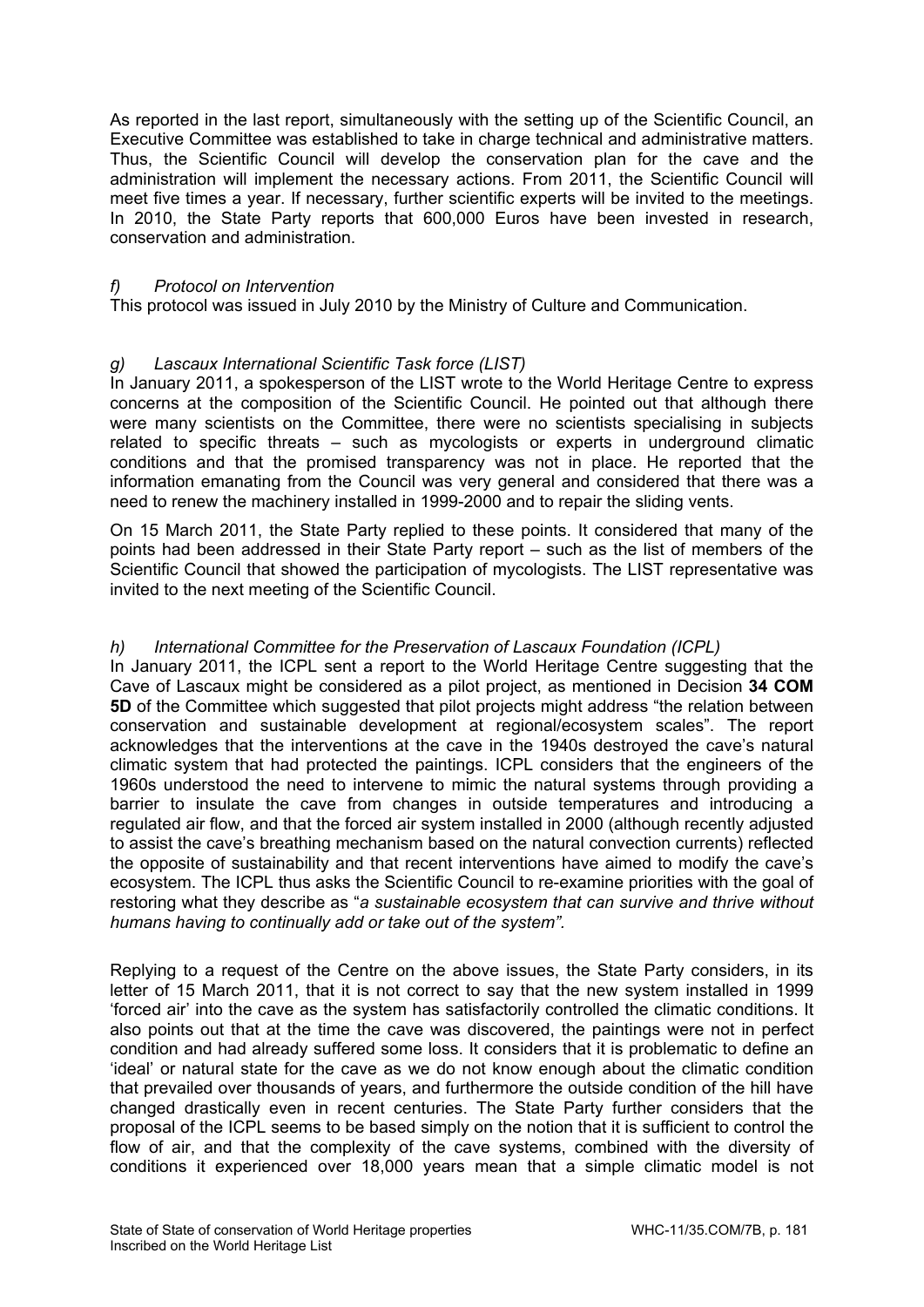possible and that equilibrium will also need to include biological considerations if the cave is to be transmitted to future generations.

## *Conclusions*

The World Heritage Centre and the Advisory Bodies note that the cave is now reported to be comparatively stable in terms of levels of contamination. There appears to be regression of areas of white mould, black spots and reticulations over most of the affected areas, with only a few areas now deemed to be 'unstable'. They further note that the Scientific Council has strengthened its operations through the development of four sub-groups and that these have set out priorities and detailed action plans for the next 3 years.

The research so far undertaken has identified a new microbial species of *Scolecobasidium,* called *Ochroconis Lascauxensis,* and that its dissemination seems to have a symbiotic relationship with a minute arthropods, *Collembole*. The lack of information on these organisms is highlighting the specificities of the Lascaux problems and the need for more research. In view of the restricted access at Lascaux, the importance of surrogate caves for research and experimentation is growing, and the Council is responding to this need.

The overall report contains a wealth of information on the on-going investigations. From the comments of ICPL and LIST it is clear that knowledge of the full extent of what is being undertaken, the range of specialists involved, the rationale for the actions and the time that will be needed to fully model the cave and understand the enormous complexities of its ecosystems are not fully appreciated by those outside the structure. The World Heritage Centre and the Advisory Bodies welcome the aim of the Scientific Council to establish a separate web-site for Lascaux, but urge the State Party to develop a communication strategy for disseminating information about the web-site, as requested previously by the Committee.

# *Draft Decision: 35 COM 7B.92*

*The World Heritage Committee,* 

- *1. Having examined Document WHC-11/35.COM/7B,*
- *2. Recalling Decisions 32 COM 7B.88, 33 COM 7B.100 and 34 COM 7B.85 adopted at its 32nd (Quebec City, 2008), 33rd (Seville, 2009) and 34th (Brasilia, 2010) sessions respectively,*
- *3. Takes note of the extensive and detailed observation, monitoring, analysis and research being undertaken to develop an understanding of the complex microbiological and climatic dynamics of the Lascaux cave as a means to fully understand the causes of the surface decay;*
- *4. Notes the need for more research into the recently identified specific microbes present in the cave and the need for surrogate caves within which to undertake research;*
- *5. Also notes that during 2010 the conditions of the cave are reported by the State Party to be relatively stable with most adverse effects being in regression;*
- *6. Welcomes the detailed action plans of the four sub-groups established by the Scientific Council;*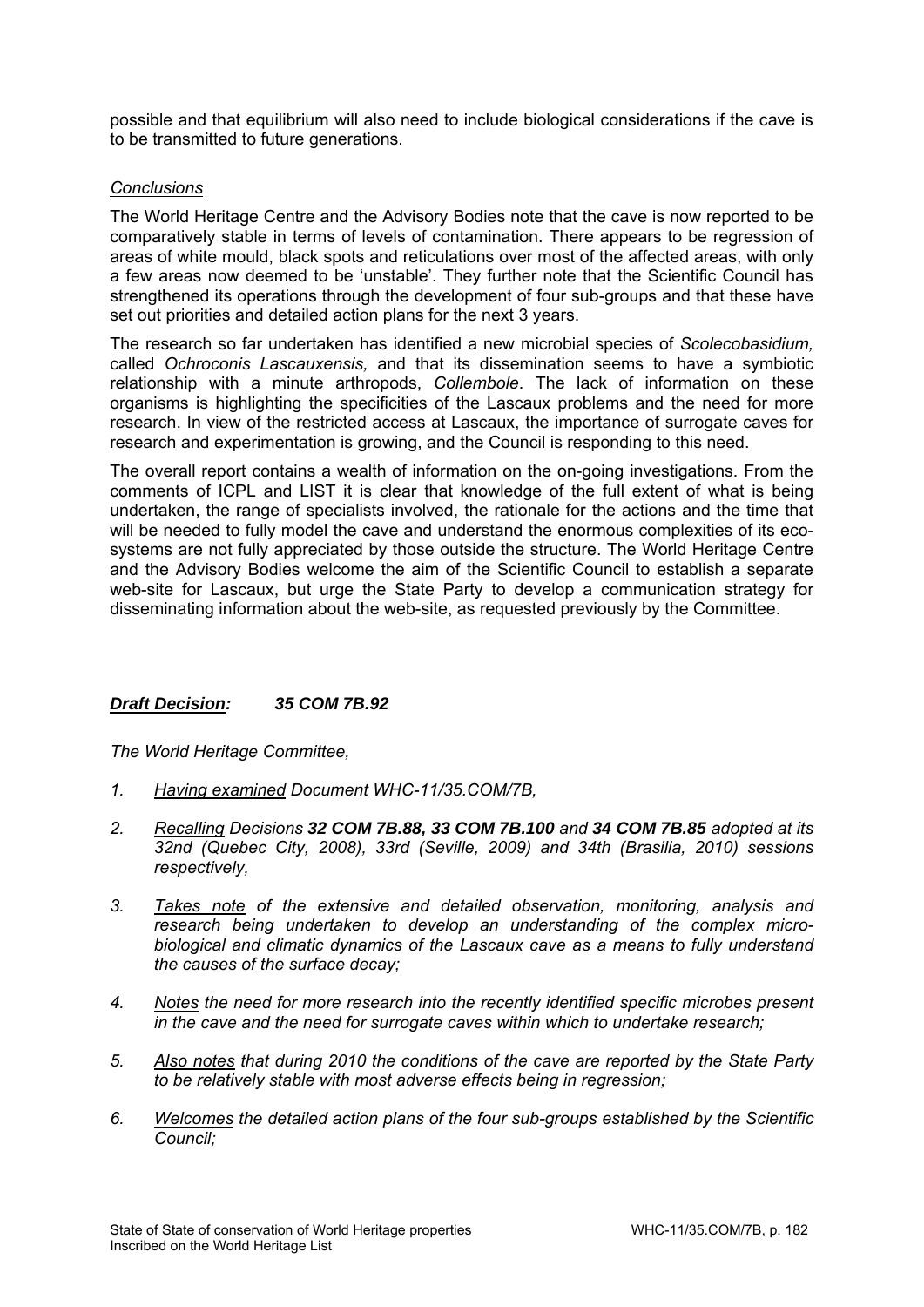- *7. Notes with satisfaction the intention of the Scientific Council to establish a new web-site for Lascaux in 2011;*
- *8. Considers that there is still a need for more information to be made public concerning the wide range of work, in order to allay fears in the wider community, and urges the State Party to present a Communication Strategy to ensure the greatest possible transparency for its approaches and actions;*
- *9. Acknowledges the progress with the isolation of the hill, through proposals to move car parking and acquire land into State ownership, further notes the scoping exercise on a possible facsimile cave and requests the State Party to ensure that the World Heritage Committee is kept fully informed about all stages in this tourism project, in line with Paragraph 172 of the* Operational Guidelines*, before any commitments are made;*
- *10. Also requests the State Party to submit to the World Heritage Centre, by 1 February 2013, a progress report on the state of conservation of the property and on the implementation of the above, and particularly in connection with tourist development plans, for examination by the World Heritage Committee at its 37th session in 2013.*

## **93. Upper Middle Rhine Valley (Germany) (C 1066)**

*Year of inscription on the World Heritage List*  2002

*Criteria*   $\overline{\text{(ii) (iv) (v)}}$ 

*Previous Committee Decisions*  **32 COM 7B.93; 33 COM 7B.104; 34 COM 7B.87** 

*International Assistance*  N/A

*UNESCO extra-budgetary funds*  N/A

*Previous monitoring missions*  February 2008: Joint World Heritage Centre / ICOMOS advisory mission

*Factors affecting the property identified in previous reports:* 

- a) Noise pollution and traffic increase;
- b) Potential impacts by Rhine crossing project.

*Illustrative material*  http://whc.unesco.org/en/list/1066

#### *Current conservation issues*

On 20 January 2011, the State Party submitted a state of conservation report addressing the recommendation of the World Heritage Committee at its 34th session (Brasilia, 2010) that any proposed bridge development should be considered within the context of an overall Master Plan for the property to ensure that the bridge contributes towards the overall sustainable development of the Upper Middle Rhine Valley.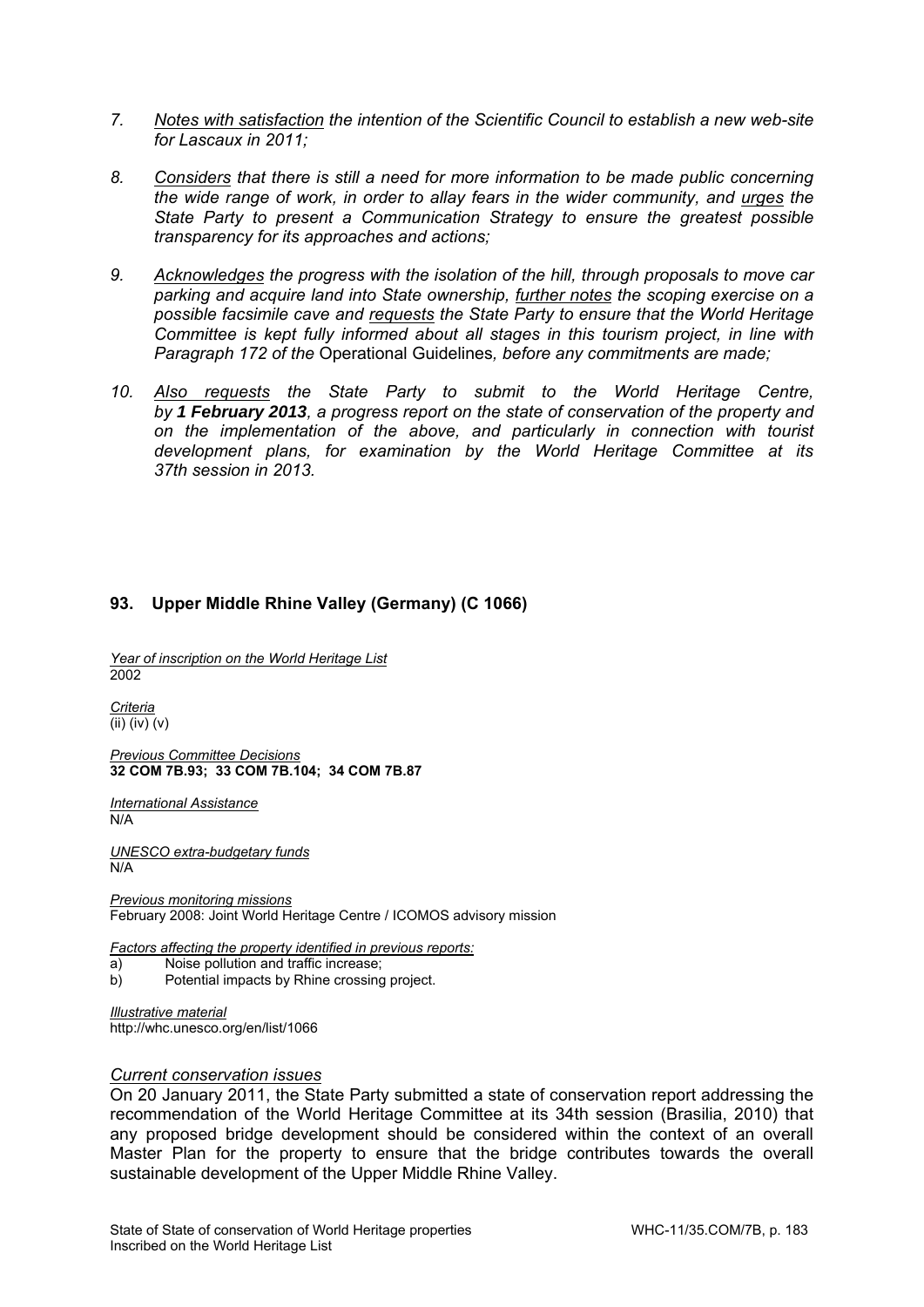# *a) Master Plan*

The State Party reports that it proposes to draw up the Master Plan on the basis of the existing 2001 management plan and the draft Statement of Outstanding Universal Value submitted to the World Heritage Centre in January 2010 (which will be presented to the World Heritage Committee at its 35th session). The Master Plan will not only include an assessment of the management plan's implementation, but will also review noise pollution as well as demographic and economic developments. Moreover, by presenting the legal framework of the property, it might inspire law improvements. Furthermore, it will explore possibilities of private funding to conserve and develop the site. With a particular focus on creating synergies, the plan will aim to provide an overview of existing activities contributing to the protection of the property and to propose innovative collaborations.

The development of the Master Plan will be carried out by the federal government in collaboration with two federal states and local authorities. It will actively involve local stakeholders in order to foster stewardship of the site. A task force consisting of representatives of the various authorities has been set up. Work should commence in mid-2011 and is scheduled to last for three years.

# *b) Proposed bridge*

The State Party reports that it considers that the World Heritage Committee "assumes that plans will be implemented with a view to constructing a bridge over the River Rhine". As a significant spatial development project, the construction of a bridge would need to satisfy a spatial planning procedure (Raumordnungsverfahren, ROV) to ensure that regional planning requirements are met through an assessment of the spatial compatibility of a project or plan. Settlements, infrastructure, environment, nature and landscape are considered.

The State Party reports that it is intended to start this process by mid-2011 and complete it by early 2012 and during the process new forms of stakeholder participation will be tested. It is further stated that with feasibility studies and expert reports on traffic, World Heritage compatibility and environmental impacts and an assessment of options already completed, the remaining task relates to spatial and technical details.

# *Conclusions*

The World Heritage Centre and the Advisory Bodies note the details of the proposed wide ranging development of the Master Plan. They consider that, in line with the World Heritage Committee's decision, the Master Plan should provide the framework for sustainable development of the property and describe how a bridge might be compatible with sustainable development and with the site's Outstanding Universal Value.

In the second part of the report there appears to be an assumption that all background studies have been carried out for the proposed bridge and that only the spatial planning arrangements remain to be satisfied. However, the World Heritage Centre and the Advisory Bodies would like to recall that the impact assessments of the proposed bridge highlighted the extra traffic that would be generated  $-$  up to 2,000 extra cars a day  $-$  that would add significantly to pollution and noise levels, and that there is currently no clear understanding as to how a bridge might not be highly damaging to the cultural landscape.

As the State Party stated in its 2010 report, the bridge is only one option out of many that might be considered. The World Heritage Centre and the Advisory Bodies stress that it is essential for the Master Plan to be completed and approved before proceeding with any plans towards the construction of a bridge. This approach ensures that future developments take into account economic and social aspects of the valley in relation to the site's Outstanding Universal Value and meet sustainability goals.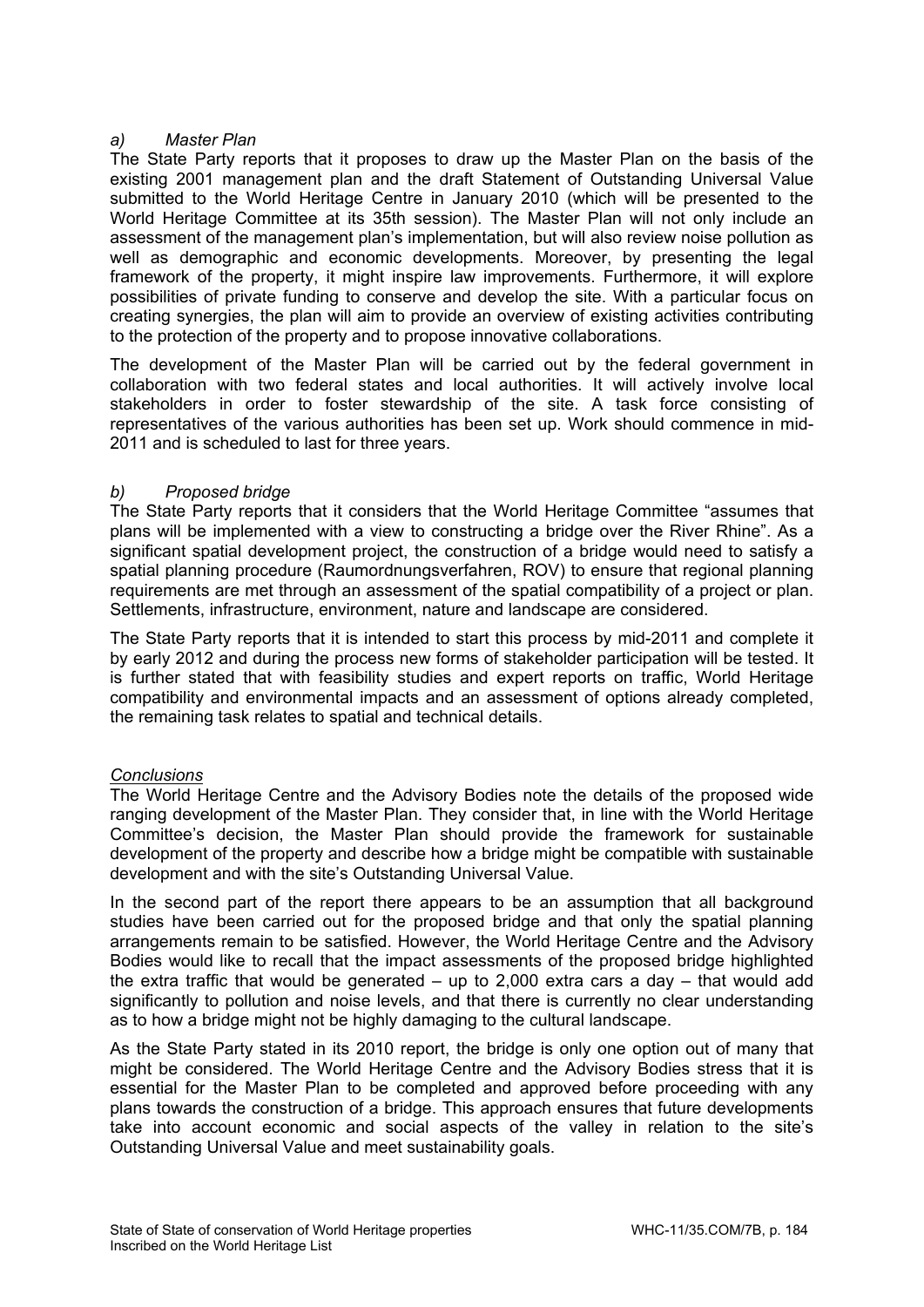## *Draft Decision: 35 COM 7B.93*

*The World Heritage Committee,* 

- *1. Having examined Document WHC-11/35.COM/7B,*
- *2. Recalling Decision 34 COM 7B.87 adopted at its 34th session (Brasilia, 2010),*
- *3. Welcomes the information provided by the State Party on the progress towards the development of a Master Plan for the property that will set out how its Outstanding Universal Value will be sustained, and how the property might develop in a sustainable way in relation to traffic, noise pollution and demographic and economic developments;*
- *4. Notes the details provided by the State Party for taking forward the spatial planning procedures for the bridge;*
- *5. Recalls the need for any bridge development to be part of the overall sustainable development of the property;*
- *6. Requests the State Party to finalize and submit to the World Heritage Centre for review the Master Plan before finalizing details of a bridge project in order that traffic and transport development are embedded in the overall sustainable approach to the property;*
- *7. Also requests the State Party to submit to the World Heritage Centre, by 1 February 2013, an updated report on the state of conservation of the property and the implementation of the above, for examination by the World Heritage Committee at its 37th session in 2013.*

## **94. Tokaj Wine Region Historic Cultural Landscape (Hungary) (C 1063)**

*Year of inscription on the World Heritage List*  2002

*Criteria*  (iii) (v)

*Year(s) of inscription on the List of World Heritage in Danger*  N/A

*Previous Committee Decisions*  **26 COM 23.14; 32 COM 7B.95; 33 COM 7B.106**

*International Assistance*  N/A

*UNESCO Extra-budgetary Funds*  N/A

*Previous monitoring missions*  2001: International Workshop on vineyard landscapes; september 2010 joint World Heritage Centre/ICOMOS advisory mission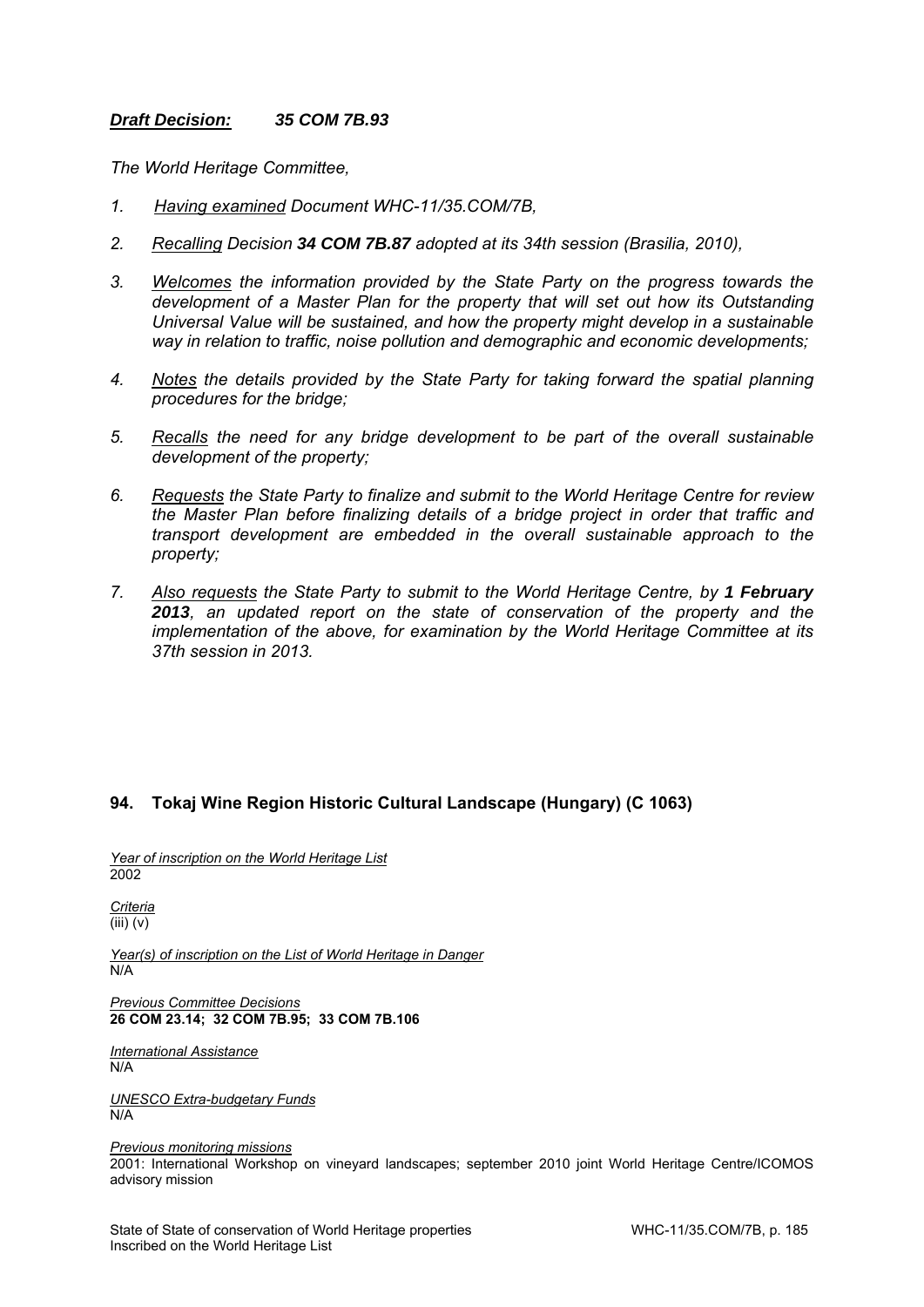*Factors affecting the property identified in previous reports*  Possible development of straw-burning power plant

*Illustrative material*  http://whc.unesco.org/en/list/1063

## *Current conservation issues*

On 1 February 2011, a report on the state of conservation of the World Heritage property was submitted by the State Party.

From 20 to 25 September 2010, a joint World Heritage Centre/ICOMOS advisory mission visited the property, at the invitation of the State Party, to consider the impact of the strawburning power plant in the buffer zone on the Outstanding Universal Value (OUV) of the property as well as the overall management of the property. The outcomes of that mission are included in the State Party's report. The mission report is available online at the following Web address: http://whc.unesco.org/en/sessions/35COM.

## a) *Current status of the straw-burning power plant*

The State Party reports that there has been no change since the last Committee. After excavating for foundations, the developer stopped work, probably due to lack of funding. The State Party acknowledges that it has few means to reverse the permissions that have been already granted for the plant. However, although the environmental utilisation permit for the power plant does not expire until 30 April 2027, the deadline for its first required inspection is 30 April 2012, and the building permit expires in July 2012.

The mission noted that funding for the project was not ensured, as the financial backers from Japan had withdrawn and the State Investment Bank had declined to support the project. The mission also noted that it was now acknowledged that the procedures for permission for the plant had been inadequate, as the procedural rules of the Szerencs local authority did not include special provisions for the property, nor had the requirements laid down in the property Management Plan been 'adopted' as part of planning regulations. The local authority did not therefore consider the impact of the development on the property as an entity and neither did the Environmental Impact Assessment (EIA).

The Ombudsman for Future Generation made clear to the Mission that it was regrettable that the permission for the plant had been granted, and that an investigation launched by his office had highlighted concern over irregularities in the procedures that had been followed. Furthermore he considered that "*the construction of the plant in the authorised form might have endangered the sustainability of environmental, natural and world heritage values through its negative impact in terms of transportation, intensive arable production, the growing of energy grass, and the emission of CO<sub>2</sub>."* 

The mission concluded that the construction of a large straw-burning power plant in the buffer zone near Szerencs city could have severe negative impacts on many of the attributes of the OUV and that every effort should be taken to halt this development. Furthermore the mission considered that the collection of straw, for any straw-burning power plant, should not take place within the property, nor within its current buffer zone, nor in the floodplains of Bodrogköz and Taktaköz rivers (as they are the origin of the mists that cause the botrytisation of grapes that is crucial for Tokaj wine), nor in places from which the collection routes would pass through one of these zones.

The State Party states that it will take these recommendations seriously when the review of the environmental permit takes place (before 30 April 2012).

### b) *World Heritage Law*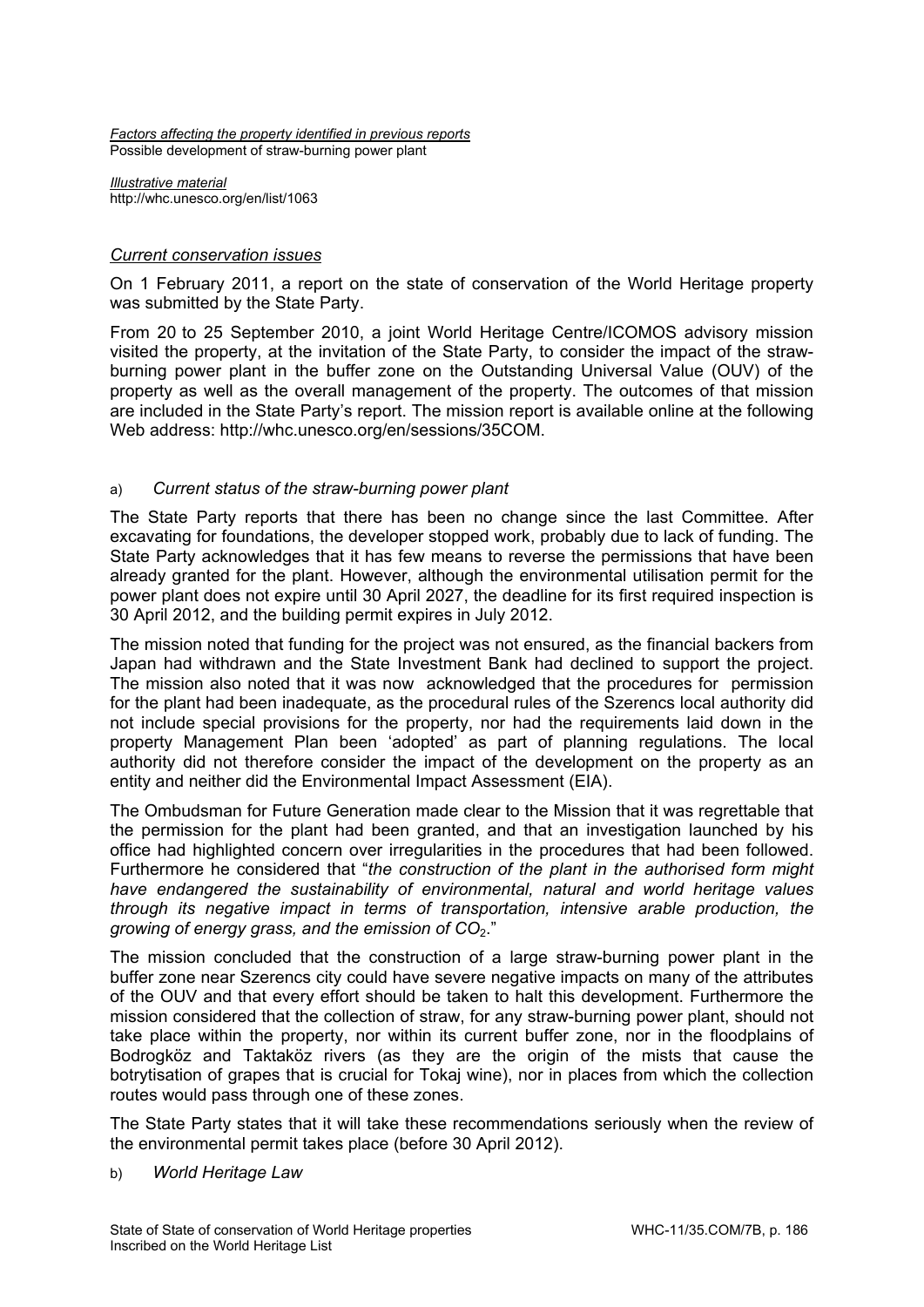The State Party reports that following the Hungarian general elections in 2010 the new government retracted for revision the first draft World Heritage law. The Government will submit to Parliament in 2011, a new draft, which is expected to frame the bill that will be adopted during the year. The law will regulate the procedural and organizational issues related to the management of World Heritage properties in Hungary, and also create the necessary financial support. This will greatly improve the current situation in Tokaj in which the management body of which is a very committed association, but does not have the appropriate legal power and also lacks adequate human and financial resources.

# c) *State of conservation and management of the property*

The mission made recommendations which included the need for more detailed inventories of landscape patterns; area protection for settlements that could foster traditional building practices; an updated management plan with clearer governance arrangements; fostering opportunities for sustainable development and for optimising the assets of the property for the benefit of local communities; the management plan to inform local Spatial Plans, and to be formally 'adopted'; develop a more strategic approach to traffic management; ensure that further road widening is not undertaken in the property; and preserve existing road hedges from any encroachment by cultivation or by road widening.

The State Party in its report responded that many of these issues will be addressed in the redrafting of the new management plan that will meet the requirements of the future World Heritage Law, apart from the recommendations for roads which will be considered more urgently in the light of consultations on road building programmes.

## d) *Boundaries and buffer zone*

The mission recommended that the logic for the boundaries of the property be re-considered on the basis of the retrospective Statement of OUV, as currently there is no clear distinction in some places between the property and its buffer zone. The mission also considered that the buffer zone might be extended to take into account the concerns of ICOMOS at the time of inscription relating to adequate visual protection near Zalkod and Tokaj, and the need for the buffer zone to include ecological protection for the wetlands that foster the botrytisation process.

## *e) Mines and Quarries*

The mission considered that there was a need to regulate quarries in the property and in the buffer zone. Small quarries that provide stone for local buildings could be seen as a continuation of a long standing tradition. However, large-scale quarries for road stone that impact on large swathes of the landscape cannot be justified and are not in line with the strategies in the management plan. The State Party reported that there is an application for a license for an andesite mine near the settlement of Szegi in the property that could impact adversely on the property. It has initiated a survey of existing and potential mining sites within the property and its buffer zone in October and this will be evaluated in 2011.

The State Party understood that at the time of inscription the boundaries of the property did not include the mining / quarrying site within the boundaries. The World Heritage Centre and the Advisory Bodies can confirm that the maps adopted at inscription did not show exclusion areas.

## *f) Possible trans-boundary extension*

The State Party reports that the respective agencies and experts of the States Parties of Hungary and Slovakia have frequent working contacts. Hungary is open to further discussions on the possibility of extending the buffer zone of the property to the north.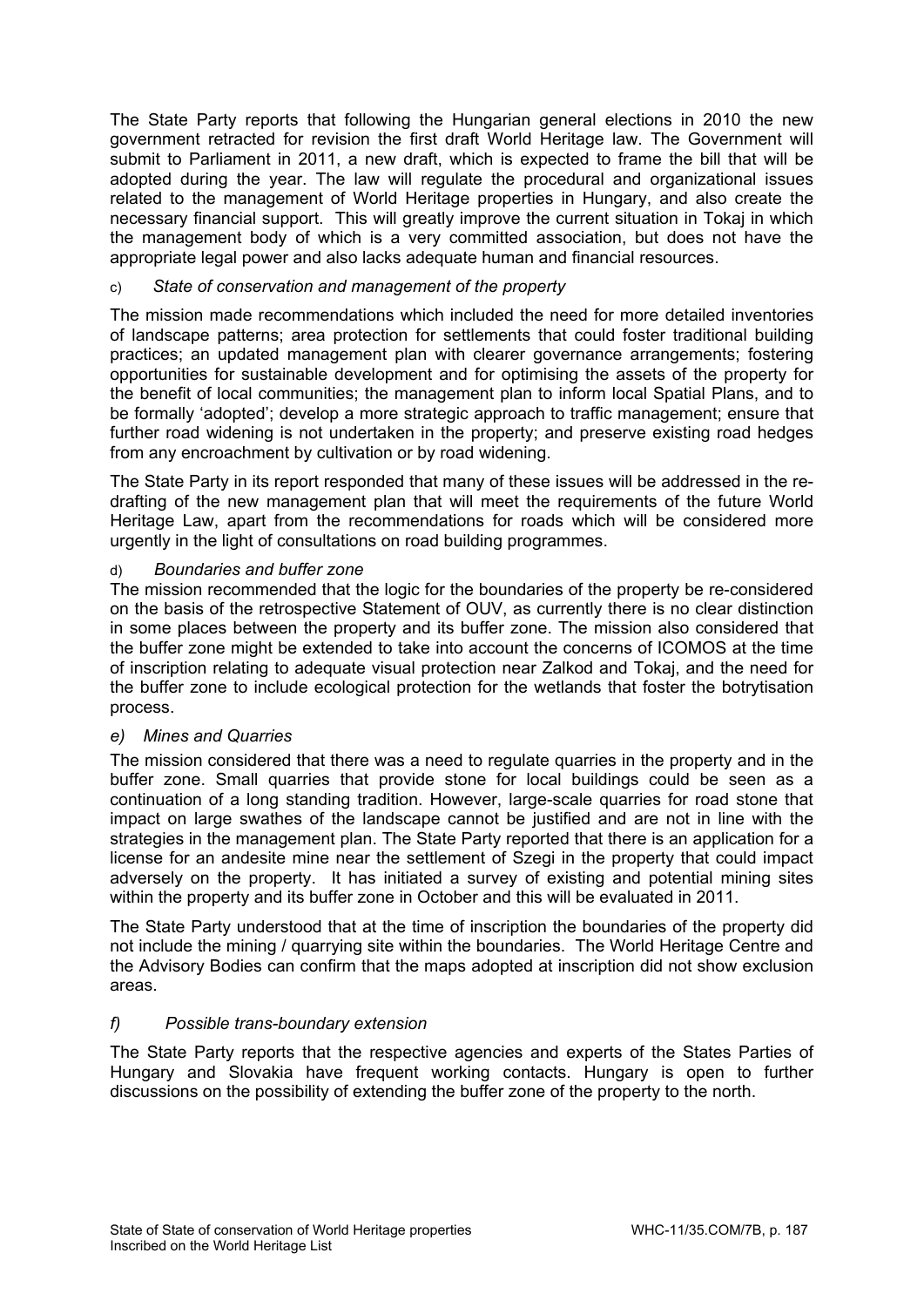## *Conclusions*

The World Heritage Centre and the Advisory Bodies take note of the fact that work has halted on the construction of the large straw-burning power plant at Szerencs and urges the State Party to do all in its power to ensure that this plant is not constructed, in the light of the new understanding of the shortcomings in the approval process and the findings of the advisory mission that construction of such a plant would have a highly adverse impact on the OUV of the property.

They welcome the commitment of the State Party to put forward a World Heritage Bill and to take steps to strengthen the protection, documentation, and management systems of all World Heritage properties, the involvement of stakeholders and ways of delivering benefits in the context of overall sustainable development.

The World Heritage Centre and the Advisory Bodies note proposals for andesite mining within the property and underscore the need for clearer policies to be developed on what quarrying and mining might be compatible with the value of the property. They also consider that any proposals for road development in the property or its buffer zone need to be considered with the utmost care.

## *Draft Decision: 35 COM 7B.94*

*The World Heritage Committee* 

- *1. Having examined Document WHC-11/35.COM/7B,*
- *2. Recalling Decision 33 COM 7B.106, adopted at its 33rd session (Seville, 2009),*
- *3. Notes that currently work on the construction of a large straw-burning power plant in the buffer zone on the outskirts of the Szerencs has halted;*
- *4. Urges the State Party to use all the means at its disposal to ensure that work does not resume, in the light of the adverse impact on the Outstanding Universal Value identified by the advisory mission and to keep the World Heritage Committee informed;*
- *5. Welcomes the on-going work to prepare a World Heritage Bill that will provide enhanced protection and management systems for all World Heritage properties in Hungary and also notes that many of the recommendations of the advisory mission will be addressed as a result;*
- *6. Further notes that the maps of the property adopted at the time of inscription do not show exclusion areas for mining and quarrying sites within the property, and therefore considers that all proposed and existing mining and quarrying sites within the Tokaj Wine Region Historic Cultural Landscape's boundaries lie within the boundaries of property;*
- *7. Recalls the World Heritage Committee's clear position that mineral exploration and exploitation is not compatible with World Heritage status, in line with the international policy statement of the International Council of Minerals and Metals (ICMM) of not undertaking these activities in World Heritage properties;*
- *8. Expresses serious concern about the potential development of an andesite mine near the settlement of Szegi within the property, and urges the State Party of Hungary not to grant a license for this proposed mine;*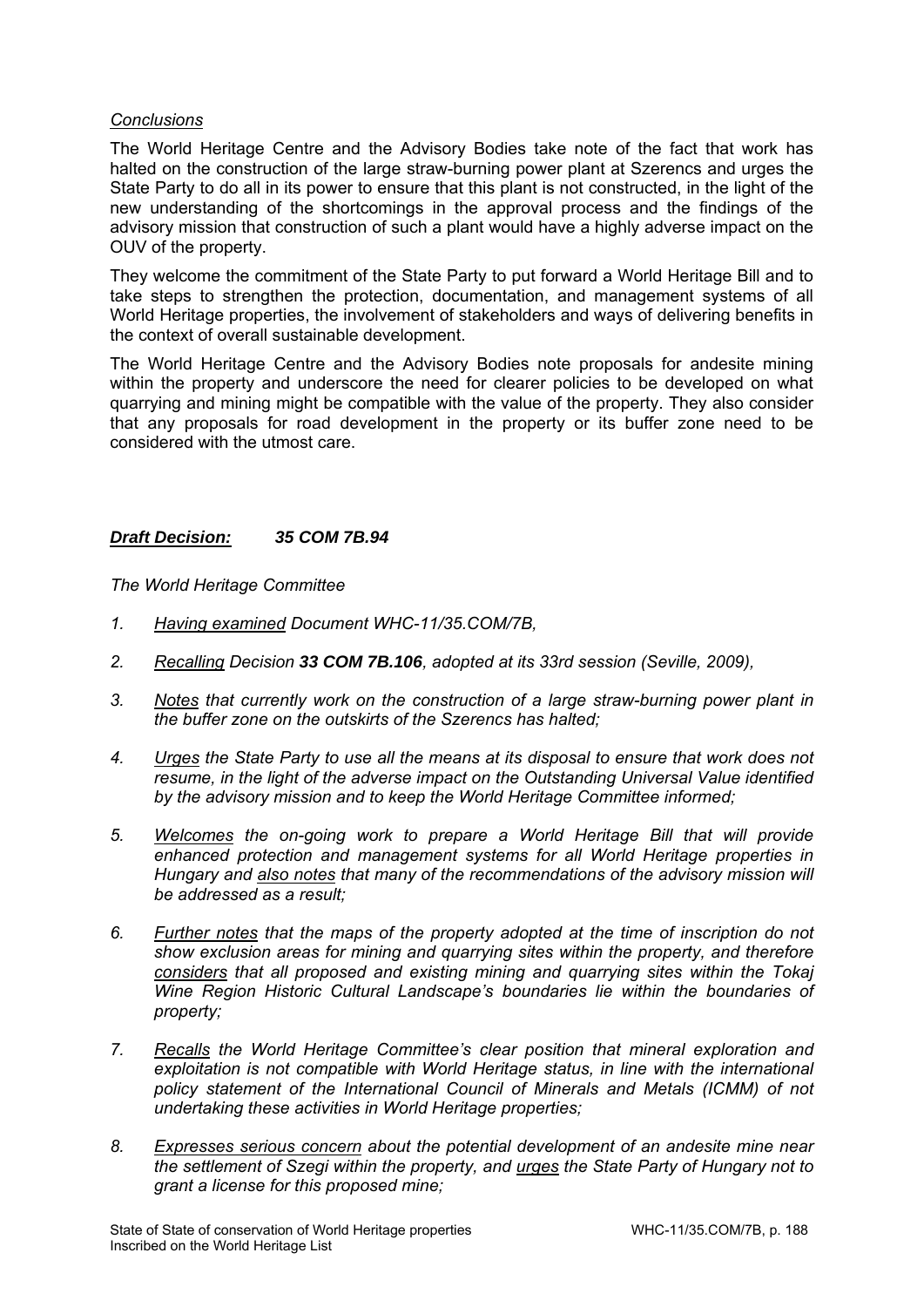- *9. Requests the State Party to undertake a review of the impact of the different traditional and commercial quarries within the property on its Outstanding Universal Value and to submit it to the World Heritage Centre, by 1 February 2013, for consideration by the Advisory Bodies;*
- *10. Notes furthermore that there is a need for a reflection on the precise delineation of the buffer zone in the light of the development of a retrospective Statement of Outstanding Universal Value;*
- *11. Takes note that there are several proposals for new or improved roads that might impact on the property or its buffer zone, and also requests the State Party to keep the World Heritage Committee informed, in line with Paragraph 172 of the Operational* Guidelines*;*
- 12. Further requests the State Party to submit to the World Heritage Centre, by 1 February *2013, an updated report on the state of conservation of the property and the implementation of the above, for examination by the World Heritage Committee at its 37th session in 2013.*

## **95. Budapest, including the Banks of the Danube, the Buda Castle Quarter and Andrassy Avenue (Hungary) (C 400 bis)**

*Year of inscription on the World Heritage List*  1987 and 2002 (extension)

*Criteria*  (ii) (iv)

*Year(s) of inscription on the List of World Heritage in Danger*  N/A

*Previous Committee Decisions*  **27 COM 8C.2; 32 COM 7B.94; 33 COM 7B.107** 

*International Assistance*  N/A

*UNESCO and Extra-budgetary Funds* 

Total amount provided to the property: 800 million HUF (ca. 2.7 million EUR) EU support for the "Street of Culture" project

*Previous monitoring missions*  March 2005: World Heritage Centre/ICOMOS advisory mission; November 2007: ICOMOS advisory mission

*Factors affecting the property identified in previous reports* 

- a) Demolition and inappropriate development in the buffer zone known as the 'Jewish Quarter';
- b) Inappropriate use of public areas and street amenities;
- c) Lack of conservation of residential housing in the area inscribed as World Heritage;
- d) Increased traffic volume

*Illustrative material*  http://whc.unesco.org/en/list/400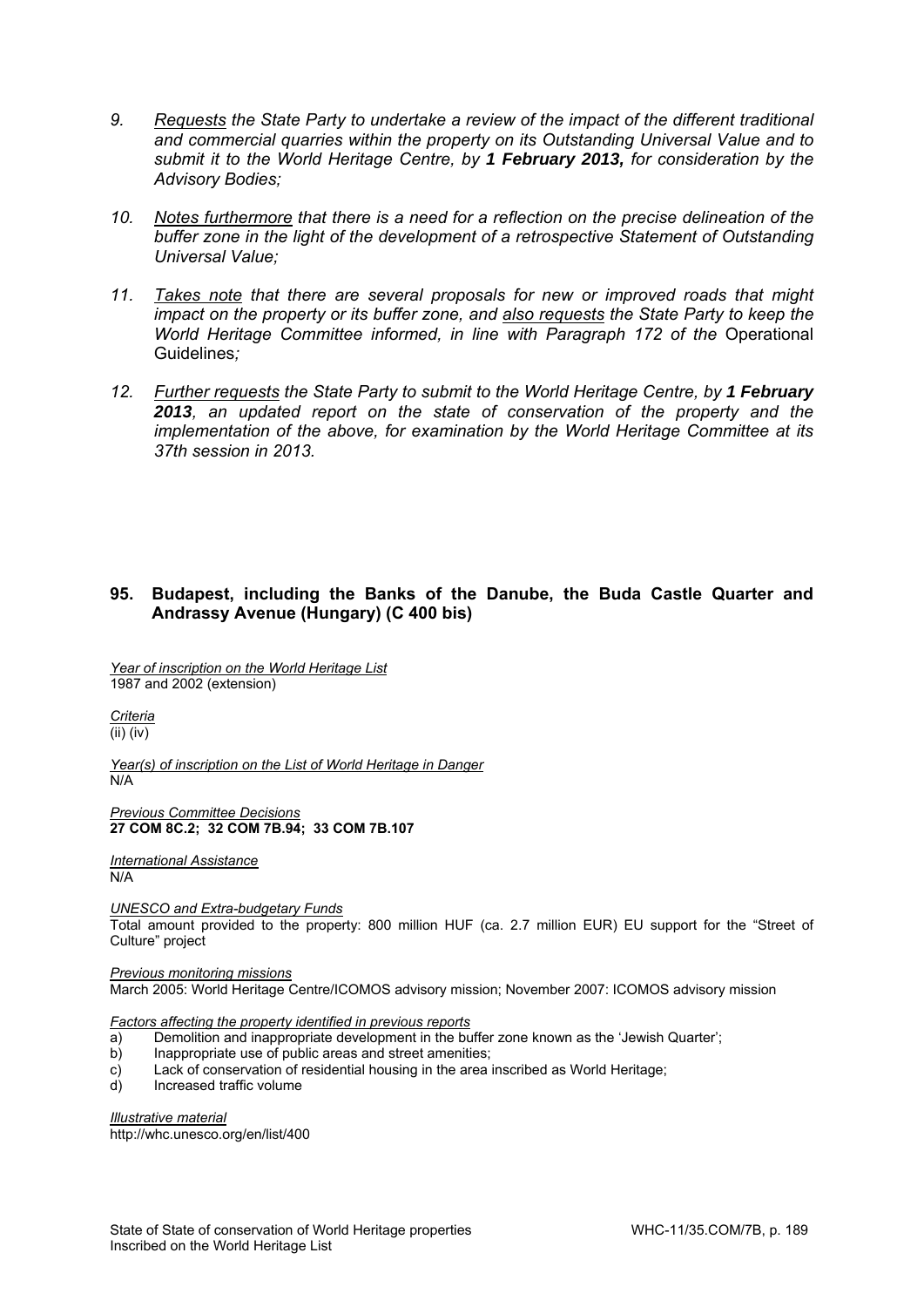# *Current conservation issues*

On 27 January 2011, a report on the state of conservation of the property was submitted by the State Party to the World Heritage Centre. The report addresses issues raised in Decision **33 COM 7B.107** and also contains detailed information about a major city centre development proposal in the buffer zone, adjacent to the property's boundary, in the 5th District of Budapest.

# *a) Inappropriate development in the buffer zone*

The State Party reported that although there are still valid demolitions and construction permits in the so-called Jewish Quarter of the buffer zone, work is not proceeding. Furthermore, it reports that between 2004 and 2010 the municipality authorities have taken decisions that endangered the status of the property's buffer zone. The responsible municipal officials no longer hold these positions and some are the subject of criminal proceedings.

The State Party also reports that a comprehensive ten-year rehabilitation project (2009 – 2018) with a total budget of 3.622 million EUR has been initiated in the 'Jewish Quarter'. The project 'Street of Culture' is centred on Kazinczy and involves the renovation and rehabilitation of buildings and their re-use as cultural spaces. In 2008, the City recommended that the government consider the development and legal enactment of detailed financial tax benefits and a targeted support system that would facilitate commercial and economic activities associated with the rehabilitation and re-use of historic urban districts. No action was taken regarding these initiatives by the previous Parliament. The State Party reports that the current government understands the merits of such an approach and will explore these possibilities.

## *b) Management plan and management system*

The State Party reports that progress on a management plan and system has been suspended while the World Heritage Bill is being pursued.

## *c) Boundaries and buffer zone*

The State Party also reports that the property and its buffer zone are currently protected in a historic monument district much larger in area than the inscribed property, including the entire Margit Island. It also reports that the incorporation of Margit Island into the property's buffer zone has been agreed upon in principle at a national level, but that research would be required to advise on any possible extension and demarcation of the historic monument district.

## *d) World Heritage Bill*

Within the present timeframe, a new World Heritage Bill could be enacted by the end of 2011 or the beginning of 2012. This would regulate the procedural and organisational issues related to the management of World Heritage sites and create necessary financial support.

## *e) Other issues*

The State Party reports on the completed and necessary extension of the retaining wall of the lower Buda embankment to accommodate a new main wastewater collector. It also states that the advice of the UNESCO/ICOMOS advisory mission of 2005 was followed and the embankment road was not widened from two to four lanes.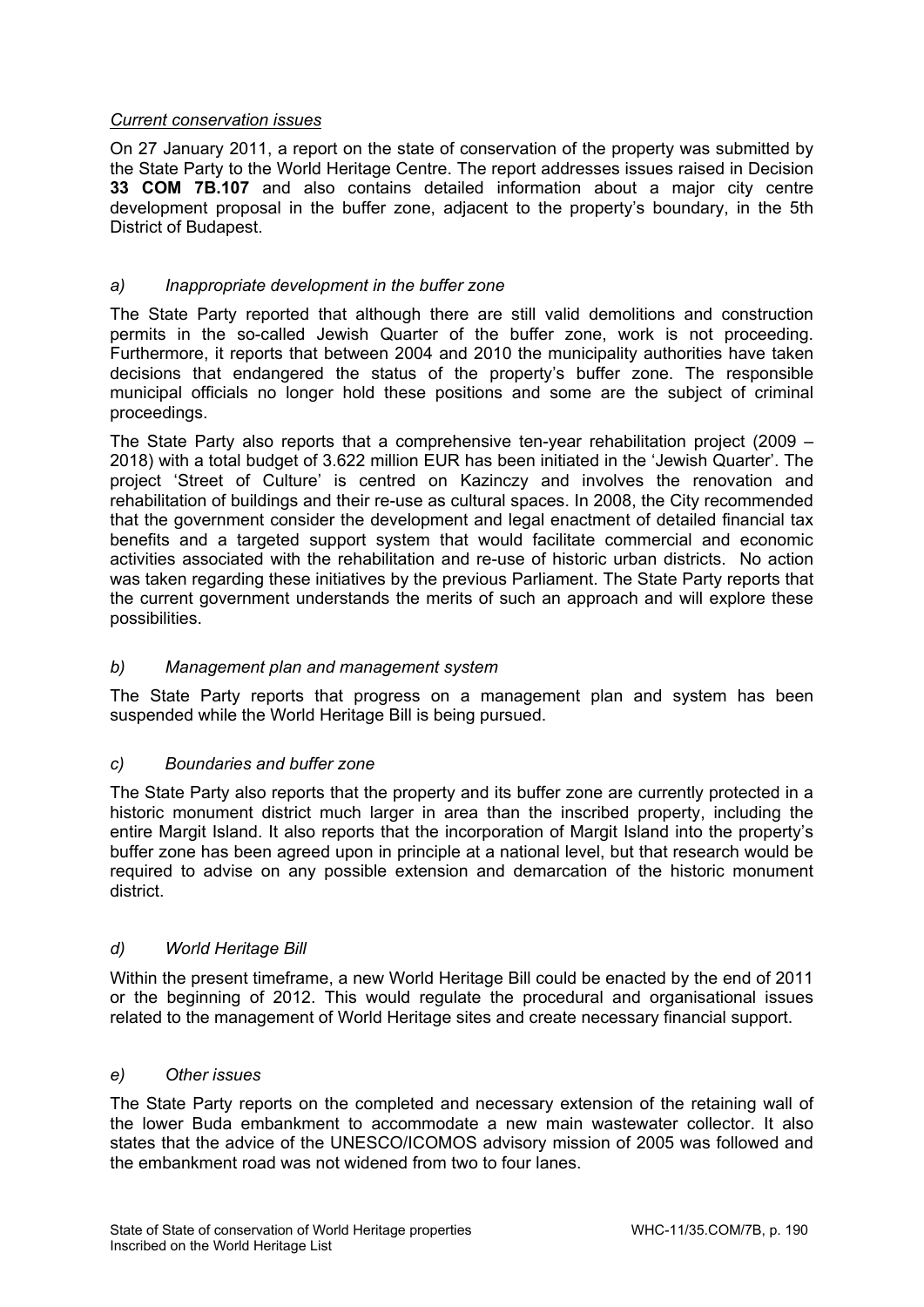# *f) Development Project in Bécsi Street*

The State Party, in accordance with Paragraph 172 of the *Operational Guidelines* and in response to a request by the World Heritage Centre of 8 December 2010, provides details on a development project planned for Bécsi Street in the historic part of downtown Pest, in the buffer zone between the so-called Jewish Quarter and the property boundary.

The State Party reports that this large-scale project would require the demolition of an entire side of Bécsi Street. Details of this demolition were made public in the second half of 2010 and occasioned a significant professional debate due to the intended design, and the number of important protected historic buildings that would be affected. These buildings are under historic monument protection and lie within a historic monument district.

Currently no permission has been given for this demolition. The preliminary position statement of the professional authority of 29 December 2010 rejected the demolition request for three properties. The State Party acknowledges the need to strengthen heritage protection and to consider subsidy schemes to encourage restoration and adaptation.

## *g) Museum Project*

The World Heritage Centre and the Advisory Bodies have been made aware of a project to restructure and extend reuse at the Fine Arts Museum, Heroes' Square by developing new rooms underground and creating various light wells at ground level as well as a new entrance structure on the principal elevation. The symmetry of this building and of the overall structure of the Square would appear to be interrupted by the proposals.

# *Conclusions*

The World Heritage Centre and the Advisory Bodies note that activating demolition permits in the so-called Jewish Quarter have slowed down and welcome the investment in the "Street of Culture" project to rehabilitate and find new uses for buildings along Kazinczy Street.

They also welcome progress with the drafting of a new World Heritage Bill and note that work on the revision of the management plan and improvements to the management system now await this Bill.

The World Heritage Centre and the Advisory Bodies further welcome the potential decision to enlarge the property buffer zone with the addition of Margit Island.

They note with extreme concern the development proposals in the historic part of downtown Pest that are predicated on the demolition of the whole of one side of Bécsi street. The buffer zone in this area includes many distinguished buildings that are linked to the attributes of the property's Outstanding Universal Value. It provides a framework for Andrássy Avenue embedded in the urban fabric and for the overall Danube cityscape. They note the commitment of the State Party to strengthen protective measures to ensure the conservation of this extraordinarily important urban landscape. The World Heritage Centre and the Advisory Bodies consider that the impact of the proposals for Heroes Square needs to be considered through a detailed heritage assessment. They suggest that a reactive monitoring mission takes place prior to the 37th session of the World Heritage Committee in 2013 to assess the progress in the implementation of all necessary measures requested by the World Heritage Committee.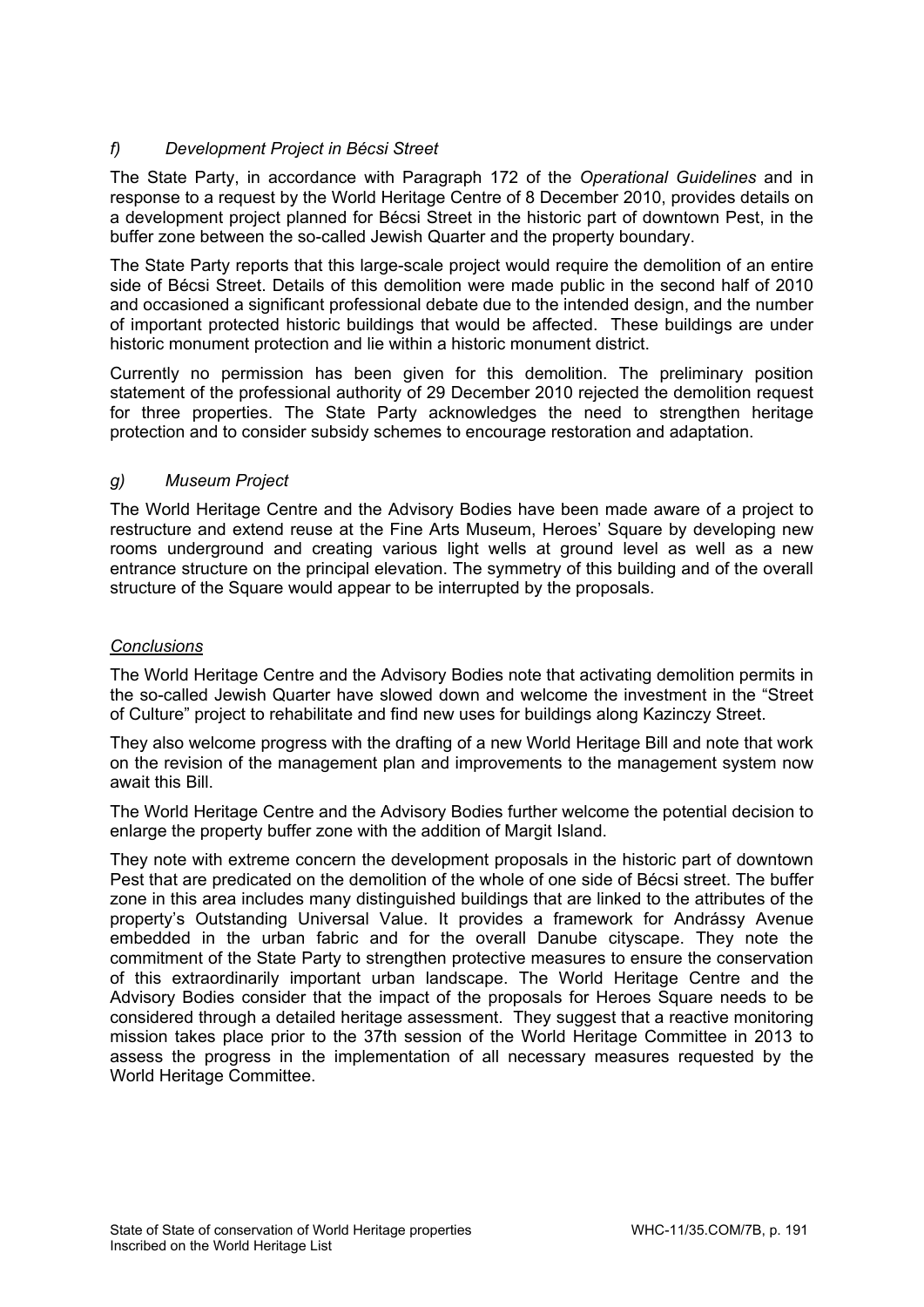## *Draft Decision: 35 COM 7B.95*

*The World Heritage Committee,* 

- *1. Having examined Document WHC-11/35COM/7B*,
- *2. Recalling Decision 33 COM 7B.107 adopted at its 33rd session (Seville, 2009),*
- *3. Notes the reduction in demolition permits in the so-called Jewish quarter;*
- *4. Acknowledges the information provided by the State Party on progress being made regarding the 'Street of Culture' initiative that aims to act as a model for sustainable development of this area;*
- *5. Also notes with extreme concern the major development proposal in the buffer zone in Pest adjacent to the property boundary that would result in the demolition of one side of Bécsi and urges the State Party to use all means necessary to halt this demolition;*
- *6. Requests the State Party to keep the World Heritage Centre informed regarding ongoing developments planned for Bécsi Street and for Heroes Square and that procedures for Heritage Impact Assessments on Outstanding Universal Value are followed for all steps of these development proposals;*
- *7. Recognises the work by the State Party to enable and enact a new World Heritage Bill by the beginning of 2012 and also requests that a copy of the document be sent to the World Heritage Centre on its promulgation;*
- *8. Encourages the State Party to finalise the revision of the property management plan and its management organisation as soon as possible, following the promulgation of the new Bill;*
- *9. Welcomes the in-principle decision reached at a national level for the incorporation of Margit Island into the property buffer zone and also urges the State Party to bring this initiative into action through the formal procedures of the Committee;*
- *10. Further requests the State Party to invite a joint World Heritage Centre/ICOMOS reactive monitoring mission to assess progress in the implementation of all necessary measures in compliance with the World Heritage Committee's decisions, prior to its 37th session in 2013;*
- *11. Requests moreover the State Party to submit to the World Heritage Centre, by 1 February 2013, a report on the state of conservation of the property and on the implementation of the above, for examination by the World Heritage Committee at its 37th session in 2013.*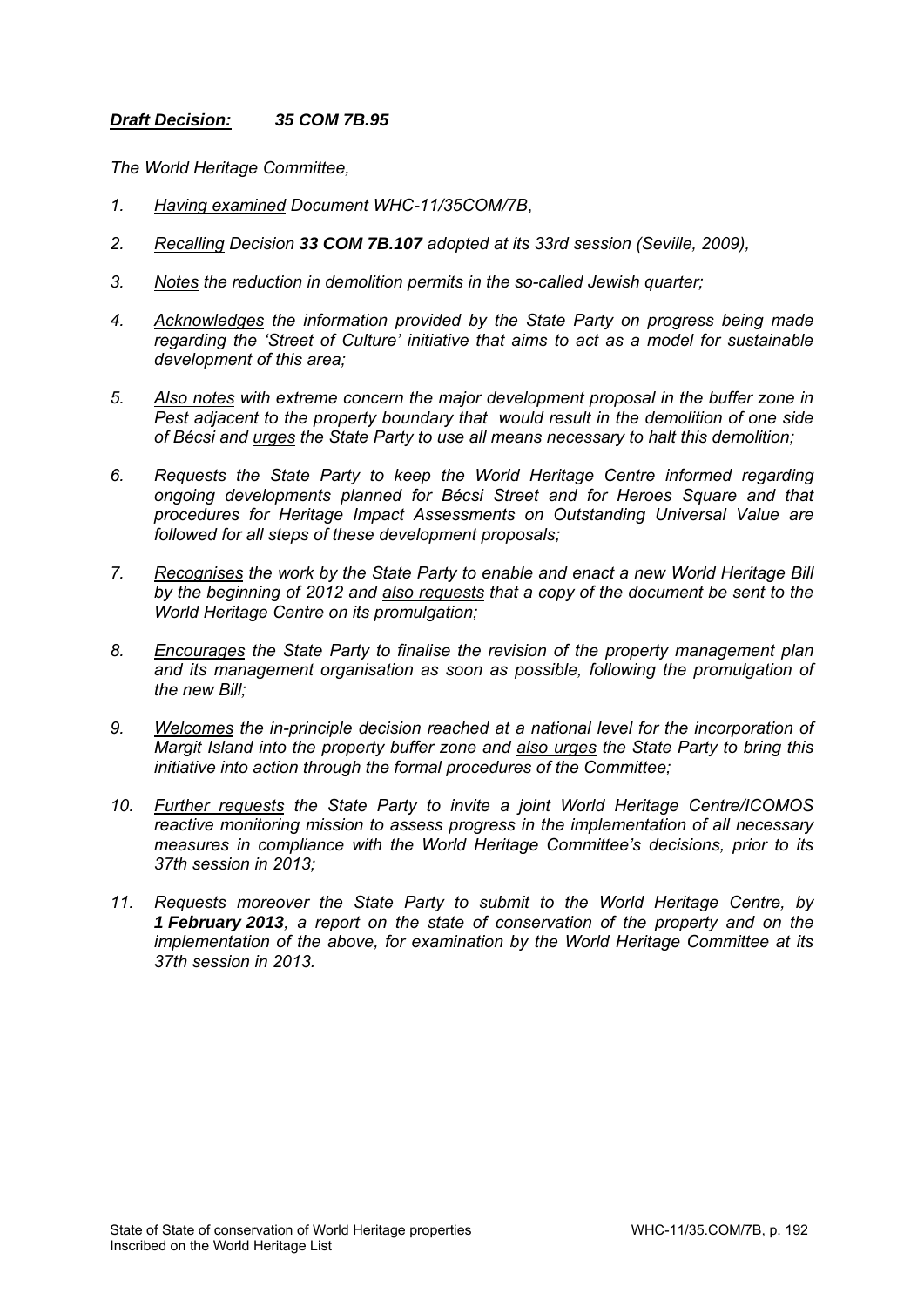## **96. Archaeological Areas of Pompei, Herculaneum and Torre Annunziata (Italy) (C 829)**

See Document WHC-11/35.COM/7B.Add (No State Party's report received on the state of conservation)

# **97. Historic Centre of Naples (Italy) (C 726)**

*Year of inscription on the World Heritage List*  1995

*Criteria*  (ii) (iv)

*Year(s) of inscription on the List of World Heritage in Danger*  N/A

*Previous Committee Decisions*  **33 COM 7B.110** 

*International Assistance*  N/A

*UNESCO Extra-budgetary Funds* 

Total amount: USD 201,900 from the Funds-in-Trust "A Management Plan for the Historic Centre of Naples" in 2010-2011

*Previous monitoring missions*  December 2008: joint World Heritage Centre/ICOMOS advisory mission

#### *Main threats identified in previous reports*

- a) Lack of continuous maintenance and monitoring of the urban fabric;
- b) Weaknesses in coordinating the complex safeguarding and development process; lack of management plan;
- c) Lack of formal clarifications of the delimitations of the property; lack of a buffer zone.

#### *Illustrative material*

http://whc.unesco.org/en/list/726 http://www.comune.napoli.it/flex/cm/pages/ServeBLOB.php/L/IT/IDPagina/14142

### *Current conservation issues*

On 31 January 2011, a report on the state of conservation was submitted by the State Party. The report provides detailed information on the main outcomes and the implementation of the recommendations of the joint World Heritage Centre/ICOMOS advisory mission carried out from 9 to 13 December 2008. The report also provides information on the preparation of the management plan and on the overall implementation of Decision **33 COM 7B.110** by the Municipality of Naples in its capacity of site manager of the inscribed property.

### *a) Management plan*

At its 33rd session (Seville, 2009), the World Heritage Committee urged the authorities to commence the preparation of a management plan in full consultation with all stakeholders, the World Heritage Centre and ICOMOS.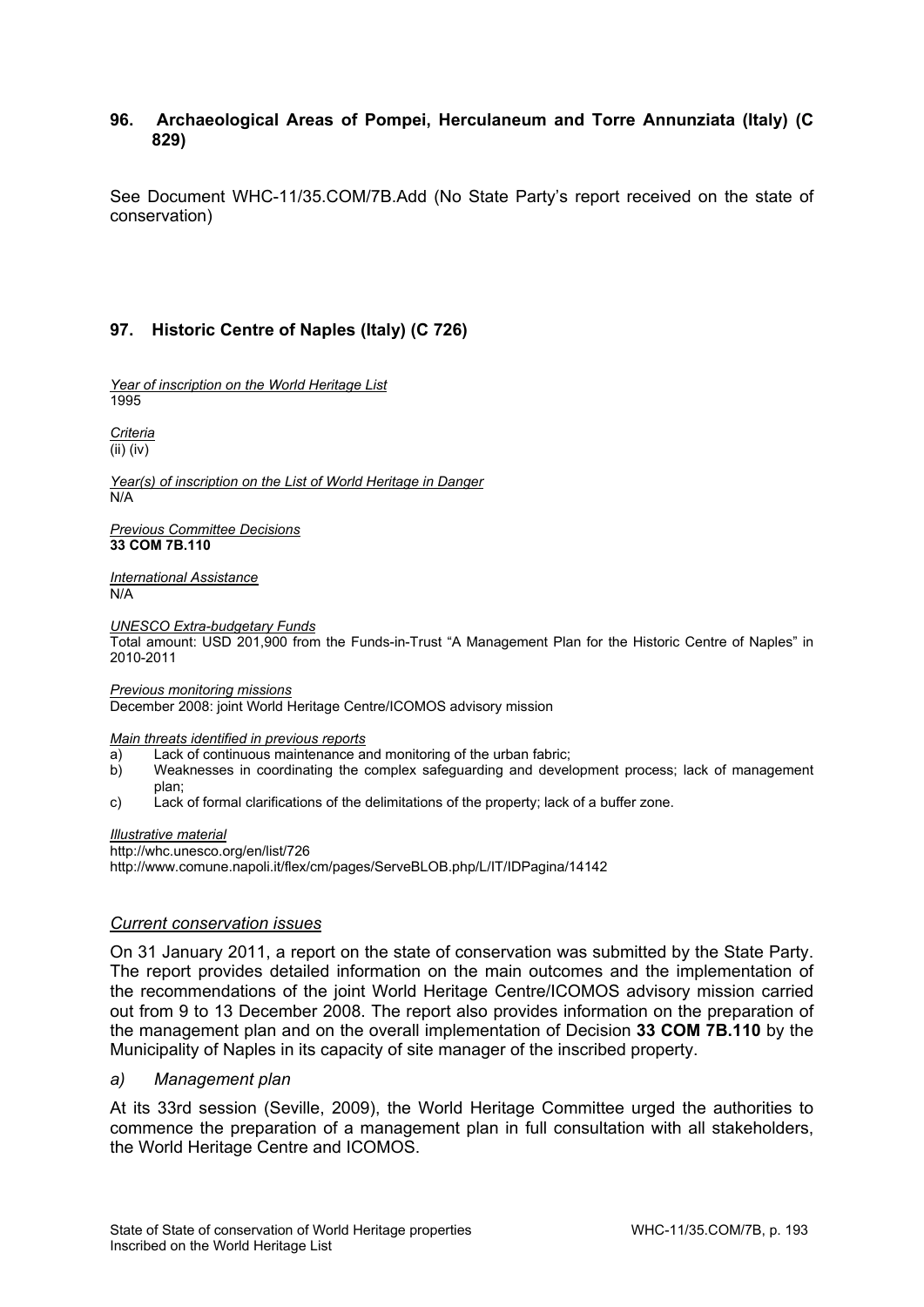On 3 February 2010, UNESCO and the Municipality of Naples, in liaison with the Government of Italy, signed a Funds-in-trust agreement enabling UNESCO to assist in the implementation of a project entitled "A Management Plan for the Historic Centre of Naples". The main objective of the project was to advise and assist the Municipality of Naples, in close consultation with the Italian Ministry of Culture, in the preparation of a management plan for the effective protection of the property, in conformity with the conclusions of the Periodic Report for the Europe and North America region (2006) and of the Decision **33 COM 7B.110** (Seville, 2009). Two meetings of international experts in the field of management of urban properties were jointly organised by UNESCO and the Municipality of Naples and were held in June and November 2010 in Naples, with the aim to set the general reference frame for the draft plan, to provide an analysis of management scenarios and to set jointly the objectives and strategies of the management plan.

In the preparation of the management plan, the site manager and the technical assistance provider used the Historic Urban Landscape (HUL) approach as put forward in the draft text of the new proposed Recommendation on the Historic Urban Landscape submitted to Member States in August 2010.

The report of the State Party points out that the Municipality of Naples is putting in place a structured coordinated management approach, with clear roles and responsibilities, to ensure an effective management system taking into account the complexity and the size of the property, with its manifold challenges and inputs from the main stakeholders involved (public and private entities such as the Port authority, professional associations, academia, individual experts, civil society), through a set of workshops with the representatives of the main stakeholders. The draft management plan was presented to the citizens of Naples in the framework of a set of public meetings organised by the Municipality of Naples in December 2010 and January 2011.

The plan foresees the establishment of a new management structure within the Municipality of Naples, directly under the authority of the Mayor of Naples, which will be mandated to coordinate and take proper action in the fulfilment of the principles and priorities set out in the management plan and act as a site manager of the property.

The management plan also deals with the integrated conservation of the broader urban fabric of Naples and its sense of place, with an emphasis on both monumental and nonmonumental heritage, and sets criteria and priorities for the implementation of large rehabilitation projects within the inscribed property.

The management plan was submitted to the World Heritage Centre on 31 January 2011.

With regard to the other specific issues raised by the 2008 advisory mission, namely the threats brought forward by the intense traffic (vehicle congestion, air pollution, noise, vibrations) and the potential challenge to the physical, environmental and social integrity of the historic centre, the management plan includes a "traffic plan" with *ad hoc* actions to reduce and monitor the negative effects of the intense traffic. The plan also includes measures aimed at a better coordination between the cultural tourism policies of the World Heritage properties located in the vicinity of Naples. It identifies actions aimed at enhancing the support of cultural districts within the Historic Centre.

With reference to the "Universal Forum of Cultures", to be held in 2013 in Naples and expected to attract a large number of tourists, the State Party report states that it intends to mobilize funds from the European Union Regional Development Funds 2007-2013 and from additional public resources with a view of rehabilitating historic buildings within the Historic Centre and to revitalizing the large areas adjacent to the Historic Centre that will host the event.

## *b) Boundaries of the property and buffer zone*

On 31 January 2011, the State Party, in response to the request by the World Heritage Committee in its Decision **33 COM 7B.110**, also submitted a set of maps clarifying the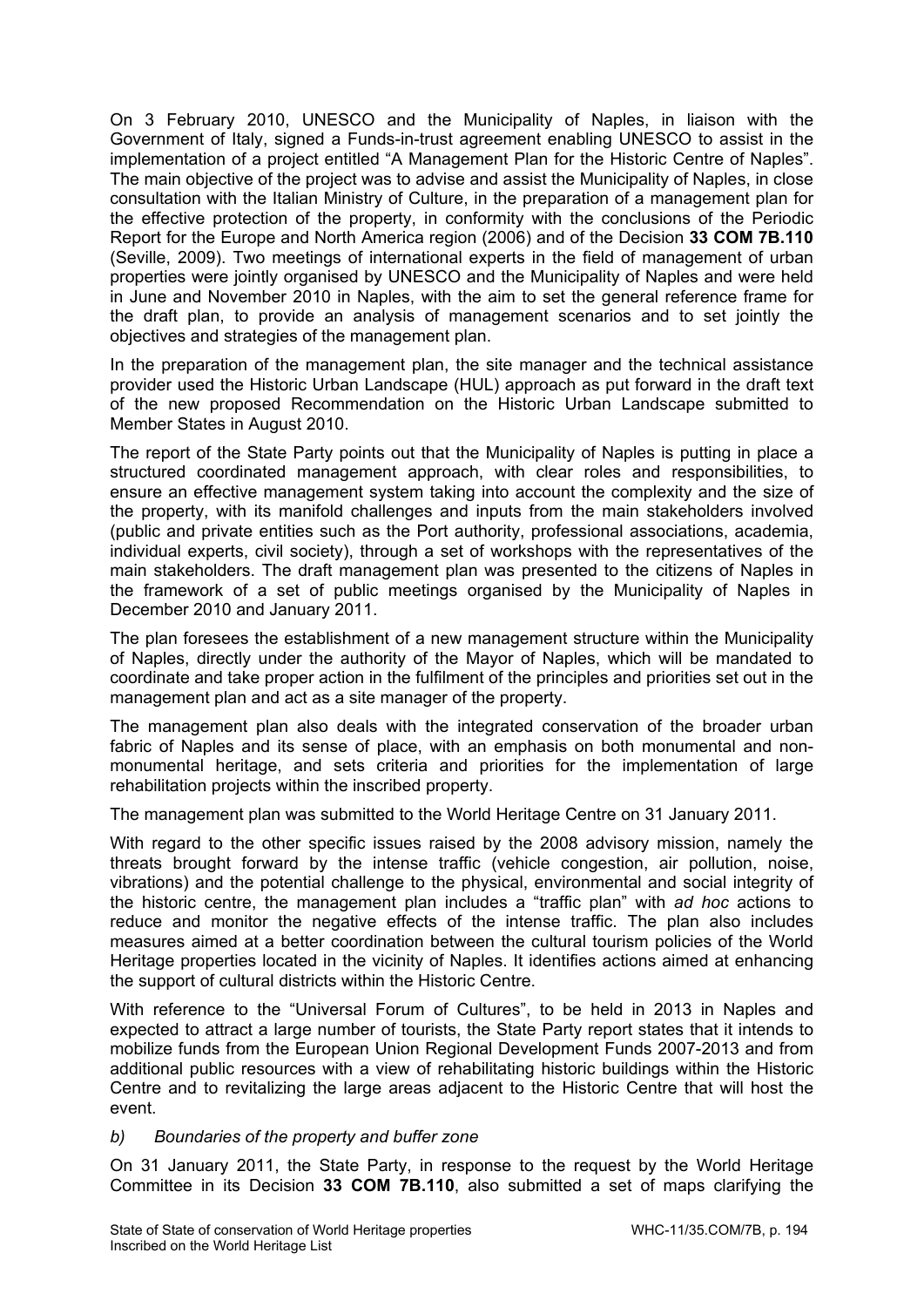delimitation of the property at the time of its inscription. It also submitted a proposed draft retrospective Statement of Outstanding Universal Value, together with a proposal for a minor boundary modification concerning the enlargement of the inscribed property and the establishment of a buffer zone (see Documents *WHC-11/35.COM/8B* and *WHC-11/35.COM/8D*). The latter includes the area comprising the Port managed by the Port authority, further to the recommendations of the 2008 advisory mission and the recommendations made by the above mentioned expert meetings pertaining to the management plan development.

## *Conclusions*

The World Heritage Centre and ICOMOS take note of the efforts to implement the recommendations of the 2008 advisory mission and encourage the State Party to fully implement the principles and actions set out in the management plan. While no report is requested for the next sessions of the Committee, the World Heritage Centre and the Advisory Bodies request the State Party to keep them informed about the further implementation of measures and any new developments and projects which may have an impact on the Outstanding Universal Value of the property, in line with Paragraph 172 of the *Operational Guidelines*, and to report progress in the implementation of the recommendations within the framework of the forthcoming Periodic Reporting Exercise for Europe and North America to be launched in 2012.

## *Draft Decision: 35 COM 7B.97*

*The World Heritage Committee,* 

- *1. Having examined Document WHC-11/35.COM/7B,*
- *2. Recalling Decision 33 COM 7B.110, adopted at its 33rd session (Seville, 2009),*
- *3. Takes note of the information provided by the State Party on the implementation of the recommendations by the 2008 joint World Heritage Centre/ICOMOS advisory mission as well as on the preparation of the management plan for the property;*
- *4. Welcomes the finalisation of the management plan for the property and encourages the State Party to fully implement the principles and actions set in the management plan with particular reference to the establishment of a new management structure for the property;*
- *5. Requests the State Party to keep the World Heritage Centre informed about the implementation of the 2008 mission recommendations and the strategies outlined in the management plan and to report about their progress within the forthcoming Periodic Reporting Exercise for Europe and North America to be launched in 2012.*

## **98. Vilnius Historic Centre (Lithuania) (C 541)**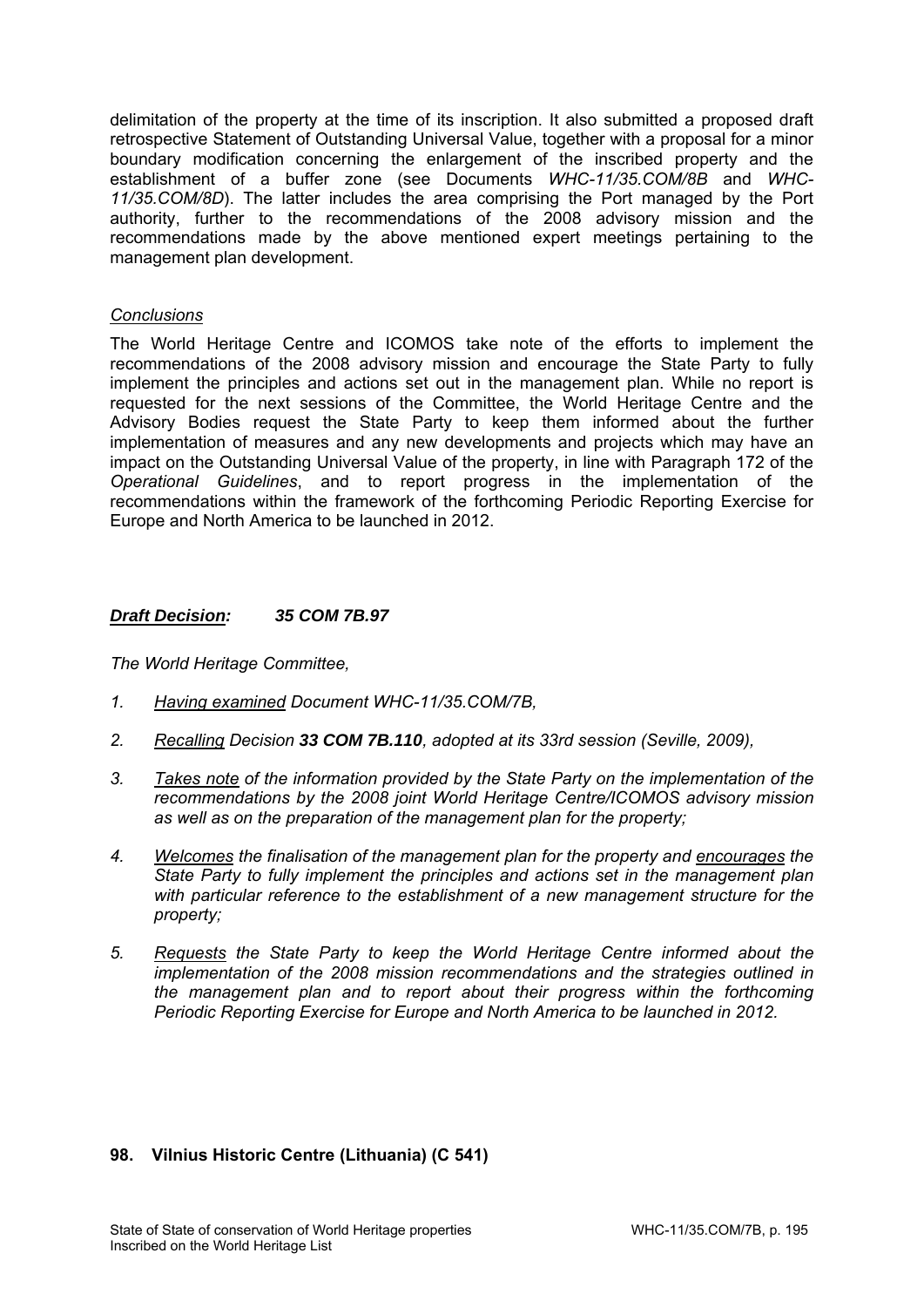*Year of inscription on the World Heritage List*   $1004$ 

*Criteria*  (ii) (iv)

#### *Year(s) of inscription on the List of World Heritage in Danger*  N/A

*Previous Committee Decisions*  **30 COM 7B.86; 32 COM 7B.99; 33 COM 7B.112** 

#### *International Assistance:*

Total amount provided to the property: USD 114,550, including organization of training workshops by ICCROM

### *UNESCO extra-budgetary funds*

Total amount provided to the property: Within the framework of the Revitalization Strategy for Vilnius, UNDP – SPPD provided USD 64,000

### *Previous monitoring missions*

1995, 1996, 1997, 1998, 1999, 2000: World Heritage Centre project missions; May 2005: World Heritage Centre site visit; December 2006: on-site regional seminar

### *Factors affecting the property identified in previous reports*

a) High-rise buildings which have an impact on the visual integrity of the property;

- b) Lack of an integrated management plan/system;
- c) Need for adequate legal protection.

*Illustrative material*  http://whc.unesco.org/en/list/541

### *Current conservation issues*

The State Party submitted a state of conservation report, received on 11 February 2011, including the following documents that have been approved by the relevant government bodies: "General guidelines for Management System of the Outstanding Universal Value of Vilnius Historic Centre - a World Heritage site" and "Special Plan of Immovable Heritage Protection for Boundaries of the Area of Vilnius Old Town and its Buffer Zone".

## *a) Legal protection*

At the request of the Committee, the State Party indicates four main laws related to the protection of the Vilnius Historic Centre: Law on Protection of Immovable Cultural Heritage (1995), Law on State Commission of Cultural Heritage (2005), Law on Protected Area (1993) and Law on Territorial Planning (1995). The Ministry of Culture of Lithuania has also approved a "Regulation on the Protection of the Vilnius Old Town" (2003) which defines the framework and modalities for the maintenance, use and management of the Old Town. The State Party also lists a number of laws which have an indirect impact on the property including its movable heritage, traditional cultural expressions, environment and construction.

## *b) Integrated management plan/system;*

The report of the State Party makes clear that there are a number of different laws and planning mechanisms which have a role in the management of the Vilnius Old Town. In response to requests by the World Heritage Committee, the State Party has submitted a document which outlines a set of guidelines meant to coordinate and integrate the various institutions and organizations which have a role in the management of the Vilnius Old Town.

The setting up of a "Commission for supervision of the site values and coordination and integration of management of the site" is central to the guidelines. This commission is meant to ensure territorial integration; horizontal, inter-institutional and multidisciplinary integration;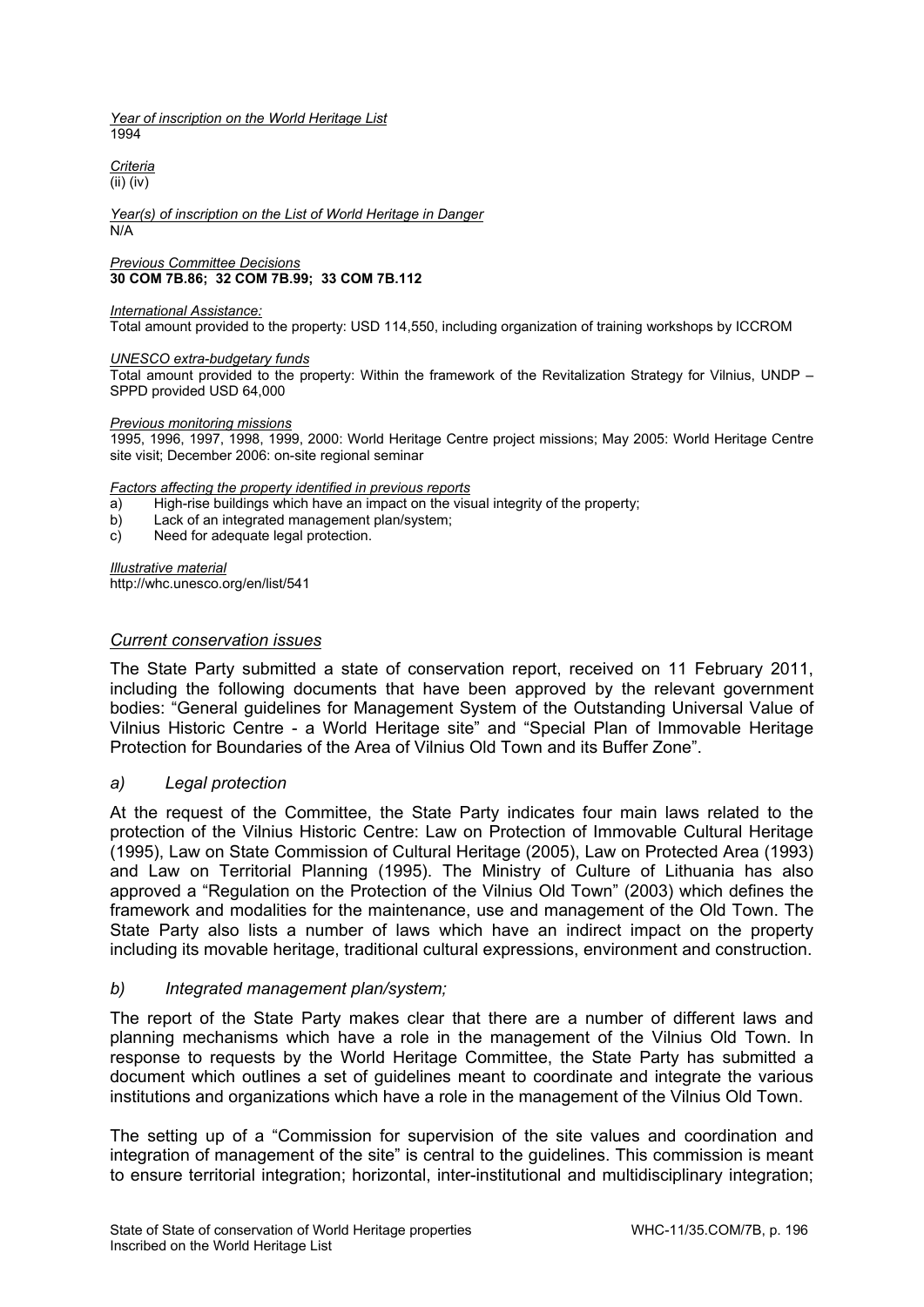vertical coherence of management; and coherence between state institutions, local government and civil society. The composition of this commission includes the state authority, other state institutions with activities that are related to the site and can influence changes to the Outstanding Universal Value (OUV), and non-governmental bodies in the field of science and education, as well as interested civil society organizations. The commission is meant to meet at least every three months in order to review activities carried out in the preceding three months, monitor and evaluate problems/impacts on the property, and develop annual actions plans to solve problems or minimize their impact. The commission is also meant to prepare annual reports and also link to the World Heritage Periodic Reporting process. One of the first tasks of the Commission will be the review of the Vilnius Old Town Revitalization Strategy. The report also states that the Ministry of Culture and the municipal government will begin consultations on the integrated management of the property in February 2011. A Special Protection Plan for the Boundaries of the Area of Vilnius Old Town and its buffer zone was approved in 2010.

# *c) High rise buildings which have an impact on the visual integrity of the property*

The State Party states that the Vilnius Official (Master) Plan regulates visual impacts, including the height of the buildings in the buffer zone. This plan is meant to ensure the retention of visual relationships among protected areas, valuable views, panoramas, and silhouettes, by capping the height of new buildings and the ratio of buildings to open space. The plan also prescribes that new constructions are banned except for those, which contribute to the reading of the urban plan or spatial structure, or are based on traditional principles of spatial form. For new constructions, an analysis of their visual impact on the protected area has to be carried out before they are approved.

# *d) Statement of Outstanding Universal Value*

As requested by the Committee the State Party report includes a draft Statement of Outstanding Universal Value which has been transmitted to ICOMOS for review.

# *e) Minor boundary modification*

The State Party submitted a map and a text containing precisions of the boundaries of the property and its buffer zone, as a part of the state of conservation report. It has not, however, submitted these to the World Heritage Centre by the 1 February 2011 deadline for a minor modification of the boundaries and buffer zone of the property and according to the submission format already transmitted to the State Party in 2008.

# *Conclusions*

The World Heritage Centre and Advisory Bodies take note of the information provided on the legal framework. However, as the World Heritage Committee noted in its decision taken at its 33rd session, the planned "Commission for supervision of the site values and coordination and integration of management of the site" is essential to ensure an integrated management system that will allow the legal framework to effectively protect the property. The World Heritage Centre and the Advisory Bodies note, however, that very little progress seems to have been made in setting up this commission since the 2009 State Party's report. This new commission seems not to have begun its work, as requested by the World Heritage Committee, nor have a clear set of conservation objectives and decision-making processes and procedures been developed. Furthermore, there seems to be no additional information as to which institutions at the national and municipal levels, and civil society will be taking part in the commission. This commission should begin its work as soon as possible with clear objectives and procedures, to ensure that it is in a position to effectively control any activities or interventions which might have an impact on the OUV of the property.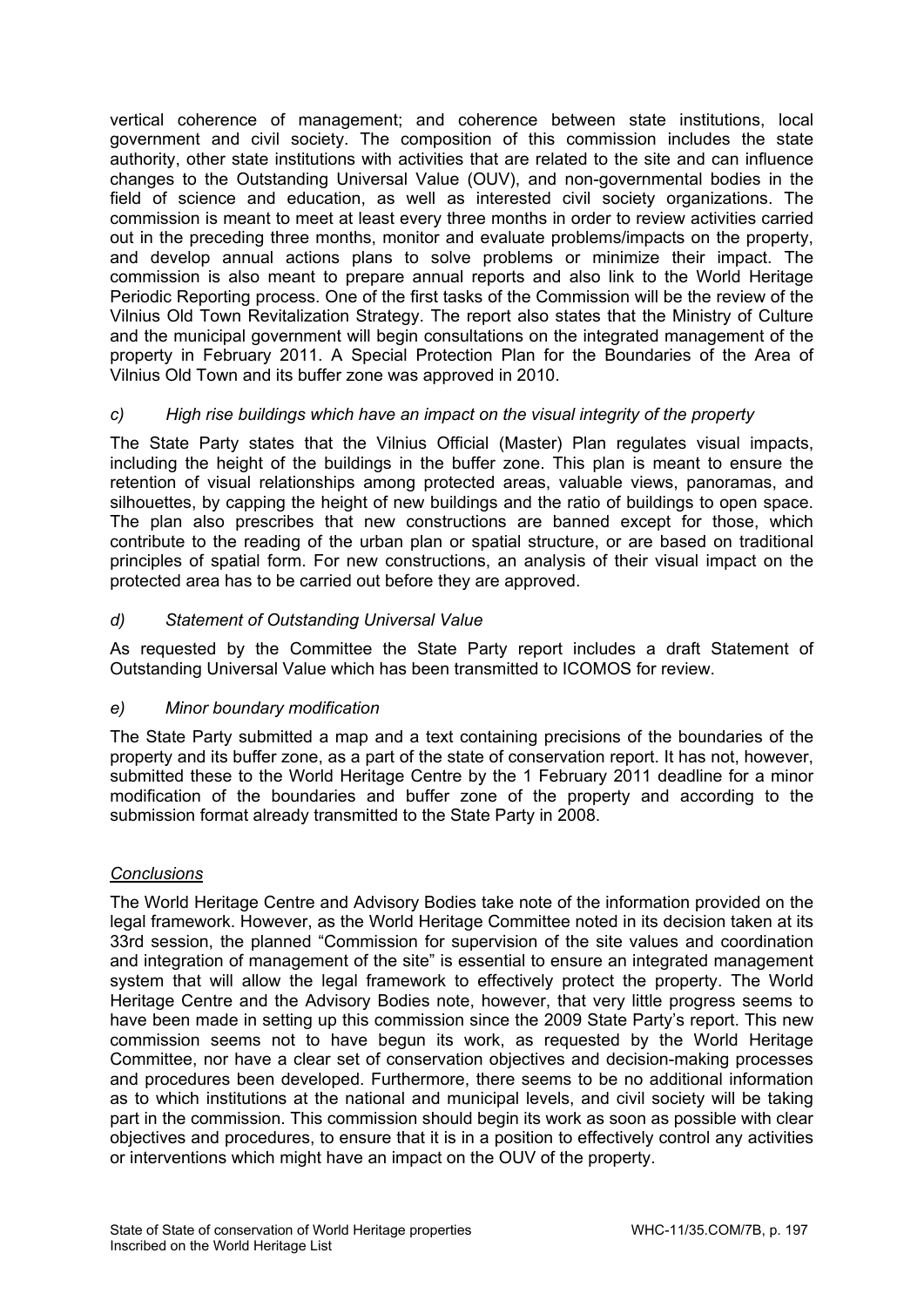In regard to the issue of high-rise buildings, while the State Party report refers to constructions in the proposed buffer zone, there is no additional information to discuss those high-rise buildings which are located outside the proposed buffer zone but may have an impact on the OUV of the property. It would be useful if the State Party develops a strategy for heritage impact assessment to ensure that large constructions, regardless of their location, do not have a negative impact on the OUV.

In regard to the proposed minor modifications to the boundaries and proposed buffer zones of the property, the World Heritage Centre has sent a letter to the State Party asking it to officially submit the request for minor boundary modifications at its earliest possible convenience.

## *Draft Decision: 35 COM 7B.98*

*The World Heritage Committee,* 

- *1. Having examined Document WHC-11/35.COM/7B,*
- *2. Recalling Decisions 30 COM 7B.86, 32 COM 7B.99 and 33 COM 7B.112 adopted at its 30th (Vilnius, 2006), 32nd (Quebec City, 2008) and 33rd (Seville, 2009) sessions respectively,*
- *3. Notes the information provided by the State Party on the legal framework for protection of the property;*
- *4. Reiterates its request that the new coordination and management Commission begin its regular work as soon as possible, with a clear set of conservation objectives, procedures and a decision-making process which emphasize the protection of the Outstanding Universal Value of the property;*
- *5. Also reiterates its request to the State Party to provide adequate information in regard to regulations concerning the construction of high-rise buildings, beyond the proposed buffer zone which may have an impact on the Outstanding Universal Value including the visual integrity of the property;*
- *6. Requests the State Party to submit a proposal for a minor boundary modification related to the creation of a buffer zone, for review by the Advisory Bodies and approval by the World Heritage Committee;*
- *7. Also requests the State Party to submit to the World Heritage Centre, by 1 February 2013, an updated report on the state of conservation of the property and on the implementation of the above, for examination by the World Heritage Committee at its 37th session in 2013.*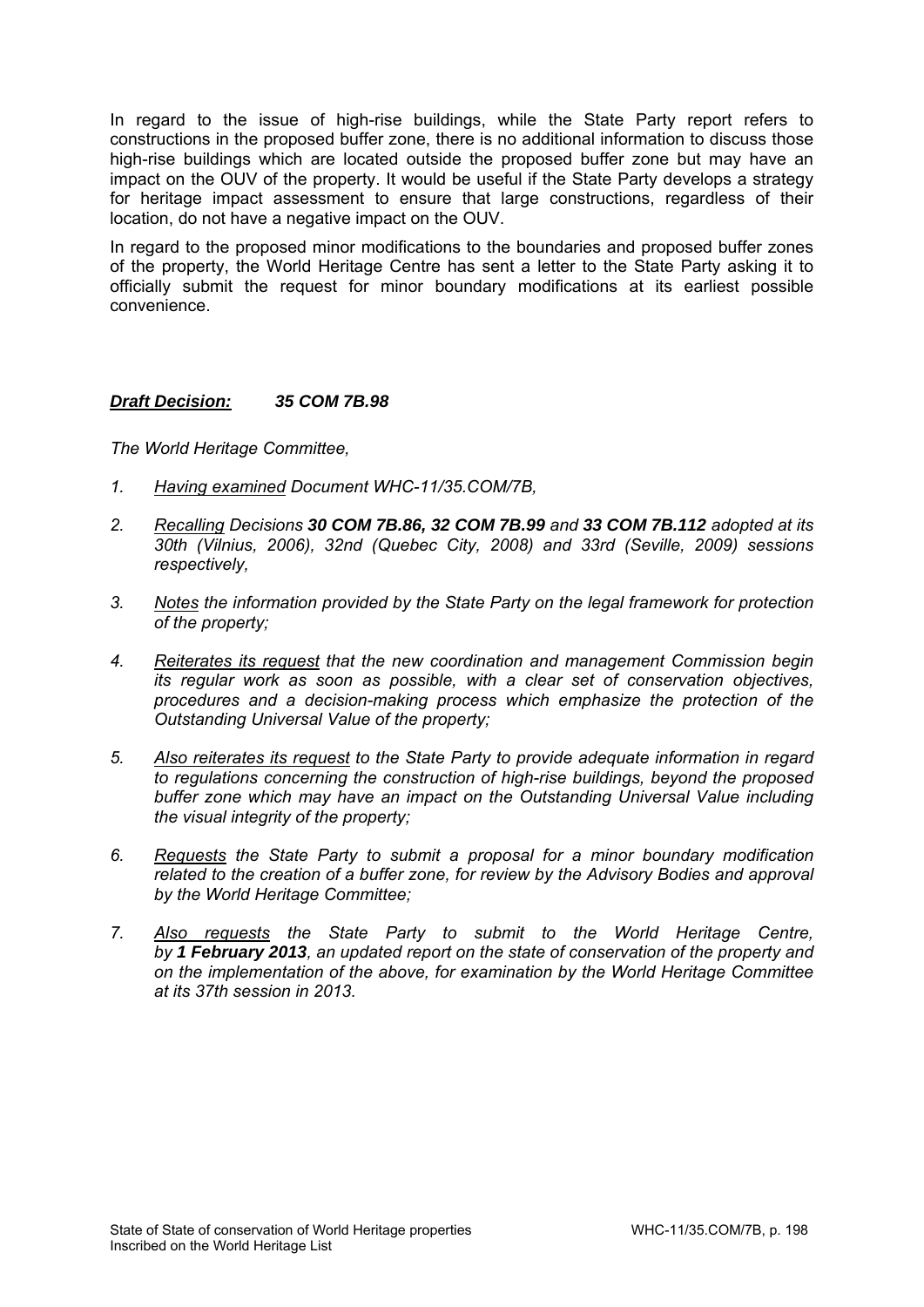## **99. Curonian Spit (Lithuania / Russian Federation) (C 994)**

See Document WHC-11/35.COM/7B.Add (Late finalization of the mission report)

## **100. Seventeenth-century canal ring area of Amsterdam inside the Singelgracht (Netherlands) (C 1349)**

*Year of inscription on the World Heritage List*  2010

*Criteria*  (i) (ii) (iv)

*Year(s) of inscription on the List of World Heritage in Danger*  N/A

*Previous Committee Decisions*  **34 COM 8B.30**

*International Assistance*  N/A

*UNESCO extra-budgetary funds*  N/A

*Previous monitoring missions*   $N/A$ 

*Factors affecting the property identified in previous reports (identified at the time of inscription).*

a) Advertising policy;

- b) Charter of good building conduct with commercial sector;
- c) Examination of building permits and conservation objectives;
- d) Tall buildings control;
- e) Development projects;
- f) Data concerning the number of inhabitants and surface.

*Illustrative material*  http://whc.unesco.org/en/list/1349

### *Current conservation issues*

On 27 January 2011, the State Party submitted a state of conservation report addressing the recommendations of the World Heritage Committee made at its 34th session, at the time of inscription.

### *a) Advertising*

The State Party reports that a more austere policy on advertising on scaffolding wraps was introduced on 1 October 2009 and came fully into effect in July 2010. The new rules ban this form of advertising around Dam Square and, since 1 September 2010, on canal and squarefacing elevations at corner junctions, but allows up to 50% of surface area coverage elsewhere (down from 100%), with the remaining area of the wraps illustrating the underlying building façade. Along with other restrictions, the State Party indicates that the number of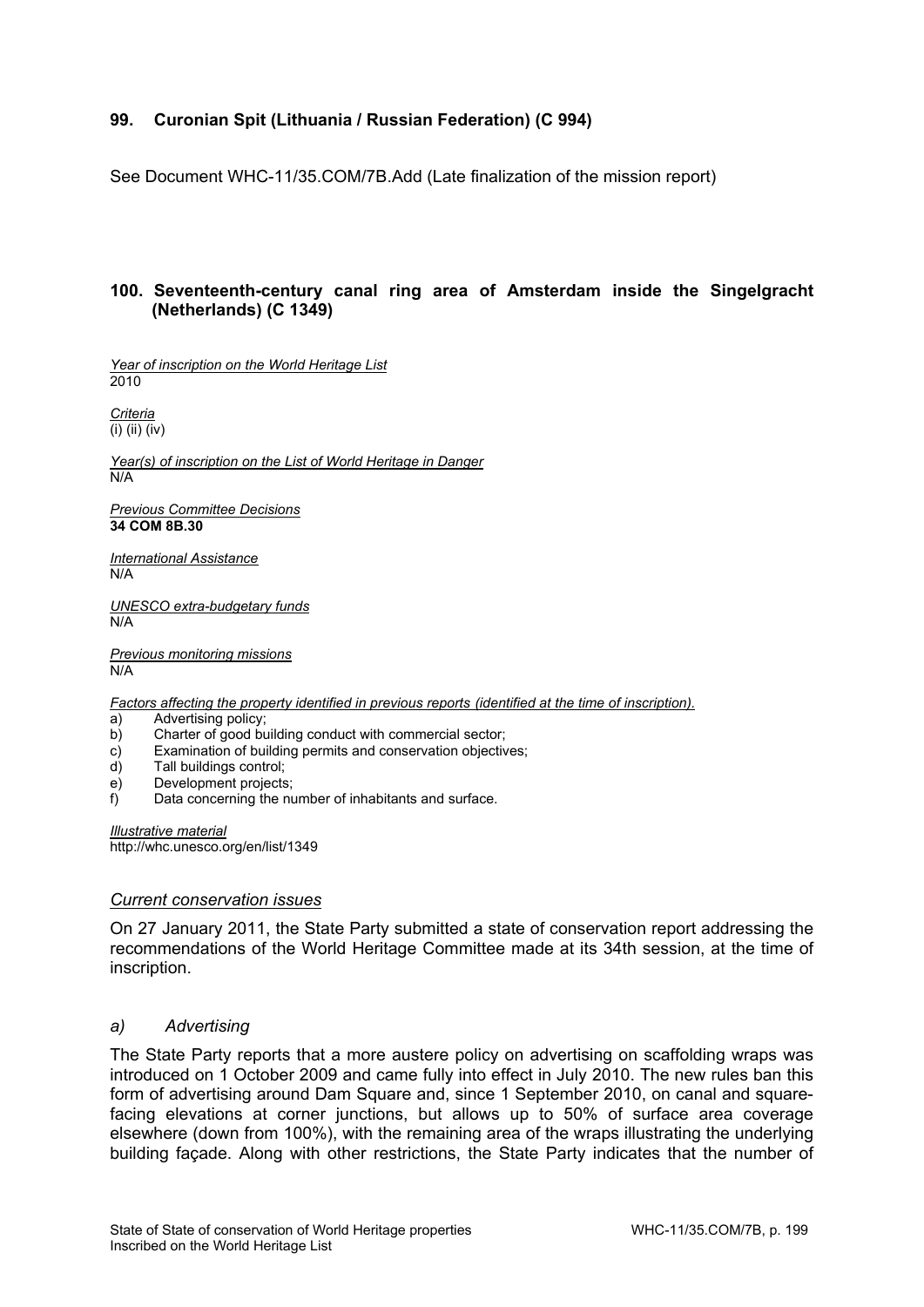scaffold wrap adverts has been reduced by almost 50% over the two years since the policy was introduced.

The State Party also reports that a new policy on façade advertising was introduced on 27 November 2008 and, by 1 January 2011, grants amounting to a total of 217,989 EUR have been given by the district council to assist entrepreneurs and owners in dealing with undesirable façade advertising and ensuring compliance with the rules. Inspections are carried out to ensure compliance with the rules and, if necessary, to take enforcement action where default is found.

# *b) Charter of Good Conduct*

The State Party considers that the suggestion to create a charter of good conduct between the city and the commercial sector, defining what is allowed and what is not with regard to the treatment of buildings, is already addressed by the Amsterdam Central Borough through existing regulations, land use plans, and policy documents for buildings, including the General Municipal Ordinance and the Manual on the Development and Redevelopment of the Public Space, as well as through local consultations and meetings with a wide range of interested parties.

# *c) Building permits and conservation objectives*

The State Party indicates that the Amsterdam Central Borough confirms that conservation objectives are, and will, remain paramount when applications for building permits are examined.

## *d) Tall buildings*

The State Party reports that the publication *"High-rise construction in Amsterdam"* was scheduled for adoption by the Amsterdam Council on 16 February 2011 as a section of the (draft) Structural Concept 2040.

In addition, the State Party reports that in January 2010 the Municipal Executive decided to add a special guideline on high-rises, as a separate policy document, to the new (draft) Structural Concept 2040 for Amsterdam where a High-Rise Impact Report is now compulsory for building initiatives above 30 metres in height. This is mandatory in the World Heritage Site and its buffer zone, in a 2km extra buffer zone outside the Singelgracht, and in the National and Municipal Protected Cityscapes under consideration outside the city centre.

## *e) Development projects*

The State Party indicates that the Amsterdam Central Borough will inform the World Heritage Committee of any development project within the property, its buffer zone and surroundings.

## *f) Surface area of the property and buffer zone*

The requested information on the surface area of the property and its buffer zone has been provided by the State Party in a report sent on 16 December 2010.

## *g) Other issues*

The World Heritage Centre has been informed by the civil society about the decision of the authorities to remove a painted electricity sub-station at Johnny Jordaanplein and has asked the State Party for comments in August 2010. In January 2011 the State Party confirmed that the decision has been taken within the framework of necessary restructuring of a street where the substation stands and following proper consultation with local residents. The substation will be relocated in an existing building on Elandsgracht Street. According to the State Party, the relocation will restore views along the canals.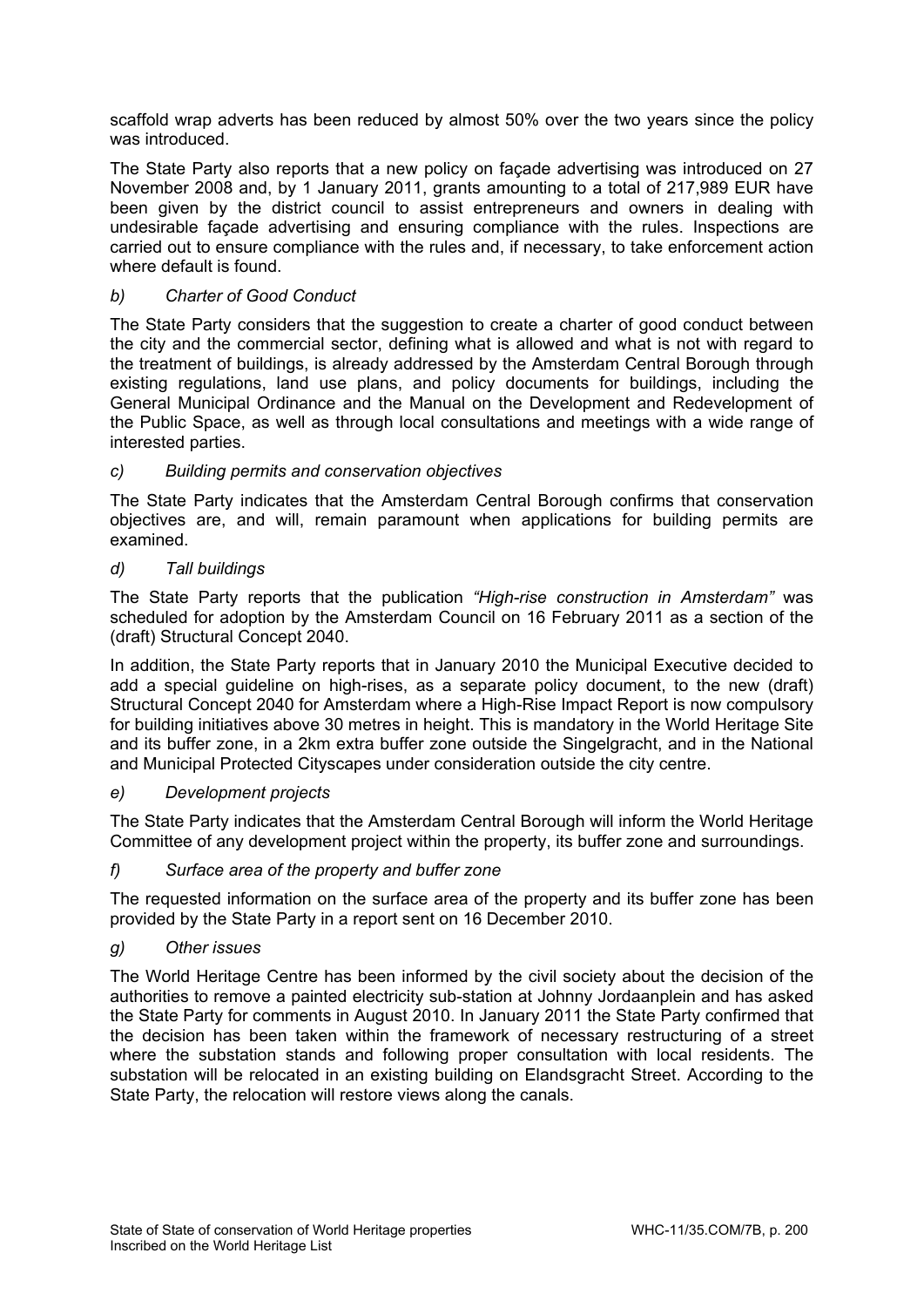## *Conclusions*

The World Heritage Centre and the Advisory Bodies note the development of control initiatives as additional safety mechanisms to keep open sightlines to and from the city centre.

The World Heritage Centre and the Advisory Bodies recognise the work done for exercising a tighter control over advertising on scaffold wraps and building facades, and take note of the emerging achievements on the latter. But they are of the opinion that, albeit temporary, continuing to allow up to 50% of the surface area of some scaffold wraps to be covered by adverts is still much too large, that this will still excessively dominate the cityscape where deployed and that this significantly detracts from the more sensible intention of offering a virtual representation of the underlying structure whilst accommodating basic health and safety needs during work in progress. The World Heritage Centre and the Advisory Bodies also note the decision to remove the painted electricity sub-station at Johnny Jordaanplein, and to relocate it from the Historic Area of Willemstadcate to an existing building on Elandsgracht Street.

## *Draft Decision: 35 COM 7B.100*

*The World Heritage Committee,* 

- *1. Having examined Document WHC-11/35.COM/7B,*
- *2. Recalling Decision 34 COM 8B.30, adopted at its 34th session (Brasilia, 2010),*
- *3. Urges the State Party to give further consideration to the revised policy that continues to allow up to 50% of surface area advertising on some scaffold wraps, with a view to stopping the practice and requests the State Party to keep the World Heritage Centre informed;*
- *4. Acknowledges the steps and initiatives being taken to continue to keep open sightlines to and from the city centre against the intrusion of tall buildings;*
- *5. Also requests the State Party to inform the World Heritage Committee about any development project within the property, its buffer zone and surroundings, in accordance with Paragraph 172 of the* Operational Guidelines*;*
- *6. Welcomes the decision to remove the painted electricity sub-station at Johnny*  Jordaanplei, and to relocate it in an existing building on Elandsgracht Street.

## **101. Centennial Hall in Wroclaw (Poland) (C 1165)**

*Year of inscription on the World Heritage List*  2006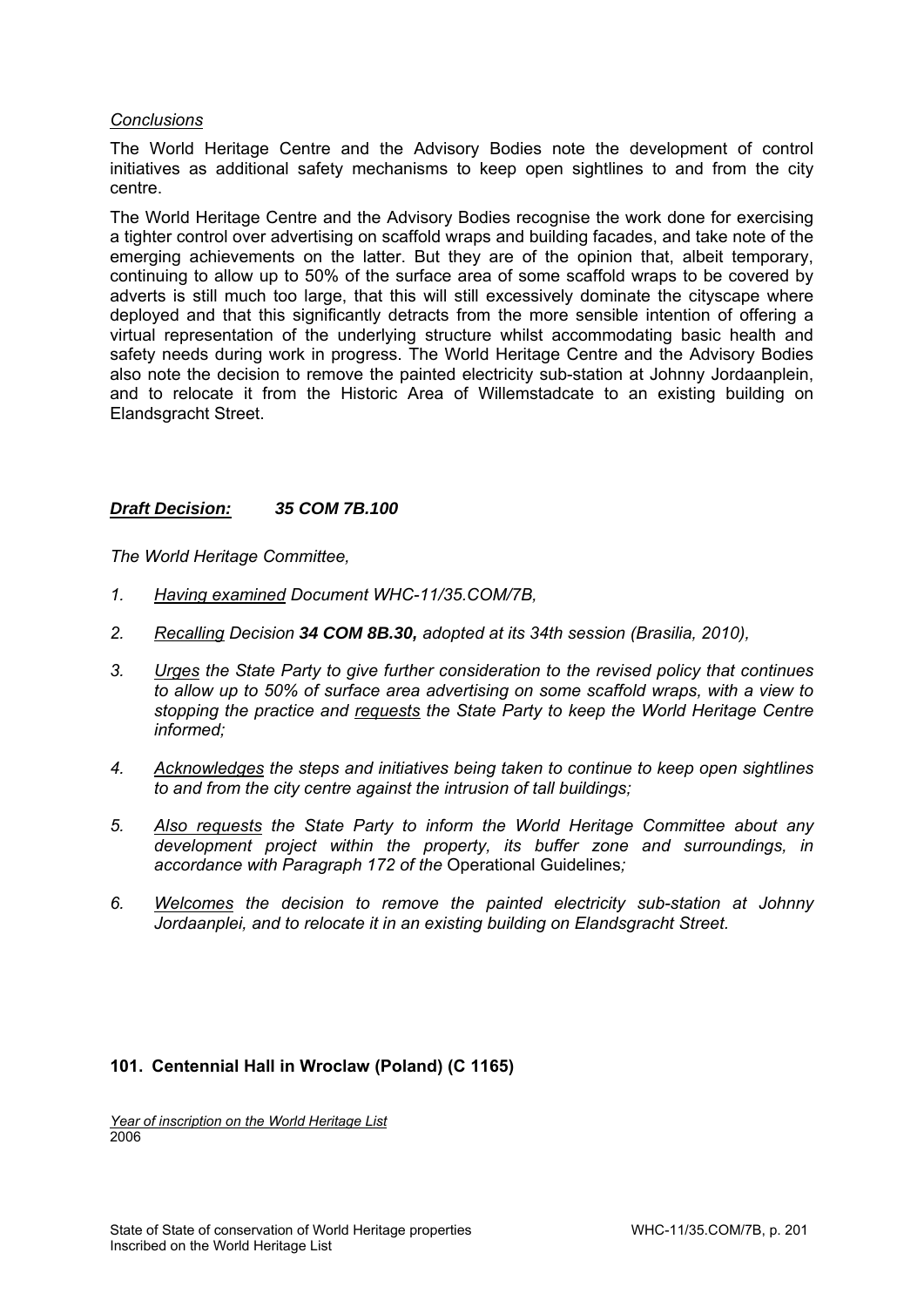*Criteria*  (i) (ii) (iv)

*Year(s) of inscription on the List of World Heritage in Danger*  N/A

*Previous Committee Decisions*  **30 COM 8B.47**

*International Assistance*  N/A

*UNESCO extra-budgetary funds*  N/A

*Previous monitoring missions*  N/A

*Factors affecting the property identified in previous reports*  N/A

*Illustrative material*  http://whc.unesco.org/en/list/1165

## *Current conservation issues*

Following the receipt of information and reports from numerous NGOs and individuals, the World Heritage Centre requested the State Party to submit a state of conservation report, including clarifications regarding the modernisation and enlargement of the original Main Terrace Restaurant pavilion, all works carried out to protect the Szczytnicki Park and the Great Island's road project proposal. Taking into account the information received, the World Heritage Centre and the Advisory Bodies initiated preparation of a state of conservation report for consideration of the World Heritage Committee.

The state of conservation report submitted by the State Party on 18 January 2011 provides feedback on three main issues as requested by the World Heritage Centre.

## *a) Modernisation and expansion of the Main Terrace Restaurant pavilion (currently Centre for business tourism)*

This project concerns the rebuilding of a structure, designed by Max Berg in 1913, which contained a restaurant and an open terrace. Like all parts of the Exhibition Grounds included in the property, this part of the building was designed to be in harmony with the Centennial Hall, the main component of the property.

A report transmitted to the World Heritage Centre in 2010 by NGOs underlined that the enlargement of the original pavilion is disproportionate to the original designs and volumes of the structure, and that it was carried out by designers and enterprises not qualified to work with historic structures, that some parts of the original structure were destroyed, and that the external concrete-finished surface ("béton nu") of the original was replaced by mineral fibre panels.

However, the State Party's state of conservation report notes that the project was guided by several institutions in charge of supervising work carried out specifically in the historical areas. The State Party report states that the work was guided by an international design competition and was based on detailed historical research and building condition analysis which revealed that much of the original building had been lost or modified after suffering severe damages in 1945. The State Party also notes that the new side pavilions, "following the convention of aesthetic minimalism" were inspired by concept drawings prepared by Max Berg who had developed ideas for enlarging the building to its present size at a later date.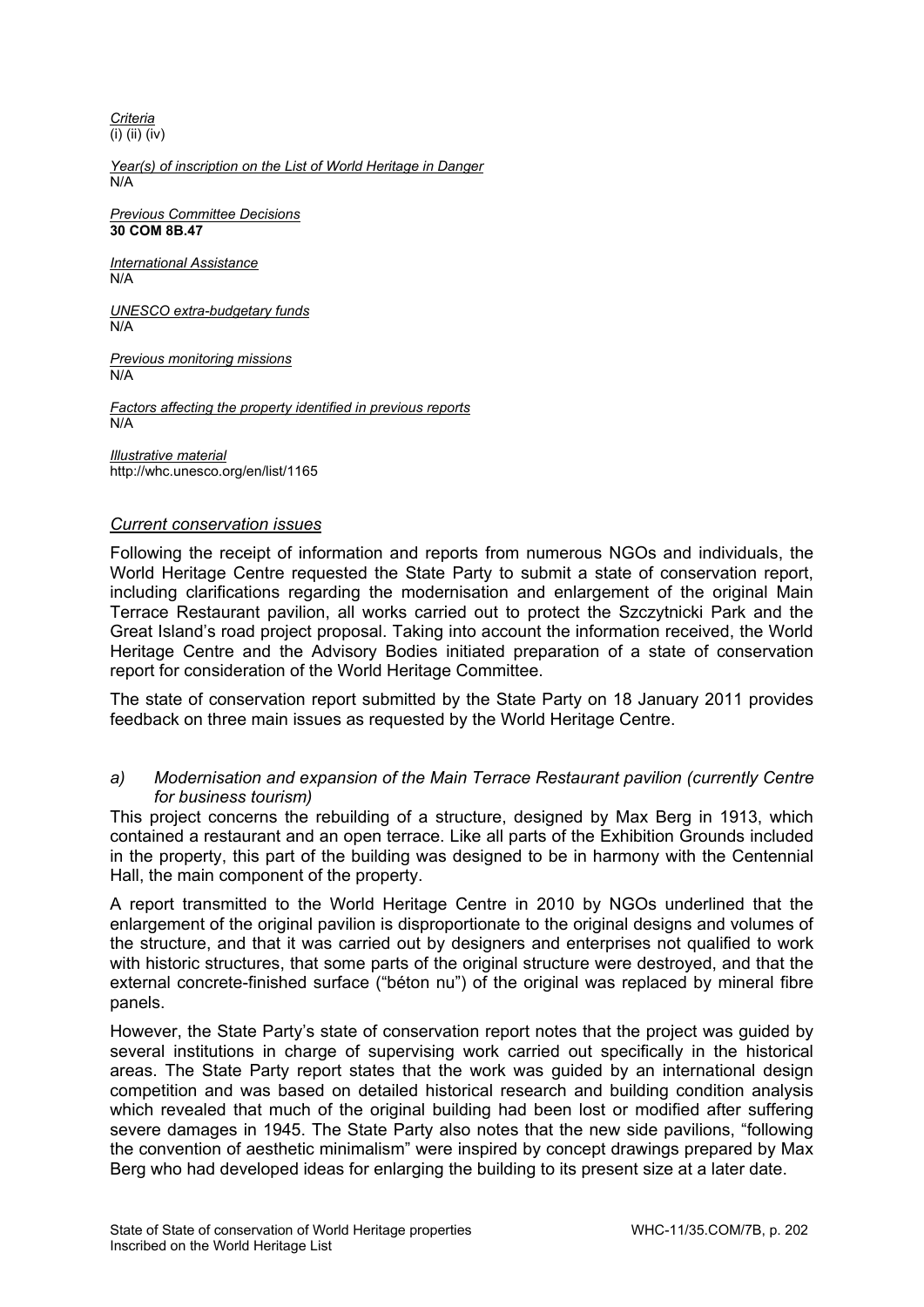While the State Party provided information to the World Heritage Centre and the Advisory Bodies for review and comment regarding the planned work on the pavilion in advance of construction in conformity with paragraph 172 of the *Operational Guidelines*, the quality of work which could be seen in the photos provided by NGOs cannot be evaluated as satisfactory. However, prior to any conclusion, a reactive monitoring mission should be carried out in order to properly examine the works carried out in the property.

# *b) Protecting Szczytnicki Park*

The report transmitted by NGOs observes a constant degradation of environment and the monuments in the Park the reason for that being the reduced means available and raises questions concerning the basis of decisions for cutting trees and means to dispose of them.

The State Party report notes that the suitability of the maintenance work was confirmed by an inspection of Szczytnicki Park in May 2010. The report notes that "pursuant to the regulations in force, works consisting in the removal of trees and shrubs are carried out in accordance with the procedures providing for the documentation of the trees that were cut down, reasons for their removal and information on what happened with the wood".

It is to be noted that the State Party report does not directly address the specific concerns noted by NGOs (availability of resources, justification for *c*utting, and means used for disposing of trees), other than to state that all decisions respect the regulations in force.

# *c) Great Island's road project proposal*

The NGOs report notes that the construction of a high speed peripheral road across the island would degrade the natural environment of the Park and its microclimate as well as building surfaces and materials, through the emissions associated with increased vehicular traffic. The report also notes that the new route will separate the "garden cities" of Sepolno and Biskupin from the forest landscape of the Park, and that its construction, including noise barriers, constitutes an insensitive and harsh intrusion in what has been regarded as the "jewel" of the town.

The State Party report notes that the planned route runs outside the inscribed property and through areas adjacent to the buffer zone. The report notes that an environmental impact assessment "proved the admissibility of the works". Further, the report emphasized the benefits to island residents by reducing "communication intensity" in the buffer zone. The State Party documents the traffic management imperatives and constraints that the new road would address: the inability to widen Zwierzyniecki Bridge or to build a new bridge beside it, limited capacity of Grunwaldzki Square to receive more cars, the increasing number of cars belonging to island residents, and the need to alleviate traffic pressures on the Great Island in view of the increasing number of tourists drawn by its many attractions. The State Party report also notes that traffic will be re-directed to the bypass roads "which run far from this historically important and sensitive area" and that the new road (to be recognized as a low category road rather than as a main road) will give local people easy access to the island. The State Party also confirms that the proposed road was the subject of public consultations.

Following the receipt of additional information from NGOs concerning the Great Island's road project proposal, the World Heritage Centre requested on 2 May 2011 the State Party to submit detailed documents regarding this project, including an environmental impact assessment for review by the Advisory Bodies.

## *Conclusions*

The World Heritage Centre and the Advisory Bodies note that the proposals for a new road were not submitted to the World Heritage Centre during the early project planning stages in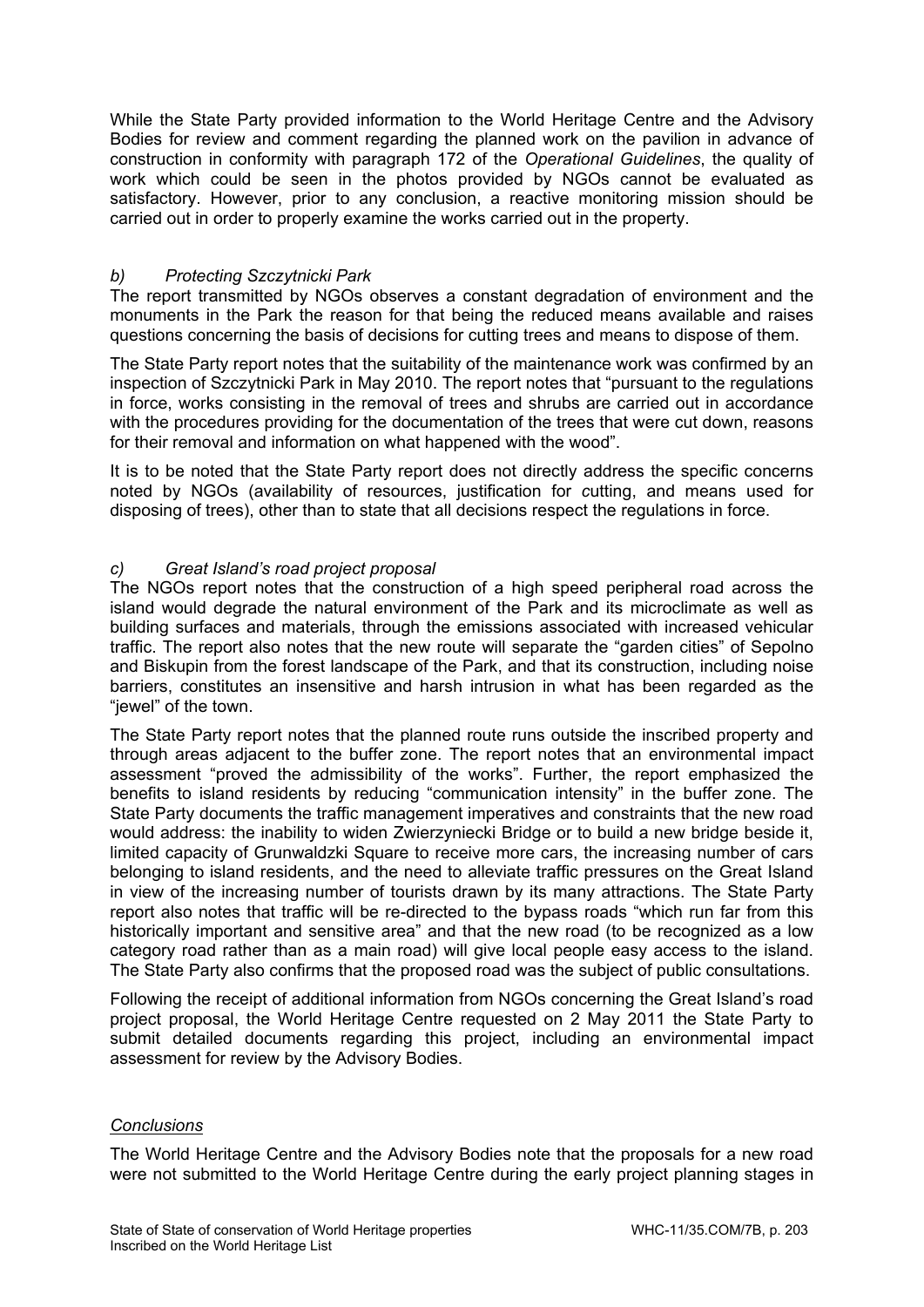conformity with Paragraph 172 of the *Operational Guidelines.* While the proposed road may have been the subject of an environmental impact assessment, this assessment has not been submitted for review. They note the desirability of reviewing the advantages and disadvantages of this proposal relative to alternative means to meet the same traffic management goals. Finally, while the State Party report confirms that this project was the subject of public consultations, the report does not provide information about the results of the consultations. Given some public opposition to this proposal, the consultation must have brought forward negative as well as positive reviews, and these reviews are not presented.

The World Heritage Centre and the Advisory Bodies consider that the documentation supplied at present is inadequate to fully judge the nature and quality of the work carried out on the rebuilt Pavilion, the proposed new traffic route and the maintenance management of the Park Szczytnicki. They are also concerned that the State Party justification for its assessment of projects places emphasis on suitability within local planning processes (institutional approvals, consultations, environmental assessment) without explicitly exploring impact on the Outstanding Universal Value, through specific heritage impact assessments.

The World Heritage Centre and the Advisory Bodies would suggest that the World Heritage Committee encourage the State Party to invite a joint World Heritage Centre/Advisory Bodies reactive monitoring mission to assess the overall state of conservation of the property, including the impact of the rebuilt Pavilion and of the proposed road project on the Outstanding Universal Value of the property, in the light of a Cultural Heritage Impact Assessment.

## *Draft Decision 35 COM 7B.101*

*The World Heritage Committee,* 

- *1. Having examined Document WHC-11/35.COM/7B,*
- *2. Takes notes of the information provided by the State Party in its state of conservation report and notes that it is insufficient to fully judge the nature and quality of the work carried out on the rebuilt Pavilion;*
- *3. Also notes that detailed information concerning the proposed road project was not provided in advance, as required by Paragraph 172 of the* Operational Guidelines *and that the information available on the road project and the maintenance management of the Park Szczytnicki is insufficient to measure its impact on the Outstanding Universal Value;*
- *4. Invites the State Party to undertake a Cultural Heritage Impact Assessment for the road project in line with the ICOMOS Guidance on Heritage Impact Assessment for Cultural World Heritage Properties;*
- *5. Requests the State Party to invite a joint World Heritage Centre/ICOMOS reactive monitoring mission to assess the overall state of conservation of the property, including the impact of the rebuilt Pavilion and of the proposed road project on the Outstanding Universal Value of the property, in the light of a Cultural Heritage Impact Assessment;*
- *6. Also requests the State Party to provide to the World Heritage Centre, by 1 February 2012, a report on the state of conservation of the property and on the implementation of the above, for examination by the World Heritage Committee at its 36th session in 2012.*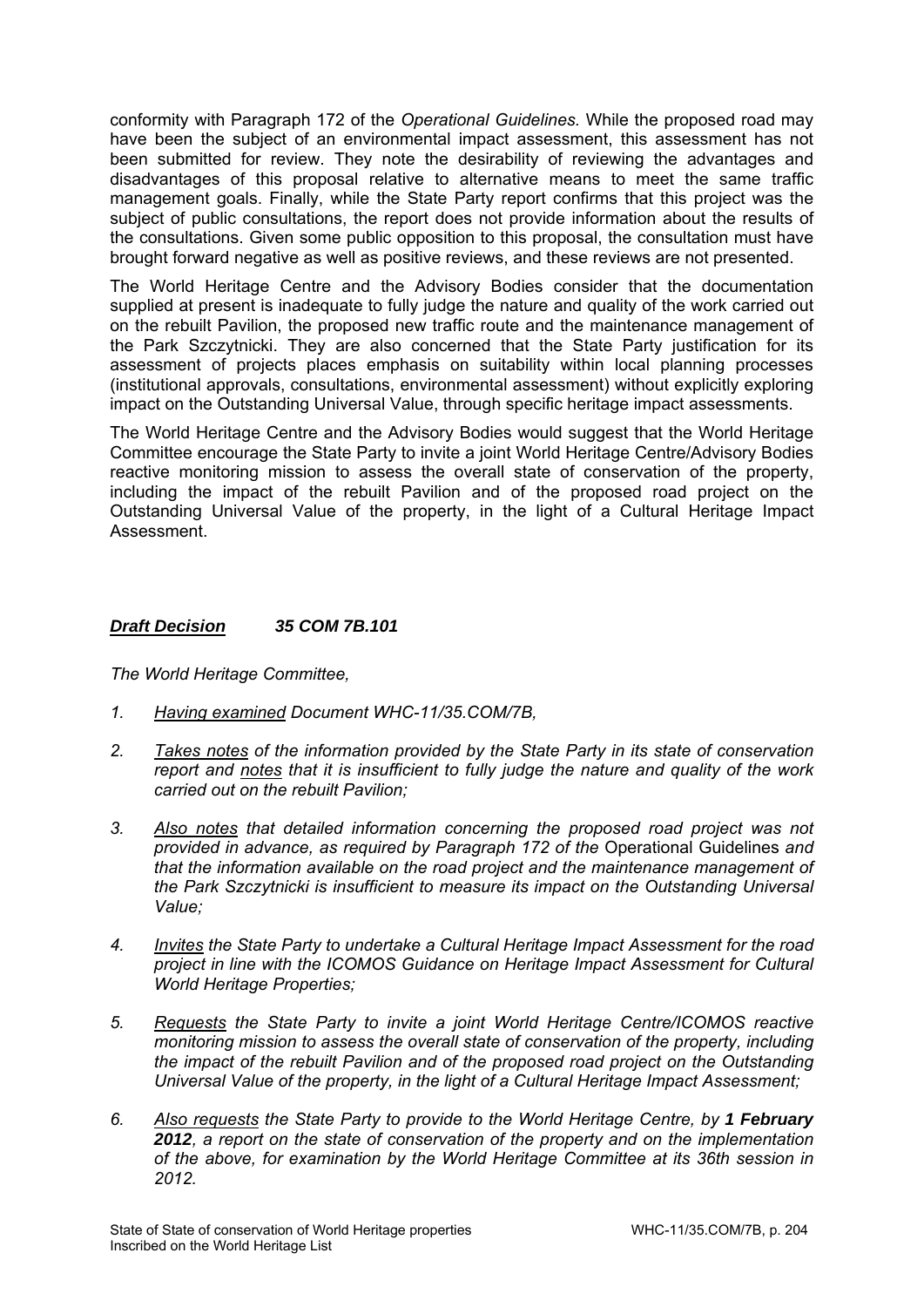# **102. Churches of Moldavia (Romania) (C 598 bis)**

*Year of inscription on the World Heritage List*  1993 (extension in 2010)

*Criteria*  (i) (iv)

*Year(s) of inscription on the List of World Heritage in Danger*  N/A

*Previous Committee Decisions*  **33 COM 8B.35; 34 COM 8B.39** 

*International Assistance*  N/A

*UNESCO extra-budgetary funds*  N/A

*Previous monitoring missions*   $N/A$ 

*Factors affecting the property identified in previous reports*  N/A

*Illustrative material*  http://whc.unesco.org/en/list/598

## *Current conservation issues*

The State Party submitted a report on the state of conservation of the property on 31 January 2011.

### *a) Physical Condition*

The report provides an individual overview of each of the churches, including a summary of the physical condition, its state of repair and restoration or other remedial work in progress.

In general, there are problems common to all structures including water penetration, biological occurrence and associated increased humidity levels, as well as masonry and/or plaster damage and some decorative mural deterioration.

The report provides brief information on the proposed actions to be undertaken to conserve and protect each monument. The State Party reports that funds have been included in the 2011 National Restoration Plan, with the exception of the Church of the Annunciation of the Moldovita Monastery, for which European Union funds have been secured.

Structural problems are particularly noted at the Church of the Raising of the Holy Cross and the "Saint George" Church of the "Saint John the New" Monastery from Suceava. Repairs are necessary on the roofs of the Church of the Beheading of Saint John the Baptist from Arbore, the Church of Saint Nicholas of Probota Monastery and the "Saint George" Church of the "Saint John the New" Monastery from Suceava, the Resurrection Church of the Sucevita Monastery.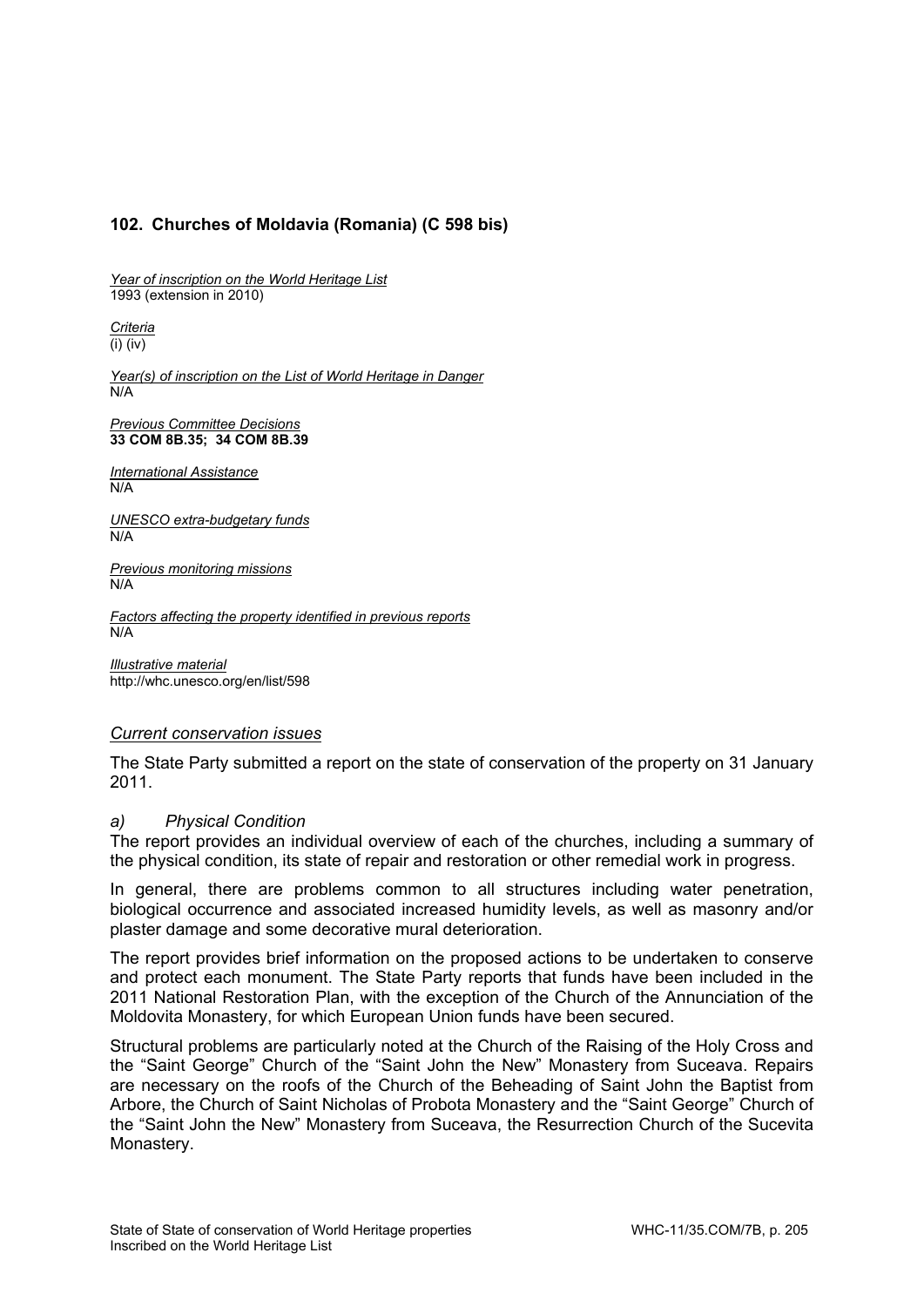There is no reference to a proposed conservation laboratory which was addressed in the World Heritage Committee Decision **33 COM 8B.35**.

## *b) Management*

The State Party briefly reports that the Cultural Direction of Suceava inspects and monitors activities within the protected zone of the property. In December 2010 the Romanian Legislation approved a General Plan for the Protection and Management for UNESCO monuments. The State Party indicates that for each UNESCO World Heritage property there will be a coordinator nominated and a Coordination Committee formed.

As a protective measure, the World Heritage Committee previously requested that planning for the management of tourism at the Church of Sucevita be undertaken. This has not yet been submitted for consideration. The State Party notes increased visits to several of the sites, including the need for a parking lot and control over graffiti. There is also no indication in the State Party's report of control or planning in regard to tourism impact.

## *Conclusions*

The World Heritage Centre and the Advisory Bodies note that the management plan has been finalised with the provision of the programme of planned conservation work. The implementation of the work and corrective measures should provide all properties with better physical conditions. They also note with concern that the water penetration and other structural problems have led to some deterioration of the mural paintings. They consider that more information should be provided on this specific conservation issue.

The World Heritage Centre and the Advisory Bodies had previously requested that the "actual functioning of the Coordination Committee" be provided, however this has not been clearly defined. The definition of tourism development plans for any of the components of the property, and particularly for the Sucevita monastery, has also not been mentioned.

## *Draft Decision: 35 COM 7B.102*

*The World Heritage Committee,* 

- *1. Having examined Document WHC-11/35.COM/7B,*
- *2. Recalling Decision 34 COM 8B.39, adopted at its 34th session (Brasilia, 2010),*
- *3. Acknowledges the information provided by the State Party on the actions being taken to implement corrective measures and encourages the State Party to continue its important conservation programme;*
- *4. Requests the State Party to provide more specific information on the threats to the wall paintings and measures to be taken to address these threats;*
- *5. Recognises the efforts made by the State Party to enact national legislation for protection of the property and reiterates its request to define the function of the Coordinating Committee, which is essential for effective management;*
- *6. Also reiterates its request to the State Party to establish a practical plan for the reception and control of visitors in the vicinity of the monastery of Suceviţa and also requests that tourism planning mechanisms be included as part of the management plan;*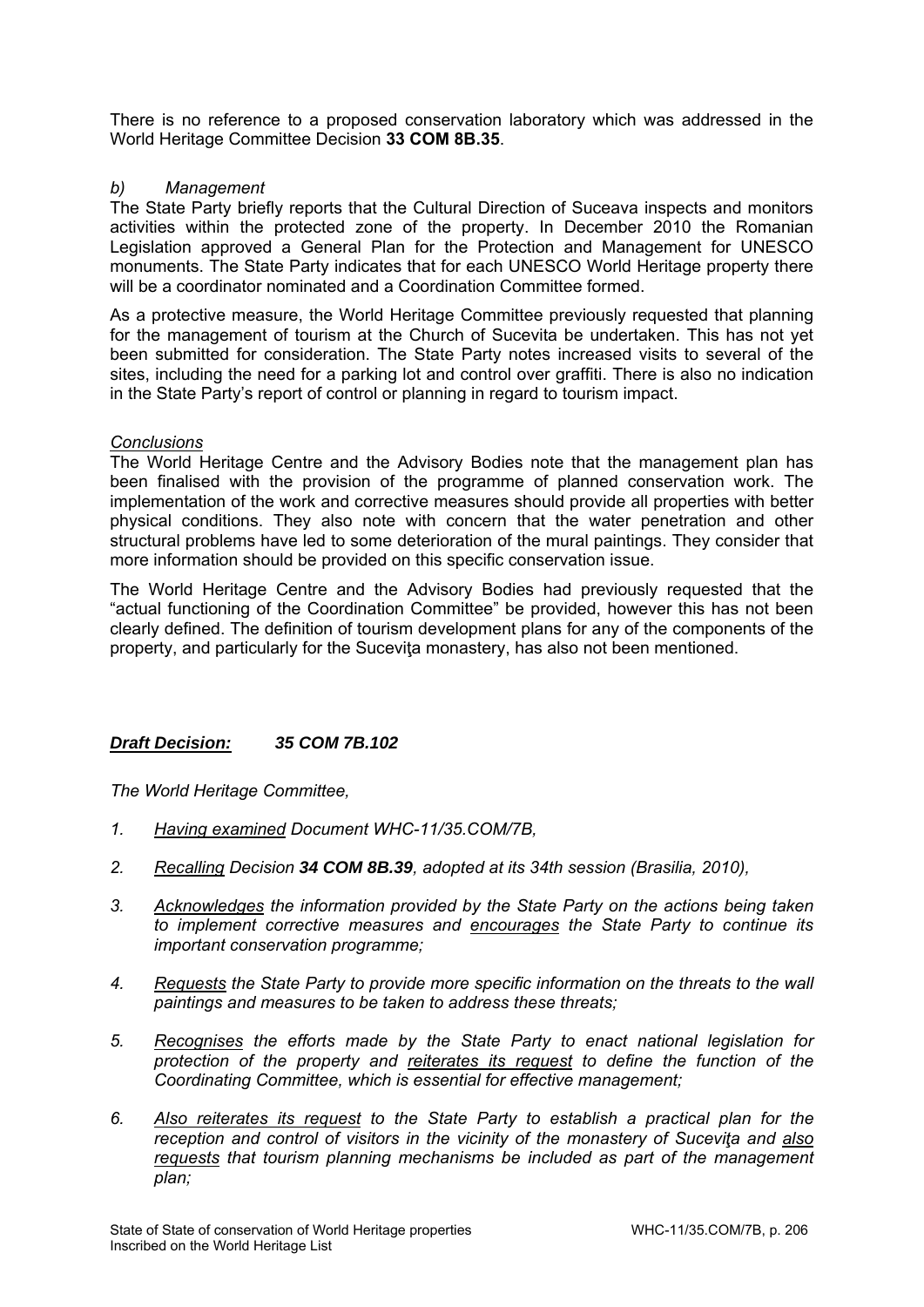- *7. Further reiterates its request to the State Party to keep the World Heritage Committee informed about architectural projects pertaining to the conservation laboratory and oth*er potential developme*nts in accordance with Paragraph 172 of the* Operational Guidelines*;*
- *8. Further requests the State Party to submit to the World Heritage Centre by 1 February 2013, an updated report on the state of conservation of the property and on the implementation of the above, for examination by the World Heritage Committee at its 37th session in 2013.*

# **103. Historic Centre of the City of Yaroslav (Russian Federation) (C 544)**

See Document WHC-11/35.COM/7B.Add (No State Party's report received on the state of conservation)

# **104. Historic Centre of Saint Petersburg and Related Groups of Monuments (Russian Federation) (C 540)**

See Document WHC-11/35.COM/7B.Add (No State Party's report received on the state of conservation)

## **105. Kremlin and Red Square, Moscow (Russian Federation) (C 545)**

*Year of inscription on the World Heritage List*  1990

*Criteria*   $\overline{(\mathsf{i})\}$   $(\mathsf{ii})\}$   $(\mathsf{iv})\}$   $(\mathsf{vi})$ 

*Year(s) of inscription on the List of World Heritage in Danger*  N/A

*Previous Committee Decisions*  **32 COM 7B.106; 33 COM 7B.119; 34 COM 7B.96** 

*International Assistance*  N/A

*UNESCO Extra-budgetary funds*  N/A

*Previous monitoring missions*  December 2007: joint World Heritage Centre / ICOMOS / ICCROM reactive monitoring mission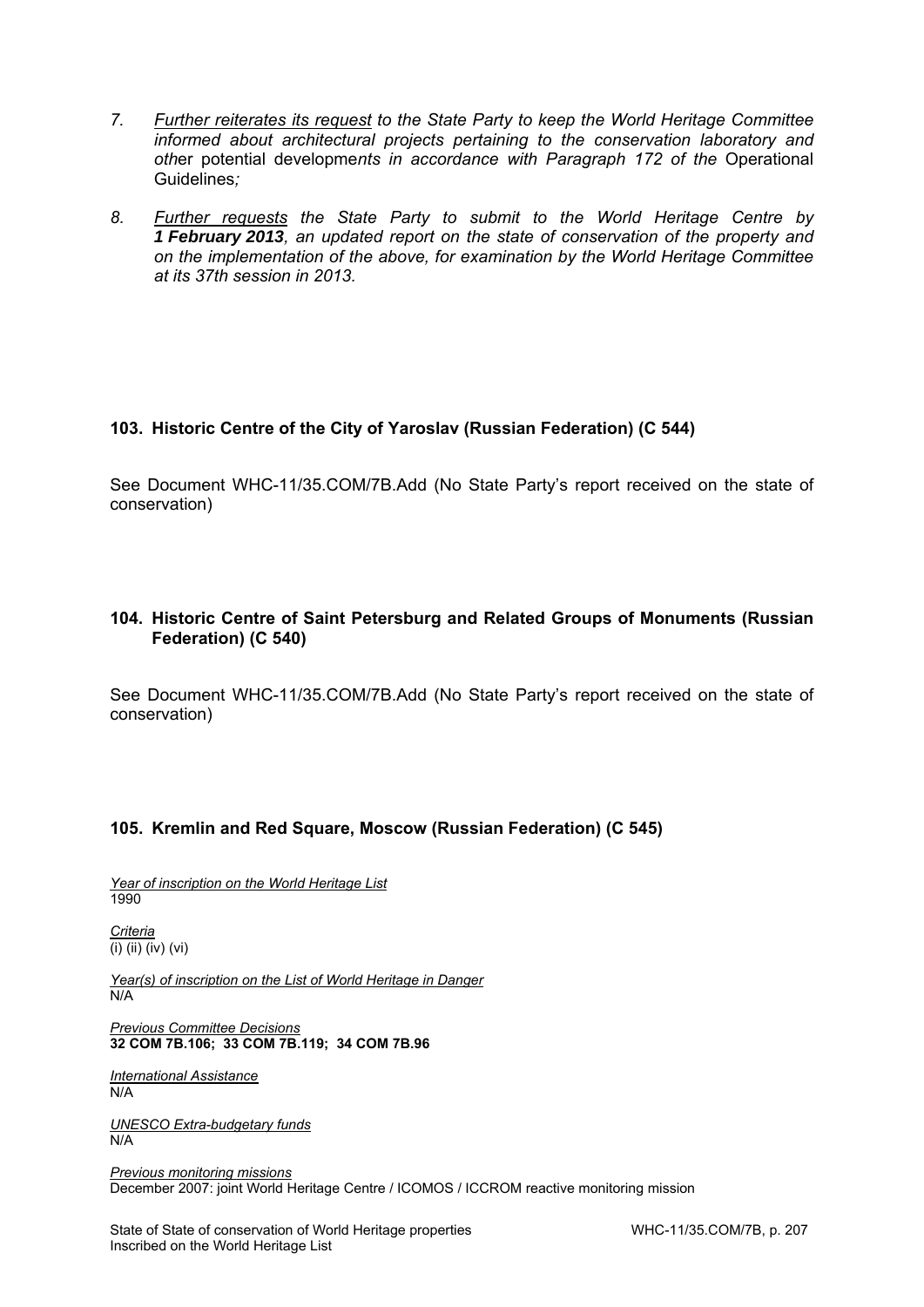*Factors affecting the property identified in previous reports* 

- a) Erection of a monument in honour of Marshal G. Zhukov
- b) Ongoing and accelerated urban development pressures

*Illustrative material*  http://whc.unesco.org/en/list/545

## *Current conservation issues*

At its 34th session (Brasilia, 2010), the World Heritage Committee expressed its utmost concern regarding the lack of response to previous requests made by the Committee at its 32nd (Quebec City, 2008) and 33rd (Seville, 2009) sessions. The World Heritage Committee reiterated its requests concerning the submission of a state of conservation report for the property, in addition to the management plan, approved buffer zones, improved legal and institutional mechanisms, a draft Statement of Outstanding Universal Value and information and studies related to ongoing developments. On 31 January 2011, the State Party submitted a state of conservation report providing information on the following:

## *a) Buffer zone and control regulations*

The State Party report provides information on the protection of the immediate setting of the property by two mechanisms:

- Protected zone
- Reserved zone

The Protected zone was declared by a decree in 1997 and is regarded as the equivalent to a buffer zone. This is an area directly adjacent to the Kremlin and is intended to "protect the monument, maintenance and restoration of the valuable urban environment and holistic perception of the facility". A map was also provided.

Within the zone, there are three levels of interventions/controls, namely: i) restoration mode; ii) regeneration mode; iii) renovation mode, which are applicable to monuments as well as to the urban environment. The regeneration zone includes Somoinovsky avenue, Volkhonka street, Borovitskaya square, Mokhovaya street, Vozdvizhenka street, Manezhnaya street, B. Kamenni bridge and Prechistenskaya embankment, Varvarka street, Kitaigorodskoi avenue, Moskvoretskaya embankment and the building of the "Russia" hotel, Sofiski embankment, B. Moskvoretsky bridge, Kadashevsky embankment and B. Kamenni and M. Kamenni bridges, as well as urban spaces in areas within direct line of sight of the Kremlin.

The Reserved zone is a "Zone of a high security of regulation of building-reserved territory" meant for the 'preservation and restoration of character of a historical planning, spatial structure, an originality of view of the central part of a city, for maintenance of architectural unity of new constructions with historically developed environment'. No map was provided.

### *b) Institutional issues*

The report provides details concerning various legal instruments for the protection of monuments and funding sources. It refers to several institutions responsible for the management of different components of the property but provides no indication whether or not an overall coordinating body has been established.

### *c) Management plan*

The State Party reports that the 2004-2013 programmes for the development of the State Museums of Moscow Kremlin are currently being implemented.

Whilst this could be considered part of a management plan for the property, no details are provided as to the existence, or development, of such a plan, despite World Heritage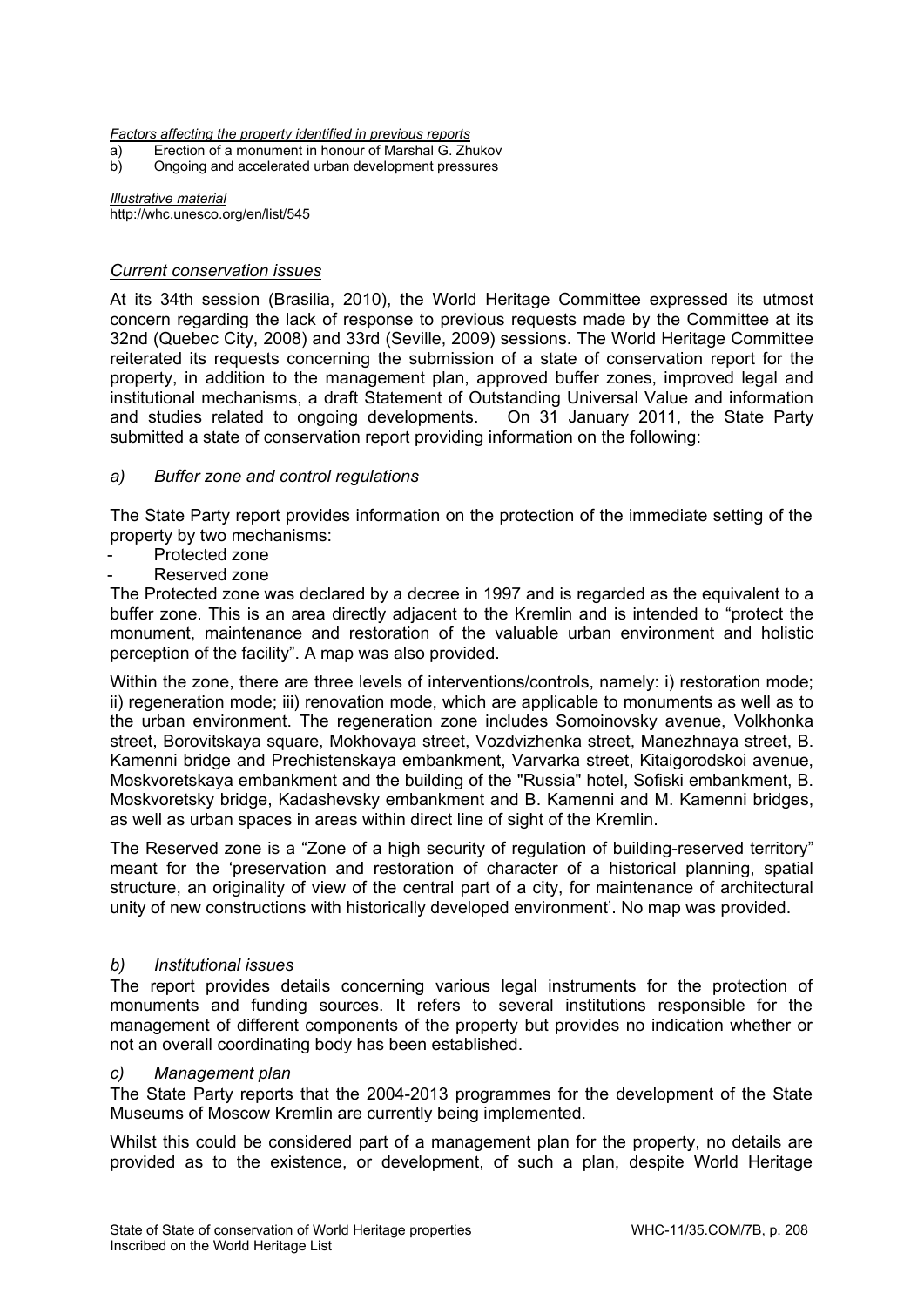Committee requests at previous sessions to be provided with information concerning the management plan.

## *d) Statement of Outstanding Universal Value*

The State Party report includes a chapter entitled "Justification of Outstanding Universal Value" but no Statement of Outstanding Universal Value as such has been provided.

## *Conclusions*

The World Heritage Centre and the Advisory Bodies note that the information provided with regard to the buffer zone and regulatory mechanisms do not sufficiently reflect the requirement to protect the immediate setting of the property and to control development in the overall setting that might impact on the Outstanding Universal Value of the property. The visual impact studies requested by the Committee for all new development projects have not been provided.

The World Heritage Centre and the Advisory Bodies also note that no Special Coordinating Board for the property has been established, as requested by the Committee. The purpose of such board will be to bring together all the relevant stakeholders including ecclesiastical authorities, urban planning authorities, and municipal agencies which exercise planning control in the immediate surroundings.

The State Party report provides detailed information about the restoration work carried out between 2000 and 2010, and emphasizes the activities of the State Museums of the Moscow Kremlin. The involvement, if any, of other stakeholders in the protection and management of the property and its buffer zone, including municipality authorities, is insufficiently addressed.

The World Heritage Centre and the Advisory Bodies consider that the challenge of ensuring adequate protection and management for the property and its setting, in the face of strong urban development pressures, needs to be addressed urgently.

The World Heritage Centre and the Advisory Bodies are of the view that the 2004-2013 programme prepared by the Kremlin Museum is far from fulfilling the requirements for protection and management as outlined in the *Operational Guidelines* in order to ensure that the Outstanding Universal Value of the property is sustained. They consider that there is a need to develop a specific Management plan based on a Statement of Outstanding Universal Value, as previously requested by the Committee, and to establish a Special Coordination Board for all key stakeholders, including municipal authorities and a representative of the Moscow Patriarchate of the Russian Orthodox Church, also as previously requested by the World Heritage Committee.

The World Heritage Centre and the Advisory Bodies underscore that the studies requested by the Committee in relation to development activities on 'Middle Trading Tows" have not been provided.

In addition, the World Heritage Centre and the Advisory Bodies have been informed about major construction projects on Borovitskaya Square near the Kremlin Wall, in the regeneration part of the Protected zone, that have apparently received approval from the relevant authorities without consultation with the World Heritage Centre.

On 13 April 2011, the State Party provided the following information:

- the former hotel "Russia" demolished in 2007 is outside of the buffer zone of the property and there are currently no construction plans for that territory;
- the construction project of a depositary and restoration complex of the Museum-Reserve in the vicinity of the property was performed by the order of the Ministry of Culture and the Government of Moscow and approved by all relevant federal bodies. Since then, the Government of the Russian Federation cancelled this project. The construction of this complex will be relocated.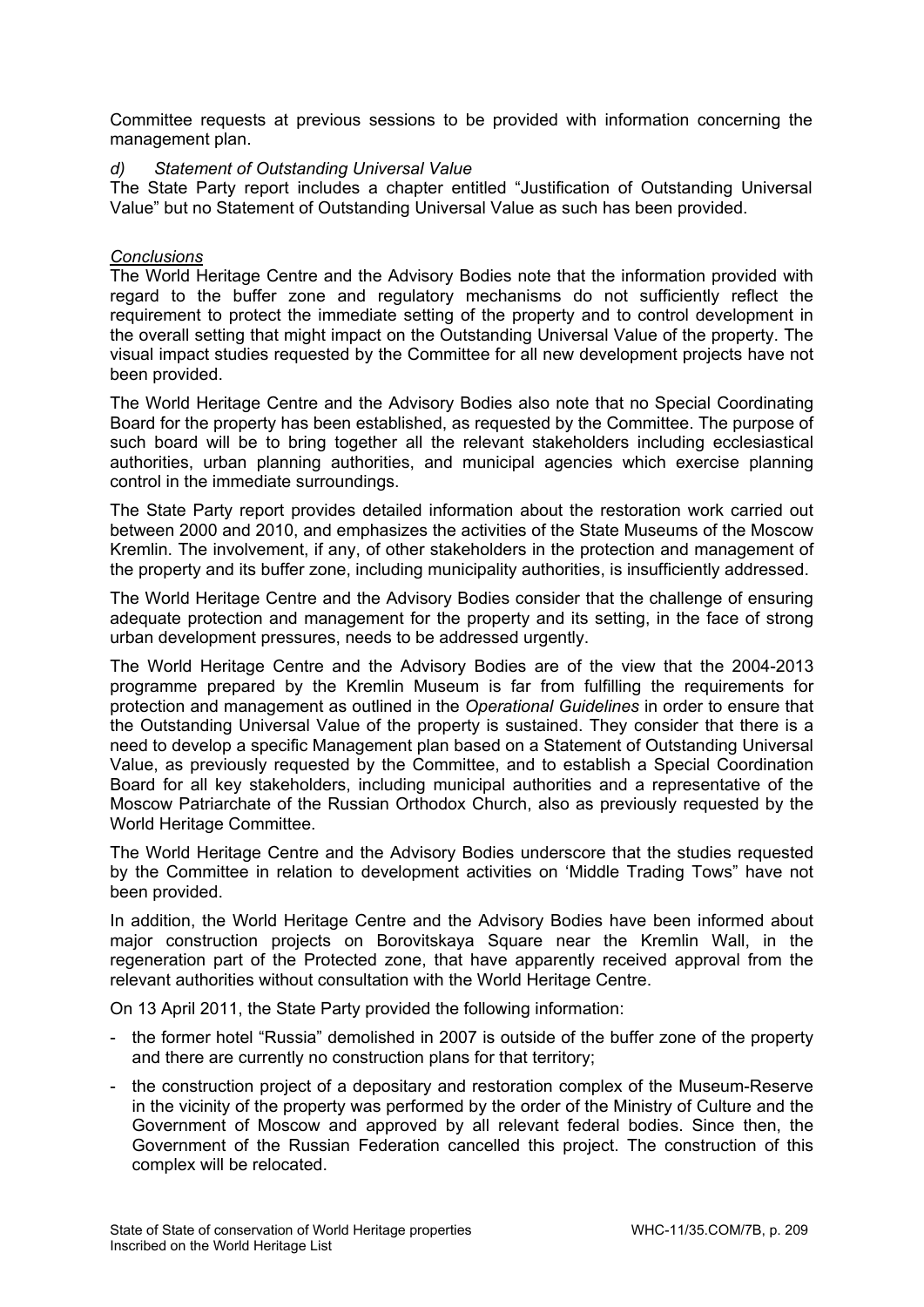Taking into account that no information has been provided in compliance with Paragraph 172 of the *Operational Guidelines*, and in order to prevent any inappropriate construction developments which may affect the Outstanding Universal Value of the property, the World Heritage Centre and the Advisory Bodies recall that the State Party should inform the World Heritage Centre of any intention to undertake, or authorize, major restoration or new construction projects. Notice should be given to the World Heritage Centre as soon as possible (for instance, before drafting basic documents for specific projects) and before taking decisions that would be difficult to reverse, so that appropriate solutions could be found to ensure that the Outstanding Universal Value of the property is fully preserved.

## *Draft Decision: 35 COM 7B.105*

*The World Heritage Committee,* 

- *1. Having examined Document WHC-11/35.COM/7B*,
- *2. Recalling Decisions 32 COM 7B.106, 33 COM 7B.119, 34 COM 7B.96 adopted at its 32nd (Quebec City, 2008), 33rd (Seville, 2009) and 34th (Brasilia, 2010) sessions respectively,*
- *3. Notes the efforts made by the State Party for the protection and management of the range of architectural monuments of the property;*
- *4. Reiterates its utmost concern about the lack of follow-up in response to its previous requests, and in particular the:* 
	- *a) the delineation and approval of a buffer zone with a view to protect the immediate setting and to control impacts on the Outstanding Universal Value within the overall setting of the property,*
	- *b) the approval of adequate and effective protective legal regulations for the buffer zone,*
	- *c) the establishment of an effective control mechanism and institutional framework between all stakeholders involved in the management and protection of the Kremlin and Red Square in Moscow and its buffer zone, including the creation of a special Coordination board aiming at enhancing the protection of the property and its buffer zone,*
	- *d) the preparation of visual impact studies for existing construction projects;*
- *5. Urges the State Party to inform the World Heritage Centre, in conformity with Paragraph 172 of the* Operational Guidelines*, on all planned urban development projects within or nearby the property, before drafting documents for specific projects and before taking decisions that would be difficult to reverse;*
- *6. Requests the State Party to provide the World Heritage Centre with three copies of the property management plan;*
- *7. Reiterates its requests to the State Party to develop, in consultation with the World Heritage Centre and the Advisory Bodies, a draft Statement of Outstanding Universal Value, for examination by the World Heritage Committee;*
- *8. Also requests the State Party to submit to the World Heritage Centre, by 1 February 2013, a detailed report on the state of conservation of the property,*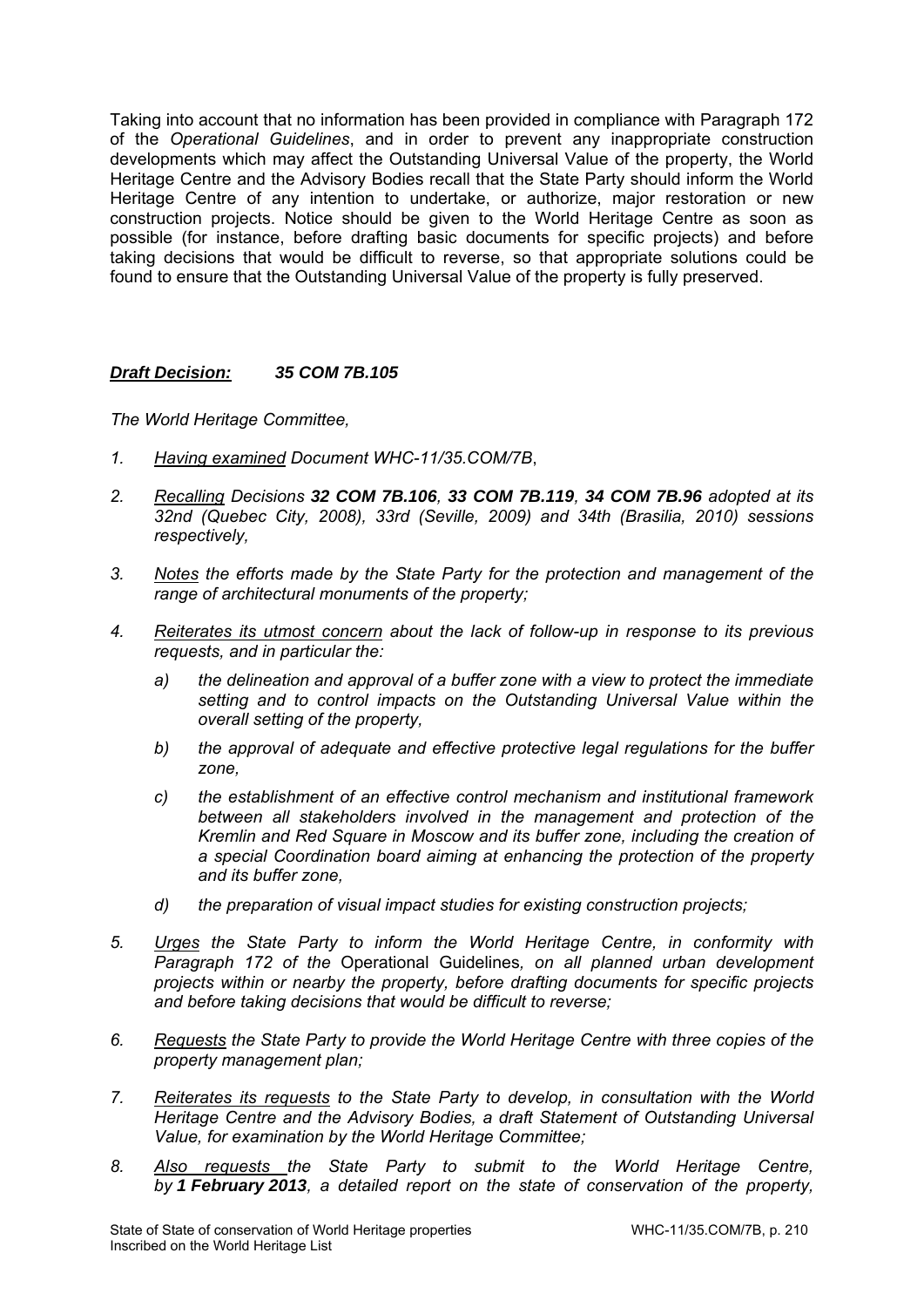*including progress reports on the requested measures, for examination by the World Heritage Committee at its 37th session in 2013.* 

# **106. Ensemble of the Ferrapontov Monastery (Russian Federation) (C 982)**

*Year of inscription on the World Heritage List*  2000

*Criteria*  (i) (iv)

*Year(s) of inscription on the List of World Heritage in Danger*  N/A

*Previous Committee Decisions*  **24 COM C.1; 34 COM 7B.97** 

*International Assistance*  N/A

*UNESCO Extra-budgetary Funds*  N/A

*Previous monitoring missions*  December 2010: joint World Heritage Centre / ICOMOS reactive monitoring mission.

*Factors affecting the property identified in previous reports*  - Lack of an overall management system

*Illustrative material*  http://whc.unesco.org/en/list/982

### *Current conservation issues*

The State Party provided a comprehensive state of conservation report on 1 February 2011. It informed the World Heritage Centre that a Federal Law on the transfer of State or Municipal properties of religious origin to religious organizations had been approved by the President of the Russian Federation in 2010. While the state of conservation report describes in detail approaches to conservation work for each component of the ensemble, the State Party emphasizes the importance of numerous proposals for tourism development (new hotels and ethnographic houses, removal of windmills, rebuilding existing structures on a larger scale, such as the 19th century Tea House and the reconstructed Dionysos' School in Ferrapontovo). The report also proposes reconstruction of certain spaces within the monastery to be used for visitors and museum facilities. The reconstructions proposed are justified in terms of completing former historic layouts to meet service needs, in spite of a lack of detailed documentation to support these proposals. The report further describes the desire of the State Party to expand the boundaries of the World Heritage property.

A joint World Heritage Centre/ICOMOS reactive monitoring mission was carried out at the property from 5 to 12 December 2010. Further to the adoption of the abovementioned Federal Law, the presence of a representative of the Department for External Church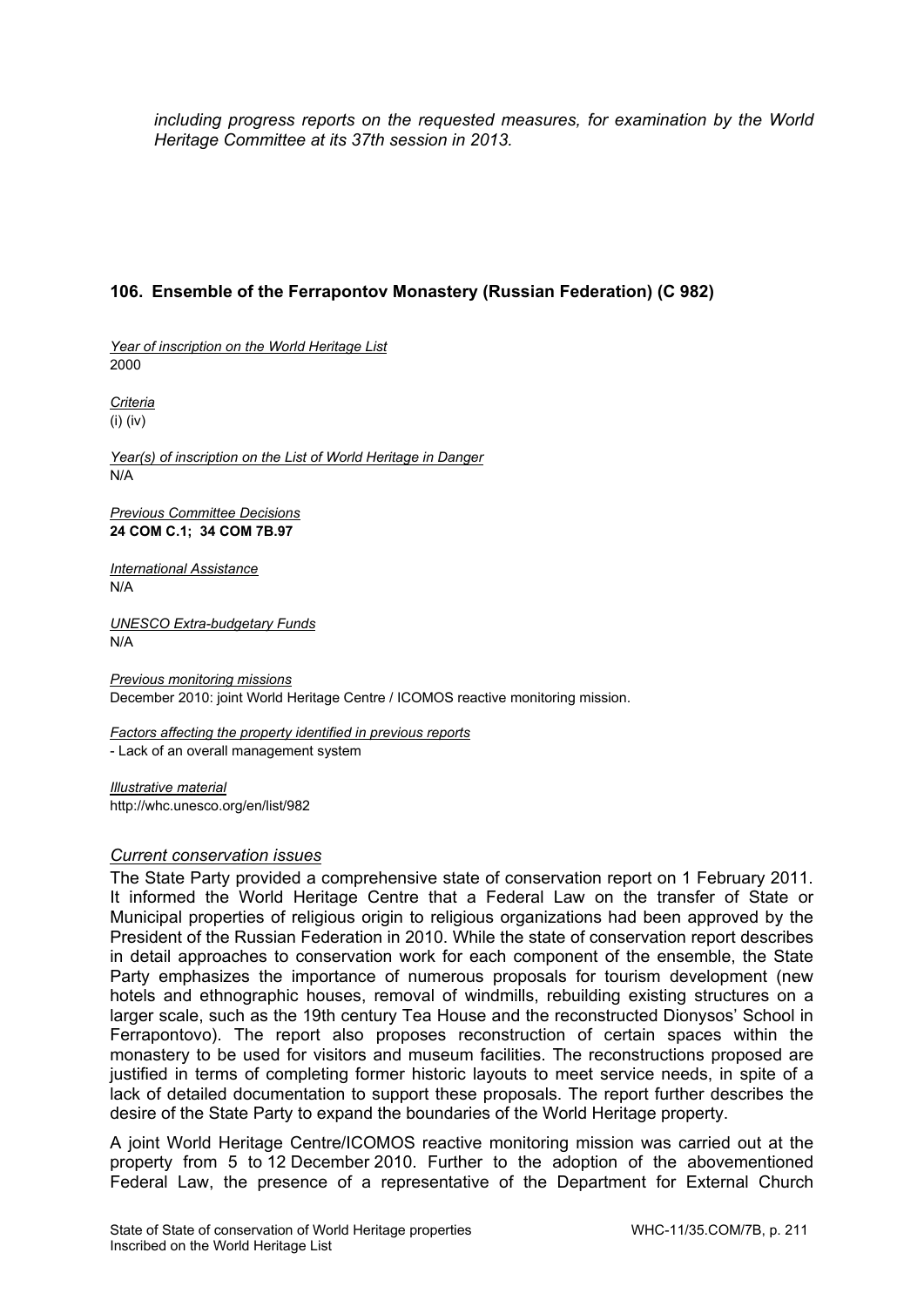Relations of the Moscow Patriarchate during the mission was a clear sign of the importance given by the religious authorities to the implementation of the *World Heritage Convention*. The mission report is available online at the following web address: http://whc.unesco.org/en/sessions/35COM/.

The principle recommendations of the mission are the following:

# *a) Management structure*

The existing structure does not guarantee appropriate coordination between stakeholders. Different actors are involved, without sufficient coordination, in the management of different components of the property. Insufficient coordination and inadequate control represent potential threats for the property. The involvement of the Russian Orthodox Church is still unclear, although under the new Federal Law, it should play a key role in the future management of the property.

The State Party needs to establish a special board, including all stakeholders concerned, as well as representatives of the Patriarchate of Moscow and All-Russia, as previously requested by the World Heritage Committee, in order to develop and implement appropriate legal measures and rules for conservation, restoration and use, a joint management system for the religious World Heritage properties in the Russian Federation, and specific measures appropriate for each religious property.

## *b) State of conservation*

The mission highlights the professionalism of the conservation work of the mural paintings in the church of Nativity of the Virgin. The layers of frescoes have been consolidated and cleaned using a specific methodology. This includes a consolidation under each shell layer of paint, instead of a full consolidation of the entire surface of the fresco. To ensure the absolute authenticity of all frescoes, alterations and improvisations have been banned. The missing fragments are left in neutral white. However, the mission noted a certain disproportion in the overall conservation approach. Over the past ten years, interventions have focused almost exclusively in the Church of Nativity of the Virgin, while all other components have been relatively abandoned (Martynian churches, Epiphany and Ferrapont). There is a significant delay in the maintenance of the property, and this has led to physical damage to the architectural structures. The mission also observed an inappropriate use of certain parts of the monastery. The mission recommended that the State Party should put in place permanent monitoring of the property to halt and prevent any structural degradation of its components.

# *c) Management, protection and boundary issues*

The draft management plan submitted by the State Party was considered inadequate by the mission. In addition to the property, it includes two other sites (the Kirilo-Belozersky monastery and Tzipinski Pogost) with a clear intention of presenting arguments for a possible new serial nomination. The plan proposes a very superficial analysis of real problems related to the property, lacks proposals on the main instruments of a master plan, legal protection, limitations, development plans and the management system. It appears that the obvious aim of this plan is to prove the need for new constructions. The proposed Action Plan is limited and not sufficiently argued. The mission noted a lack of information on planned financial resources for the implementation of programmes and measures of protection, preservation and management of the property. Currently resources are not allocated according to clear and detailed short and long term programs, but only for occasional events: anniversaries, celebrations, official visits, etc.

The mission also reviewed new construction projects within the property and considers that the State Party should not permit any reconstruction and/or development projects within the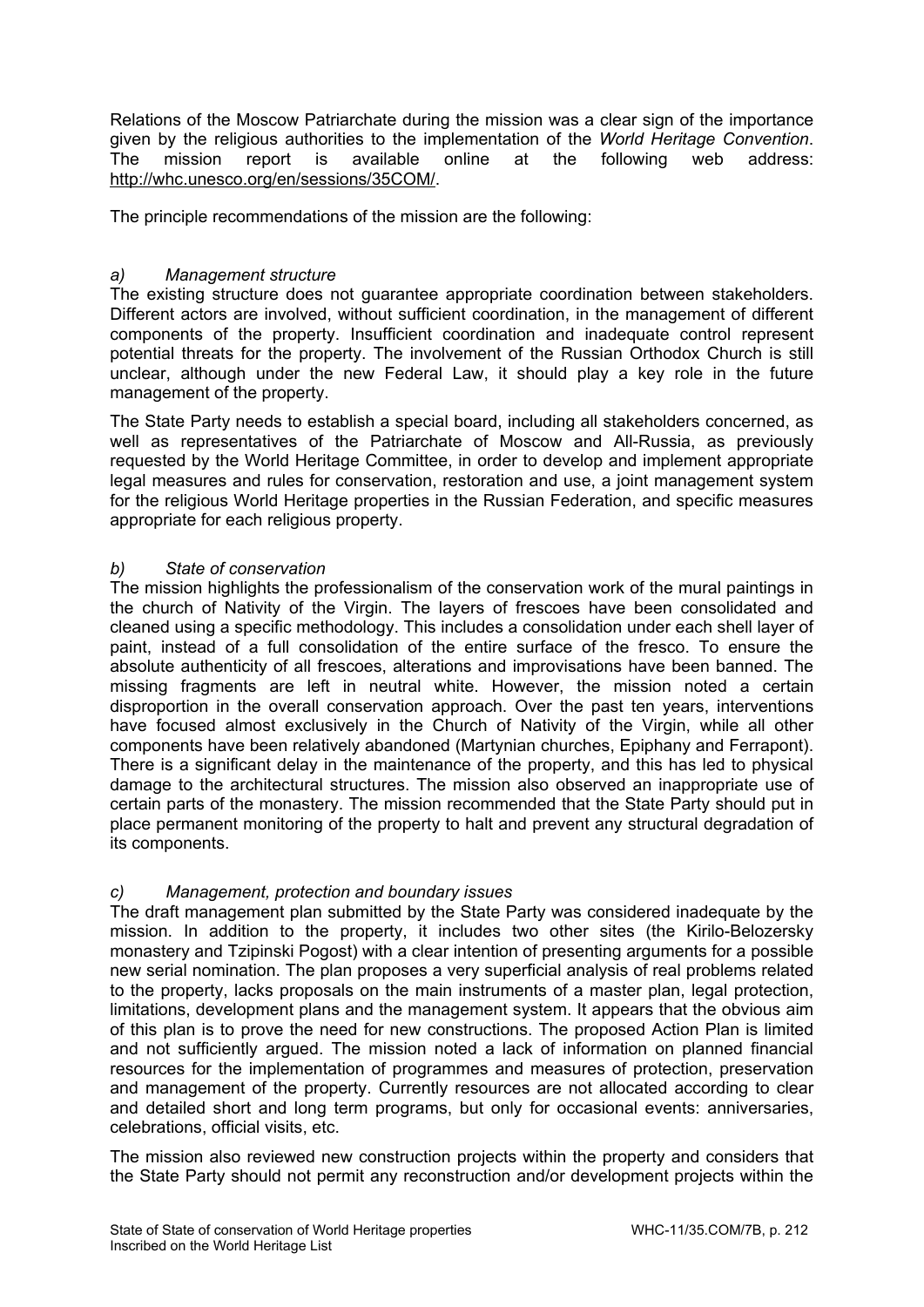inscribed property. The State Party should provide information on any projects and activities, such as the Touristic Complex or the School of Dionysos, which may impact the Outstanding Universal Value of the property, in conformity with Paragraph 172 of the *Operational Guidelines*. All illegal and inappropriate structures and constructions within the property and its buffer zone should be removed.

The State Party should elaborate four integrated plans to ensure efficient management and protection of the property:

- A detailed urban plan, which would establish construction regulations in the buffer zone in accordance with existing detailed protection regimes;
- A detailed development plan of the property and its landscape, including specifications for land use, house facilities, urban equipment, lighting, planting trees and advertising;
- A conservation master plan which would allow for regular planning of all conservation activities on the property;
- A management plan that would co-ordinate the impacts of all management instruments, including legal protection and all development plans, and result in a realistic and comprehensive action plan with resources and responsibilities established.

Following an analysis of the current situation, the mission recommended that the State Party should consider submitting an official request for possible modification of the boundaries of the inscribed property and its buffer zone in order to ensure a proper protection of the property and to conform to the boundaries actually in use for the property management. The State Party should develop and adopt a detailed protection regime for the buffer zone of the property, including specific regulations for constructions and land use, and strengthen the system of development control within it.

## *e) Tourism*

The mission did not receive any information on this issue. The land located in the vicinity of the property is designated in the Master Plan for the construction of a tourist complex "The School of Dionysus" but no detailed information on this project was provided. The project appears to represent a potential threat to the traditional panorama dominated by the monastery Ferrapontov and its construction should be suspended until a thorough assessment is carried out concerning its impact on the Outstanding Universal Value.

All potential tourist facilities and services should not negatively affect the Outstanding Universal Value of the property and should be developed in the buffer zone by using already existing buildings. Altogether, the State Party should develop a comprehensive tourism strategy and program of tourist visits.

## *Conclusions*

The World Heritage Centre and the Advisory Bodies stress the importance of strengthening the overall co-ordination among all key property stakeholders, including religious authorities, museum operators and tourism developers and site manager. This can be supported by establishing a Special Board, including all stakeholders concerned, as previously requested by the World Heritage Committee, and by putting in place a series of new planning mechanisms (including urban and development plans, a conservation master plan and a management plan).

The World Heritage Centre and the Advisory Bodies also stress the need to ensure permanent monitoring of the property in order to halt and prevent any structural degradation of property components.

They note that the boundaries of the property and buffer zone do not correspond to the operational boundaries used by the property's managers, and suggest that the State Party address this contradiction urgently. They also consider that protection mechanisms need to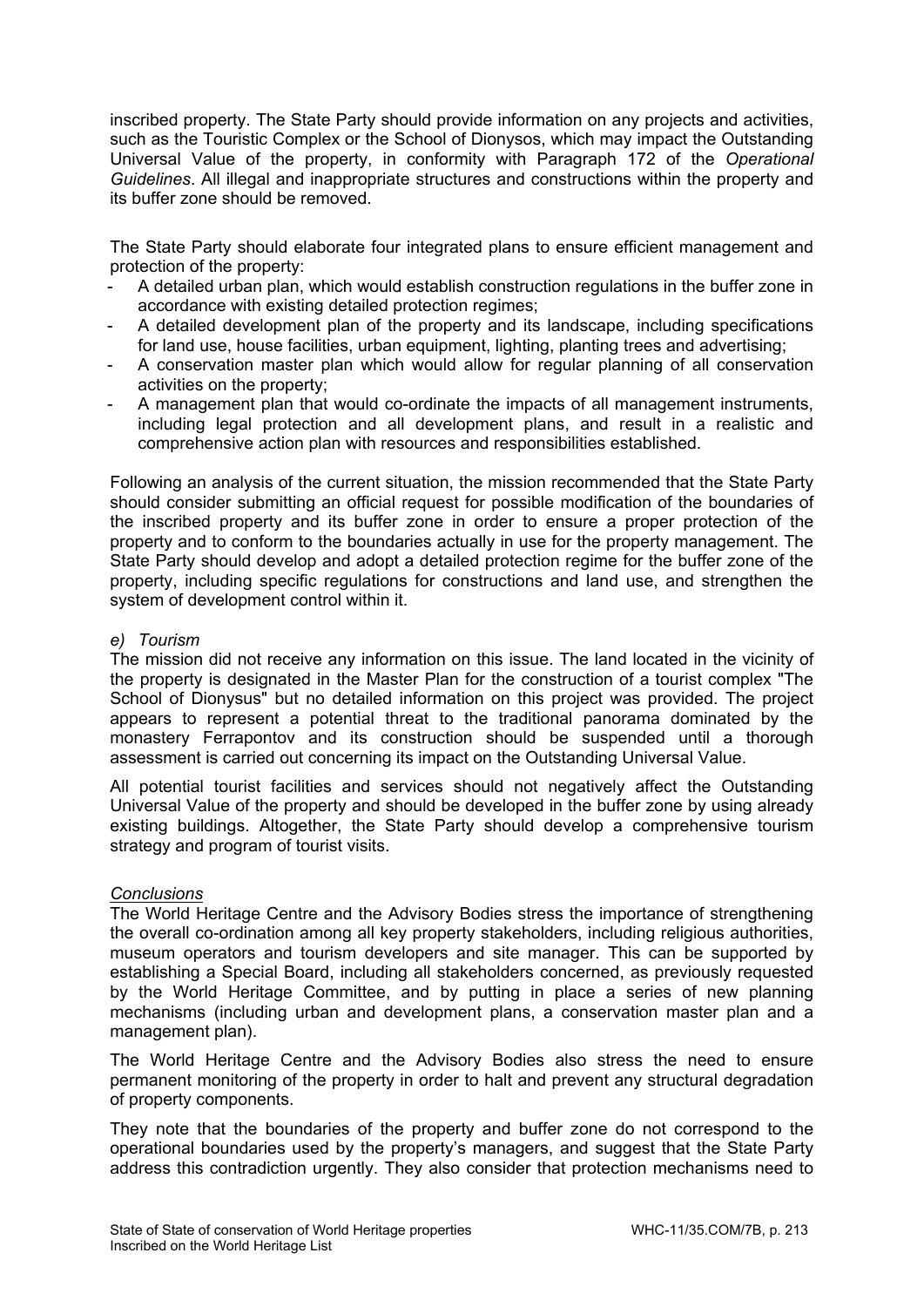be introduced for the buffer zone to allow for the protection of the Outstanding Universal Value*.*

The World Heritage Centre and the Advisory Bodies are also concerned about potential negative impact of planned tourism development facilities, such as 'The School of Dionysus' project, and also those in place, and suggest that all tourism development be evaluated to ensure that they will not negatively impact on the property's Outstanding Universal Value and that inappropriate structures are removed.

## *Draft Decision: 35 COM 7B.106*

*The World Heritage Committee,* 

- *1. Having examined Document WHC-11/35.COM/7B,*
- *2. Recalling Decision 34 COM 7B.97, adopted at its 34th session (Brasilia, 2010),*
- *3. Requests the State Party to implement all the recommendations of the 2010 joint World Heritage Centre/ICOMOS reactive monitoring mission, including:* 
	- *a) Establish a series of integrated planning such as urban and development plans, a conservation master plan and a management plan, including tourism strategy,*
	- *b) Ensure a permanent monitoring of the property with a view of halting and preventing any structural degradation of its components,*
	- *c) Establish a protection regime for the buffer zone of the property and strengthen the system of development control within it,*
	- *d) Ensure that all tourism development plans be subservient to the overall master plan, and that control mechanisms be established for the buffer zone and be developed in ways which will not negatively impact on the property's Outstanding Universal Value,*
	- *e) Remove or demolish all illegal and inappropriate structures within the property and its buffer zone;*
- *4. Reiterates its request to the State Party to establish a special board, including all stakeholders concerned, as well as representatives of the Patriarchate of Moscow and All-Russia, in order to develop appropriate legal measures and rules for specific conservation, restoration and use, as well as a joint management system for the religious World Heritage properties in the Russian Federation;*
- *5. Also reiterates its request to the State Party to inform the World Heritage Centre of any construction, reconstruction, restoration projects and activities which may threaten the Outstanding Universal Value of a property inscribed on the World Heritage List in conformity with Paragraph 172 of the* Operational Guidelines*;*
- *6. Also requests the State Party to halt work on the "The School of Dionysus" tourism complex until a cultural heritage impact assessment on the Outstanding Universal Value is carried out, in line with the* ICOMOS Guidance on Heritage Impact Assessments for Cultural World Heritage Properties*, and submitted to the World Heritage Centre for review by the Advisory Bodies;*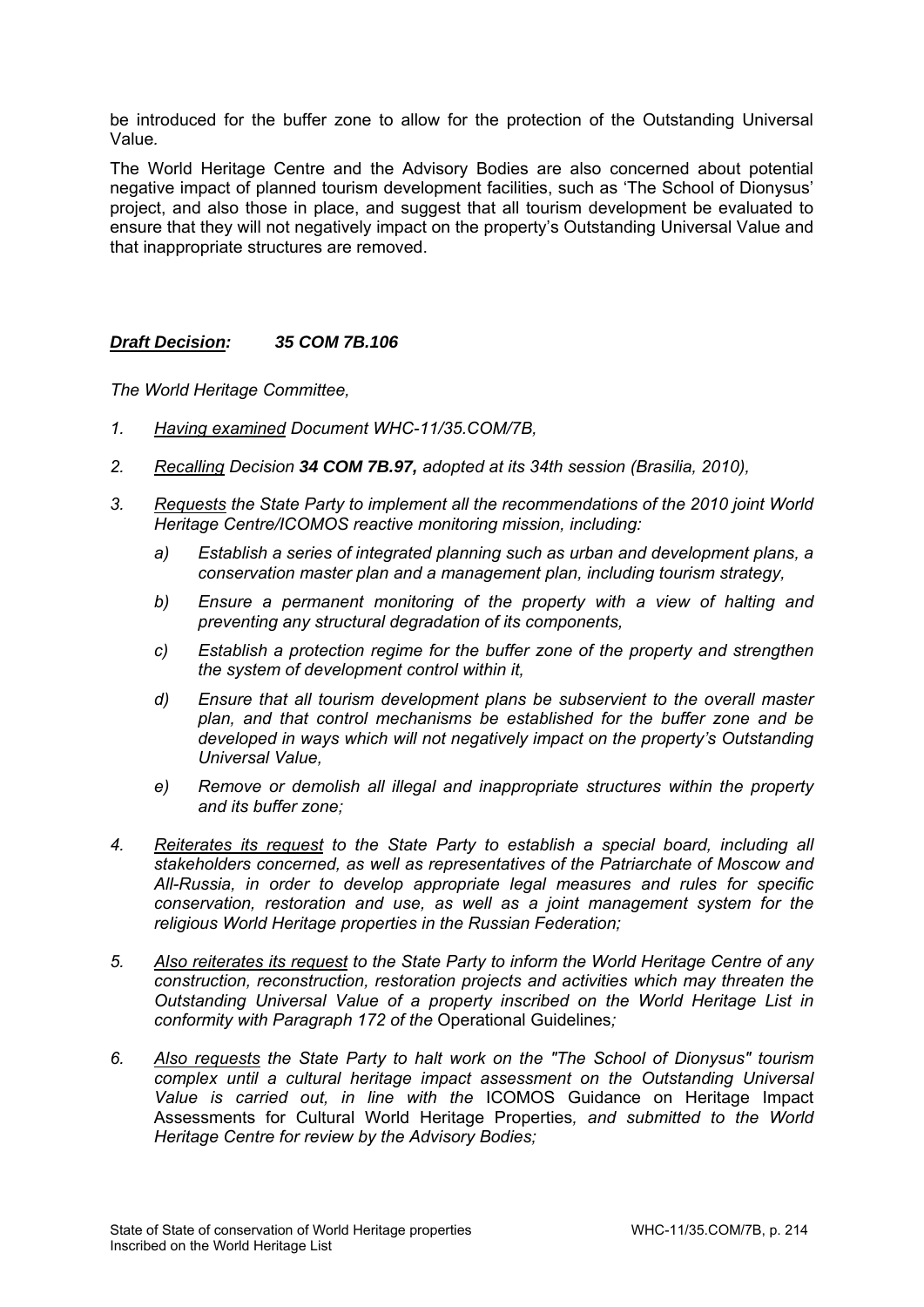*7. Further requests the State Party to submit to the World Heritage Centre, by 1 February 2013, a progress report on the state of conservation of the property, including the management structure, legal and institutional mechanisms and information or studies related to ongoing developments at the property, as well as the*  revised draft management plan of the property and a progress report on the *implementation of the abovementioned requests and mission's recommendations, for examination by the World Heritage Committee at its 37th session in 2013.* 

## **107. Cultural and Historic Ensemble of the Solovetsky Islands (Russian Federation) (C 632)**

See Document WHC-11/35.COM/7B.Add (No State Party's report received on the state of conservation)

## **108. Tower of Hercules (Spain) (C 1312)**

*Year of inscription on the World Heritage List*  2009

*Criteria*  (iii)

*Year(s) of inscription on the List of World Heritage in Danger*   $N/A$ 

*Previous Committee Decisions*  **33 COM 8B.27** 

*International Assistance*  N/A

*UNESCO extra-budgetary funds*  N/A

*Previous monitoring missions*  N/A

*Factors affecting the property identified in previous reports*  a) Urban and outer urban development b) Tourism pressures

*Illustrative material*  http://whc.unesco.org/en/list/1312

### *Current conservation issues*

On 27 January 2011, the State Party submitted a state of conservation report which addresses the concerns raised by the Committee at the time of inscription as well as how the State Party will deal with each of them. The State Party has indicated that a commitment of 3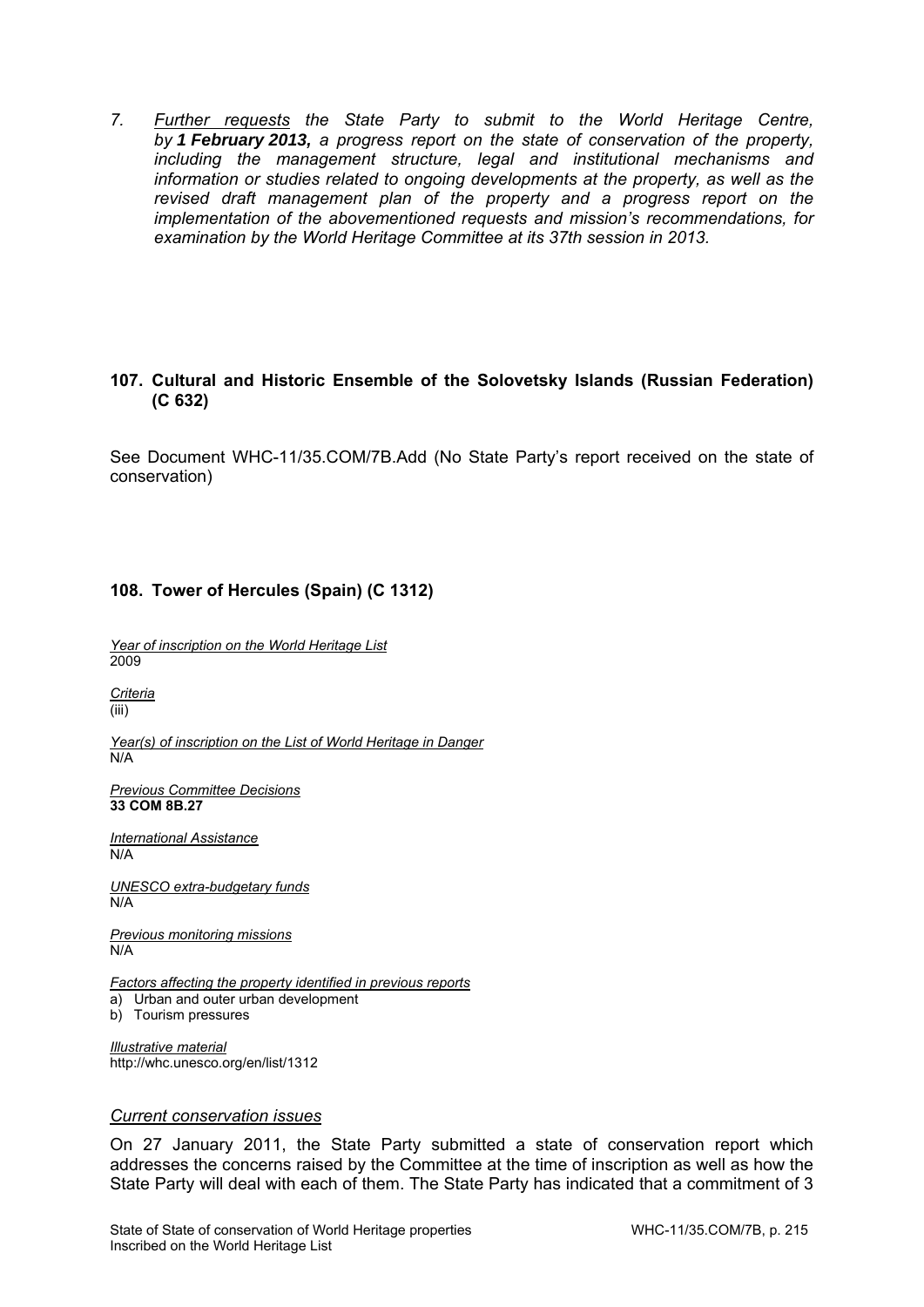million euros has been made for the ongoing conservation, monitoring and presentation work at the property.

#### a) *Relationship between Tourism Consortium and Tower Management Plan Monitoring Committee*

According to the report, the function of the Management Plan Monitoring Committee is to improve control and monitoring of the management of the property. It is made up of key institutions, and coordinates the activities of all agencies. The Tourism Consortium is only one of the agencies which the Monitoring Committee works with. Any plans by the Tourism Consortium or other stakeholders must be approved by the Monitoring Committee.

The World Heritage Centre and the Advisory Bodies welcome the setting up of the Monitoring Committee. Given its important role in the protection of the site, it would be useful to have a more detailed description of its mandate, composition, and activities.

#### b) *Production of a more comprehensive and detailed management plan, to be examined by the World Heritage Committee in 2011*

The State Party has submitted to the World Heritage Centre a comprehensive management plan, which forms part of a larger Master Plan for the property. The Advisory Bodies will review the management plan and send any comments to the State Party, which will then need to ensure that the plan is approved and implemented by the relevant authorities.

#### c) *Scientific responsibility for the future museum and visitor centre*

The State Party has indicated that professionals from the Municipality of La Coruña, those related to the Management Plan Monitoring Committee, and those involved in drawing up the management plan will hold the scientific responsibility for the future museum and visitor centre. The municipality has indicated that it has established a temporary reception centre until the permanent visitor centre is completed.

The World Heritage Centre and the Advisory Bodies take note of the scientific responsibility of the Municipality professional staff for the museum and visitor centre. They suggest, however, that the responsibilities and the job descriptions are clearly defined to ensure that the staff has the necessary background and training in order to carry out the work.

d) *Installation of permanent monitoring of the hygrometry in the rooms associated with water infiltration and condensation phenomena, and planning of the measures for ventilation and possibly limiting visits*

The State Party indicates that action has already been taken to deal with the problem of moisture in some of the rooms. The State Party considers that there is no need to limit visits at this stage.

The World Heritage Centre and the Advisory Bodies note that this problem is being dealt with but strongly recommend an ongoing monitoring whether to ensure that the humidity remains at an acceptable level and in order to decide whether further measures will be necessary.

e) *Development and strengthening of control over urban and outer urban development in the buffer zone*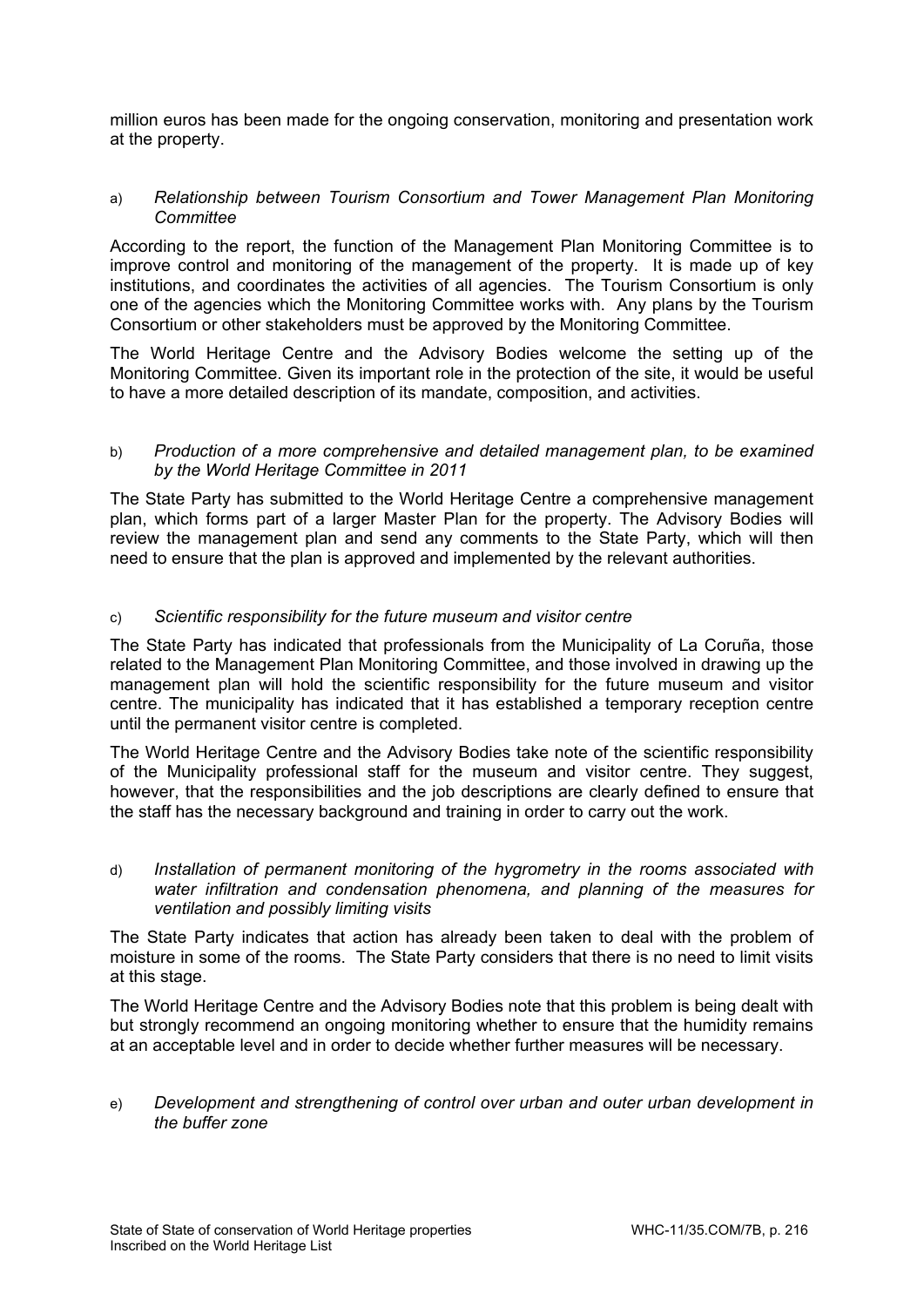The State Party reports that there are currently no activities or urban developments planned, both in the property or its buffer zone. The Municipal Council has pledged to strengthen the monitoring of the setting surrounding the tower.

The World Heritage Centre and the Advisory Bodies note the comments about the property and its buffer zone but underscore the need for the wider setting of the property to be protected beyond the buffer zone. Urban growth was identified as one of the main threats at the time of inscription linked to lack of building space in the urban area of the city of La Coruña.

#### *Conclusions*

The World Heritage Centre and the Advisory Bodies have taken note of all the activities outlined by the State Party concerning the protection of the property. The creation of the Management Plan Monitoring Committee is seen as a positive step as well as the completion of the management plan. It will now be crucial to ensure its implementation as well as the setting up of an ongoing monitoring programme, not just at the level of the physical conservation of the tower, but also of the tourist and urban pressures which may have a negative effect on the property. The World Heritage Centre and the Advisory Bodies underscore the need for the wider setting of the property to be protected beyond the buffer zone.

## *Draft Decision: 35 COM 7B.108*

- *1. Having examined Document WHC-11/35.COM/7B,*
- *2. Recalling Decision 33 COM 8B.27, adopted at its 33rd session (Seville, 2009),*
- *3. Takes note of the measures taken by the State Party for the protection of the property, in particular the setting up of a Management Plan Monitoring Committee and the development of a management plan;*
- *4. Requests the State Party to ensure, through the Management Plan Monitoring Committee, the implementation of the management plan and the monitoring of the physical condition of the tower, in particular its relative humidity;*
- *5. Notes the financial resources that the State Party is providing for the protection of the property;*
- *6. Also requests the State Party to provide detailed information on the mandate, composition and activities of the Management Plan Monitoring Committee as well as on the Municipality professional staff holding the scientific responsibility for the future museum and visitor centre;*
- *7. Further requests the State Party to ensure that both tourist and urban planning pressures are also included in the overall monitoring programme for the property;*
- *8. Requests furthermore the State Party to submit to the World Heritage Centre, by 1 February 2012, an updated report on the state of conservation and information on*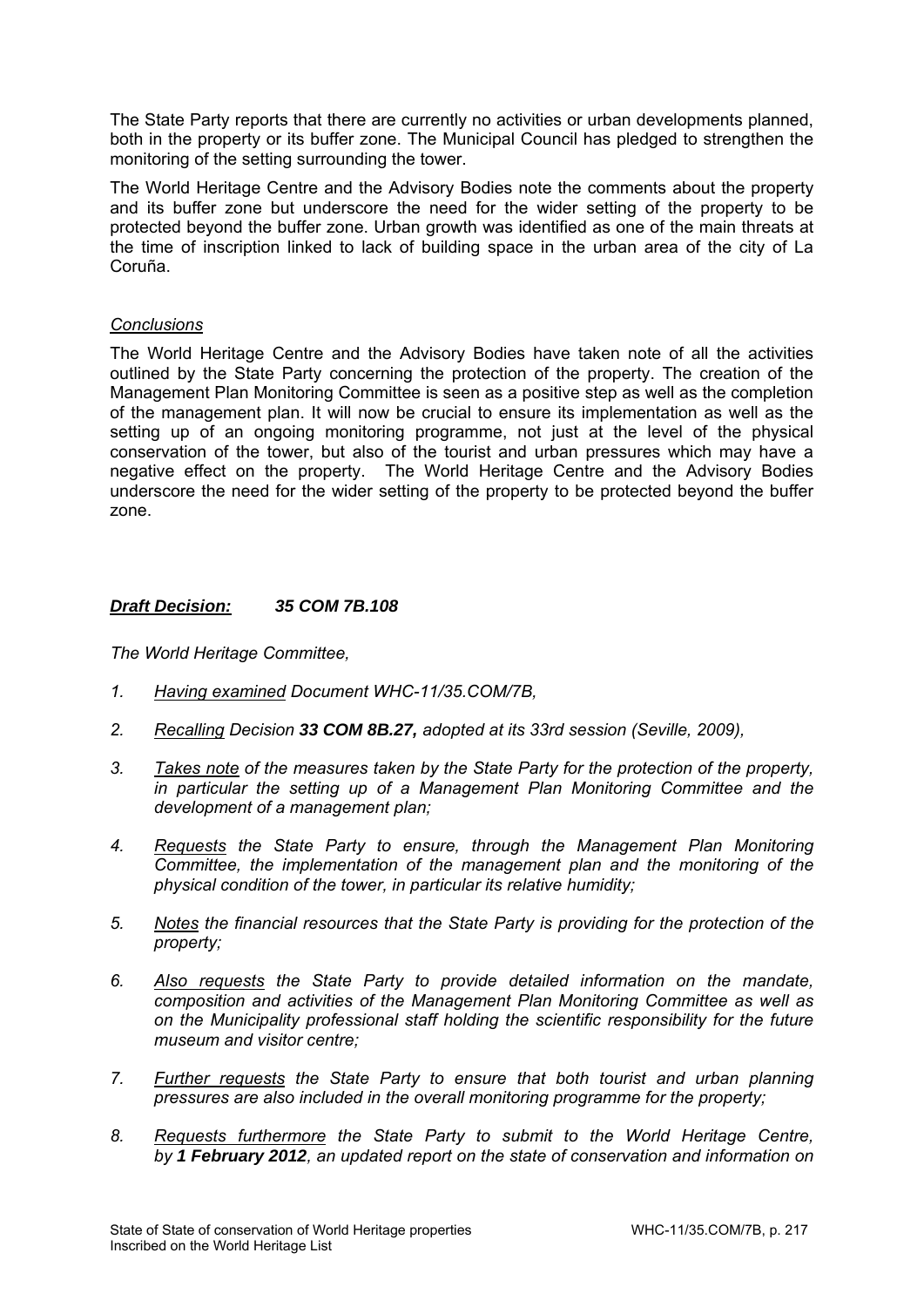*the above and to keep the World Heritage Centre informed about any future developments, in conformity with Paragraph 172 of the* Operational Guidelines*.* 

# **109. Works of Antoni Gaudí (Spain) (C 320bis)**

*Year of inscription on the World Heritage List*  1984; extension in 2005

*Criteria*   $\overline{(i)}$  (ii)  $\overline{(iv)}$ 

*Year(s) of inscription on the List of World Heritage in Danger*  N/A

*Previous Committee Decisions*  **32 COM 7B.108; 33 COM 7B.121; 34 COM 7B.98** 

*International Assistance*  N/A

*UNESCO Extra-budgetary funds*  N/A

*Previous monitoring missions*  January 2010: Technical Reactive Monitoring Mission (ICOMOS)

*Factors affecting the property identified in previous reports*  Infrastructure project for a high-speed train tunnel

*Illustrative material*  http://whc.unesco.org/en/list/320

#### *Current conservation issues*

On 31 January 2011, the State Party transmitted a report from the national company operating the Spanish railway system (ADIF) on progress made in implementing the recommendations, and also providing detailed technical documentation on the work conducted. This documentation is in addition to monthly technical information that the State Party submitted on the progress of work.

In its report, the State Party addresses the recommendations of the World Heritage Committee by providing the following information:

- a) The Monitoring Committee was established with 19 international and independent experts from different disciplines. At the time of writing the report, the Committee met three times -- twice before the start of the work in front of the Sagrada Familia and once after the completion of the work. It is mentioned that the experts also carried out continuous monitoring during construction.
- b) A detailed monitoring of progress of the tunnel boring machine (TBM) was implemented with technical vibration surveys before and after the passage of the TBM. Its passage at the level of the Sagrada Familia occured in early autumn 2010, without notable consequences in terms of soil compaction. Recordings of vibrations and soil compaction were made in the immediate proximity of the foundations and beyond the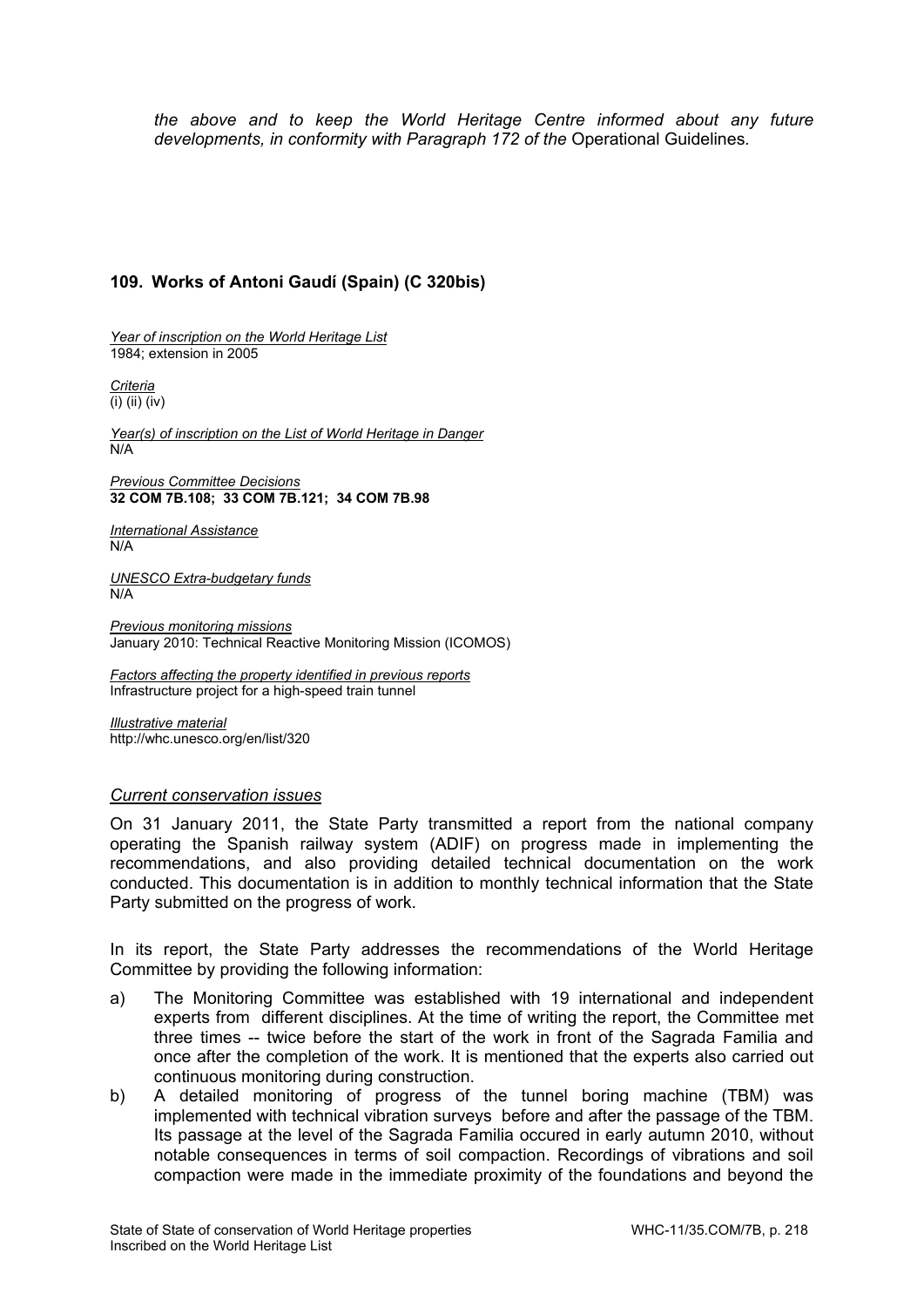row of protection pillars. During the construction period, a vibration control device was introduced near the Casa Mila. The recordings have remained well within the safety standards in force.

- c) The procedure for suspension of the work by the Committee is documented: it was implemented as from September 2010, based on 24/24h monitoring of the technical surveys of the work.
- d) A vibration monitoring programme is planned for when the high speed trains will begin running in 2012, and will be submitted for evaluation before its implementation. For now, no additional reinforcement measures for the vibration absorber systems is considered necessary. There is no monitoring programme for the subway lines, and the ADIF directing the work of AVE (Alta Velocidad Española) is not responsible for subway lines.
- e) It is envisaged that the Monitoring Committee shall continue its work until completion of the project in July 2011. The ADIF does not anticipate a longer-term monitoring programme.
- f) The report nevertheless proposes to establish another monitoring committee following the construction phase in order to sustain a monitoring programme.

In its monthly reports of December 2010 and January 2011, the State Party provides the following additional information:

- a) Cubic blocks of concrete will be employed to buttress the row of protection piles of the foundations and its bracing, at the level of the Sagrada Familia, below the surface of Mallorca street.
- b) The Bureau of Experts met on 26 August 2010 and approved the project to build a row of concrete piles along the facade of the Casa Mila, based on a model similar to that already existing alongside the Sagrada Familia, to protect and isolate the foundations of this building. The 37 piles were placed in late January 2011.

The World Heritage Centre continues to receive complaints from local NGOs expressing their concern about the work of the tunnel. For example, the NGOs provided information that in January 2011 a stone had fallen from the heights of the Sagrada Familia, thereby suggesting possible ground vibrations.

## *Conclusions*

The World Heritage Centre and the Advisory Bodies find that the work of isolating the foundations of the Sagrada Familia by rows of reinforced concrete piles appears so far to provide protection in conformity with the previsional studies already provided. The results, as reported by the State Party, during the passage of the TBM, and in the months following, seem satisfactory in terms of soil compaction and vibrations observed during construction. However, the World Heritage Centre and the Advisory Bodies note the following points:

- Lack of information on a permanent monitoring programme of soil compaction and vibrations at the level of the structures of the two buildings servicing the underground railway for the two existing subway lines (Recommendation 5.d).
- The Monitoring Committee did not meet during the construction of the tunnel in front of the Sagrada Familia -- between August 2010 and January 2011.
- Vibration recordings appear to be neither exhaustive nor continuous, notably during the passage of the TBM.
- Studies for enhanced anti-vibration technical devices during the installation of the underground railway line and information on the regulation of its use by high speed trains are not specified.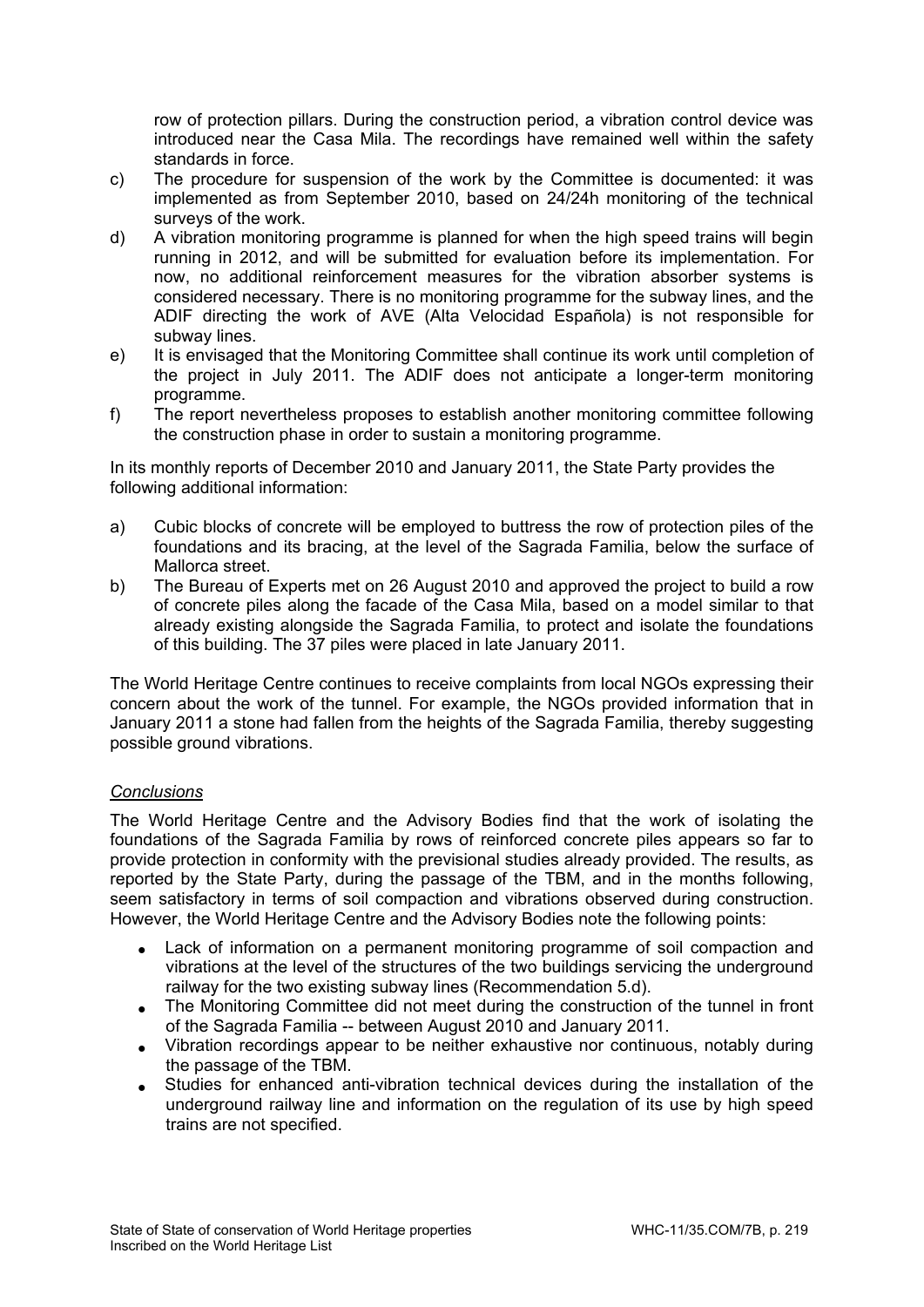It is recommended that an independent committee be set up permanently to ensure the monitoring programme and specifically the monitoring of soil compaction and vibration at the level of the structures of the two buildings concerned.

## *Draft Decision: 35 COM 7B.109*

- *1. Having examined Document WHC-11/35.COM/7B,*
- *2. Recalling Decision 34 COM 7B.98, adopted at its 34th session (Brasilia, 2010),*
- *3. Takes note of the technical documentation provided by the State Party concerning the conditions for continuing the tunneling works in progress;*
- *4. Notes the progress on the railway tunnel under Mallorca street, in conformity with the predictions of soil stability and structural vibration at the Sagrada Familia;*
- *5. Also notes the placing of a row of concrete piles to protect the foundations of the Casa Milà, in conditions similar to those of the Sagrada Familia;*
- *6. Urges the State Party to implement the following points in order to improve monitoring of the drilling near the Sagrada Familia and Casa Mila, and to facilitate their immediate halt at the slightest alert or the least uncertainty in the soil behaviour to ensure the structural integrity of the Sagrada Familia and Casa Milà:* 
	- *a) Identify technical programmes underway or planned on the following:* 
		- *(i) The timetable for progress of the boring towards the Casa Milà,*
		- *(ii) The status of the permanent monitoring programme for soil compaction and structural vibration effects related to rail traffic (subway and / or AVE (Alta Velocidad Española)) at the Sagrada Familia and Casa Milà,*
		- *(iii)* A monitoring programme for structural vibration effects linked to the rail *traffic of the Sagrada Familia and Casa Mila subway,*
		- *(iv) The technical anti-vibration systems foreseen at the time of the installation of the underground railway,*
		- *(v) Regulations to limit the speed of high-speed trains in the tunnel, to make vibrational effects completely negligible in the long term,*
	- *b) Confirm that the Monitoring Committee will remain permanent in order to ensure ongoing monitoring of soils and structures at the Sagrada Familia and Casa Milà,*
	- *c) Provide the information requested above to the World Heritage Centre by 31 October 2011 at the latest;*
- *7. Requests the State Party to continue to regularly inform the World Heritage Centre of the work in progress and conclusions of the meetings of the Monitoring Committee;*
- *8. Also requests the State Party to immediately inform the World Heritage Centre in the event of soil compaction or other events that could have a negative impact on any of the components of the World Heritage property;*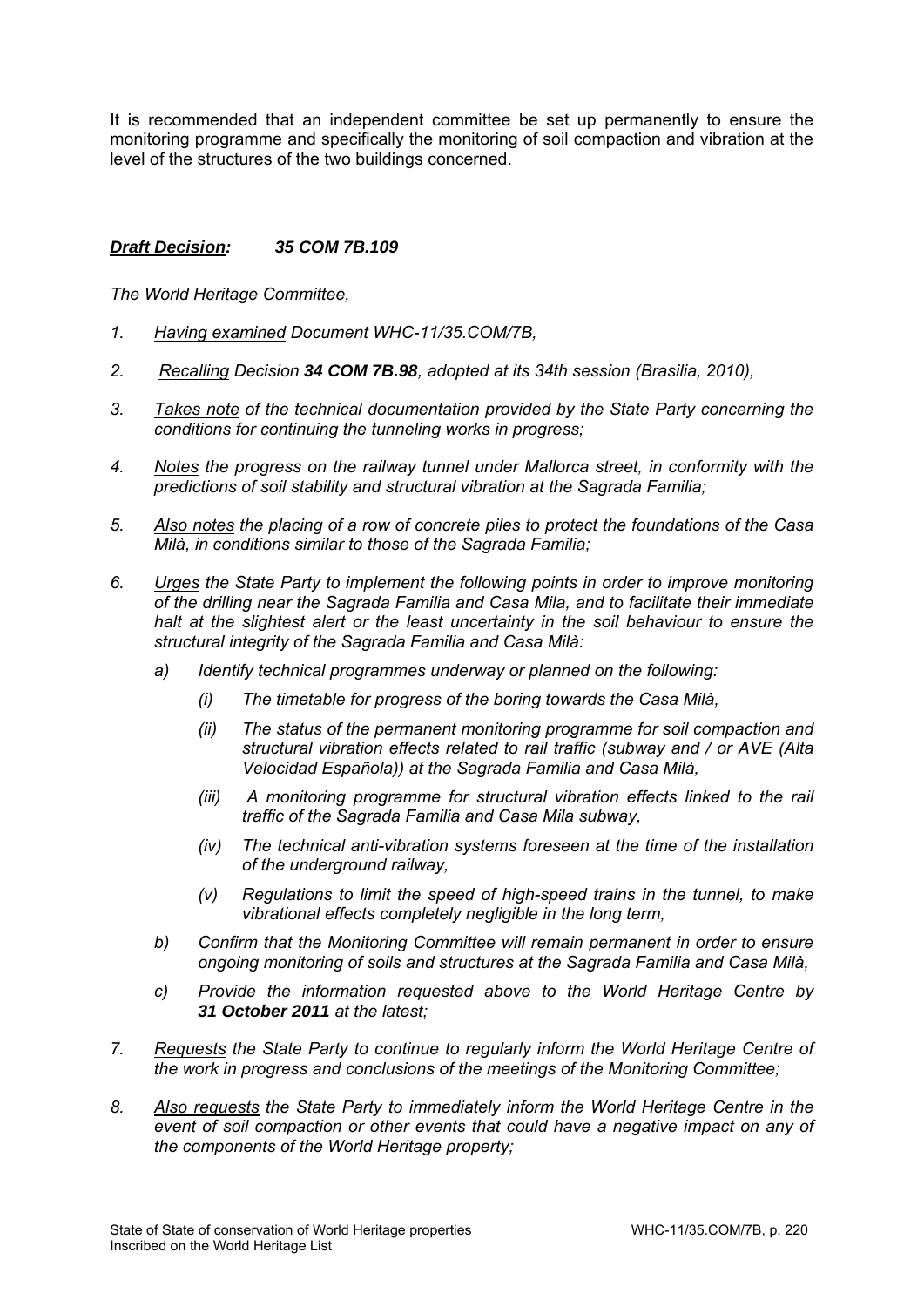*9. Further requests the State Party to submit to the World Heritage Centre, by 1 February 2013, a progress report on the implementation of the above recommendations, for examination by the World Heritage Committee at its 37th session in 2013.* 

#### **110. Cathedral, Alcázar and Archivo de Indias in Seville (Spain) (C 383 rev)**

See Document WHC-11/35.COM/7B.Add (Late State Party's report on the state of conservation)

## **111. Historic Areas of Istanbul (Turkey) (C 356)**

See Document WHC-11/35.COM/7B.Add (Late receipt of complementary information from the State Party)

#### **112. Kiev: Saint-Sophia Cathedral, Kiev Pechersk Lavra and Related Monastic Buildings (Ukraine) (C 527 bis)**

*Year of inscription on the World Heritage List*  1990

*Criteria*   $\overline{(\mathsf{i})\}$  (iii) (iv)

*Year(s) of inscription on the List of World Heritage in Danger*  N/A

*Previous Committee Decisions*  **32 COM 8D; 33 COM 7B.125; 34 COM 7B.103**

*International Assistance*  Total amount provided to the property: (1998-2009), USD 44720

*UNESCO Extra-budgetary Funds*  N/A

*Previous monitoring missions* 

May 1999: ICOMOS expert mission; April 2006: expert mission (Italian Funds-in-Trust); November 2007: World Heritage Centre information meeting for site managers; March 2009 and November 2010: joint World Heritage Centre/ICOMOS reactive monitoring missions.

*Factors affecting the property identified in previous reports*  Urban development pressure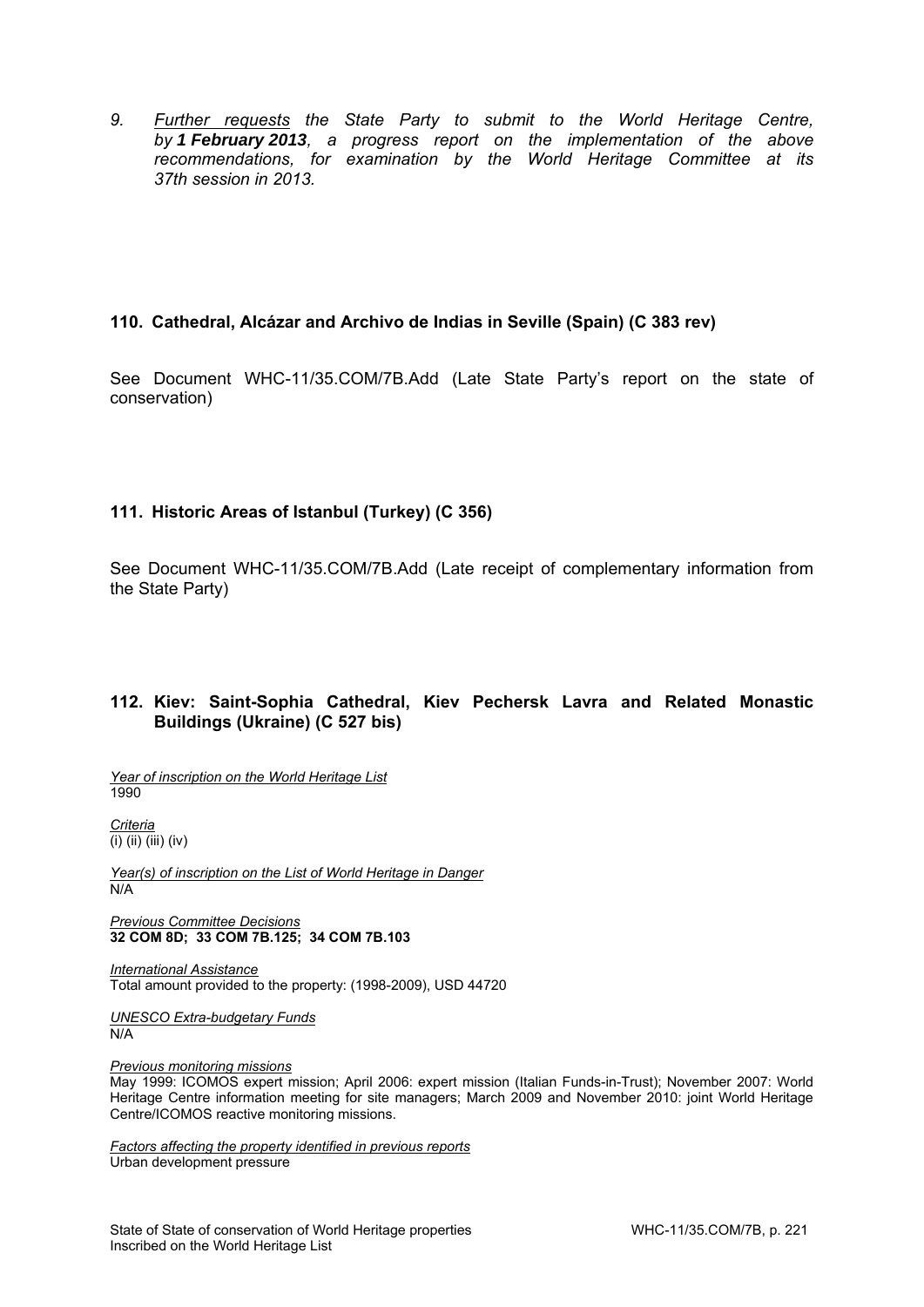#### *Current conservation issues*

The State Party submitted a state of conservation report on 28 January 2011. This addresses the recommendations of the Committee at its 34th session and other conservation issues.

A joint UNESCO/ICOMOS reactive monitoring mission visited the property from 8 to 13 November 2010, as requested by the Committee at its 34th session. A report of the mission is available online at the following Web address: http://whc.unesco.org/en/sessions/34COM/.

#### *a) Rehabilitation programme for the Varangian caves*

The State Party reports that the main parts of the Kiev-Pechersk Lavra caves that are open to the public are in good condition but the lesser branches including the Varangian Caves are not. The report states that surveys of the Varangian caves have been undertaken, and also work on 'fixing' ancient inscriptions and remains of frescoes, and that these will lead to the development of a rehabilitation project. This will include 'possible clearing' of the near caves ruined in mediaeval times. No further details or timescale are provided, and no copy of the complex rehabilitation programme for the Varangian caves, as requested by the Committee, has been supplied.

The mission noted that the multi-disciplinary surveys of the caves provide for the first time a comprehensive analysis and assessment of their state. This reveals that although the condition of the main caves is better, there are problems in the nearby caves and the state of the Varangian caves is critical. There is an urgent need to re-build the soft red stone that has been destroyed by a landslide. The mission was informed that a programme of work was ready for nearby caves and that the section on the Varangian would not be completed until late 2010. Problems related to the landslide near the caverns, noted by the 2009 mission, have been partially neutralised.

## *b) Moratorium on building construction and proposed major projects*

The State Party reports that construction of a 150-metre tall building at Klovsky descent has started in the buffer zone. As this threatens the dominance of the property's silhouette along the river, the Scientific Methodical Council of State Cultural Heritage has passed a resolution to review the project.

The State Party did not provide detailed information on the following projects which the Committee had requested to be halted, further to the recommendations of the 2009 mission: buildings on the territory around the Arsenal and the earth fortification, hotel complex around Saint Spas of Berestove Church, hotel and residential complex on the land of the former military factories near the Arsenal, buildings in the buffer zone of the Saint Sophia Cathedral, and other high-rise buildings that could compromise the panorama of the historical monastic landscape along the Dnieper.

However, the mission noted that due to the moratorium on projects, currently no project has obtained a building permit. For example, construction around the Arsenal is currently suspended.

The policy on new construction in the buffer zone of the Lavra monastery is due in some measure to the comprehensive approach to management. The mission did not find such a positive development in the buffer zone of Saint Sophia. This is largely due to the absence of effective instruments for management of the area. In the absence of strict rules, conflicts arise constantly in the area and these absorb a considerable amount of institutional and social energy.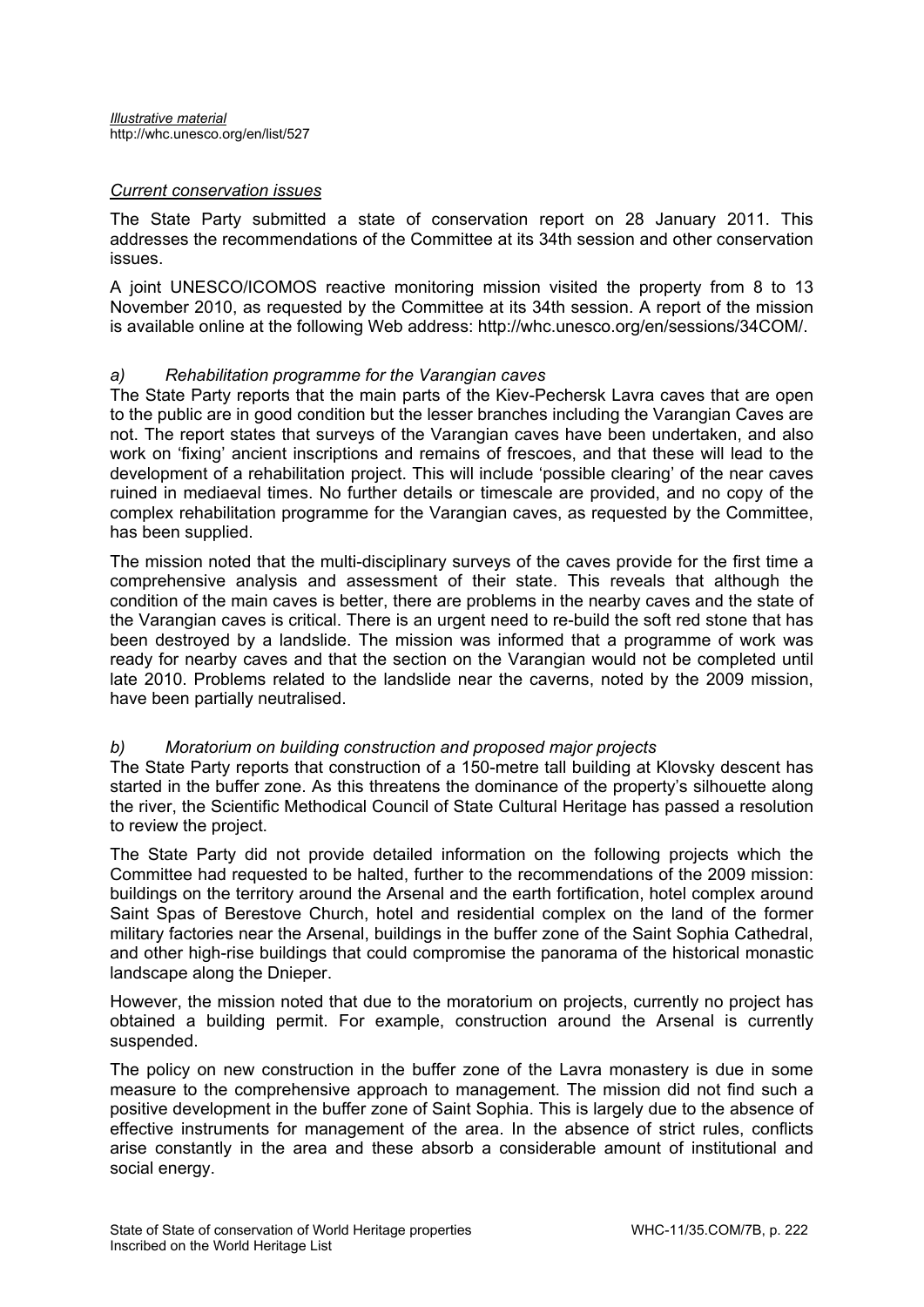The mission was informed that there were plans for 30 new buildings in the buffer zone of Saint-Sophia. Among these are proposals at Gonchar 17/23. ICOMOS had commented on the height, building shape and size of this building in 2010 when it was referred to the World Heritage Centre. The mission considered that the pretentious scheme with pseudo historical elements does not respect the local architectural context at all and recommended reducing the overall height of the building and re-designing it to reflect the scale of neighbouring buildings.

The mission took note of a proposal to re-build the Orthodox Cathedral (Desyatinnaya Zerkov) destroyed in the 1930s where archaeological remains have been abandoned. There is no complete documentation of the earlier building (originally built in the 11th century and re-built several times, lastly in the 1840s). The mission considered that such a building would change the horizontal line of the existing urban landscape and could impact on the visual integrity and Outstanding Universal Value of the property. Moreover, as this construction has divided the opinions of scholars, policy makers and the public, this supposed place of unification could become a place of discord.

# *c) Legal protection*

The State Party reports that the Law on 'Amendments to Certain Legislative Acts of Ukraine on Protection of Cultural Heritage' was approved on 9 September 2010.

The mission noted that, in addition to this law, several other protection laws had been passed since the previous mission in 2009 and now regulatory measures are in place to ensure the protection of the World Heritage properties, including against infringements. This represents considerable progress.

There are now means in place to create a system of integrated planning of the historic urban centre and its protected areas. A "historic urban area" will be created for the historical centre of Kyiv, including the property and its buffer zone. However, the mission noted that currently the lack of regulatory and practical mechanisms to ensure implementation of the above laws, could actually render them inefficient.

#### *d) Submission of finalised management plan and approval of new Urban Master Plan, including conservation Master Plan*

The State Party has not submitted a management plan, as requested by the World Heritage Committee. The mission did not obtain any information on the intention to develop such plan.

The State Party reports that 'General Plan of Kyiv' (the new City Urban Master Plan) is being developed by the Institute of Urban Development, Architecture and Urban Environment Design of Kyiv. The mission reported that the first phase of a Master Plan for City Planning has been adopted in principle, and should be approved in 2011 by the Ministry of Culture and Tourism.

The mission observed worsening contradictions between the two main management authorities, namely the Ministry of Culture and Tourism and the Ministry of Regional Development and Construction. In 2009, there was only a lack of coordination between ministries in sharing strategic spheres of influence, it appears that currently there is a conflict between two departments, which distorts the pattern of financing and investment policy concerning the property; there seems to be no willingness to establish a National Coordination Council and a unified management system that includes all stakeholders; and the role of voluntary associations in the management of the property remains vague and unregulated.

The mission noted very clear intentions to break with the fragmented management of the property and to establish a unified and coherent approach. The mission also noted that a draft decree of the President of Ukraine provides for the transfer of management to the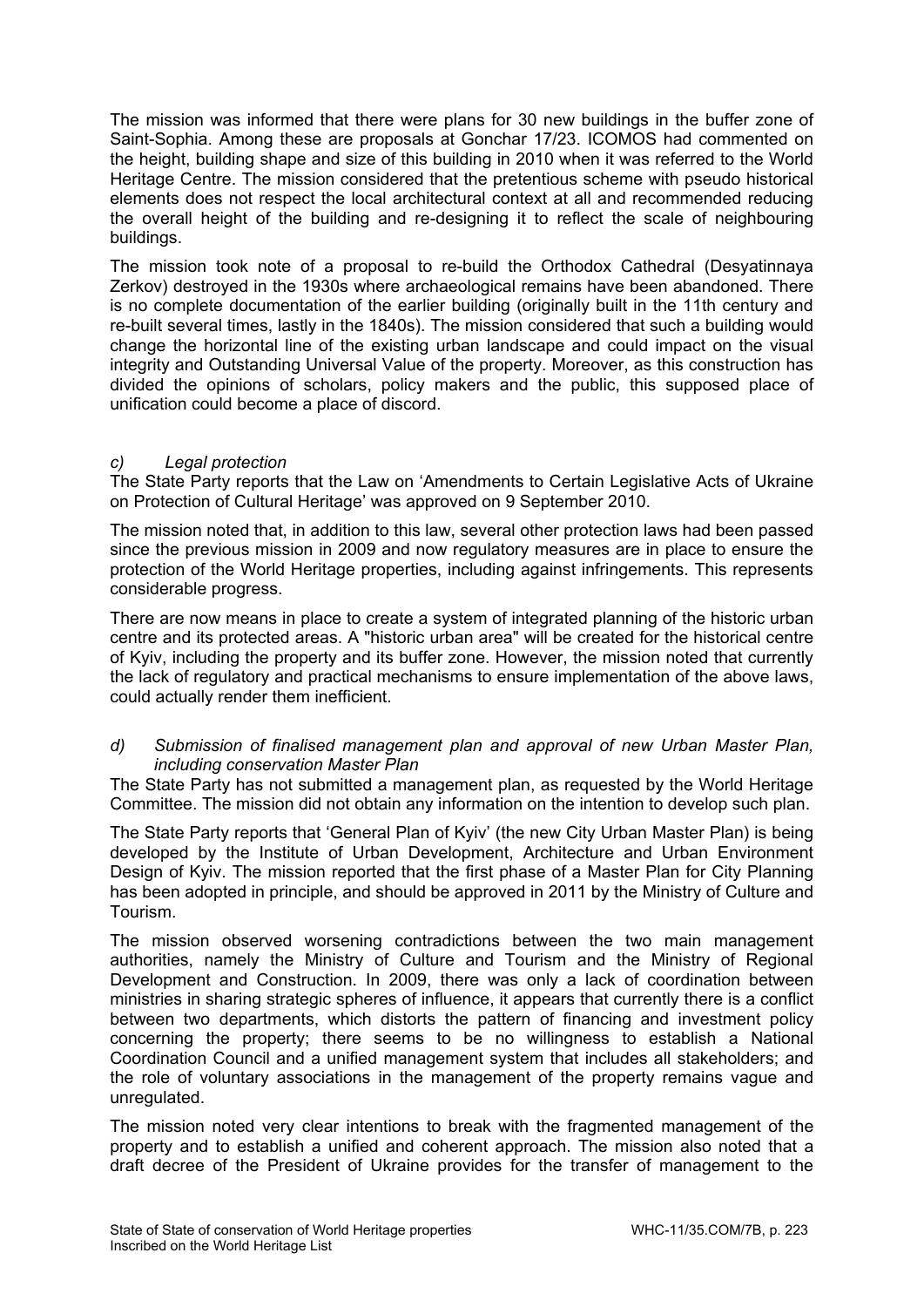Ministry of Culture and Tourism of all museums-reserves that are state property. This should put an end to the conflict between different Ministries and administrations.

The mission considered that it is essential that the fragmented and dysfunctional management of the property is addressed in order to prevent further damage to the property and its buffer zone.

A considerable improvement in the relations between the national and religious authorities can be noted. The religious community at the Kiev-Pechersk Lavra actively participated in the organisation of the International Seminar on the role of religious communities in the management of the World Heritage properties, organised, further to the recommendation of the 2009 joint World Heritage Centre/ICOMOS reactive monitoring mission, under the high patronage of the President of Ukraine and UNESCO in Kyiv in November 2010.

#### *e) Possible extension of the buffer zone boundaries and a study on views of riverside landscape*

The mission noted problems with the existing buffer zones which do not fulfil their role as protection for the setting of the property as there is a lack of protective arrangements that would allow detailed consideration of urban development plans. The most serious problem is the buffer zone of Saint Sophia. The current zone can no longer be a seen as a reliable basis for the control over development of the area. The mission reported that nothing was being done to redefine these buffer zones in response to previous requests of the Committee. It is unclear why the studies on the area undertaken before 2008 by the Institute for Research on theory and history of urban planning and architecture have not been pursued.

The State Party in its reports states that the Preservation Institute has drafted a proposal to extend the buffer zone on the north, west and eastern side to cover an overall area of over 280 ha. This proposal has not been formally submitted for evaluation. Further the State Party reports that an extension of the buffer zone of Saint Sophia Cathedral ensemble will be implemented during the realisation of the Master Plan.

The study of views is not addressed in the report. The mission noted that there have been no studies on monastic river landscape and the mission received no information about possible preparations for such a study.

The mission also noted a real deterioration of the current panorama along the Dnieper. A tall building that has a strong negative impact on the view and the silhouette of the Lavra monastery has been constructed. The building is in the area of regulated buildings and is a clear breach of the status of the area. There are also plans to build a new 30-storey building on Boulevard Krechtchatik that will have a strong negative effect on the landscape. The restaurant near the river that the 2009 mission cited as a negative example still exists. Moreover, the construction there has continued despite assurances that the restaurant would be demolished.

## *f) Conservation of Lavra monastery and Saint Sophia*

The mission reported that at the Lavra monastery regular conservation activity is underway. Uncontrolled construction noted by the 2009 mission had been substantially reduced. At Saint Sophia, the "Program of preservation of properties of Hagias Sophia 2003-2010" includes conservation work on the mural in the Apostolic Church, the Gate of Zabrov, reconstruction and modernization of technical infrastructure, monitoring construction. Conservation work in the Church of Saint Andrew continues. However, there is still no master plan for conservation. The mission requested details of authorised conservation work but was not provided with details.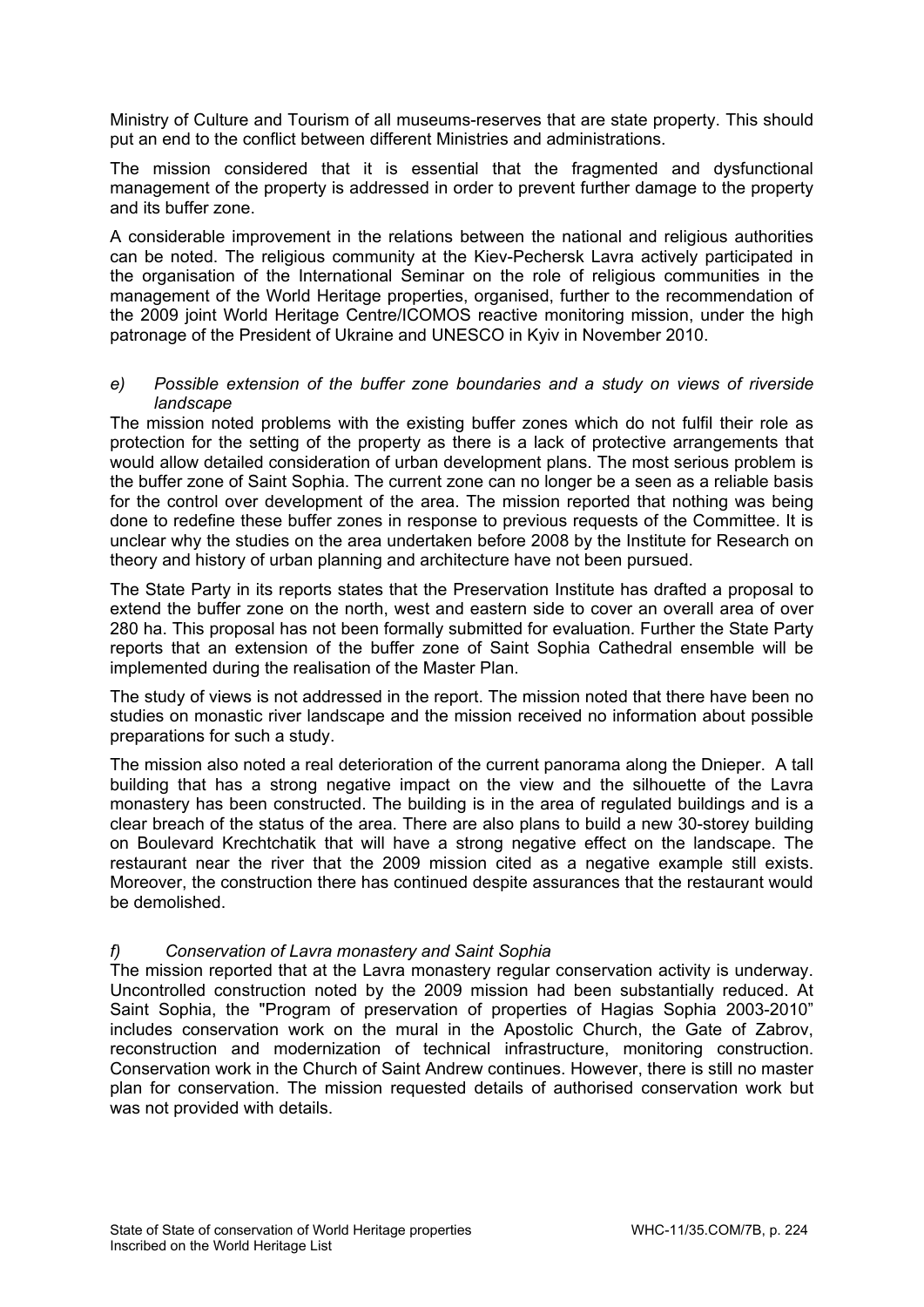#### *Conclusions*

The World Heritage Centre and the Advisory Bodies note the surveys undertaken of the Varangian caves but regrets that no detailed documents have been provided of the rehabilitation project, as requested by the Committee, and that these details were not provided to the mission.

They also note that progress has been made with new protective legislation regulatory measures that will strengthen the protection of museums-reserves and allow integrated planning of designated historic urban areas. They note the intention to define a historic urban area for the historical centre of Kyiv to include property and its buffer zone. However they also note the concern of the mission that the lack of regulatory and practical mechanisms to ensure implementation of the new laws could render them inefficient.

The World Heritage Centre and the Advisory Bodies are concerned that there appears to be no commitment to create a management plan for the property and that there is still no single management authority. They are extremely concerned that the mission considered that there were worsening contradictions between the two main management authorities, and that as a result of dysfunctional management, the property was suffering – particularly the lack of planning control in its buffer zone and setting.

They note an important improvement in relation between the national and religious authorities, and congratulate the State Party and the Ukrainian Orthodox Church for the organisation of the International Seminar which resulted by adoption of the Kyiv Statement on protection of religious properties within the *World Heritage Convention*.

The World Heritage Centre and the Advisory Bodies invite the State Party to continue actively participate in the development of a new Thematic Programme on Religious and Sacred Heritage presented to the World Heritage Committee in item 5A (Document *WHC-11/35.COM/5A*). This Programme seeks to create an action plan for the protection of religious and sacred heritage world-wide aiming to enhance the role of communities and prevent any misunderstandings, tensions or stereotypes. Due to the huge challenges that religious heritage and sacred places pose and taking into account all activities undertaken by the Advisory Bodies, it is particularly crucial at this moment to define jointly and in coordination with all States Parties an Integrated Strategy for the development of this new World Heritage programme.

They also note with alarm that the mission considered that the most pessimistic prognosis mentioned in the 2009 mission report on the panorama along the River Dnieper is becoming a reality, as tall buildings are being constructed even in regulated areas. Furthermore no survey of the monastic river landscape has been undertaken or is even planned.

Within the buffer zone there are also concerns over buildings where the architectural design and scale were considered by the mission to be totally unsympathetic to the local urban landscape.

The World Heritage Centre and the Advisory Bodies consider that currently the property and its setting are vulnerable to irreversible changes in their urban context and that there is an urgent need to control the scale and design of building development in the buffer zone. They also consider that there is a need to impose a moratorium on high-rise buildings that may have a negative effect on the panorama along the Dnieper River, until, as previously requested by the Committee, a study has been completed on the vistas of the property within the monastic river landscape that could form the basis of approved restrictions throughout the historic urban area to ensure that new construction do not have a negative effect on the property and its setting.

On 28 March 2011, Ukrainian authorities informed the World Heritage Centre that the President of Ukraine instructed the Cabinet of Ministers on 17 March 2011 to speed up amendment to Law "On Protection of Cultural Heritage", as well as that the Prime Minister of Ukraine charged the City Administration to inspect all disputable constructions in the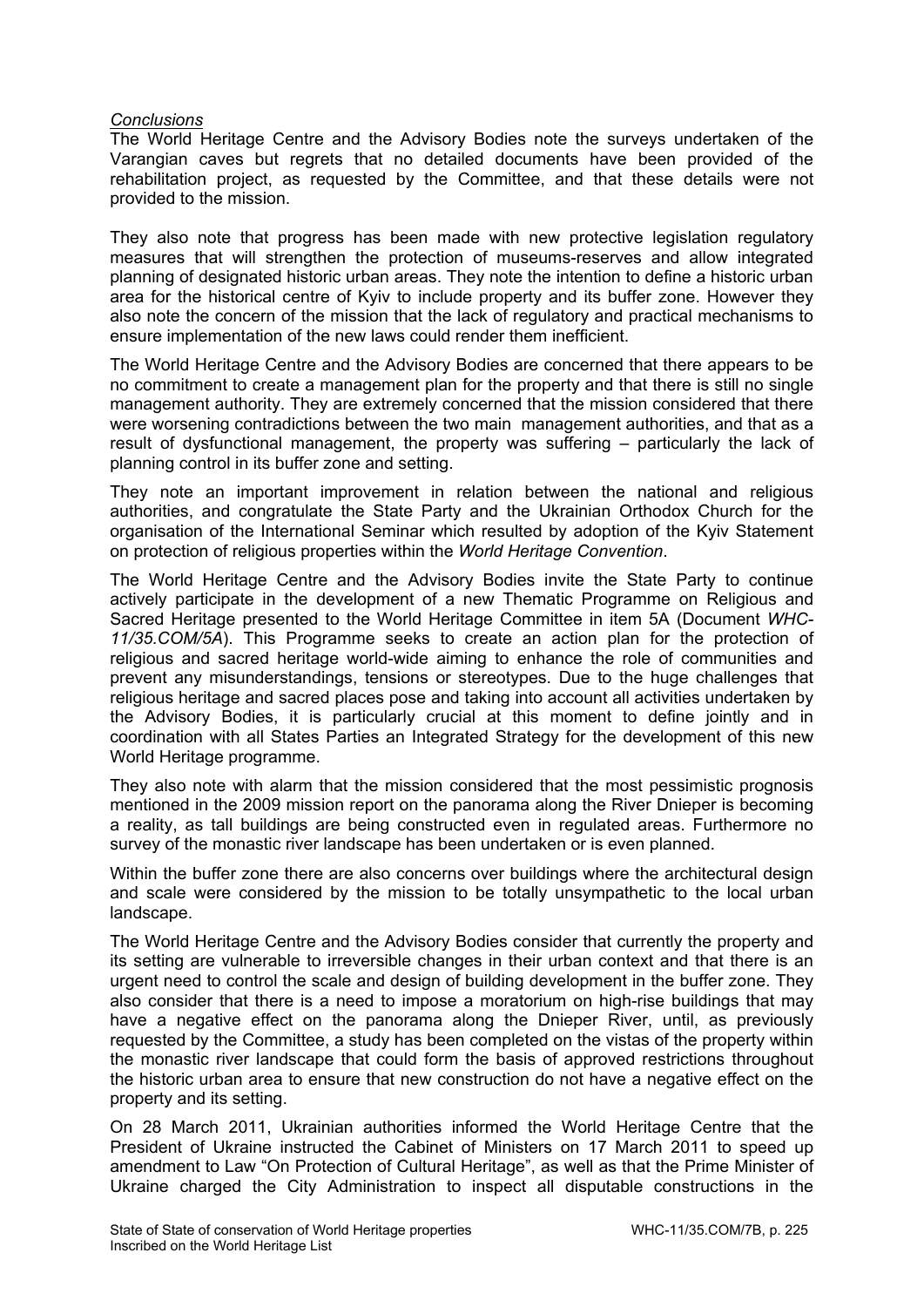historical part of the city from the point of view of their compliance with acting legislation. He also instructed a special commission composed by all stakeholders to be created. The State Party underlines that this issue remains under the special control of the Prime Minister of Ukraine.

## *Draft Decision: 35 COM 7B.112*

- *1. Having examined Document WHC-11/35.COM/7B,*
- *2. Recalling Decision 34 COM 7B.103, adopted at its 34th session (Brasilia, 2010),*
- *3. Notes the progress made with the adoption of protection laws since the 2009 joint World Heritage Centre/ICOMOS reactive monitoring mission and urges the State Party to define a protected historic urban area for central Kyiv as soon as possible;*
- *4. Also urges the State Party to strengthen the regulatory and practical mechanisms to ensure the satisfactory implementation of the above laws;*
- *5. Also notes progress with the development of a Master Plan for Kyiv and requests the State Party to submit it once approved;*
- *6. Regrets that no management plan has been provided, as requested by the Committee, and that currently there are no plans to produce one, and further urges the State Party address this issue as a matter of urgency;*
- *7. Further notes the increasing contradictions between management in the two parts of the property, as highlighted by the mission, and also requests the State Party to put in place a unified system of management for the property as soon as possible;*
- *8. Welcomes the important improvement in the relations between the national and religious authorities, commends the State Party and the Ukrainian Orthodox Church for the organisation of the International Seminar which resulted by adoption of the Kyiv Statement on protection of religious properties within the* World Heritage Convention *and invites it to actively participate in the development of a Thematic Programme on religious and sacred heritage;*
- *9. Expresses its great concern at the degradation of the panorama along the Dnieper river, and reiterates its request to the State Party to introduce a moratorium on tall buildings until a survey has been conducted of the overall monastic river landscape;*
- *10. Notes furthermore that the issue regarding urban development pressure is now under special control of the Prime Minister of Ukraine, that the City Administration has been charged to inspect all disputable constructions in the historical part of the city from the point of view of their compliance with acting legislation, and that a special commission composed by all stakeholders concerned is being created;*
- *11. Also requests the State Party to submit the final revised plans for all ongoing projects to the World Heritage Centre as well as all information and documents of any other proposed major developments, in line with Paragraph 172 of the* Operational Guidelines*;*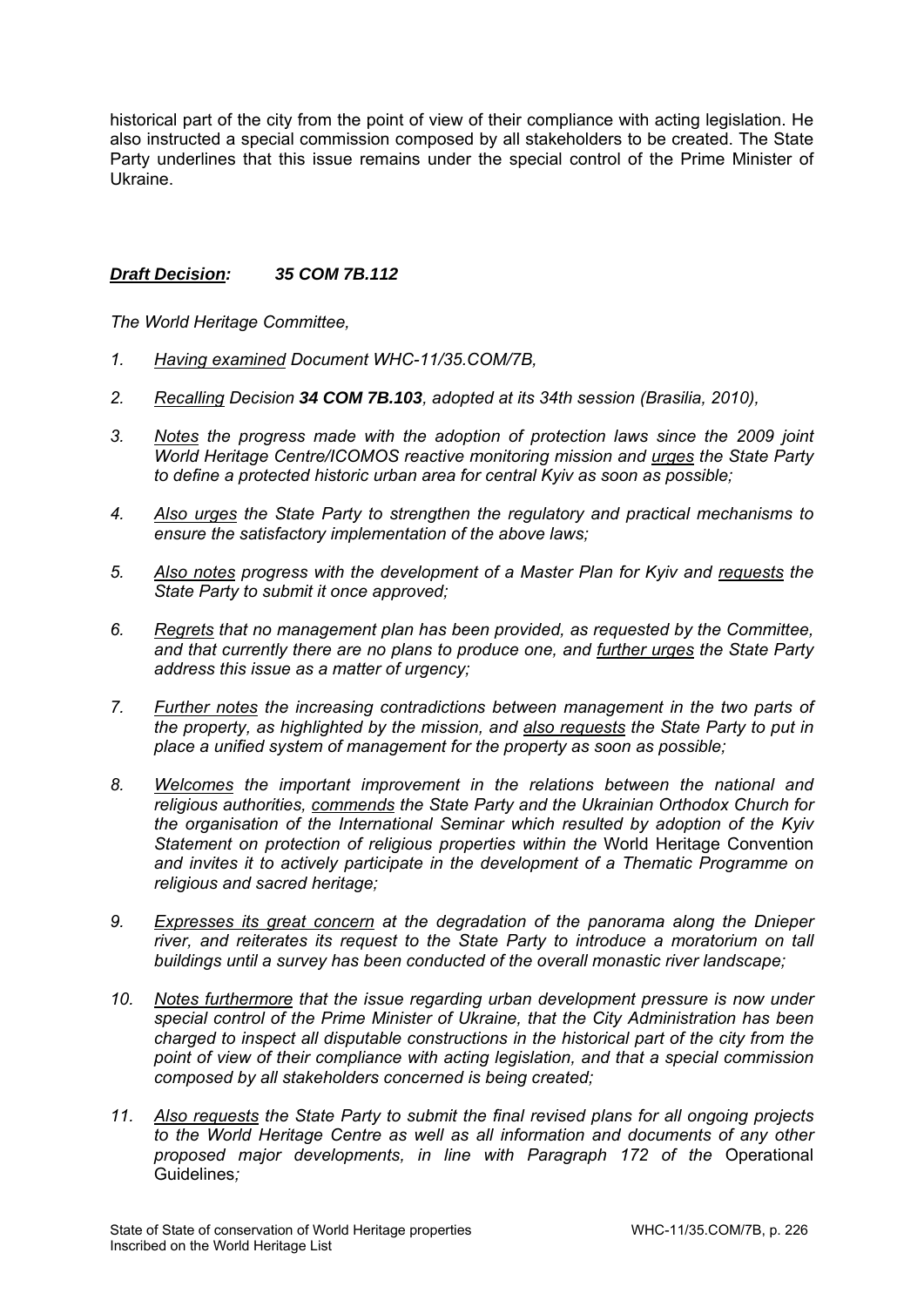- *12. Notes moreover the multi-disciplinary study that has been carried out on the Varangian caves, and reiterates its requests to the State Party to submit to the World Heritage Centre details of the proposed rehabilitation plan for the caves;*
- *13. Further requests the State Party to submit to the World Heritage Centre, by 1 February 2013, an updated report on the state of conservation of the property and the implementation of the above, for examination by the World Heritage Committee at its 37th session in 2013.*

# **113. L'viv – the Ensemble of the Historic Centre (Ukraine) (C 865)**

*Year of inscription on the World Heritage List*  1998

*Criteria*  (ii) (v)

*Year(s) of inscription on the List of World Heritage in Danger*  N/A

*Previous Committee Decisions*  **32 COM 8B.69; 33 COM 7B.126; 34 COM 7B.104**

*International Assistance*   $N/A$ 

*UNESCO Extra-budgetary Funds*  N/A

*Previous monitoring missions*  2004: ICOMOS-German World Heritage Foundation mission; March 2010: joint World Heritage Centre / ICOMOS reactive monitoring mission.

*Factors affecting the property identified in previous reports* 

- a) New constructions within the historic centre;
- b) Lack of valid detailed planning documents;
- c) Inadequate infrastructure including the sewage system

*Illustrative material*  http://whc.unesco.org/en/list/865

#### *Current conservation issues*

The State Party submitted the state of conservation report on 28 January 2011.

#### a) *Management plan and Master plan*

At its 34th session (Brasilia, 2010), the World Heritage Committee requested the State Party to submit the Strategic Management Plan and the Master plan of the property to the World Heritage Centre, along with the state of conservation report. The report states that, following approval and confirmation by the L'viv City Council Deputies, the Strategic Management Plan and Integrated Concept of Central Part of L'viv Development will be transmitted to the Centre by May 2011. Approved by the L'viv City Council, the Master Plan of L'viv was submitted to the World Heritage Centre, along with the report.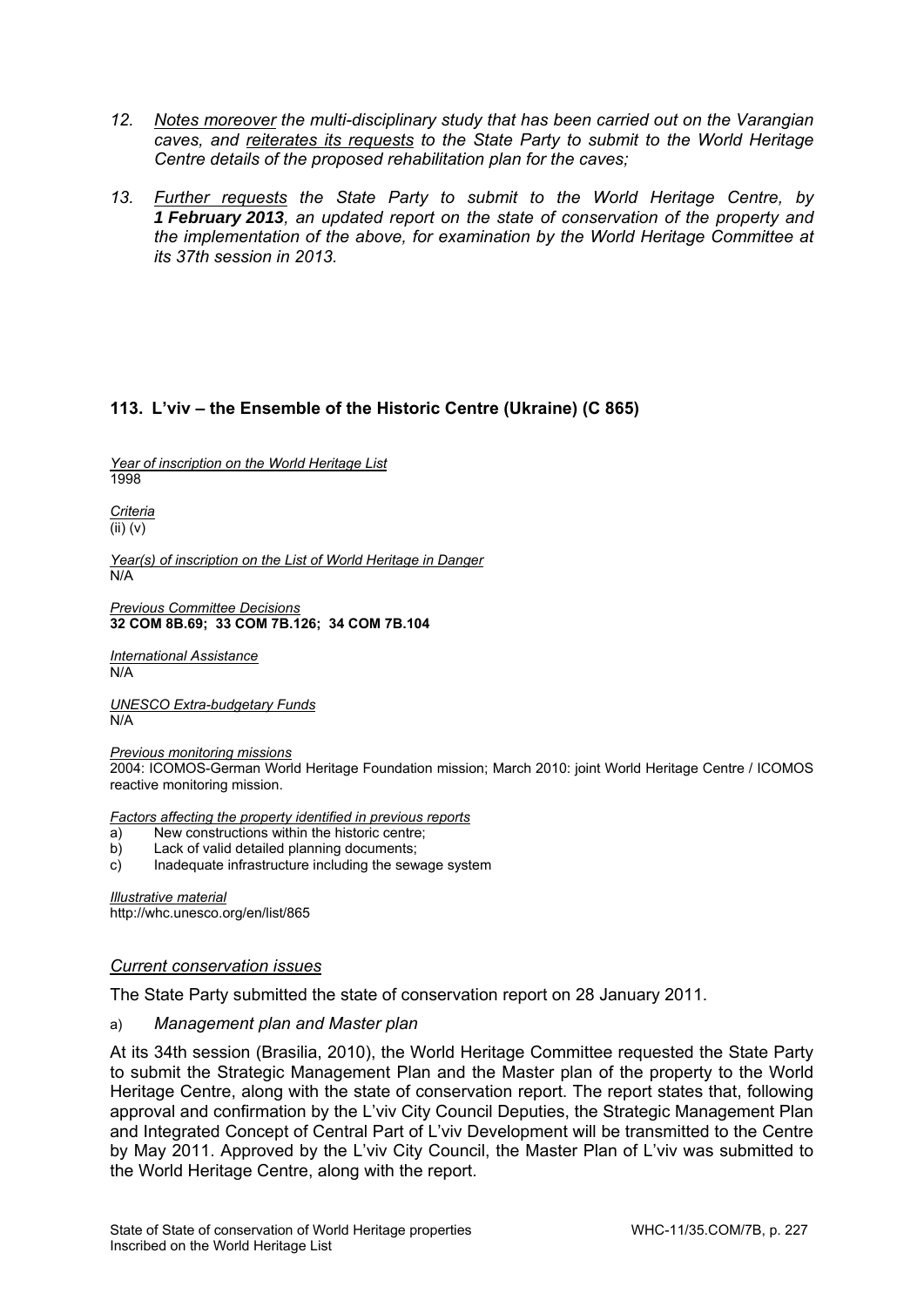#### b) *State of conservation*

The State Party report assures the World Heritage Centre that, in response to the World Heritage Committee concerns, the urban structure of the property has not changed since its last session. The report also confirms that all new construction projects have been submitted to the World Heritage Committee for recommendations, and no steps towards their implementation have taken place. Furthermore, it states that restoration works are planned in agreement with the project documentation developed according to the State Restoration Standards and Rules, and are examined and approved by the Ministry of Culture and the Tourism Central body for heritage protection. With a view to creating a supervisory board for the constant monitoring of World Heritage properties in Ukraine, a draft amendment to the Cultural Heritage Protection Act of Ukraine is currently under discussion.

#### *c) Development projects*

The State Party report informs that the investor of the Citadel area hotel project has halted all construction activities. The State Party underlines that any action on the Citadel site will occur only after analysing the potential impact on the property's Outstanding Universal Value (OUV), and following submission of all plans to the World Heritage Centre. The report also assures that no construction has taken place on the site of the former Franciscan monastery, and that all future projects that may affect the OUV of the property will be carried out in consultation with the World Heritage Committee, in conformity with Paragraph 172 of the *Operational Guidelines*.

#### *d) Conservation and preservation issues*

Two international restoration and conservation projects are currently being carried out in cooperation with the Polish Ministry of Culture and the German technical cooperation (GTZ). In addition, programmes for the provision of financial aid to historical building apartment owners were introduced in 2010 when 37 house balconies were repaired and restoration work on the Armenian cathedral and Jesuit church was completed. All projects were carried out in accordance with established procedures, and conducted under the supervision of restoration professionals.

## *Conclusions*

The World Heritage Centre and the Advisory Bodies note progress in the creation of the Strategic Management Plan and expect its completion and submission to the World Heritage Centre as soon as possible. They welcome the submission of the Master Plan of L'viv that is currently under review by ICOMOS.

The World Heritage Centre and the Advisory Bodies take note of the report's intimation that the urban structure of the property has not been changed, and that no construction works have begun on the property. In particular, they note that construction activities within the property and its buffer zone that may affect the OUV of the property have been halted.

The World Heritage Centre and the Advisory Bodies recognise the State Party's efforts to initiate conservation and rehabilitation projects with the international community, and encourage the State Party to continue with these in order to safeguard the World Heritage property. They acknowledge the efforts being made to protect the OUV through freezing development projects and by the definition of appropriate restoration and conservation work procedures. Nevertheless, they consider that more substantial progress is needed in addressing the recommendations of the March 2010 mission in order to remove the threats to the property which were acknowledged by the World Heritage Committee at its last session and led the World Heritage Committee to envisage the possible inscription of the property on the List of World Heritage in Danger.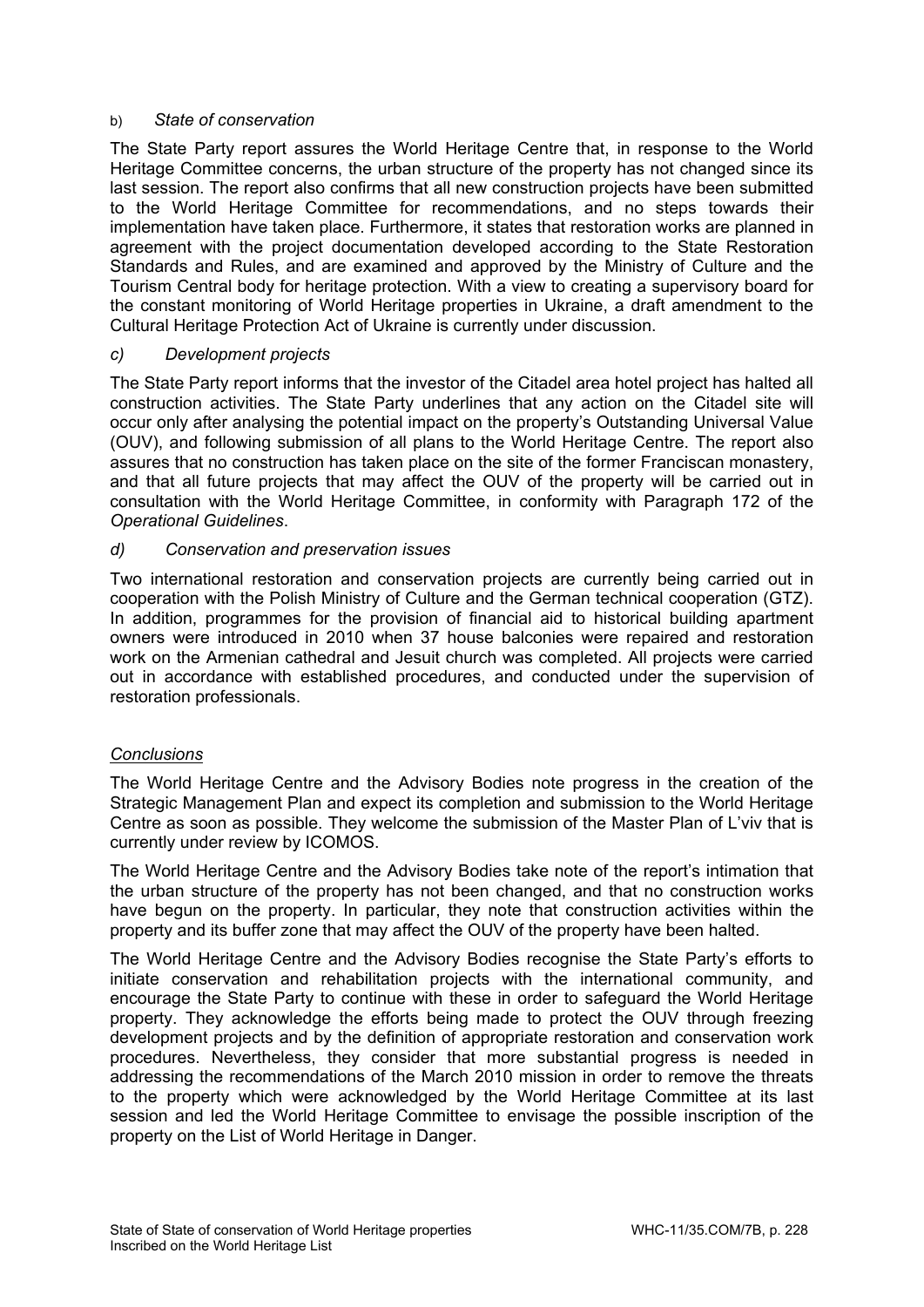#### *Draft Decision: 35 COM 7B.113*

*The World Heritage Committee,* 

- *1. Having examined Document WHC-11/35.COM/7B,*
- *2. Recalling Decision 34 COM 7B.104, adopted at its 34th session (Brasilia, 2010),*
- *3. Notes the progress made with the development of a Strategic Management Plan and requests that it be sent to the World Heritage Centre immediately upon completion;*
- *4. Acknowledges that major development projects which could adversely affect the Outstanding Universal Value of the property, and specifically the construction of a hotel and construction on the former Franciscan monastery site within the historic centre and buffer zone, have come to a complete halt;*
- *5. Also acknowledges the progress of restoration works in accordance with established procedures, and reiterates that all future plans for restoration and new development must be submitted to the World Heritage Centre in conformity with Paragraph 172 of the* Operational Guidelines*;*
- *6. Recognises the value of restoration projects implemented in coordination with the international community, and encourages the State Party to continue in such efforts;*
- *7. Urges the State Party to fully address the recommendations of the 2010 World Heritage Centre/ICOMOS reactive monitoring mission in order to achieve substantial progress towards removing the threats to the property;*
- *8. Also requests the State Party to invite a joint World Heritage Centre/ICOMOS reactive monitoring mission to assess progress in the implementation of all necessary measures in compliance with its decisions, prior to its 37th session in 2013;*
- *9. Further requests the State Party to submit to the World Heritage Centre, by 1 February 2012 (prior to the mission) and by 1 February 2013, progress reports on the state of conservation of the property and on the implementation of the above, for examination by the World Heritage Committee at its 37th session in 2013.*

## **114. Tower of London (United Kingdom) (C 488)**

*Year of inscription on the World Heritage List*  1988

*Criteria*  (ii) (iv)

*Year(s) of inscription on the List of World Heritage in Danger*  N/A

*Previous Committee Decisions*  **31 COM 7B.90; 32 COM 7B.112; 32 COM 8B.98; 33 COM 7B.127**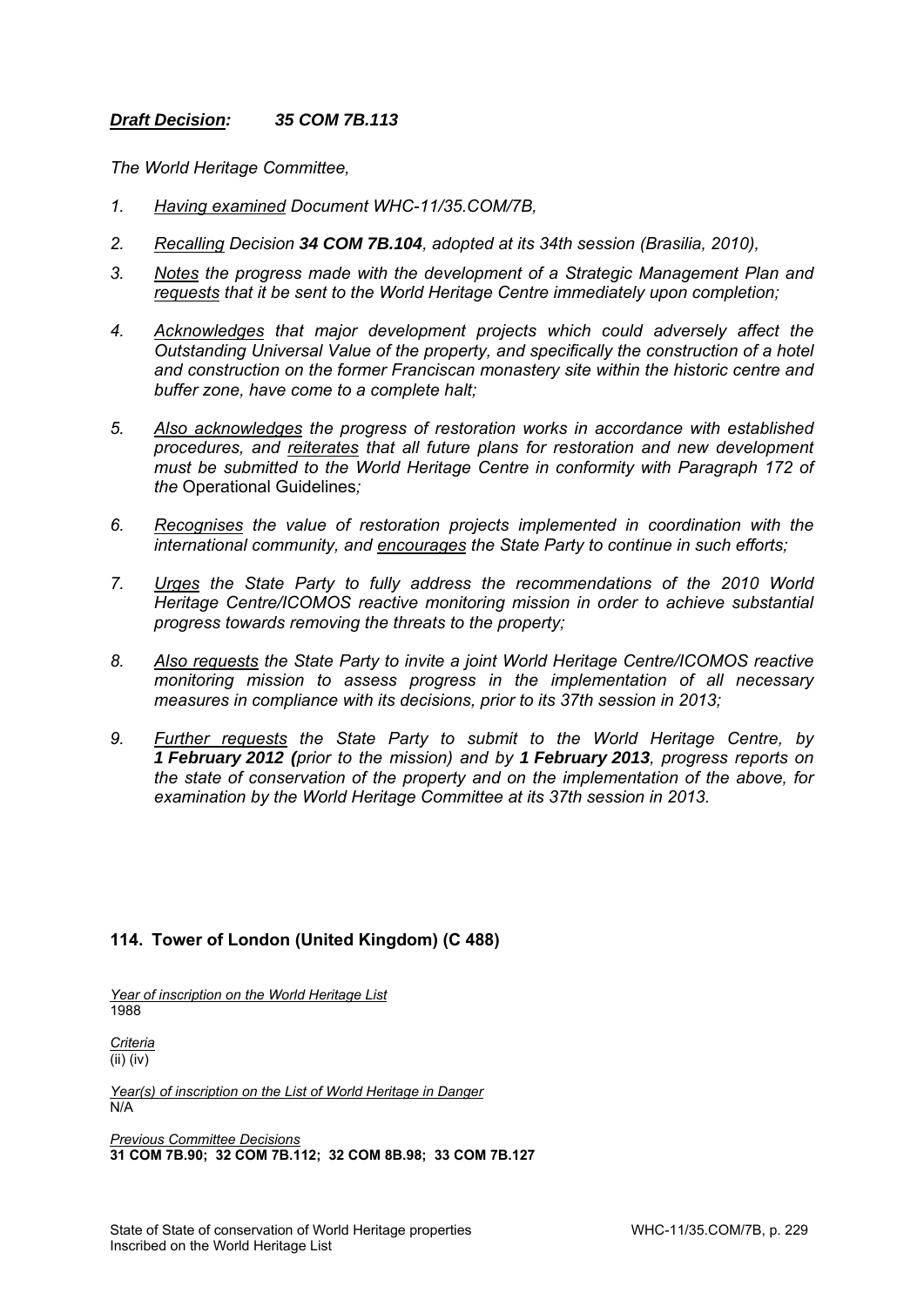*International Assistance*  N/A

*UNESCO extra-budgetary funds*  N/A

#### *Previous monitoring missions*

November 2006: joint World Heritage Centre / ICOMOS reactive monitoring mission

#### *Factors affecting the property identified in previous reports*

- a) Construction proposals in the immediate vicinity of the Tower of London that could harm the setting, related vistas and integrity of the World Heritage property;
- b) Lack of an in-depth visual impact study on possible impacts of development projects, as well as the lack of an approved management plan;
- c) Lack of protection of the immediate surroundings of the Tower of London through an adequate and commonly agreed buffer zone; and statutory protection of the iconic view from the South Bank of the River Thames towards and beyond the Tower.

*Illustrative material*  http://whc.unesco.org/en/list/488

## *Current conservation issues*

On 1 February 2011, a report on the state of conservation of the Tower of London was submitted by the State Party to the World Heritage Centre. The report addresses the issues raised in accordance with Paragraph 8 of Decision **33 COM 7B.127**, in particular measures taken to strengthen the protection of the setting of the property and views from and to it, and includes a draft Statement of Outstanding Universal Value for approval by the World Heritage **Committee.** 

#### a) *Dynamic Visual Impact Study (DVIS)*

The State Party reiterates that one view of the Tower has been designated to protect its silhouette from the south. Although the '*Seeing the History in the View: Assessing Heritage Significance within Views'* by English Heritage, to be published in spring 2011, is mentioned (as is the case with Westminster), no further non-statutory views have been considered.

The State Party also reports that the publication *'The Setting of Heritage Assets: English Heritage Guidance'* is due in summer 2011. It will be part of the publication *Seeing the History in View* and should serve as a basis for visual impact studies.

Further Supplementary Planning Guidance is currently being prepared that will set out guidance for defining the setting of World Heritage properties in London.

## *b) London View Management Framework (LVMF)*

The State Party reports that the *'Revised Supplementary Planning Guidance – London View Management Framework'* was published in July 2010. This guidance designated the Tower of London as a 'Strategically Important Landmark'. The guidance requires development in the background of a designated landmark to respect the view.

The State Party also reports that policies to protect the property are set out in the emerging '*Local Development Framework'* of the City of London, London Borough of Tower Hamlets and London Borough of Southwark local authorities.

## *c) Tower of London Consultative Committee*

The State Party reports that the collaborative *'Tower of London Local Setting Study',*  commissioned by the Tower of London Consultative Committee, was developed with reference to the draft Statement of Outstanding Universal Value (OUV), submitted to the World Heritage Centre on 1 February 2011. It is reported that discussions are underway with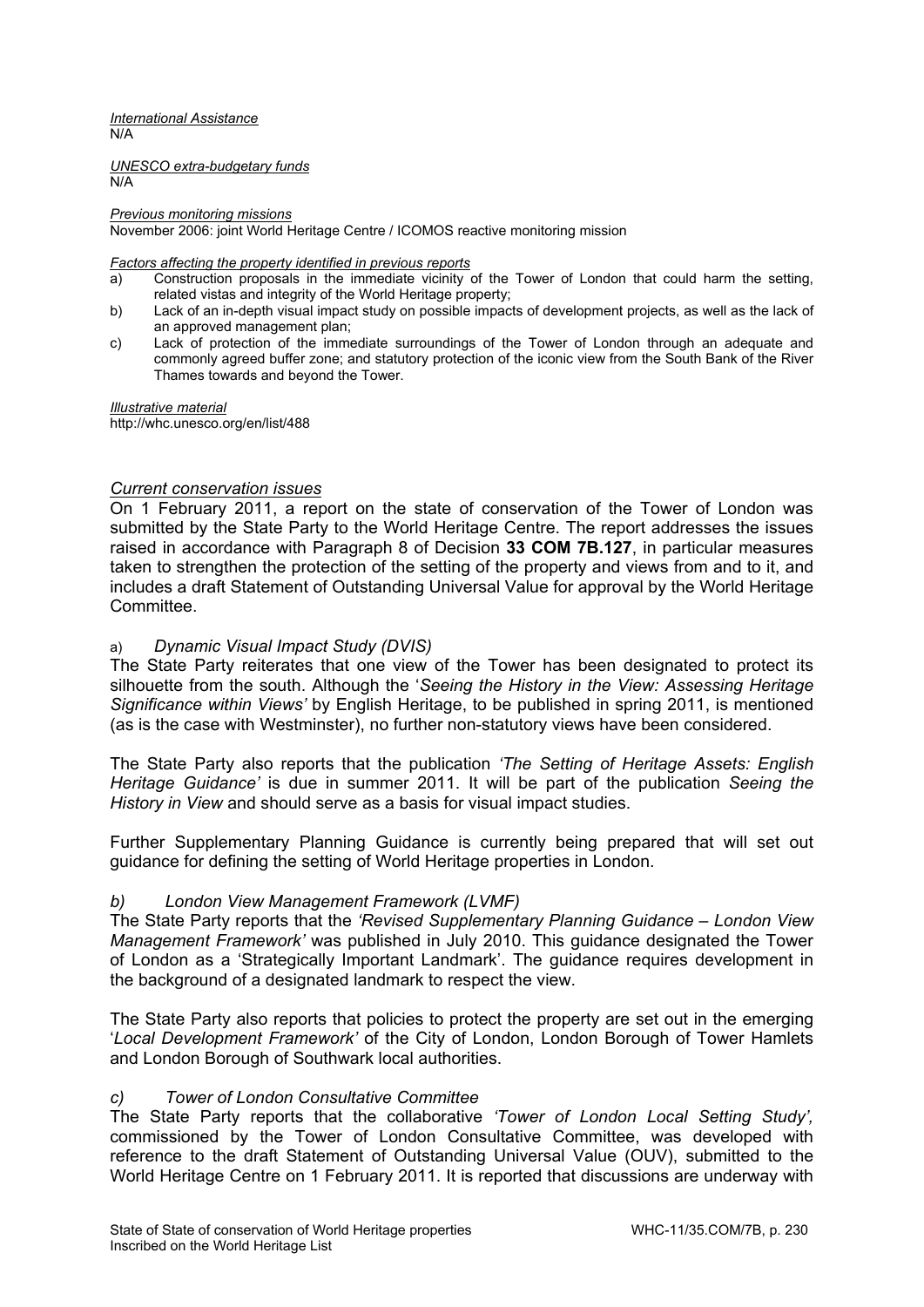the relevant planning authorities to include the recommendations as part of their planning policies. The *'Tower of London Local Setting Study'* comprises an analysis of the significance of eleven individual views in the surrounding of the Tower with recommendations how they might be sustained or improved in terms of public realm, etc. No further protection of these views is envisaged in the report. However, these vistas are largely irrelevant from a conservation point of view: five are within the boundaries of the property, three extend just a couple of metres beyond the boundaries and three run across the river. Consequently, none of them affects any building area. The study also defines a 'local setting'. This is a small area immediately outside the boundaries of the property and cannot be said to define even the immediate setting of the property.

## *d) Buffer Zone*

The State Party notes that, according to paragraph 103 of the *Operational Guidelines*, buffer zones are not necessary where adequate layers of protection already exist. It also informs that the finalized report on the local setting, together with the policies in the emerging planning documents, will provide a wider framework to ensure that the property and its setting are conserved. The State Party also notes that the London Borough of Southwark is currently preparing a consultation supplementary planning document for Bankside, Borough and London Bridge.

#### *e) Other Issues*

The State Party reports that the substantial conservation work programme on the White Tower is now complete and that a tree strategy is now in place. However, the State Party also reports that there is an intense change occurring in the commercial area surrounding the property, including a number of high-rise buildings such as the approved 160m high building at 20 Fenchurch Street; the Shard of Glass at London Bridge; the proposed 31 storey building, The Quill, at St Thomas's Street (currently called in by the Secretary of State); and the granting of permission for a 21 storey tower at Pottersfield directly opposite the property on the South bank of the river.

## *f) Guidance*

The State Party reports that the protection of World Heritage properties in England has been strengthened by the recent release of three publications – '*Circular 07/09 Circular on the Protection of World Heritage Sites'*; accompanying '*English Heritage guidance to Circular 07/09'*; and '*PPS5: Planning for the Historic Environment: Historic Environment Planning Practice Guide (March 2010)'* – and that other related policy documentation, such as *'The*  London Plan: Spatial Development Strategy for Greater London' is in production with more specific reference to the protection of the property.

#### *Conclusions*

The World Heritage Centre, and the Advisory Bodies note with great concern that since the *2009 state of conservation* report*,* the setting of the property, both the immediate setting that would normally be covered by a buffer zone, and the wider setting*,* have not been given specific formal protection, apart from one designated view that was already in place.

The State Party reports that further guidance for settings is being prepared, and that the results of the local setting study will be acknowledged in Local Authority Plans but neither appears to offer definition of the wider setting and wider views to and from the property, nor formal protection of a buffer zone or equivalent.

The Tower is not better protected than it was two years ago and meanwhile, as the State Party acknowledges, development projects with tall buildings that could have an impact on the property, continue to be approved whilst all the policy issues associated with the property and its setting have not yet fully been resolved or promulgated. The setting of the Tower has seen drastic changes in the last decade and appears not to have been 'managed' to respect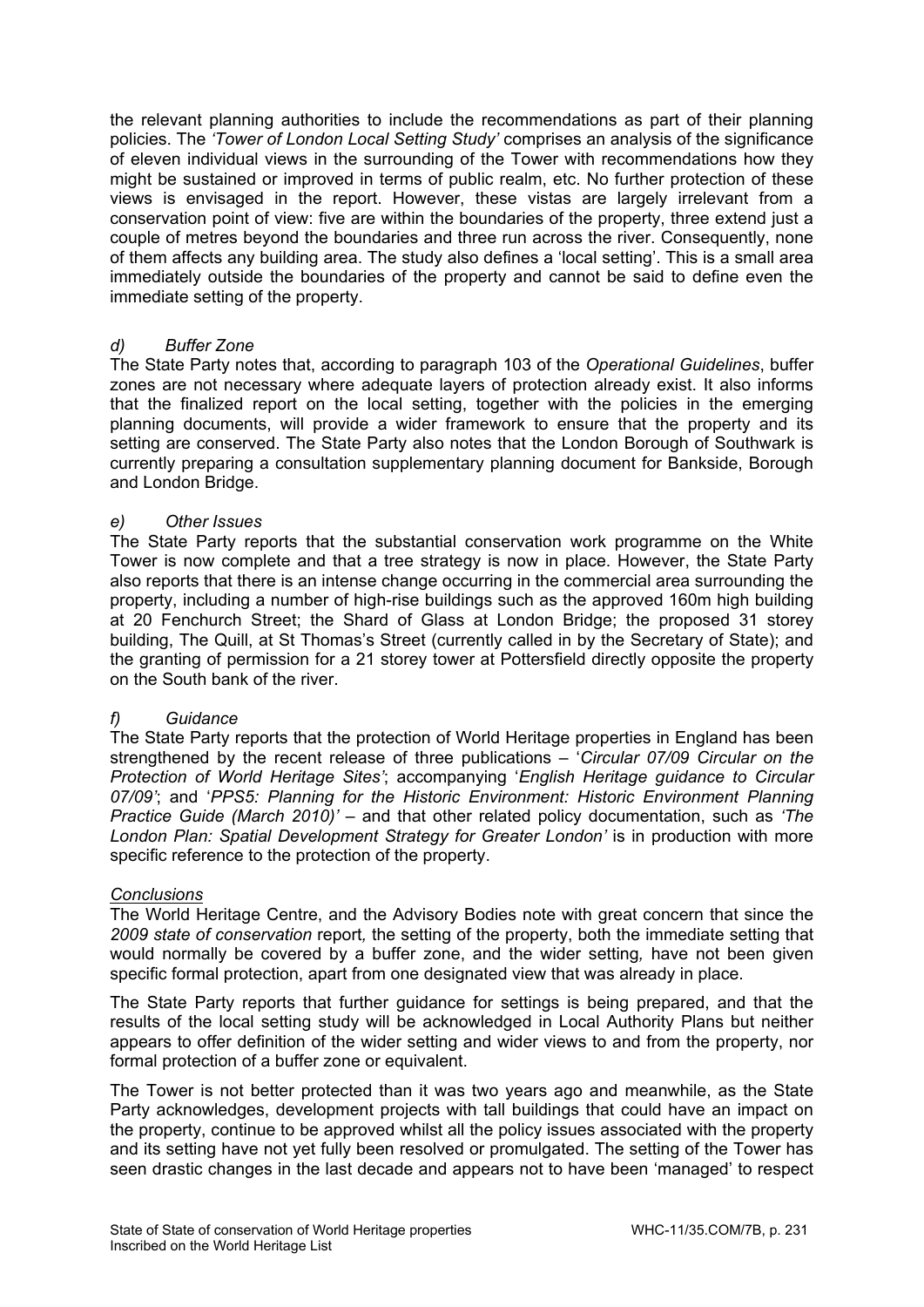the OUV of the Tower. Building work has impacted on the setting of the Tower on three sides and the resulting glass structures do not enhance the presence of the Tower or allow it to project its former role.

The recommendations of the 2006 joint World Heritage Centre / ICOMOS reactive monitoring mission to put in place 'protection of the immediate surroundings of the Tower through an adequate and commonly agreed buffer zone, which would allow better guidance as regards height and bulk of future planning applications' and that *'*This plan must be incorporated in the Greater London Authority's London Plan*'*, have not been achieved.

Furthermore, the recommendation of the Committee at its 33rd session (Seville, 2009) to ensure that the 'new sub-group of the Tower of London World Heritage Site Consultative Committee, fully considers the need for protection of the immediate surroundings of the Tower of London through an adequate and commonly agreed buffer zone'; that '*progress*  towards a buffer zone as soon as possible and bringing together guidance on visual impact in order to put in place a coherent approach' , and that 'the Mayor's review of the supplementary planning guidance, the London Views Management Framework, fully takes into account the relevant views of the November 2006 joint World Heritage Centre / ICOMOS reactive monitoring mission' have not been achieved.

In view of the above, the World Heritage Centre and the Advisory Bodies note with deep concern that no substantial progress has been made to protect the setting of the property and that the property remains under threat. They therefore suggest that the World Heritage Committee examines the state of conservation of this property, with a view to inscribing the World Heritage property of the Tower of London, United Kingdom, on the List of the World Heritage in Danger.

## *Draft Decision: 35 COM 7B.114*

- *1. Having examined Document WHC-11/35.COM/7B,*
- *2. Recalling Decision 33 COM 7B.127 adopted at its 33rd session (Seville, 2009),*
- *3. Acknowledges the completion of the "Tower of London Local Setting Study", however, expresses great concern that this study only addresses individual views and a very narrow local setting, while the overall setting of the Tower in relation to the Outstanding Universal Value has not been defined and provided with protection in line with Decision 33 COM 7B.127 adopted by the Committee at its 33rd session (Seville, 2009);*
- *4. Considers that the incremental developments around the Tower over the past five years have impacted adversely the property, its visual integrity and its ability to convey its meaning as a fortress to such an extent that the property is under threat;*
- *5. Strongly reiterates its request to the State Party to define a buffer zone considering that adequate layers of protection are not in place;*
- *6. Requests the State Party to refrain from approving new construction projects in the vicinity of the property without assessing their potential impact on the property;*
- *7. Regrets that the State Party has not complied with all of the requests expressed by the World Heritage Committee in Decision 33 COM 7B.127 and that therefore the property is in Danger in conformity with Chapter IV.B of the* Operational Guidelines *and decides*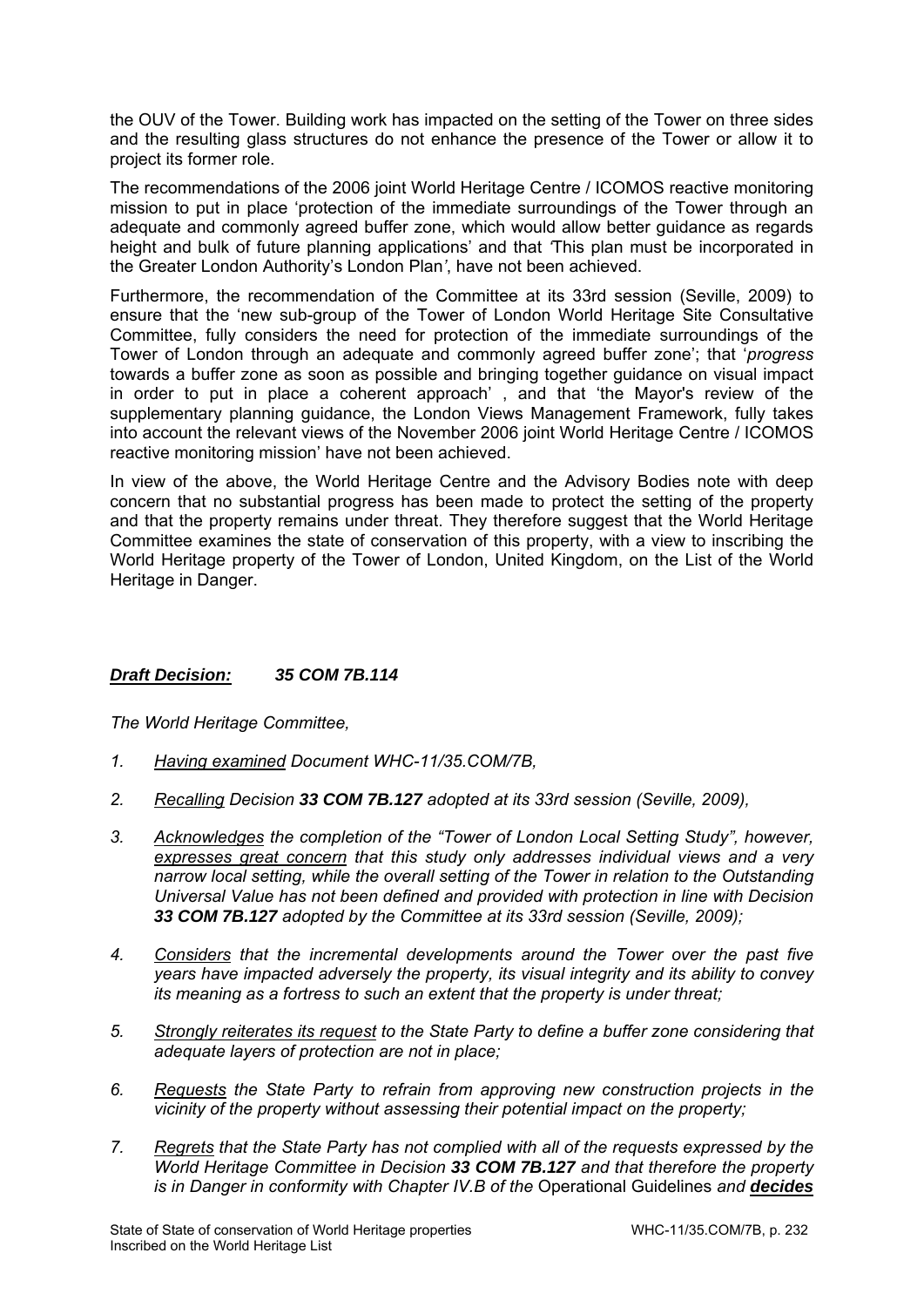#### *to inscribe the Tower of London, United Kingdom, on the List of World Heritage in Danger;*

- *8. Also requests the State Party to invite a joint World Heritage Centre/ICOMOS reactive monitoring mission to the property to discuss with national and local authorities the overall situation of the property with regard to the state of conservation of the site in its urban context and how current and proposed construction projects in its neighbourhood may affect the Outstanding Universal Value of the property, and to develop a proposal*  for the Desired state of conservation and corrective measures for the removal of the *property from the List of World Heritage in Danger, for examination by the World Heritage Committee at its 36th session in 2012;*
- 9. Further requests the State Party to submit to the World Heritage Centre, by 1 February *2012, a report on the state of conservation of the property and on the steps taken to implement all the decisions of the Committee, for examination by the World Heritage Committee at its 36th session in 2012.*

#### **115. Westminster Palace, Westminster Abbey and Saint Margaret's Church (United Kingdom) (C 426bis)**

*Year of inscription on the World Heritage List*  1987

*Criteria*  (i) (ii) (iv)

*Year(s) of inscription on the List of World Heritage in Danger*  N/A

*Previous Committee Decisions*  **31 COM 7B.91; 32 COM 7B.113; 33 COM 7B.128** 

*International Assistance*  N/A

*UNESCO Extra-budgetary Funds*  N/A

*Previous monitoring missions*  November 2006: joint World Heritage Centre / ICOMOS reactive monitoring mission

*Factors affecting the property identified in previous reports* 

- a) Construction proposals in the immediate vicinity of Westminster Palace, Westminster Abbey and Saint Margaret's Church that could have an adverse impact on the setting, related vistas and integrity of the property;
- b) Lack of an in-depth visual impact study on possible impacts of development projects, as well as lack of an approved management plan;
- c) Need for protection of the immediate surroundings of the property through an adequate buffer zone.

*Illustrative material*  http://whc.unesco.org/en/list/426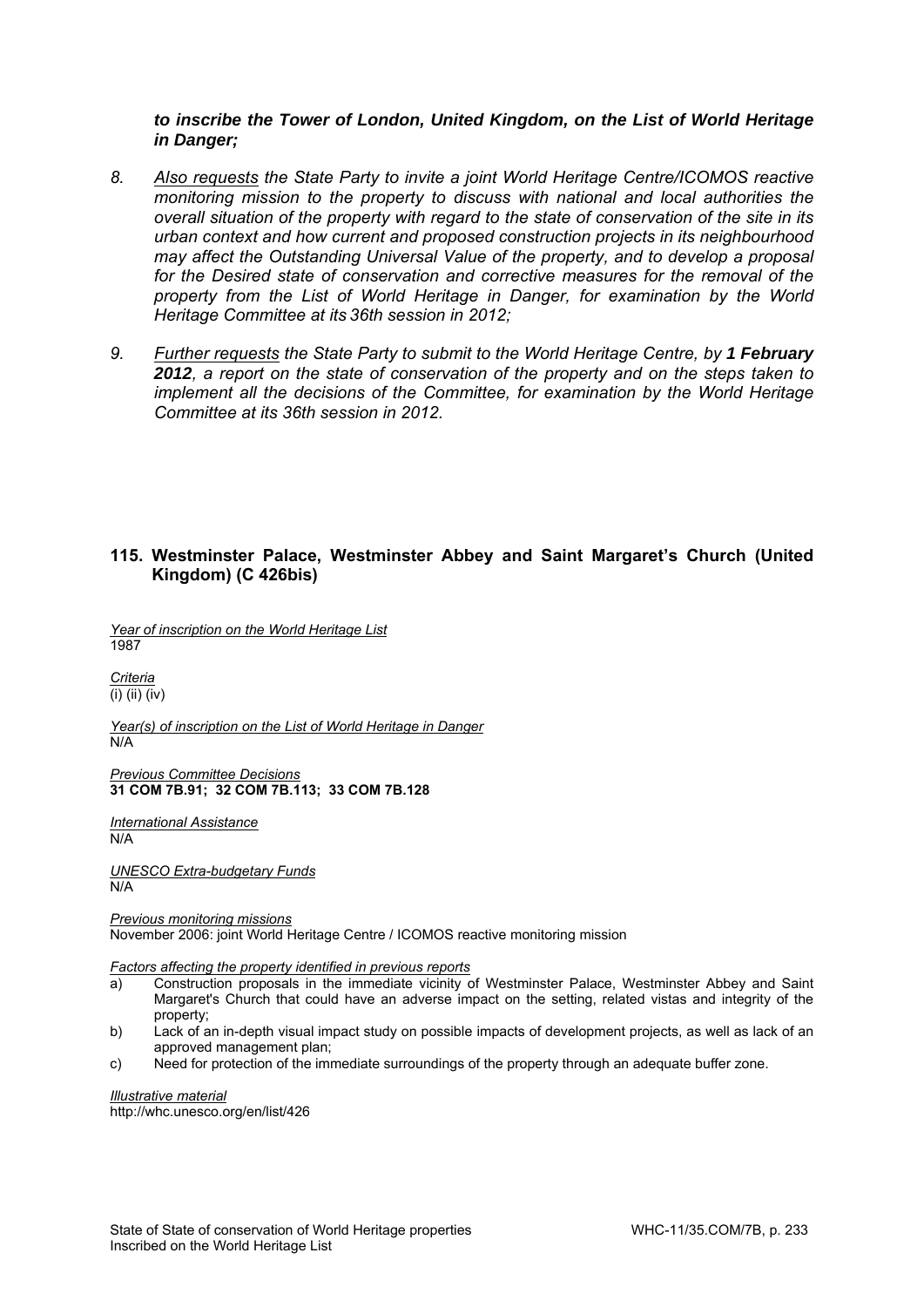# *Current conservation issues*

On 1 February 2011, the State Party submitted a report on the state of conservation of the property. The report addresses the issues raised in paragraph 5 of Decision **33 COM 7B.128**, in particular measures taken to strengthen the protection of the setting of the property and views from and to the property.

## *a) Dynamic Visual Impact Studies*

The State Party reports that the five key views that relate to the Outstanding Universal Value (OUV) of the property have been identified and assessed under the methodology set out in *"Seeing the History in the View: a method for Assessing Heritage Significance within Views''*, due to be published by spring 2011. This general publication can serve as a basis for visual impact studies. The analysis of the five views, once finalized, should provide a baseline study identifying the relevance to the OUV, and to other significances/values encapsulated in each view, for use by developers and decision-makers. Other views will be assessed as resources permit. These views appear not to be protected in any way.

The State Party further reports that the publication of *'The Setting of Heritage Assets: English Heritage Guidance'*, will be published in summer 2011. It will be a part of the publication *'Seeing the History in View'.* 

## *b) Guidance*

The State Party reports that the *'Revised Supplementary Planning Guidance – London View Management Framework'* was published in July 2010. This guidance designated the Palace of Westminster as a 'Strategically Important Landmark', and a new designated view of the property in Parliament Square is proposed for inclusion. The guidance requires developments in the background of a designated view to respect the view. The precise nature of the proposed designated view or its scope is not set out.

The State Party reports that the protection of World Heritage properties in the United Kingdom has been strengthened by "Circular 07/09 on the Protection of World Heritage Sites", the "Accompanying English Heritage guidance to Circular 07/09 The Protection and Management of World Heritage Sites in England and Planning Policy Statement 5: Planning for the Historic Environment (March 2010)" and the "PPS5: Planning for the Historic Environment: Historic Environment Planning Practice Guide (March 2010)". Furthermore, the State Party reports that "The London Plan: Spatial Development Strategy for Greater London" and the "City of Westminster and London Borough of Lambeth planning documents" that are both currently undergoing statutory revision contain policies to protect heritage in general as well as the World Heritage properties.

In addition to the revised *'Supplementary Planning Guidance – London View Management Framework'* the State Party offers extracts and links to further documentation, including the *'Consolidated Revisions to the October 2009 London Plan'* and *'The English Planning System and Dynamic Visual Impact Studies for development affecting World Heritage Sites'.* It also reports that publication of the Westminster City Council draft *'Supplementary Planning Guidance Metropolitan Views 2009'* has been delayed pending completion of the *'Local Development Framework',* and publication of the *'London View Management Framework'.* 

## *c) Buffer Zone*

The State Party reports that, in following the *Operational Guidelines*, it considers that where adequate layers of protection already exist, buffer zones are not necessary in every case. It also reports that further work following the *5 Views Baseline Study* will assess existing and possible additional, protective measures for the property with a view to informing the 2012-13 management plan review.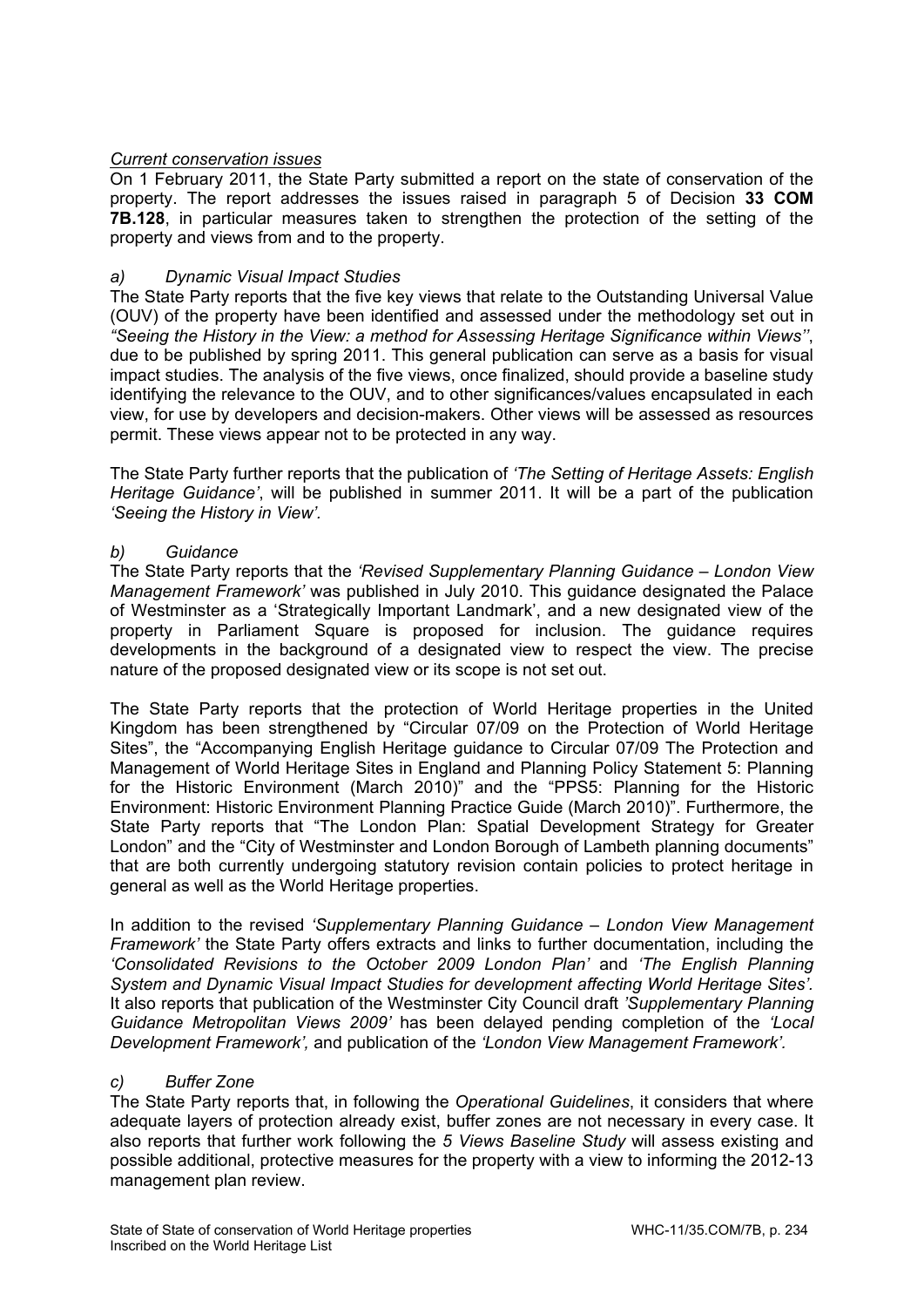The submitted extract from the draft London Plan states that the Mayor will work with relevant stakeholders to define the setting of World Heritage sites.

#### *d) Development*

The State Party reports that there are no major conservation issues currently within the property, although it does report that a number of development applications have been made that could have a potential impact on the property. These include the 22- and 27-storey high Elizabeth House development at Waterloo across the River Thames; developments at Victoria Transport Interchange 1; those near Battersea Power Station and Nine Elms; and developments at Vauxhall Broadway, pending a public enquiry in 2011.

#### *e) Other issues*

The management plan of the property was published in 2007. In 2008, the World Heritage Committee in its Decision **32 COM 7B.113** regretted the 'lack of clarity on the management system set out in the management plan for addressing conflicts between conservation and development, particularly in the setting of the property'. This issue still seems not to have been addressed.

#### *Conclusions*

The World Heritage Centre and the Advisory Bodies note that the State Party has addressed the visual threats to the property in a variety of publications and strategy papers that have already been or will be published in the near future. However, they note with concern that, since the last report to the World Heritage Committee, the setting of the property, both the immediate setting that would normally be covered by a buffer zone, and the wider setting and views have not been given formal specific protection. Although five views have been identified by the Westminster World Heritage property Dynamic Visual Impact Study Steering Group in connection with the publication *'Seeing the History in the View,*' this measure does not provide any specific protection for the property. The '*Revised Supplementary Planning Guidance – London View Management Framework'* offers the possibility of a designated view of the property, but this has not yet been put in place and it is not clear how one view will have a substantial impact on the protection of the whole setting. This guidance does not incorporate the original intentions of the suggested "Skyline Study" that was said to be in preparation at the time of the 2006 reactive monitoring mission. Accordingly, no additional protection is provided.

Although the State Party states that a buffer zone is not necessarily needed as there is adequate protection in place, it is not clear what this protection is – particularly as it is stated that a number of development applications have been made that could have a potential impact on the property as the State Party itself acknowledges. There is a mention of possible additional protective measures for the property that might be included in the 2012/2013 revision of the management plan, but it is not clear what these are or how the plan could give them effect. The draft London Plan mentions definition of the setting, but not the protection this setting will have.

The World Heritage Centre and the Advisory Bodies consider that given the acknowledged vulnerabilities of this property from development near its tight boundaries, there is an urgent need to define the immediate setting of the property and to give it protection as a buffer zone, to define the wider setting in relation to the OUV, and to put in place appropriate protection for longer key views, in order to provide a framework for development and avoid confusion amongst stakeholders, as highlighted by the 2006 mission.

The World Heritage Committee requested that the 're*view of the supplementary planning guidance, and the London Views Management Framework, should fully take into account the relevant recommendations of the November 2006 joint World Heritage Centre / ICOMOS*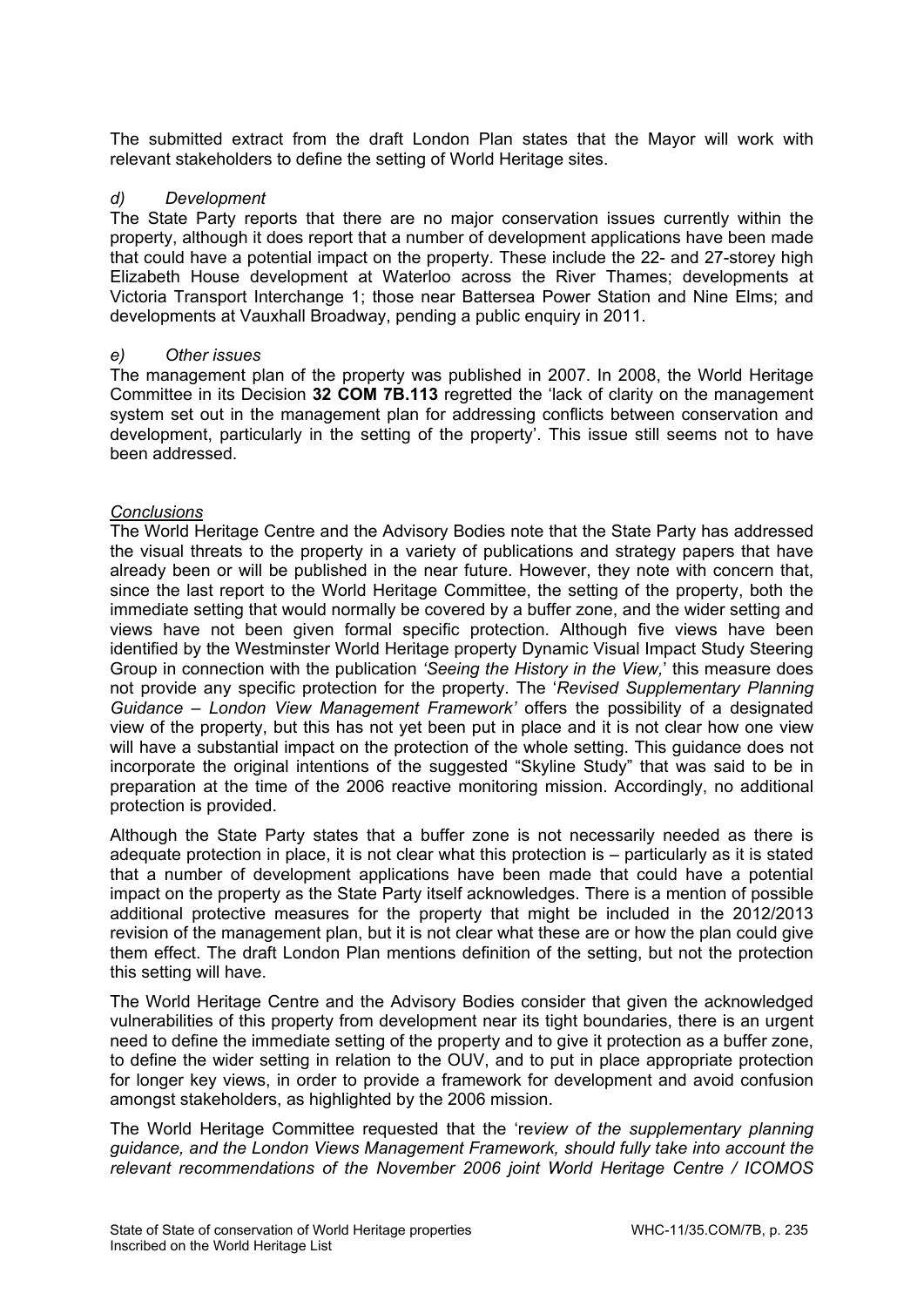*reactive monitoring mission*'. This mission stated that it was 'essential for the UK authorities to close the existing gap between theory and practice, between UK national policy on World Heritage and its interpretation and implementation at the local level, which has recently lead to inconsistencies and confusion'. It also stated that 'the comprehensive skyline study currently in preparation should determine which views to and from the site are critical for maintaining the site's integrity and for appreciating its setting to the fullest. Until this study has been finalized and further protective measures are in place, proposed new development could impact adversely on the values of the World Heritage site'. It further stated that "a dynamic visual impact study" to facilitate a thorough and rapid assessment of future planning applications,' needed to be put in place.

The World Heritage Centre and the Advisory Bodies recommend that the Committee deeply regret that none of these concerns have yet been addressed and that it cannot be stated that substantial progress has been made. The possible inscription of the property on the List of World Heritage in Danger might be considered at the 36th session of the World Heritage Committee in case of further deterioration of the property's state of conservation.

## *Draft Decision: 35 COM 7B.115*

- *1. Having examined Document WHC-11/35.COM/7B*,
- *2. Recalling Decision 33 COM 7B.128, adopted at its 33rd session (Seville, 2009),*
- *3. Notes the intention of the State Party to address issues related to the protection of the visual integrity of the property;*
- *4. Notes with regret that although five non-statutory views have been identified, no specific measures have been taken to formally protect both the immediate setting of the property by establishing a buffer zone and its wider setting and views;*
- *5. Notes with concern that the State Party acknowledges that major developments currently being considered could have a potential impact on the property;*
- *6. Urges the State Party to protect the immediate setting of the property by defining a buffer zone as well as to define the wider setting of the property in relation to its Outstanding Universal Value and to put in place appropriate protection for key views in and out of the property including long-distance views;*
- *7. Requests the State Party to halt all new development projects until an adequate protection of the immediate and wider setting of the property is in place;*
- *8. Also requests the State Party to invite a joint World Heritage Centre/ICOMOS reactive monitoring mission to the property to review and discuss with national and local authorities the overall situation of the property with regard to the state of conservation of the site in its urban context, how current and proposed construction projects in its neighbourhood may affect the Outstanding Universal Value of the property, and how appropriate protection for its setting may be put in place, for examination by the World Heritage Committee at its 36th session in 2012;*
- 9. Further requests the State Party to submit to the World Heritage Centre, by 1 February *2012, a report on the state of conservation of the property and in particular on how*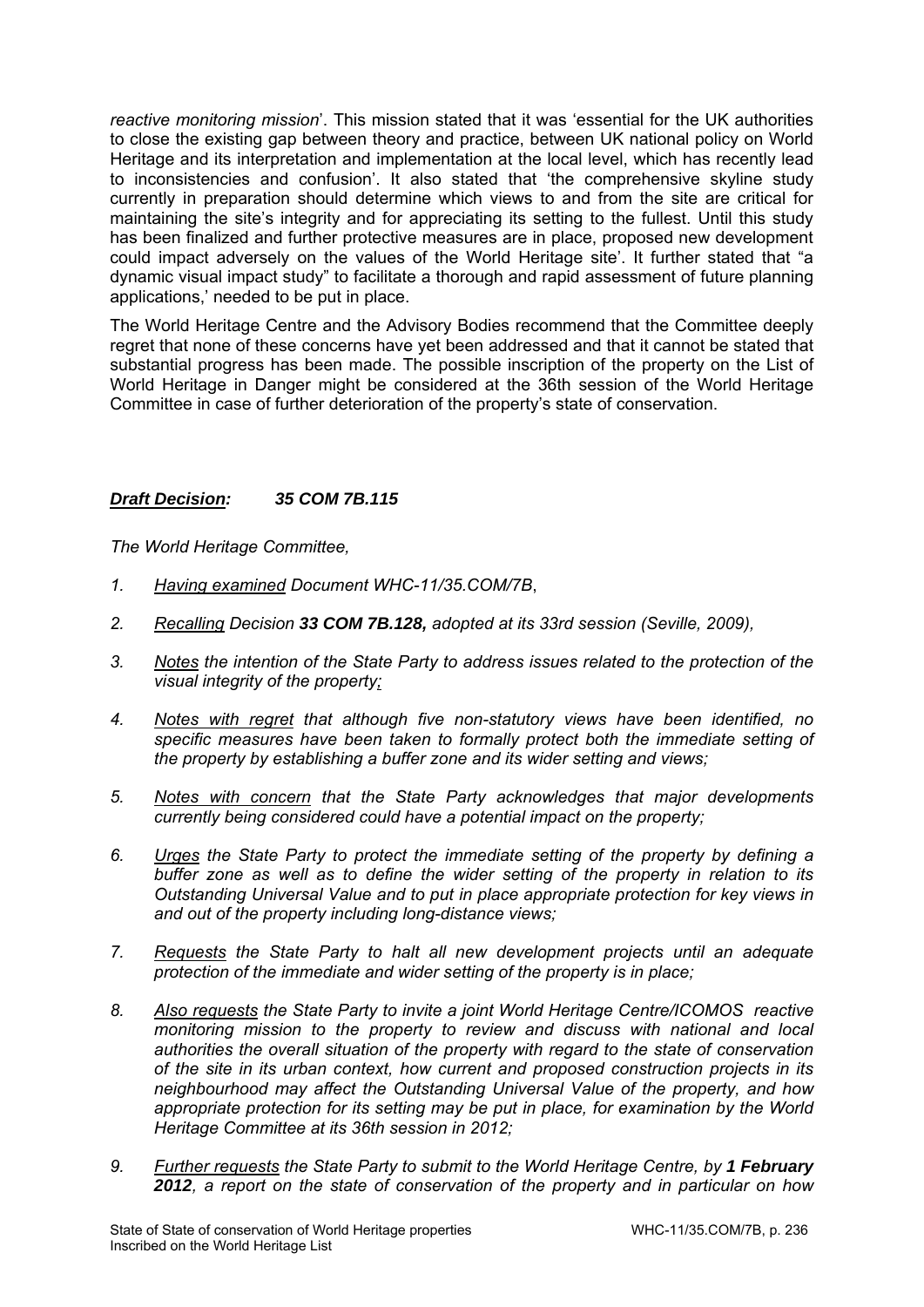*protection could be strengthened for its setting and related vistas, for examination by the World Heritage Committee at its 36th session in 2012, with a view to considering, in the absence of substantial progress, the possible inscription of the property on the List of World Heritage in Danger.* 

# **116. Stonehenge, Avebury and Associated Sites (United Kingdom) (C 373bis)**

*Year of inscription on the World Heritage List*  1986

*Criteria*  (i) (ii) (iii)

*Year(s) of inscription on the List of World Heritage in Danger*  N/A

*Previous Committee Decisions* **31 COM 7B.104; 32 COM 7B.114; 33 COM 7B.129** 

*International Assistance*  N/A

*UNESCO Extra-budgetary Funds*  N/A

*Previous monitoring missions*  N/A

*Factors affecting the property identified in previous reports*  a) Closure of route A344 not accomplished;

b) Lack of visitor management.

*Illustrative material*  http://whc.unesco.org/en/list/373

#### *Current conservation issues*

On 1 February 2011 the State Party submitted a report on the state of conservation of the property which sets out the progress made in the resolution concerning the closure of road A 344 and the issues related to the relocation of the visitor facilities.

The State Party report states that the Stonehenge Environmental Improvements Project (SEIP) was launched with a view of establishing a new visitor centre within the framework of a new management plan in 2009. The project is chaired by English Heritage.

In October 2009, English Heritage submitted a Full Planning Application to Wiltshire Council, including the following elements:

- the construction of the new visitor centre, parking and associated facilities at Airman's Corner, within the property;
- the removal of existing visitor facilities and parking at the Stones.

The Wiltshire Council granted full planning permission for this application on 23 June 2010.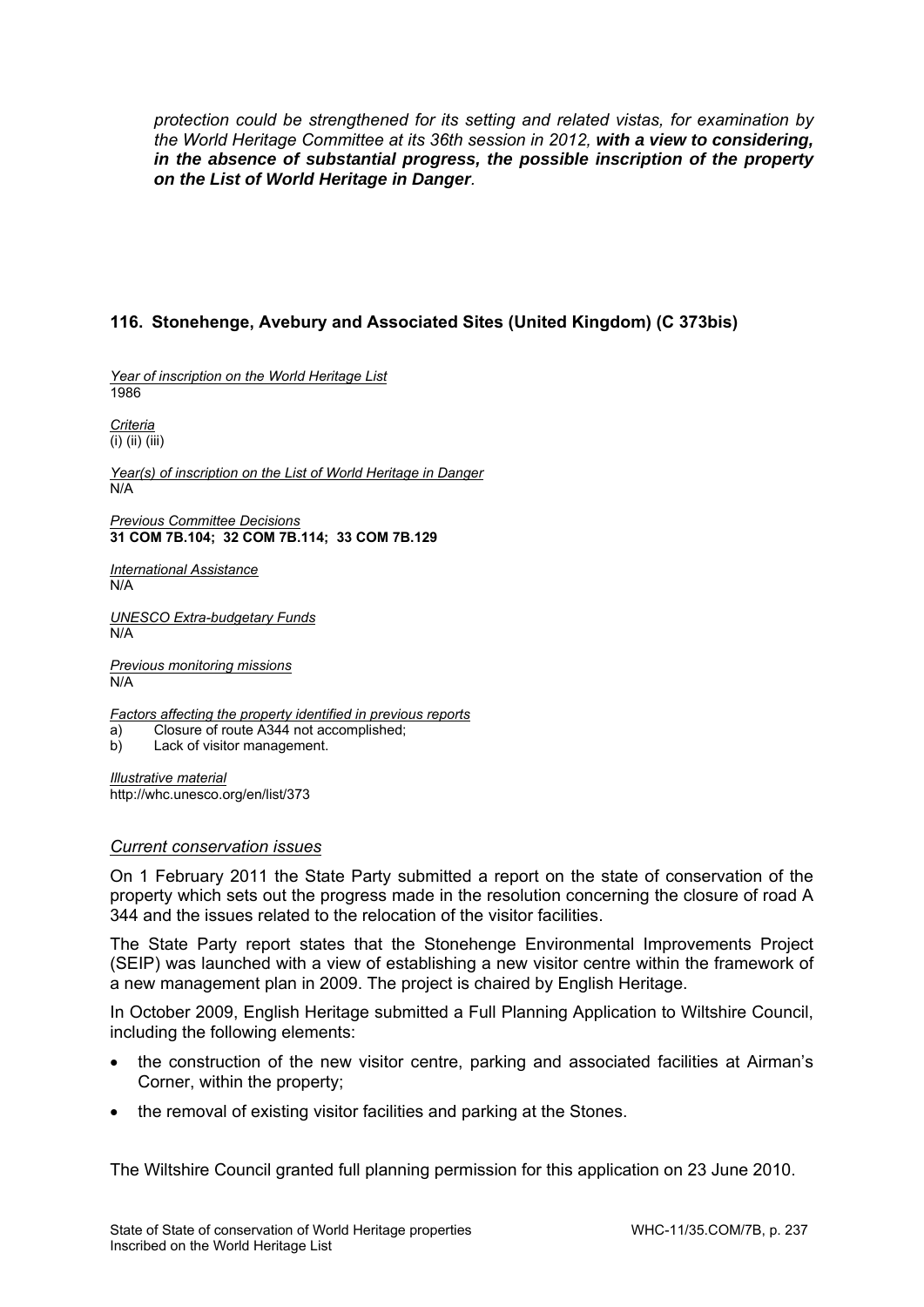The State Party informs that the timeframe for the completion of the project will depend on funding. An alternative funding strategy of English Heritage to raise the £ 27 million required for the project has been approved in principle by the government. Currently, a grant of  $E$  10 million from the Heritage Lottery Fund towards the cost of the project has been secured by English Heritage. In addition, English Heritage will be allowed to access £ 2 million of historic reserves raised from philanthropic sources according to a press release of 4 April 2011 by the Department for Culture Media and Sport. Further funding of around £ 3.5 million will be made available for improvements to Highways Agency roads close to Stonehenge, subject to the completion of statutory processes and confirmed go-ahead of the Stonehenge improvements. In principle, the State Party plans to commence the construction works early in 2012 and to finalize them with the opening of the new visitor centre in July 2013.

# *a) Closure of A 344 trunk road*

After Wiltshire Council granted the full planning permission, English Heritage presented to the Secretary of State for Transport applications for stopping and grassing over parts of road A 344 which runs immediately adjacent to the property between the main A303 road and Byway 12, some half a kilometre to the north, and the B 3086 road (near the proposed visitor centre) which are currently subject to public consultation and might become the subject of a public inquiry. These two public inquiries may take place at the same time. The visitor centre cannot be finalized until these road issues have been resolved.

## *b) Visitor facilities*

Apart from the information concerning the full planning permission granted by Wiltshire Council, the State Party has not provided specific details on this issue.

## *c) Other current conservation issues*

English Heritage have commissioned a condition survey of known archaeological sites within the property which will update previous condition surveys and provide a revised baseline for assessment of the condition of the property for the next round of Periodic Reporting. Natural England is carrying out a survey on the impact of burrowing animals on the World Heritage property and has commissioned further work on the research framework for the property.

## *Conclusions*

The World Heritage Centre and the Advisory Bodies acknowledge the specific measures taken to ensure the implementation of the Stonehenge Environmental Improvements Project, in particular concerning the visitor centre and closing of road A344 between Stonehenge Bottom and Byway 12. However, the efforts put forth have been, as in previous years, rather administrative, whereas no physical progress has occurred on the site.

They are concerned that no details have been provided for the visitor centre scheme in terms of precise location within the property or details of its design. Nor has an impact assessment been supplied.

They note that the implementation of the planned projects depends partly on approval of traffic orders and mainly on the funding which remains to be secured and call upon the State Party to secure funding in order to start and complete the on-site works as planned.

No further report is requested for the next Committee session as the progress in the implementation of the projects will be outlined within the forthcoming Periodic Reporting Exercise for Europe and North America to be launched in 2012. The State Party is requested, however, to keep the World Heritage Centre informed about any progress or modification related to the road closure and the visitor facilities issues.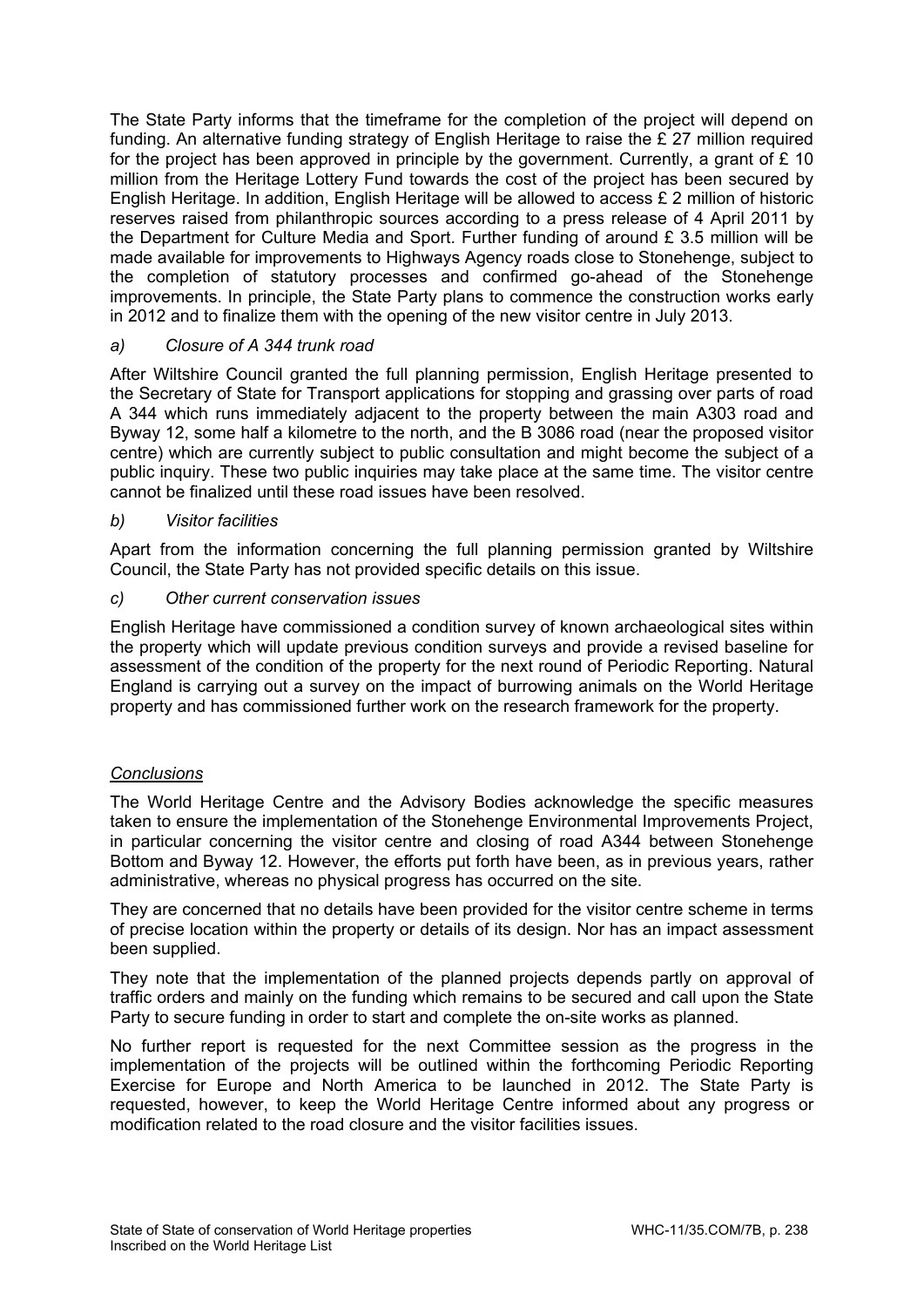#### *Draft Decision: 35 COM 7B.116*

*The World Heritage Committee,* 

- *1. Having examined Document WHC-11/35.COM/7B*,
- *2. Recalling Decision 33 COM 7B.129, adopted at its 33rd session (Seville, 2009),*
- *3. Acknowledges the measures taken in the resolution of the road closure and the visitor*  facilities issues, in particular the approval of the English Heritage Full Planning *Application by Wiltshire Council in June 2010;*
- *4. Requests the State Party to provide the World Heritage Centre with details of the location and plans of the proposed visitor centre for evaluation by ICOMOS;*
- *5. Notes that the funding for the implementation of the development project has almost been achieved;*
- *6. Also requests the State Party to keep the World Heritage Centre informed about any development related to the road closure and the visitor facilities and to report any implementation activities within the Periodic Reporting exercise to be launched in 2012.*

# **117. Old and New Towns of Edinburgh (United Kingdom) (C 728)**

*Year of inscription on the World Heritage List*  1995

*Criteria*  (ii) (iv)

*Year(s) of inscription on the List of World Heritage in Danger*  N/A

*Previous Committee Decisions*  **28 COM 15B.101; 32 COM 7B.117; 33 COM 7B.132** 

*International Assistance*  N/A

*UNESCO Extra-budgetary funds*  N/A

*Previous monitoring missions*  November 2008: joint World Heritage Centre / ICOMOS reactive monitoring mission

*Factors affecting the property identified in previous reports* 

- a) Major development projects;
- b) Traffic regulations.

*Illustrative material*  http://whc.unesco.org/en/list/728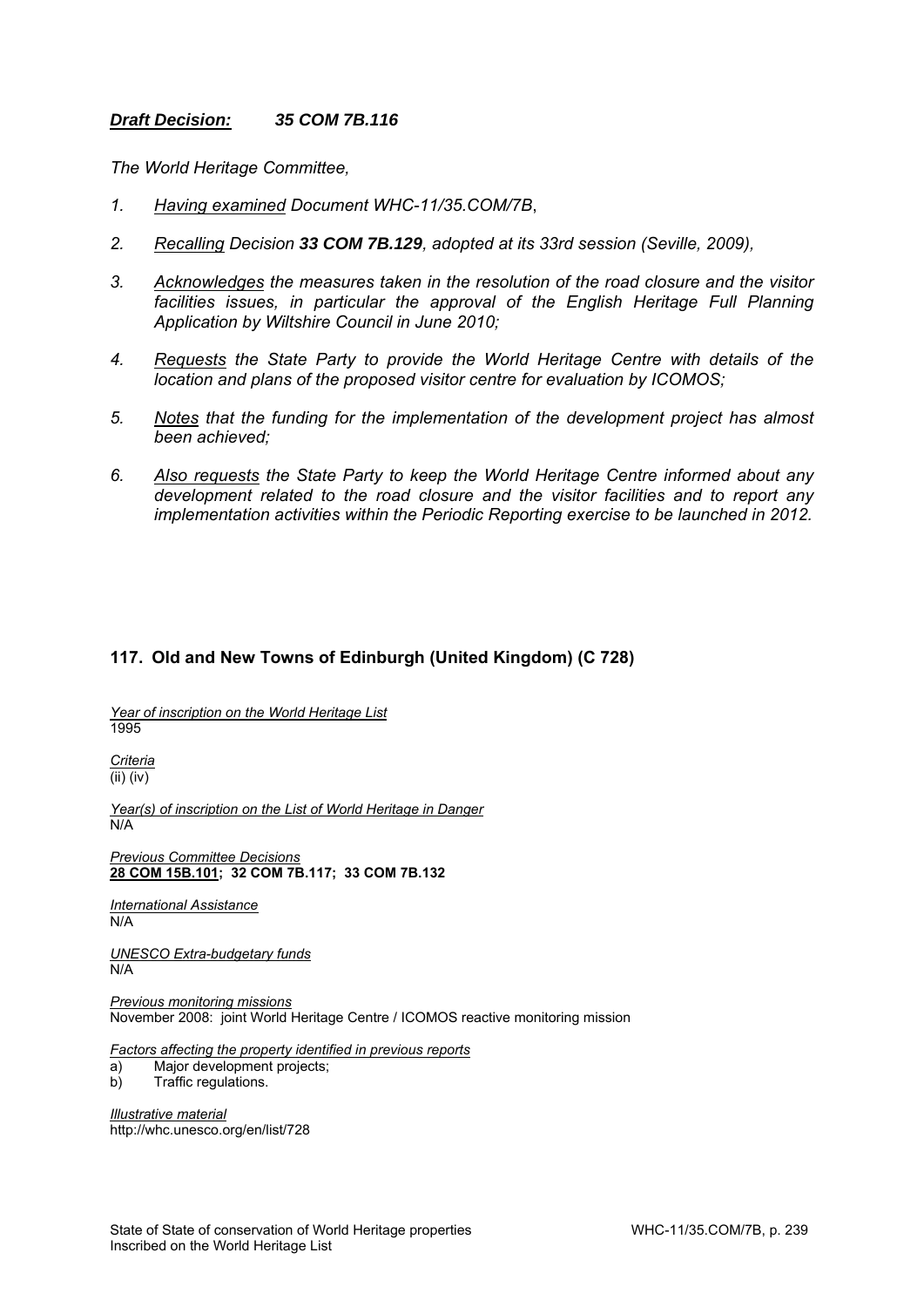# *Current conservation issues*

On 1 February 2011, the State Party submitted a report on the state of conservation describing the current situation of development projects, providing an overview of the implementation of measures requested by the World Heritage Committee and explaining the reasons for not establishing a buffer zone as requested by the World Heritage Committee in 2009.

# *a) Development projects*

*Caltongate*: The lead developer of this project had gone into receivership in 2009 and discussions regarding the purchase of the creditor's ownership are under way. The State Party expects that the potential purchaser will consider using the existing planning consent.

*Haymarket*: Further to a public local Inquiry held in 2009 a planning consent was not granted due to the impact of the tallest element of the scheme, a hotel, on the wider city. The State Party also reported that a revised development has been recently granted planning permission and that the 17-storey hotel has been redesigned as a 6-storey office building.

*St James Centre*: According to the 2008 reactive monitoring mission report this 1970s shopping centre is a visual barrier and its demolition will enable a new vision for the area. The State Party reports that due to economic circumstances the replacement of the building has been delayed. The report also informs that the outline planning permission for the replacement was approved in June 2009 and that the detailed planning application is expected to be presented over the next two years.

## *b) Buffer Zone*

The State Party reports that the establishment of a buffer zone has been included in the current review of the Management Plan, but the work undertaken by Edinburgh World Heritage (EWH) concluded that a buffer zone would not necessarily provide effective protection of the site's Outstanding Universal Value (OUV), especially because adequate layers of protection already exist. According to the report, the implementation of the "Guidance on the Protection of Key Views" and the existing statutory protection would provide a more efficient and responsive mechanism to protect the OUV of the property.

Considering that 40 conservation areas have been recognized by the City of Edinburgh Council and that they cover not only the World Heritage property but nearly all adjacent land, the World Heritage Centre and the Advisory Bodies consider that the State Party should study the feasibility of integrating them under a buffer zone scheme to develop a more effective protection.

## *c) Policies in relation to height controls*

The State Party informs that the "Guidance on the Protection of Key Views" was adopted by the City of Edinburgh Council in June 2008. The report also informs that the Edinburgh City Local Plan, adopted on 28 January 2010, includes a policy on tall buildings which establishes a presumption against new buildings that are visibly higher than their neighbours. Proposals for development that would be conspicuous in wider views of the city will be subject to special scrutiny.

## *d) Awareness-raising*

The State Party reports that the management plan, which is currently under revision, includes measures to increase the understanding of the OUV. The report also provides information about the consultations on the management plan held in 2010, with two workshops and written responses from a range of stakeholders. While the World Heritage Centre and the Advisory Bodies recognize that a participatory framework has been developed for the revision of the management plan, they expect that specific awarenessraising strategies about the OUV would be developed as part of the revised management plan.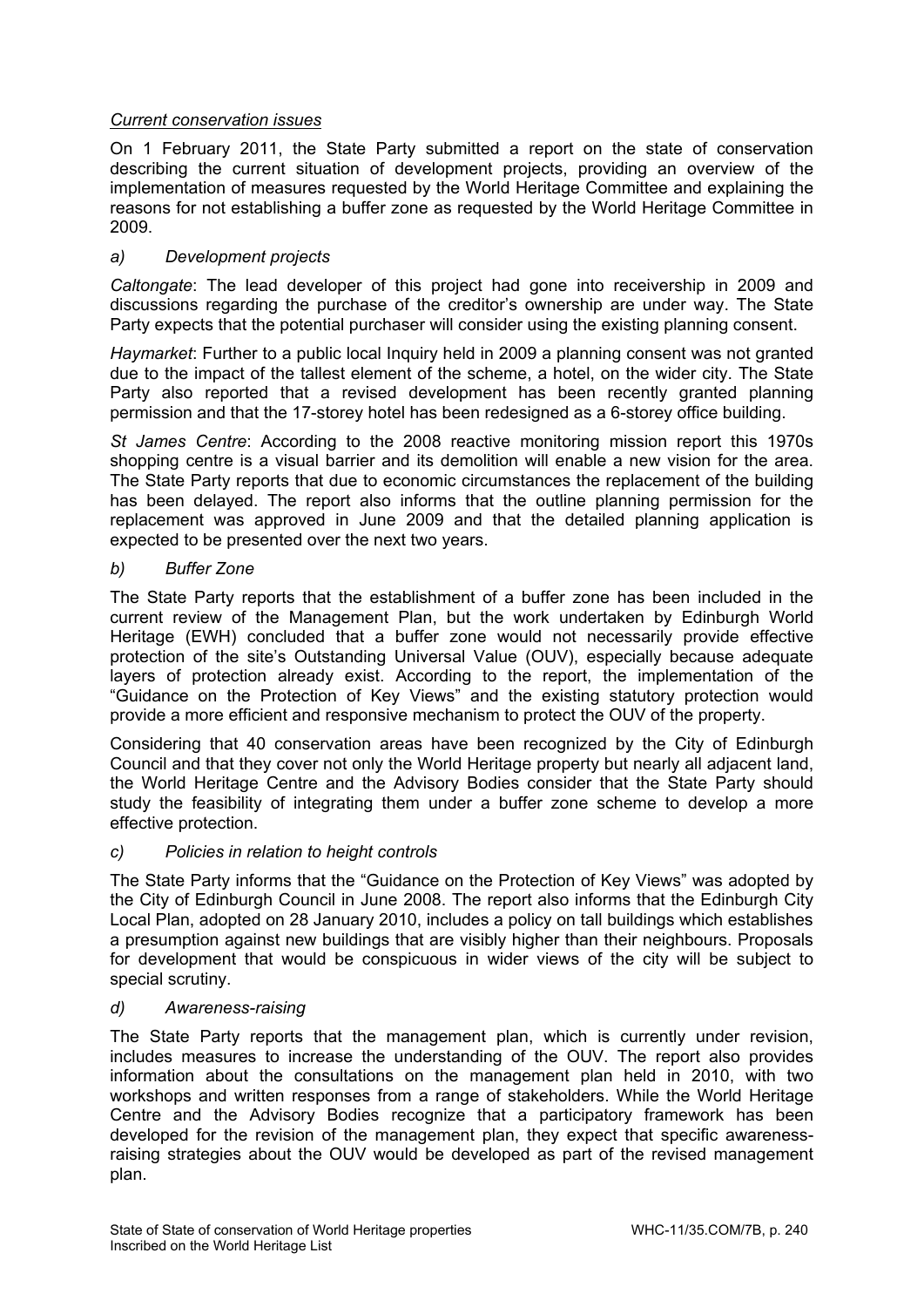# *e) Edinburgh Tram*

The report informs that the detailed elements of the project are subject to planning consents and that an agreement concerning the details of associated infrastructure has not been reached yet. In reply to concerns raised by citizens of Edinburgh concerning displacement of general traffic to some residential and historic streets, the State Party has informed the World Heritage Centre that this situation is part of the reconfiguration of traffic flows in relation to works for the tram system and subsequent road closures. The World Heritage Centre and the Advisory Bodies consider that the State Party should carefully consider whether these traffic displacements may negatively affect the OUV of the property and undertake impact studies to that effect.

## *f) Other issues*

The State Party also informs about other development projects:

*Leith Docks*: Works have not yet begun.

*South Bridge Fire Site*: Planning consents are in place for a mixed-use development and according to the report will not have any adverse impact on the OUV of the property.

*Princes Street*: The project is currently being developed. The 2008 reactive monitoring mission did not raise any major concern about this project.

*Royal High School*: Edinburgh City Council has identified a development partner to take on the re-use of the building. A planning workshop in 2011, with all key planning stakeholders, will assess the development potential of the building.

## *Conclusions*

The World Heritage Centre and the Advisory Bodies consider that the State Party has made good progress in the implementation of the recommendations made by the 2008 reactive monitoring mission and the decision of the World Heritage Committee at its 33rd session. They note that the Caltongate site is looking for a new purchaser and consider that the State Party should do all it can to encourage any new developer of this highly prominent site to produce a revised scheme that reinforces the spatial layout of the Old Town and takes account of the mission's recommendations in respect of the current plans.

At the same time, the World Heritage Centre and the Advisory Bodies welcome the development and implementation of policies and measures pertaining to the conservation of the property, including height limits, and the protection of key views, but still recommend that the State Party consider the feasibility of establishing a buffer zone through the integration of the existing conservation areas, as a means for providing more effective protection for the immediate setting of the property.

While the tram system might be a positive development for the city, further information on the project should be provided for evaluation. Impact assessment studies and protective measures should be undertaken, including on implications of this project on the displacement of traffic to historic and residential areas.

No further report is requested for the 36th session of the World Heritage Committee as progress in the implementation of development projects will be outlined within the framework of the Periodic Reporting exercise for Europe and North America to be launched in 2012.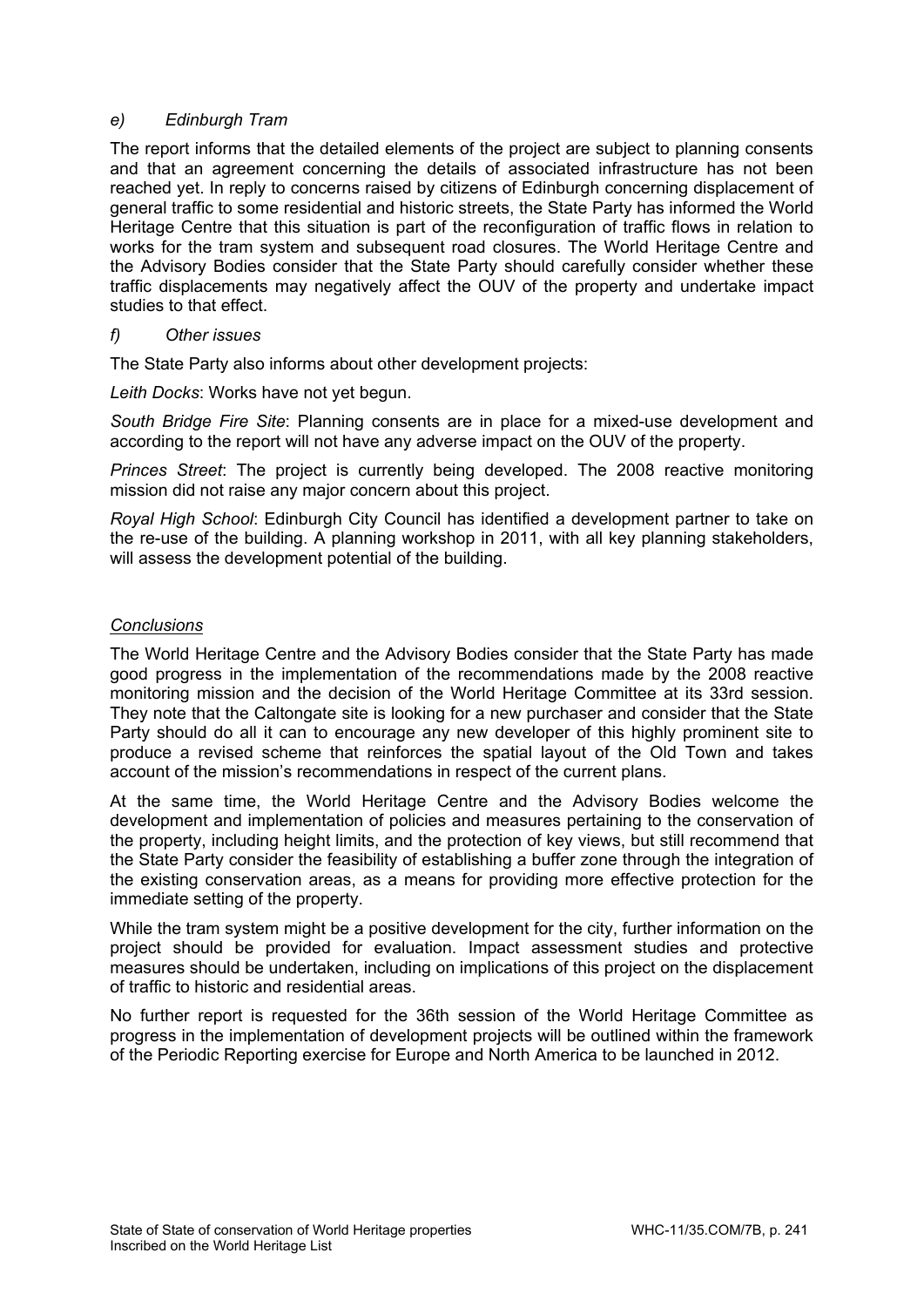## *Draft Decision: 35 COM 7B.117*

*The World Heritage Committee,* 

- *1. Having examined Document WHC-11/35.COM/7B*,
- *2. Recalling Decision 33 COM 7B.132, adopted at its 33rd session (Seville, 2009);*
- *3. Notes the progress made in the implementation of the recommendations made by the 2008 joint World Heritage Centre/ICOMOS reactive monitoring mission;*
- *4. Welcomes the application of the "Guidance on the Protection of Key Views" and the policy on tall buildings included in the Edinburgh Local Plan in 2010 as important tools for the evaluation of future developments;*
- *5. Acknowledges the efforts undertaken in awareness-raising during the revision of the management plan and encourages the State Party to continue developing strategies to enhance awareness of World Heritage among stakeholders and developers;*
- *6. Also encourages the State Party to study the feasibility of integrating the current conservation areas recognized by the City of Edinburgh Council in a future buffer zone;*
- *7. Urges the State Party to do all it can to ensure that revised plans are produced for any future development of the Caltongate site that respects the spatial layout of the Old Town;*
- *8. Requests the State Party to provide further information to the World Heritage Centre about the tram system project for evaluation by the Advisory Bodies, undertake an impact assessment of the displacement of traffic to historic and residential areas and implement corresponding protective measures;*
- *9. Also requests the State Party to submit to the World Heritage Centre any revised designs of current developments, as well as plans and details of any major new development projects for evaluation by the Advisory Bodies;*
- *10. Further requests the State Party to report about the progress in the implementation of the projects within the Periodic Reporting Exercise for Europe and North America to be launched in 2012.*

## **118. Liverpool – Maritime Mercantile City (United Kingdom) (C 1150)**

See Document WHC-11/35.COM/7B.Add (No State Party's report received on the state of conservation)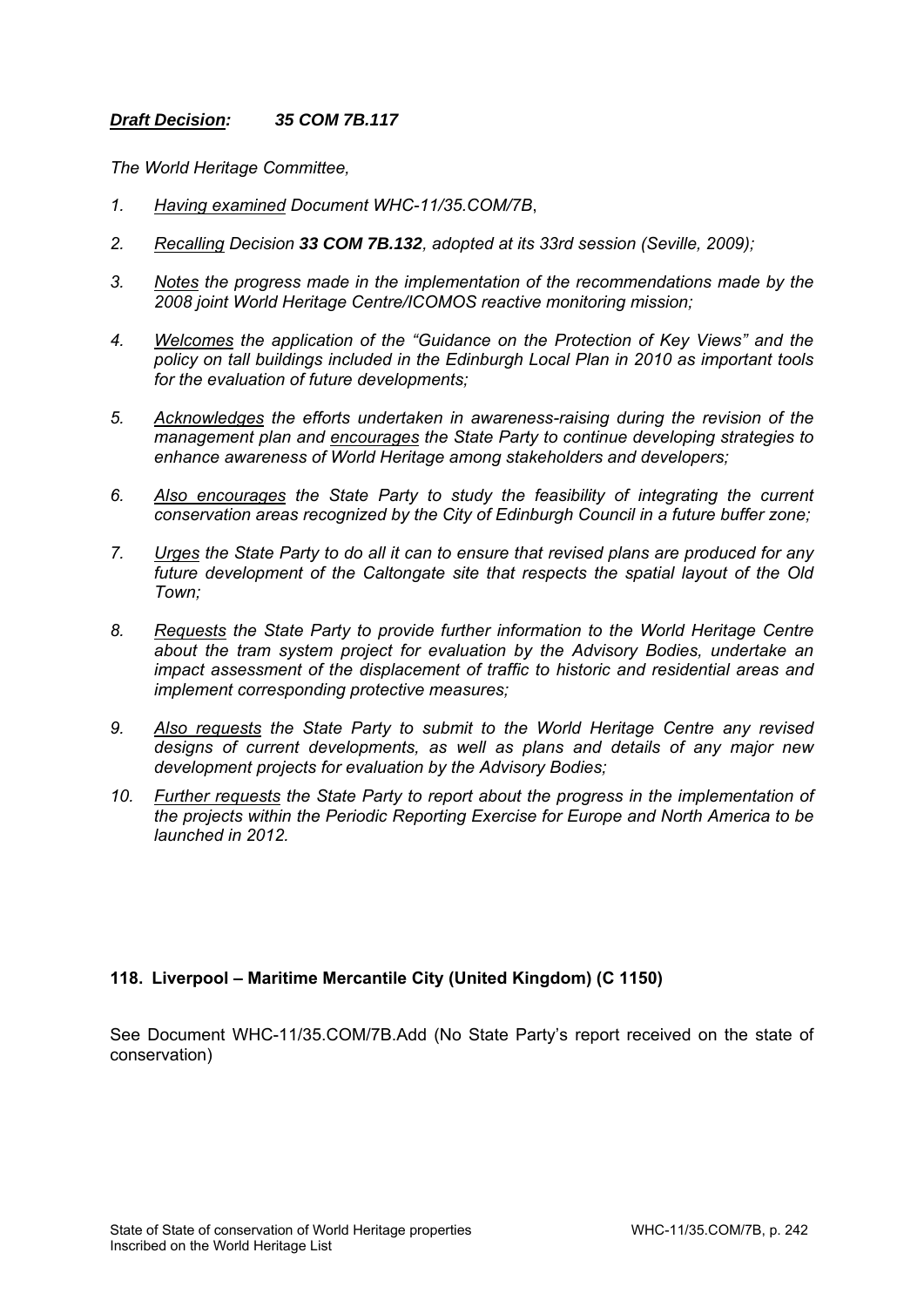#### **LATIN AMERICA AND THE CARIBBEAN**

# **119. Tiwanaku: Spiritual and Political Centre of the Tiwanaku Culture (Bolivia) (C 567 rev)**

See Document WHC-11/35.COM/7B.Add (No State Party's report received on the state of conservation)

#### **120. City of Potosi (Bolivia) (C 420)**

See Document WHC-11/35.COM/7B.Add (No State Party's report received on the state of conservation)

#### **121. Brasilia (Brazil) (C 445)**

*Year of inscription on the World Heritage List*  1987

*Criteria*  (i) (iv)

*Year(s) of inscription on the List of World Heritage in Danger*  N/A

*Previous Committee Decisions*  **28 COM 15B.108; 33 COM 7B.133; 34 COM 7B.106**

*International Assistance*  Total amount provided to the property: USD 42,000 for conservation, culture and symposium

*UNESCO extra-budgetary funds*  N/A

*Previous Monitoring Missions*  November 2001: World Heritage Centre / ICOMOS mission

#### *Factors affecting the property identified in previous reports*

- a) Urban pressure that may affect the original city plan (*Plano Piloto)* that warranted inscription in the World Heritage List:
- b) Lack of a Master Plan.

*Illustrative material*  http://whc.unesco.org/en/list/445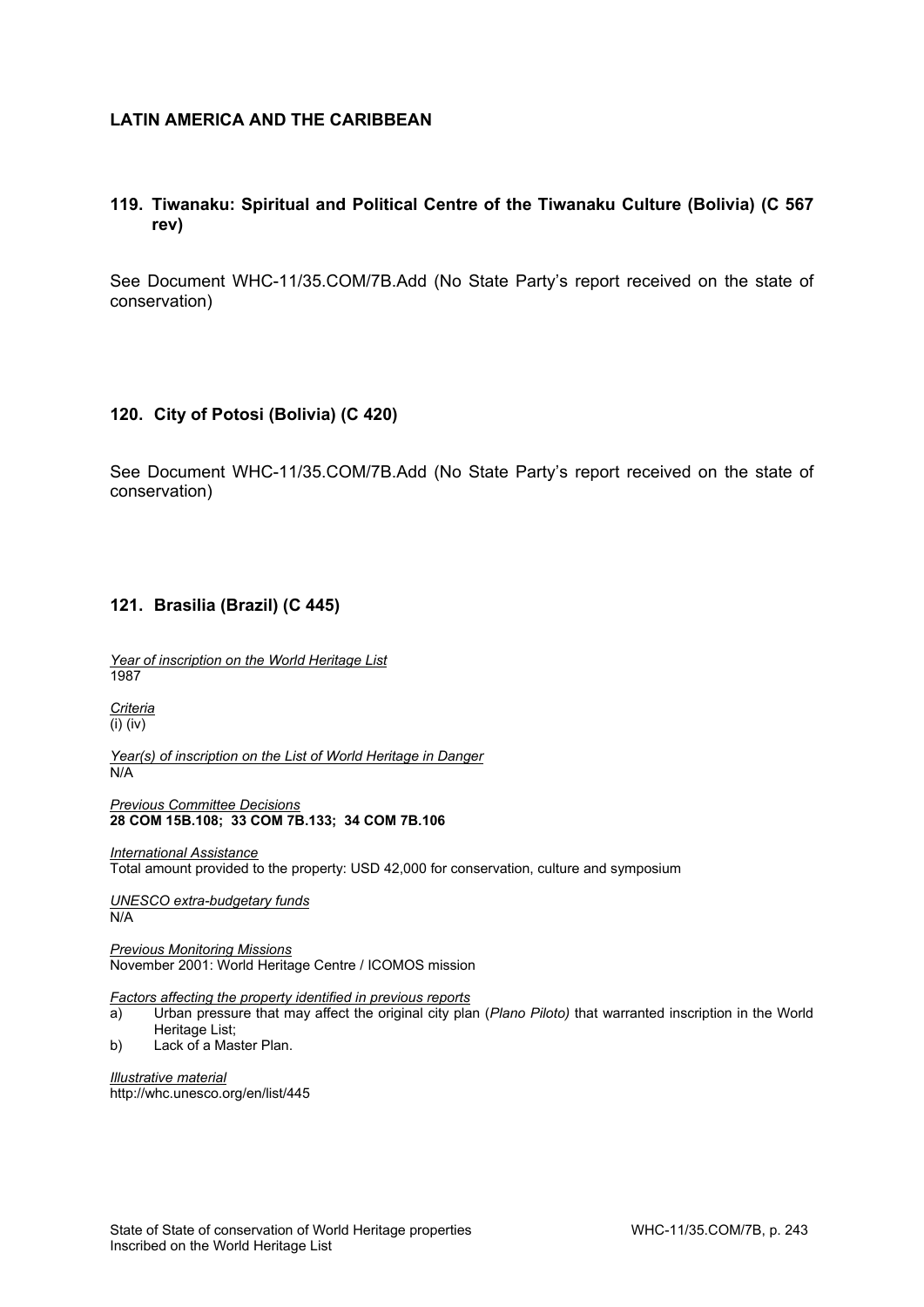# *Current conservation issues*

The State Party submitted a state of conservation report on 1 February 2011 which only partially addresses issues raised in prior decisions of the World Heritage Committee.

The State Party indicates that 2010 was an atypical year for the city, which had a severe political crisis ending with the resignation of the Federal District Governor and his succession by two other Governors within a short time frame. The political crisis has resulted in significant delays in the implementation of projects and also in a shifting of priorities that did not necessarily meet the needs of the property. A new government has taken office as of 1 January 2011 and new discussions and negotiations are foreseen to continue for the implementation of projects previously started.

The State Party did not submit the draft retrospective Statement of Outstanding Universal Value in the framework of the Periodic Reporting exercise.

## *a) Federal District Territorial Development Plan*

Federal District Territorial Development Plan (PDOT) was approved and constitutes the main tool to drive decision-making in regard to urban development.

Brasilia's Urban Ensemble Preservation Plan, a component of the PDOT, continues to be implemented and the assessment of the protected area is being carried out to ascertain issues affecting the different components. No indication is given as to whether this will result in a conservation plan.

# *b) Buffer Zone*

Studies concerning the buffer zone continue, and apparently a draft ordinance is to be prepared by June 2011 to determine uses, densities and volumes, so that the visual setting of the inscribed property is protected. The report includes a map which indicates the restricted areas of construction for Brasilia's Horizon Visibility Protection.

## *c) Roads W3 and VLT- Light Vehicles on rails*

The State Party reports that the Project for W Street revitalization has been halted and no new specifications have been drawn up, although a presentation at the *Instituto do Patrimônio Histórico e Artístico Nacional* (IPHAN) is foreseen by the end of June 2011. As for the Light Vehicles on Rails Project, this has also been suspended as no specification project was submitted; further studies are expected to be requested by the new government.

## *d) Orla Project*

This project is reported to have issues although they were not specified. The State Party reports that a meeting is foreseen with the new Secretary for Housing and Development, however no details were provided regarding the nature or objectives of this meeting. Additional information received indicates that privatization continues along the Paranoa Lake Rim, which goes against the Costa project according to which the area should be accessible to all. Additionally, construction of buildings up to three stories high continues and problems with sewage at Paranoa Lake remain unaddressed.

## *e) Southern local commerce area regulations*

The State Party reports that the deadline for the regularization process has been extended until 30 April 2011. With the changes in office at the Federal District and the Pilot Plan administrative offices it is foreseen that new rounds of negotiation with both governments will need to occur to continue with the regularization process. However, it was also indicated by the NGOs that the adopted Complementary Law No. 766/2008 is being questioned by prosecutors and that expansions in the green areas have continued to occur.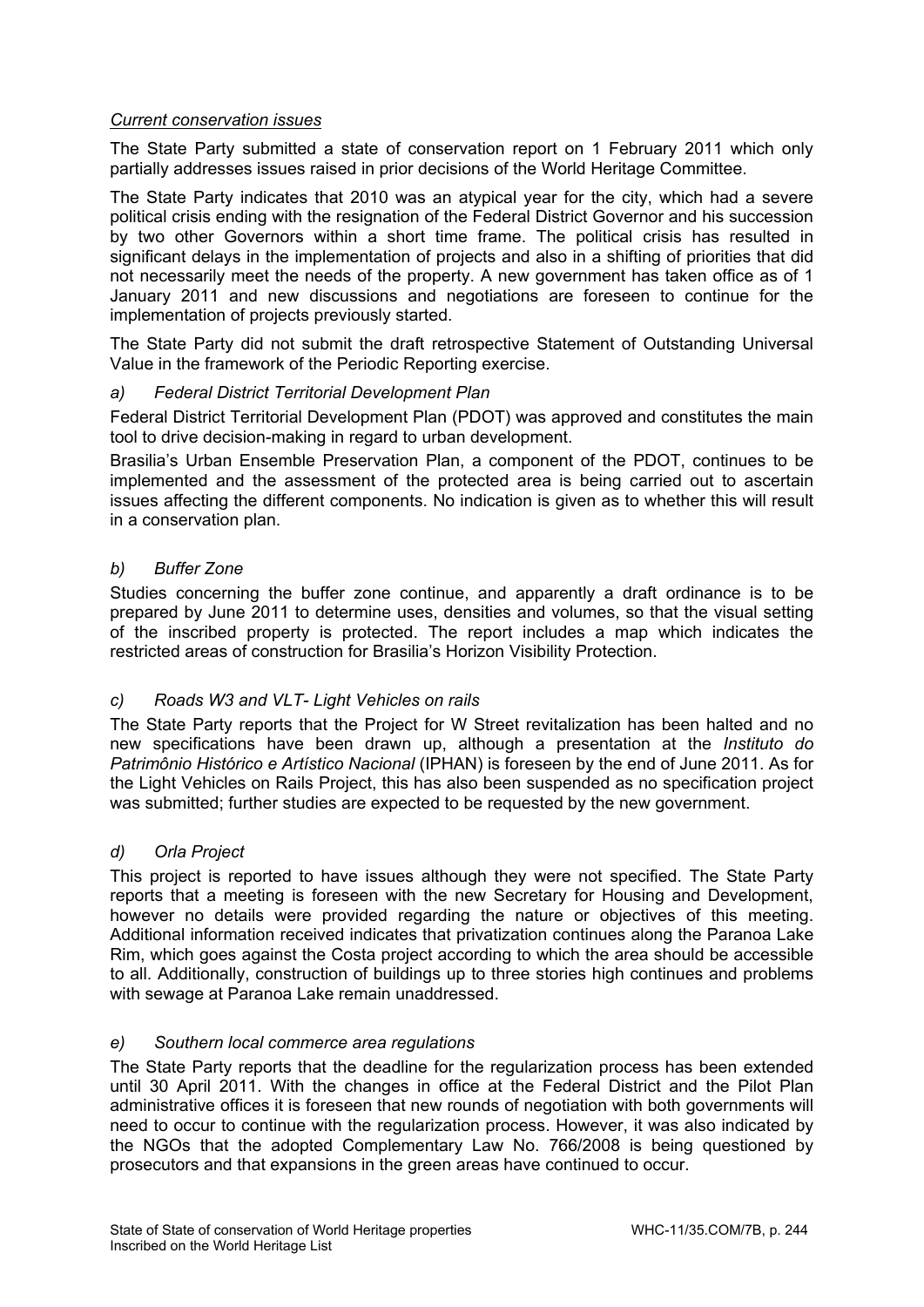# *f) Interventions at buildings*

Conservation and restoration processes continue at the Metropolitan Cathedral, the facade of the Claudio Santoro National Theatre and the Pantheon of Liberty, while works at the Presidential Palace have been concluded. No technical information was submitted by the State Party.

# *g) Vila Planalto*

The State Party reports that the Revitalization Action Plan is not been implemented, and that precise boundaries have not yet been set to identify the protection area. Although the area maintains its basic characteristics, significant changes have occurred since June 2010, with an increase in buildings by a third level, which has eroded the character of the Three Powers Square. These issues require further negotiations with the Federal District Government.

## *Conclusions*

In conclusion, the World Heritage Centre and the Advisory Bodies note that recent developments at the property would have a negative impact on the Outstanding Universal Value of the property and hence, recommend that the World Heritage Committee express its concern. Additionally, the implementation of important actions focused on sustaining the Outstanding Universal Value of the property has been halted and these need to be continued as soon as possible. They consider that the lack of precise information and clear action lines for conservation and development, could potentially pose a threat to the Outstanding Universal Value of the property. There is also no evidence that the recommendations of the 2001 mission have been implemented; a reactive monitoring mission is therefore recommended to assess the present conditions at the property.

## *Draft Decision: 35 COM 7B.121*

- *1. Having examined Document WHC-11/35.COM/7B,*
- *2. Recalling Decision 34 COM 7B.106, adopted at its 34th session (Brasilia, 2010),*
- *3. Regrets that the State Party did not submit the retrospective Statement of Outstanding Universal Value, and requests the State Party to submit it to the World Heritage Centre;*
- *4. Notes the information provided by the State Party and urges it to commence negotiation and the necessary evaluation processes for the definition and implementation of planning tools and regulatory measures to ensure the protection of the property;*
- *5. Encourages the State Party to continue with the implementation of the regularization process for the southern local commerce area, with the revitalization plan for Vila Planalto and the control and enforcement of regulations along the Paranoa Lake rim to ensure the protection of the attributes that sustain the Outstanding Universal Value of the property;*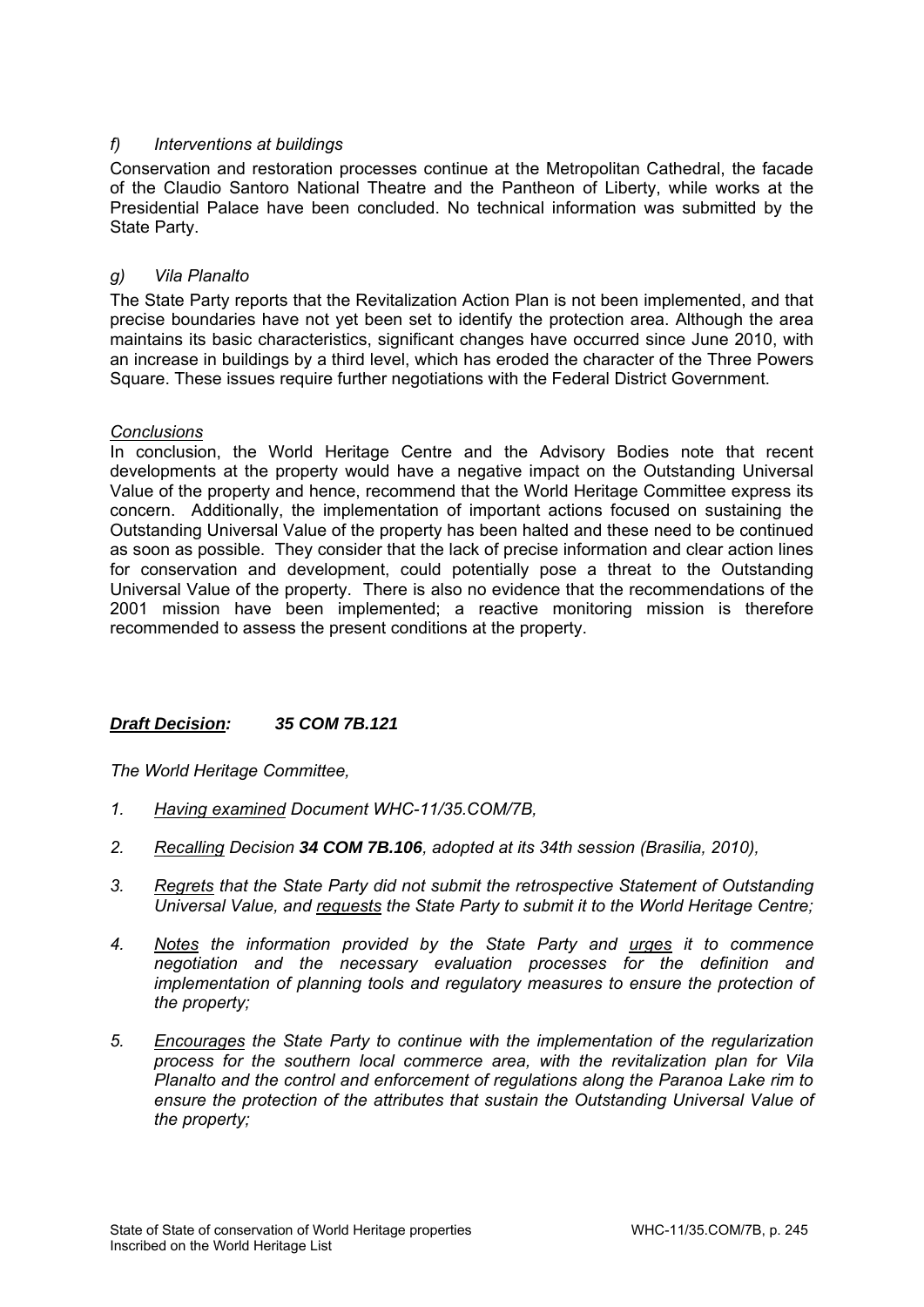- *6. Also requests the State Party to finalize the establishment of the buffer zone, including the corresponding regulatory measures to control and regulate further development, and submit them to the World Heritage Centre and the Advisory Bodies for review;*
- *7. Reiterates its request, in accordance with Paragraph 172 of the* Operational Guidelines*, to submit detailed information and technical studies, as they become available, on planned interventions with special attention on land use, transportation systems and new urban interventions, for consideration and review by the World Heritage Centre and the Advisory Bodies, prior to approval and implementation;*
- *8. Further requests the State Party to invite a joint World Heritage Centre/ICOMOS reactive monitoring mission to evaluate the existing management arrangements, the status of pending projects and unregulated activities and to assist in the development of appropriate lines of action related to the property's conservation and development;*
- *9. Requests furthermore the State Party to submit to the World Heritage Centre, by 1 February 2012, an updated report on the state of conservation of the property and the implementation of the above, for examination by the World Heritage Committee at its 36th session in 2012.*

# **122. San Augustin Archaeological Park (Colombia) (C 744)**

*Year of inscription on the World Heritage List*  1995

*Criteria*  (iii)

*Year(s) of inscription on the List of World Heritage in Danger*  N/A

*Previous Committee Decisions*  **31 COM 7B.124; 33 COM 7B.134** 

*International Assistance*  Total amount provided to the property: USD 10,400 for Conservation and management

*UNESCO Extra-budgetary funds*  N/A

*Previous monitoring missions*  November 2006: World Heritage Centre/ICOMOS reactive monitoring mission

*Factors affecting the property identified in previous reports* 

- a) State of conservation of the fabric of the megalithic sculptures;
- b) Lack of a management plan;
- c) Lack of buffer zone;
- d) Ongoing challenges by local communities with regards to the use of illegally constructed roads which traverse the archaeological park.

*Illustrative material*  http://whc.unesco.org/en/list/744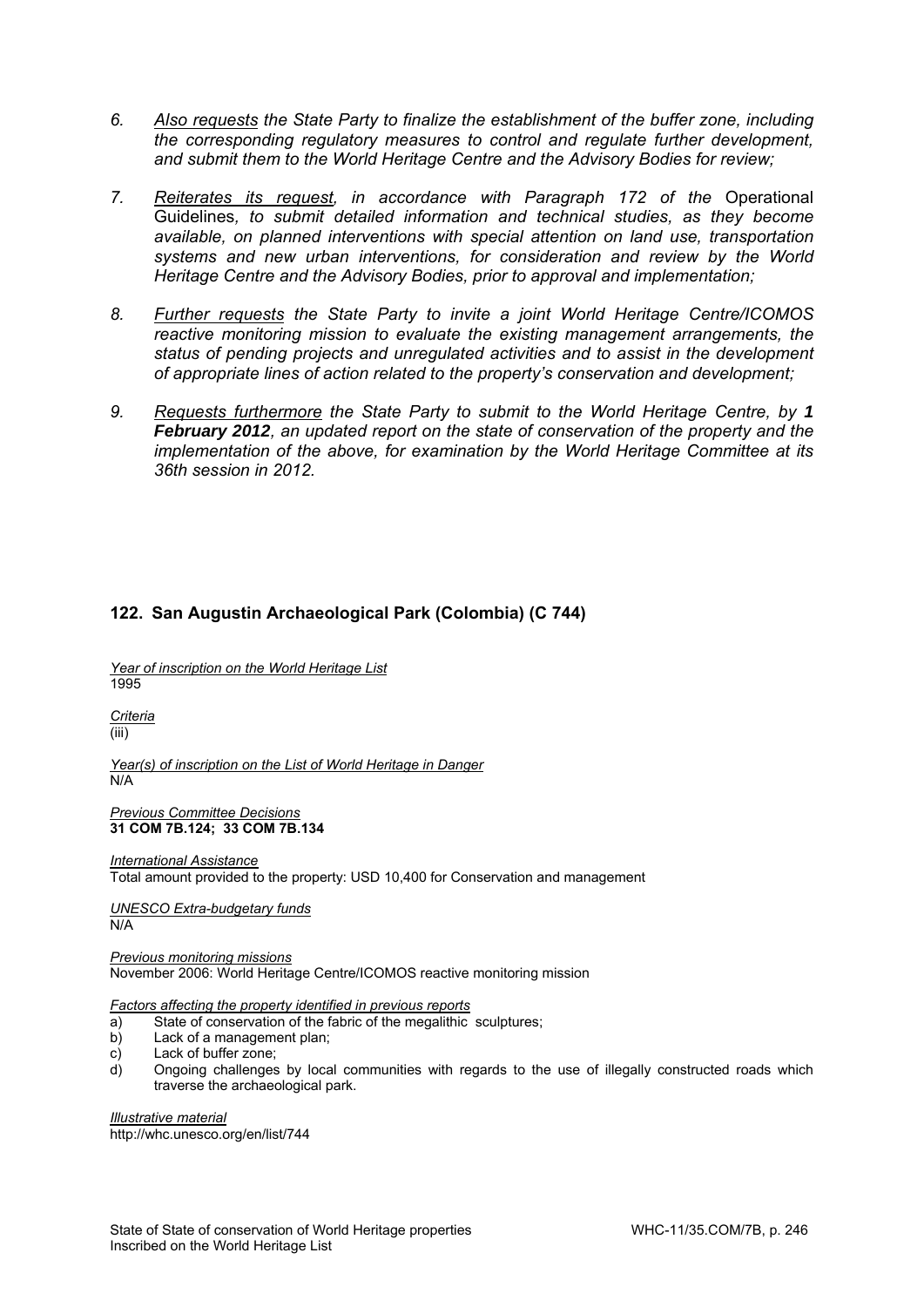# *Current conservation issues*

The State Party submitted a state of conservation report on 2 February 2011 which details the actions implemented in response to Decision **33 COM 7B.134**.

# *a) Delimitation of the inscribed property and definition of buffer zones*

The State Party reports that in 2010 archaeological zoning for the component of the property located within the Municipality of San Agustin was completed, while zoning for the components located within the Municipality of Isnos will be conducted in 2011. This has allowed for the definition of different uses so as to minimize potential human and natural impacts. The State Party also reports that a process for the legalization of land titles has started and will address conflicts in ownership and land use, and better protect archaeological remains at both components of the inscribed property and their buffer zones. A class action suit is foreseen for the protection of the archaeological causeway that currently links the administrative headquarters of San Agustín Park to archaeological sites known as Mesitas A and B, an area that has been affected by constant vehicular traffic and livestock. An alternate route outside the boundaries of the Park is being explored in consultation with stakeholders, so as to provide access for the local communities. Other actions are foreseen to better protect the property's boundaries and to enforce established zoning to minimize informal developments and commercial activities at adjacent properties. Upon finalization of the current process for legalization and definition of boundaries, the State Party foresees that the zoning maps for the heritage property will be included in the municipal zoning plans to ensure their articulation with territorial and municipal planning tools.

## *b) Alternative roads for the local community*

With regard to the illegal road built by the Yanacona communities in the sector of *La Estacion* in 2006 which warranted the 2006 World Heritage Centre / ICOMOS reactive monitoring mission, the State Party, through the Instituto Colombiano de Anthropologia e Historia (ICANH) has continued efforts to ensure that the roadway remains closed and its use discontinued, and that communities utilize the existing road which is a viable alternative. ICANH has also allowed access through the La Estacion area via a footpath which does not affect the property's integrity. Several consultation meetings have been carried out with the involved parties, as well as judicial processes to address the situation. The communities had however remained adamant in their use of the illegal roadway, and had continued to hinder works on the 2010 project for the rehabilitation of the footpath. Judicial authorities have determined that the alternative (pre-existing) road is adequate although in need of improvements and that consequently closing the illegal road does not impinge on the community's fundamental rights. The State Party considers that this decision, along with resolutions issued by the Municipal Government and favourable public opinion, have created adequate conditions for the road's closure. Works for the rehabilitation of the footpath will be restarted in February 2011.

## *c) Management plan*

The State Party has submitted its management plan '*Plan Integral de Manejo Parque Arqueologico de San Agustin y Alto de los Idolos'* which was formulated between 2007 and 2008 and revised in 2010, and comprises 8 programmes and 53 projects. These have been systematically carried out and resources have been allocated for the Plan's sustained implementation. Socialization and consultation workshops have been conducted as part of the ongoing participatory process for the formulation and implementation of the plan. The State Party reports that ICANH has committed USD 1,073,236 for the related activities in 2011.

Progress is also reported in negotiations and actions with national entities at the regional and local levels and with communities for the holistic conservation of archaeological heritage in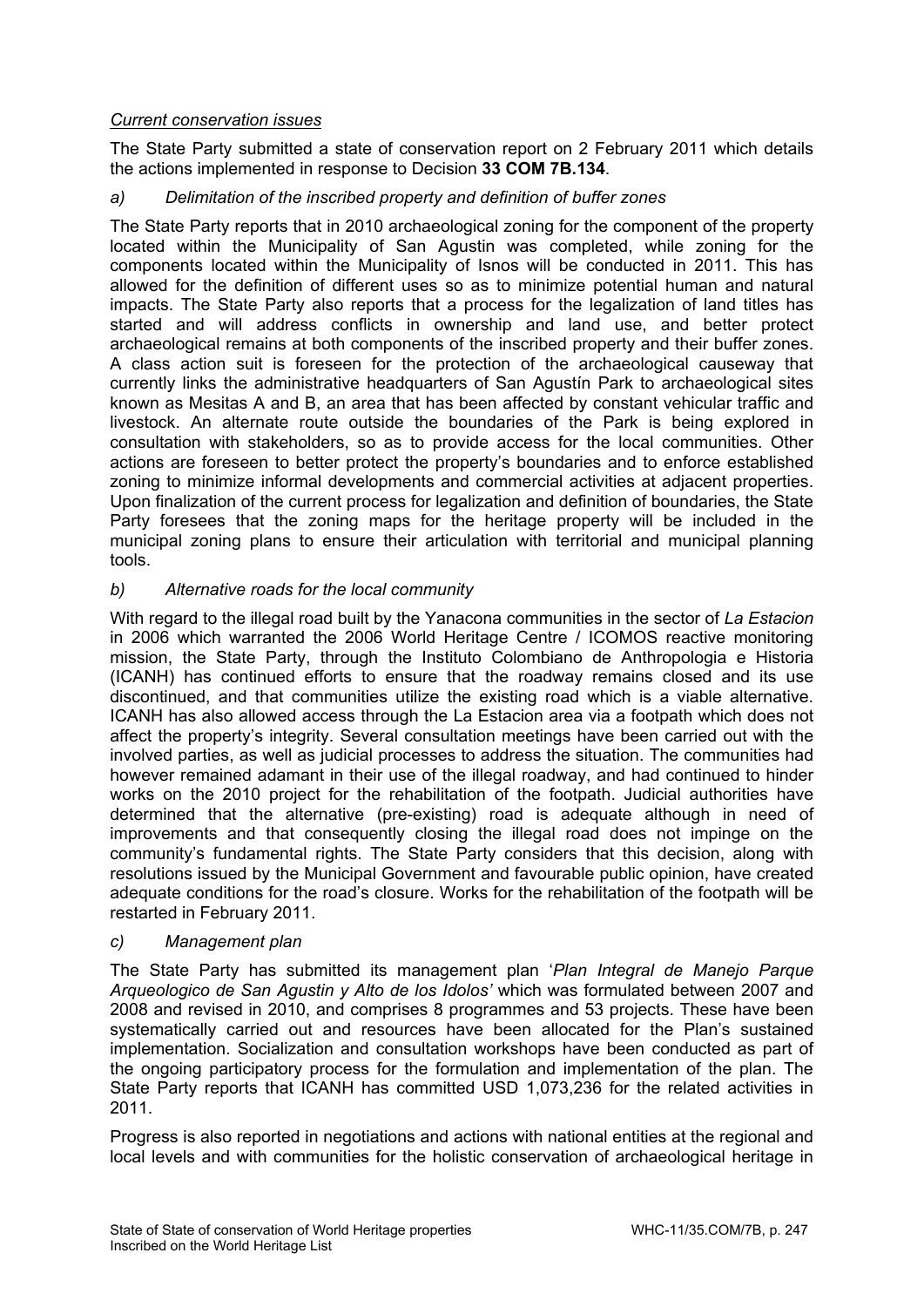the area, through the implementation of guidelines and regulations set forth in the management plan, which is also strengthened through outreach activities.

*d) Other issues* 

The State Party also reports that an assessment of the Park's infrastructure has been carried out and actions have been identified for their expansion, retrofitting and intervention to improve the existing facilities for public and administrative use, in accordance to provisions set forth in the Management Plan. Project implementation is expected to continue through 2011.

In 2011, it is planned to construct an alternative walkway to the archaeological sites of Mesitas A and B, to prevent further use of the pre-Hispanic causeway, which assessments have indicated is unstable from a conservation point of view.

#### *Conclusions*

The World Heritage Centre and the Advisory Bodies note that the State Party has effectively implemented a series of measures to sustain the Outstanding Universal Value, authenticity and integrity of the property and welcome the broad participatory nature of the efforts. They would reiterate the importance of finalizing the formal definition of boundaries and buffer zones of the inscribed property and encourage the State Party to continue efforts to ensure that established zoning is thoroughly articulated with planning tools at the territorial and municipal levels.

# *Draft Decision: 35 COM 7B.122*

- *1. Having examined Document WHC-11/35.COM/7B,*
- *2. Recalling Decision 33 COM 7B.134, adopted at its 33rd session (Seville, 2009),*
- *3. Notes with satisfaction the efforts made by the State Party to ensure the safeguarding of the property and encourages it to continue such efforts in co-operation with the World Heritage Centre and the Advisory Bodies, in particular reaching a final solution to the closure of the illegal road through San Agustín;*
- *4. Urges the State Party to increase its outreach activities with the communities in regard to discontinuing the use of the illegal road above;*
- *5. Requests the State Party to finalize the delimitation of the components inscribed on the World Heritage List, including zoning activities scheduled for 2011, and to submit to the World Heritage Centre and the Advisory Bodies the defined boundaries, including appropriate cartography as well as the legal framework for examination by the World Heritage Committee within the framework of the Retrospective Inventory process;*
- *6. Also requests the State Party to submit to the World Heritage Centre, by 1 February 2013, an updated report on the state of conservation of the property and the implementation of the above, for examination by the World Heritage Committee at its 37th session in 2013.*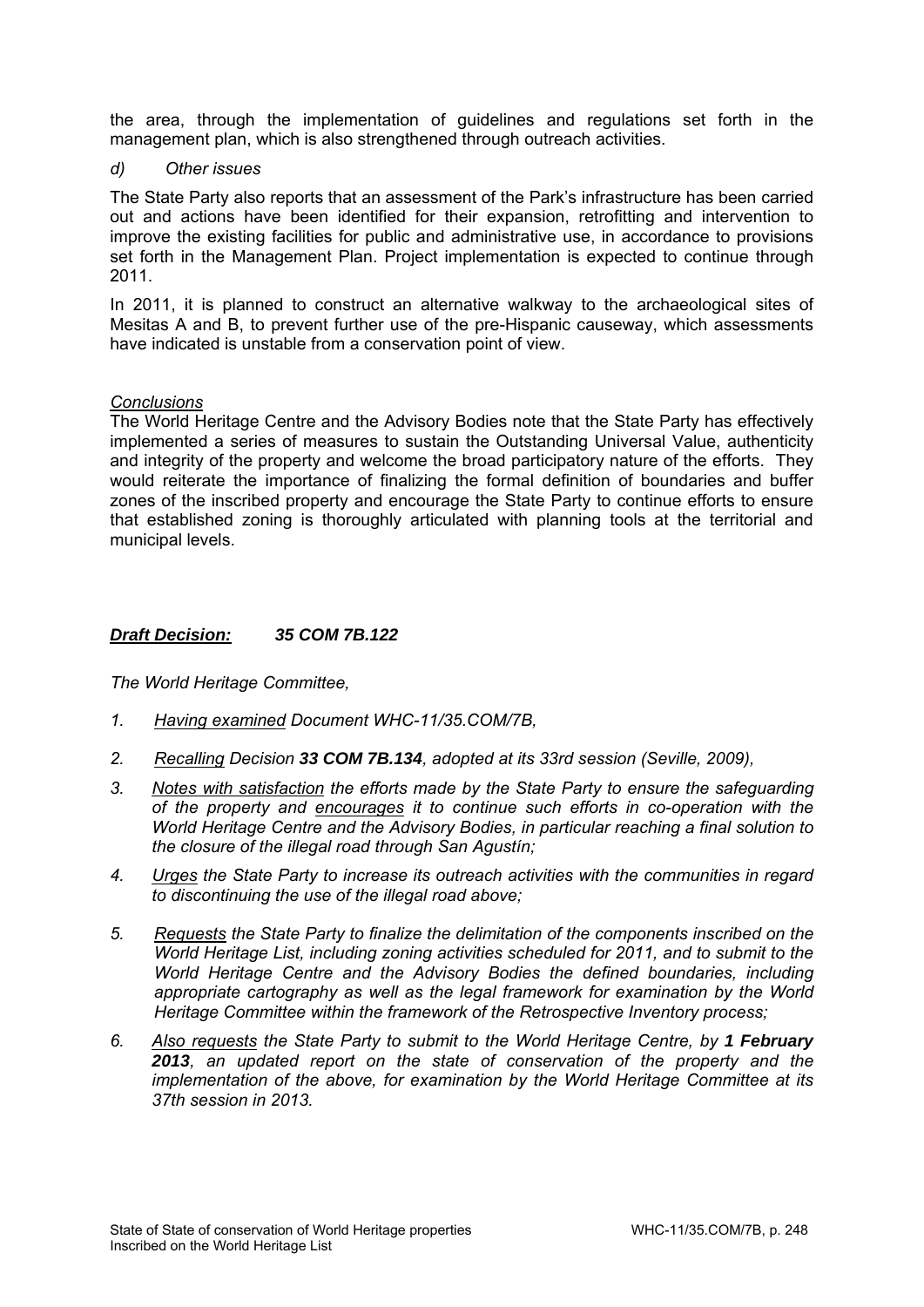# **123. Colonial City of Santo Domingo (Dominican Republic) (C 526)**

*Year of inscription on the World Heritage List*  1990

*Criteria*  (ii) (iv) (vi)

*Year(s) of inscription on the World Heritage List in Danger*  N/A

*Previous Committee Decisions*  **31 COM 7B.125; 33 COM 7B.135; 34 COM 7B.108** 

#### *International Assistance*

Total amount provided to the property: USD 50,000 for Emergency measures at the *Palacio Diego de Herrera* in Santo Domingo and 24,207 USD for a study on Cultural Tourism in the Historic Centre of Santo Domingo (conservation and management assistance).

*UNESCO Extra-budgetary Funds*  N/A

#### *Previous monitoring missions*

1993, 1995, 1998; August 2001: ICOMOS monitoring mission; December 2009: World Heritage Centre site visit; December 2009: Joint World Heritage Centre/ICOMOS reactive monitoring mission.

#### *Factors affecting the property identified in previous reports*

- a) Undefined and unregulated buffer zone leading to urban development pressure and inadequate control of land use;
- b) Pressures derived from tourism;
- c) Inadequate and inefficient management and conservation arrangements (including legislation, regulatory measures, technical capacity for conservation and service infrastructure);
- d) Lack of interpretation and presentation of the property;
- e) Natural vulnerability to earthquakes and hurricanes;
- f) Deterioration of historic structures derived from natural and social factors (including environmental pollution and lack of sensitisation of local residents);
- g) Urban development project SANSOUCI.

#### *Illustrative material*

http://whc.unesco.org/en/list/526

#### *Current conservation issues*

The state of Conservation report was received by the World Heritage Centre on 1 February 2011.

#### *a) Strategic Plan for the Integral Revitalization of the Colonial City of Santo Domingo*

The report indicates that the Municipality of the National District submitted a Draft Ordinance to the Municipal Council for the creation of a Special Commission for the evaluation of the draft Strategic Plan. Based on the evaluation, it is expected that the Ordinance would be approved during the first quarter 2011. A copy of the Plan and draft Ordinance were enclosed with the submitted report. The Plan includes regulatory and strategic sections with guidelines on conservation of urban and architectonic heritage, land use, building regulations, among others as well as proposals for transit related studies and improvement options, priority actions to be undertaken and description of specific projects related to environmental quality, housing, tourism, infrastructure and others.

Concerning the implementation of a Steering Committee for the preservation of the property, the report indicates that the Director Committee for the Colonial City of Santo Domingo was reactivated in July 2010. The first draft of its statutes is ready for revision by the Juridical Council Office of the Municipality. To secure the necessary resources for the operation of the management system, funds from the National District Municipality, the Ministry of Culture,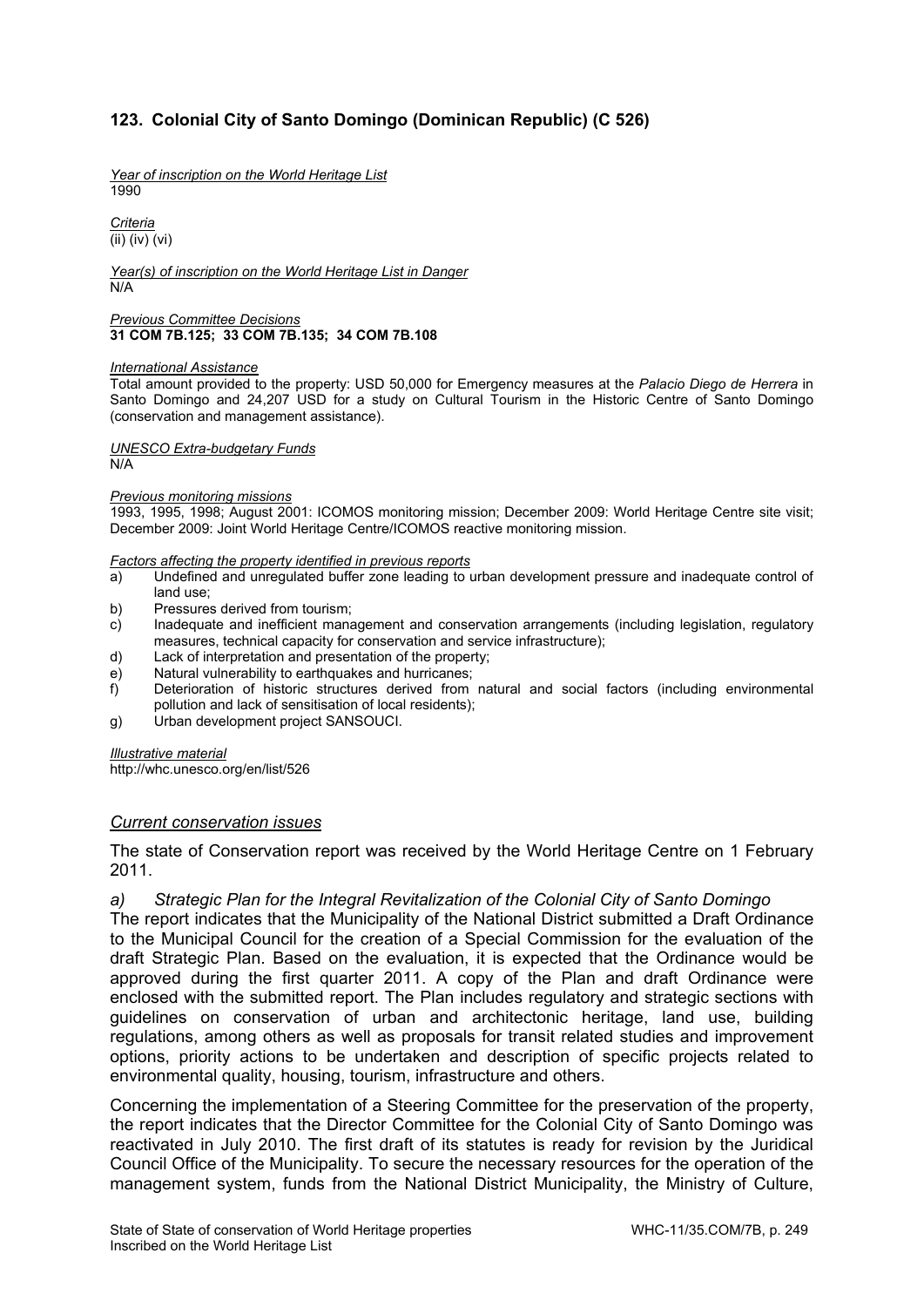and the Fund for the Protection of Santo Domingo, private donors and international organizations have been allocated. A sustainable tourism project of the Inter-American Development Bank (IDB) amounting to USD 30 000 000, is planned for implementation in 2012. No detailed information on this project or its terms of reference were included in the report

# *b) SANSOUCI development project*

One of the three parts of the SANSOUCI development project (the Port) has been finalized. The 2009 reactive monitoring mission did not express concern regarding this part of the development. As for the SANSOUCI Real Estate Development Project, the State Party states that it is willing to implement the required measures to avoid inscribing the property on the List of World Heritage in Danger. It included in the report a letter from SANSOUCI Holdings, the Company in charge of the project that states its commitment to respect national regulations for the preservation of heritage as well as the *World Heritage Convention*. It indicates that no other proposals have or are being studied although no additional information is provided on the current status of the project or on alternative designs and technical specifications for the project as requested by the World Heritage Committee at its 34th session (Brasilia, 2010).

In relation to the future developments foreseen in the buffer zone, the report states that the North and West sectors have been developed in harmony with the Colonial City. The East Sector has currently a low density but it is expected that the SANSOUCI project will increase it. According to the Municipality of Santo Domingo East, for the moment no changes in the height regulations have been made. The regulations for this sector will be established by the Ministry of Culture and the Municipality of the Colonial City. No timeframe for these actions was indicated.

# *c) Other issues*

With respect to the zoning regulations and interventions for the Colonial City, an Ordinance has been finalized and submitted to the Municipal Council for approval. The regulations have been adopted by the administration of the National District Municipality, in agreement with the Ministry of Culture, and are applied to all projects in the Colonial City examined by the Direction of Monumental and National Heritage. The regulations and Ordinance were attached to the report and are available on the website of the Municipality.

Regarding the approval of the proposed buffer zone, a draft resolution has been elaborated by the National District Administration and has been included in the Ordinance related to regulations of the Colonial City. The document was sent to the Municipality in July 2010, to be presented to the Municipal Council. It was indicated that the resolution could be approved during the first quarter 2011. The regulations for Gazcue area are currently being elaborated and that it has a 30% progress.

The new National Constitution was promulgated on 26 January 2010. The update of the cultural legislation for the protection, safeguarding and development of cultural heritage, including the creation of a State Secretary for Culture has started (using Law 41-00 as a base). The update will be submitted to the National Council for Culture during the first months of 2011. The protection mechanisms, in particular those related to incentives and sanctions have been included in the updating of the Law.

The report indicates that the Regulations for Archaeological Research have been submitted to the National Council of Culture for analysis and should be approved during the next session of the Council in February 2011.

Other issues included in the report concern advances in the recovery of the Santa Barbara neighbourhood, several activities described (no graphic information attached), evaluation of the state of conservation of the Santa Barbara church for its restoration, lighting of the Colonial City monuments and streets, works for the conservation of the San Carlos church,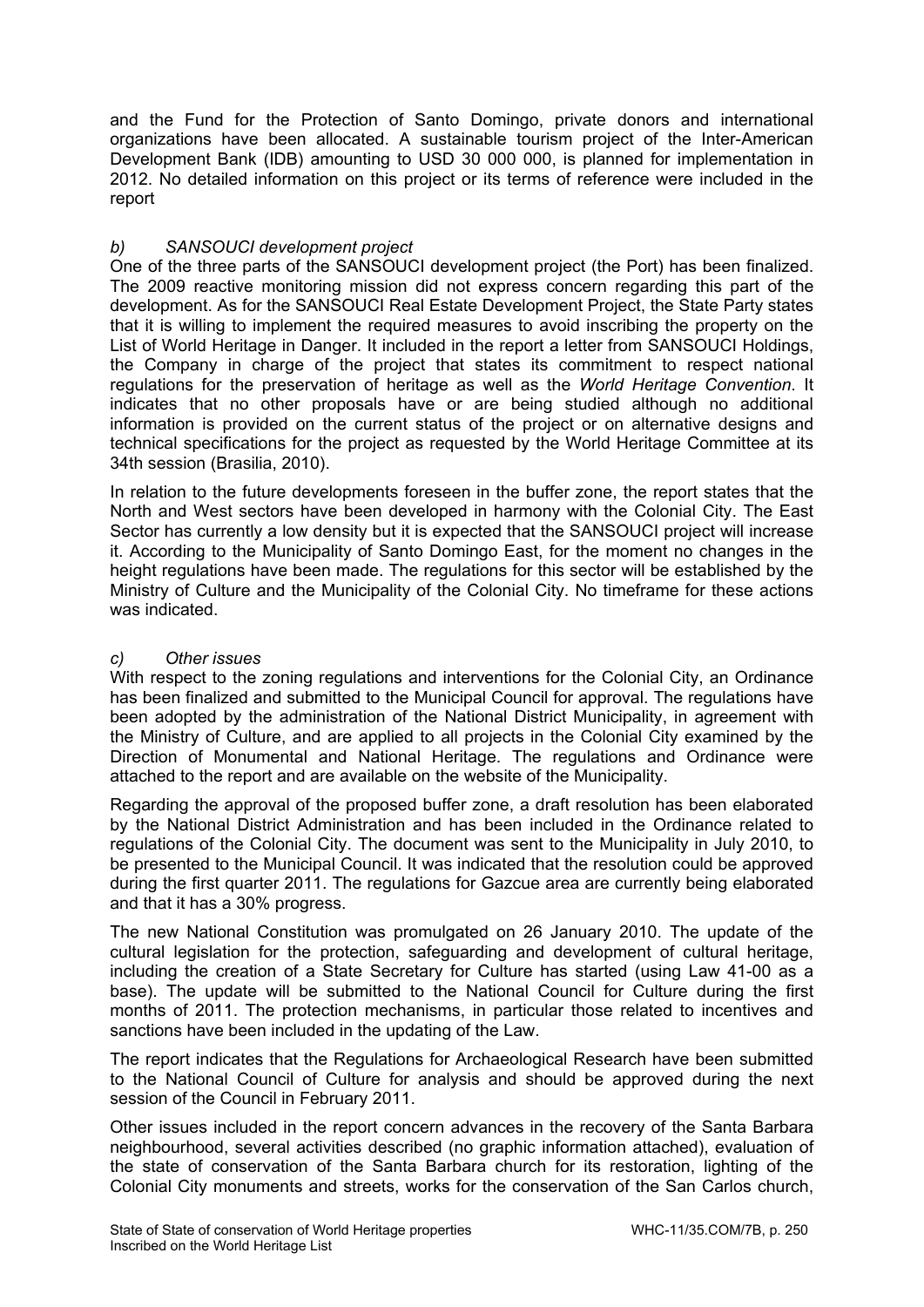heritage diffusion programmes, conservation and capacity building for staff in charge. In addition, new interventions for housing in the Colonial City and the buffer zone has been undertaken (no photos or technical information attached). No map including the location of the mentioned projects was submitted.

According to press reports, a debate has been proposed by the Minister of Culture in regard to the pertinence of the demolition/renovation of the wall surrounding the back part of the Ozama fortress (called the Trujillo wall). The main issues are related to the fact that the wall was built during the 1940's and that it is blocking the view to the fortress. Others claim that the wall now is part of the history of the city and has become part of its architectural ensemble.

# *Conclusions*

The World Heritage Centre and the Advisory Bodies note the progress made by the State Party in the approval of the proposed buffer zone. Strategic Plan for the Integral Revitalization of the Colonial City of Santo Domingo and its regulations. Nevertheless they remain concerned regarding the limited information provided regarding the current status of the SANSOUCI Real Estate Project and the planned future measures regarding height regulations to be undertaken in Santo Domingo East.

The World Heritage Centre and the Advisory Bodies consider that the Ozama River and its left bank are an essential component of the Colonial City. The situation of the surroundings has preserved its values especially in relation to the colonial urban nucleus. It is crucial to preserve the visual perception of the existing relationship between the city, the river and the sea, a situation that would not be possible with the construction of the SANSOUCI Real Estate project as it was originally planned.

## *Draft Decision: 35 COM 7B.123*

- *1. Having examined Document WHC-11/35.COM/7B,*
- *2. Recalling Decision 34 COM 7B.108, adopted at its 34th session (Brasilia, 2010),*
- *3. Recognizes the efforts made by the State Party in improving the management and conservation arrangements for the property and urges the State Party to finalize the approval process for the delimitation of the buffer zone and its regulations as previously requested by the World Heritage Committee;*
- *4. Reiterates its request to submit, by 30 November 2011, in conformity with Paragraph 172 of the* Operational Guidelines*, the following information:* 
	- *a) Alternative designs for the SANSOUCI project which take into account the scale of the inscribed property and the impacts that the urban and touristic development may have in the conservation of the attributes that sustain its Outstanding Universal Value,*
	- *b) Progress on the definition of height regulations for Santo Domingo East, taking into account the Outstanding Universal Value of the property;*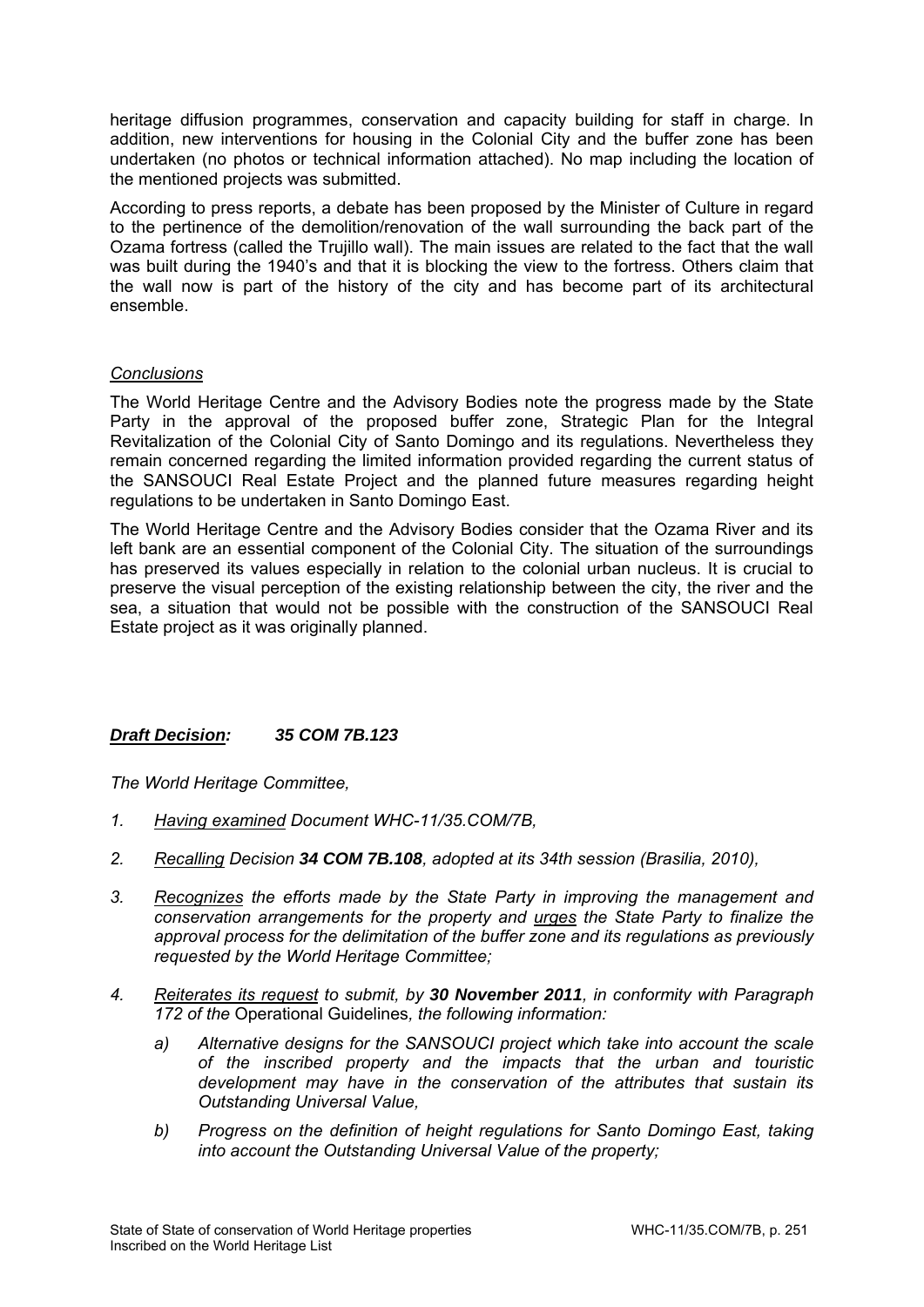- *5. Also requests to continue to implement the recommendations of the 2009 joint World Heritage Centre/ICOMOS reactive monitoring mission, with special attention to:* 
	- *a) Halting future developments foreseen in the buffer zone, mainly affecting the area of Santo Domingo East, that could impact adversely on the property,*
	- *b) Finalize the approval process for the new law for the protection, safeguarding and development of cultural heritage and the regulations for archaeological investigations,*
	- *c) Finalize the process of approving the Strategic Plan for the Integral Revitalization of the Colonial City of Santo Domingo and the Steering Committee and to secure the necessary resources for the operation of the management system currently in place;*
- *6. Further requests the State Party to submit to the World Heritage Centre, by 1 February 2013, an updated report on the state of conservation of the property and the implementation of the above, for examination by the World Heritage Committee at its 37th session in 2013.*

## **124. City of Quito (Ecuador) (C 2)**

*Year of inscription on the World Heritage List*  1978

*Criteria*  (ii) (iv)

*Year(s) of inscription on the List of World Heritage in Danger*  N/A

*Previous Committee Decisions*  **32 COM 7B.121; 33 COM 7B.136; 34 COM 7B.109** 

#### *International Assistance*

Total amount provided to the property: USD 371,500 for the consolidation and preservation of some of the historic ensembles of the city as well as management and risk preparedness activities.

*UNESCO extra-budgetary funds*   $N/A$ 

*Previous monitoring missions*  March 2009: joint World Heritage Centre / ICOMOS reactive monitoring mission

*Factors affecting the property identified in previous reports* 

- a) Development pressures which impact the authenticity of the site;
- b) Weaknesses in the decision-making process regarding conservation;
- c) Works in the Tower of the Society of Jesus Complex.

*Illustrative material*  http://whc.unesco.org/en/list/2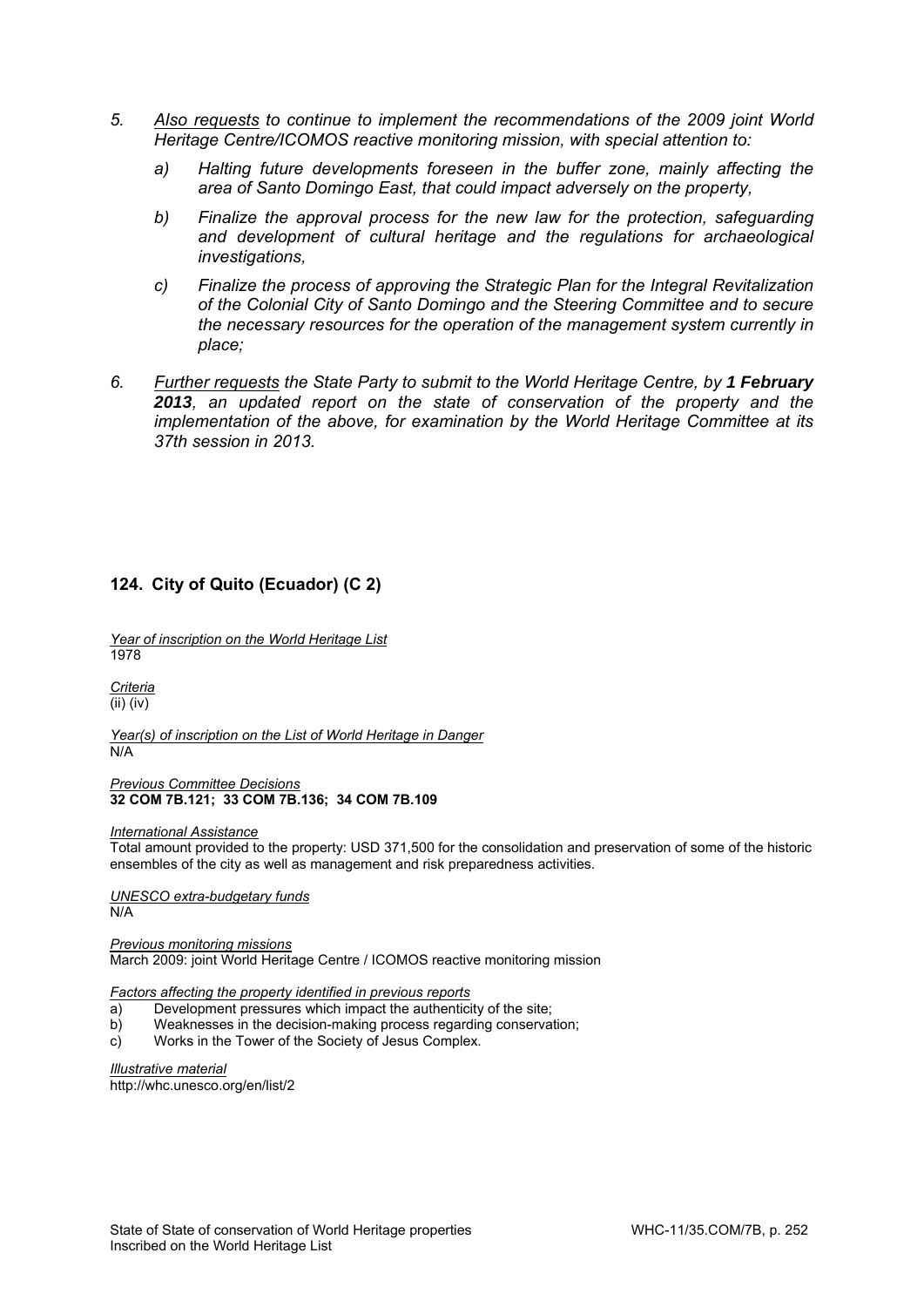# *Current conservation issues*

The State Party submitted a report on the state of conservation of the property on 26 January 2011. The report succinctly responds to the decisions made by the World Heritage Committee at its 33rd (Seville, 2009) and 34th (Brasilia, 2010) sessions.

*a) Works at the Compañia de Jesús (Society of Jesus) Complex and to recover the use of the bell tower.* 

The State Party reports that the works on the tower have been halted and that future interventions would be included as part of an overall and comprehensive evaluation of the Jesuit Complex, as requested by the World Heritage Committee. To date no project or comprehensive evaluation has been carried out and no information has been submitted to the World Heritage Centre. The *Fondo de Salvamento del Patrimonio Cultural de Quito (*FONSAL), now called Metropolitan Institute of Cultural Heritage, and the Society of Jesus have agreed to send a proposal to the National Institute of Cultural Heritage (INPC) in agreement with the Municipality. However, no report has been submitted to date, neither has a timeframe been established for its submission.

The State Party indicates that the Metropolitan District Municipality, through the Metropolitan Institute of Cultural Heritage, and in coordination with the representatives of the Society of Jesus in Quito, have established the terms of reference for the tourism operation studies. To date, these have not been carried out and no information has been provided on the timeframe for implementation or and completion. There is no existing report on the matter.

# *b) Definition of limits and buffer zone*

The report mentions that the limits for the property have been established along with the buffer zone, and that the proposed maps have been included with the Retrospective Statement of Outstanding Universal Value (OUV) of the property, submitted to the World Heritage Centre in November 2010. The information submitted will be analyzed by the World Heritage Centre during the Retrospective Inventory process starting in 2011. The World Heritage Centre will also contact the State Party once the revision is completed.

## *c) Decision-making processes for the property and legal and administrative frameworks*

The report indicates that the decision-making processes for the property have been enhanced and are fully functional at this time. At the national level, the focal point is the *Instituto Nacional de Patrimonio Cultural* (INPC), which co-ordinates and maintains a strong relationship with managers of World Heritage properties in Ecuador. Decisions are further submitted for consideration and review by the Ministry of Culture and the Ministry for Heritage Co-ordination; upon approval at the local and national levels, they are communicated to the World Heritage Centre through the State Party's representation at UNESCO.

Existing legislative arrangements and regulatory frameworks continue to be implemented although the Law for Culture is pending approval by the National Assembly. No indication was provided on expected timeframe for completion, and the legal structure relating to culture and heritage remains under review. At the local level, Municipal Ordinances are currently being enforced for the protection and safeguarding of heritage under the direct supervision of the INPC.

## *d) Other issues*

The State Party reports that an Inventory Directorate has been created within the structure of the Metropolitan Institute of Cultural Heritage. The Directorate is now in the process of carrying out the inventory of built cultural heritage, as requested by the World Heritage Committee. No further information is provided as to the expected timeframe for its conclusion.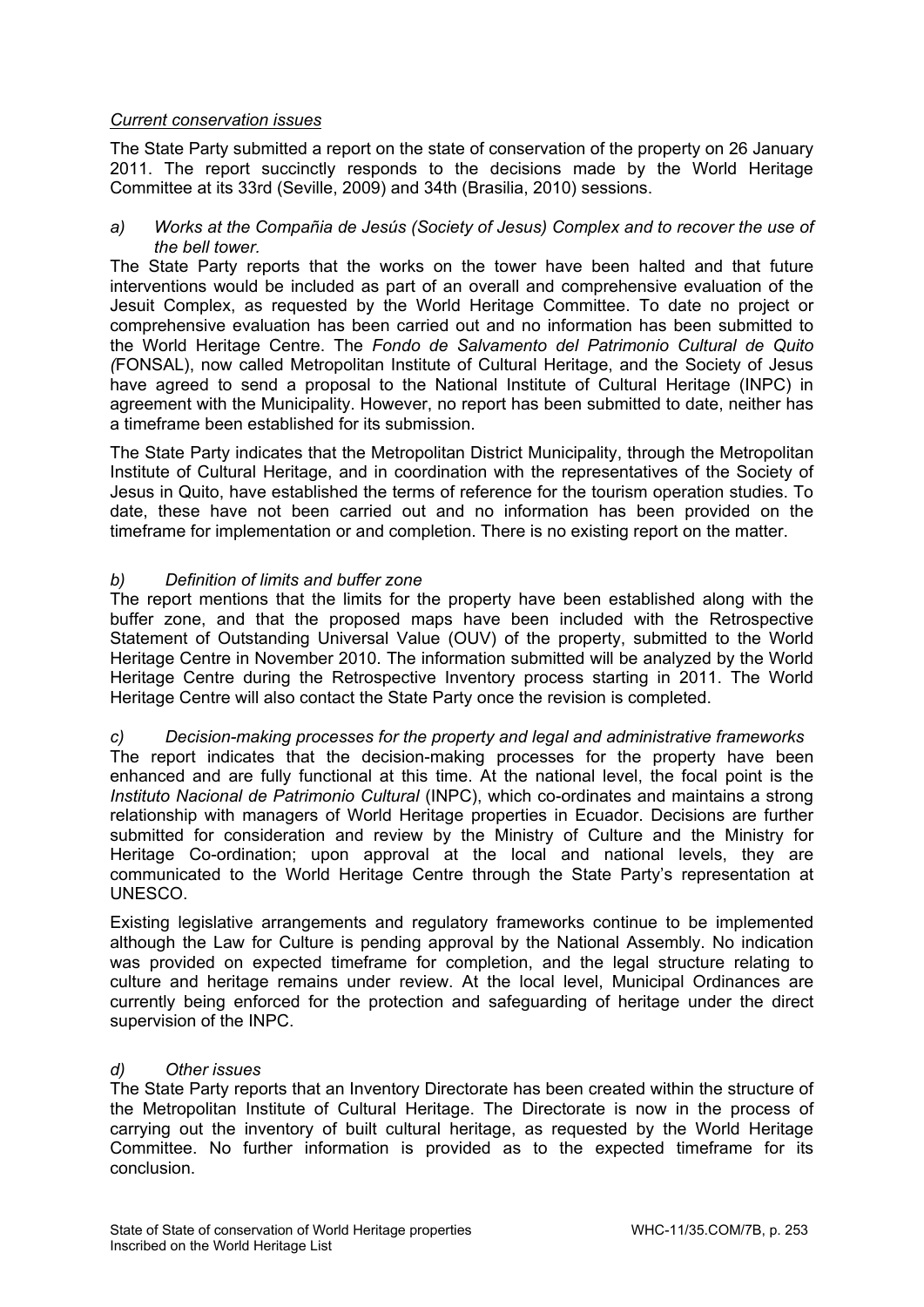Regarding the *Tren Ligero*, the report states that no official project has been submitted at this time. However, it indicates that the Municipality of the Metropolitan District of Quito has commenced studies for a subway project; however no report has been submitted by the national authorities.

Regarding the planned activities for 2011, the State Party has indicated that the calendar would be submitted to the World Heritage Committee once INPC has met the new Director of the Metropolitan Institute of Cultural Heritage.

### *Conclusions*

In conclusion, the World Heritage Centre and the Advisory Bodies note the progress made by the State Party in improving the overall framework for the conservation and protection of the property and consider that the approval and enforcement of the Law of Culture will serve to consolidate these efforts. Although they recognize the progress made, they note that the recommendations made by the 2009 reactive monitoring mission have yet to be significantly implemented and that many of the proposed actions are still in the planning stages. Particularly important are the finalization of the inventory and the development of the conservation plan for the built heritage of Quito.

## *Draft Decision: 35 COM 7B.124*

- *1. Having examined Document WHC-11/35.COM/7B,*
- *2. Recalling Decision 34 COM 7B.109, adopted at its 34th session (Brasilia, 2010),*
- 3. Acknowledges the progress made by the State Party in improving the overall *framework for the conservation and management of the property and encourages the State Party to finalize the approval of the Law of Culture;*
- *4. Reiterates its request to the State Party to finalize the inventory of the built heritage of the property and to develop a holistic conservation plan for it, including regulations and principles for intervention, and to submit this to the World Heritage Centre and the Advisory Bodies for consideration and review;*
- *5. Requests the State Party, in accordance with Paragraph 172 of the* Operational Guidelines*, to submit to the World Heritage Centre:* 
	- *a) Detailed information on major projects, such as the potential subway proposal, that may affect the Outstanding Universal Value of the property, as soon as they become available,*
	- *b) The proposal for the new intervention in the architectural ensemble of the Society of Jesus, including the alternative proposals to restore the use of the bell tower and the tourism studies;*
- *6. Also requests the State Party to submit to the World Heritage Centre, by 1 February 2013, an updated report on the state of conservation of the property and the implementation of the above, for examination by the World Heritage Committee at its 37th session in 2013.*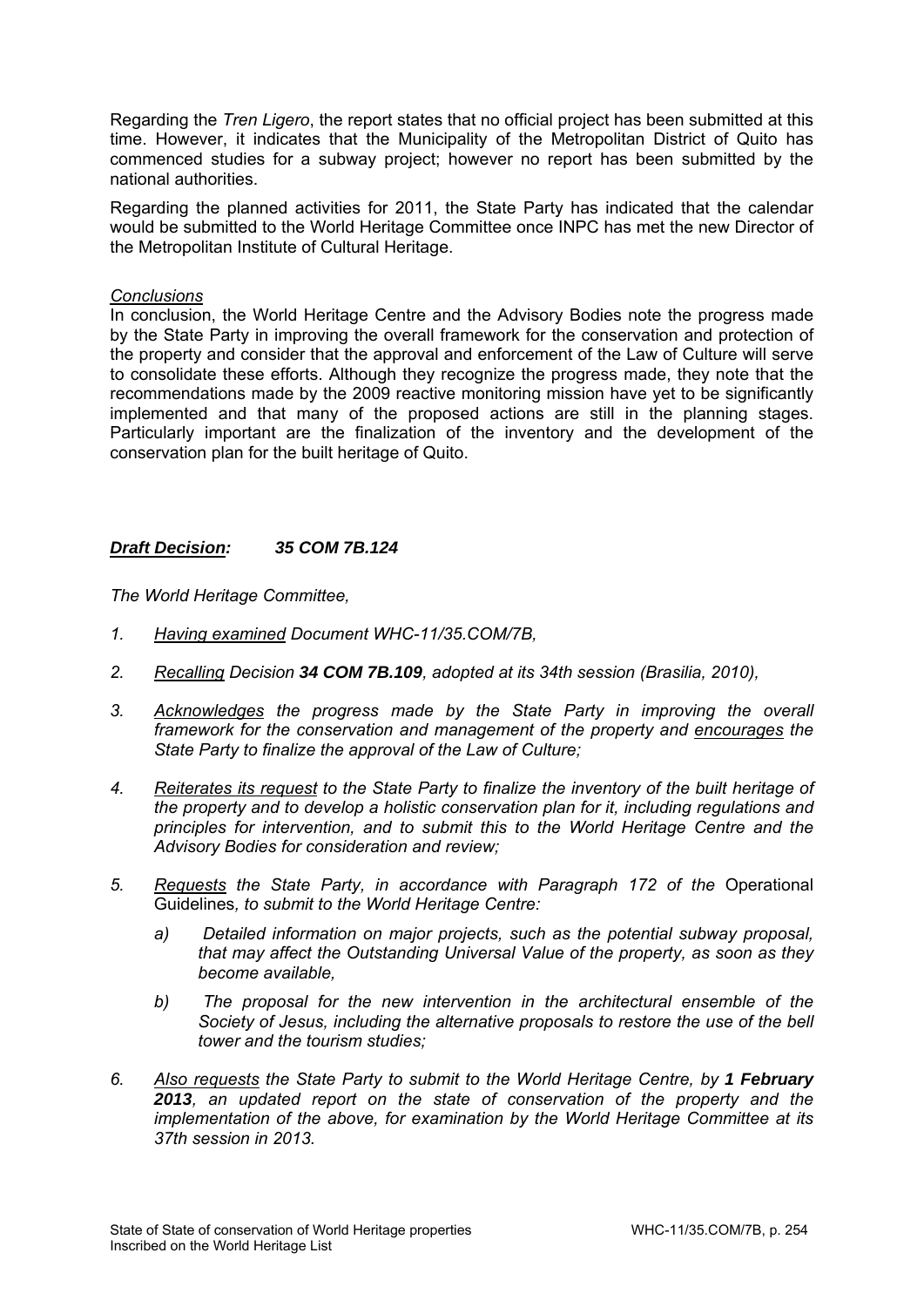# **125. National History Park – Citadel, Sans Souci, Ramiers (Haiti) (C 180)**

See Document WHC-11/35.COM/7B.Add (No State Party's report received on the state of conservation)

## **126. Maya Site of Copan (Honduras) (C 129)**

*Year of inscription on the World Heritage List*  1980

*Criteria*  (iv) (vi)

*Year(s) of inscription on the List of World Heritage in Danger*  N/A

#### *Previous Committee Decisions*  **31 COM 7B.126; 32 COM 7B.122; 33 COM 7B.137**

#### *International Assistance*

Total amount provided to the property: USD 167,825 for the elaboration of the, nomination file, management plan equipment, emergency measures for the protection and rehabilitation of the Maya Site of Copan, replacement of a protective canopy over the hieroglyphic stairway at the Maya Site of Copan, and a seminar.

*UNESCO Extra-budgetary Funds*   $N/A$ 

*Previous monitoring missions 2003: World Heritage Centre / ICOMOS reactive monitoring mission; 2005: ICOMOS reactive monitoring mission.*

*Factors affecting the property identified in previous reports* 

- a) The foreseen construction of an airport in the vicinity of the World Heritage property, in a national protected area;
- b) Deterioration of construction materials due to natural decay phenomena;
- c) Risk of structural failure of archaeological complexes resulting from the excavated tunnels for archaeological purposes;
- d) Deterioration derived from uncontrolled visitation and potential to exceed carrying capacity at specific time periods;
- e) Legal issues concerning the ownership of the land in the property and its buffer zone and the delimitation of the property and its buffer zone

*Illustrative material*  http://whc.unesco.org/en/list/129

### *Current conservation issues*

The state of conservation report of the Maya Site of Copan was received by the World Heritage Centre on 1 February 2011. Additional information was received on 24 February 2011, as requested by the World Heritage Centre on 3 February 2011 (letter WHC/74/217.1/NS/na/40).

*a) Submission of further details on the implementation of the management plan*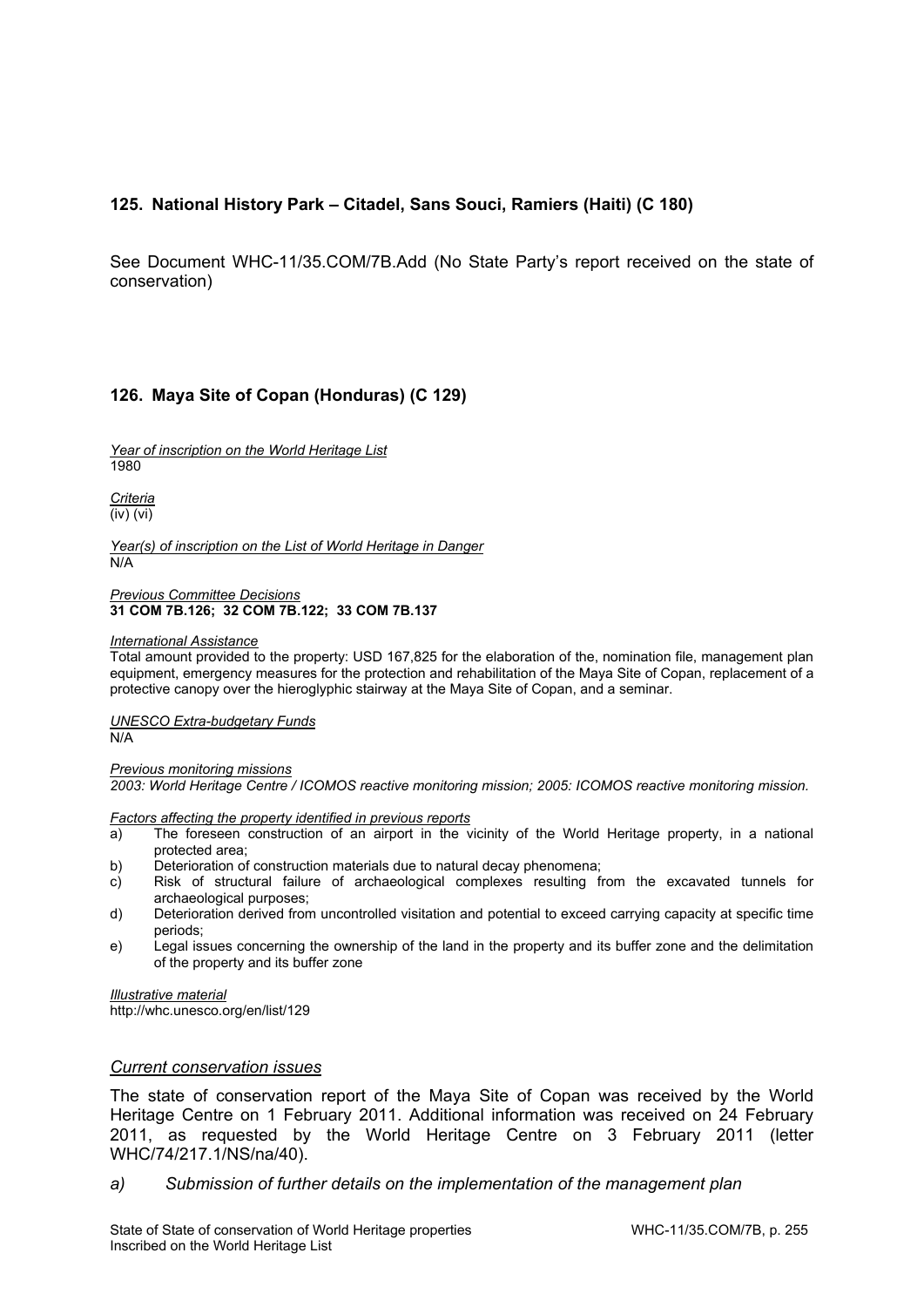The report indicates that no further steps have been taken since the last state of conservation report. The State Party has previously submitted a management strategy which does not address conservation policies, disaster preparedness, involvement of the local communities and visitor management. However an official management plan has never been submitted.

It was reported that a Public Use Plan which has been pending since 2005 and financed by the Inter-American Development Bank (IBD), is being commissioned to monitor the carrying capacity of the site; It was stated that this plan will be drafted between May and September 2011. No terms of reference for the plan have been submitted.

# *b) Implementation of the conservation interventions at the property*

Conservation measures in the form of protective shelters have been implemented for three steles. As for the hieroglyphic stairway, interventions have continued for the last three years for surface stabilization and mortar repairs, as well as preventive measures and monitoring. The State Party indicates that the protective shelter that exists since 1987, a canvas tarpaulin, has been replaced several times and a larger one installed in April 2010. Based on the report done in 2007 by the Getty Conservation Institute (GCI), which was not submitted, it has now been approved to substitute this with a long term sustainable shelter which will be financed by the Santander Bank of Spain. No technical information on the proposed new alternative design has been submitted for review.

A conservation laboratory for sculptures is also scheduled to be opened in the Sculpture Museum by the end of 2011. This will also be funded by the Santander Bank of Spain. No technical details or maps for the location of the approved project were submitted.

## c) *Issues related to the tunnels*

The State Party reports that conservation issues persist at the tunnels. Although there are regular inspections and no serious damage has been registered so far, there is still the need to create a comprehensive programme of preventive and corrective measures to improve their conservation. As part of the documents later received by the World Heritage Centre in February 2011, the State Party sent a report on the *Consolidation and the Waterproofing of the Weak Areas of the Acropolis*, which was prepared in response to the heavy rains of 2010. This report provides limited information on the implementation of the institution's activities, timeframes and funding. The World Heritage Centre and the Advisory Bodies wish to draw the Committee's attention to the fact that for the past three years, this issue has been a point of focus. They consider that this report from the State Party may be an emergency measure rather than a suitable long-term conservation strategy.

## *d) Official submission of the boundaries of the World Heritage property and its potential buffer zone, in light of the requirements of the Retrospective Inventory*

The report states that the World Heritage area comprises 3 different zones: zone  $1 -$  the property, zone 2 – the *El Bosque* residential area and zone 3 – an adaptation area used for tourist facilities. Four maps were submitted with the report and will be considered under the item corresponding to minor boundary modifications.

The report states that some of the land in the buffer zone is under the control of the Honduran Institute of Anthropology and History (IHAH) and that the long term goal is to purchase all the land in the buffer zone. Specific indications on when and how this goal will be achieved have not been provided.

*e) Definitive decision on the location for the construction of the airport and related tourism management issues* 

The 2003 and 2005 joint World Heritage Centre / ICOMOS reactive monitoring missions to the property made several objections to the construction of the airport at the *Rio Amarillo* site, and identified alternative locations. In 2006 the World Heritage Centre congratulated the State Party for the decision to halt the construction of the airport at the *Rio Amarillo* area.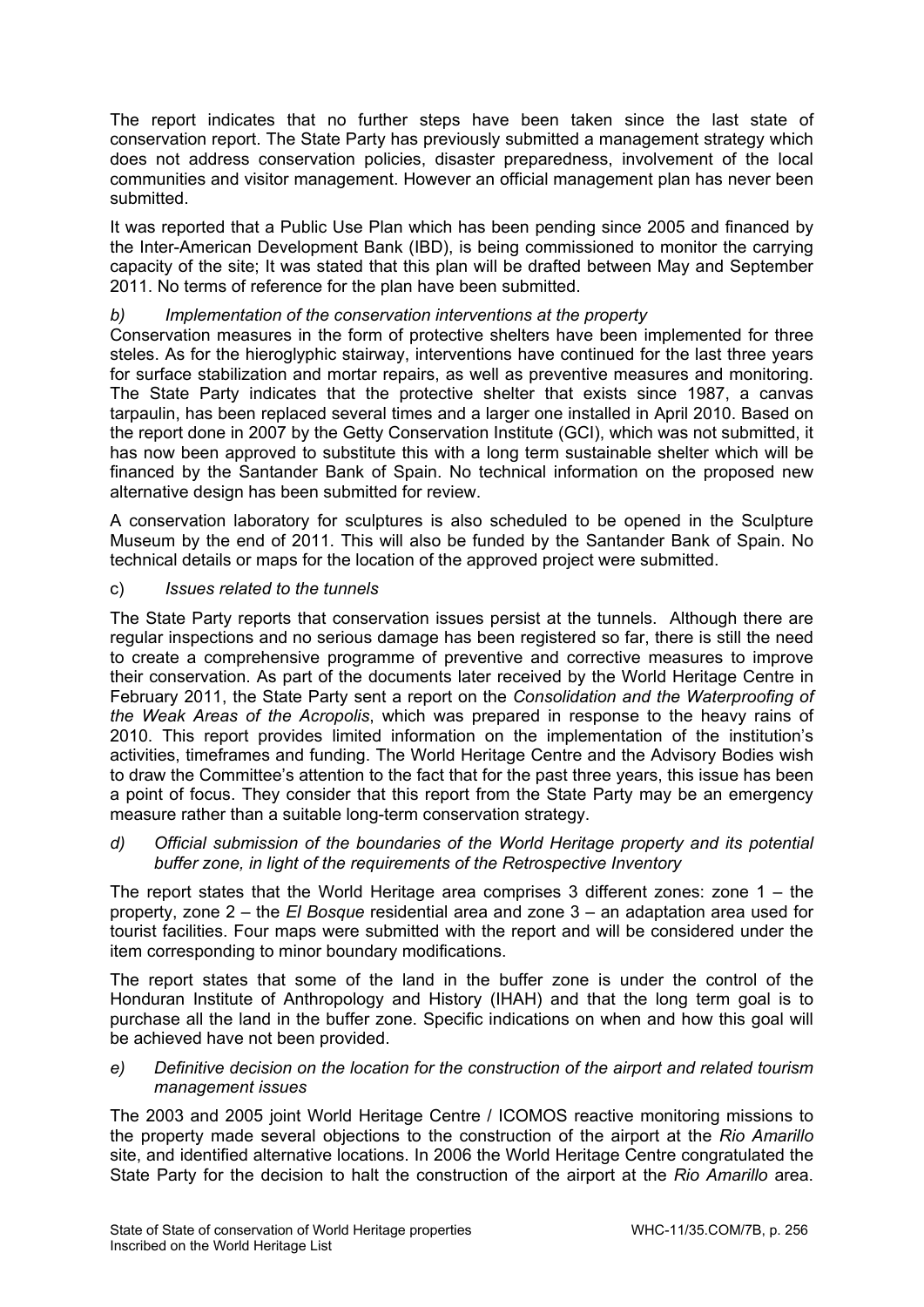However in 2007, the State Party informed the Committee of plans to construct an alternate airport at the old air strip in the village of *Concepción.* The 2009 state of conservation report indicated that a final decision on the construction of an airport in *La Concepción* was still pending and that IHAH was reviewing the Environmental Impact Assessment to make an official statement. No further information was received on its decision. On 30 September 2010, the World Heritage Centre sent a letter to the Honduran Delegation indicating its concerns regarding the reconsideration of the construction of the airport at the Rio Amarillo site after reviewing information from the published press. The 2011 state of conservation report submitted by the State Party indicates that the Ministry of Tourism had cancelled the option of *La Conception* for financial reasons and that it is once again evaluating the Rio Amarillo option. It also reported that prior to making further decisions the IHAH will analyze by October 2011, an updated assessment of impact on cultural heritage and the Public Use Plan, which will include the potential impact of the airport, particularly as it relates to the visitor management programme.

The World Heritage Centre and the Advisory Bodies consider that sufficient information has been provided to the World Heritage Committee over the past 5 years, and Decisions of the World Heritage Committee have indicated clearly that the construction of an airport at Rio Amarillo, could have an adverse impact on the Outstanding Universal Value of the property.

# *f) Other conservation issues*

Conservation measures foreseen by the IHAH include training in risk management in cooperation with the Fire Department of *San Pedro Sula*, the construction of a new roof over the visitors' centre and of a small booth close to the *Nuñez Chinchilla* group for the exhibition of interpretive material. IHAH is monitoring land use at the buffer zone and is showing concern regarding the land use of the areas just outside the buffer zone, with possible threats being the likely construction of telecommunication antennas.

## *Conclusions*

The World Heritage Centre and the Advisory Bodies consider that the state of conservation report received in February 2011 from the State Party is not exhaustive, and does not provide all the information requested by the World Heritage Commitee. Important information on the airport, tunnels, boundaries of the site and the ownership and regulations for the buffer zone are still missing. They note the insufficient information submitted for the management plan, particularly as it relates to conservation and practices; and that important projects, such as the construction of infrastructure for the conservation laboratory and the new design for the protective shelter for the hieroglyphic stairway, have been approved without being submitted, as required by Paragraph 172 of the *Operational Guidelines*, to the World Heritage Centre and Advisory Bodies for consideration and review.

They further note that the site of Rio Amarillo is still being considered for the construction of the airport. Previous Decisions of the World Heritage Committee have made it clear that an airport in this location could have an adverse impact on the Outstanding Universal Value of the property.

# *Draft Decision: 35 COM 7B.126*

*The World Heritage Committee,* 

*1. Having examined Document WHC-11/35.COM/7B,*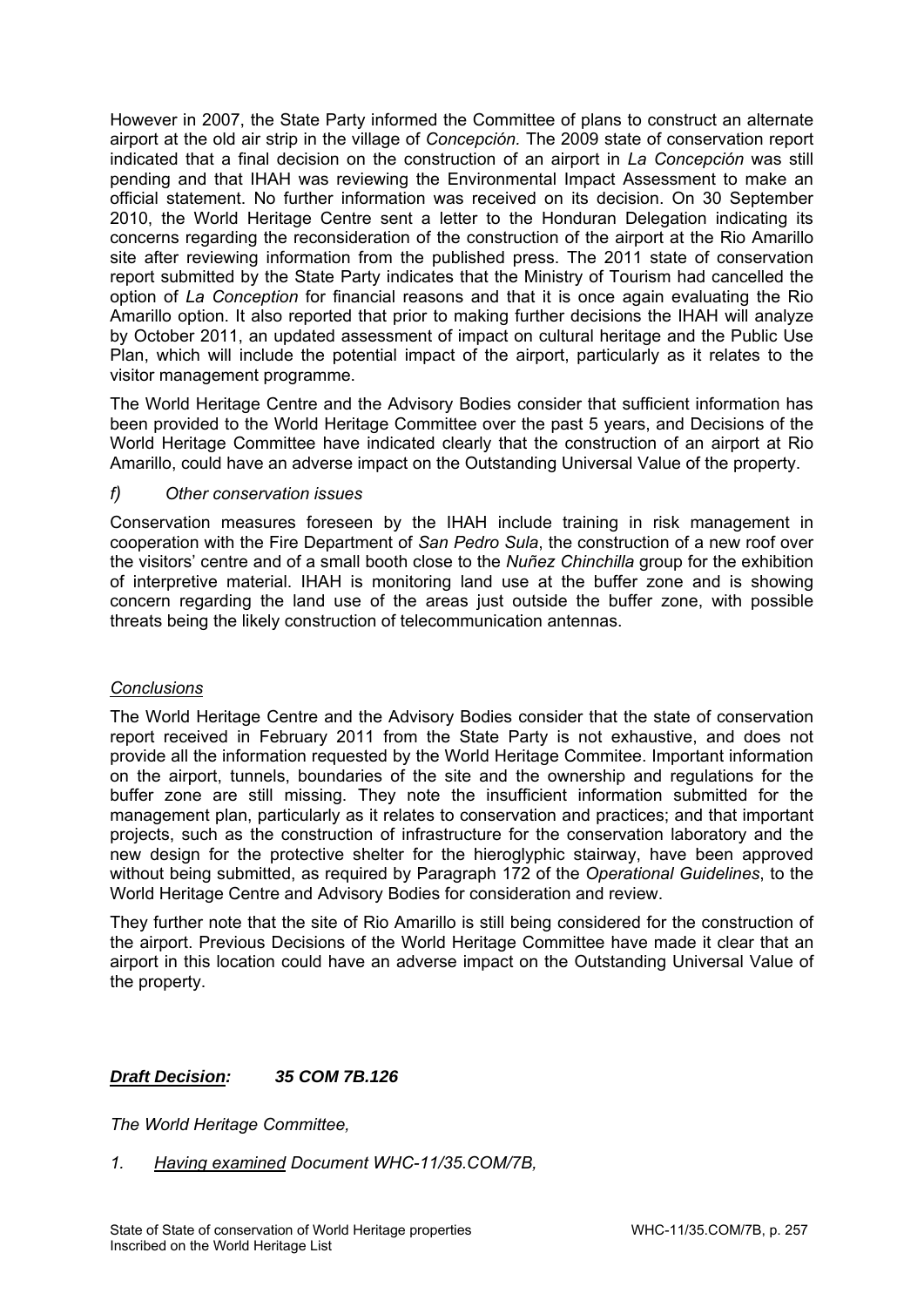- *2. Recalling Decision 33 COM 7B.137, adopted at its 33rd session (Seville, 2009),*
- *3. Acknowledges the information provided by the State Party regarding the measures implemented to address the recommendations made by the World Heritage Committee, and urges it to submit an official management plan, including provisions for public use and risk management and to secure the necessary resources to ensure its full implementation;*
- *4. Also urges the State Party to develop and implement a comprehensive conservation programme for the tunnels and to establish conservation guidelines for interventions at the property;*
- *5. Reiterates its deep concern that the site of Rio Amarillo is still being considered for the construction of the airport, in spite of previous World Heritage Committee Decisions at its sessions from 2003 to 2009 that this location could have an adverse impact on the Outstanding Universal Value of the property;*
- *6. Requests the State Party to halt plans for the construction of the airport at Rio Amarillo site; and to submit to the World Heritage Centre and the Advisory Bodies, alternate proposals for the construction of a new airport along with their respective environmental impact assessments, including a heritage impact assessment, for their consideration and review prior to approval of the proposed project;*
- *7. Also requests the State Party to submit to the World Heritage Centre for review by the Advisory Bodies, in accordance with Paragraph 172 of the* Operational Guidelines*, the related technical information for the new protective shelter for the hieroglyphic stairway and for the conservation laboratory for sculptures, prior to approval and implementation;*
- *8. Further urges the State Party to officially submit information on regulatory measures, land tenure, related cartography for the protection and management of the property and the buffer zone by 30 November 2011;*
- 9. Further requests the State Party to submit to the World Heritage Centre, by 1 February *2012, a detailed report on the state of conservation of the property and on the progress made in the implementation of the above, for examination by the World Heritage Committee at its 36th session in 2012.*

## **127. Historic Centre of Mexico City and Xochimilco (Mexico) (C 412)**

*Year of inscription on the World Heritage List*  1987

*Criteria*  (ii) (iii) (iv) (v)

*Year(s) of inscription on the List of World Heritage in Danger*  N/A

*Previous Committee Decisions*  **31 COM 7B.128; 32 COM 7B.124; 33 COM 7B.139**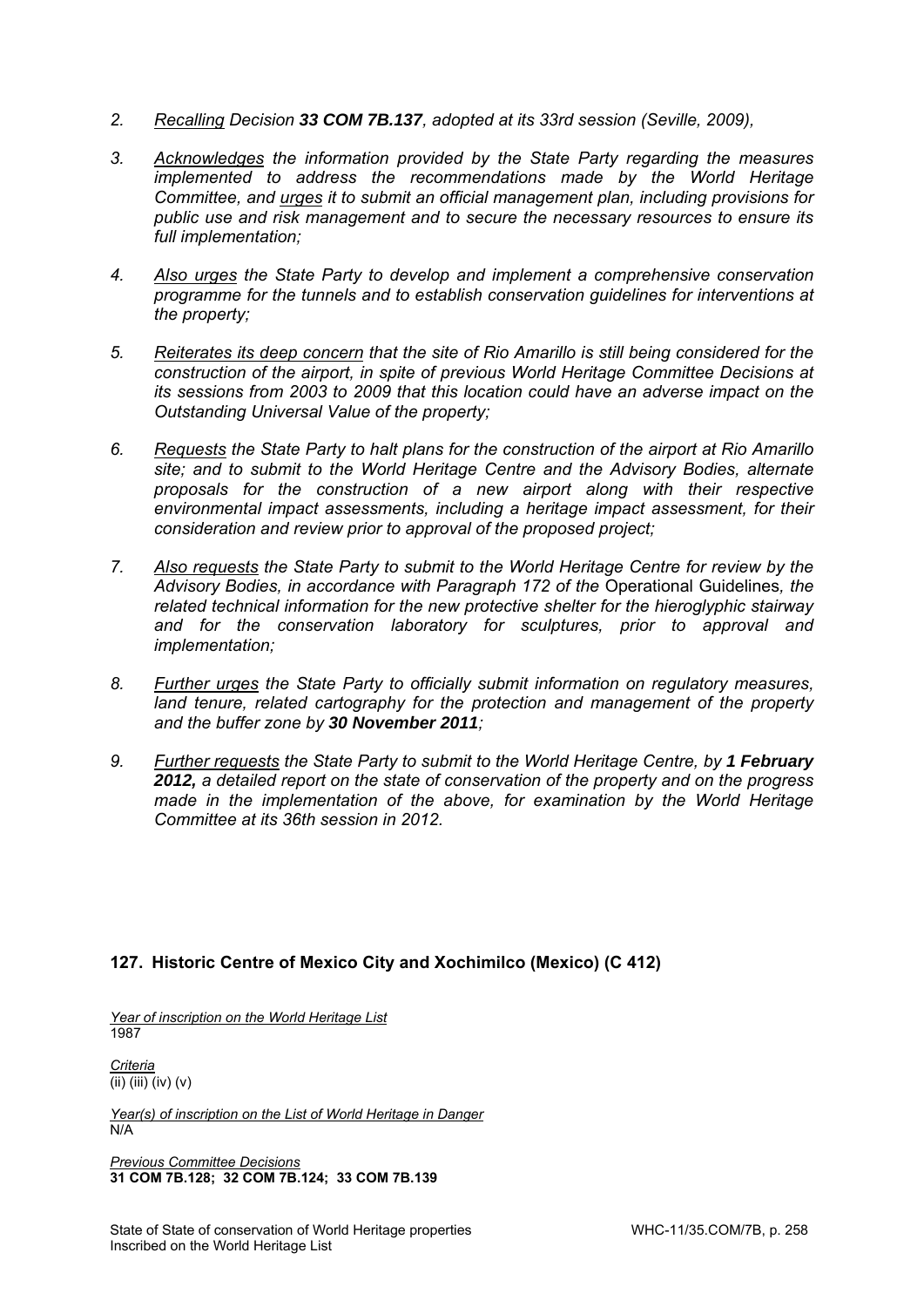#### *International Assistance*

Total amount provided to the property: USD 5,000 for the preparation of guidelines for a management plan.

*UNESCO Extra-budgetary Funds*  N/A

*Previous monitoring missions* 

November 2002: ICOMOS reactive monitoring mission; January 2009: Joint World Heritage Centre / ICOMOS reactive monitoring mission.

*Factors affecting the property identified in previous reports* 

- a) Demolition of historical buildings in the protected area of the Historical Centre;
- b) Urgent implementation of the management plan in Xochimilco;
- c) Infrastructure works (new subway line).

*Illustrative material*  http://whc.unesco.org/en/list/412

### *Current conservation issues*

The state of conservation report was received by the World Heritage Centre in two portions on 31 January and 1 February 2011. One part is for the Historic Centre of Mexico City, the other one is for Xochimilco. Additional information was also received on 22 February 2011 regarding the intervention at the Bellas Artes Theatre.

### *a) The Historic Centre of Mexico City*

Regarding the formulation of an integrated management plan, the State Party has made substantial progress in the drafting of the plan for the Historic Centre of Mexico City in coordination with several public and private institutions at the local and federal levels, including universities. The report indicates that the contents of the plan will be made available by spring 2011. The table of contents has been included in the report for reference. To support the implementation of the plan, two tools are foreseen. The first one is a Draft Law, to be published during the second quarter of 2011, will include guidelines and regulations to be established in the management plan. The second relates to the establishment of an integrated information system for the area with a view of strengthening decision-making. The report also provides information on the process undertaken by Mexican authorities regarding the participatory development of the management plan.

Regarding the 2009 World Heritage Centre/ICOMOS reactive monitoring mission recommendations, the report describes preservation actions undertaken within the Historic Centre. The actions, implemented with public and private funding, focus largely on the recovery and rehabilitation of close to 50 monumental sites which are destined for social and cultural purposes. Actions have also included the revitalization of public spaces, restoration of historic buildings, the implementation of alternative non-contaminant means of transportation, a façade restoration programme and awareness-raising and dissemination programmes. It was also indicated that the National Institute of Anthropology and History (INAH) has finalized an updated catalogue of historic monuments which will be published in 2011. New regulations in the fiscal code and fiscal incentives for owners have been put in place to avoid empty or neglected buildings, and the elaboration of a strategy and a decree for housing recovery within the Historic Centre have been drafted which have both been included in the report. No further demolitions have occurred since 2007. The report indicates that co-ordination efforts between INAH and the Federal District Government (FDG) have been strengthened and regulations have been established for reuse, restoration and adaptation of buildings.

The programme for the reorganization of street vendors was also enclosed in the report. It states that 26 000 vendors have been relocated to commercial squares, some of which are located where historic buildings were demolished in 2007. A second part of the programme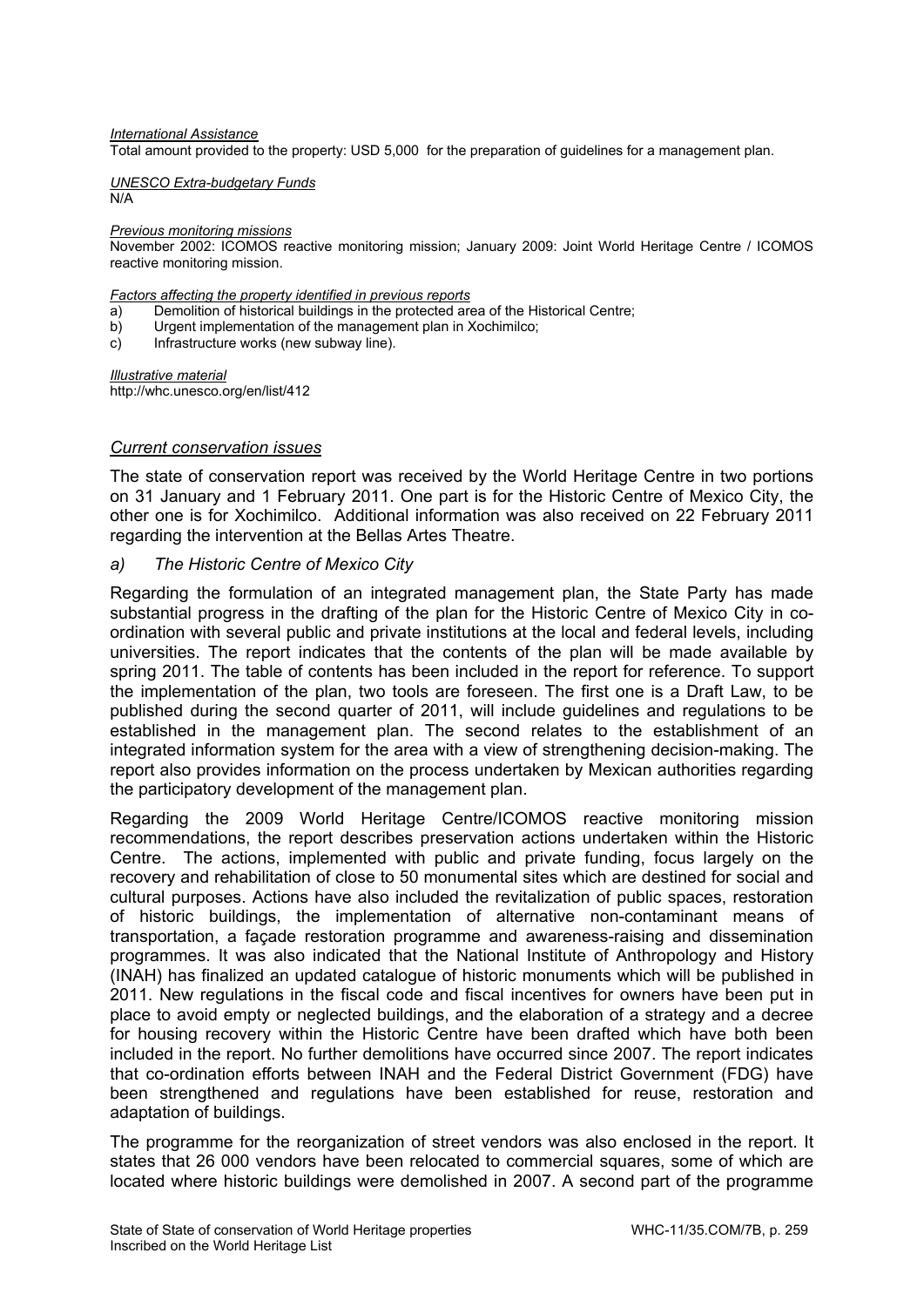aims to regulate the legality of their merchandise; ongoing follow-up from the "*Fideicomiso for the Historic Centre*" is being undertaken in this regard. The programme will be consolidated between 2011 and 2012 and will also cover other areas in the city.

It was indicated that three architectural projects for the street vendors would be constructed at three of the demolished building sites, including the area located in Regina 97. The projects will be carried out in conjunction with normal approval procedures, and the FDG has ratified its commitment to constructing high quality buildings intended for social and cultural proposes as agreed during the 2009 Mission. It is expected that works will commence in 2011. No information regarding the projects has been included in the report.

In a May 2010 report (attached to the state of conservation report), the State Party mentions the project of a tramway system that would extend from the Historic Centre to Buena Vista, with an investment of USD 1.3 billion. It states that on 29 September 2009, INAH approved the final route of the tramway and the project was sent by the selected company in May 2010 (the project was not attached). It is expected that the tramway will be finalized by the second half of 2011. In the state of conservation report of February 2011, no information is provided on the current status of implementation; technical specifications or graphic information

On 8 February 2011, the World Heritage Centre received from ICOMOS Mexico an extensive evaluation concerning the works undertaken at the *Palacio de Bellas Artes*. The report indicates that the restoration of this emblematic structure was not in accordance to international standards for conservation and the authenticity and integrity of certain significant elements of the ensemble have potentially been compromised. The State Party has also provided further official information on 25 February 2011 explaining the process undertaken for the renovation of the theatre. No technical information relating to the project was submitted to the World Heritage Centre prior to its implementation as required by Paragraph 172 of the *Operational Guidelines*.

# *b) Xochimilco*

The Inter-dependent Commission has been acting as the Management Unit for Xochimilco pending the formal creation of the Management Unit. A technical team created by the Interdependent Commission met to analyze the appropriate model for a Management Unit for Xochimilco. It was agreed that the Head of the Management Unit could also assume the role of Co-ordinator of the Natural Protected Areas, and work in cooperation with the Technical Unit (currently under the Direction of Conservation of Natural Resources) and the Departmental Unit of Wetlands of Xochimilco-Tlahuac as the Operative Unit. The organizational chart has been included. It was not indicated when the Management Unit would be operative or what the process would entail for its creation.

A description of the activities undertaken for the implementation of the management plan has been included. The activities include the re-opening of the reforestation programme, plague control, soil retention and preservation, rural reforestation, control of invasive species, recovery of native and endemic species in Xochimilco and Tlahuac (*ajolote, charal, acocil*  crayfish, Tlaloc frog, Mexican nymph, among others), social participation programmes, prevention and combat of forest fires, drain water management, drainage of the Xochimilco towns and community outreach activities.

Regarding the construction of Line 12 of the metro, the State Party indicated that its construction was planned 25 years ago. The original route has however been changed in order to avoid agricultural zones near the wetlands and *Chinampas*. It was indicated that the new route borders the Tlahuac Triangle out of the *Chinampa* areas (included in the 2006 Management plan) however appropriate measures are foreseen to reduce the impact within the zone. A location map has been included and it is indicated that the Tlahuac triangle is a low environmental evaluation zone; there are no chinampas, wetlands or presence of native flora. The Federal Government has acquired 106 Ha of land to be integrated as a lacustrine and Chinampa ecotourism conservation zone in order to stop urban growth and promote visits to the World Heritage property. An investment of 85 million pesos (around USD 7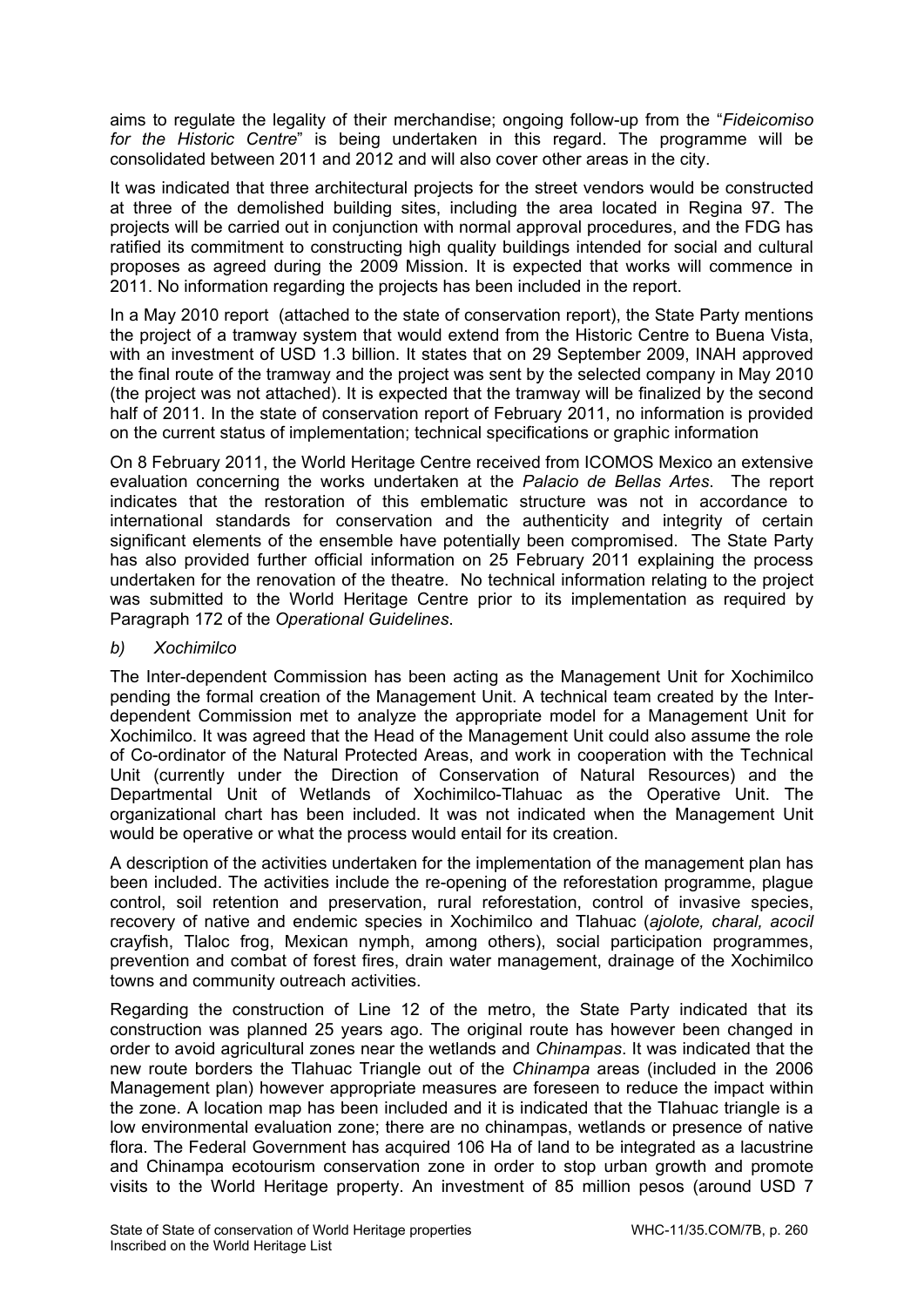million) from the collective transportation system will be used for the creation of a lagoon area as a buffer zone for the terminal. Landscape architecture, vigilance, environmental projects have also been taken into account. The State Party indicates that environmental studies were carried out and careful planning has been undertaken. The Line 12 route and 3D graphics of the future metro stations have been included. No information was submitted on the Environmental Impact Assessment, related technical documentation or the proposed timeframe for the implementation of these projects

# *Conclusions*

The World Heritage Centre and the Advisory Bodies take note of the progress made by the State Party in the implementation of the recommendations of the 2009 World Heritage Centre/ICOMOS reactive monitoring mission, particularly as it relates to the development of a management plan for the Historic Centre of Mexico City, the update of the inventory and the regulations regarding the demolition of historic buildings. They consider that the projects to be constructed where historic buildings were demolished, the Tramway and other projects planned in the property should be sent to the World Heritage Centre and the Advisory Bodies, prior to their approval and implementation as requested by Paragraph 172 of the *Operational Guidelines*. With regard to Xochimilco, the World Heritage Centre and the Advisory Bodies consider that the State Party should be urged to finalize the process to create the Management Unit and secure funding for its operation, and to continue implementing the recommendations of the Participatory management plan. They take note of the information submitted regarding Line 12 of the metro and request that the State Party submit detailed information, including the environmental and heritage impact assessments, related to planned projects in the Tlahuac Triangle.

# *Draft Decision: 35 COM 7B.127*

- *1. Having examined Document WHC-11/35.COM/7B,*
- *2. Recalling Decision 33 COM 7B.139, adopted at its 33rd session (Seville, 2009),*
- *3. Acknowledges the information provided by the State Party regarding progress made in the implementation of recommendations made by the World Heritage Committee and the 2009 World Heritage Centre/ICOMOS reactive monitoring mission, and requests the State Party to continue with their implementation;*
- *4. Recognizes the efforts made by the State Party in the participatory development of the management plan for the property and encourages it to continue such efforts by putting into action the Plan for the Historic Centre of Mexico City and the Management Unit in Xochimilco and also requests the State Party to submit, by 1 September 2011, three printed and electronic copies of the final management plan for the Historic Centre of Mexico City, for review by the World Heritage Centre and the Advisory Bodies;*
- *5. Expresses its concern that no information was submitted, in line with Paragraph 172 of the* Operational Guidelines*, to the World Heritage Centre and the Advisory Bodies prior to the renovation works undertaken at the Palacio de Bellas Artes and further requests the State Party to submit a request for technical International Assistance to the World Heritage Centre for the organization of an international meeting to examine*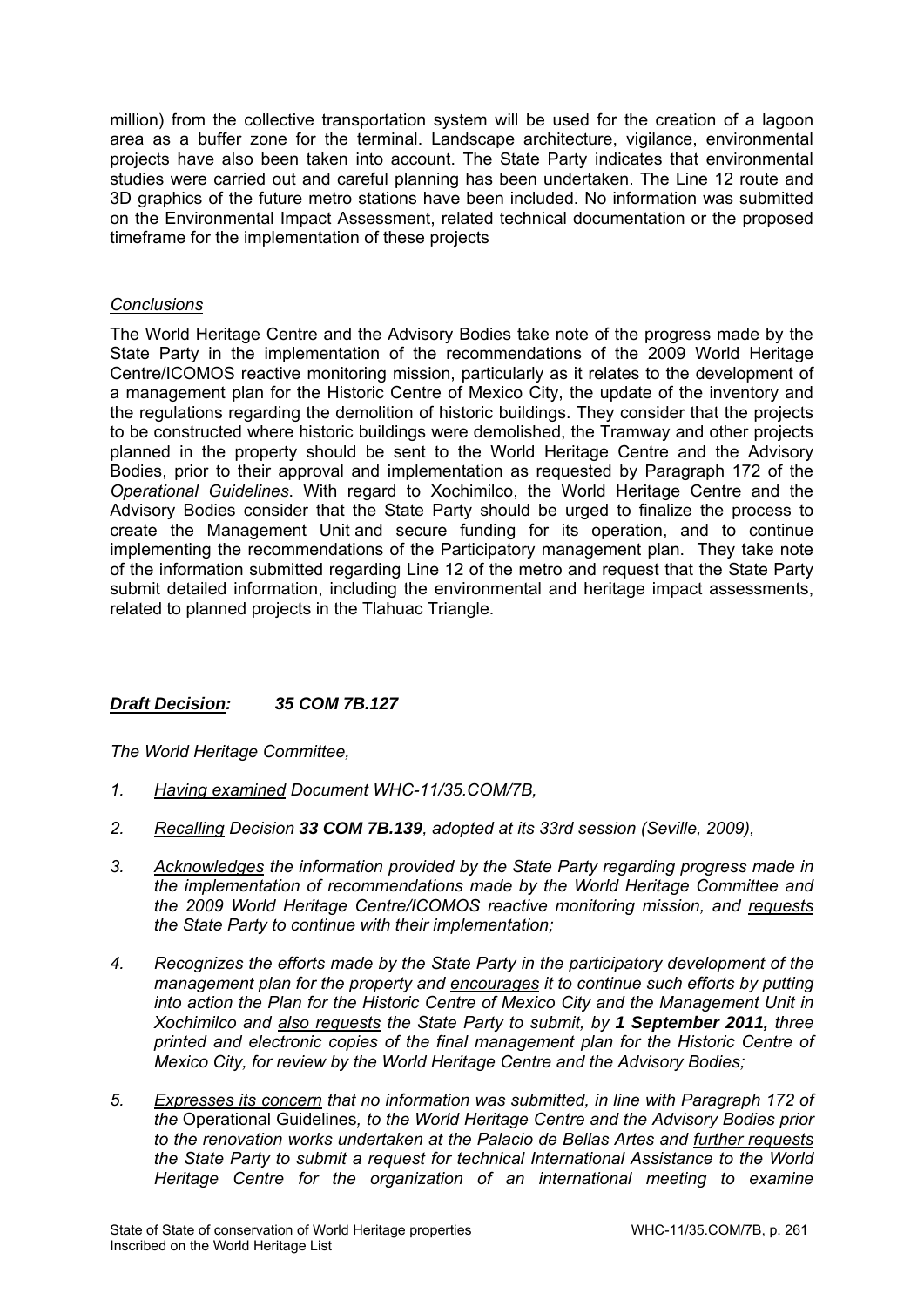*interventions undertaken and provide technical interdisciplinary recommendations to ensure the conservation of this twentieth century masterpiece;* 

- *6. Requests furthermore the State Party to submit, in line with Paragraph 172 of the*  Operational Guidelines*, detailed and updated technical information on:* 
	- *a) Urban projects for the three spaces where historical buildings were demolished in 2007, including the area located in Regina 97,*
	- *b) The tramway project and its current status,*
	- *c) The Environmental Impact Study, including the heritage impact assessment, of Line 12 of the metro;*
- *7. Requests moreover the State Party to submit to the World Heritage Centre, by 1 February 2013, an updated report on the state of conservation of the property and the implementation of the above, for examination by the World Heritage Committee at its 37th session in 2013.*

# **128. Camino Real de Tierra Adentro (Mexico) (C 1351)**

*Year of inscription on the World Heritage List*  2010

*Criteria*  (ii) (iv)

*Year(s) of inscription on the List of World Heritage in Danger*  N/A

*Previous Committee Decisions*  **34 COM 8B.41** 

*International Assistance*  N/A

*UNESCO extra-budgetary funds*  N/A

*Previous monitoring missions*  N/A

*Factors affecting the property identified in previous reports*  New nomination

*Illustrative material*  http://whc.unesco.org/en/list/1351

### *Current conservation issues*

On 28 January 2011, the State Party submitted a report responding to Decision **34 COM 8B.41** which relates to the property's inscription on the World Heritage List by the World Heritage Committee at its 34th session (Brasilia, 2010). At the time of inscription, it was noted that there was a need to: more clearly explain the choice of sites and how each one contributed to the property's Outstanding Universal Value (OUV); define and protect the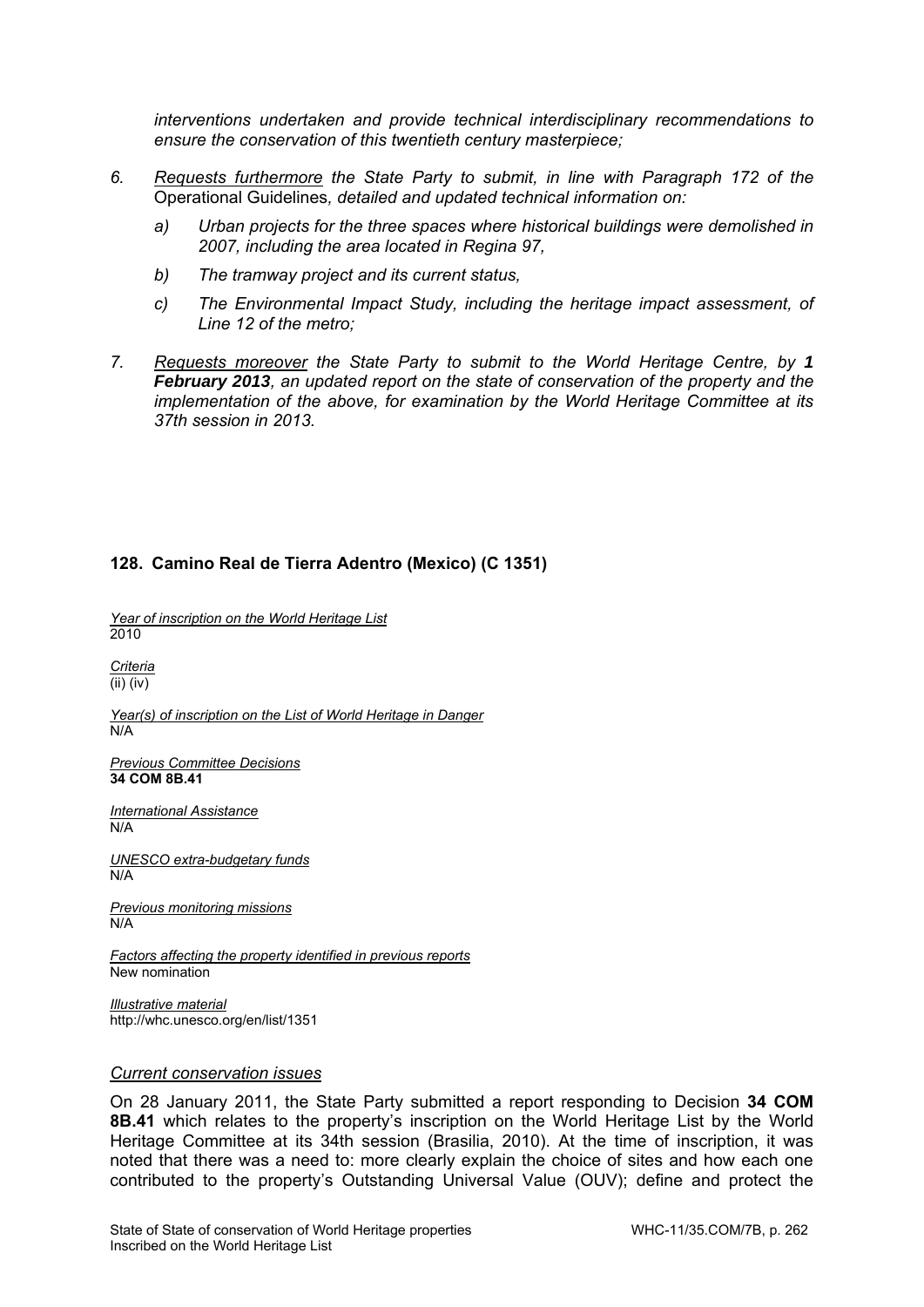setting of the nominated sites beyond the proposed buffer zones when related to landscape structures; as well as to establish legal protection for all the individual sites and to establish an overall coordinated management system that encompasses all the component parts.

# *a) Selection of the component sites*

The State Party provided information regarding the methodological approach utilized for the selection of the component sites, which was based on the ICOMOS Charter on Cultural Routes. The process entailed identifying the functionality of the cultural route, in this case mining, and the intangible and tangible heritage expressions associated to this function.

The process resulted in the identification of 54 component sites that were considered to have met the conditions to substantiate the Outstanding Universal Value of the property as a whole, also meeting authenticity and integrity requirements. It was stated that some sites were not included as they were lacking the adequate conservation framework or they did not meet the necessary requirements of the International Charter.

This information is similar to that submitted in the nomination dossier and does not provide any further explanation as to how each of the component sites contributes towards the OUV of the property as a whole.

# *b) Buffer zone*

The report mentions the process used to define the limits of the proposed components and their respective buffer zones. It includes maps to illustrate the boundaries of the core and buffer zones for the following components: Bridge of Atongo, Historic Centre of the City of San Juan del Rio, former convent of San Francisco in Tepeji del Rio and Bridge, the portion of the Camino Real between the Bridge of La Colmena and the former hacienda of La Cañada, the Historic Centre of the City of Lagos de Moreno and Bridge, the historic ensemble of the town of Ojuelos, Bridge of Ojuelos, Bridge of El Fraile, Bridge of San Rafael, Bridge La Quemada, portion of the Camino Real between Nazas and San Pedro del Gallo and the cave of Avalos.

These proposals will be considered under the item corresponding to minor boundary modification. No additional information was provided on the regulatory measures that will support the protection and management of these buffer zones or how they will be implemented.

# *c) Legislative protection of cultural routes and coordinated management framework*

The State Party reports that the components of the property will benefit from two ongoing initiatives: the initiative of General Law on the Protection of Cultural Routes and the National Conference of Governors (CONAGO).

Regarding the legislation, an Internet link was included which indicates that in April 2009, the proposal to create a General Law on the Protection of Cultural Routes was submitted to the Commission of Culture for consideration. According to the information provided, the law was presented in August 2008, and will have the purpose of regulating the identification, preservation, conservation, restoration and research of the national system of cultural routes. It will also establish the process for gazetting routes and will create a Technical Council for Cultural Routes as an advisory body to the authorities It is believed that the approval of this legislation is still pending and no additional information was provided on the expected timeframe for its completion.

Regarding CONAGO, during its 37th Ordinary session held in November 2010, the creation of a Trust for the Camino Real de Tierra Adentro was approved and work schedules established for the formulation of a management and administration plan, as well as a plan for sustainable tourism development which would include three interpretation centres. No additional information was provided on expected timeframes for completion, or on the development of a management plan and funding sources for implementation.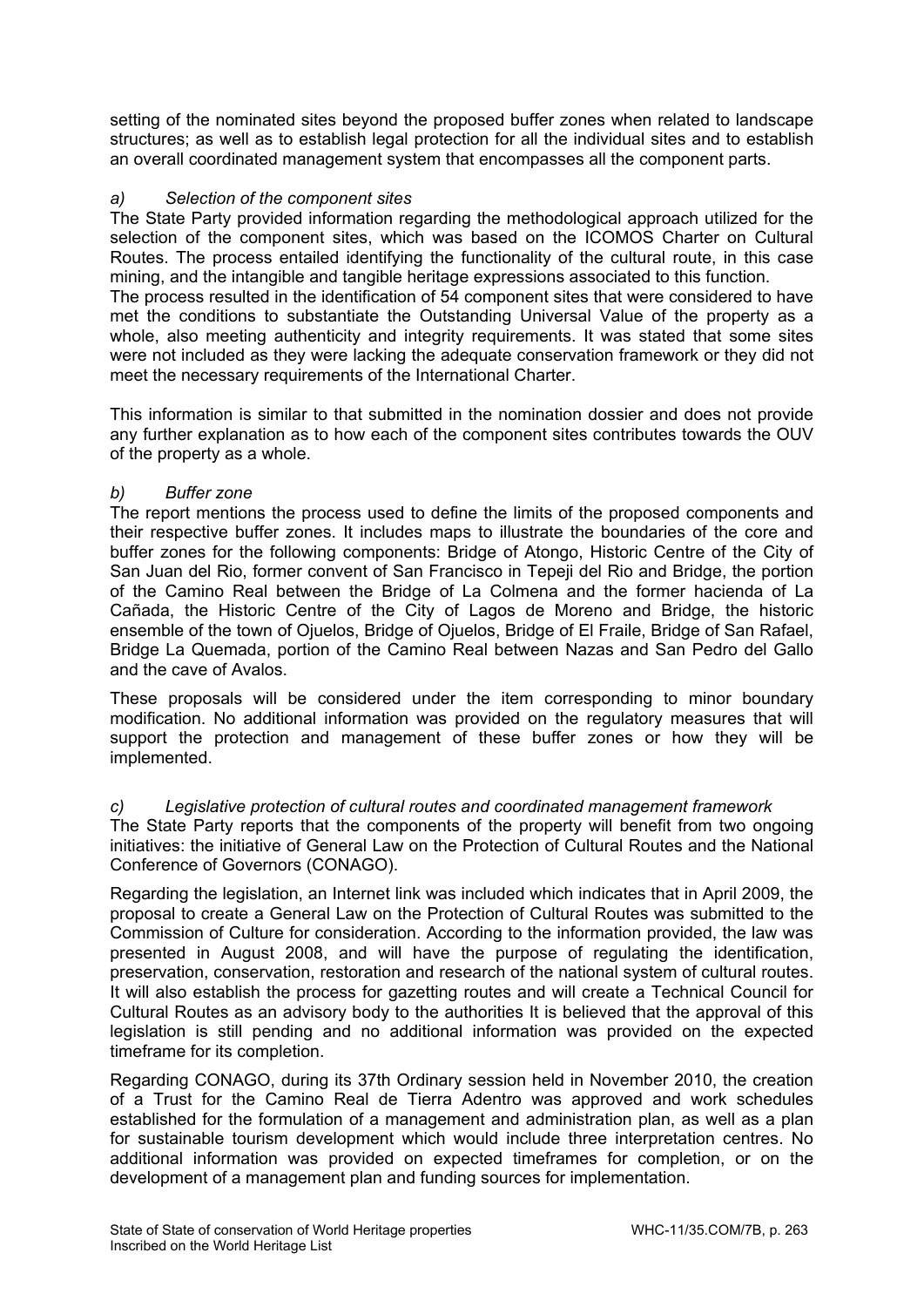## *Conclusions*

The World Heritage Centre and the Advisory Bodies consider that the information provided to justify the sites chosen needs to be completed to include how each contributes towards the Outstanding Universal Value. Information should also be provided on the proposed management strategy. They consider that although the component sites have some level of protection via existing legislation and regulatory frameworks, effective conservation and management of the overall route and its components will not be sufficiently ensured until ongoing initiatives have been finalized and implemented. They wish to underscore the importance of formulating a management plan and in defining overarching policies for conservation, protection and management for the route and also in identifying specific regulatory measures at the site level for the components that sustain the Outstanding Universal Value of the property, particularly as it relates to the management of the buffer zones. This will require significant levels of co-ordination and resources to sustain these efforts and thus a long-term commitment by all involved stakeholders.

### *Draft Decision: 35 COM 7B.128*

- *1. Having examined Document WHC-11/35.COM/7B,*
- *2. Recalling Decision 34 COM 8B.41, adopted at its 34th session (Brasilia, 2010),*
- *3. Notes the information provided on the choice of component sites but considers that this has not yet defined how each of the sites contributes towards the property's Outstanding Universal Value;*
- *4. Also notes the information provided regarding buffer zones for the components under Item 8 of the Agenda of the 35th session of the World Heritage Committee (Document WHC-11/35.COM/8B);*
- *5. Further notes the information provided by the State Party and encourages it to establish a management strategy with the necessary legislative framework to effectively sustain the Outstanding Universal Value of the property and the conditions of integrity and authenticity;*
- *6. Requests the State Party to develop a management plan for the property, including a public use component, based on an understanding of how the component sites contribute to Outstanding Universal Value; and to provide upon completion, three printed and electronic copies, for review by the World Heritage Centre and the Advisory Bodies;*
- *7. Also requests the State Party to submit to the World Heritage Centre, by 1 February 2013, an updated report on the state of conservation of the property and the implementation of the above, for examination by the World Heritage Committee at its 37th session in 2013.*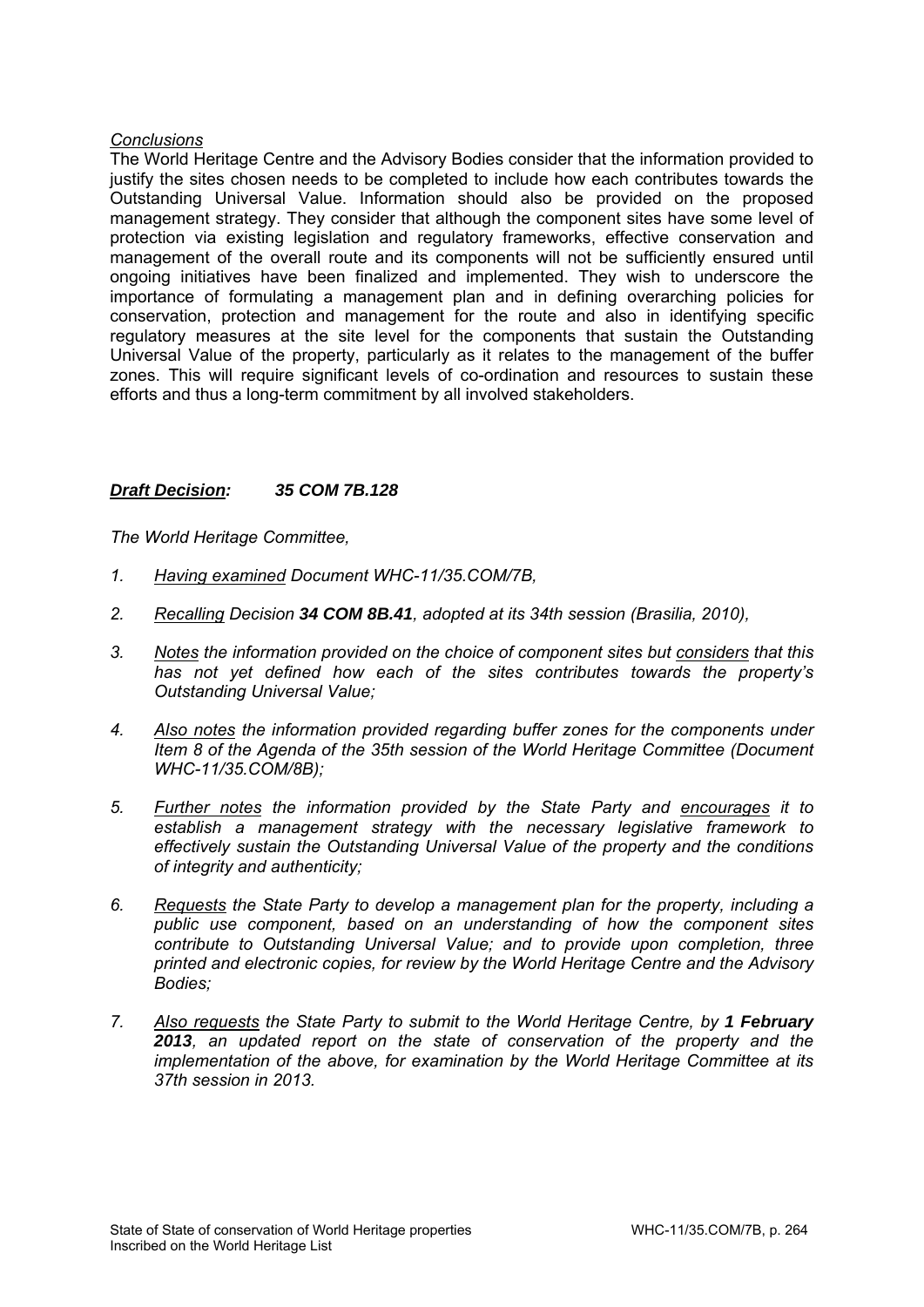### **129. Fortifications on the Caribbean Side of Panama: Portobello-San Lorenzo (Panama) (C 135)**

*Year of inscription on the World Heritage List*  1980

*Criteria*  (i) (iv)

*Year(s) of inscription on the List of World Heritage in Danger*  N/A

*Previous Committee Decisions*  **32 COM 7B.125; 33COM 7B.140; 34 COM 7B.112** 

*International Assistance* 

Total amount provided to the property: USD 73 888 (conservation and preparatory assistance)

*UNESCO Extra-budgetary Funds* 

N/A

 *Previous monitoring missions* 

November 2001: joint World Heritage Centre / ICOMOS reactive monitoring mission; March 2010: joint World Heritage Centre / ICOMOS reactive monitoring mission

#### *Factors affecting the property identified in previous reports*

- a) Deterioration and destruction of the fabric of the property by environmental factors, lack of a maintenance programme, as well as polluted water;
- b) Erosion;
- c) Absence of management policies included in management plans;
- d) Uncontrolled urban development;
- e) Tourism pressures (in particular at Portobelo);
- f) Torrential rains.

g)

*Illustrative material* 

- a) http://whc.unesco.org/en/list/135
- b)

#### *Current conservation issues*

A report on the state of conservation of the property was submitted by the State Party on 11 February 2011. The report provides information on the measures implemented to address the conditions at the property. A report sent by the State Party on 14 December 2010, included information on the damages caused by the torrential rains which occurred during the same month. It was reported that the majority of the damages occurred in Portobelo's *Fort Santiago*, where landslides affected already damaged structures, destroyed 30 meters of wall, structures and drains collapsed and a significant portion of the central plaza of the fortification was covered by 1 300 cubic metres of mud and trees. Other areas of Portobelo also suffered destruction due to the landslides. The heavy rains and resulting landslide also demonstrated that previously undertaken conservation works were inadequate and did not contribute significantly to the property's conservation

### *a) Emergency conservation measures*

The report indicates that conservation actions have been implemented, and interventions have been carried out on minor structures at risk of collapse by a field conservation team based at Portobelo. At Fort *Santiago,* the south sentry box and the vaulted entryway have been reinforced and the north sentry box is still being conserved. In Fort *San Gerónimo,* some interventions have been undertaken at the south sentry box. In the case of *San Lorenzo* the only maintenance activity conducted has been the removal of vegetation.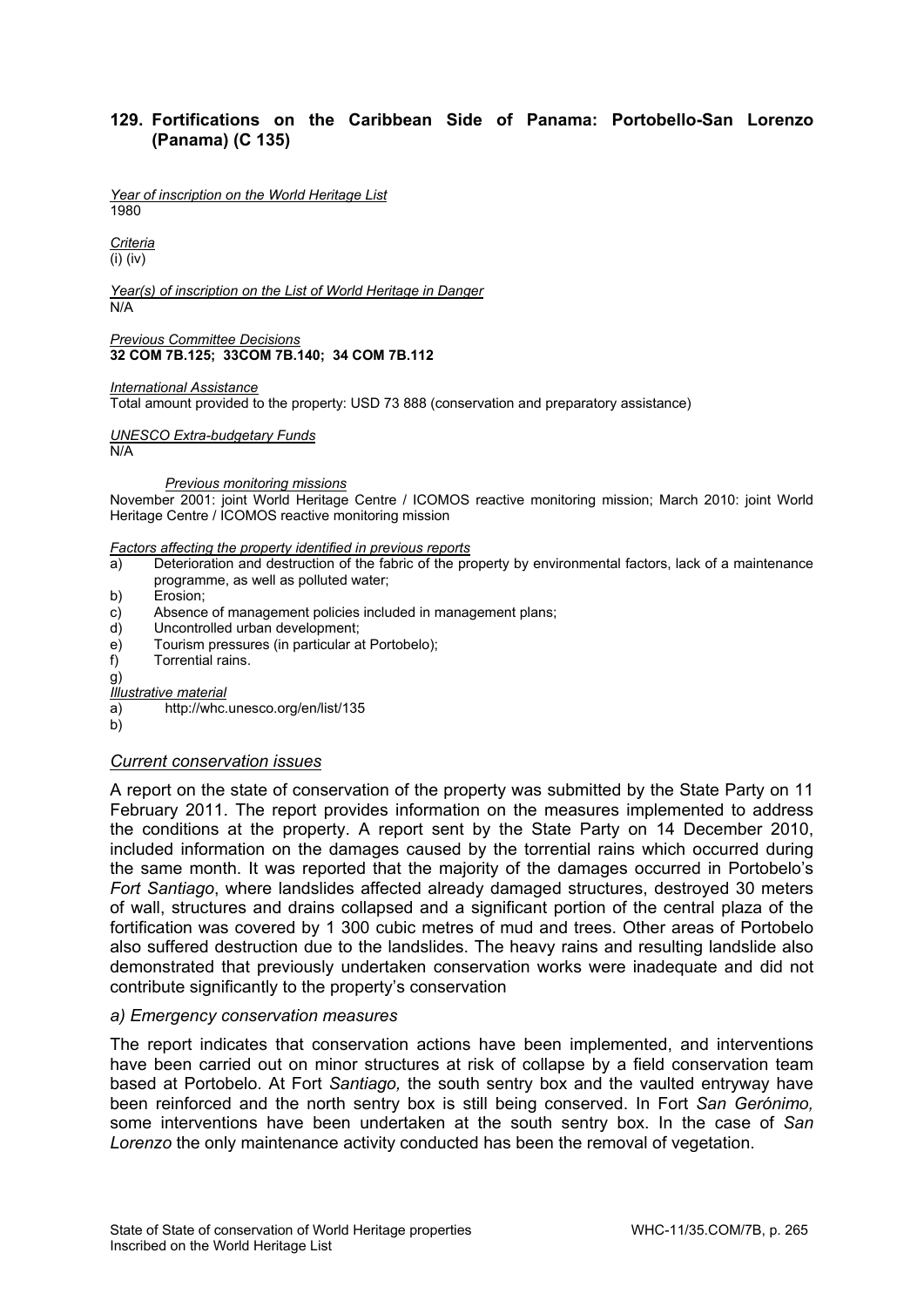Structural support elements have been designed for areas where major structural problems were identified due to diverse factors, and which have been identified as at risk of collapse in the Emergency Plan. Actual intervention in these areas is pending the finalization of the relevant design and will be undertaken by a conservation contractor. Architectural measurements and drawings are also being developed for the fortifications at *San Fernando*  and *San Lorenzo*.

As aforementioned, in Fort Santiago several sections of the northern end of the fort collapsed and the area was littered with debris, mud and rocks at the central plaza as a result of torrential rains. In response, a task force has been created to clear the area, evaluate the extent of damages and propose further mitigation measures for future landslides as well as the required conservation measures. No additional information has been submitted on when and how these conservation measures are expected to be implemented.

## *b) Management Plan*

No Management Plan has been submitted by the State Party. The terms of reference for its development are currently being formulated and the process is scheduled to begin in June 2011. The World Heritage Centre and the Advisory Bodies would wish to focus the World Heritage Committee's attention on the fact that the property's Management Plan has been pending since the 2001 reactive monitoring mission recommended its drafting.

# *c) Boundaries and buffer zones for the inscribed components*

The State Party indicates that the de-limitation process is ongoing at San Lorenzo, and a proposal has been developed by the Ministry of Economy and Finance to transfer the management of this component of the property to the National Institute of Culture (INAC). It was not indicated when this action will be completed. Currently land use regulations are established by the Management Plan for San Lorenzo's natural protected area, however they are expected to be enhanced with the development of the built heritage Management Plan for the property. General maps of the property have been submitted and the geo-referencing of the protected area will be undertaken. No specific timeframe for the finalization of this activity has been included.

As for Portobelo, the report indicates that prior initiatives to define the boundaries of each fortified structure as part of the National Programme for Land Administration were started with cadastral registration in 2001; however the work was never completed. Portobelo's Historic District has legally approved boundaries, and zoning regulations exist for the National Park of Portobelo, which was established in 1976 and includes the inscribed fortifications. However, no additional efforts have been carried out to define specific boundaries and buffer zones for the inscribed components, in spite of it being considered in the 2011 work plan of the *Patronato Portobelo y San Lorenzo (*the entity in charge of the management of the property).

# *d) Conservation policy for the property*

The property has some level of protection through the Executive Decree no. 43 of 1999 for the National Park of Portobelo, an area under the administration of the National Environment Authority. Other planning tools include the Sustainable Development Strategy for the Province of Colon which was drafted in 2007. The report indicates that a proposal has been drafted for the creation of a National Commission on World Heritage however no further details on its creation and implementation have been received.

# *Conclusions*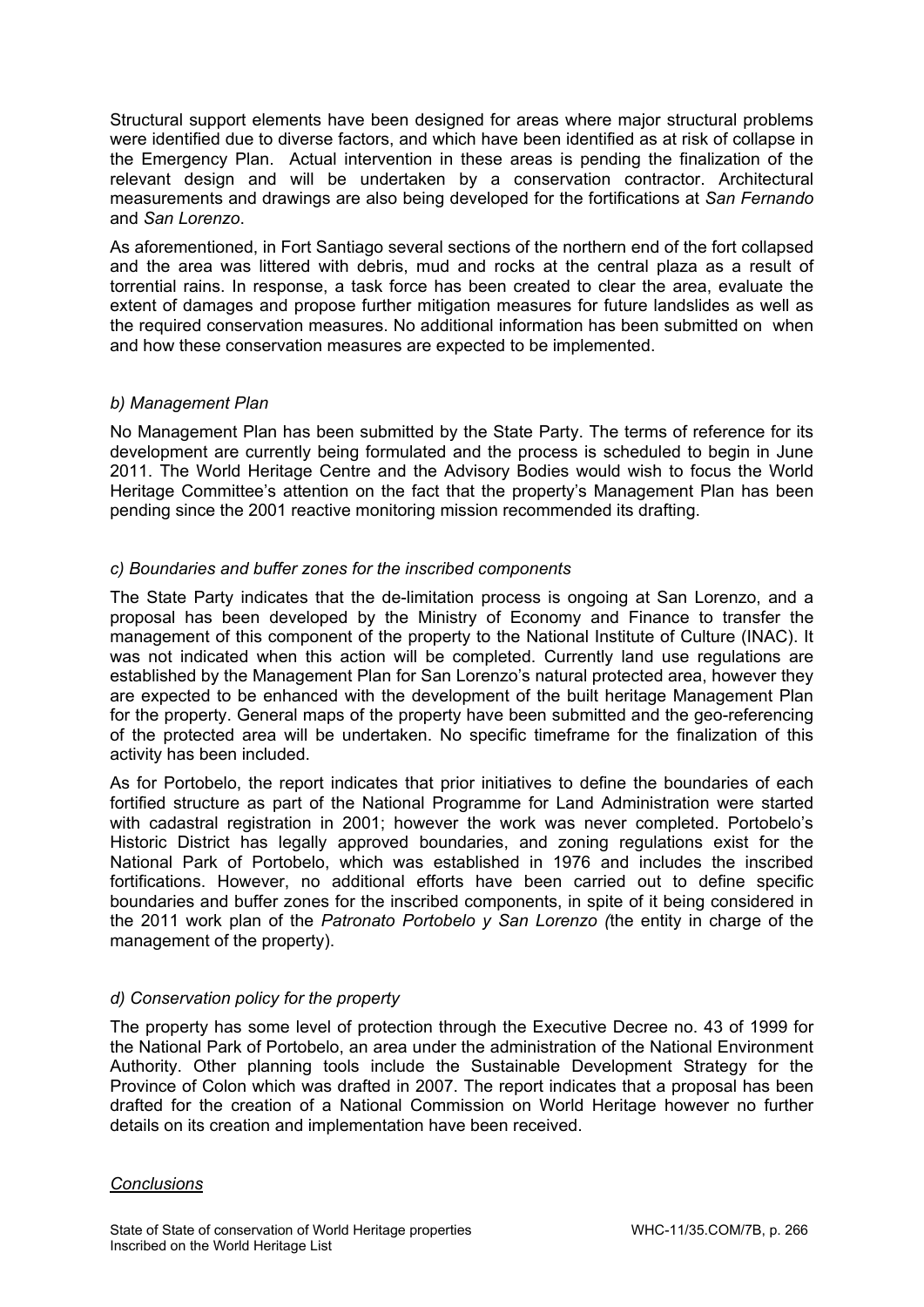The World Heritage Centre and the Advisory Bodies want to underscore the inadequate efforts made to address the poor state of conservation of the property; despite previous recommendations made by the World Heritage Committee over ten years. Furthermore, this vulnerability has increased dramatically as a result of the damage caused to the property by the December 2010 landslide. Although some actions have been implemented to address the recent emergency, no complete assessment of damages has yet been undertaken. Critical conservation measures still need to be implemented, such as a sustained course of action to address the conservation of the built fabric, urban expansion and encroachment and reforestation.

The World Heritage Centre and the Advisory Bodies consider that the prevailing conditions will take significant time and resources to be reversed, and that the property currently faces significant ascertained threats as indicated in Paragraph 179 of the *Operational Guidelines*. The World Heritage Committee might wish to inscribe this property on the List of World Heritage in Danger in order to allow for appropriate measures to be undertaken immediately addressing the situation.

## *Draft Decision: 35 COM 7B.129*

- *1. Having examined Document WHC-11/35.COM/7B,*
- *2. Recalling Decision 34 COM 7B.112, adopted at its 34th session (Brasilia, 2010),*
- *3. Notes the limited efforts undertaken by the State Party to adequately address the state of conservation of the property;*
- *4. Expresses its deep concern regarding the state of conservation of the property, in particular the significant and accelerated degradation of the historic fabric which directly impacts on its Outstanding Universal Value;*
- *5. Regrets that the State Party has not complied with all the requests expressed by previous Committee Decisions, and decides, in conformity with Paragraphs 177 and 179 of the Operational Guidelines, to inscribe the Fortifications on the Caribbean Side of Panama: Portobelo-San Lorenzo (Panama) on the List of World Heritage in Danger;*
- *6. Adopts the following Desired state of conservation for the property, for its future removal from the List of World Heritage in Danger:* 
	- *a) The Emergency plan, a preventative conservation strategy and maintenance measures at San Lorenzo and Portobelo approved and implemented,*
	- *b) National laws and policies for the conservation of built heritage at San Lorenzo and Portobelo defined and in place,*
	- *c) Long-term consolidation and conservation through annual plans for the components of the inscribed property ensured,*
	- *d) The Operational and participatory management system, including its related public use plan, approved and implemented,*
	- *e) The Management plan fully integrated within territorial and urban development plans,*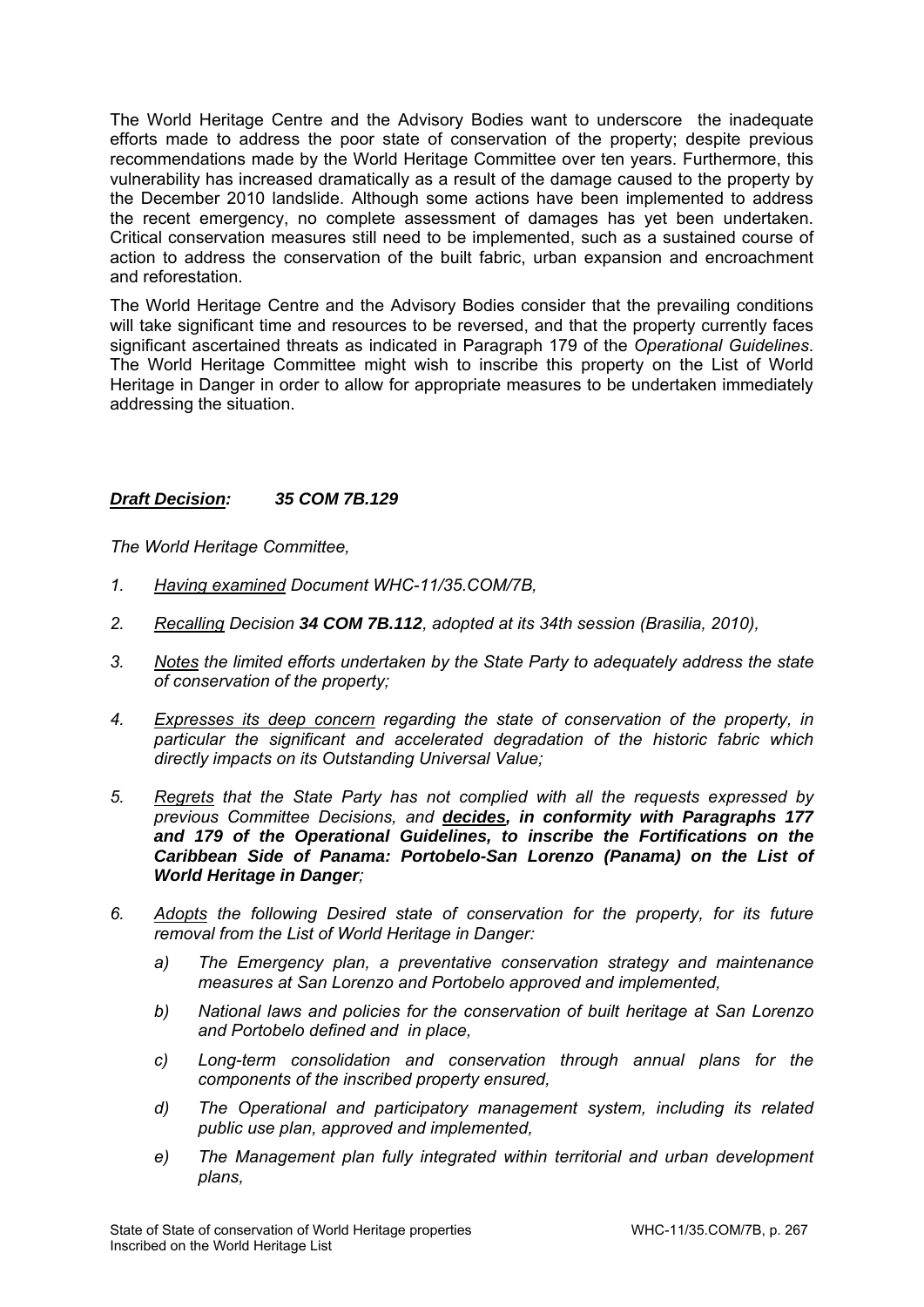- *f) Encroachments and urban pressure adequately controlled,*
- *g) The boundaries and buffer zone of all component parts of the World Heritage property precisely clarified,*
- *h) Budgets for the preparation, implementation and follow-up of the management structures and conservation measures secured;*
- *7. Also adopts the following corrective measures and the timeframe for their implementation:* 
	- *a) To be carried out immediately (September 2011-March 2012)* 
		- *(i) Emergency plan for all the components of the property in coherence with the recommendations of the reactive monitoring mission and defined timeframe and phasing for their implementation finalized,*
		- *(ii) Operational management arrangements and budgets for its implementation ensured,*
		- *(iii) Budgets for the implementation of the emergency plan (first stage) secured,*
		- *(iv) Encroachments and urban pressure adequately controlled and reforestation undertaken,*
		- *(v) Technical Office in Portobelo to secure the implementation of the conservation measures and management arrangements set up and functioning.*
	- *b) To be carried out within one year (Until September 2012)*

 *First phase of the Emergency Plan implemented:* 

*Protection* 

- *(i). Boundaries and buffer zones for each of the component parts of the property defined,*
- *(ii). Regulatory measures for the established buffer zones for controlling development and addressing existing threats finalized and approved,*
- *(iii). Monitoring indicators as a tool to assess the state of conservation of the fortified built heritage put in place.*

 *Management and Planning* 

- *(i). Development of a management plan begun,*
- *(ii). Awareness raising activities within the local communities to identify opportunities for eco and cultural tourism to contribute to the improvement of living conditions of the surrounding communities undertaken in full coherence with the conservation measures for the property.*
- *c) To be carried out within two years (Until September 2013):*

 *Second phase of Emergency Plan implemented* 

*Protection* 

*(i). National laws and policies for the conservation of built heritage at San Lorenzo and Portobelo developed,*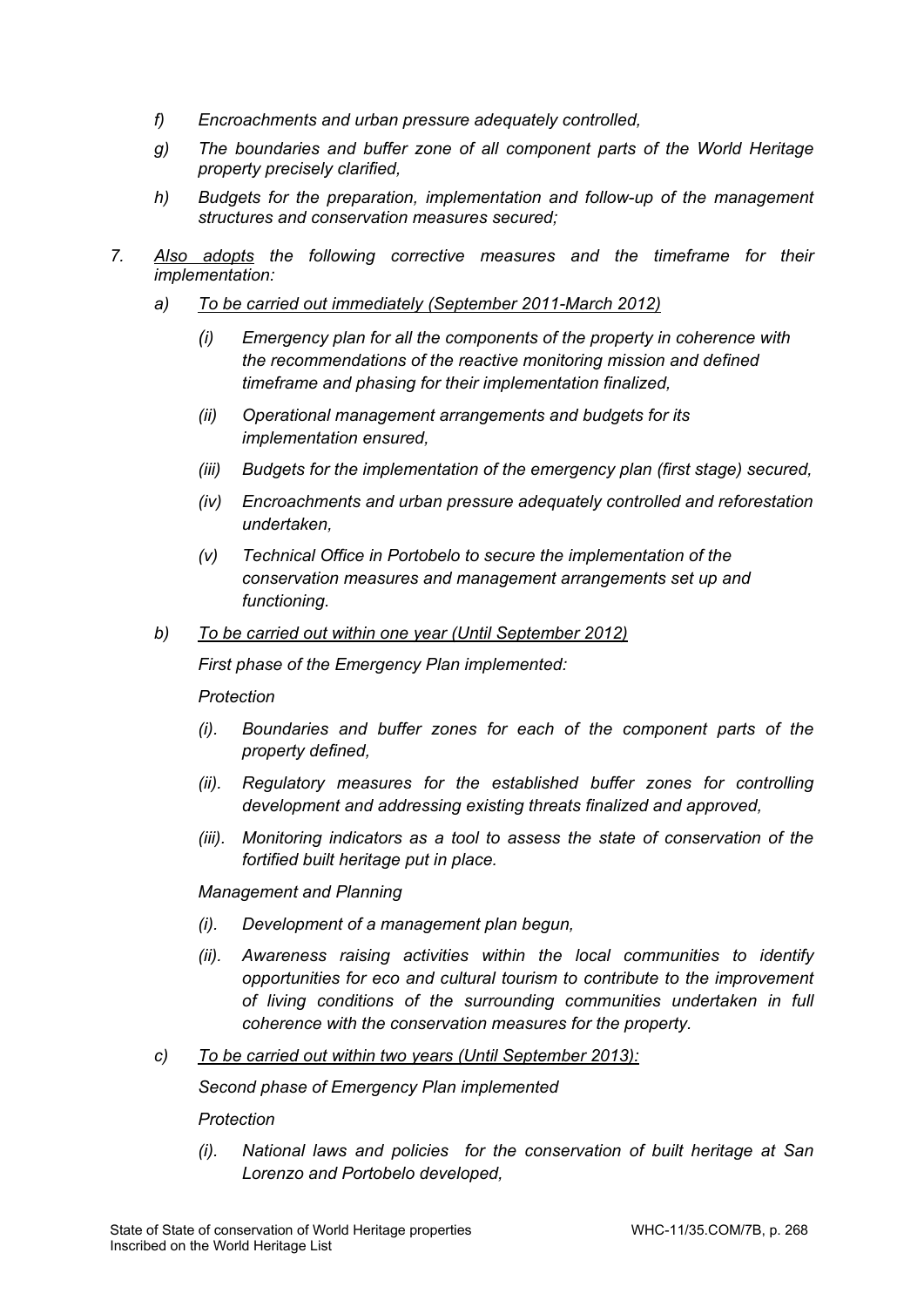- a) *Management and Planning*
- *(i). Management plan for the property, including scheduled and costed provisions for conservation, preventative conservation and maintenance of built heritage, public use, and risk management finalized, approved and adopted,*
- *(ii). Management, territorial and urban development plans integrated,*
- *(iii). Annual conservation plans for each of the components of the inscribed property developed and in place,*

### *d) To be carried out within two-three years (Until September 2014):*

- *(i) Implementation of the Emergency Plan completed,*
- *(ii) Operational management arrangements and budgets for the continued implementation of the approved management plan secured;*
- *8. Reiterates its request to the State Party to finalize, in consultation with the World Heritage Centre and Advisory Bodies, a draft statement of Outstanding Universal Value, which should be submitted within the framework of the Latin America and the Caribbean Periodic Reporting exercise;*
- 9. Also requests the State Party to submit to the World Heritage Centre, by 1 February *2012, a report on the state of conservation of the property and on the steps taken to implement the recommendations set out above, for examination by the World Heritage Committee at its 36th session in 2012.*

## **130. Archaeological Site of Panamá Viejo and Historic District of Panamá (Panamá) (C 790bis)**

*Year of inscription on the World Heritage List*  1997, extension in 2003

*Criteria*  (ii) (iv) (vi)

*Year(s) of inscription on the List of World Heritage in Danger*  N/A

*Previous Committee Decisions*  **32 COM 7B.126; 33 COM 7B.141; 34 COM 7B.113** 

*International Assistance*  N/A

*UNESCO Extra-budgetary Funds*  N/A

*Previous monitoring missions* 

March 2009: Joint World Heritage Centre / ICOMOS reactive monitoring mission; March 2010: On the occasion of the joint World Heritage Centre / ICOMOS reactive monitoring mission to Portobelo and San Lorenzo, a technical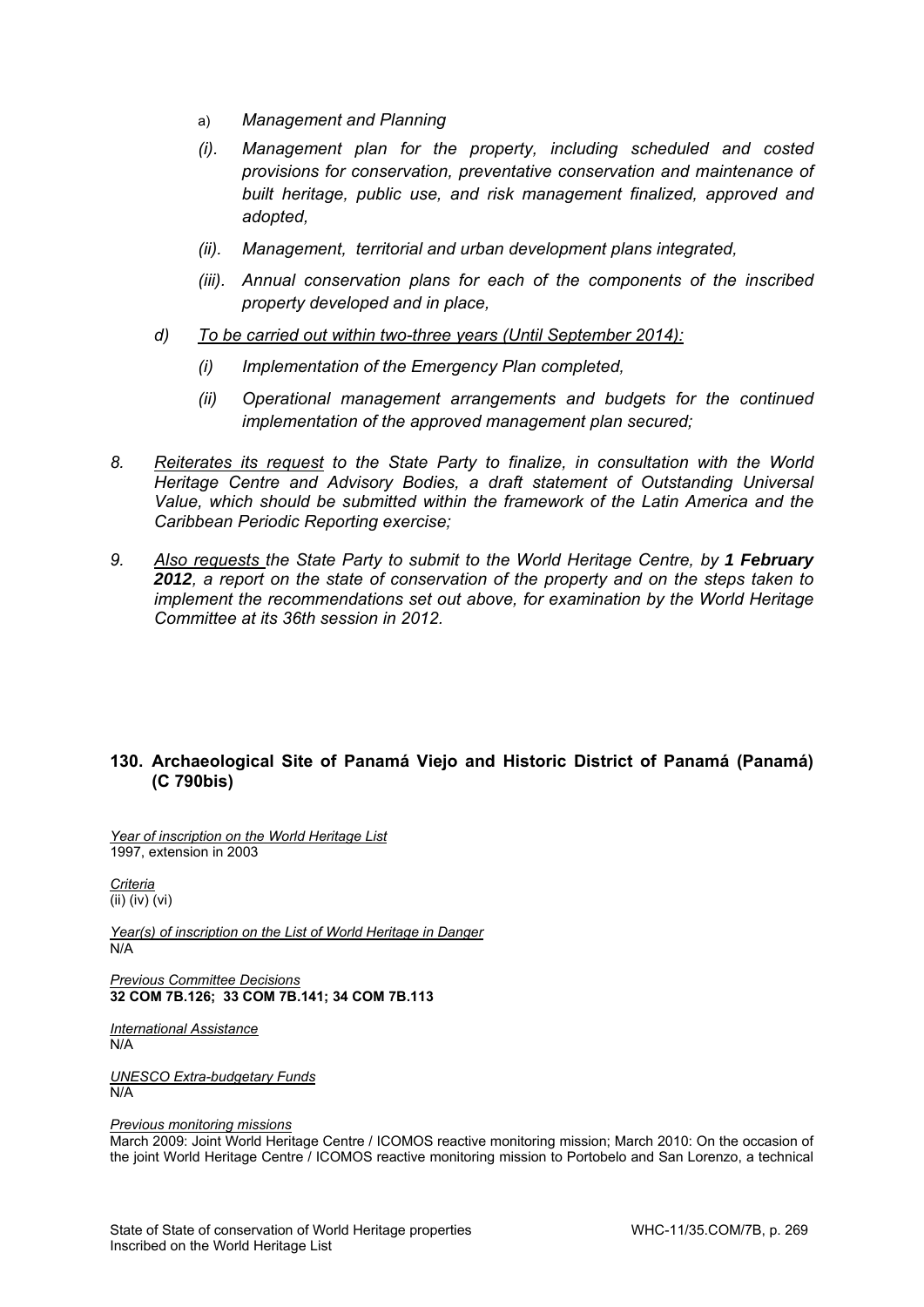visit to the Archaeological site of Panama Viejo and the Historic District was undertaken, as requested by the authorities of Panama; October 2010: Joint World Heritage Centre / ICOMOS reactive monitoring mission.

*Factors affecting the property identified in previous reports* 

- a) Severe deterioration of historic buildings that threatens the Outstanding Universal Value of the property;
- b) Conflicting interests of different stakeholders with regard to the use, management and conservation of the historic centre;
- c) Limited capacity for the rehabilitation and maintenance of historic structures;
- d) Deficiencies in the implementation of the legislative framework for protection;
- e) Lack of implementation of clear conservation and management policies for the property;
- 
- f) Demolition of urban ensembles and buildings;<br>g) Forced displacement of occupants and squatter<br>h) Urban development projects within the protect Forced displacement of occupants and squatters;
- Urban development projects within the protected area (i.e. Cinta Costera).

#### *Illustrative material*

http://whc.unesco.org/en/list/790

### *Current conservation issues*

The State Party submitted a report on the state of conservation of the property on 11 February 2011. From 27 to 31 October 2010, a joint World Heritage Centre/ICOMOS reactive monitoring mission was carried out, as requested by the World Heritage Committee at it 34th session (Brasilia, 2010). The mission report is available online at the following web address: http://whc.unesco.org/en/sessions/35COM/

### *a) Buffer zone*

The State Party reports that the buffer zone for one of the property's components, the Archaeological Site of Panama Viejo, was legally established in 2007 along with regulatory measures which include restrictions for land use. The mission reports that the buffer zone is being adequately managed and regulations are being enforced.

As for the other component, the Historic District of Panama, the State Party reports that work has continued on cartographically identifying the potential limits, establish zoning and define regulatory measures that would allow for a controlled transition between the historic centre and the modern city. As part of the process, public hearings have been held to gain feedback and consensus on the proposal. An action plan for the creation of the buffer zone was included in the report which foresees continuation of works through September 2011. However, no potential date for completion, which would entail the Enactment of the Act and publication on the Official Gazette, has been included. The mission noted that the proposal has not been concluded and no legal support exists yet. It highlighted concerns about proposals for large scale developments in the area foreseen as a buffer zone.

## *b) Legislative framework and policies for the property*

The report provides information on the existing laws and decrees for the property and indicates that currently Law No. 9, pertaining to tax incentives, and Law No. 14, related to protection measures and management, are under review. The mission noted that additional means to legally protect the property are being explored, including the potential declaration of the Historic Centre as a *special district,* as a recommendation given by the mission to the President of Panama*.* A recent agreement has been signed between the Office of the Historic District (OCA) and the Patronato of Panama Viejo to enhance coordination of actions undertaken for the conservation and rehabilitation of both component sites of the property. The mission notes however that this has yet to be operational.

The State Party also reports that the creation of a National Commission for World Heritage has been decided. The mission noted that this Commission is currently undergoing legal approval to get the status of a Presidential Decree.

As for preservation and protection policies, the report notes that criteria and guidelines for intervention have been established and are enforced for Panama Viejo. In the case of the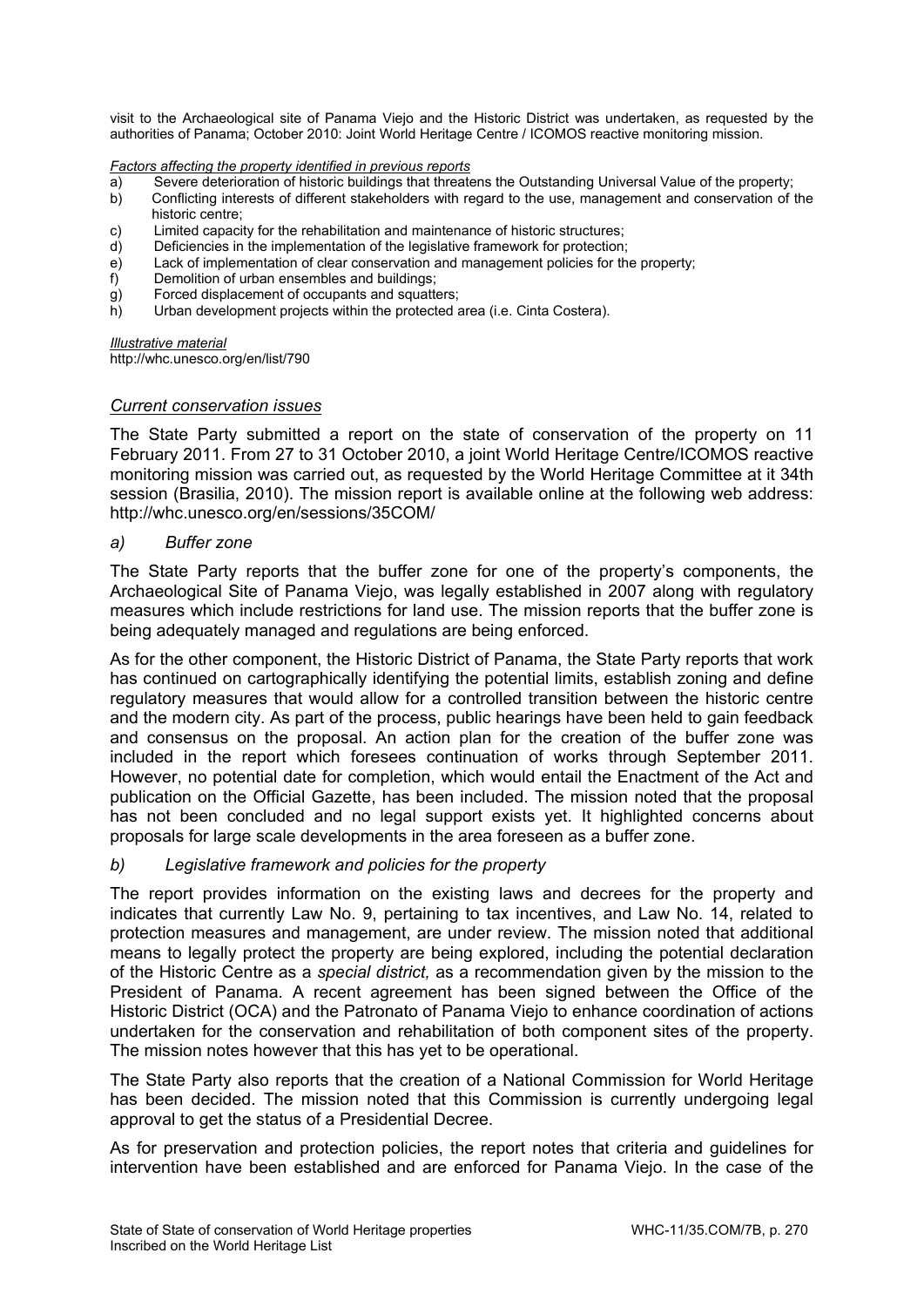Historic District, regulations and guidelines are based on an Executive Decree which calls for Normative and Procedures for restoration and rehabilitation of the Historic District. New proposals are currently being developed to make their implementation, and the sanction process for transgressions, more effective. The mission notes that although this framework exists, there are important deficiencies in its enforcement and a clear and overarching policy for the Historic District is still missing.

# *c) Management arrangements and resources*

The State Party provided figures for interventions at both components of property, including rehabilitation and restoration, social programmes, dissemination and cultural activities. It also reports that human resources have been increased and teams have been created to address diverse issues. Additional staff benefited from diverse training activities throughout 2010.

The mission underscored that although progress has been made, management arrangements are still not efficiently operating. Factors that hinder the efficacy of the management system include the lack of sufficient authority to enforce regulations and apply sanctions in various processes that occur at the Historic Centre, the insufficiency, complexity and overlaps in existing legal instruments and the lack of an updated and legally supported Master Plan for the Historic Centre. In addition, other planning tools have not been articulated with those for the World Heritage property, resulting in conflicting agendas and priorities and significant challenges remain in addressing issues such as property ownership. Finally, the mission considers that the technical and financial resources available for the Historic District are largely insufficient to adequately deal with the threats to the property.

The situation is different with the management of the Archaeological Site of Panama Viejo. In that case, the Patronato adequately and efficiently functions and has adequate resources for conservation, protection and research activities, largely in part to fund-raising efforts.

# *d) State of conservation of the property*

The mission expressed its concern regarding the Historic Centre particularly in regard to the existence of a significant number of largely deteriorated and neglected historic buildings, the continuing gentrification process, and issues of poverty and living conditions, insecurity and vehicular traffic.

As for Panama Viejo, the mission noted that the overall state of conservation is satisfactory and reiterated that the *Avenida Cincuentenario* remains the main threat. New proposals have been identified for the deviation of this avenue and there are indications that the Ministry of Public Works will implement the alternative presented by the *Patronato*.

## *e) Cinta Costera Project*

No information was provided by the State Party on this decision by the World Heritage Committee. The mission verified that the Cinta Costera Phase 2 project is currently under accelerated construction at the Historic District´s former harbour area known as Terraplén. No environmental and heritage impact assessments have been submitted for review in line with Paragraph 172 of the *Operational Guidelines.* The mission also visited the underground parking area presently under construction as part of the project and noted the massiveness of the structure and its impact on the scale of the surroundings.

The mission considers that Phase 3 of the project would pose an even larger threat to the integrity of the property. There are currently two alternatives for the route, the first one surrounding the Historic District and the second one traversing the Historic District with a tunnel. The mission considers that the first alternative is unacceptable as it would transform the District´s traditional form and image on its coastline, an important part of the values for which warranted inscription on the World Heritage List. The second alternative, besides being too expensive, could entail risks to the structural stability of the old and deteriorated built heritage. No studies on their physical, social or functional impacts and risks have been undertaken at the present time.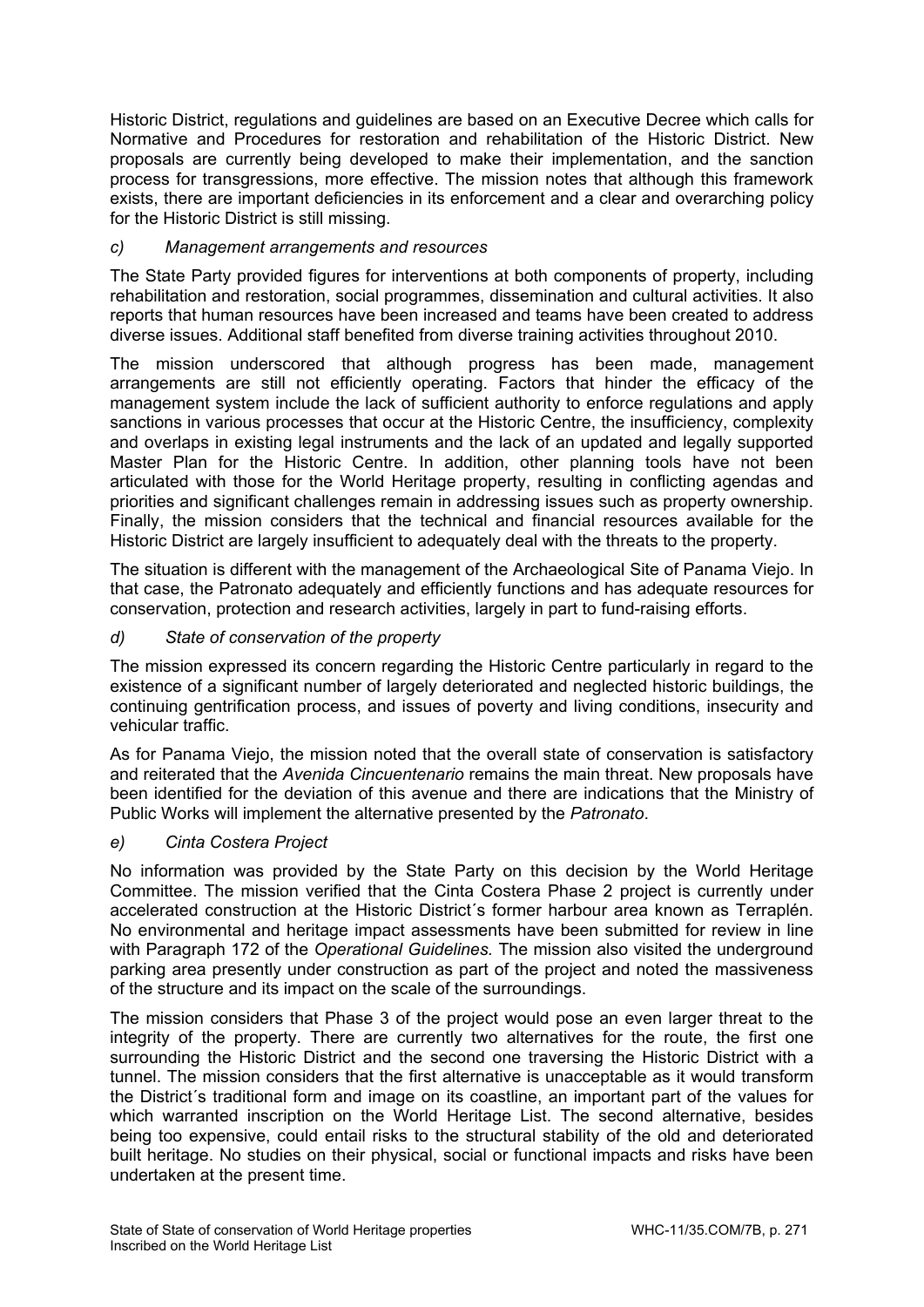## *Conclusions*

The World Heritage Centre and the Advisory Bodies are deeply concerned about the state of conservation of the property and the threats that remain unaddressed including the ineffectiveness of the management system and governance, the lack of conservation of historic buildings, the increase in real estate speculation, inappropriate new developments and the gentrification process at the Historic Centre. They further consider that on-going development of the Cinta Costera, in spite of the decisions made by the World Heritage Committee and the recommendations of reactive monitoring missions, constitutes a threat to the attributes that sustain the Outstanding Universal Value of the property.

The World Heritage Centre and the Advisory Bodies consider that the World Heritage Committee might wish to include the property on the List of World Heritage in Danger in order to assist the State Party in addressing the significant threats to the property.

# *Draft Decision: 35 COM 7B.130*

- *1. Having examined Document WHC-11/35.COM/7B,*
- *2. Recalling Decision 34 COM 7B.113, adopted at its 34th session (Brasilia, 2010),*
- *3. Expresses its deep concern regarding the state of conservation of the property, in particular unaddressed issues including the inefficiency of the management system, the limited conservation of historic buildings, the increase in the gentrification process and the continued implementation of the Cinta Costera project, which might impact adversely the Outstanding Universal Value of the property;*
- *4. Regrets that work has continued on the Cinta Costera despite the request of the World Heritage Committee to halt the project;*
- *5. Notes the results of the October 2010 joint World Heritage Centre / ICOMOS reactive monitoring mission; endorses its recommendations and requests the State Party to:* 
	- *a) Develop a comprehensive and legally supported policy for the property,*
	- *b) Approve the establishment of the Historic District as a special district, and delimit and define the boundaries of the property for submission to the World Heritage Centre, and define its buffer zones including its regulatory framework for approval by the World Heritage Committee,*
	- *c) Make operational a single responsible management authority for the property to ensure the coordination of activities at both components of the property and the enforcement of regulatory measures,*
	- *d) Revise the Emergency Plan submitted in 2009, identify priority measures for implementation and a practical plan for implementation, including required resources,*
	- *e) Halt the construction of the Cinta Costera Project Phase 3 and submit to the World Heritage Centre and Advisory Bodies, in line with paragraph 172 of the Operational Guidelines, alternatives including technical specifications for the project, as well as heritage impact assessments for review prior to approval;*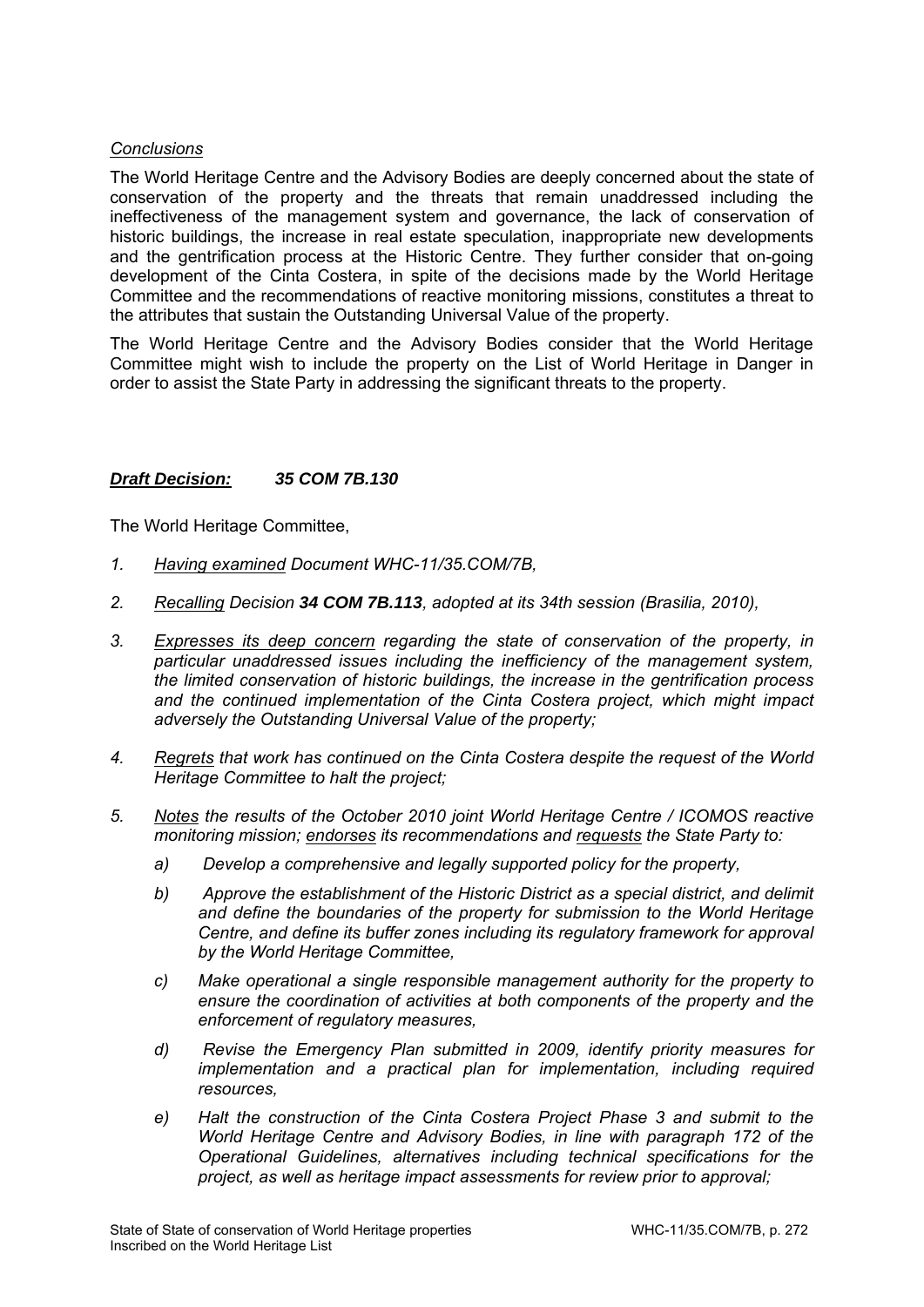- *6. Decides, in conformity with Paragraphs 177 and 179 of the* **Operational Guidelines***, to inscribe Archaeological site of Panamá Viejo and Historic District of Panamá (Panama) on the List of World Heritage in Danger;*
- *7. Also requests the State Party to develop, in consultation with the World Heritage Centre and the Advisory Bodies, a proposal for the Desired state of conservation and corrective measures for the removal of the property from the List of World Heritage in Danger, for examination by the World Heritage Committee at its 36th session in 2012;*
- 8. *Further requests the State Party to submit to the World Heritage Centre, by 1 February 2012, an updated report on the state of conservation of the property and the implementation of the above, for examination by the World Heritage Committee at its 36th session in 2012.*

# **131. Lines and Geoglyphs of Nasca and Pampas de Jumana (Peru) (C 700)**

*Year of inscription on the World Heritage List*  1994

*Criteria*  (i) (iii) (iv)

*Year(s) of inscription on the List of World Heritage in Danger*   $N/A$ 

*Previous Committee Decisions*  **30 COM 7B.99; 31 COM 7B.130; 33 COM 7B.144** 

*International Assistance*  Total amount provided to the property: USD 50,000 for conservation assistance

*UNESCO Extra-budgetary Funds*  N/A

*Previous monitoring missions*  N/A

*Factors affecting the property identified in previous reports* 

- a) Damage caused by illegal mining and farming activities;
- b) Continued vehicle traffic through the geoglyphs;
- c) Lack of systematic monitoring of the property;
- d) Insufficient air traffic security measures;
- e) Lack of a management plan;
- f) Planned infrastructure projects (i.e. Interoceanic highway, new airport construction).

*Illustrative material*  http://whc.unesco.org/en/list/700

### *Current conservation issues*

The State Party submitted its state of conservation report on 2 February 2011 which responds to issues raised by the World Heritage Committee at its 33rd session in 2009.

a) Finalize the development of the management plan for the property and secure *adequate resources to sustain its implementation*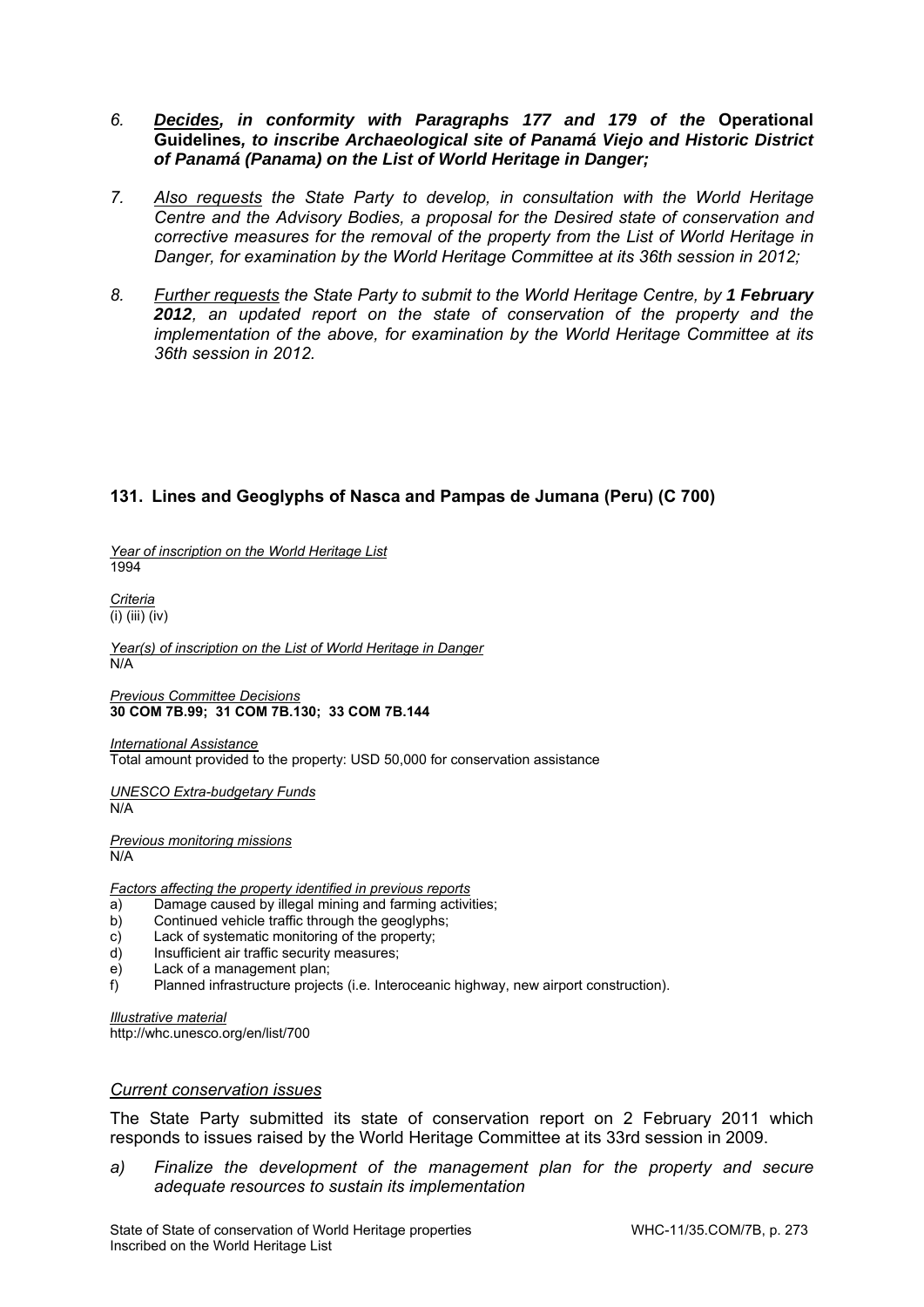The report states that the drafting of the management plan commenced in 2009 with cooperation between the National Institute of Culture (INC) and the Executive Unit from the Ministry of Foreign Trade and Commerce (COPESCO) National Plan, and was financially administered by the UNESCO Lima Office through an agreement with the INC. In October 2010 a cross agency meeting was held and a final document '*Management System for the cultural and natural heritage of the Nasca and Palpa territory'* was produced and submitted to the public and private authorities of the Nasca and Palpa provinces and the Ica Region for review. Final editing is now taking place. The State Party has submitted an executive summary which indicates planned action lines for the research and dissemination of knowledge, conservation and management of cultural and natural heritage, public use and management of the territory, and human development. The report also indicates that the completed management plan will include a risk management component aimed at preventing possible impacts of seasonal and or cyclical phenomena. No timeline was provided for the submission of the finalized management plan or information on the resources to ensure its implementation.

The report also indicates that a mining extraction quarry was found in 2010, and that plans are underway to remove it from the site and to tighten surveillance. No further information was provided on this, or how this tightened monitoring relates to or fits in with current surveillance which falls under the responsibility of the Ministry of Culture. The site's systematic monitoring has proved to be an ongoing issue for several years. The submitted executive summary has also not indicated how or if this issue will be dealt with in the finalized management plan.

*b) Planned projects that might impact the property, in particular the Interoceanic Highway, the national airport and the proposed investment by the Regional Government* 

The State Party reports that the Interoceanic Highway segment running through Puquio, Nasca and Marcona has been upgraded and concluded. The report states that the highway runs south of the World Heritage property and does not impact it. A map has been submitted with the report which shows the location of a portion of the highway in relation to the property. No other technical information was submitted to enable a proper assessment of the removal of this threat, particularly maps indicating the previous trace of the highway, including points of access as they relate to the inscribed property. There was also no information on any archaeological assessments conducted relating to the construction of the highway.

The State Party has also indicated that plans for the National Airport at Nasca have been discarded. No other information was provided regarding proposed investments by the Regional Government.

## *c) Other conservation issues*

The report indicates that there was an aeronautical accident at the site in February 2010 resulting in the loss of life of the plane's passengers. An inspection conducted by staff of the Ica Cultural Department revealed that none of the geoglyphs were damaged.

Also highlighted in the report are the various institutional initiatives which have been undertaken regarding protection and conservation, such as the cleaning of the South Pan-American Highway road shoulders and the dredging and cleaning of sewerage.

The State Party has submitted project documentation on the *'New Tourist Metal Gazer Project'* for evaluation in conformity with Paragraph 172 of the *Operational Guidelines* of the *World Heritage Convention.* The proposal includes the technical specifications for the project, as well as the environmental impact assessment and feasibility study carried out. The proposed project entails the construction of an 80 m viewing tower that would include thee major levels for the observation of the glyphs and multimedia facilities along with new parking facilities. It would be located at the area where the existing one is located. The World Heritage Centre and the Advisory Bodies consider that although there is a pressing need to improve public use at the property, particularly in regard to presentation and improvement of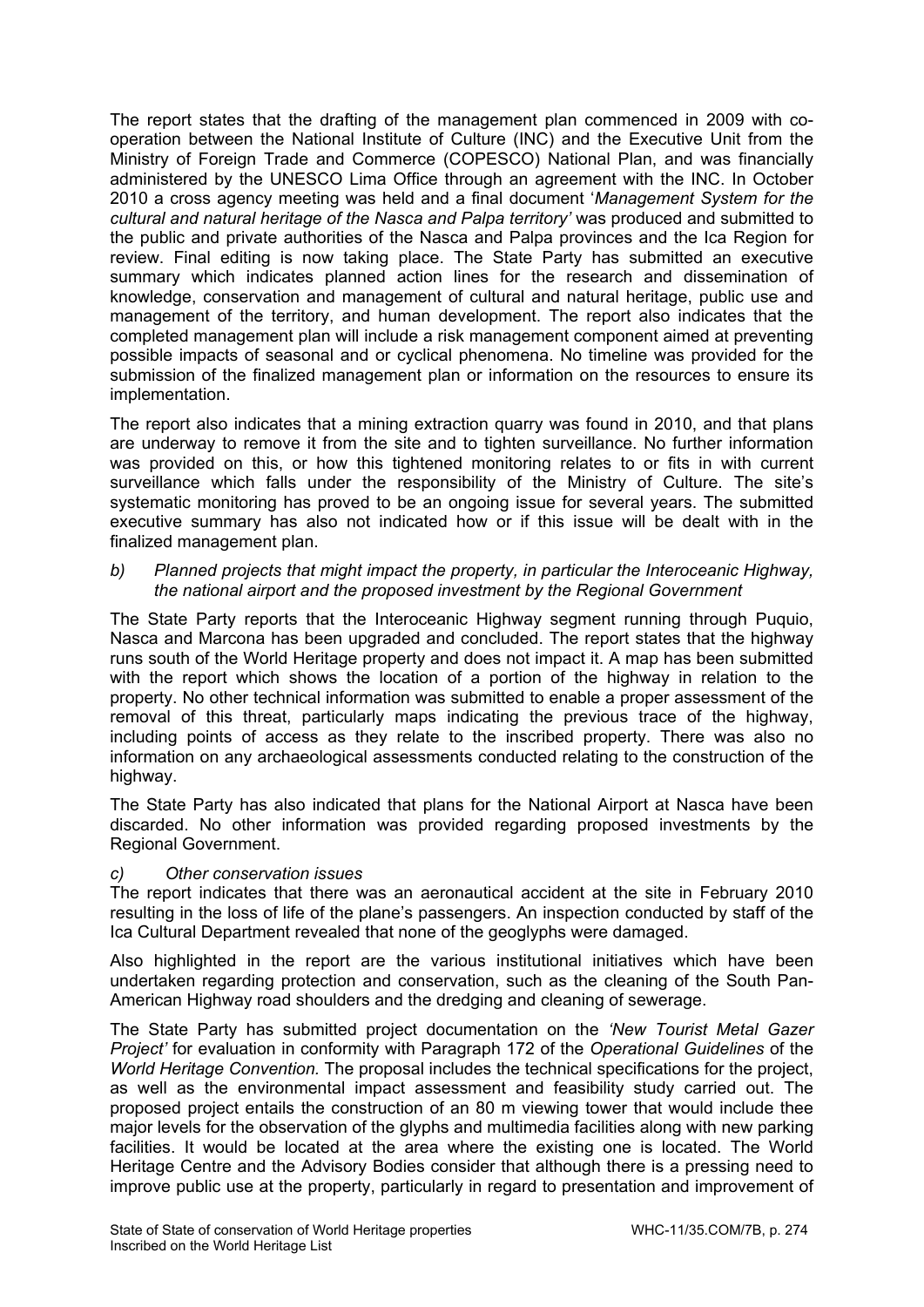facilities, the proposed project would have a significant impact on the attributes that sustain the property's Outstanding Universal Value. Such a massive development would compromise the integrity of the landscape and the relationship between the glyphs and its setting.

## *Conclusions*

The World Heritage Centre and the Advisory Bodies take note of the progress made in the development of the property's management plan, particularly as it relates to the participation of various stakeholders; and to the inclusion of a risk management component. Although the State Party's report indicates that the management plan is in the final stages of editing, no timeframe has been provided with regards to its completion. The World Heritage Centre and the Advisory Bodies also consider it prudent that the issues relating to the property's monitoring and security be fully addressed in the plan, as this has been an ongoing concern for several years. They remain concerned regarding the growing number of aeronautical accidents at or close to the site, and recommend that effective security measures be implemented to ensure that there is no loss of life or continued threats to the geoglyphs. They also express their concern about the potential construction of a viewing tower that would compromise the Outstanding Universal Value of the property, and consider that alternative designs which minimize the height of the tower, need to be explored.

# *Draft Decision: 35 COM 7B.131*

- *1. Having examined Document WHC-11/35.COM/7B,*
- *2. Recalling Decision 33 COM 7B.144, adopted at its 33rd session (Seville, 2009),*
- *3. Acknowledges that plans for the construction of a National Airport in Nasca have been discarded;*
- *4. Recognizes the efforts of the State Party in working to finalize outstanding issues related to the property's management and recommendations made by the World Heritage Committee, and urges it to finalize the property's management plan and to secure the necessary resources for its full implementation;*
- *5. Requests the State Party to submit by 30 November 2011, three (3) printed copies of the management plan to the World Heritage Centre and the Advisory Bodies for review;*
- *6. Expresses its concern about the potential plans to construct a new tourist viewing tower at the property and also urges the State Party to develop, in collaboration with the heritage authorities, alternative designs that take into account the conservation of the attributes that sustain the Outstanding Universal Value of the property;*
- 7. Also requests the State Party, in conformity with Paragraph 172 of the Operational Guidelines*, to submit new designs and technical specifications for the viewing tower for consideration and review by the World Heritage Centre and the Advisory Bodies prior to approval and implementation;*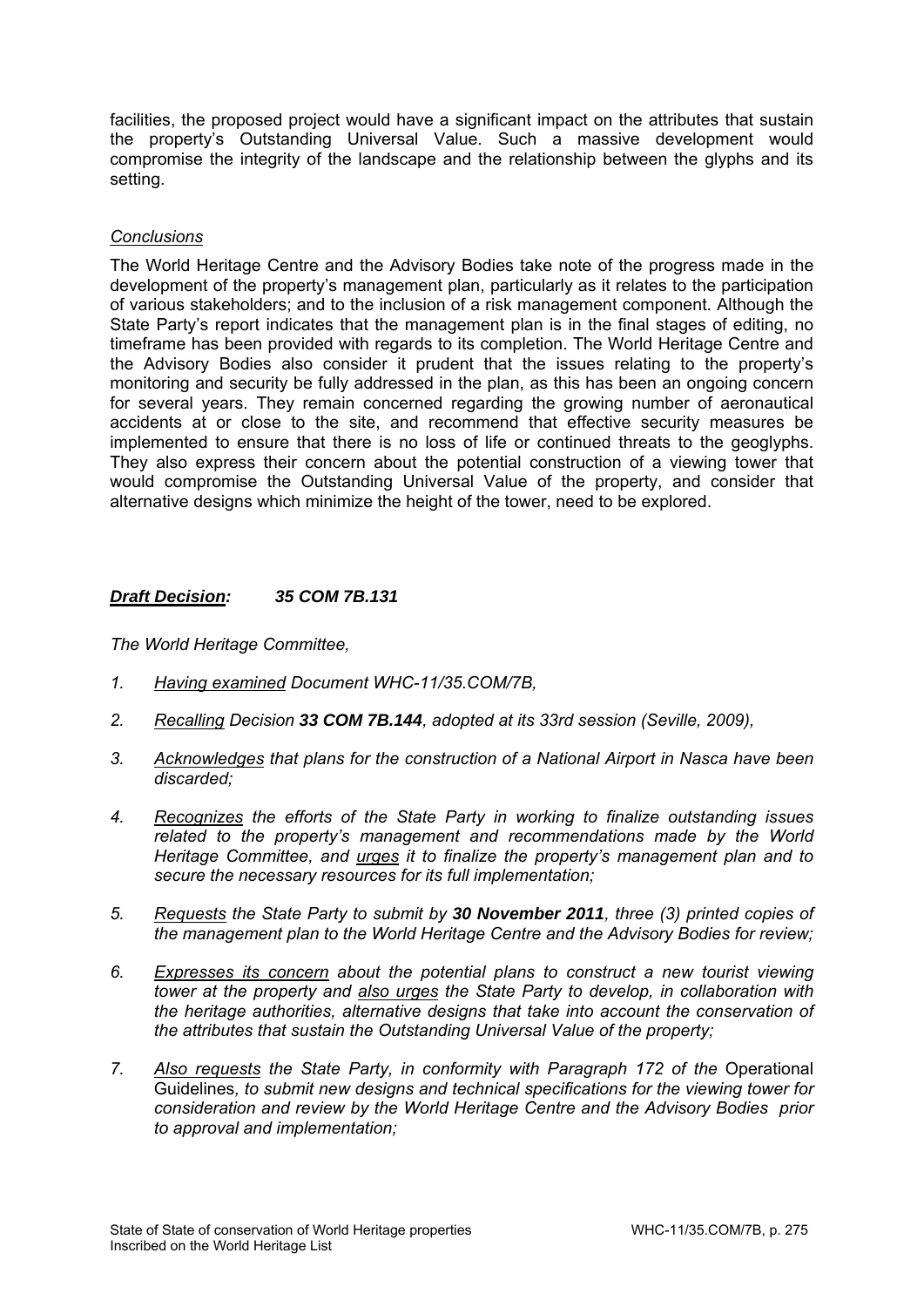- *8. Further requests the State Party to provide updated information on progress achieved in the removal of illegal settlements and mining quarries at the property by 30 November 2011;*
- *9. Requests furthermore the State Party to submit to the World Heritage Centre, by 1 February 2013, an updated report on the state of conservation of the property and the implementation of the above, for examination by the World Heritage Committee at its 37th session in 2013.*

# **132. Historic Centre of the City of Arequipa (Peru) (C 1016)**

*Year of inscription on the World Heritage List*  2000

*Criteria*  (i) (iv)

*Year(s) of inscription on the List of World Heritage in Danger*  N/A

*Previous Committee Decisions*  **32 COM 7B.127; 33 COM 7B.142; 34 COM 7B.114** 

*International Assistance* 

Total amount provided to the property: USD 75000 for emergency assistance for the restoration of Cathedral of Arequipa

*UNESCO extra-budgetary funds*  N/A

*Previous Monitoring Missions* 

February 2000: ICOMOS Expert Mission; April/May 2008: World Heritage Centre/ICOMOS joint reactive monitoring mission

*Factors affecting the property identified in previous reports* 

- 
- a) Lack of a Disaster Preparedness Plan;<br>b) Ongoing planned development projects b) Ongoing planned development projects which impact the Historic Centre, such as the planned construction of the Chilina Bridge;
- c) Illegal demolitions involving historical buildings;
- d) Urban sprawl.

*Illustrative material*  http://whc.unesco.org/en/list/1016

### *Current conservation issues*

The State Party submitted a report on the state of conservation of the property on 2 February 2011, in response to the decisions adopted by the World Heritage Committee at its 34th session (Brasilia, 2010).

### *a) Chilina Valley prehispanic terraces and Chilina Bridge*

The report indicates that the Ministry of Culture is preparing the delimitation and its related report (with field verification in process), for the farming terraces of Lari Lari and Los Tucos, so as to list them as national cultural heritage. This nomination is a necessary action to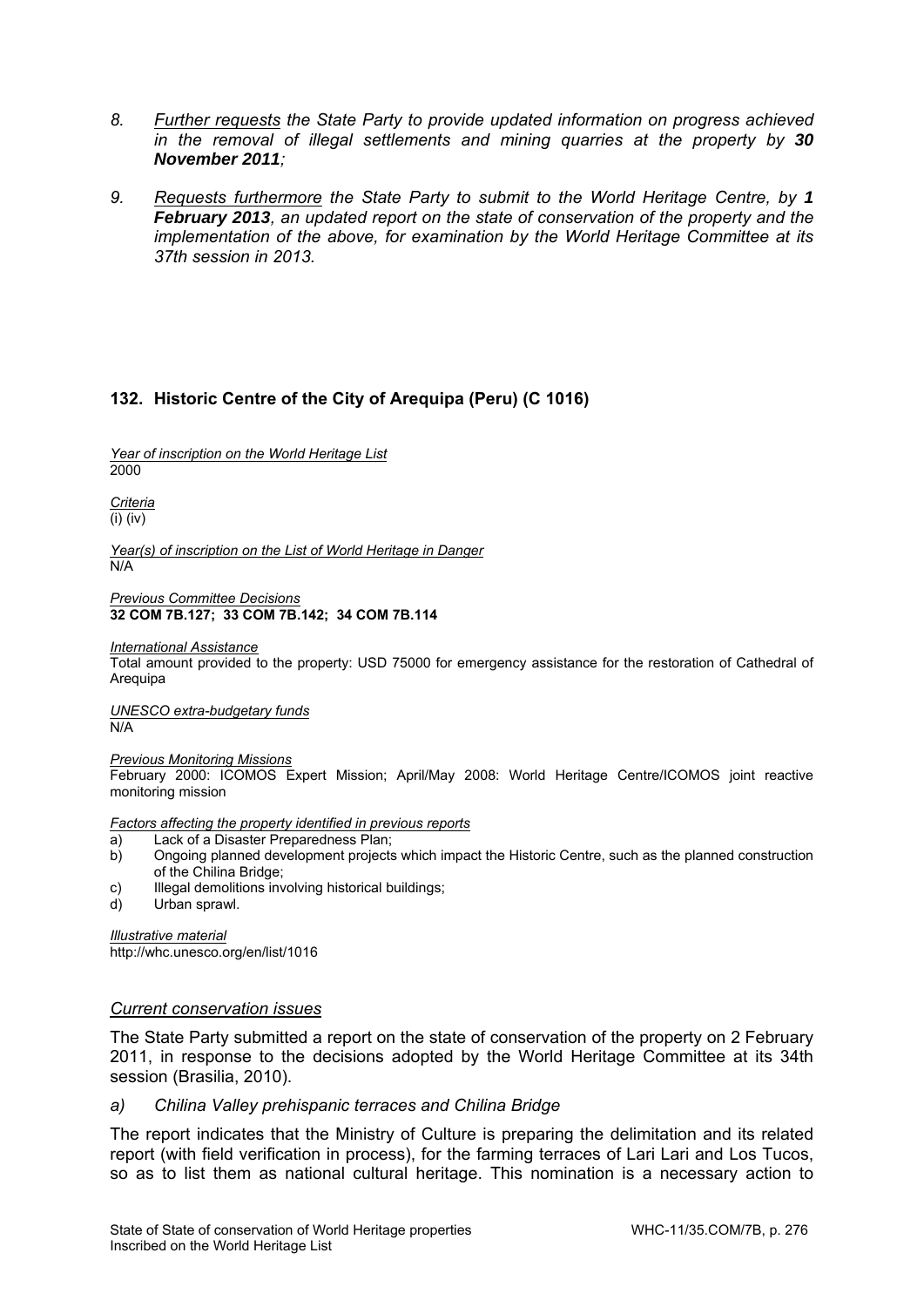protect Chilina Valley, the connection between the city and the countryside of Arequipa. No indication was provided on when this process will be concluded.

Regarding the construction of the Chilina Bridge and the *Via Troncal Interconectora*, the State Party indicates that no works have been carried out. On 14 October 2010, the Arequipa Regional Government submitted the revised version of the Chilina Bridge and the *Via Troncal Interconectora* project, including the observations made throughout the various reviews by the Technical Committee. The proposal was rejected by the World Heritage Committee which noted that the design could impact the terraced and Yanahuara monument areas, among other observations. According to the report, a new revision of the proposal was submitted based on the objections made, including a lighter design for the bridge. This new proposal has been included in the state of conservation report and is currently with ICOMOS for revision. It was indicated that the Architectural Regional Technical Committee has to evaluate the project; however no clear indication was submitted on when this will be completed. According to media reports, the construction of the Chilina Bridge will start in April 2011.

Reports on the evaluation of the impact of the bridge in relation to cultural heritage and a new Environmental Impact Assessment (EIA) carried out in 2010 have been included. The EIA focuses only on the potential impacts of the Chilina Bridge and provides it a positive review. It includes a comprehensive action plan on how to mitigate the potential impacts that could arise during construction. However, no information or EIA has been submitted on the potential impacts of the components that pertain to the connection roads (*Via Troncal Interconectora).* They remain as a matter of concern as they can potentially impact the cultural and natural landscape of the terrace areas which have yet to be declared as national cultural heritage. The road would now border the terraces, however no provisions have been made as to how to mitigate potential impacts or prevent urban sprawl and uncontrolled development once communication ways are readily available. The impacts of the Chillina Bridge and the *Via Troncal Interconectora* should also take into account the new delimitations of the property and its buffer zone prepared by the State Party, which will need to be adopted by the World Heritage Committee within the framework of the Restrospective Inventory and the Periodic Reporting Exercise.

## *b) Management and regulations*

The State Party indicates that the Provincial Municipal Government of Arequipa is currently in the process of redesigning the Urban Development Plan. As of 2010, a Multisectorial Consultative Commission has been established for the process, and the assessment phase has now been concluded. The Master Plan for the Historic Centre is being updated including provisions for the Urban Development Plan. It was indicated that the demarcation of boundaries launched in July 2010, and the inventory of heritage properties, need to be finalized and approved prior to the final update of the Plan. A map with the new de-limitation of the property (property and buffer zone) has been included. The current status of the definition of limits is not clear, nor have the proposed boundaries and buffer zone been officially submitted to the World Heritage Centre and the Advisory Bodies for review. With regards to the heritage inventory, the report indicates that the first stage of the process that began in 2010 has been completed, while the second stage has 35% completion. The report includes a sample of the inventory sheet and will serve to update the property's cadastre. According to the submitted chronogram of activities the project has an eight months schedule and should be finalized by the end of 2011.

Co-operation between the various agencies continues to develop and is mandated through different Municipal agreements. The report indicates that the revised Management Plan will include the creation of a single regulatory body, which would incorporate citizen representation and bodies in charge of the property. A proposal, which was included in the report, has been made "Regulatory Framework for Arequipa's Historical Centre and Monument Area" which includes regulations for the conservation, protection and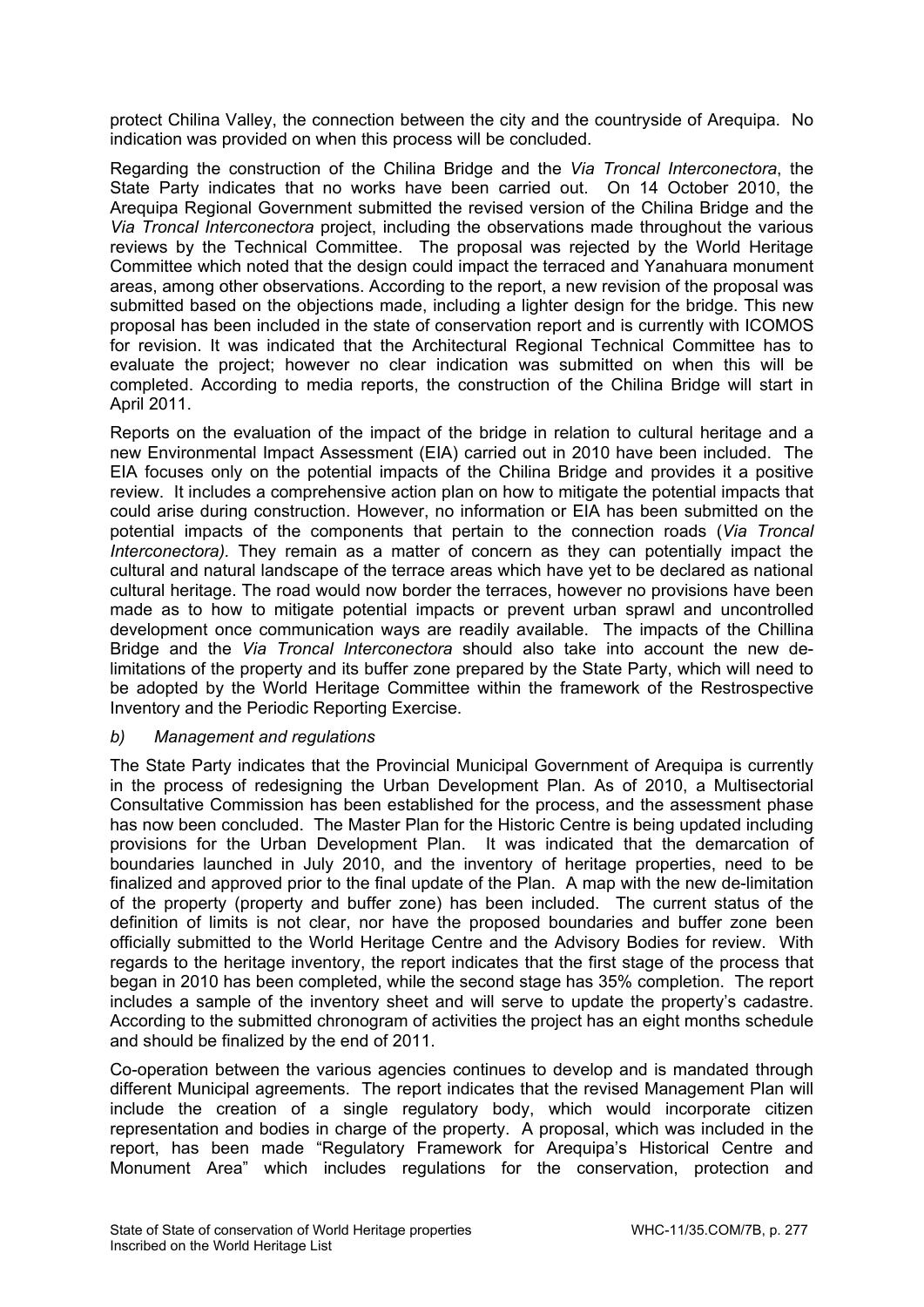management of the property. No further data is provided on whether it has been approved or is currently in force.

The Risk Management Plan included with the report is currently being assessed to become a Municipal Ordinance, although it is not clear when this will be accomplished. It includes maps identifying risk areas, an assessment of threats derived from anthropogenic factors including changes in land use, inadequate interventions as well as vulnerabilities from the social perspective, and provides proposals to mitigate these factors. However, no precise assessment or actions have been developed on how to address natural threats and vulnerabilities, the measures to mitigate effects and the actions to undertake in case of an emergency. It is largely focused on social threats, but completely lacks the natural component which is critical, particularly at a property with a long history of seismic events and vulnerability derived from volcanic activity.

### *c) Interventions on built heritage*

The State Party reports that demolitions and deterioration of built heritage has been controlled and additional properties were declared historical monuments. Actions undertaken include interventions at historic convents, urban renewal projects, capacity building and awareness raising activities. Changes in construction regulations have been included and new sanctions have been proposed for neglected or demolished buildings.

## *Conclusions*

The World Heritage Centre and the Advisory Bodies acknowledge the progress made by the State Party in addressing conservation concerns at the property. However, they note the limited progress that has been achieved on matters such as the heritage inventory, the final delimitation of boundaries and buffer zone for the property and the definition and enforcement of regulatory measures to ensure their integrity and authenticity. Although they recognize that better decision-making mechanisms are currently in place, they reiterate the importance of securing the means for full formal operation including the passing and enforcement of the proposed regulatory framework. Also of crucial importance will be the final declaration of the Chilina Valley and the associated terraces and archaeological sites as cultural heritage which will enhance the protection of the area. They also take note of the threats derived from the potential construction of the *Via Troncal Interconectora* and the impacts of the construction of the Chilina Bridge.

## *Draft Decision: 35 COM 7B.132*

- *1. Having examined Document WHC-11/35.COM/7B,*
- *2. Recalling Decision 34 COM 7B.114, adopted at its 34th session (Brasilia, 2010),*
- *3. Acknowledges the information provided by the State Party on the efforts made to ensure the conservation of the property, and encourages it to continue with this work in co-operation with the World Heritage Centre and the Advisory Bodies;*
- *4. Notes the submission of the risk preparedness plan, however expresses its concern that the developed plan does not include provisions to address threats and vulnerabilities derived from natural factors, and urges the State Party to develop this*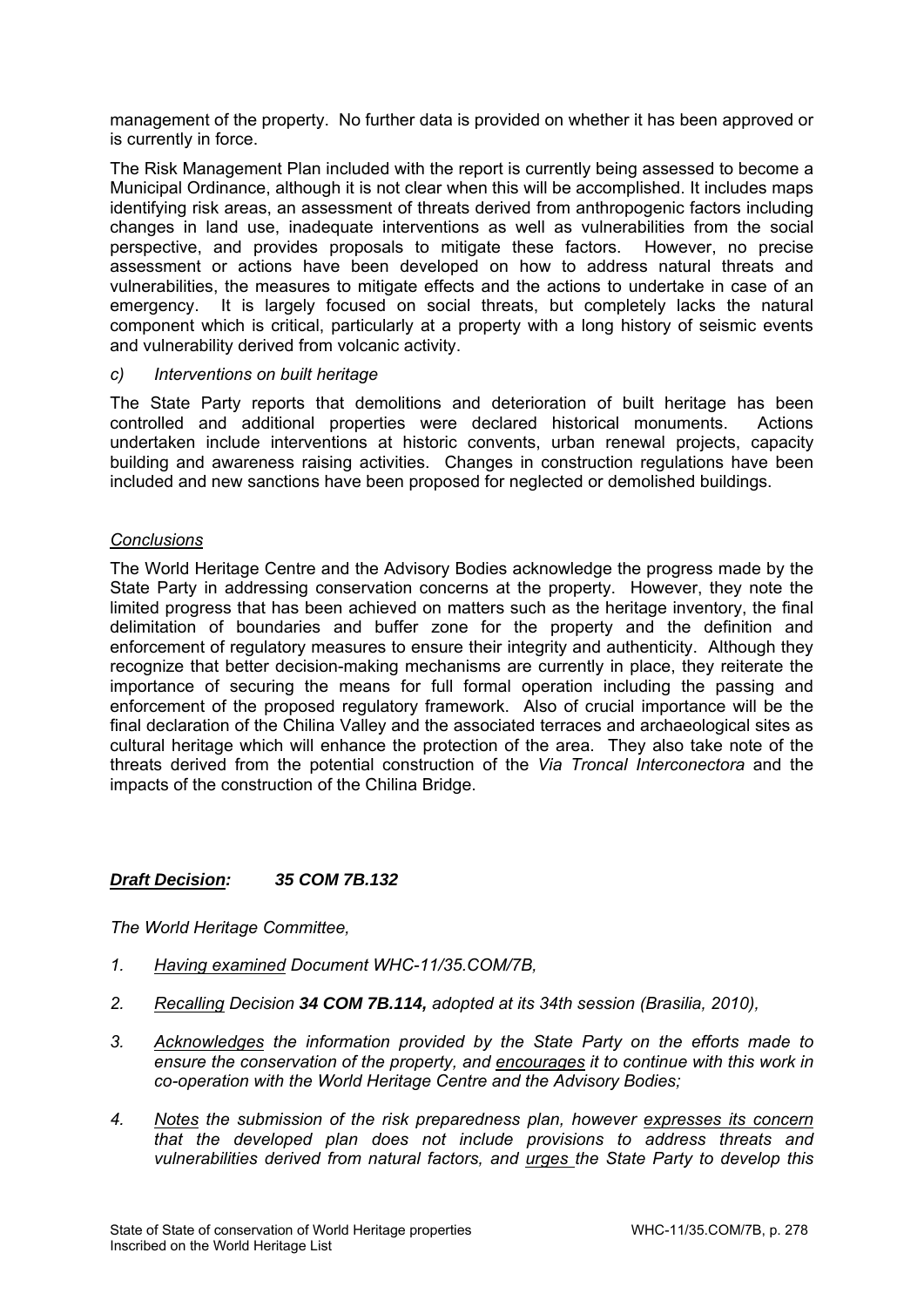*component and to submit three printed and electronic copies to the World Heritage Centre and the Advisory Bodies for review by 1 February 2012;* 

- *5. Requests the State Party to undertake the following activities as indicated by the 2008 World Heritage Centre / ICOMOS joint reactive monitoring mission:* 
	- *a) Finalize the heritage inventory,*
	- *b) Finalize the delimitation of the property and the establishment of the buffer zone and submit the proposed new boundaries, including appropriate cartography and legal framework, for examination by the World Heritage Committee,*
	- *c) Conclude the declaration of the Chilina Valley and the associated terraces and archaeological sites as national cultural heritage to ensure their adequate protection,*
	- *d) Carry out an Environmental Impact Assessment for the* Via Troncal Interconectora *project as a whole, including the assessment and potential mitigation measures for the landscape areas of Lari Lari, Los Tucos, Cayma and Yanahuara, and submit the assessment for review by the World Heritage Centre and the Advisory Bodies prior to the approval and implementation of the project,*
	- *e) Submit the evaluation of the Architectural Regional Technical Committee on the new proposals for the Chilina Bridge, in conformity with Paragraph 172 of the*  Operational Guidelines*, for consideration and review by the World Heritage Centre and the Advisory Bodies prior to the approval or construction of the project,*
	- *f) Finalize the approval process for the proposed "Regulatory Framework for Arequipa's Historical Centre and Monument Area";*
- *6. Also requests the State Party to submit to the World Heritage Centre, by 1 February 2012, an updated report on the state of conservation of the property and the implementation of the above, for examination by the World Heritage Committee at its 36th session in 2012.*

## **133. City of Cuzco (Peru) (C 273)**

See Document WHC-11/35.COM/7B.Add (Late receipt of the English version of the State Party's report on the state of conservation and Late mission report)

## **134. Historic Centre of Lima (Peru) (C 500bis)**

*Year of inscription on the World Heritage List*  1988 extension in 1991

*Criteria*  (iv)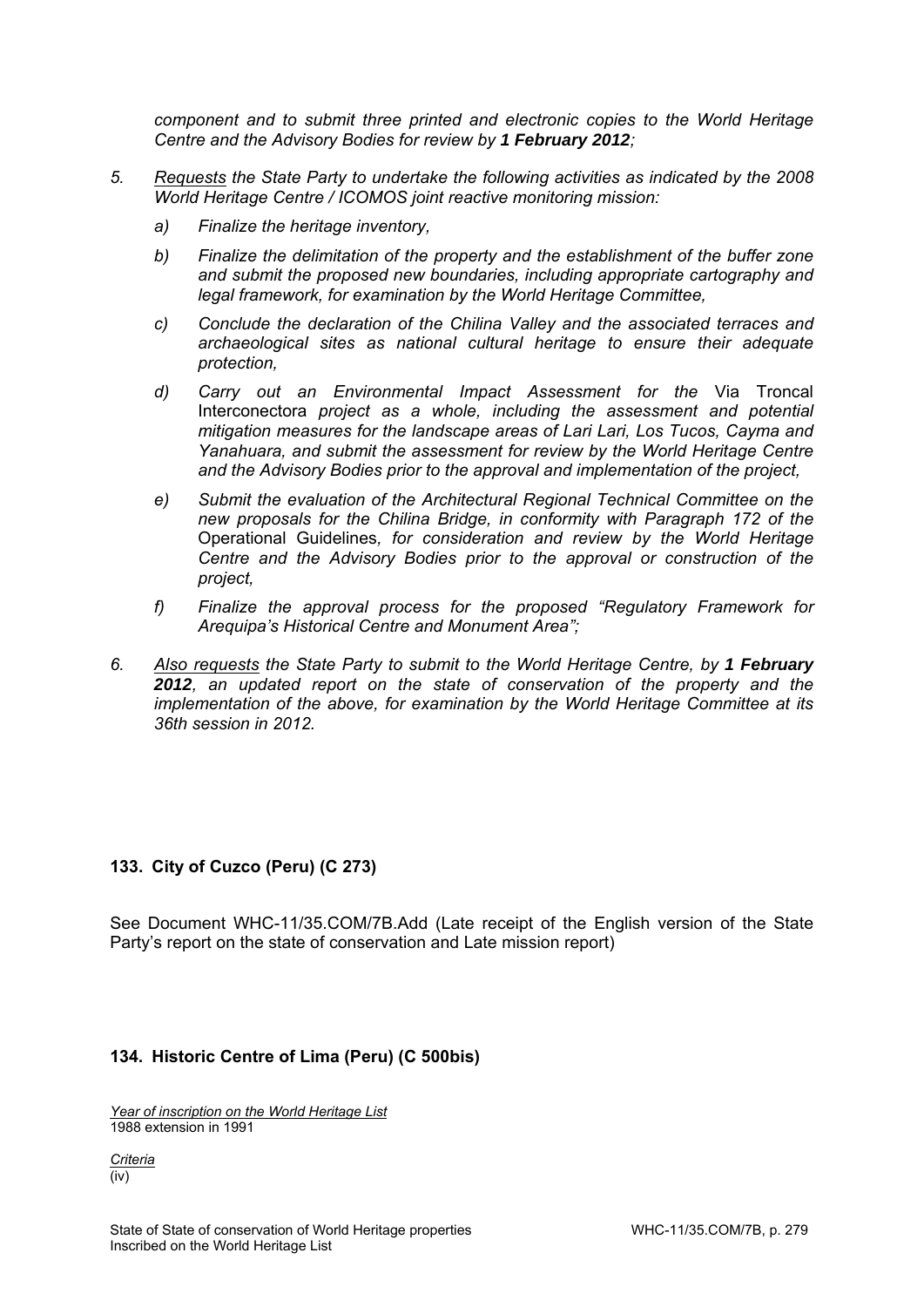#### *Year(s) of inscription on the List of World Heritage in Danger*  N/A

#### *Previous Committee Decisions*  **28 COM 15B.120; 33 COM 7B.145; 34 COM 7B.116**

#### *International Assistance*

Total amount provided to the property: USD 48,000 for emergency works in the historic centre; USD 56,500 for conservation works.

#### *UNESCO extra-budgetary funds*  N/A

#### *Previous monitoring missions*

1994: Systematic monitoring report UNDP/UNESCO; March-April 2003: ICOMOS reactive monitoring mission; January 2010: joint World Heritage Centre / ICOMOS reactive monitoring mission.

#### *Factors affecting the property identified in previous reports*

- a) Non-formalization of the procedures to set up a Management Coordination Unit to implement the Strategic Plan;
- 
- b) Revision of the Master and Strategic Plans;<br>c) New development projects within the Histo c) New development projects within the Historic Centre including urban transportation systems (*Corredor Segregado)* and interventions in historical buildings;
- d) Development of the cable car project for tourism purposes.

#### *Illustrative material*

http://whc.unesco.org/en/list/500

### *Current conservation issues*

The World Heritage Centre received the state of conservation report on 2 February 2011. The report presented a summary of the activities undertaken by the Municipal Government of Lima, which included the inauguration of the Municipal Theatre, the finalization of restoration projects which had been ongoing in monumental buildings (Metropolitan Museum, Bodega y Cuadra House and the Eclectic Balcony House), the issuing of 58 new licences to conduct work on several buildings within the Historic Centre (eight of them in monumental buildings and seven in buildings of monumental value). It was indicated that all licences were approved by the National Institute of Culture (INC). Brief information on projects related to the maintenance of roads, traffic lights, gardens and public infrastructure have also been included. It was also indicated that between 2003 and 2010, a total of 506 works (private and public investments) had been carried out. The report also included information on the Municipality continuing with the declaration of 17 monumental buildings in "ruinous conditions" in order to allow prompt recovery and necessary interventions. A chapter on intangible heritage was also included.

### *a) High Capacity Segregated Corridor*

Regarding the Corredor Segregado de Alta Capacidad (High Capacity Segregated Corridor) transportation system, the station Jiron de la Unión has been built in spite of the commitment made by the Municipality of Lima during the 2010 reactive monitoring mission and the Committee's Decision to halt the construction of the station at Jirón de la Unión. The INC and the mission had expressed their concern regarding the construction of this station as it would create a rupture of the visual setting of this monumental area. No alternative designs for the route of the Corredor Segregado within the Historic Centre, including studies of specific transportation systems for the inscribed property have been included even though they were requested by the 2010 mission.

### *b) Decision making process*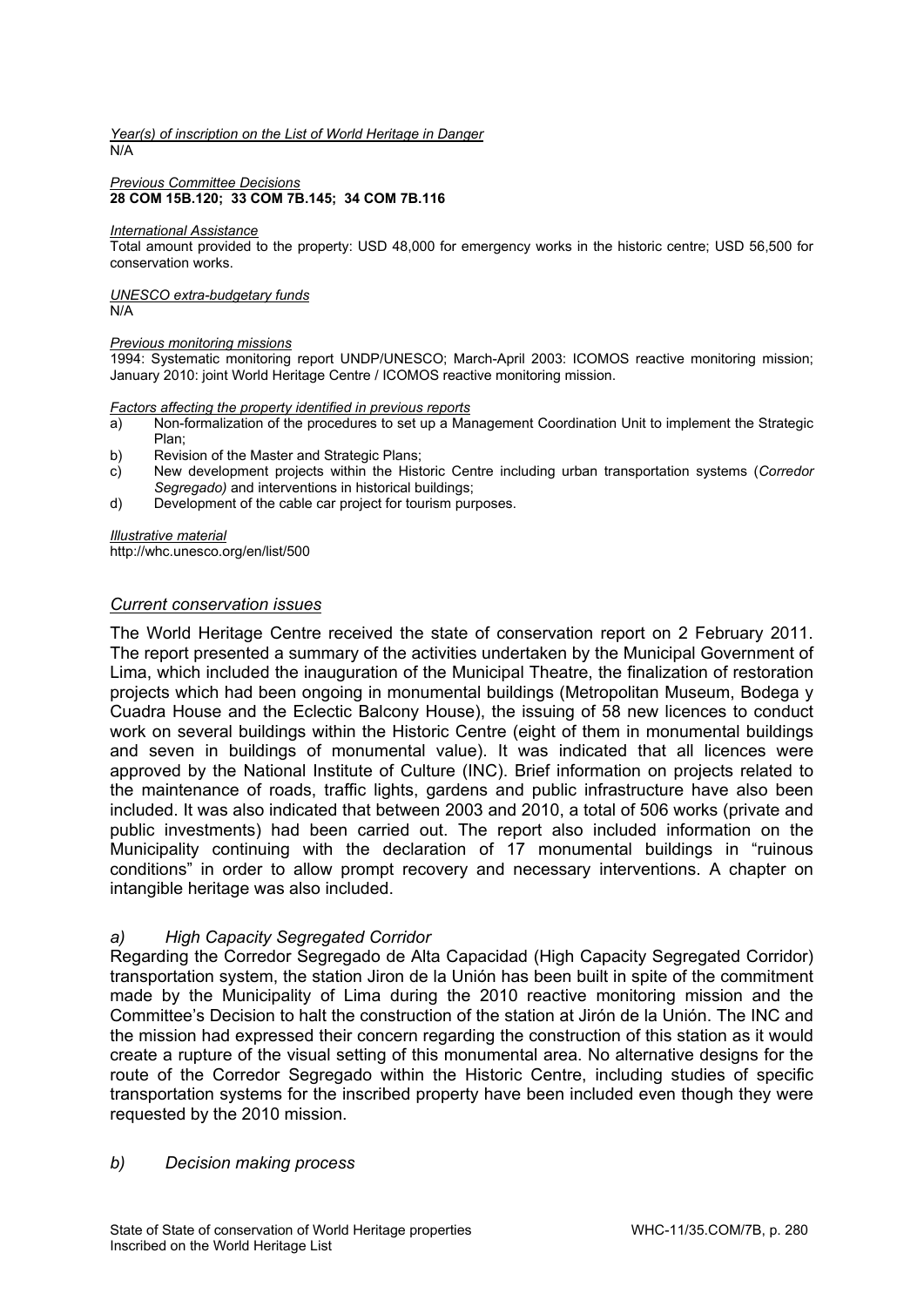No information has been included regarding the options to streamline decision-making processes for the approval of projects at the inscribed property, especially within the framework of the creation of the Ministry of Culture. Also, there is no information on the status of the development of appropriate guidance tools and precise policies for interventions at the Historic Centre for decision-makers and property owners.

# *c) Cable Car project*

Regarding the proposed cable car project, no information has been included in the report, however media reports indicate that the project is still of interest of the Municipality and the Ministry of Culture is currently evaluating the project. During the 2010 reactive monitoring mission, the Municipality agreed to postpone this project and evaluate other routes that would not affect the property's Outstanding Universal Value.

# *d) Other issues*

The reactive monitoring mission also requested information on the following planned projects: Linea Amarilla, Commercial Centre in Rimac, Montserrat Urban Renewal Project, the Plaza Acho Project, and other projects that may be undertaken within the protected area; no information was submitted regarding these. Additional information was also requested on the inclusion of Rimac in the valorization plans of Cercado, however this was also not provided. No information was included regarding the construction of the metro in Lima, also called Tren Eléctrico (Electric Train), even though part of its route may go through the Historic Centre.

# *Conclusions*

The World Heritage Centre and the Advisory Bodies recommend that the World Heritage Committee regret that the State Party has not provided all the information it had requested, and has not fully implemented the recommendations of the 2010 World Heritage Centre / ICOMOS reactive monitoring mission. They also note that the station at *Jirón de la Unión* was built and re-named Camana-Carabaya station, despite the Municipality's commitment and the assessments made by the INC. This location is a very important urban junction of the Historic Centre of Lima. It was indicated by the mission that the station's construction at this location would create a rupture in the visual setting of this monumental area and have a negative impact on the urban character and setting of this section of the property. More information on the impact of the construction of the Tren Eléctrico in Lima needs to be submitted in order to evaluate the impact of its construction in the Outstanding Universal Value of the property.

The World Heritage Centre and the Advisory Bodies further recommend that the Committee also regret that no information has been submitted in relation to the cable car project, taking into account that this touristic development is still under consideration by the National Authorities. The UNESCO Office in Lima has been contacted by the investor in charge of the construction of the cable car who confirmed the intent to carry out the project.

# *Draft Decision: 35 COM 7B.134*

- *1.* Having examined Document *WHC-11/35.COM/7B*,
- *2. Recalling Decision 34 COM 7B.116, adopted at its 34th session (Brasilia, 2010),*